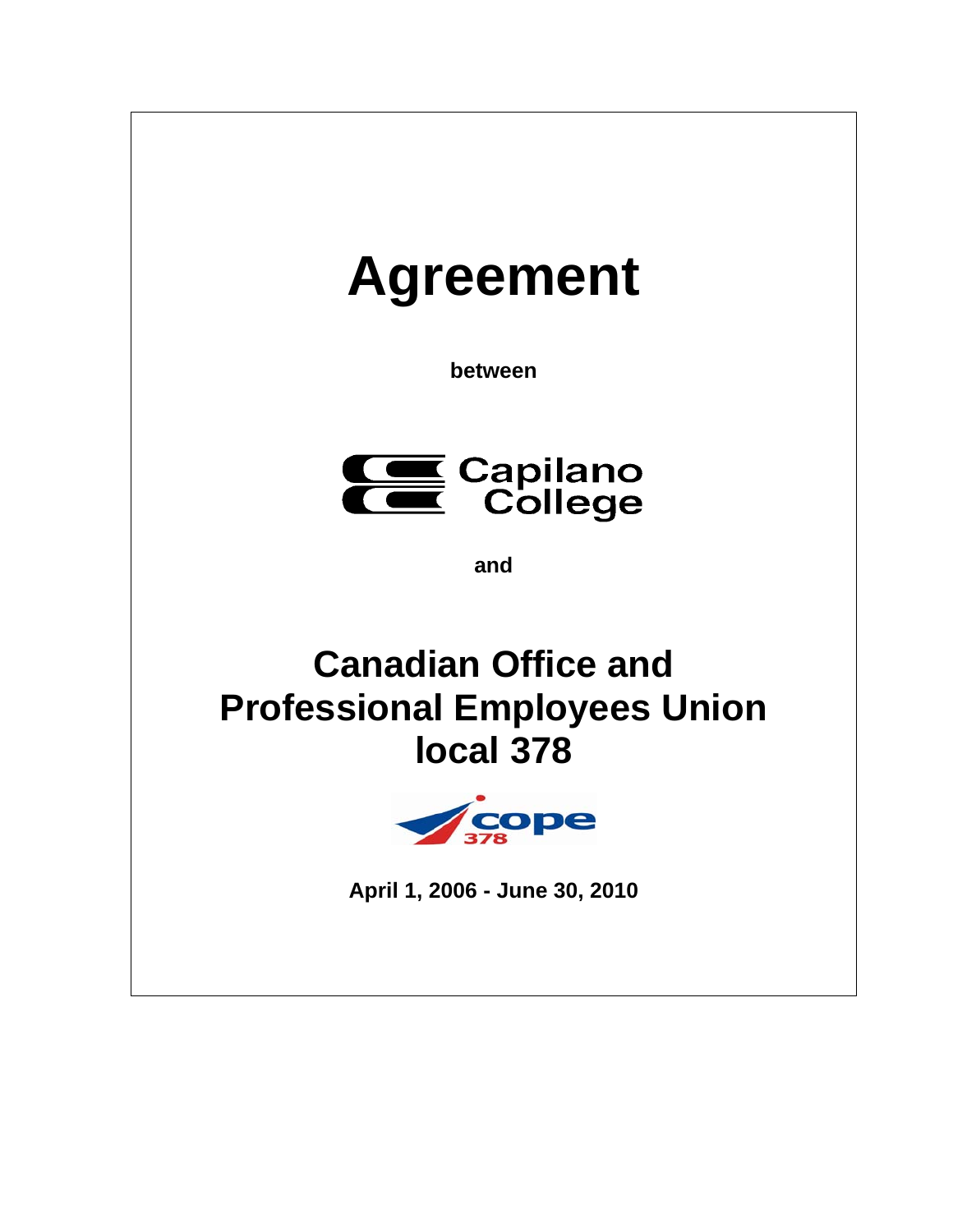# **TABLE OF CONTENTS**

| 1.01 |  |
|------|--|
| 1.02 |  |
| 1.03 |  |
| 1.04 |  |
| (a)  |  |
| (b)  |  |
| 1.05 |  |
| (a)  |  |
| (b)  |  |
| 1.06 |  |
| 1.07 |  |
| 1.08 |  |
|      |  |
|      |  |
| 2.01 |  |
| 2.02 |  |
| (a)  |  |
| (b)  |  |
| (c)  |  |
| 2.03 |  |
| (a)  |  |
| (b)  |  |
| 2.04 |  |
| 2.05 |  |
|      |  |
| 3.01 |  |
| 3.02 |  |
| 3.03 |  |
|      |  |
|      |  |
| 4.01 |  |
| 4.02 |  |
| 4.03 |  |
| 4.04 |  |
| (a)  |  |
| (b)  |  |
| (c)  |  |
| (d)  |  |
| (e)  |  |
| (f)  |  |
| (g)  |  |
| (h)  |  |
| 4.05 |  |
| (a)  |  |
| (b)  |  |
| 4.06 |  |
| (a)  |  |
| (b)  |  |
| 4.07 |  |
| 4.08 |  |
| 4.09 |  |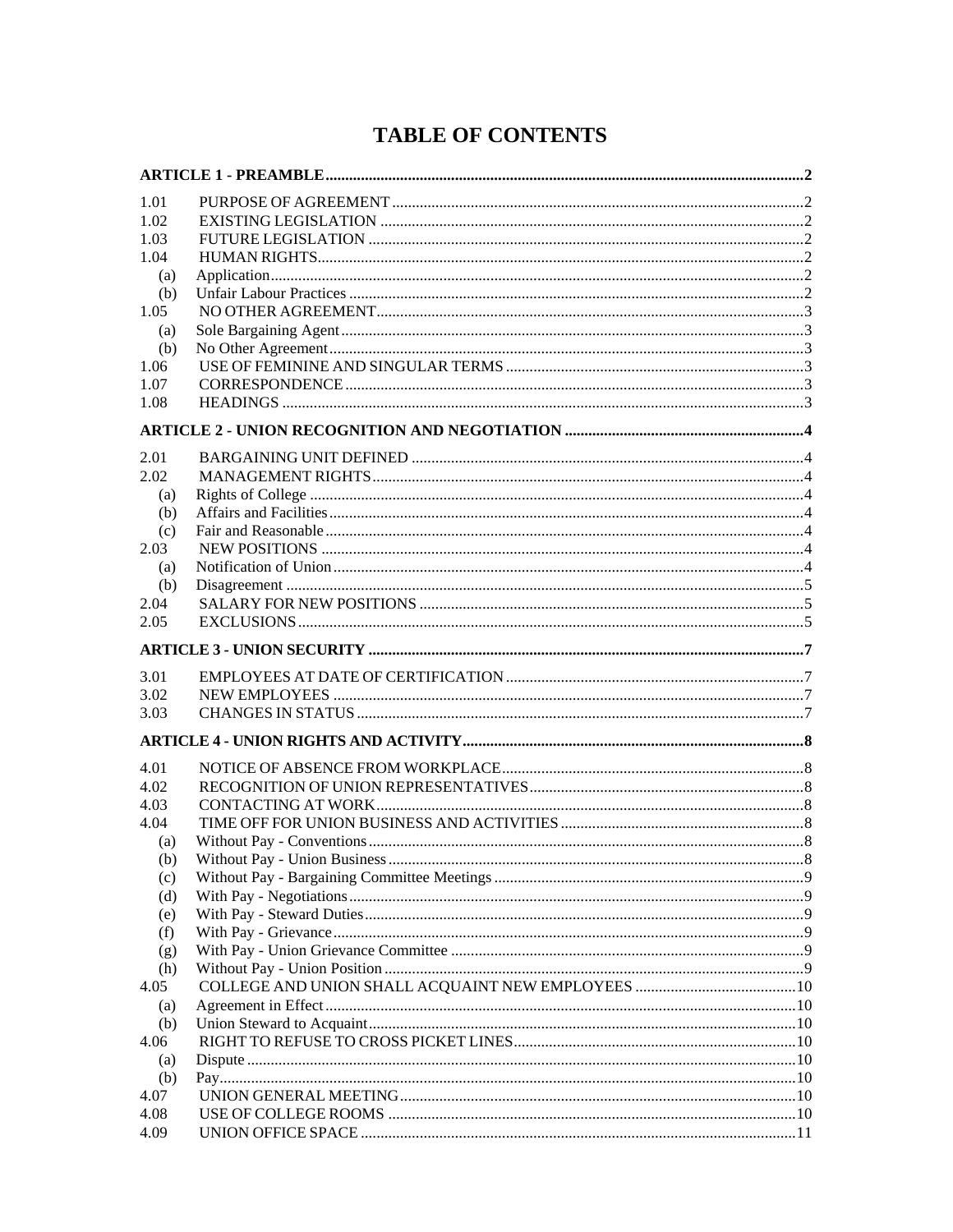| 4.10 |  |
|------|--|
| 4.11 |  |
| (a)  |  |
| (b)  |  |
| 4.12 |  |
| 4.13 |  |
|      |  |
|      |  |
| 5.01 |  |
| 5.02 |  |
| (a)  |  |
| (b)  |  |
| 5.03 |  |
| 5.04 |  |
| 5.05 |  |
| 5.06 |  |
| 5.07 |  |
| 5.08 |  |
|      |  |
|      |  |
| 6.01 |  |
| 6.02 |  |
| 6.03 |  |
|      |  |
| (a)  |  |
| (b)  |  |
| 6.04 |  |
| 6.05 |  |
| (a)  |  |
| (b)  |  |
| (c)  |  |
| 6.06 |  |
| (a)  |  |
| (b)  |  |
|      |  |
|      |  |
| 7.01 |  |
| 7.02 |  |
| 7.03 |  |
| 7.04 |  |
| (a)  |  |
| (b)  |  |
| (c)  |  |
| 7.05 |  |
| 7.06 |  |
| (a)  |  |
| (b)  |  |
| 7.07 |  |
| 7.08 |  |
| 7.09 |  |
| (a)  |  |
| (b)  |  |
| 7.10 |  |
| 7.11 |  |
| 7.12 |  |
| 7.13 |  |
| (a)  |  |
| (b)  |  |
|      |  |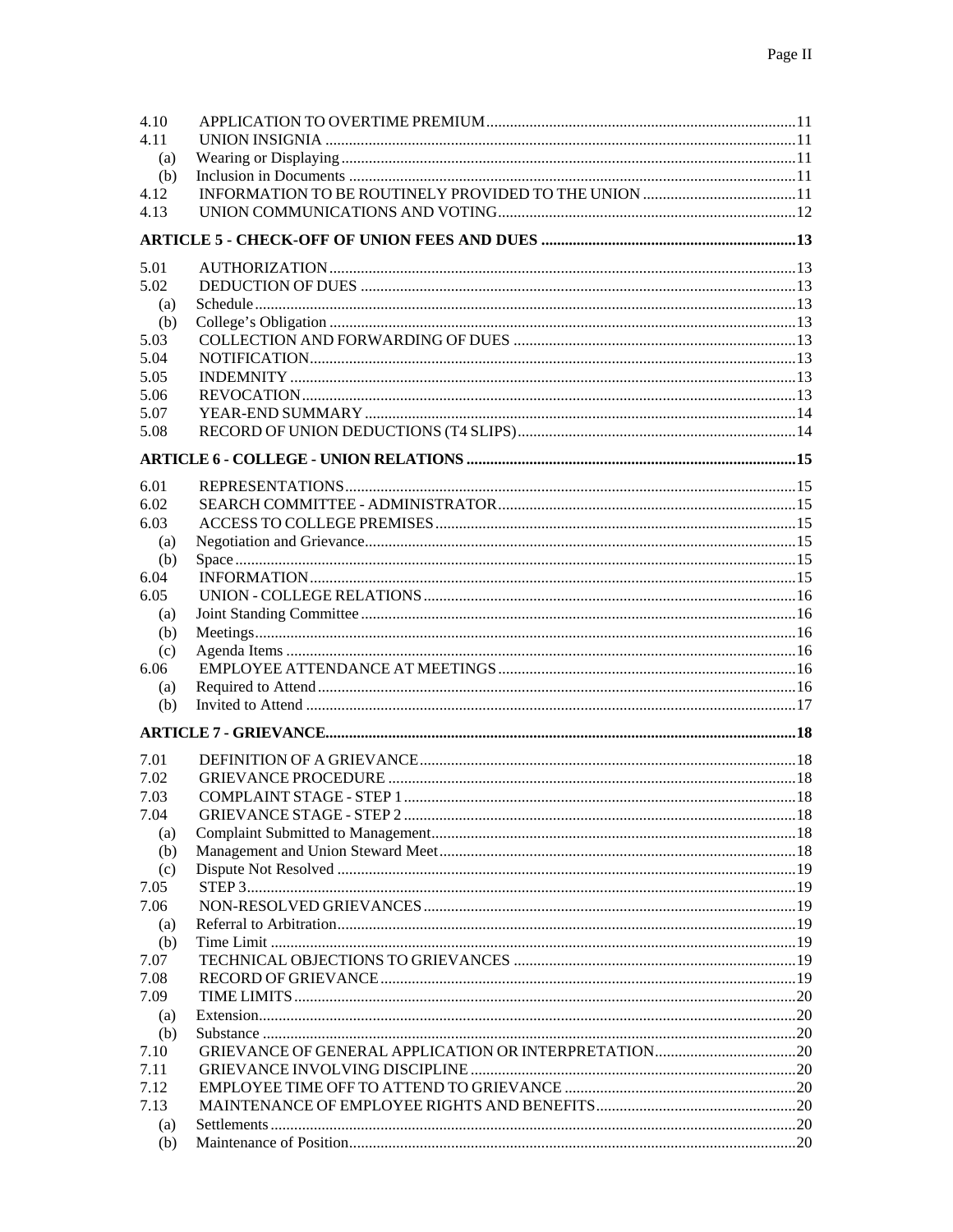| 7.14         |                                                                  |  |
|--------------|------------------------------------------------------------------|--|
| 7.15         |                                                                  |  |
| 7.16         |                                                                  |  |
| 7.17         |                                                                  |  |
|              |                                                                  |  |
| 8.01         |                                                                  |  |
| 8.02         |                                                                  |  |
| 8.03         |                                                                  |  |
| 8.04         |                                                                  |  |
| 8.05         |                                                                  |  |
| (a)          |                                                                  |  |
| (b)          |                                                                  |  |
| (c)          |                                                                  |  |
| 8.06         |                                                                  |  |
| (a)          |                                                                  |  |
| (b)          |                                                                  |  |
| (c)          |                                                                  |  |
| (d)          |                                                                  |  |
| (e)          |                                                                  |  |
| 8.07         |                                                                  |  |
|              |                                                                  |  |
| 9.01         |                                                                  |  |
| 9.02         |                                                                  |  |
| 9.03         |                                                                  |  |
| 9.04         |                                                                  |  |
| 9.05         |                                                                  |  |
| 9.06         |                                                                  |  |
| 9.07         |                                                                  |  |
| (a)          |                                                                  |  |
| (b)          |                                                                  |  |
| (c)          |                                                                  |  |
| 9.08         |                                                                  |  |
| 9.09         |                                                                  |  |
| (a)          |                                                                  |  |
| (b)          |                                                                  |  |
| (c)          |                                                                  |  |
| 9.10         |                                                                  |  |
| (a)          |                                                                  |  |
| (b)          |                                                                  |  |
| (c)          |                                                                  |  |
| (d)          |                                                                  |  |
| 9.11         | WORK EXPERIENCE PLACEMENTS/CAREER AND PERSONAL PLANNING PROGRAMS |  |
|              |                                                                  |  |
|              |                                                                  |  |
| 10.01        |                                                                  |  |
| 10.02        |                                                                  |  |
| (a)          |                                                                  |  |
| (b)          |                                                                  |  |
| (c)          |                                                                  |  |
| (d)<br>10.03 |                                                                  |  |
| 10.04        |                                                                  |  |
| 10.05        |                                                                  |  |
| 10.06        |                                                                  |  |
|              |                                                                  |  |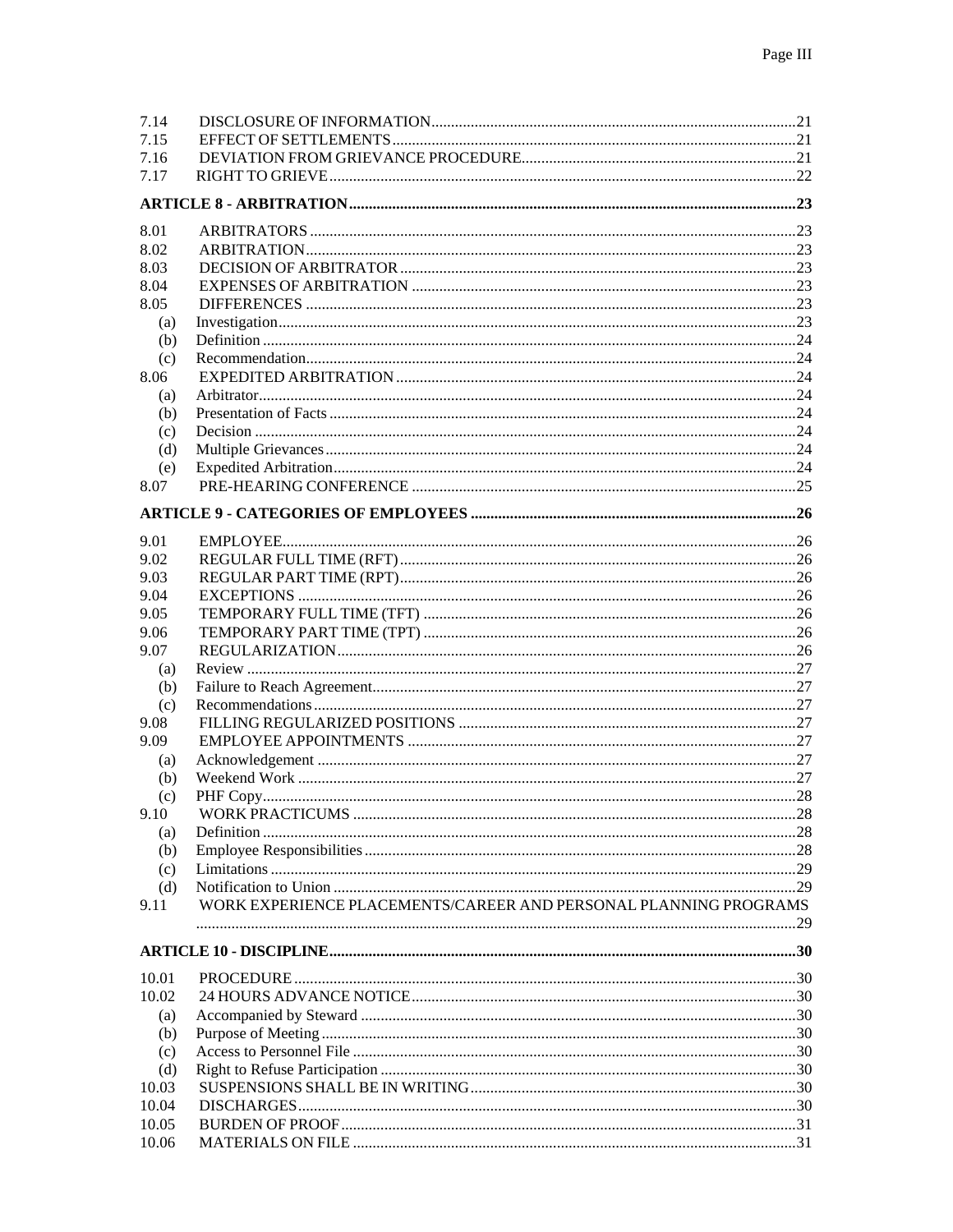| (a)                        |                                                              |  |
|----------------------------|--------------------------------------------------------------|--|
| (b)                        |                                                              |  |
| (c)                        |                                                              |  |
| 10.07                      |                                                              |  |
|                            |                                                              |  |
| 11.01                      |                                                              |  |
| 11.02                      |                                                              |  |
| 11.03                      |                                                              |  |
| (a)                        |                                                              |  |
| (b)                        |                                                              |  |
| 11.04                      |                                                              |  |
|                            |                                                              |  |
| (a)                        |                                                              |  |
| (b)                        |                                                              |  |
| (c)                        |                                                              |  |
| (d)                        |                                                              |  |
| 11.05                      |                                                              |  |
| (a)                        |                                                              |  |
| (b)                        |                                                              |  |
| (c)                        |                                                              |  |
| (d)                        |                                                              |  |
| 11.06                      |                                                              |  |
| 11.07                      |                                                              |  |
| 11.08                      | DETERMINING SENIORITY FOR EMPLOYEES HIRED ON THE SAME DAY 34 |  |
|                            |                                                              |  |
|                            |                                                              |  |
| 12.01                      |                                                              |  |
| (a)                        |                                                              |  |
|                            |                                                              |  |
| (b)                        |                                                              |  |
| (c)                        |                                                              |  |
| 12.02                      |                                                              |  |
| 12.03                      |                                                              |  |
| (a)                        |                                                              |  |
| (b)                        |                                                              |  |
| 12.04                      |                                                              |  |
| (a)                        |                                                              |  |
| (b)                        |                                                              |  |
| 12.05                      |                                                              |  |
| 12.06                      |                                                              |  |
| (a)                        |                                                              |  |
| (b)                        |                                                              |  |
|                            |                                                              |  |
| (c)                        |                                                              |  |
| (d)                        |                                                              |  |
| (e)                        |                                                              |  |
| (f)                        |                                                              |  |
| (g)                        |                                                              |  |
| (h)                        |                                                              |  |
| (i)                        |                                                              |  |
| (i)                        |                                                              |  |
| (k)                        |                                                              |  |
| $\left( \mathrm{l}\right)$ |                                                              |  |
| 12.07                      |                                                              |  |
| (a)                        |                                                              |  |
| (b)                        |                                                              |  |
| (c)                        |                                                              |  |
| (d)                        |                                                              |  |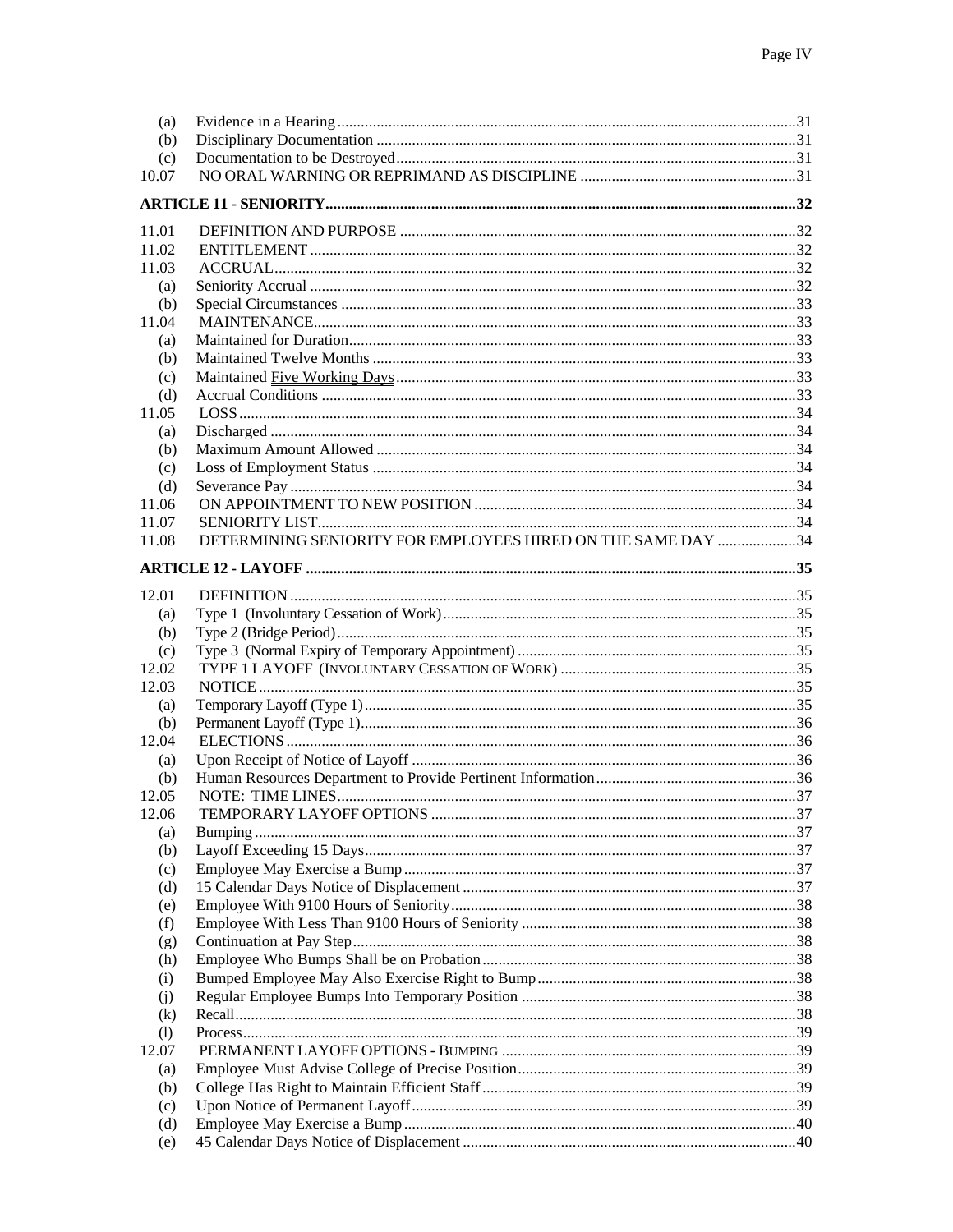| (f)   |                                                       |  |
|-------|-------------------------------------------------------|--|
| (g)   |                                                       |  |
| (h)   |                                                       |  |
| (i)   |                                                       |  |
| (i)   |                                                       |  |
| (k)   |                                                       |  |
| (1)   |                                                       |  |
| (m)   |                                                       |  |
| 12.08 |                                                       |  |
| (a)   |                                                       |  |
|       |                                                       |  |
| (b)   |                                                       |  |
| (c)   |                                                       |  |
| (d)   |                                                       |  |
| (e)   |                                                       |  |
| (f)   |                                                       |  |
| (g)   |                                                       |  |
| (h)   |                                                       |  |
| (i)   |                                                       |  |
| (i)   |                                                       |  |
| (k)   |                                                       |  |
| (1)   |                                                       |  |
| 12.09 |                                                       |  |
| (a)   |                                                       |  |
|       |                                                       |  |
| (b)   |                                                       |  |
| (c)   |                                                       |  |
| 12.10 | HEALTH BENEFITS MAINTENANCE DURING TEMPORARY LAYOFF45 |  |
| (a)   |                                                       |  |
| (b)   |                                                       |  |
| 12.11 |                                                       |  |
| (a)   |                                                       |  |
| (b)   |                                                       |  |
| (c)   |                                                       |  |
| (d)   |                                                       |  |
| 12.12 |                                                       |  |
| (a)   |                                                       |  |
| 12.13 |                                                       |  |
| (a)   |                                                       |  |
| 12.14 |                                                       |  |
|       |                                                       |  |
| (a)   |                                                       |  |
| (b)   |                                                       |  |
| (c)   |                                                       |  |
| (d)   |                                                       |  |
| (e)   |                                                       |  |
| (f)   |                                                       |  |
| 12.15 |                                                       |  |
| (a)   |                                                       |  |
| (b)   |                                                       |  |
|       |                                                       |  |
|       |                                                       |  |
| 13.01 |                                                       |  |
| (a)   |                                                       |  |
| (b)   |                                                       |  |
| 13.02 |                                                       |  |
| (a)   |                                                       |  |
| (b)   |                                                       |  |
| 13.03 |                                                       |  |
| (a)   |                                                       |  |
|       |                                                       |  |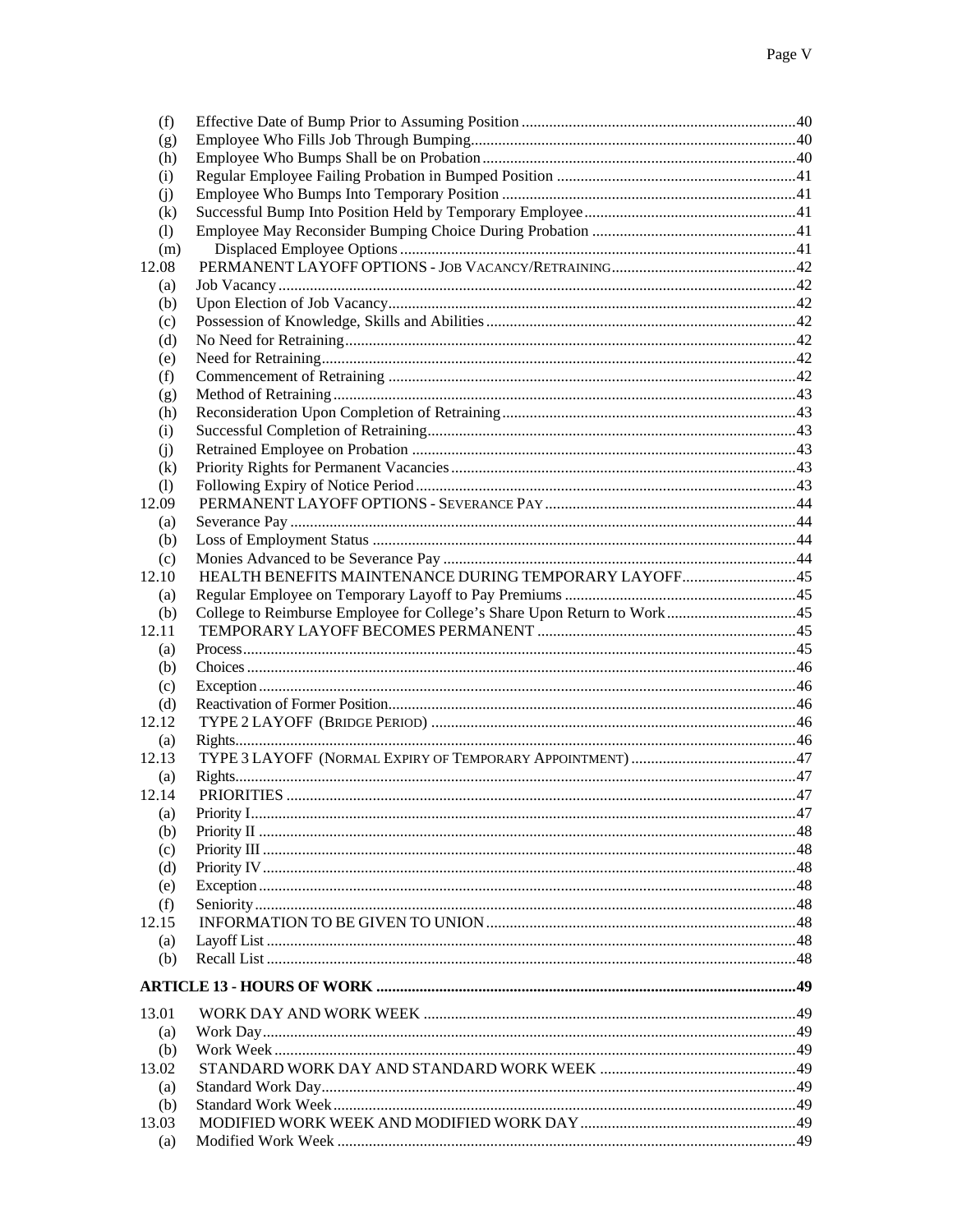| (b)            |                                                             |  |
|----------------|-------------------------------------------------------------|--|
| (c)            |                                                             |  |
| (d)            |                                                             |  |
| 13.04          |                                                             |  |
| (a)            |                                                             |  |
| (b)            |                                                             |  |
| (c)            |                                                             |  |
| 13.05          |                                                             |  |
|                |                                                             |  |
| (a)            |                                                             |  |
| (b)            |                                                             |  |
| 13.06          |                                                             |  |
| 13.07          |                                                             |  |
| (a)            |                                                             |  |
| (b)            |                                                             |  |
| (c)            |                                                             |  |
| 13.08          |                                                             |  |
| (a)            |                                                             |  |
| (b)            |                                                             |  |
| (c)            |                                                             |  |
| 13.09          | ALLOCATION OF ADDITIONAL HOURS OF WORK TO REGULAR PART TIME |  |
|                |                                                             |  |
| 13.10          |                                                             |  |
| 13.11          |                                                             |  |
| (a)            |                                                             |  |
|                |                                                             |  |
| (b)            |                                                             |  |
| (c)<br>13.12   |                                                             |  |
|                |                                                             |  |
| 13.13<br>13.14 |                                                             |  |
|                |                                                             |  |
|                |                                                             |  |
|                |                                                             |  |
|                |                                                             |  |
| 14.01          |                                                             |  |
| (a)            |                                                             |  |
| (b)            |                                                             |  |
| 14.02          |                                                             |  |
|                |                                                             |  |
|                |                                                             |  |
| 15.01          |                                                             |  |
| (a)            |                                                             |  |
| (b)            |                                                             |  |
| (c)            |                                                             |  |
| (d)            |                                                             |  |
| (e)            |                                                             |  |
| 15.02          |                                                             |  |
| 15.03          |                                                             |  |
| (a)            |                                                             |  |
| (b)            |                                                             |  |
|                |                                                             |  |
| (c)<br>(d)     |                                                             |  |
|                |                                                             |  |
| (e)            |                                                             |  |
| (f)            |                                                             |  |
| (g)            |                                                             |  |
| (h)            |                                                             |  |
| 15.04          |                                                             |  |
| (a)            |                                                             |  |
| (b)<br>(c)     |                                                             |  |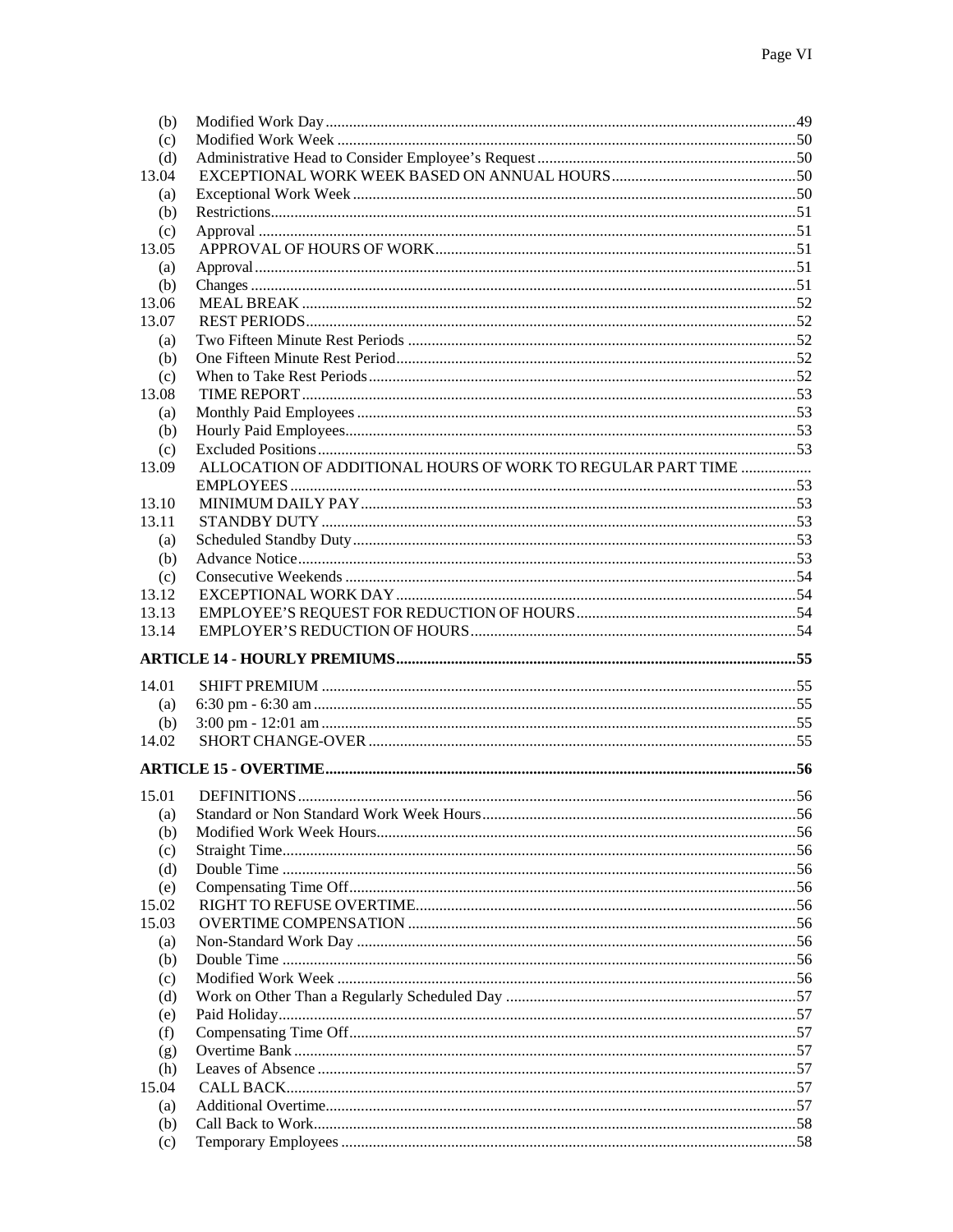| (d)   |                                                                     |  |
|-------|---------------------------------------------------------------------|--|
| 15.05 |                                                                     |  |
| 15.06 |                                                                     |  |
| 15.07 |                                                                     |  |
| 15.08 |                                                                     |  |
|       |                                                                     |  |
|       |                                                                     |  |
| 16.01 |                                                                     |  |
| (a)   |                                                                     |  |
| (b)   |                                                                     |  |
| (c)   |                                                                     |  |
| 16.02 |                                                                     |  |
| (a)   |                                                                     |  |
| (b)   |                                                                     |  |
| (c)   |                                                                     |  |
| (d)   |                                                                     |  |
| 16.03 |                                                                     |  |
| 16.04 |                                                                     |  |
| 16.05 |                                                                     |  |
| (a)   |                                                                     |  |
| (b)   |                                                                     |  |
| (c)   |                                                                     |  |
| (d)   |                                                                     |  |
| (e)   |                                                                     |  |
| 16.06 |                                                                     |  |
| (a)   |                                                                     |  |
| (b)   |                                                                     |  |
| (c)   |                                                                     |  |
| (d)   |                                                                     |  |
|       |                                                                     |  |
|       |                                                                     |  |
|       |                                                                     |  |
| 17.01 |                                                                     |  |
| 17.02 |                                                                     |  |
| (a)   |                                                                     |  |
| (b)   |                                                                     |  |
| (c)   |                                                                     |  |
| (d)   |                                                                     |  |
| (e)   |                                                                     |  |
| 17.03 |                                                                     |  |
| 17.04 |                                                                     |  |
| 17.05 |                                                                     |  |
| 17.06 |                                                                     |  |
| 17.07 |                                                                     |  |
| 17.08 |                                                                     |  |
| (a)   |                                                                     |  |
| (b)   |                                                                     |  |
| (c)   |                                                                     |  |
| (d)   |                                                                     |  |
| 17.09 |                                                                     |  |
| (a)   |                                                                     |  |
| (b)   |                                                                     |  |
| 17.10 |                                                                     |  |
| 17.11 | NO CALL BACK FROM VACATION OR BRIDGE PERIOD WITHOUT EMPLOYEE'S      |  |
|       |                                                                     |  |
| 17.12 | NO CHANGE IN SCHEDULED VACATION OR BRIDGE PERIOD WITHOUT EMPLOYEE'S |  |
| 17.13 |                                                                     |  |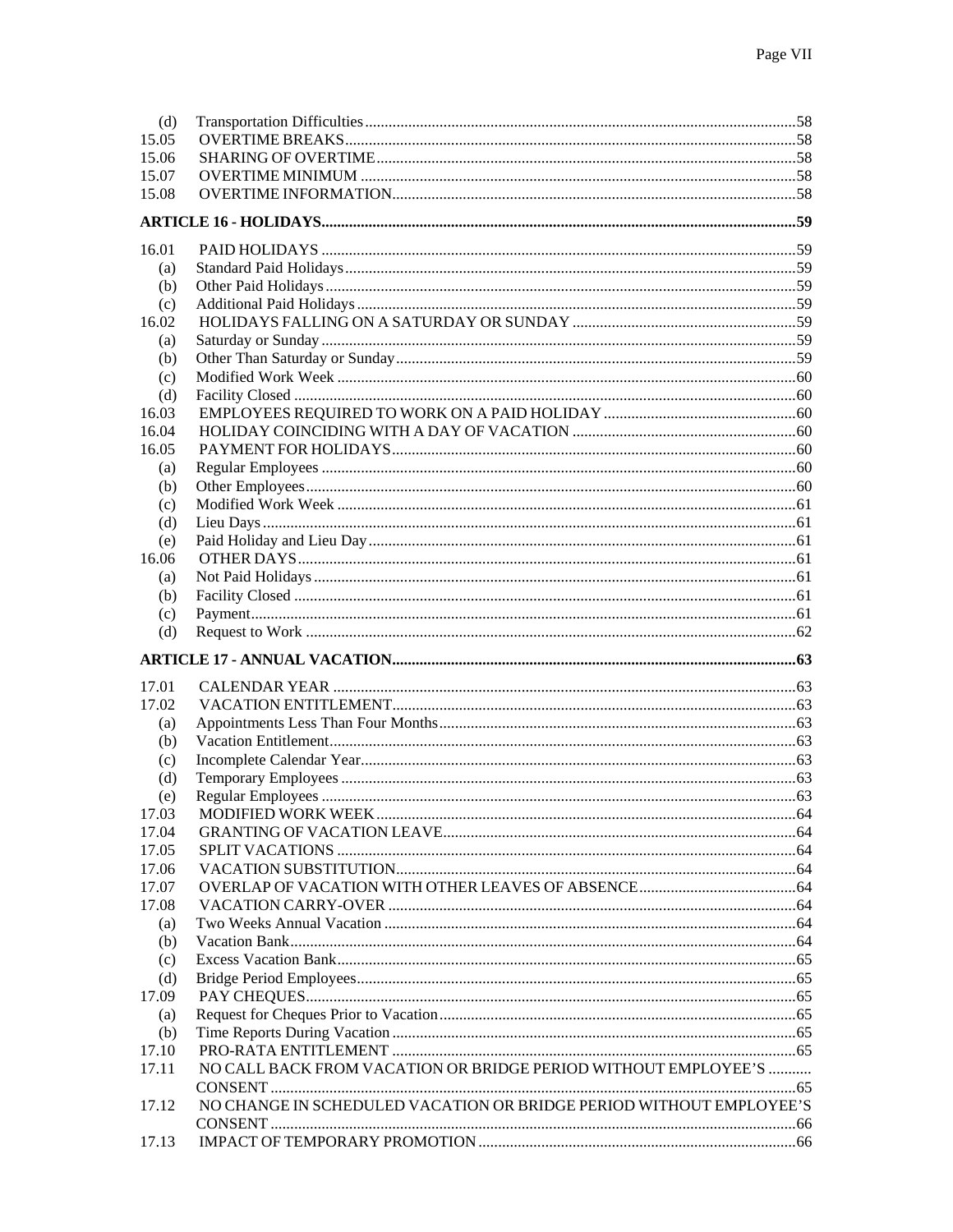| 17.14      |  |
|------------|--|
|            |  |
| 18.01      |  |
| (a)        |  |
| (b)        |  |
| (c)        |  |
| 18.02      |  |
| (a)        |  |
| (b)        |  |
| 18.03      |  |
| 18.04      |  |
| (a)        |  |
| 18.05      |  |
| (a)        |  |
| (b)        |  |
| (c)        |  |
| (d)        |  |
|            |  |
| 19.01      |  |
| (a)        |  |
| (b)        |  |
| 19.02      |  |
| 19.03      |  |
| (a)        |  |
| (b)        |  |
| (c)        |  |
| (d)        |  |
| (e)        |  |
| (f)        |  |
| 19.04      |  |
| 19.05      |  |
| (a)        |  |
| (b)        |  |
| (c)<br>(d) |  |
| (e)        |  |
| (f)        |  |
| (g)        |  |
| (h)        |  |
| (i)        |  |
| 19.06      |  |
|            |  |
| 20.01      |  |
| (a)        |  |
| (b)        |  |
| (c)        |  |
| (d)        |  |
| (e)        |  |
| 20.02      |  |
| (a)        |  |
| (b)        |  |
| (c)        |  |
| 20.03      |  |
| (a)        |  |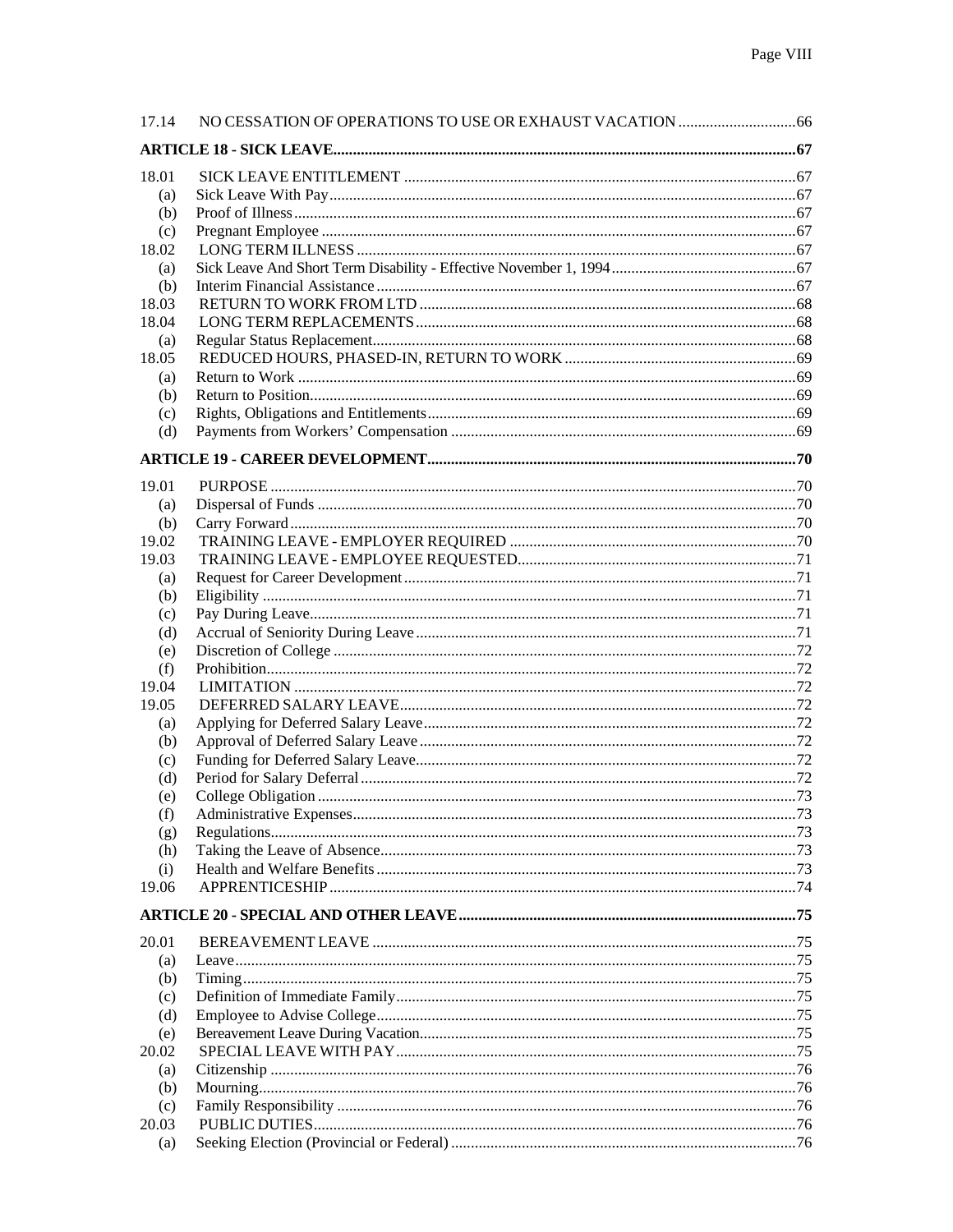| (b)   |                                                                |      |
|-------|----------------------------------------------------------------|------|
| (c)   |                                                                |      |
| (d)   |                                                                |      |
| 20.04 |                                                                |      |
| (a)   |                                                                |      |
| (b)   |                                                                |      |
| (c)   |                                                                |      |
| (d)   |                                                                |      |
| 20.05 |                                                                |      |
| 20.06 |                                                                |      |
| (a)   |                                                                |      |
| (b)   |                                                                |      |
| 20.07 |                                                                |      |
| 20.08 |                                                                |      |
| 20.09 |                                                                |      |
| 20.10 |                                                                |      |
| 20.11 |                                                                |      |
| 20.12 |                                                                |      |
|       |                                                                |      |
|       |                                                                |      |
| 21.01 |                                                                |      |
| 21.02 |                                                                |      |
| (a)   |                                                                |      |
| (b)   |                                                                |      |
| (c)   |                                                                |      |
| 21.03 |                                                                |      |
| (a)   |                                                                |      |
| (b)   |                                                                |      |
| 21.04 |                                                                |      |
| (a)   |                                                                |      |
| (b)   |                                                                |      |
| 21.05 |                                                                |      |
| (a)   |                                                                |      |
| (b)   |                                                                |      |
| (c)   |                                                                |      |
| 21.06 |                                                                |      |
| 21.07 | VACANCY CREATED BY GRANTING OF PARENTAL, MATERNITY OR ADOPTION |      |
|       |                                                                |      |
| (a)   | Filling a Vacancy                                              | . 82 |
| (b)   |                                                                |      |
| 21.08 |                                                                |      |
| 21.09 |                                                                |      |
| 21.10 |                                                                |      |
| 21.11 | SUPPLEMENTAL EMPLOYMENT BENEFIT FOR MATERNITY AND PARENTAL     |      |
|       |                                                                |      |
|       |                                                                |      |
|       |                                                                |      |
| 22.01 |                                                                |      |
| 22.02 |                                                                |      |
| (a)   |                                                                |      |
| (b)   |                                                                |      |
| (c)   |                                                                |      |
| 22.03 |                                                                |      |
| 22.04 |                                                                |      |
| 22.05 |                                                                |      |
| 22.06 |                                                                |      |
| (a)   |                                                                |      |
|       |                                                                |      |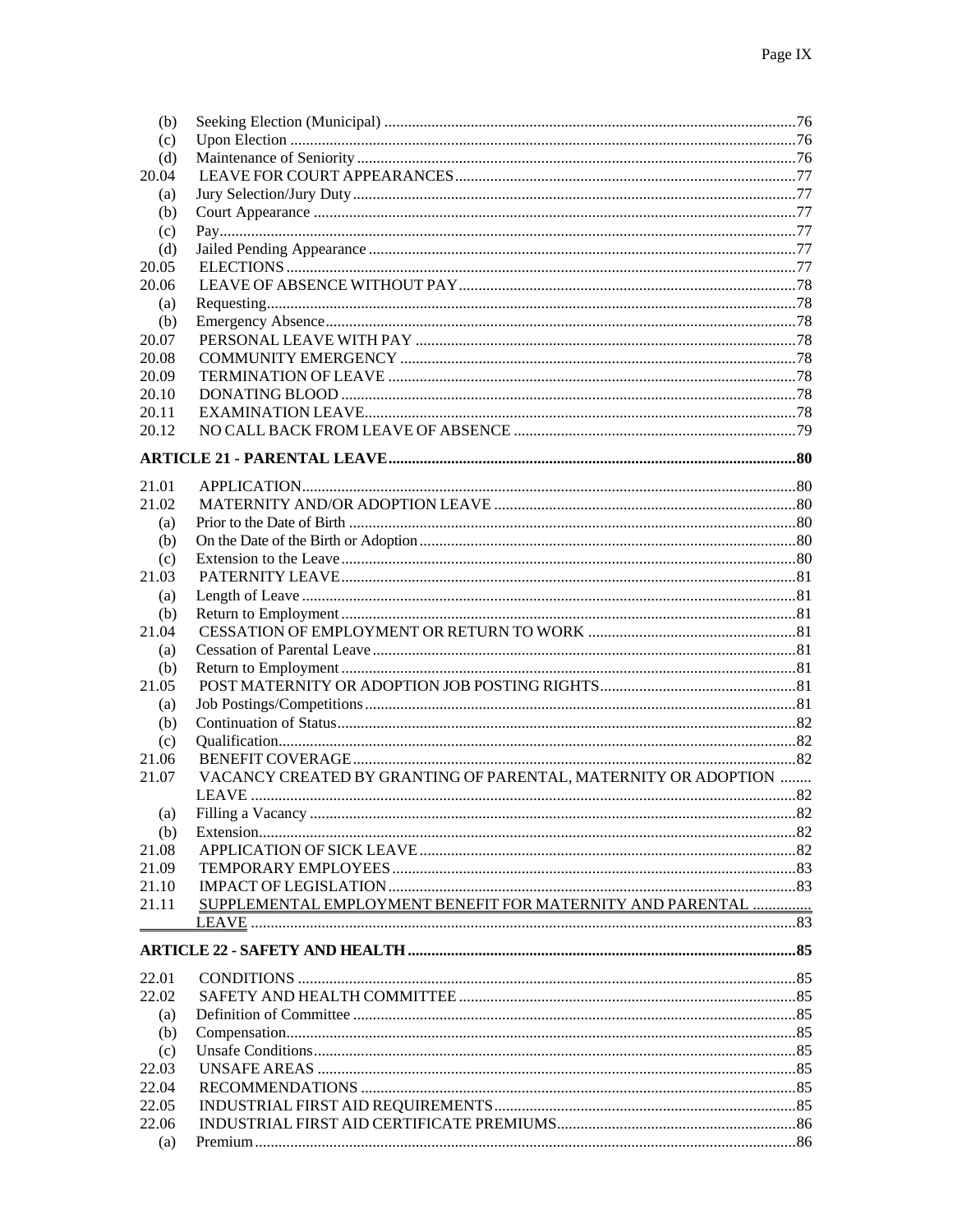| (b)<br>22.07 | TRANSPORTATION FOR EMPLOYEES REQUIRING MEDICAL CARE  86 |  |
|--------------|---------------------------------------------------------|--|
| 22.08        |                                                         |  |
| (a)<br>(b)   |                                                         |  |
| (c)          |                                                         |  |
| 22.09        |                                                         |  |
|              |                                                         |  |
|              |                                                         |  |
| 23.01        |                                                         |  |
| 23.02        |                                                         |  |
| 23.03        |                                                         |  |
|              |                                                         |  |
|              |                                                         |  |
| 24.01        |                                                         |  |
| (a)          |                                                         |  |
| (b)<br>24.02 |                                                         |  |
|              |                                                         |  |
| (a)          |                                                         |  |
| (b)<br>(c)   |                                                         |  |
| (d)          |                                                         |  |
| 24.03        |                                                         |  |
| 24.04        |                                                         |  |
| 24.05        |                                                         |  |
| (a)          |                                                         |  |
| (b)          |                                                         |  |
| 24.06        |                                                         |  |
| (a)          |                                                         |  |
| (b)          |                                                         |  |
| (c)          |                                                         |  |
| (d)          |                                                         |  |
|              |                                                         |  |
|              |                                                         |  |
| 25.01        |                                                         |  |
| 25.02        |                                                         |  |
| (a)          |                                                         |  |
| (b)          |                                                         |  |
| (c)          |                                                         |  |
| (d)          |                                                         |  |
| 25.03        |                                                         |  |
| (a)          |                                                         |  |
| (b)          |                                                         |  |
| (c)          |                                                         |  |
| (d)          |                                                         |  |
| (e)          |                                                         |  |
| (f)          |                                                         |  |
| 25.04        |                                                         |  |
| 25.05        |                                                         |  |
| 25.06        |                                                         |  |
| (a)          |                                                         |  |
| (b)          |                                                         |  |
| 25.07        |                                                         |  |
| (a)          |                                                         |  |
| (b)          |                                                         |  |
| (c)          |                                                         |  |
| (d)          |                                                         |  |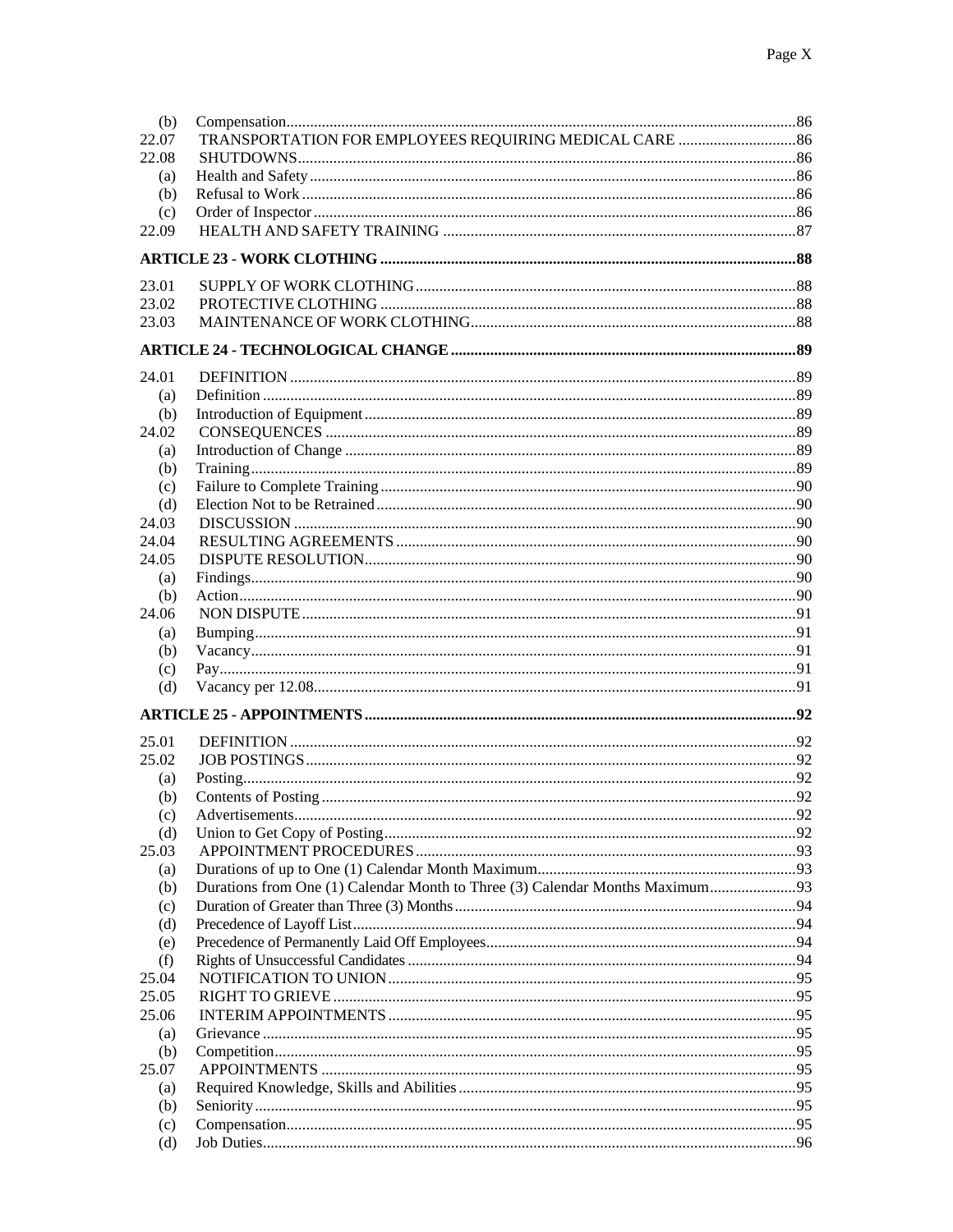| 25.08                    |  |
|--------------------------|--|
| (a)                      |  |
| (b)                      |  |
| (c)                      |  |
| 25.09                    |  |
| (a)                      |  |
| (b)                      |  |
| 25.10                    |  |
|                          |  |
|                          |  |
| 26.01                    |  |
| (a)                      |  |
| (b)                      |  |
| (c)                      |  |
| (d)                      |  |
| (e)                      |  |
| (f)                      |  |
| (g)                      |  |
| (h)                      |  |
| 26.02                    |  |
| 26.03                    |  |
| (a)                      |  |
| (b)                      |  |
| (c)                      |  |
| 26.04                    |  |
| 26.05                    |  |
| (a)                      |  |
| (b)                      |  |
| 26.06                    |  |
| (a)                      |  |
| (b)                      |  |
| (c)                      |  |
| 26.07                    |  |
| (a)                      |  |
| (b)                      |  |
| (c)                      |  |
| (d)                      |  |
| 26.08                    |  |
| $\left( \text{a}\right)$ |  |
| (b)                      |  |
| (c)                      |  |
| (d)                      |  |
| 26.09                    |  |
|                          |  |
|                          |  |
| 27.01                    |  |
| 27.02                    |  |
| (a)                      |  |
| (b)                      |  |
| 27.03                    |  |
| 27.04                    |  |
| (a)                      |  |
| (b)                      |  |
| 27.05                    |  |
| (a)                      |  |
| (b)                      |  |
| (c)                      |  |
|                          |  |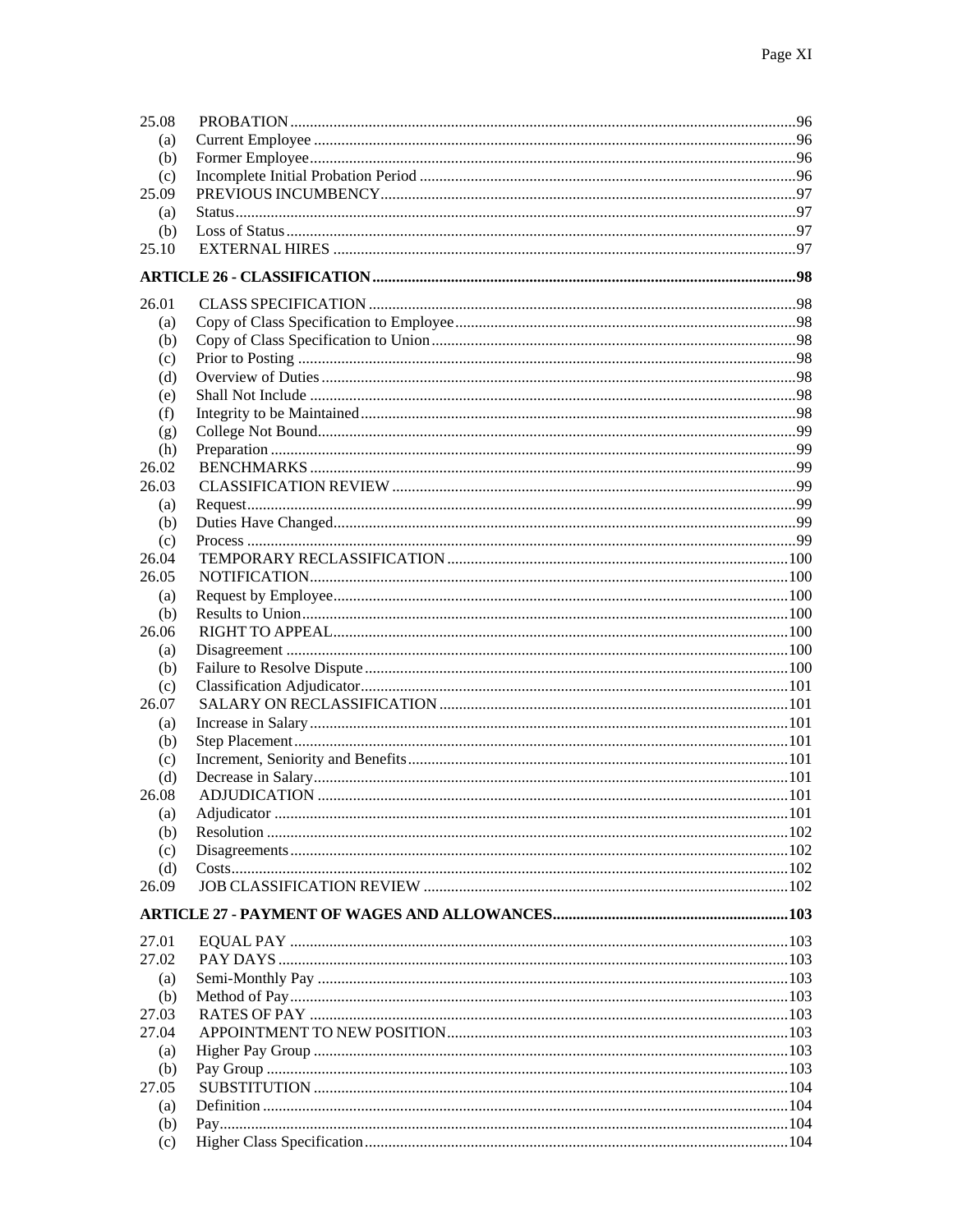| (d)        |                                                                 |  |
|------------|-----------------------------------------------------------------|--|
| (e)        |                                                                 |  |
| (f)        |                                                                 |  |
| 27.06      |                                                                 |  |
| 27.07      |                                                                 |  |
| (a)        |                                                                 |  |
| (b)        |                                                                 |  |
| 27.08      |                                                                 |  |
| 27.09      |                                                                 |  |
| 27.10      | REIMBURSEMENT FOR PARKING EXPENSES WHILE ON COLLEGE BUSINESS105 |  |
|            |                                                                 |  |
| 28.01      |                                                                 |  |
| 28.02      |                                                                 |  |
| (a)        |                                                                 |  |
| (b)        |                                                                 |  |
| 28.03      |                                                                 |  |
| (a)        |                                                                 |  |
| (b)        |                                                                 |  |
| (c)        |                                                                 |  |
| (d)        |                                                                 |  |
| (e)        |                                                                 |  |
| (f)        |                                                                 |  |
| (g)        |                                                                 |  |
| (h)        |                                                                 |  |
| (i)        |                                                                 |  |
| (i)        |                                                                 |  |
| 28.04      |                                                                 |  |
| 28.05      |                                                                 |  |
| 28.06      |                                                                 |  |
| (a)        |                                                                 |  |
| (b)<br>(c) |                                                                 |  |
| 28.07      |                                                                 |  |
| 28.08      |                                                                 |  |
| 28.09      |                                                                 |  |
| (a)        |                                                                 |  |
| (b)        |                                                                 |  |
| 28.10      |                                                                 |  |
| 28.11      |                                                                 |  |
|            |                                                                 |  |
| 29.01      |                                                                 |  |
| 29.02      |                                                                 |  |
| (a)        |                                                                 |  |
| (b)        |                                                                 |  |
| (c)        |                                                                 |  |
| (d)        |                                                                 |  |
| 29.03      |                                                                 |  |
| (a)        |                                                                 |  |
| (b)        |                                                                 |  |
| (c)        |                                                                 |  |
| (d)        |                                                                 |  |
| 29.04      |                                                                 |  |
| 29.05      |                                                                 |  |
| (a)        |                                                                 |  |
| (b)        |                                                                 |  |
|            |                                                                 |  |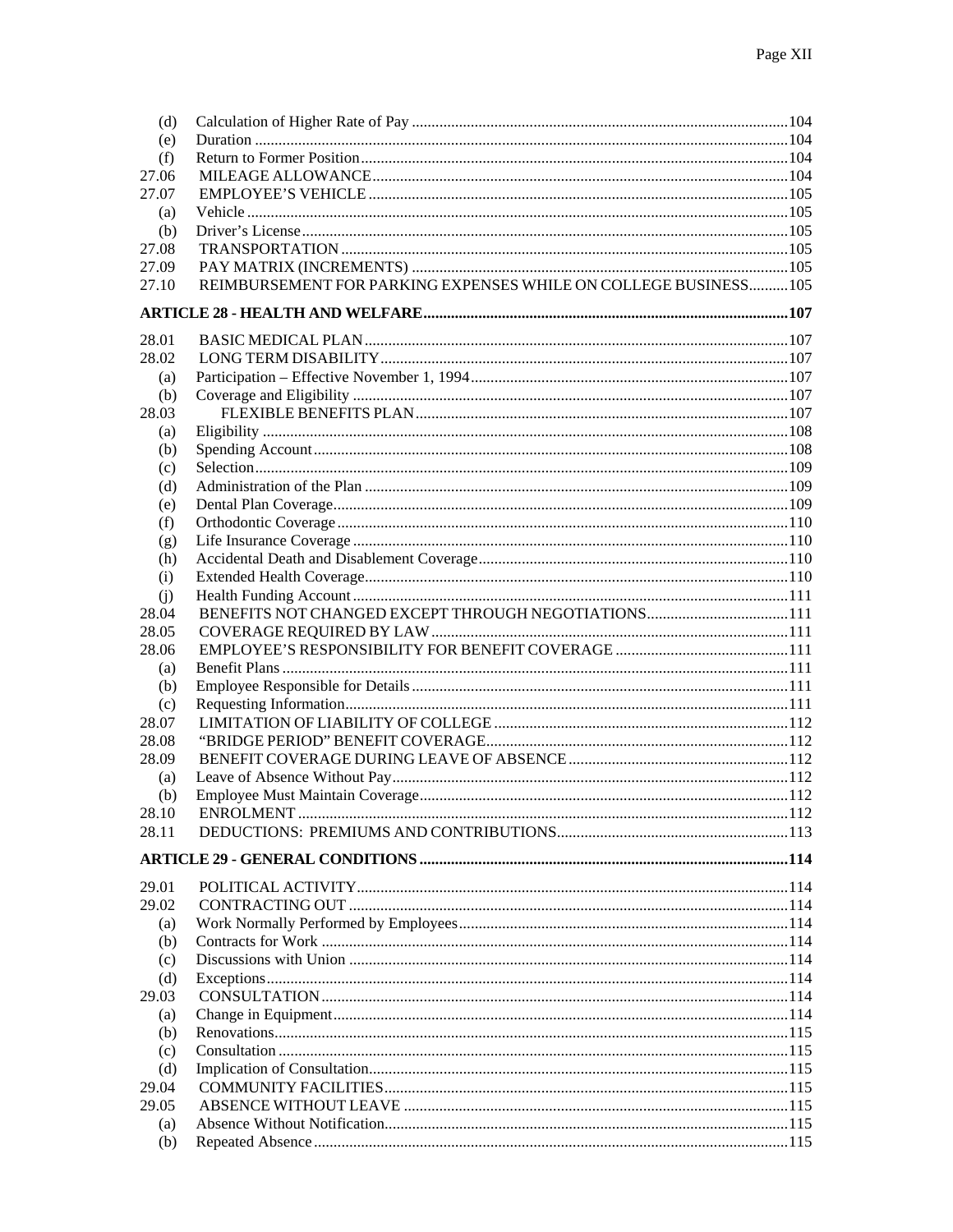| 29.06 |  |  |  |  |  |
|-------|--|--|--|--|--|
| (a)   |  |  |  |  |  |
| (b)   |  |  |  |  |  |
| (c)   |  |  |  |  |  |
| (d)   |  |  |  |  |  |
| (e)   |  |  |  |  |  |
| (f)   |  |  |  |  |  |
| (g)   |  |  |  |  |  |
| 29.07 |  |  |  |  |  |
| (a)   |  |  |  |  |  |
| (b)   |  |  |  |  |  |
| (c)   |  |  |  |  |  |
| (d)   |  |  |  |  |  |
| 29.08 |  |  |  |  |  |
| (a)   |  |  |  |  |  |
| (b)   |  |  |  |  |  |
| 29.09 |  |  |  |  |  |
| 29.10 |  |  |  |  |  |
| (a)   |  |  |  |  |  |
| (b)   |  |  |  |  |  |
| (c)   |  |  |  |  |  |
| (d)   |  |  |  |  |  |
| (e)   |  |  |  |  |  |
| 29.11 |  |  |  |  |  |
| 29.12 |  |  |  |  |  |
| (a)   |  |  |  |  |  |
| (b)   |  |  |  |  |  |
| (c)   |  |  |  |  |  |
| (d)   |  |  |  |  |  |
| (e)   |  |  |  |  |  |
| 29.13 |  |  |  |  |  |
| 29.14 |  |  |  |  |  |
| 29.15 |  |  |  |  |  |
| (a)   |  |  |  |  |  |
| (b)   |  |  |  |  |  |
| (c)   |  |  |  |  |  |
| 29.16 |  |  |  |  |  |
| 29.17 |  |  |  |  |  |
|       |  |  |  |  |  |
| 30.01 |  |  |  |  |  |
|       |  |  |  |  |  |
|       |  |  |  |  |  |
| 31.01 |  |  |  |  |  |
| 31.02 |  |  |  |  |  |
| 31.03 |  |  |  |  |  |
| 31.04 |  |  |  |  |  |
| 31.05 |  |  |  |  |  |
| 31.06 |  |  |  |  |  |
| 31.07 |  |  |  |  |  |
|       |  |  |  |  |  |
| 32.01 |  |  |  |  |  |
| 32.02 |  |  |  |  |  |
| 32.03 |  |  |  |  |  |
|       |  |  |  |  |  |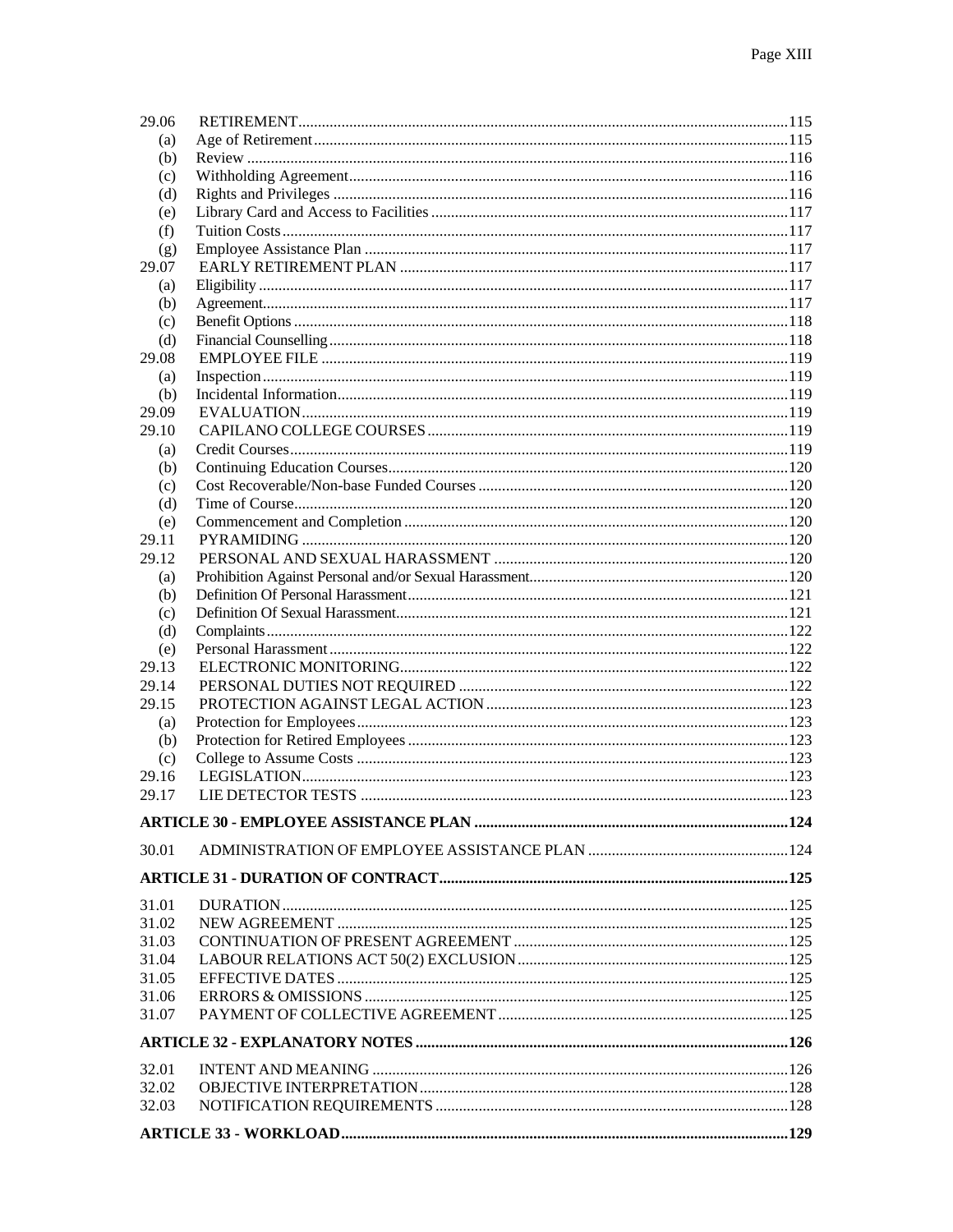| 33.01        |                                                                                     |  |
|--------------|-------------------------------------------------------------------------------------|--|
| 33.02        |                                                                                     |  |
| 33.03<br>(a) |                                                                                     |  |
| (b)          |                                                                                     |  |
|              |                                                                                     |  |
| 34.01        |                                                                                     |  |
| 34.02        |                                                                                     |  |
|              |                                                                                     |  |
|              |                                                                                     |  |
|              |                                                                                     |  |
|              |                                                                                     |  |
|              |                                                                                     |  |
|              |                                                                                     |  |
|              |                                                                                     |  |
|              |                                                                                     |  |
|              |                                                                                     |  |
|              |                                                                                     |  |
|              |                                                                                     |  |
|              |                                                                                     |  |
|              |                                                                                     |  |
|              |                                                                                     |  |
|              |                                                                                     |  |
|              |                                                                                     |  |
|              |                                                                                     |  |
|              |                                                                                     |  |
|              | APPENDIX H - SALARY SCALE EFFECTIVE APRIL 1, 2009-JUNE 30, 2010 141                 |  |
|              |                                                                                     |  |
|              |                                                                                     |  |
|              |                                                                                     |  |
|              |                                                                                     |  |
|              |                                                                                     |  |
|              |                                                                                     |  |
|              |                                                                                     |  |
|              | RE: IMPLEMENTATION OF COMPUTERIZED HUMAN RESOURCES INFORMATION SYSTEMS DATABASE 147 |  |
|              |                                                                                     |  |
|              |                                                                                     |  |
|              |                                                                                     |  |
|              |                                                                                     |  |
|              |                                                                                     |  |
|              |                                                                                     |  |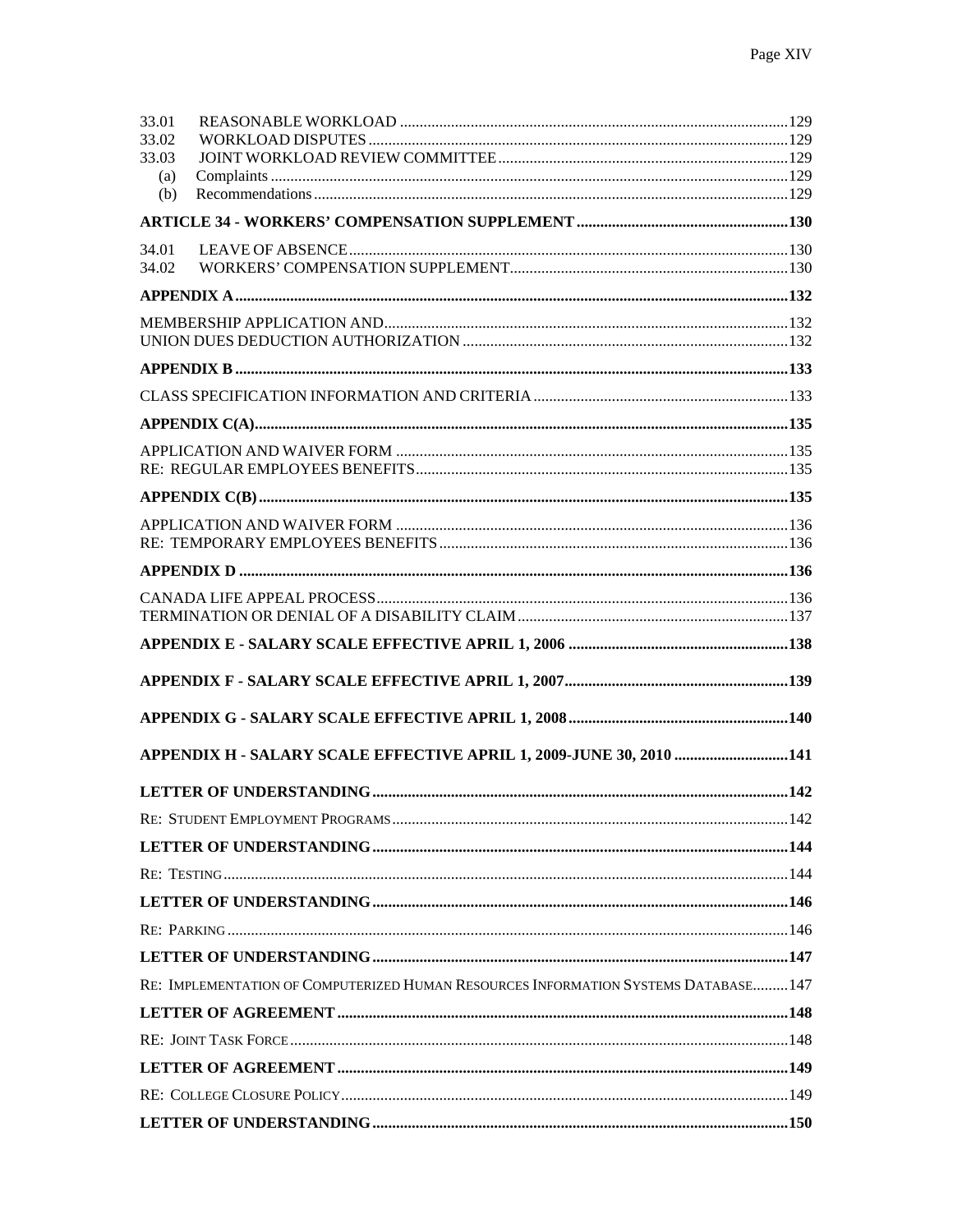| RE: ARTICLES 4.01 AND 4.04 - NOTICE OF ABSENCE FROM WORKPLACE AND  152 |  |
|------------------------------------------------------------------------|--|
|                                                                        |  |
|                                                                        |  |
|                                                                        |  |
|                                                                        |  |
|                                                                        |  |
|                                                                        |  |
|                                                                        |  |
|                                                                        |  |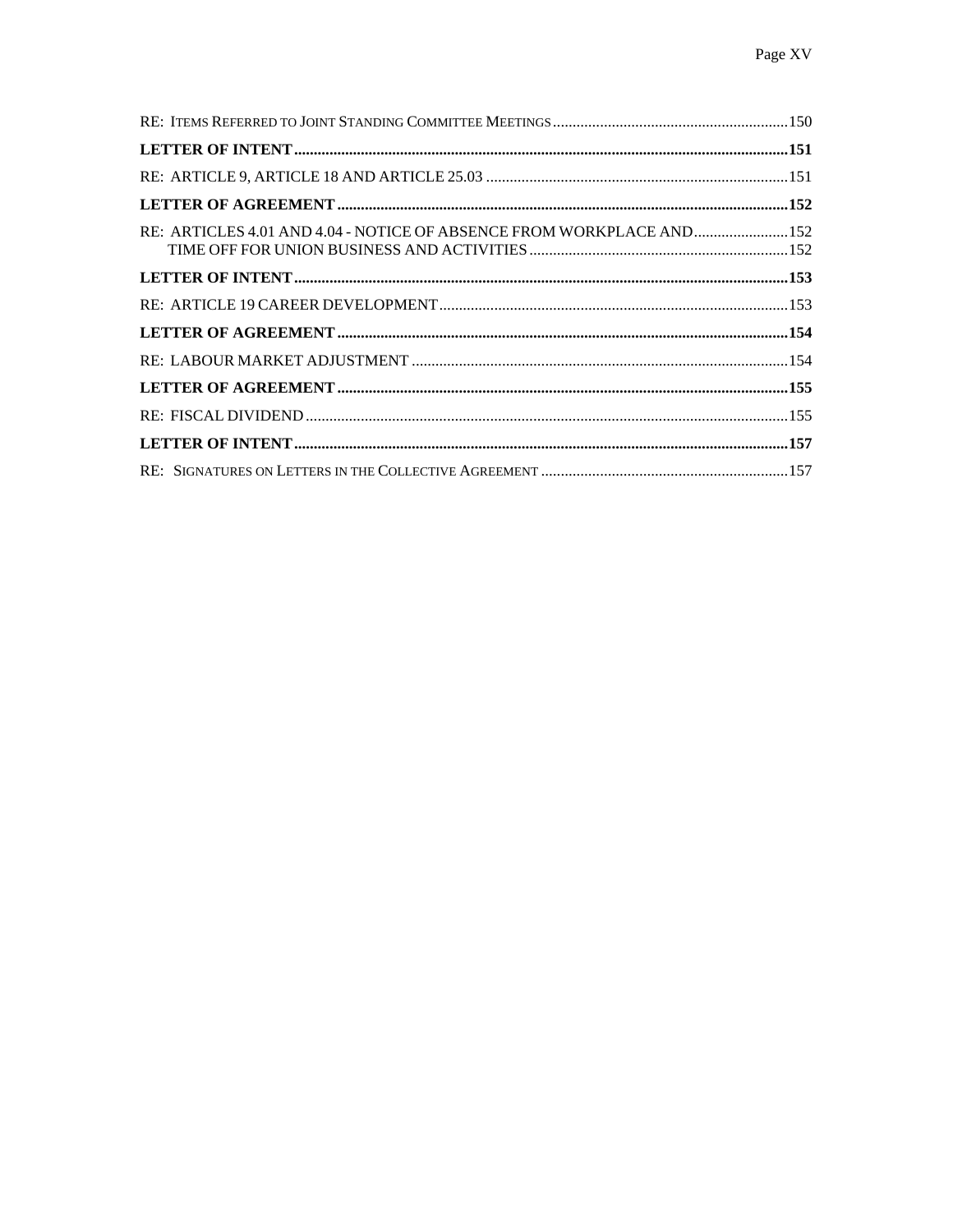# **COLLECTIVE AGREEMENT**

THIS AGREEMENT is effective **April 1, 2006 to June 30, 2010** and entered into in April, 2006.

#### BETWEEN:

 CAPILANO COLLEGE, in the Province of British Columbia, (hereinafter called the "College" or the "College Board")

## OF THE FIRST PART

AND:

# CANADIAN OFFICE AND PROFESSIONAL EMPLOYEES' UNION, (hereinafter called the "Union")

## OF THE SECOND PART

 WHEREAS the College Board is an employer within the meaning of the Labour Relations Code of British Columbia;

 AND WHEREAS the Union is a Trade Union within the meaning of the said Act and is the bargaining authority for that group of employees engaged as staff at Capilano College and its various centres:

 NOW THIS AGREEMENT WITNESSETH that the parties hereto agree each with the other as follows: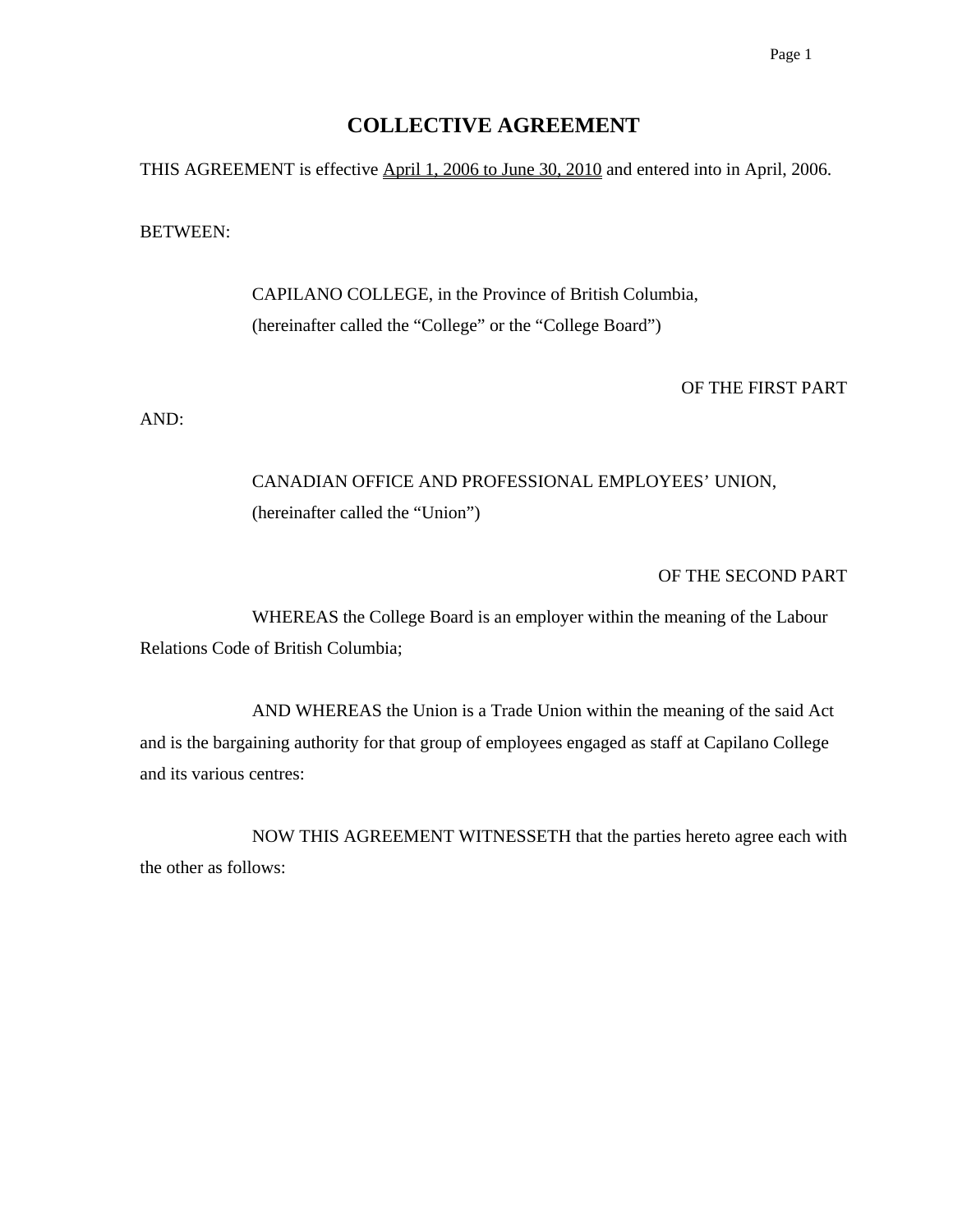#### **ARTICLE 1 - PREAMBLE**

#### **1.01 PURPOSE OF AGREEMENT**

 The purpose of this Agreement is to set forth and establish the terms and conditions of employment so that efficient operations and harmonious relationships may be maintained between the College and the Union to the benefit of both Parties and the community they serve.

# **1.02 EXISTING LEGISLATION**

 The Parties recognize and agree that they cannot be obligated or bound by any term, condition or provision which would be contrary to any existing Federal or Provincial legislation. In the event that any term, condition, or provision, or part thereof, which is incorporated into this Agreement, whether by inadvertence, error, or misunderstanding, is in fact or in law contrary to such Federal or Provincial legislation, then such term, condition or provision or part thereof, is void and of no effect.

#### **1.03 FUTURE LEGISLATION**

 In the event that future Federal or Provincial legislation makes invalid any provision of this Agreement, the remaining provisions shall remain in effect for the term of the Agreement. The College and the Union shall confer to settle upon a mutually agreeable provision to be substituted for the provision so altered or invalidated.

#### **1.04 HUMAN RIGHTS**

#### **(a) Application**

 The Parties agree that the provisions of Section 8 of the Human Rights Act of British Columbia, SBC 1984, Chapter 22, apply as though included in and forming part of this Agreement, and for the purposes of this Agreement personal life style, sexual orientation, physical disability unrelated to job performance, previous and current psychiatric treatment unrelated to job performance and number of dependants shall not constitute reasonable cause for the purposes of Sub Section 1 of the said Section 8.

#### **(b) Unfair Labour Practices**

 The Parties acknowledge and agree to observe the prohibitions contained in the Unfair Labour Practices section of the Labour Relations Code of British Columbia.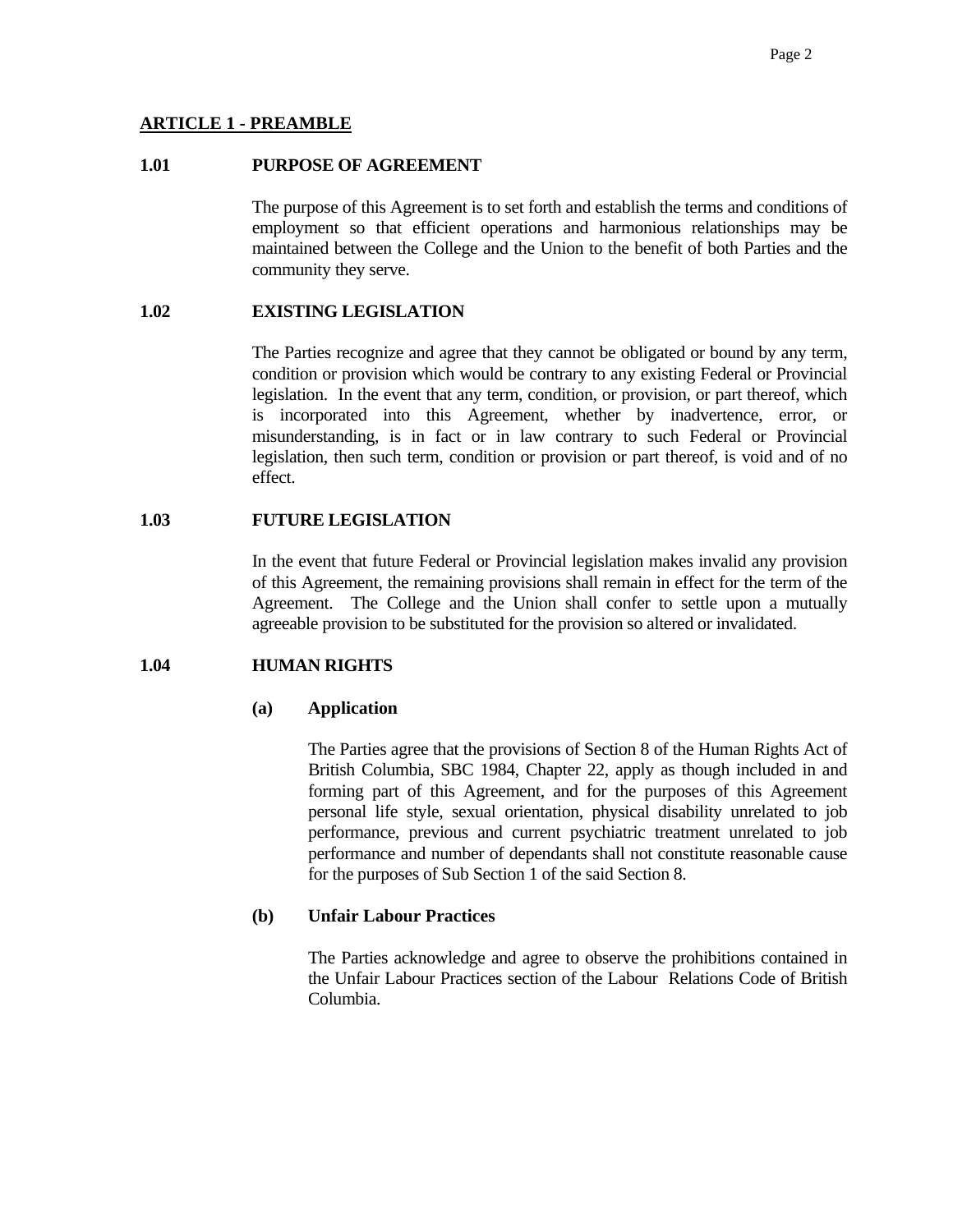#### **1.05 NO OTHER AGREEMENT**

#### **(a) Sole Bargaining Agent**

 The College recognizes the Union as the sole bargaining agent for all employees covered by the Union's certification.

#### **(b) No Other Agreement**

 The College agrees not to enter into any agreement with any employee or group of employees which conflicts with any of the terms or conditions of this Agreement or which provides for any terms or conditions of employment which are not expressly provided for by this Agreement, except where the Agreement expressly permits such individual agreement.

#### **1.06 USE OF FEMININE AND SINGULAR TERMS**

 The feminine gender is used throughout this Agreement for convenience only and by no means is intended to exclude male employees from the provisions herein. Wherever the feminine or singular is used, the same shall be construed as meaning the masculine or plural unless otherwise specifically stated.

#### **1.07 CORRESPONDENCE**

 The Parties recognize and agree that unless specifically indicated to the contrary, all notifications and correspondence directed to the Union office shall be addressed to the Union, and those directed to the College shall be addressed to the Vice President, Human Resources.

#### **1.08 HEADINGS**

 The headings and sub-headings used in this Agreement are inserted for convenience and reference purposes only and shall not be used as an aid to interpretation.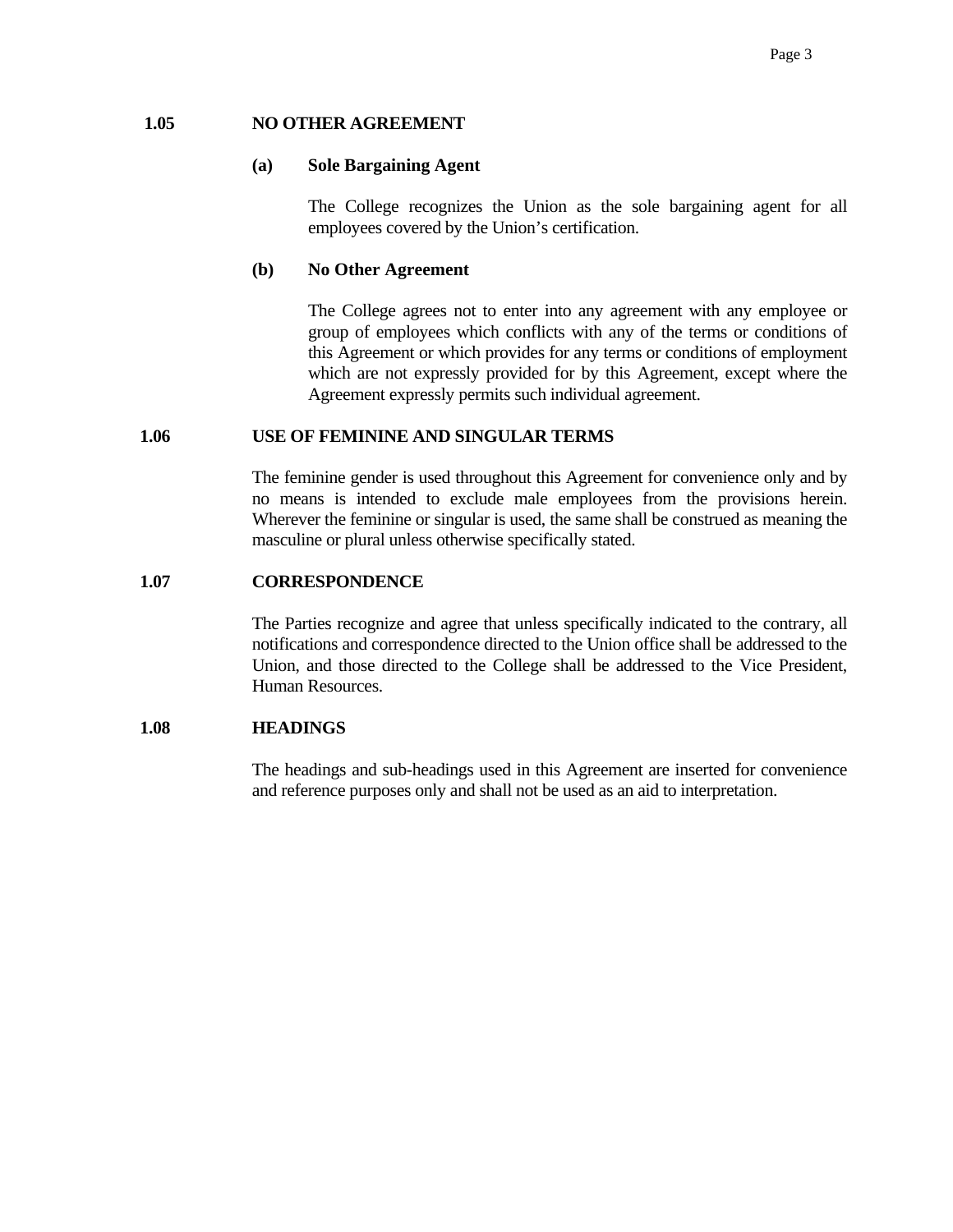## **ARTICLE 2 - UNION RECOGNITION AND NEGOTIATION**

#### **2.01 BARGAINING UNIT DEFINED**

 The bargaining unit is as in the Certification issued by the Labour Relations Board of British Columbia on December 17, 1974, as amended on March 31, 1983 and on November 18, 1986.

## **2.02 MANAGEMENT RIGHTS**

## **(a) Rights of College**

 The Union recognizes and agrees that except as specifically abridged, delegated, granted or modified by this Agreement, all of the rights, powers and authority the College had prior to the signing of this Agreement are retained solely and exclusively by the College, and remain without limitation within the rights of management, which rights are not subject to the grievance procedure or arbitration.

## **(b) Affairs and Facilities**

 Without limiting the generality of the foregoing, the College reserves the sole and exclusive right to operate and manage its affairs and facilities in all respects as it sees fit, including the right to hire, discipline or discharge for just and sufficient cause, and to make and alter from time to time rules and regulations to be observed by the employees, except that this right shall not supersede any other express provisions of this Agreement.

## **(c) Fair and Reasonable**

 The College agrees that, in the exercise of its rights as set out above, it must act in a fair and reasonable manner.

## **2.03 NEW POSITIONS**

## **(a) Notification of Union**

 When the College creates any new position during the term of this Agreement, except those positions included in another Union's certification, or instructional administrators to whom faculty report, the Union shall be notified immediately and, at the request of either party, the parties will meet to discuss whether or not the position is covered by the Union's certification. In the event of disagreement, the Labour Relations Board will be asked to decide the issue, if referred by either party.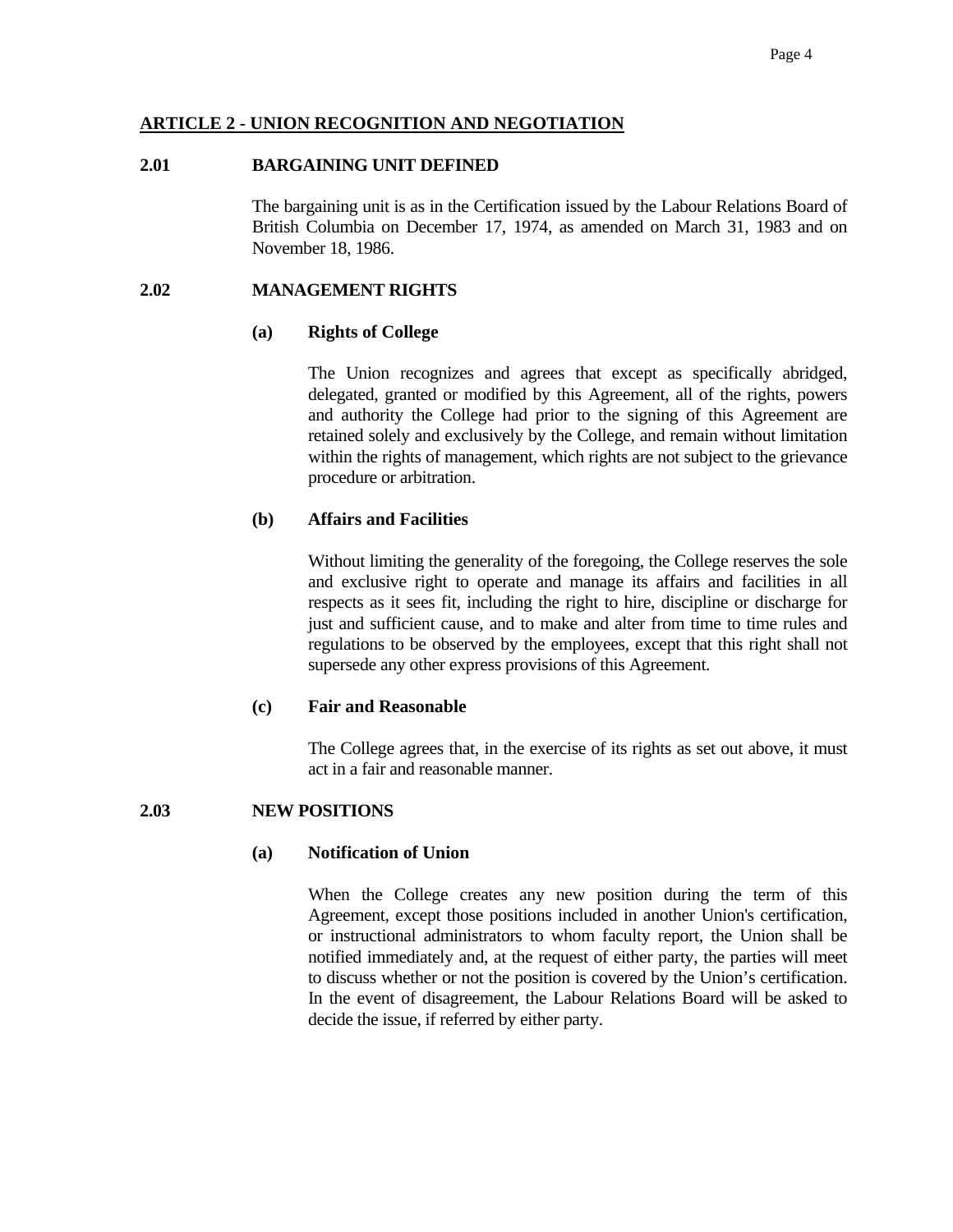#### **(b) Disagreement**

 In any event, if the Parties cannot agree within five (5) days of the notice of the new position, the College may fill the position in which case it shall establish an interim salary group, and shall extend to any employee appointed, the same terms and conditions applicable as if the Union Certification covered the position, pending the agreement of the Parties or a decision of the Labour Relations Board.

#### **2.04 SALARY FOR NEW POSITIONS**

 Where the Parties agree or the Labour Relations Board decides that a new position is included within the unit, a salary grouping for the position will be discussed. If the Parties cannot agree within five (5) days of the decision that the new position is included within the unit, on a salary grouping applicable to the position, the College may establish a salary group for it temporarily and the grievance procedure shall apply and the issue may proceed to final and binding arbitration if necessary.

#### **2.05 EXCLUSIONS**

 It is agreed that the following positions are excluded from the bargaining unit. The College may add positions to, or delete positions from, this list. If the Union does not agree with changes to the list it may ask the Labour Relations Board to review the changes and make a final determination of the bargaining unit status of the positions in question.

Assistant Director of Buildings & Grounds (vacant) \*\*Associate Registrars \*\*Budget Officer (vacant) \*\*Business System Architect \*\*Campus Dean(s), Sunshine Coast and Squamish \*\*Chief Information Officer \*\*China Operations Manager \*\*College Librarian (vacant) \*\*Comptroller Conflict Resolution Advisor \*\*Deans \*\*Director of Buildings & Grounds \*\*Director of Contract Services and Capital Planning \*\*Director of Finance & Bursar (vacant) \*\*Director, Continuing Education \*\*Director, Development & Executive Director, College Foundation \*\*Director, Information Technology Services \*\*Director, Systems Development Executive Assistant to College Board and President Executive Assistant, Finance and Administration Executive Assistant, Vice President Academic Affairs \*\*General Manager, Performing Arts Theatre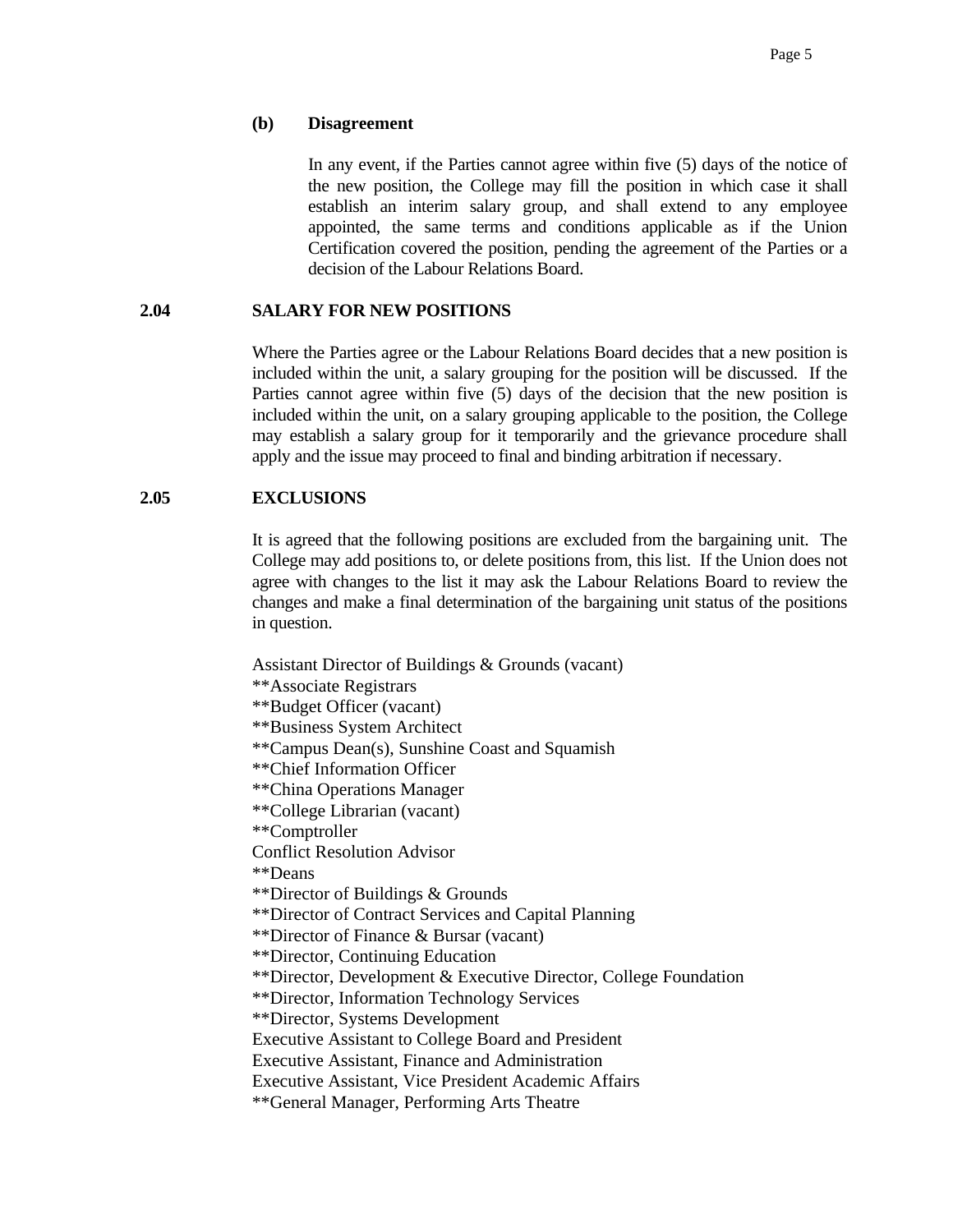Human Resources Advisors, Recruitment and Training, Classification, and Wellness & Disability Management, Occupational Health and Safety, HRIS (vacant)

Human Resources Assistant

Human Resources/Privacy Executive Assistant

Human Resources Receptionist

\*\*Manager, Athletics & Recreation

\*\*Manager, Bookstore

\*\*Manager, BC Centre for Tourism, Learning and Innovation

\*\*Manager, Child Care Centre

\*\*Manager, Enterprise Resource Planning Systems (vacant)

\*\*Manager(s), Human Resources (Faculty and Staff)

\*\*Manager, Institutional Research (vacant)

\*\*Manager, International Student Centre

\*\*Manager, Marketing and Communications

\*\*Manager, Project Accounting (vacant)

\*\*Manager, Public Affairs

\*\*President

\*\*Registrar

\*\*Vice President, Academic Affairs and Vice President Student and Institutional Support

\*\*Vice President, Finance & Administration

\*\*Vice President, Human Resources

For the purposes of this Agreement, positions indicated by "\*\*" are Administrative Heads.

The College will provide the Union with the names of the individuals currently in excluded positions within thirty (30) calendar days of the ratification of the Collective Agreement. In addition, the College will advise the Union of any changes, in writing, within thirty (30) calendar days.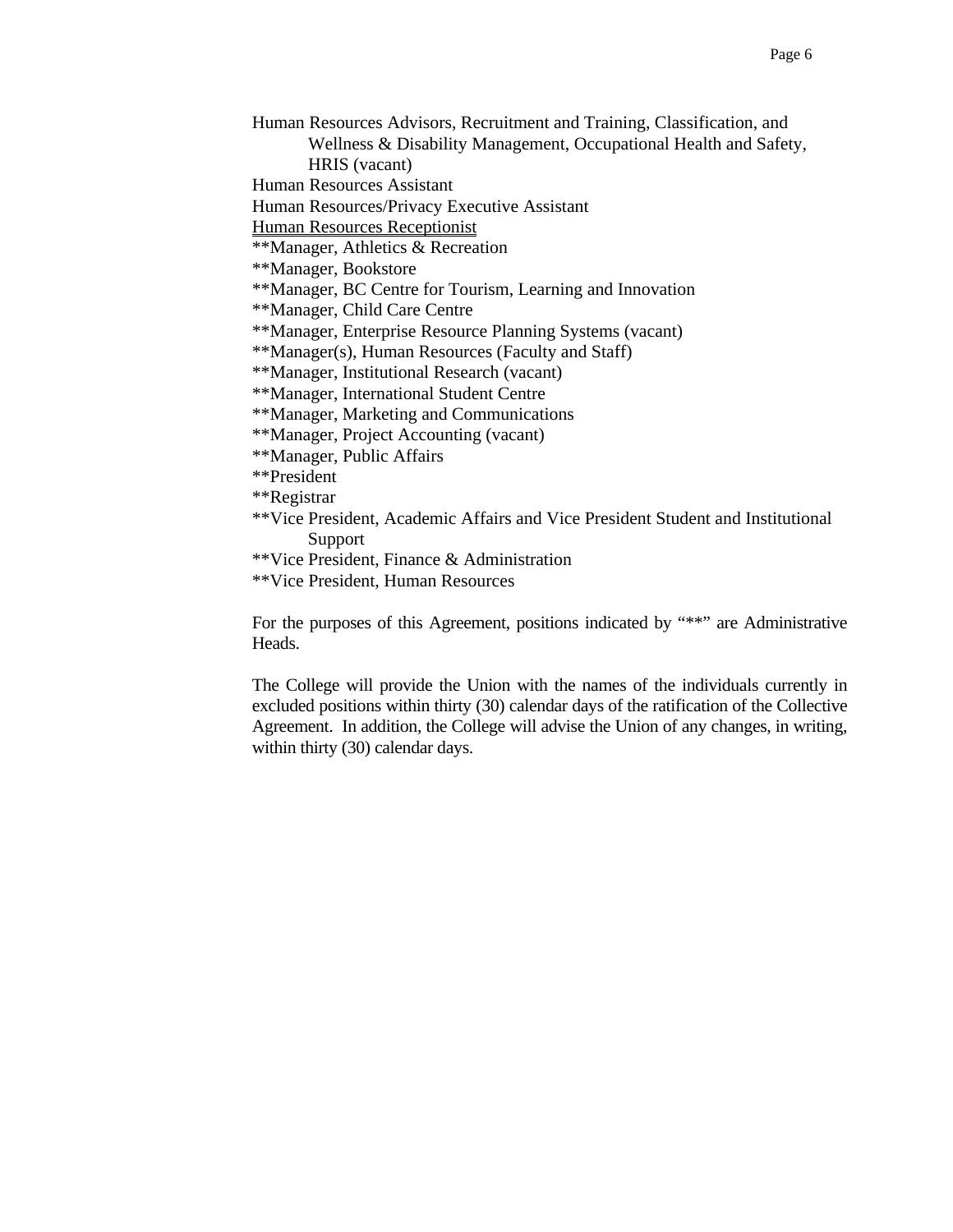## **ARTICLE 3 - UNION SECURITY**

## **3.01 EMPLOYEES AT DATE OF CERTIFICATION**

 All persons within the certification of the Union as of December 17, 1974 who were members of the Union on or before that date shall remain members of the Union as a condition of continuing employment.

#### **3.02 NEW EMPLOYEES**

 As a condition of employment, all new employees shall become Union members immediately upon their date of hire and shall remain Union members for the duration of their employment.

#### **3.03 CHANGES IN STATUS**

 At the time an employee is hired or when her status is subsequently changed, the College agrees to notify the union with a copy of her hiring form.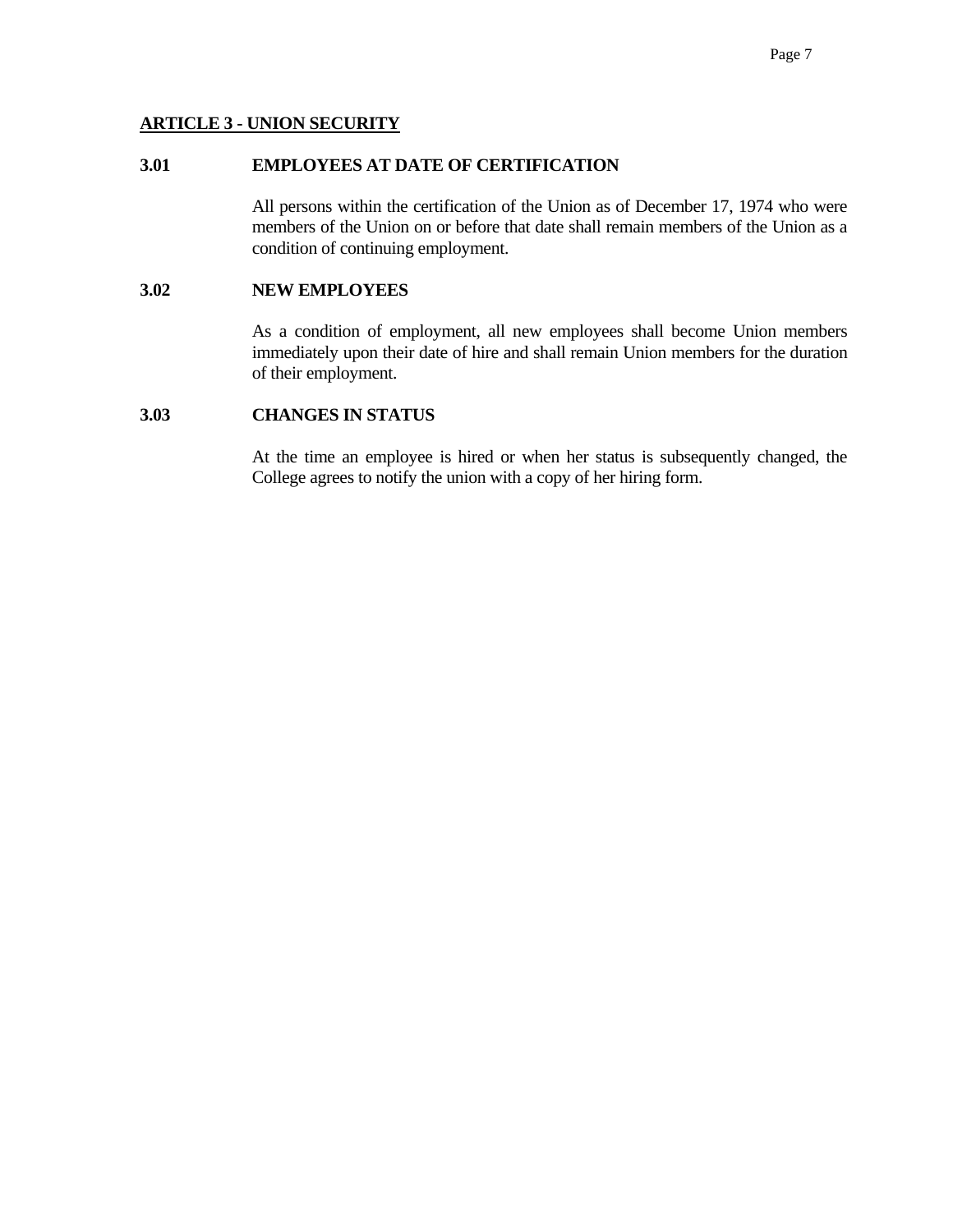## **ARTICLE 4 - UNION RIGHTS AND ACTIVITY**

#### **4.01 NOTICE OF ABSENCE FROM WORKPLACE**

 Whenever possible, an employee exercising any right arising under Article 4 shall advise her supervisor of any absence from her workplace.

#### **4.02 RECOGNITION OF UNION REPRESENTATIVES**

 The College shall recognize the Union Stewards, members of the Union Grievance Committee, and all persons authorized to act on behalf of the Union, in accordance with the Union Constitution.

## **4.03 CONTACTING AT WORK**

 The authorized representatives of the Union shall have the right to contact employees at work on matters respecting this Agreement and its administration. The supervisor of the department being entered for the purpose of contacting employees shall be advised by the Union representatives of the time of their entry and exit whenever possible.

#### **4.04 TIME OFF FOR UNION BUSINESS AND ACTIVITIES**

 The Union and the College will co-operate to see that suitable arrangements are made to have an employee's regular duties covered in a reasonable manner so as to avoid interfering with the operating requirements. Requests for leaves of absence without loss of seniority for the following activities shall not be unreasonably withheld:

#### **(a) Without Pay - Conventions**

 without pay to a reasonable number of representatives of the Union to attend conventions of the Union and bodies to which the Union is affiliated when requested in writing by the Union naming the employees for whom the request applies;

#### **(b) Without Pay - Union Business**

 without pay for a reasonable number of representatives of the Union to attend to Union business which requires them to leave their premises of employment when requested in writing by the Union naming the employees for whom the request applies;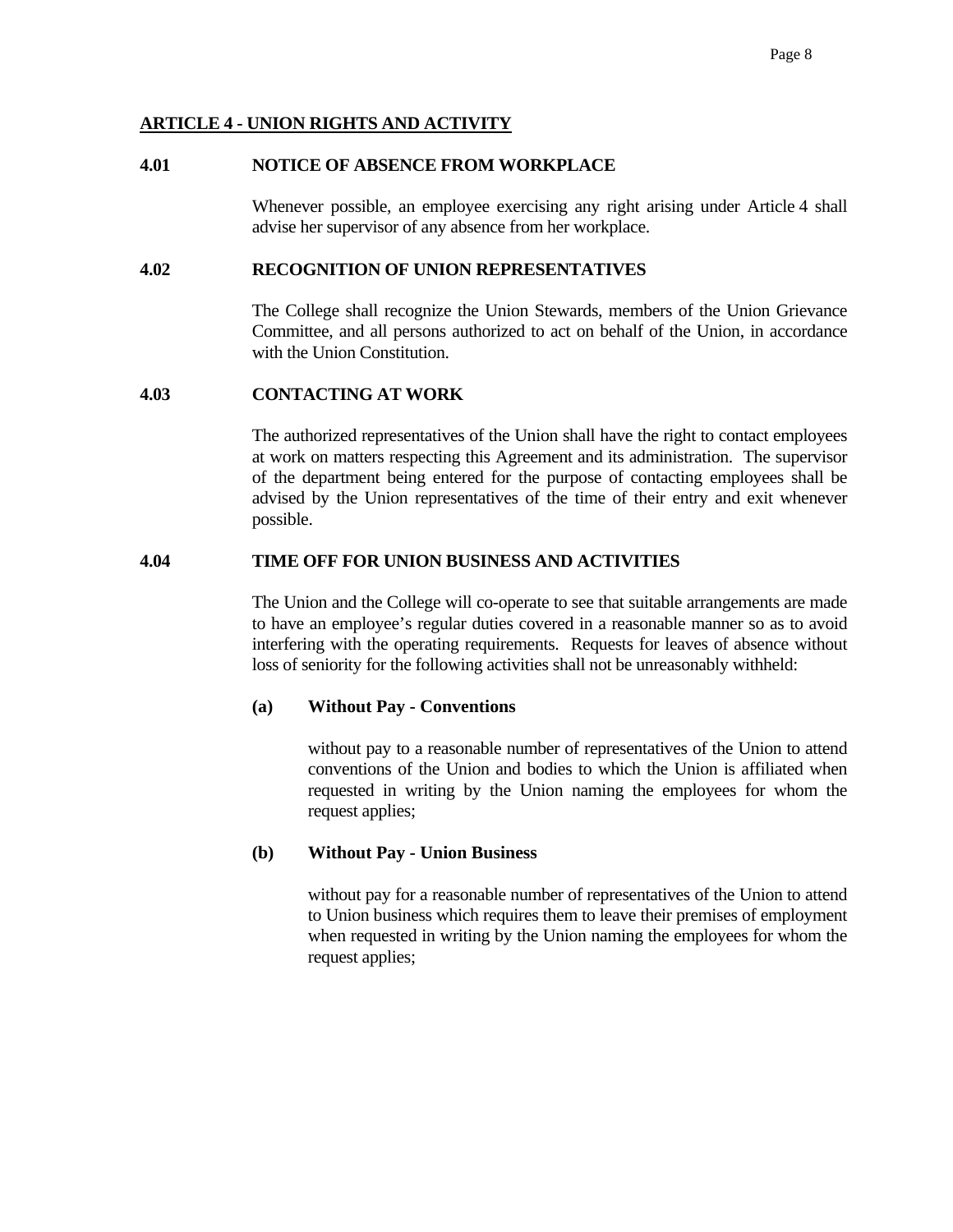## **(c) Without Pay - Bargaining Committee Meetings**

 without pay for a reasonable number of employees who are representatives of the Union on a Bargaining Committee to attend meetings of the Bargaining Committee when requested in writing by the Union naming the employees for whom the request applies;

# **(d) With Pay - Negotiations**

 with pay to three employees who are representatives of the Union on the Bargaining Committee to leave their employment to carry on negotiations with the College, when requested in writing by the Union naming the employees for whom the request applies;

# **(e) With Pay - Steward Duties**

 with pay to named Stewards to perform duties necessary for the administration of this Agreement;

# **(f) With Pay - Grievance**

 with pay to employees called to appear as a party or as a witness in a grievance hearing or at an arbitration;

## **(g) With Pay - Union Grievance Committee**

 with pay for up to three members of the Union Grievance Committee when such formally meets pursuant to Article 7;

## **(h) Without Pay - Union Position**

 without pay to an employee to hold a position with the Union or its affiliates. Time spent with the Union will be considered as service with the College and the employee will continue to accrue seniority with the College during such period. At the commencement of the leave, an employee will advise the College whether or not she wishes to participate in the College Benefit Plans. It is understood that participation is subject to approval of the carrier of the Plan. The Union will reimburse the College for the cost of such premiums. If the duration of the leave exceeds 8 months, the College may fill the position and the person so chosen shall be considered as having temporary full-time or temporary part-time status notwithstanding the categorization otherwise applicable under Article 9.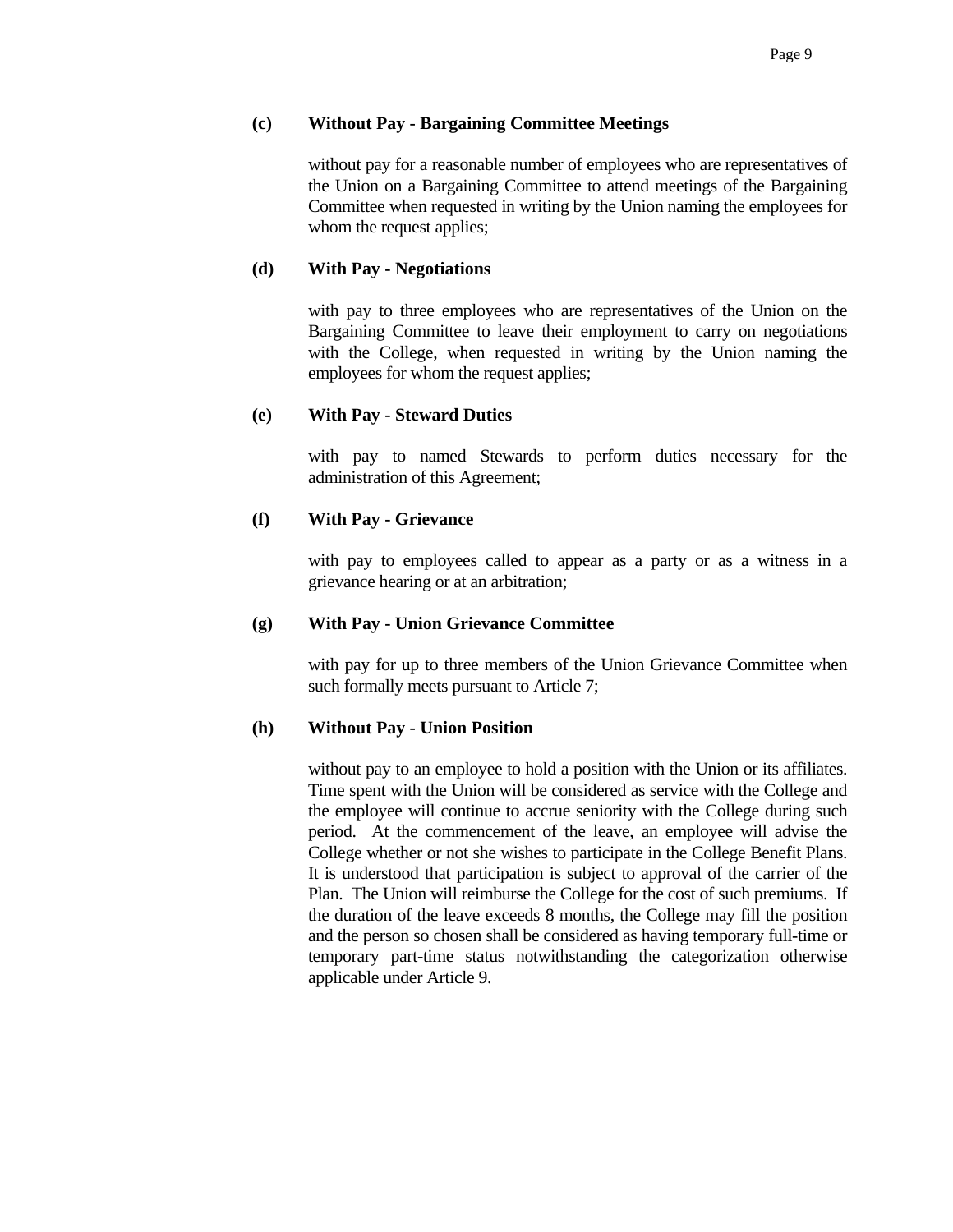#### **4.05 COLLEGE AND UNION SHALL ACQUAINT NEW EMPLOYEES**

#### **(a) Agreement in Effect**

 The College agrees to acquaint new employees with the fact that an Agreement is in effect, with the conditions of employment set out in the Articles dealing with Union Security and Check-off of Union Dues.

#### **(b) Union Steward to Acquaint**

 A Union Steward shall interview each new employee within regular working hours, without loss of pay to Steward or employee, for the purposes of acquainting the new employee with the benefits and duties of Union membership and to provide the employee with a copy of the Collective Agreement. The length of the interview shall be kept to a reasonable time (e.g. one-half hour to an hour).

#### **4.06 RIGHT TO REFUSE TO CROSS PICKET LINES**

#### **(a) Dispute**

 Failure to cross a legally constituted picket line which arises out of a labour dispute under the Labour Relations Code of British Columbia shall not be considered a violation of this Agreement nor grounds for disciplinary action.

#### **(b) Pay**

 Employees should not expect to receive pay for work not performed in exercising any right given by the clause.

#### **4.07 UNION GENERAL MEETING**

 The College shall allow employees a two hour break without pay once every month so that they may attend the Union general meeting. The Union general meeting shall be scheduled at the same time as one of the College meeting block periods.

#### **4.08 USE OF COLLEGE ROOMS**

 The College shall allow the Union to book College rooms through the regular booking procedures of the College, for meetings of Union Committees, the General Membership, and other such meetings.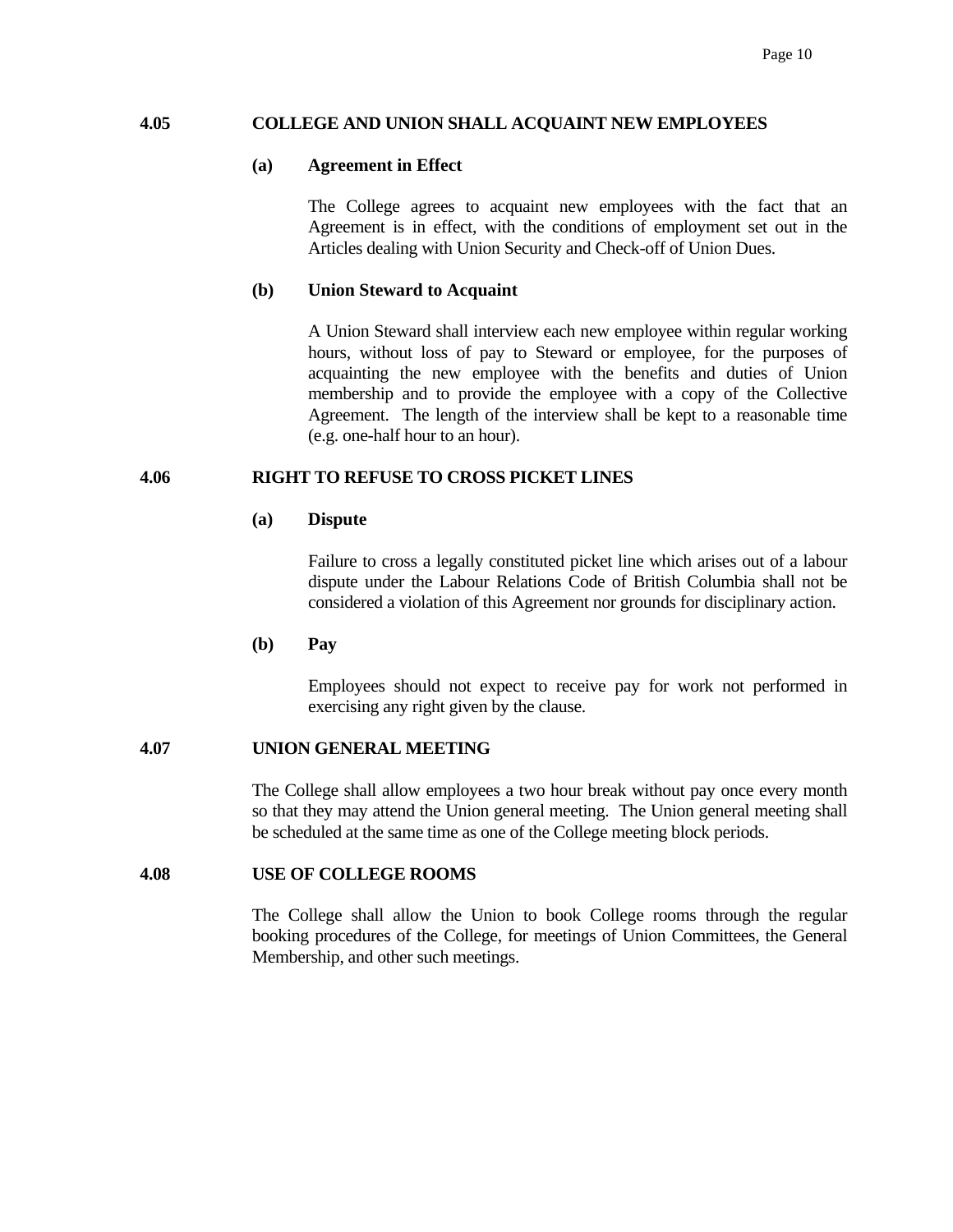#### **4.09 UNION OFFICE SPACE**

 The College will provide a location for a Union office subject to the availability of space to first meet priority institutional requirements as determined by the College. The College will provide appropriate notice to and consultation with the Union regarding any change to the office location.

## **4.10 APPLICATION TO OVERTIME PREMIUM**

 Time expended by an employee for the purpose of Articles 4.03, 4.04, 4.05 and 4.07 shall not be used for the purpose of computing any overtime or premium entitlement contained in this Agreement.

## **4.11 UNION INSIGNIA**

## **(a) Wearing or Displaying**

 Union members shall have the right to wear or display the recognized insignia of the Union.

#### **(b) Inclusion in Documents**

 The recognized insignia of the Union shall include the designation "COPE, LOCAL 378". This designation shall, at the employee's option, be placed on any document which is prepared or processed in any form or manner, in whole or in part, by any member of the Union. This designation shall be placed at the bottom of the last page of any such document.

## **4.12 INFORMATION TO BE ROUTINELY PROVIDED TO THE UNION**

Once every month the College shall provide to the Union a list of employees within the bargaining unit setting out the employees':

- address
- telephone number
- payroll number

 this provision is in addition to the College's obligations under Articles 9.09(c) and 25.04.

 Once every four (4) months the College shall provide the Union with a list of employees within the bargaining unit setting out their seniority in terms of hours worked.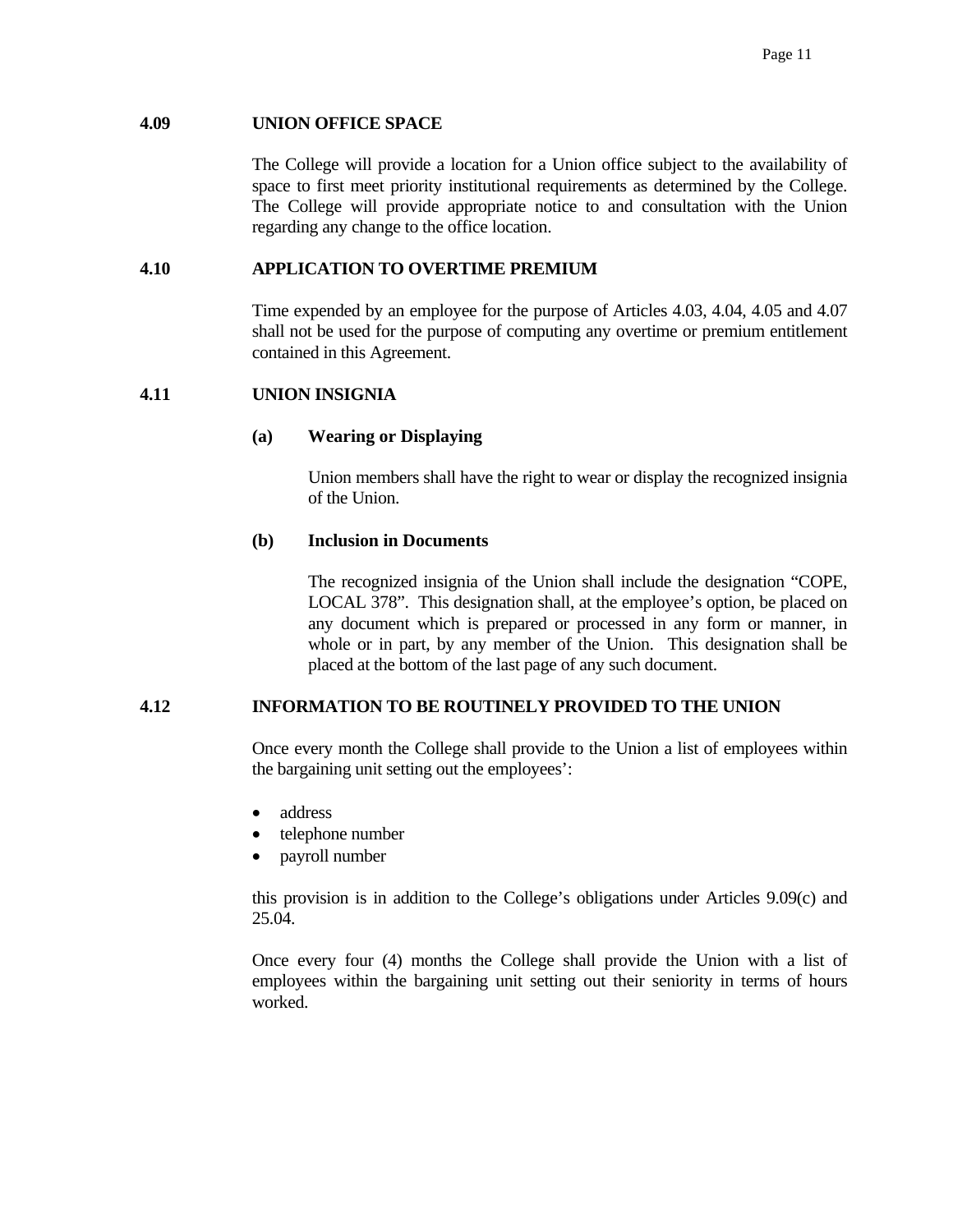# **4.13 UNION COMMUNICATIONS AND VOTING**

- (a) The College will endeavour to provide free bulletin board facilities at each of its premises for the exclusive use of the Union. Such bulletin boards shall be used to post Union communications.
- (b) The College agrees that the Union shall have the right to use the College's electronic mail/bulletin board system(s) to communicate with the employees in the bargaining unit. Employees shall have the right to use the College's electronic mail/bulletin board system(s) to communicate with the Union. Both the Union and the employees shall at all times adhere to the College's policies regarding electronic mail/bulletin board system usage. Failure to do so will cause this provision to come to an end. The College shall provide the Union and each employee in the bargaining unit with a copy of said policies and any updates thereto.
- (c) It is agreed that the Union shall have the right to place ballot boxes in the workplaces of the College for the purposes of conducting Union elections, referenda, polling or collective agreement votes.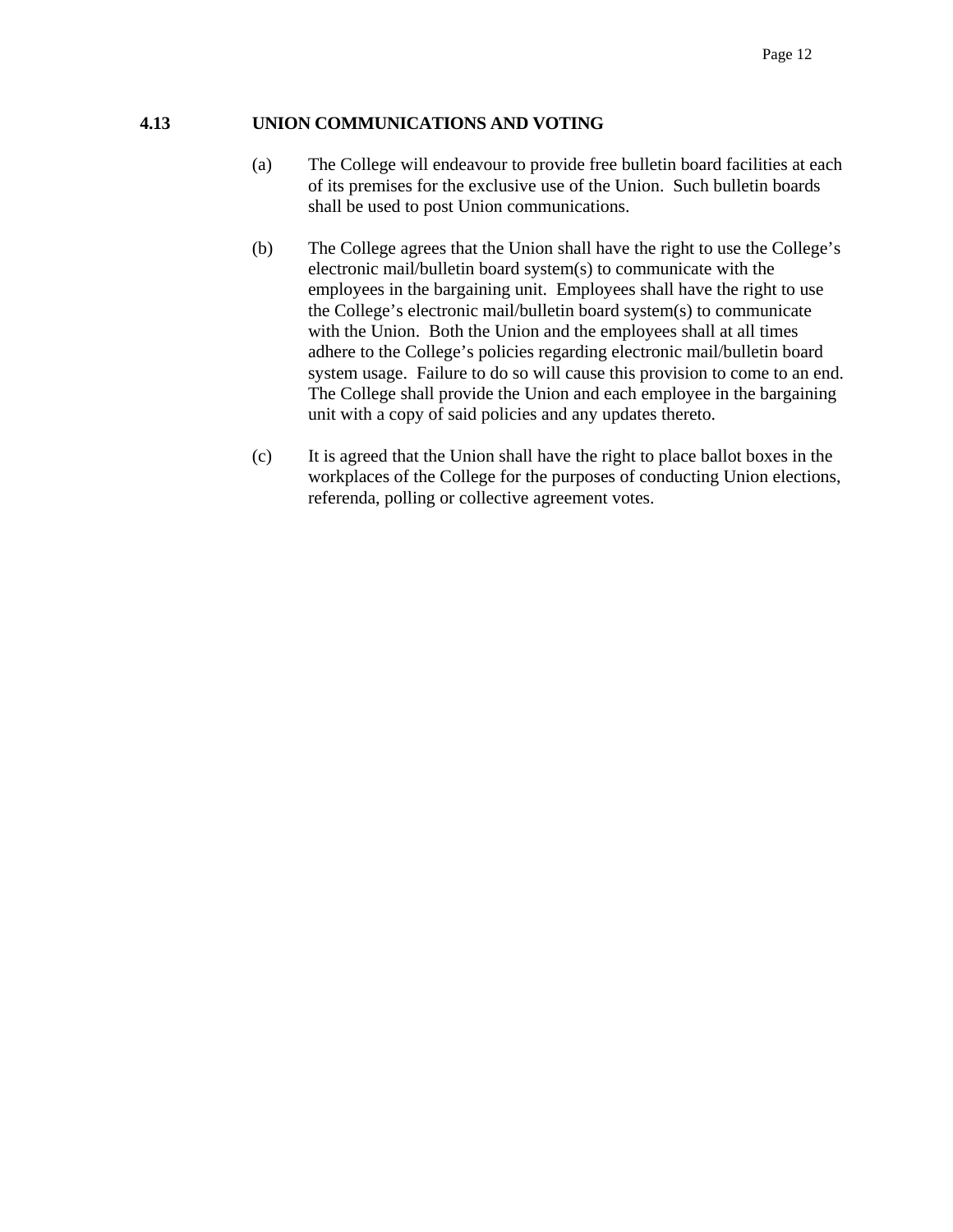## **ARTICLE 5 - CHECK-OFF OF UNION FEES AND DUES**

#### **5.01 AUTHORIZATION**

 As a condition of employment, all employees on hire shall be required to sign an authorization (Appendix "A") for deduction of Union dues from their wage or salary. A copy of the completed authorization shall be sent to the Treasurer of the Union.

#### **5.02 DEDUCTION OF DUES**

#### **(a) Schedule**

 The College shall begin the deduction of dues from the first regular pay to which the employee is entitled.

#### **(b) College's Obligation**

 The Union recognizes and agrees that the College's obligation to deduct dues is expressly restricted to making only such deductions as are permitted by law and by the valid authorization of each employee.

## **5.03 COLLECTION AND FORWARDING OF DUES**

 The College shall forward the collected dues by cheque together with a list of employees' names and identification numbers, monthly and year-to-date amounts deducted to the Treasurer of the Union within five (5) working days after the last day of each month in which the dues are collected.

## **5.04 NOTIFICATION**

 The Union shall advise the College in writing of all dues required by the Union and of any changes which occur in connection with such dues.

## **5.05 INDEMNITY**

 The Union shall indemnify the College and hold it harmless against any and all suits, claims, demands and liabilities that shall arise out of, or by reason of any action taken or not taken by the College for the purposes of complying with any provision of this Article.

# **5.06 REVOCATION**

 The Union agrees that, should any employee revoke her assignment, the College must forthwith cease to make deductions. Upon written instruction by the Union, the College agrees that, where an existing employee revokes her authorization, the employee's appointment shall be terminated forthwith. The College will provide the Union with a copy of any revocation of authorization received. Termination under this provision will not constitute a layoff under Article 12.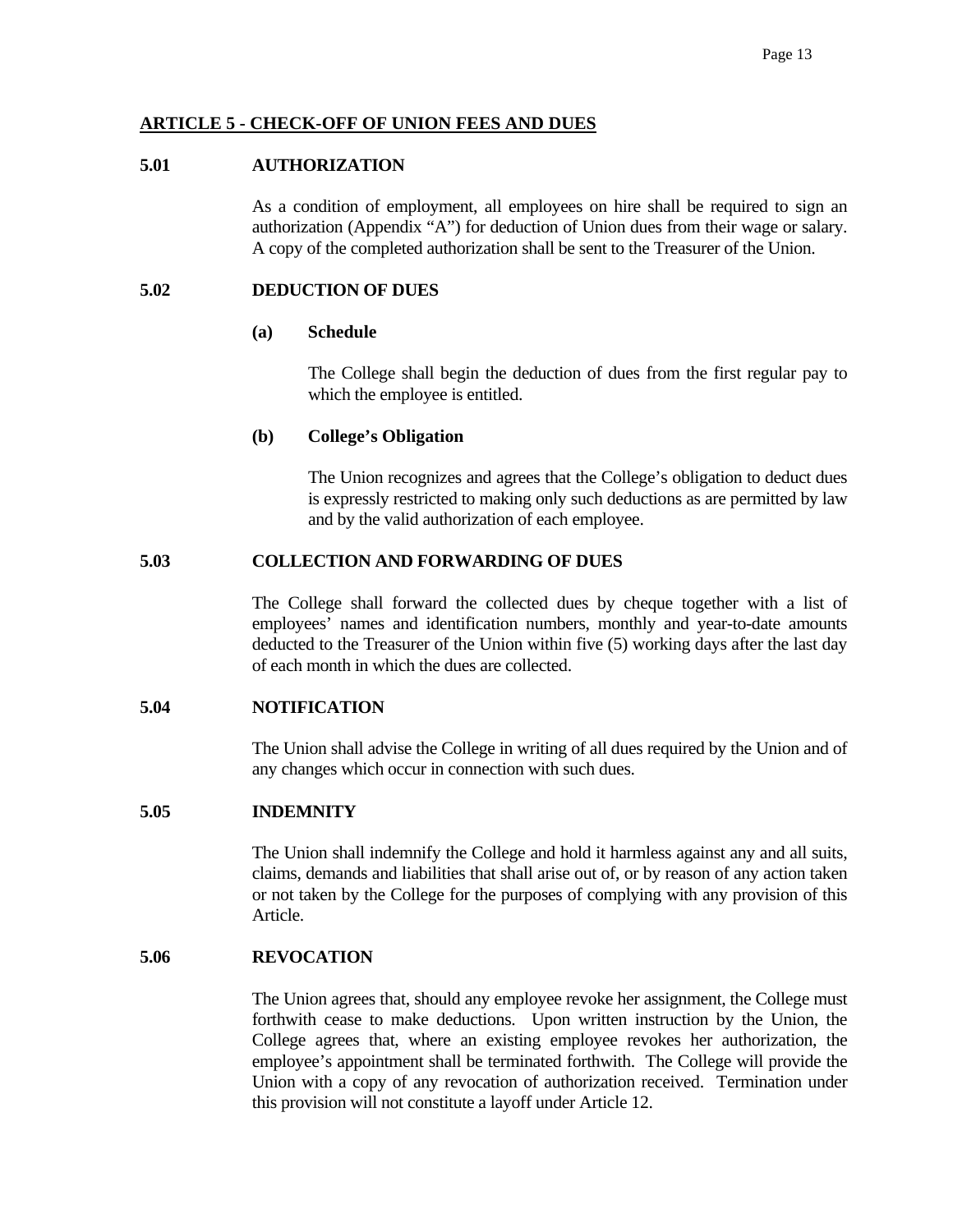# **5.07 YEAR-END SUMMARY**

 Except by reason of circumstances beyond the control of the College, by January 31st each year the College shall supply to the Union a list of total deductions on behalf of the Union made for each employee during the previous year.

## **5.08 RECORD OF UNION DEDUCTIONS (T4 SLIPS)**

The College shall supply each employee, without charge, with a record for income tax purposes indicating the amount of applicable deductions the College has paid to the Union on behalf of the employee in the previous calendar year. Absent exceptional circumstances, such record shall be provided to each employee prior to March 1 of the succeeding calendar year.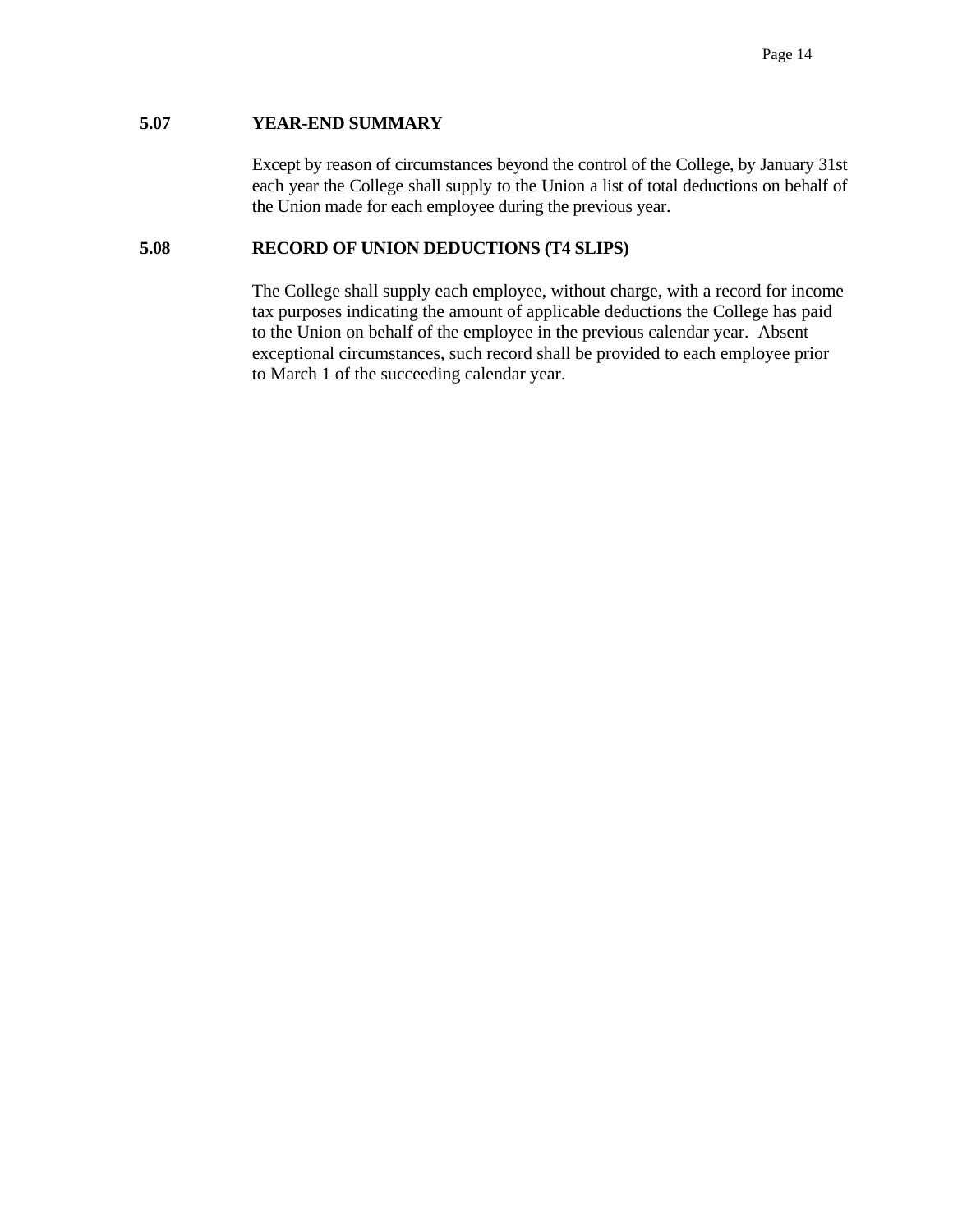#### **ARTICLE 6 - COLLEGE - UNION RELATIONS**

#### **6.01 REPRESENTATIONS**

 No employee or group of employees shall act as Union representatives on College committees, to which the Union may be entitled to send representatives, without proper authorization of the Union.

#### **6.02 SEARCH COMMITTEE - ADMINISTRATOR**

 Whenever the College strikes a search committee that has representatives provided by the Capilano College Faculty Association, representatives of the Union will also be invited to be part of that search committee.

 The number of representatives from any other constituency shall not exceed the number of Union representatives on the committee.

#### **6.03 ACCESS TO COLLEGE PREMISES**

#### **(a) Negotiation and Grievance**

 The College agrees that access to its premises shall be given to members of the Union when dealing with or negotiating with the College, as well as for the purpose of investigating and assisting in the settlement of a grievance.

#### **(b) Space**

 In order to facilitate the orderly, as well as the confidential, investigation of specific grievances, the College shall make available to Union Representatives or Stewards temporary use of an office or similar facility.

# **6.04 INFORMATION**

 The College agrees to provide the Union with all available non-confidential information relating to employees as may be required by the Union for collective bargaining purposes. The Union recognizes that certain information is confidential to the College and Government at specific periods of time, during which such information may not be released to the Union. The College shall provide the Union with such information if and when it becomes available.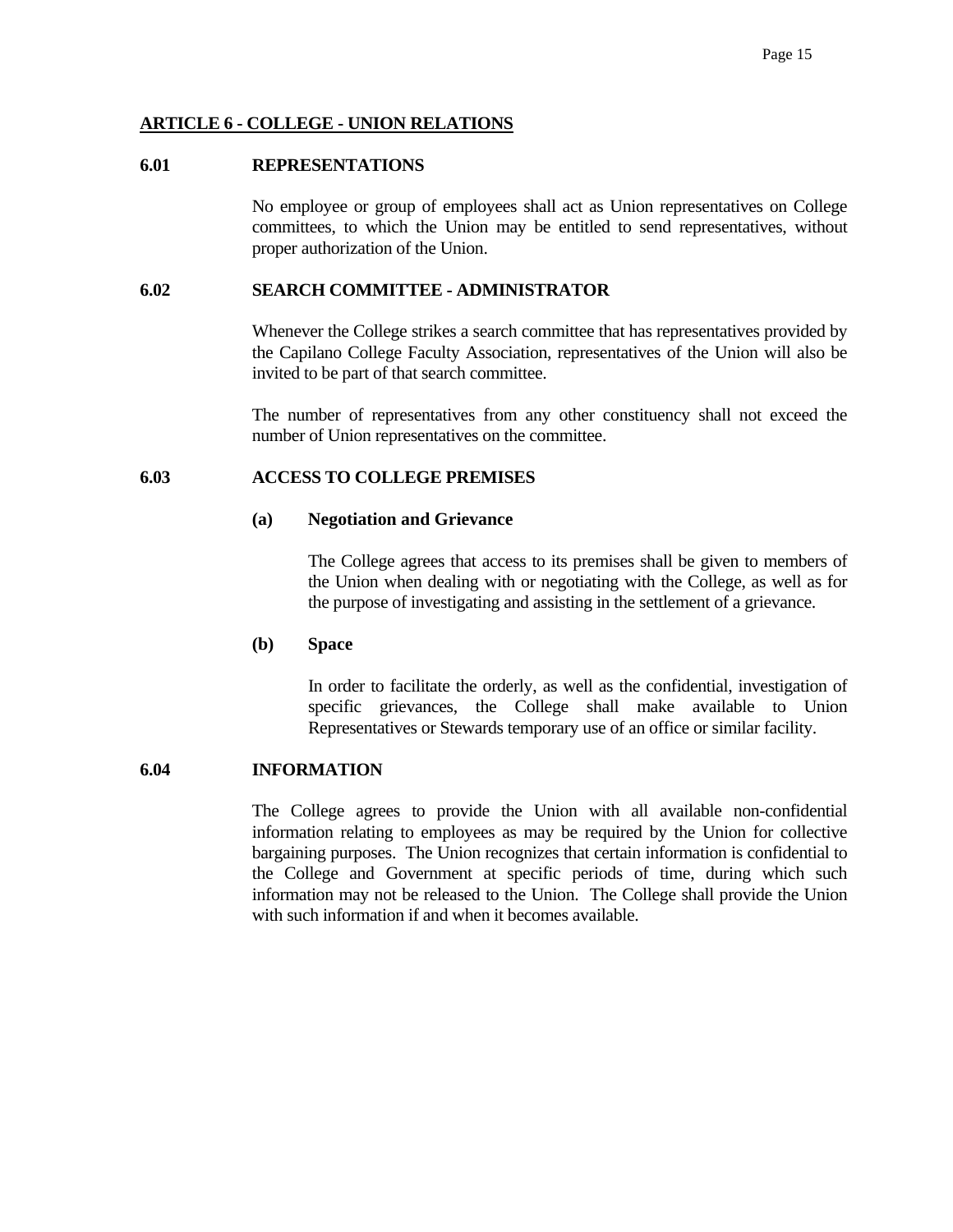#### **6.05 UNION - COLLEGE RELATIONS**

 The Union and the College recognize the mutual value of ongoing joint discussions in matters pertaining to working conditions, employment, employee classifications, services, and labour relations.

#### **(a) Joint Standing Committee**

 There shall be established a Joint Standing Committee composed of the President of the College or designate(s) and the President of the COPE or designate(s) and one additional member appointed by both sides. Decisions of the Joint Standing Committee must be unanimous.

#### **(b) Meetings**

 The Committee shall meet at the call of either party at a mutually agreeable time and place. Unless otherwise agreed, the quorum for Joint Standing Committee meeting shall be two (2) College representatives and two (2) COPE representatives. The College and Union will make every effort to ensure two (2) people will be available for any meeting.

#### **(c) Agenda Items**

 The Committee shall submit recommendations to the Parties for ratification on matters specifically referred to it by mutual agreement of the College and the COPE, including reviewing matters, other than grievances, relating to the maintenance of good relations between the Parties.

#### **6.06 EMPLOYEE ATTENDANCE AT MEETINGS**

 The Parties recognize that employees attend meetings pursuant to their job assignment or pursuant to their authorized representation on behalf of the Union.

#### **(a) Required to Attend**

 When an employee is required by the College to attend a meeting in either of the above capacities, regardless of when the meeting occurs, she shall receive pay for attending the meeting.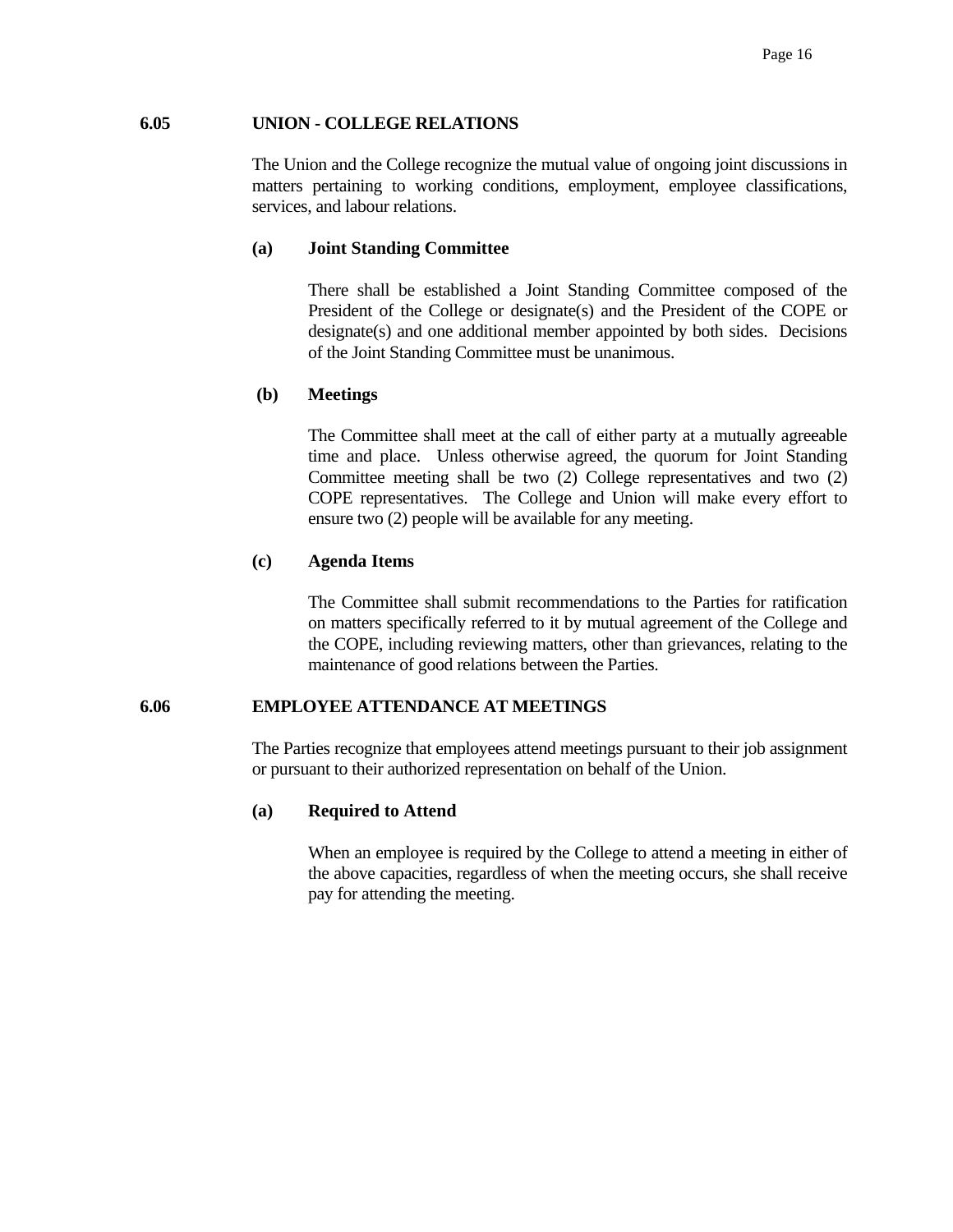## **(b) Invited to Attend**

When an employee is invited by the College, but not required, to attend a meeting pursuant to her authorized representation on behalf of the Union, she shall receive pay for the meeting if it occurs at a time when she would otherwise have worked. If the meeting occurs at a time when the employee would not otherwise have worked, she shall not receive pay for attending the meeting.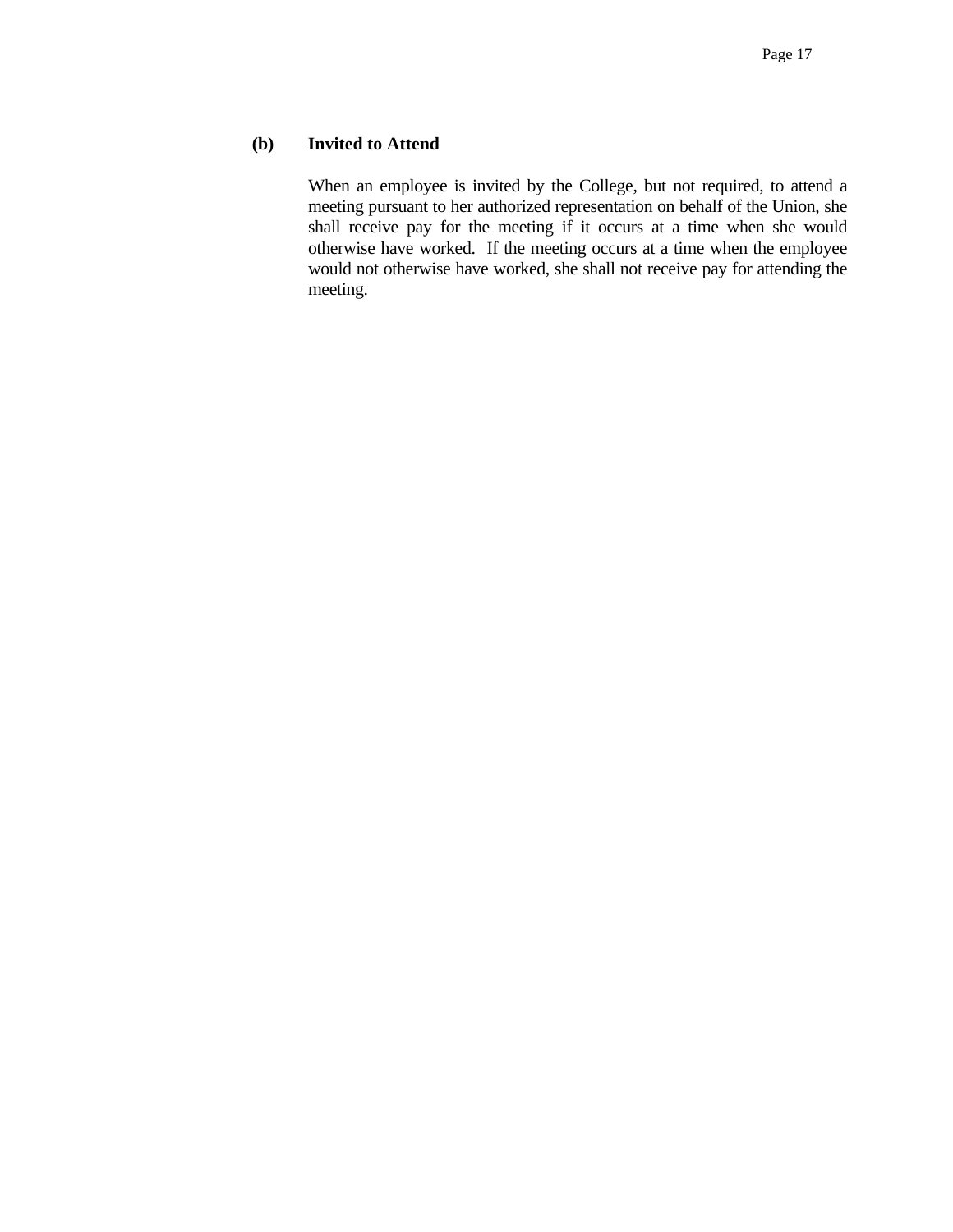## **ARTICLE 7 - GRIEVANCE**

## **7.01 DEFINITION OF A GRIEVANCE**

 A grievance shall be defined as any dispute or controversy between the College and the Union or between the College and one or more of its employees covered by this Agreement in respect of any matter involving the interpretation, application or administration of any provision of this Agreement; any matter involving the alleged violation of the Agreement; any matter arising out of the employment relationship affecting or involving employees covered by this Agreement; or any question as to whether any matter is grievable or arbitrable.

## **7.02 GRIEVANCE PROCEDURE**

 An employee shall have Union Representation present at all grievance meetings after Step 1. All grievances shall be dealt with in the following manner:

# **7.03 COMPLAINT STAGE - STEP 1**

 An aggrieved employee or her Union Representative may discuss her complaint with her local supervisor. If the dispute is not resolved orally, the Union may formalize the grievance through submission to Step 2.

 When a complaint is being discussed at Step 1, the thirty (30) day time limit in Step 2 with respect to the initiation of the grievance will be frozen.

## **7.04 GRIEVANCE STAGE - STEP 2**

#### **(a) Complaint Submitted to Management**

 Should a complaint be unresolved at Step 1, the complaint may be submitted by the Union Steward or Union Representative in writing to the appropriate management representative, no later than thirty (30) calendar days after the employee was notified verbally or in writing, or she first became aware of the action or circumstance giving rise to the grievance, with a copy to the Human Resources Department. Such submission may be undertaken without first proceeding through Step 1.

## **(b) Management and Union Steward Meet**

 The Manager and the Union Steward or Representative shall meet within seven (7) working days and attempt a resolution of the grievance. The grievor may attend this meeting.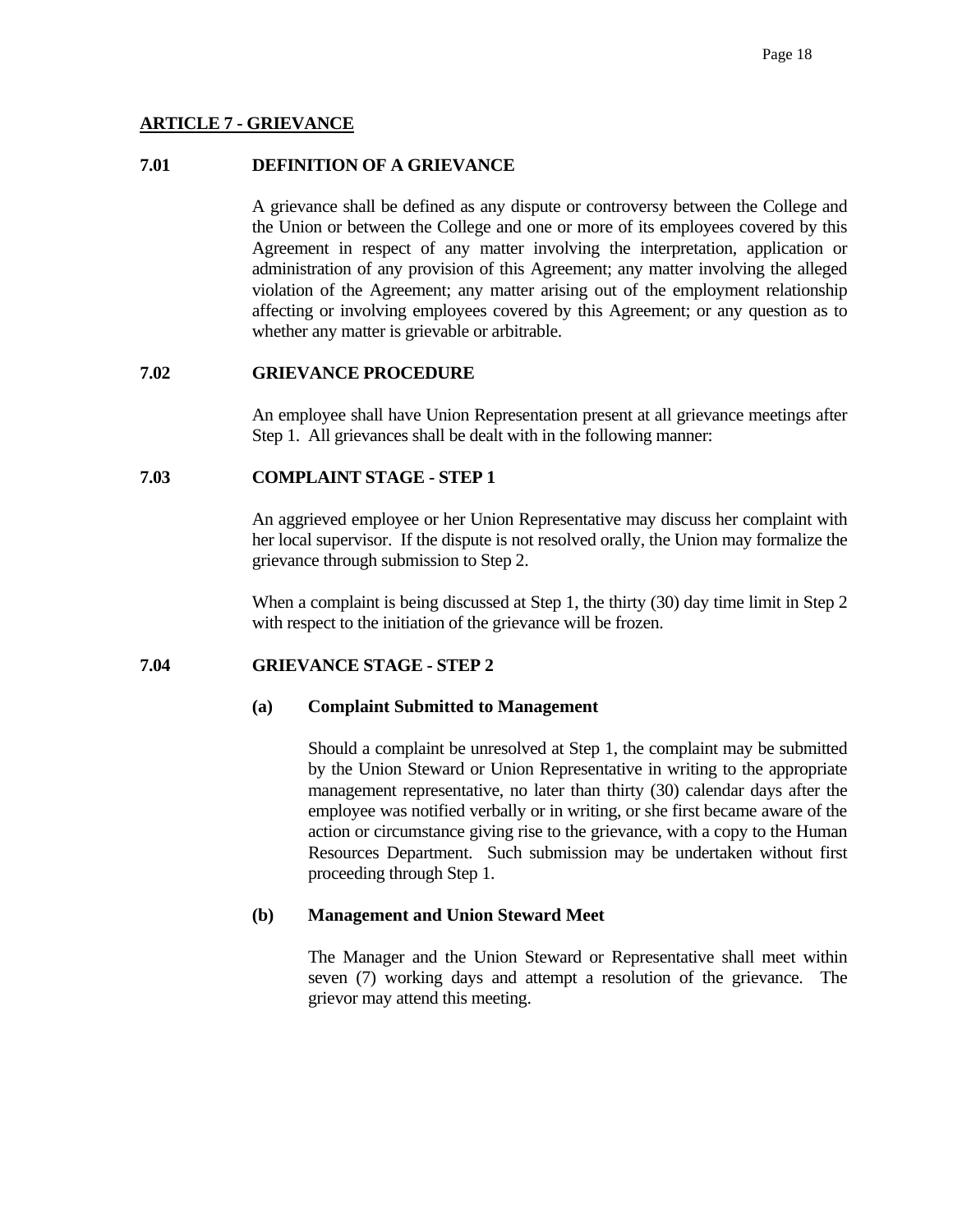#### **(c) Dispute Not Resolved**

 If the Manager and the Union Steward or Representative are unable to resolve the dispute at Step 2, the Union or the College may refer the matter to Step 3 within fourteen (14) calendar days of the expiry of the time limit under 7.04(b).

#### **7.05 STEP 3**

Within ten (10) working days of referral to Step 3, the Parties will meet to discuss the grievance. If discussion at this meeting leads to a unanimous resolution of the grievance such resolution shall become the decision at Step 3. Should no resolution be reached at the meeting, the College will render its decision on the grievance within fifteen (15) working days of the meeting at Step 3.

## **7.06 NON-RESOLVED GRIEVANCES**

#### **(a) Referral to Arbitration**

 Grievances that have not been resolved through the grievance procedure may be referred by either party to Arbitration, with written notice to the Parties involved. The referral to Arbitration must be made within thirty (30) calendar days of the expiry of the time limit provided in Step 3.

## **(b) Time Limit**

 The same time limit provided in 7.06(a) shall apply to recourse to any procedures pursuant to the Labour Relations Code of British Columbia.

## **7.07 TECHNICAL OBJECTIONS TO GRIEVANCES**

 No grievance shall be defeated merely because of a technical error in processing the grievance. Reasonable amendments mutually agreed upon in writing may be allowed at any step, the intention being that matters in dispute be dealt with in a fair and equitable way.

#### **7.08 RECORD OF GRIEVANCE**

 Copies of all formal written grievances and all formal replies shall be sent to the Union office and the Human Resources Department without delay. Resolutions shall be acted upon by all Parties.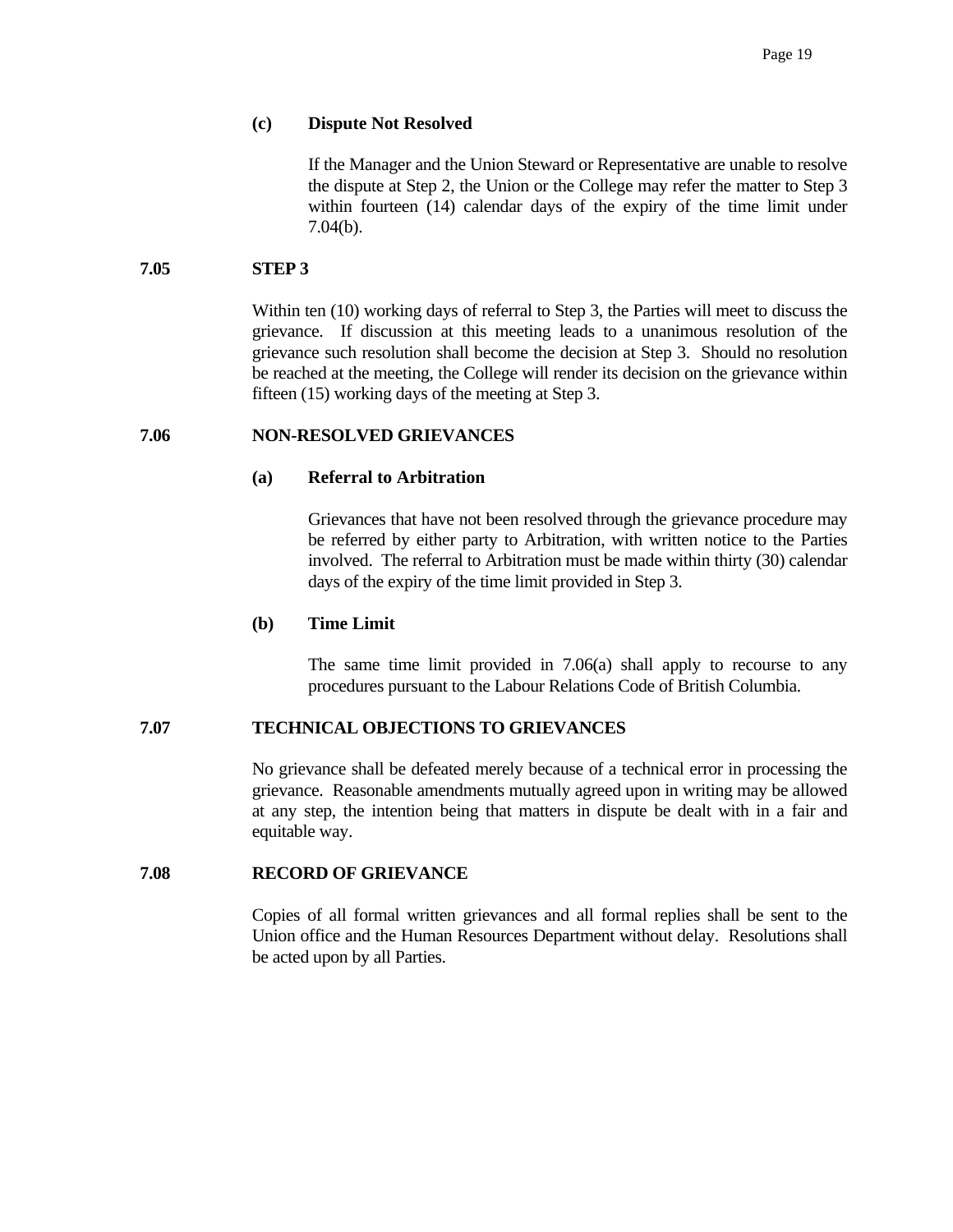## **7.09 TIME LIMITS**

## **(a) Extension**

 The time limits prescribed for the performance of any step in the Grievance Procedure may be extended by mutual agreement of the Parties involved at each step.

## **(b) Substance**

 The time limits specified in the Grievance Procedure shall not be deemed as technical errors but points of substance.

# **7.10 GRIEVANCE OF GENERAL APPLICATION OR INTERPRETATION**

 Where a dispute involving a question of general application or interpretation of the Agreement occurs; or where a group of employees has a common grievance; or where the Union as a whole or the College has a grievance, Step 1 and Step 2 shall be bypassed and the dispute shall be referred directly to Step 3 of the Grievance Procedure.

 Such reference must be made no later than thirty (30) calendar days after the group of employees, the Union, or the College became aware of the action or circumstance giving rise to the grievance.

## **7.11 GRIEVANCE INVOLVING DISCIPLINE**

 In the case of a dispute arising from an employee's reprimand, suspension or discharge, Step 1 and Step 2 shall be by-passed and the dispute shall be taken directly to Step 3 of the Grievance Procedure.

# **7.12 EMPLOYEE TIME OFF TO ATTEND TO GRIEVANCE**

 Except in the case of discharge or suspension, an employee shall be permitted the necessary time off with pay to attend to the adjustment of a grievance and shall have the right to be present at all stages of the procedure if so requested by either party. An employee whose period of suspension is over and who has returned to work shall have the full entitlement of this clause for time off from work with pay.

# **7.13 MAINTENANCE OF EMPLOYEE RIGHTS AND BENEFITS**

# **(a) Settlements**

 Settlements reached at any step of the Grievance Procedure shall be applied in accordance with the settlement or to the date set by the Arbitrator.

## **(b) Maintenance of Position**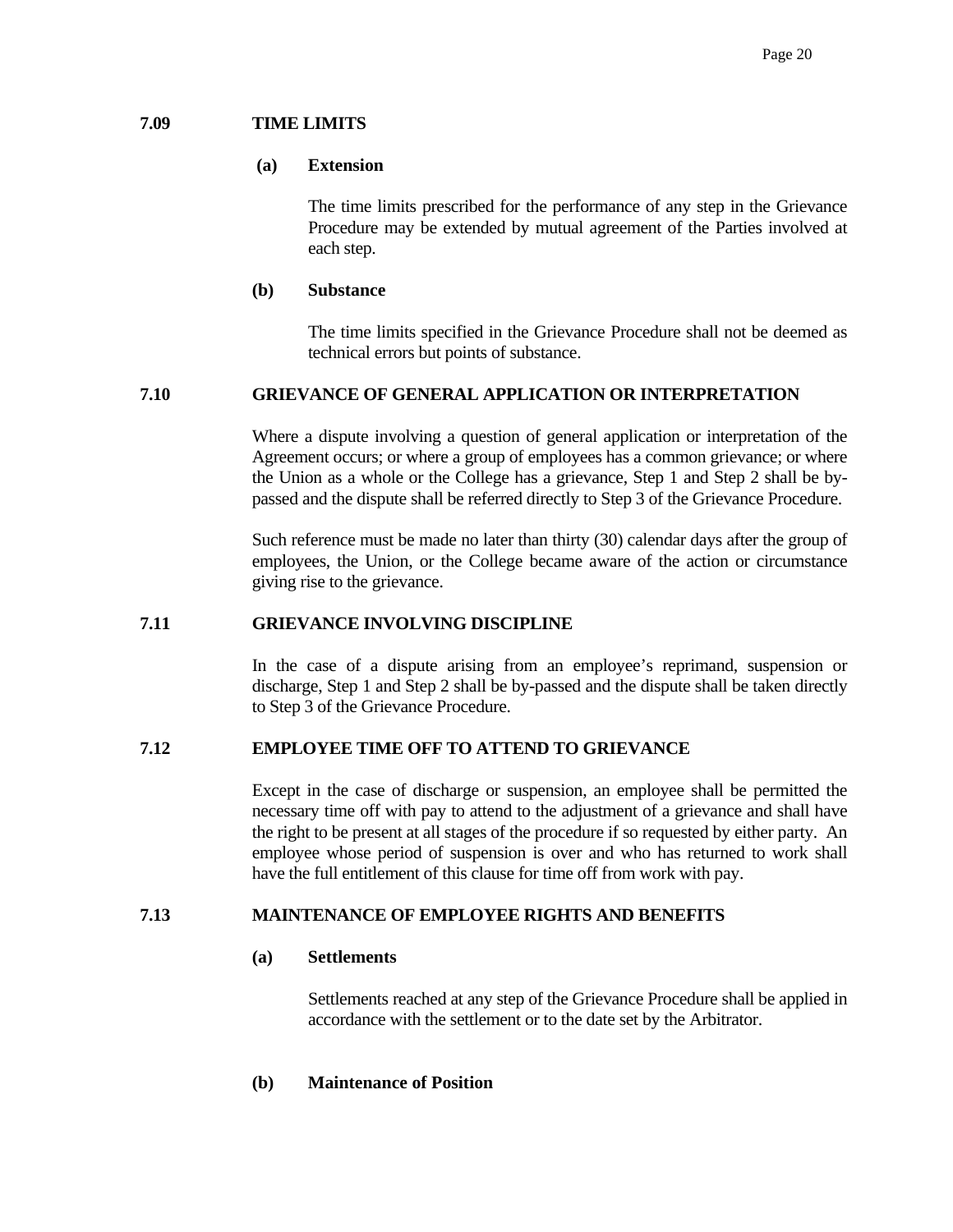Except in the case of a dismissal or suspension grievance, an employee shall maintain her position with no loss of pay, rank, seniority, benefits or privileges during the Grievance Procedure or Arbitration.

### **7.14 DISCLOSURE OF INFORMATION**

 The parties agree to facilitate the processing of grievances by exchanging the relevant information and materials in a timely manner.

# **7.15 EFFECT OF SETTLEMENTS**

 Where the Employer and the Union agree to the settlement of a grievance, such settlement shall be in writing and shall be final and binding on both Parties and each Employee in the bargaining unit affected by the settlement.

# **7.16 DEVIATION FROM GRIEVANCE PROCEDURE**

- (a) The College will not enter into discussion, communication or negotiation of any kind with respect to a grievance with the grievor(s) once a grievance has been initiated by the Union without the prior, express written consent of the Union.
- (b) In the event that, after having initiated a grievance through the grievance procedure, an employee endeavours to pursue the same matter by any other legal means, the Union agrees that, pursuant to this Article, the grievance shall be considered to have been abandoned on a "without prejudice" basis to any new grievance that should arise in the future.
- (c) The grieving party may at its discretion by written notice withdraw any grievance at any time without prejudice to its position in future with respect to any new grievance that should arise in the future.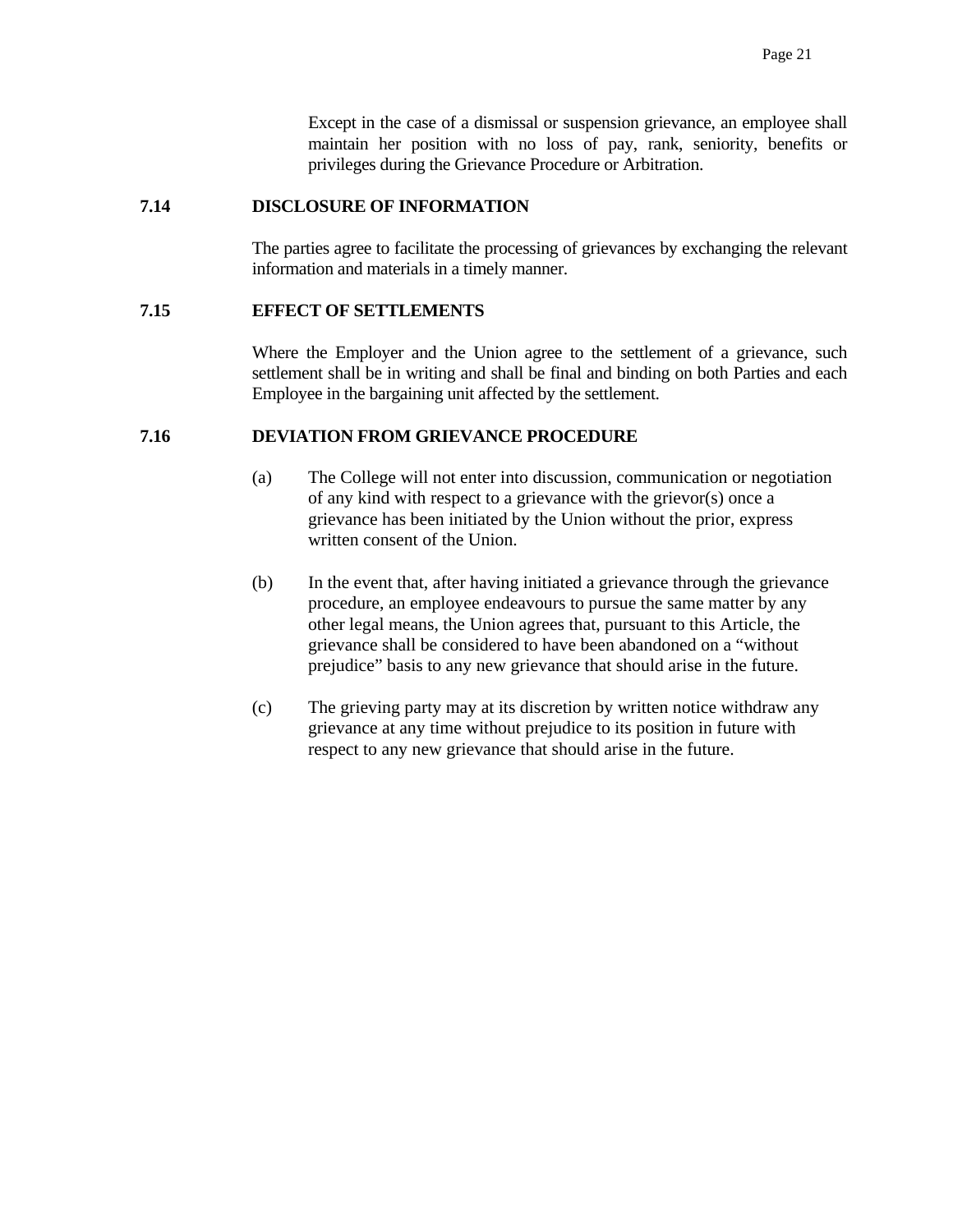# **7.17 RIGHT TO GRIEVE**

- (a) Any employee who considers herself aggrieved shall have the right to initiate and to process a grievance under this Agreement, subject to the consent of the Union, in which case the Union shall at all times control carriage of the grievance on behalf of the employee.
- (b) The Union shall have the right to initiate and to process a grievance under this Agreement on behalf of itself, or on behalf of any employee, or on behalf of any group of employees.
- (c) The College shall have the right to initiate and to process a grievance under this Agreement with respect to the Union's actions.
- (d) It is mutually agreed that any employee or party exercising her or its rights under this Agreement does so without prejudice to her or its relations with any employee or party or representative of either party.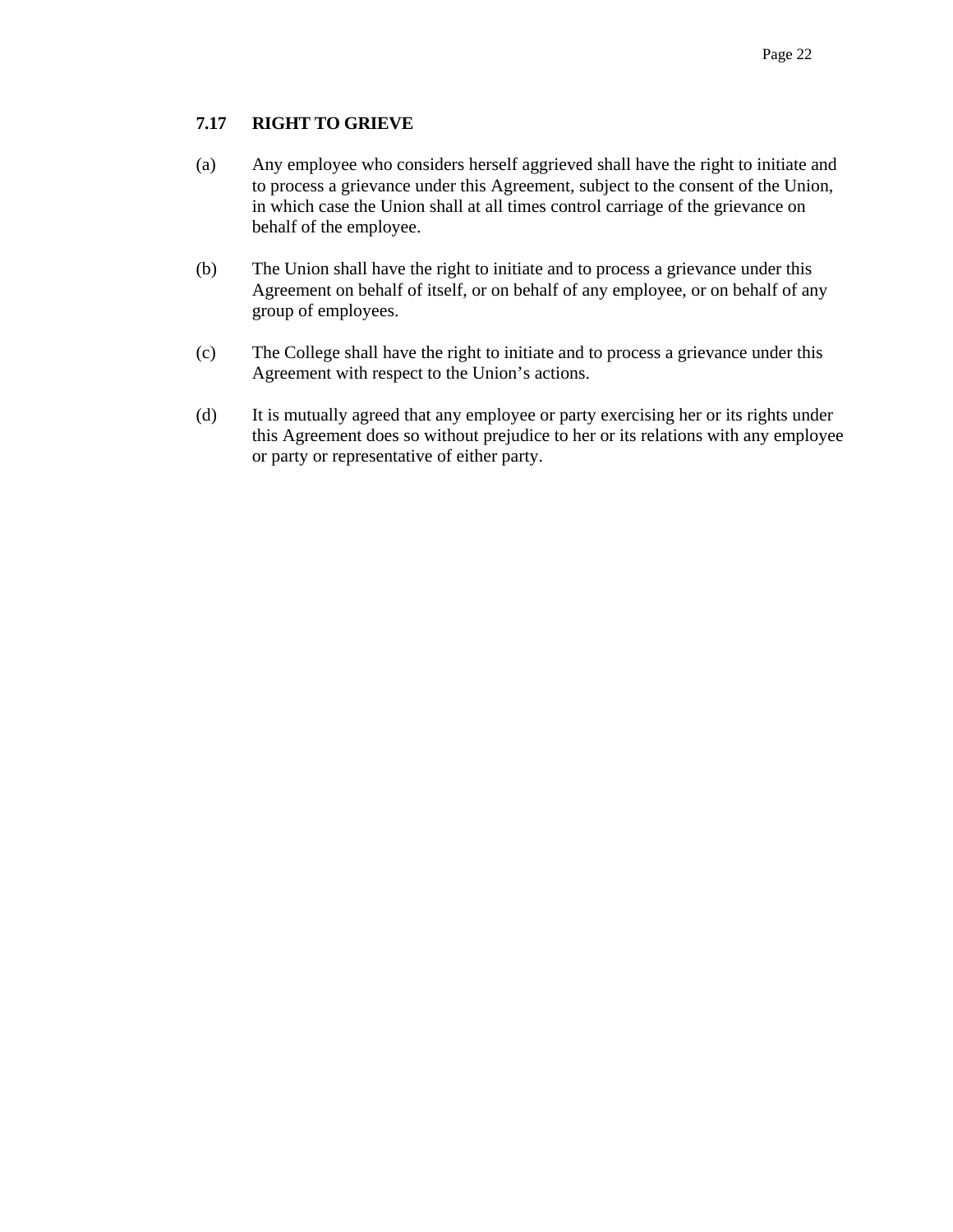# **ARTICLE 8 - ARBITRATION**

# **8.01 ARBITRATORS**

 All grievances submitted to arbitration shall be adjudicated by a single arbitrator selected on a rotational basis, depending on availability, from the following list:

- 1. John McConchie
- 2. Don Munroe
- 3. John Hall
- 4. Joan Gordon
- 5. Judy Korbin

# **8.02 ARBITRATION**

 The Arbitrator may determine her own procedure in accordance with the Labour Relations Code of British Columbia and shall give full opportunity to all Parties to present evidence and make representations. She shall hear and determine the dispute or allegation and shall make every effort to render a decision within reasonable time.

# **8.03 DECISION OF ARBITRATOR**

 The decision of the Arbitrator shall be final and binding on both Parties. The Arbitrator shall not make any award contrary to the conditions or articles of this Agreement, or in amendment to this Agreement.

#### **8.04 EXPENSES OF ARBITRATION**

 Both Parties to the Arbitration shall pay for all their own expenses and one-half of the fees and expenses of the Arbitrator if not covered by Section 103 of the Labour Relations Code of British Columbia.

#### **8.05 DIFFERENCES**

 Where a difference arises between the Parties relating to the dismissal, discipline, or suspension of an employee, or to the interpretation, application, operation or alleged violation as to whether a matter is arbitral, during the term of this Agreement an Arbitrator shall, at the request of either party:

#### **(a) Investigation**

investigate the differences;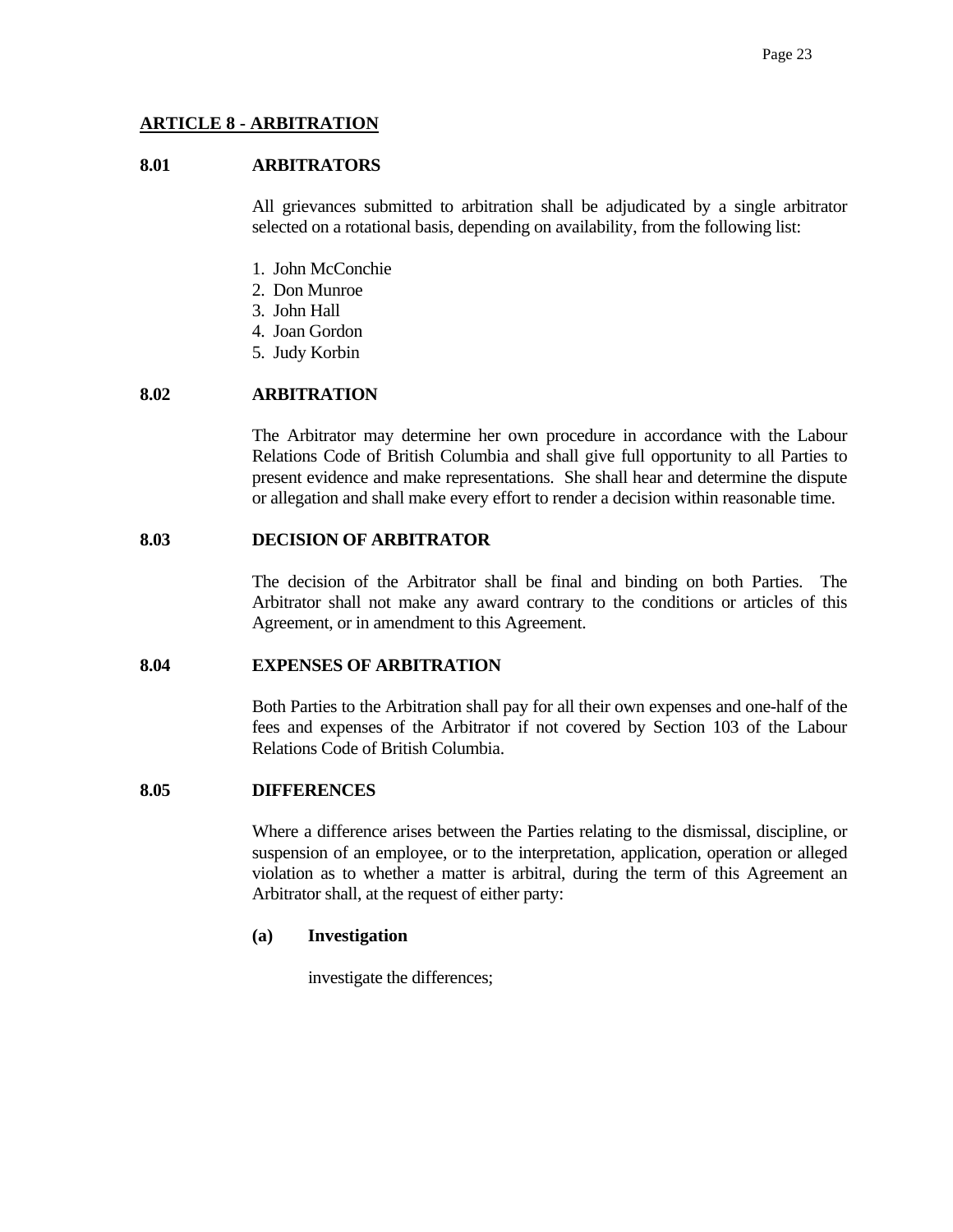## **(b) Definition**

define the issue in the difference, and

#### **(c) Recommendation**

 make written recommendations to resolve the difference within five (5) days of the date of the receipt of the request; and for those five (5) days from that date, time does not run in respect of the grievance procedure.

# **8.06 EXPEDITED ARBITRATION**

 For the purpose of accelerating the resolution of applicable grievances, the Parties may mutually agree to refer to Expedited Arbitration any matter properly processed, as a grievance, in accordance with the provisions of the grievance procedure contained in this Agreement.

# **(a) Arbitrator**

 An Arbitrator shall be selected from amongst those Arbitrators named in this Agreement to hear the matter in dispute in accordance with the provisions of this Article and must be able to hear the matter within sixty (60) calendar days. If the Arbitrator is unable to meet within the prescribed time the parties will select the next available Arbitrator..

# **(b) Presentation of Facts**

 The facts of the matter in dispute shall be presented during Expedited Arbitration by a designated representative of the Union and a designated representative of the Employer, who shall not be lawyers or individuals whose primary employment purpose is the processing of arbitrations.

# **(c) Decision**

 The decision of the Arbitrator shall be of no precedential value and shall not be referred to by either Party in any other proceeding.

# **(d) Multiple Grievances**

 The Parties may, by mutual agreement, refer a group of grievances, related or unrelated, to be heard pursuant to this Clause 8.06 by a single arbitrator.

# **(e) Expedited Arbitration**

 All other provisions of this Article with respect to Arbitration and the Arbitration process shall apply to Expedited Arbitration.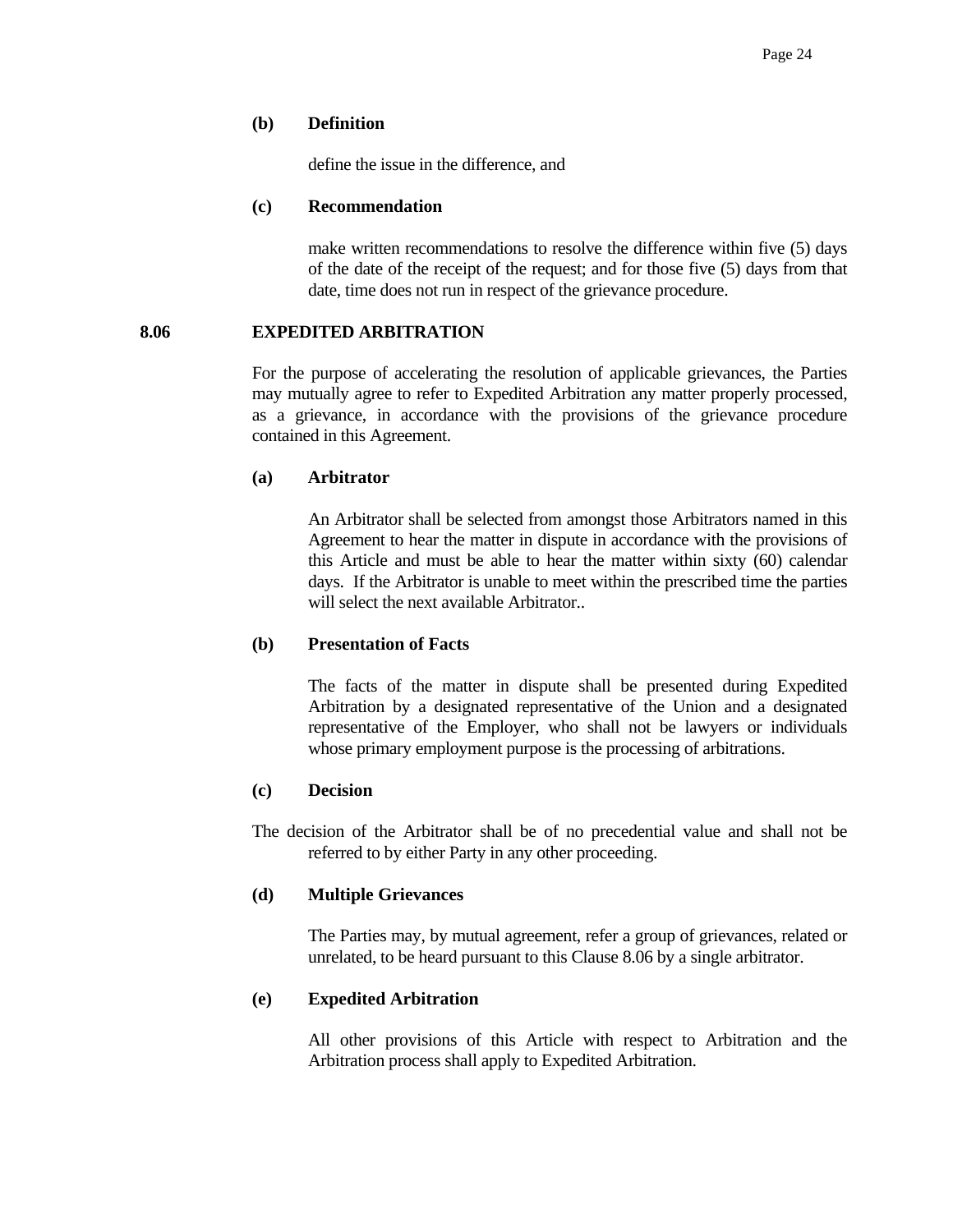# **8.07 PRE-HEARING CONFERENCE**

- (a) A party may request the holding of a pre-hearing conference at a time and place to be fixed by the arbitrator, which conference may be held by telephone, if convenient.
- (b) The arbitrator may on her own initiative direct that a pre-hearing conference be held.
- (c) A pre-hearing conference shall consider the simplification of the issues, the possibility of obtaining admissions which might facilitate the hearing and any other matters that may aid in the speedy and efficient disposition of the matters in dispute between the parties.
- (d) Following a pre-hearing conference, the arbitrator may make an order reciting the results of the conference and giving such directions as she thinks just. The order shall control the subsequent course of the proceedings unless modified at the arbitration hearings to prevent injustice.
- (e) The arbitrator who presides at the pre-hearing conference is seized of the matter in dispute.
- (f) The provisions of the Clause 8.07 shall also apply with respect to any Expedited Arbitration under this Agreement.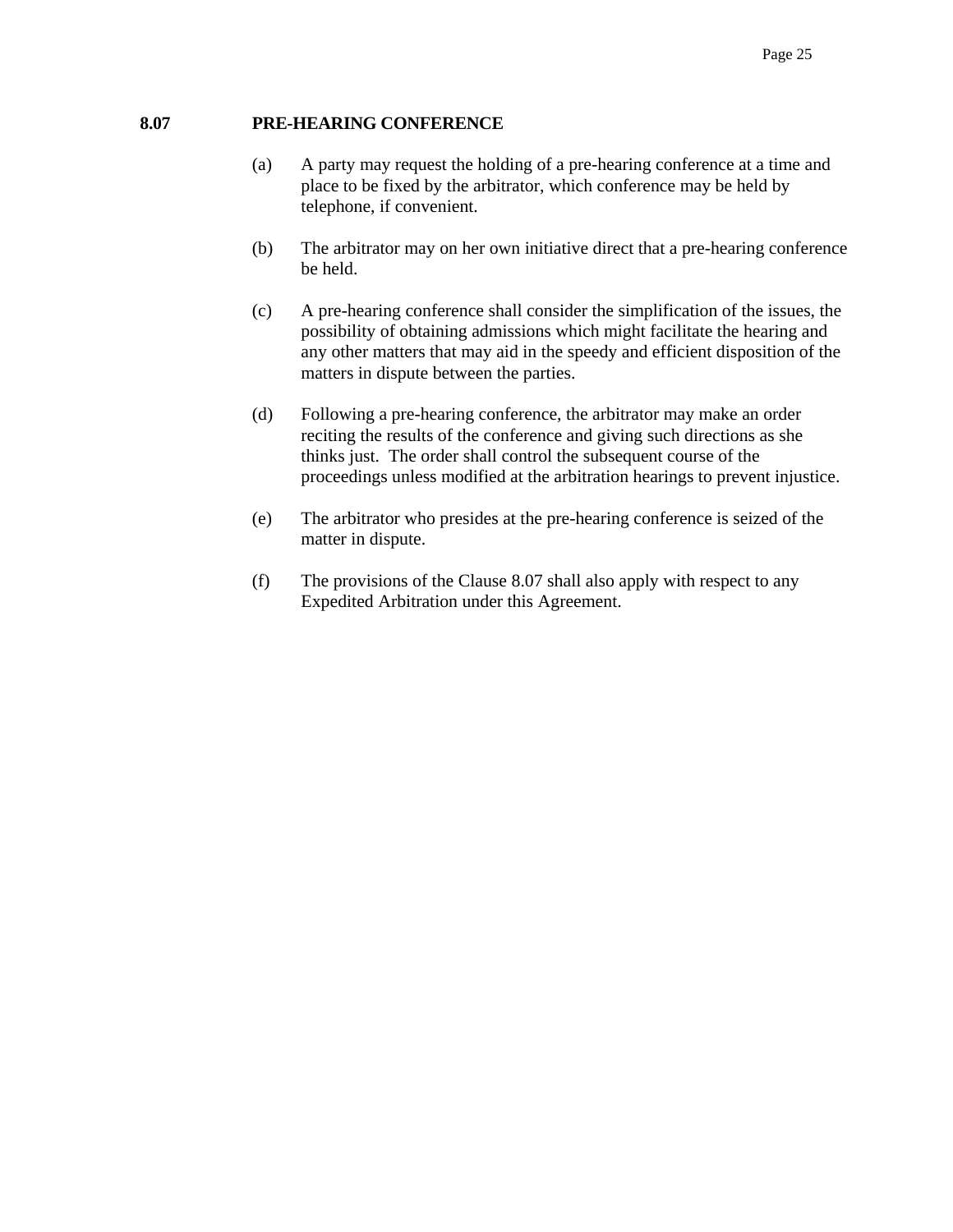# **ARTICLE 9 - CATEGORIES OF EMPLOYEES**

## **9.01 EMPLOYEE**

 Employee shall mean all clerical, technical and service employees who are covered by the Certification granted to the Union by the British Columbia Labour Relations Council on December 17, 1974 as amended on March 31, 1983 and November 18, 1986 except those excluded pursuant to Article 2.05 who shall be considered exempt for the purposes of this Agreement.

 It is recognized that other positions which are in dispute may be referred by either party to the Labour Relations Council for decision.

# **9.02 REGULAR FULL TIME (RFT)**

 Regular Full Time (RFT) shall mean any employee who works for thirty-five (35) hours per week for eight (8) months of the year or more, for an indefinite or recurring term, or an employee who fills a position regularized under Article 9.07.

### **9.03 REGULAR PART TIME (RPT)**

 Regular Part Time (RPT) shall mean any employee who works for less than thirtyfive (35) hours per week for eight (8) months of the year or more, for an indefinite or recurring term, or an employee who fills a position regularized under Article 9.07.

#### **9.04 EXCEPTIONS**

 The Parties agree that circumstances may be such that the operational requirements of the College are best served by an appointment with a definite term in excess of twelve (12) months.

 Extensions or renewals of appointments beyond the twelve (12) month term will be by mutual written agreement of the Parties.

# **9.05 TEMPORARY FULL TIME (TFT)**

Temporary Full Time (TFT) shall mean any employee who works for thirty-five (35) hours per week for a definite term of up to twelve (12) months.

### **9.06 TEMPORARY PART TIME (TPT)**

Temporary Part Time (TPT) shall mean any employee who works for less than thirtyfive (35) hours per week for a definite term of up to twelve (12) months.

#### **9.07 REGULARIZATION**

 In preparation for the review set out below, the College will provide the Union with a copy of all temporary staffing activities summarized by classification and work area.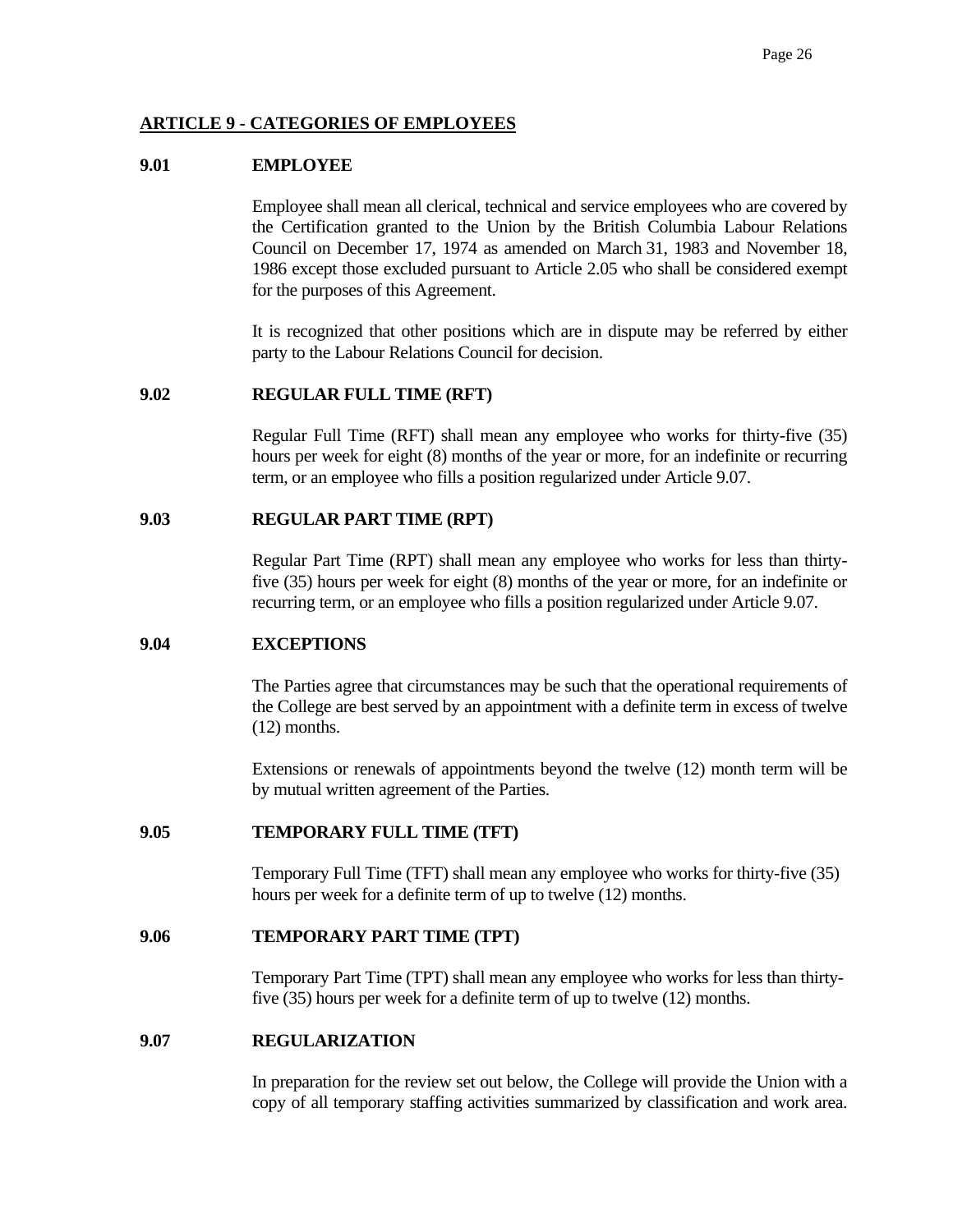This information will be provided to the Union by January 15 of each year covering the previous calendar year.

### **(a) Review**

 The College and the Union shall meet to jointly review all temporary staffing activities of the previous calendar year by February 15th each year. Where agreement can be reached between the parties on whether or not a position should be regularized, a joint recommendation shall be made to the College President by February 28th each year.

### **(b) Failure to Reach Agreement**

 If the Parties cannot reach agreement on whether or not a position should be regularized, the College President shall meet with the Union Representatives to hear the reasons for the Union's recommendation.

### **(c) Recommendations**

 Recommendations that are concurred with by the College President shall be implemented and will be effective not later than the first working day of September in the current year.

## **9.08 FILLING REGULARIZED POSITIONS**

 When a Regular Full Time or Regular Part Time position is created as a result of the exercise of Article 9.07 by the College, it shall be filled pursuant to the provisions set out in Article 25.

# **9.09 EMPLOYEE APPOINTMENTS**

#### **(a) Acknowledgement**

 At the time of employment and appointment, the employee and the College shall acknowledge, through the completion by the College and acceptance by the employee of a Personnel Hiring Form, the following:

- relevant date of commencement
- duration of appointment
- approved work day and work week
- pay group
- position (where applicable)
- employee category.

# **(b) Weekend Work**

 At the time of hiring, the College shall indicate if weekend work may become a requirement of the hire.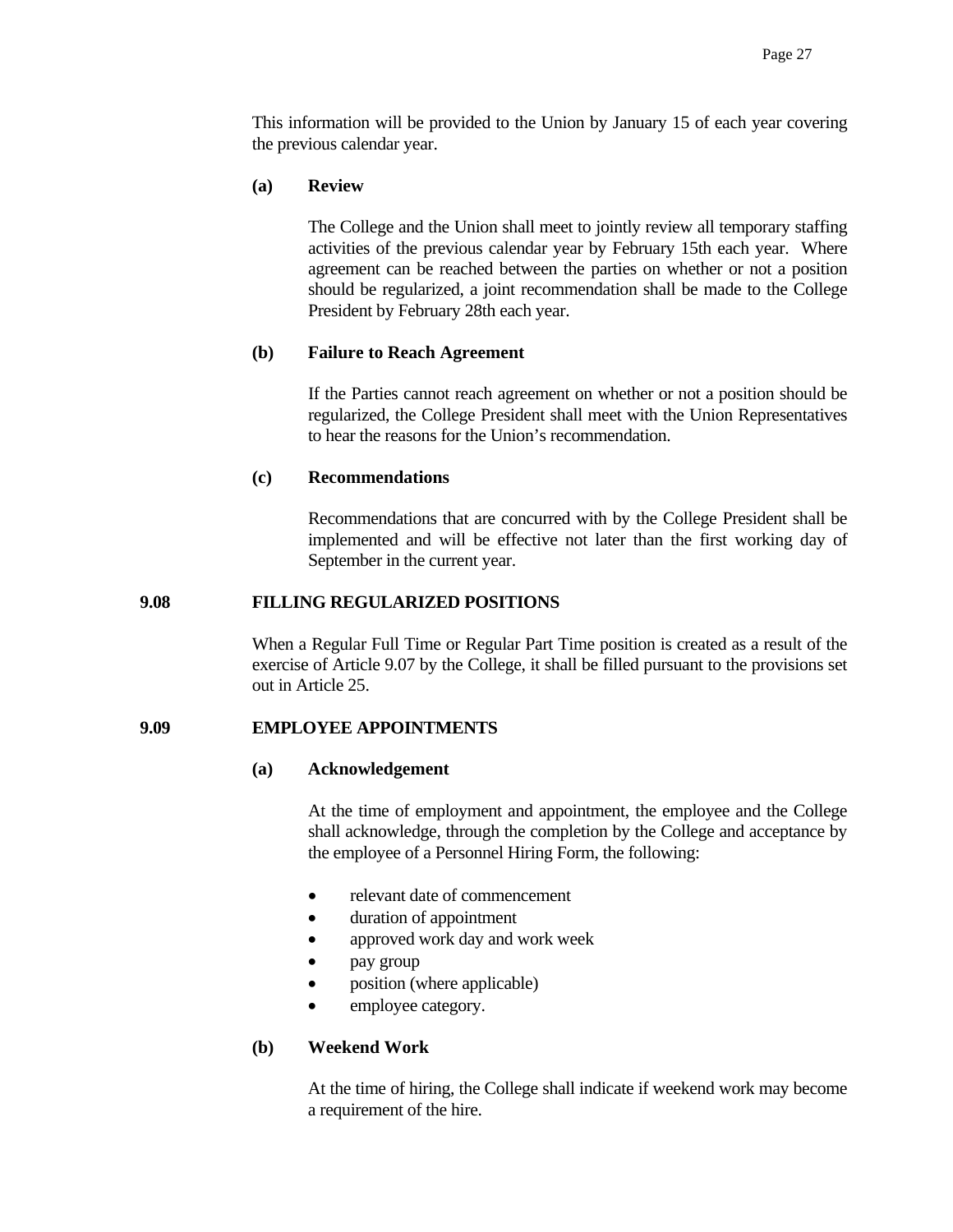### **(c) PHF Copy**

 A copy of the completed Personnel Hiring Form shall be provided to the Union and to the employee within seven (7) calendar days of employment, appointment or any change to the conditions listed at Article 9.09(a).

# **9.10 WORK PRACTICUMS**

 The Union recognizes and agrees that from time to time during the term of this Agreement there will be work performed by students as a part of their work experience practicums.

# **(a) Definition**

 When such students undertake practicum work experiences which may occur at the College, and when the duties undertaken while on such practicums might otherwise have been performed, had they been undertaken, by employees of the College covered by the Union certification; the parties agree that

Such students:

- (i) are not employees of the College;
- (ii) are not within the Union certification;
- (iii) will not be paid.

# **(b) Employee Responsibilities**

Such employees:

- (i) may assist such students to assimilate to the work location through orientation, supervision and training, as necessary;
- (ii) who undertake such orientation, supervision and training during student practicums shall not be eligible for reclassification based on these functions alone.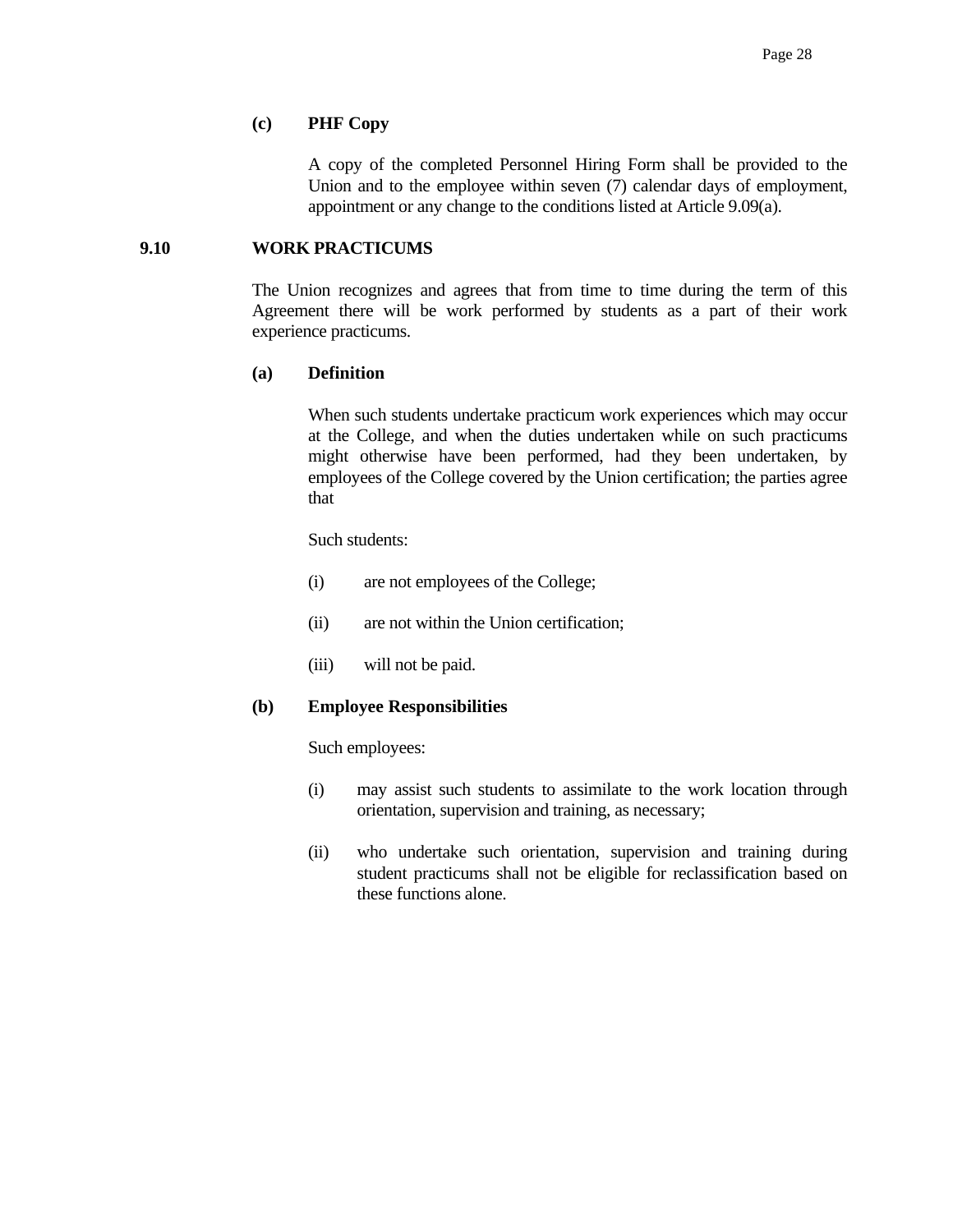# **(c) Limitations**

 Student practicums shall be limited to one student per semester per work area for a period of normally not longer than 70 hours in total, per student, per semester.

### **(d) Notification to Union**

 The College shall notify the Union in advance of the number of students being placed for practicum work experience within the College.

# **9.11 WORK EXPERIENCE PLACEMENTS/CAREER AND PERSONAL PLANNING PROGRAMS**

Given the initiatives of the Provincial Government regarding Work Experience Programs for students in Grades 11 and 12, the College and the Union agree to the following in respect to the offering of "Work Experience Placements" and "Job Shadowing Opportunities" at the College associated with this particular program.

- (a) Students shall be enrolled in a secondary school level program.
- (b) Participating students shall not replace, displace, delay the filling of a vacant budgeted/approved position in the bargaining unit, or replace leaves of absence.
- (c) Duration of participation of any one student in the Career Preparation option shall not exceed 100 hours in any 12 month period.
- (d) Duration of participation of any one student in the Career and Personal Planning option shall not exceed 30 hours in any 12 month period.
- (e) Students shall not receive any form of remuneration for tasks performed, nor be entitled to become members of the Union.
- (f) The employee assigned to oversee, or provide a "shadowing" opportunity to a student shall be provided with adequate time to do so.
- (g) The College will complete a Work Experience Placement Partnership Agreement form for each student with each school district participating in the program, which will also be signed by the local Union Representative (Job Steward or Executive Councillor) and a copy forwarded to the Union office.
- (h) This Agreement may be cancelled by either the Union or the College providing 30 days notice, and is without prejudice to either's position regarding the offering of such placements.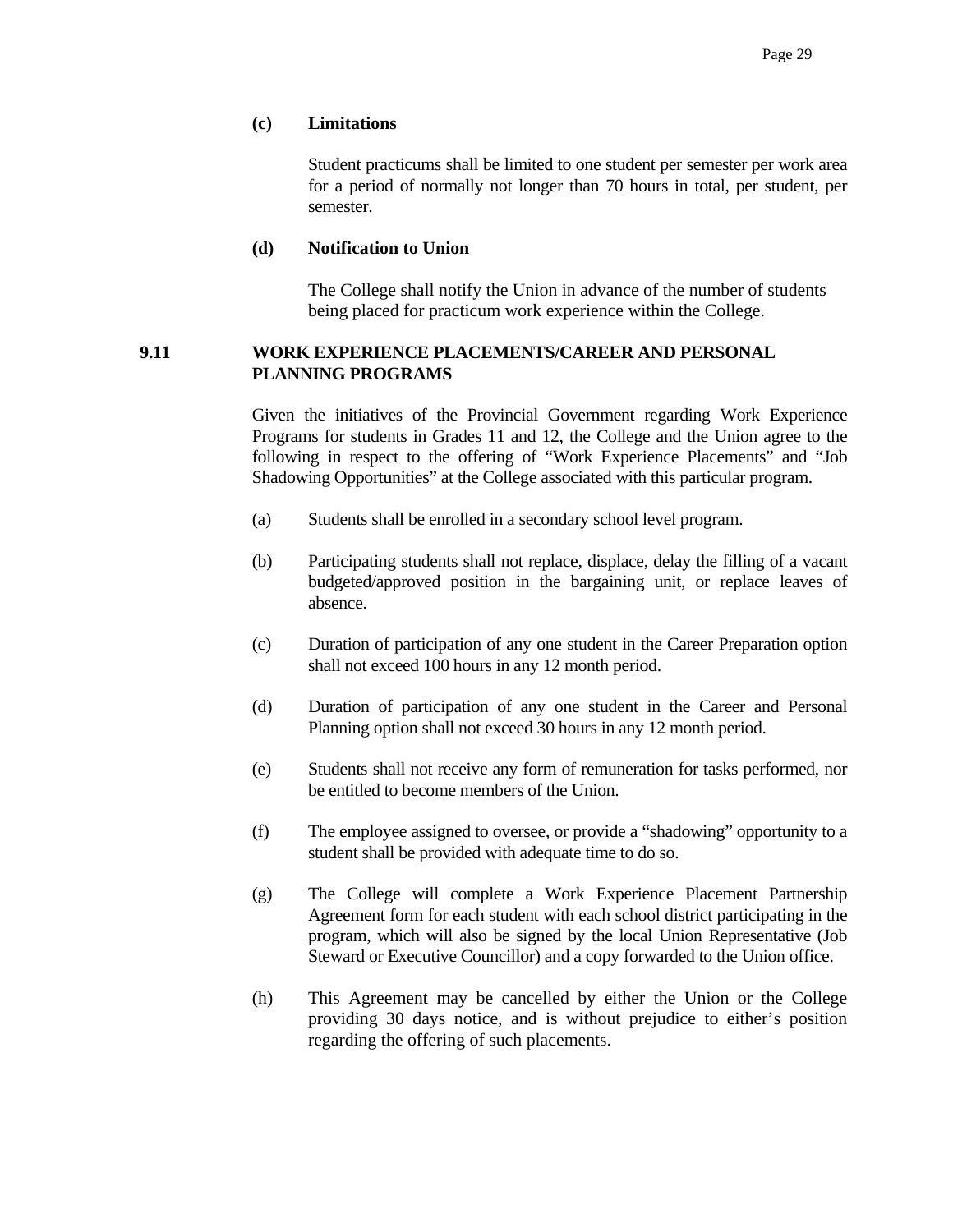# **ARTICLE 10 - DISCIPLINE**

# **10.01 PROCEDURE**

No employee shall be disciplined except for just cause.

# **10.02 24 HOURS ADVANCE NOTICE**

 The College agrees to notify an employee twenty-four (24) hours in advance of any interview of a disciplinary nature and shall indicate:

# **(a) Accompanied by Steward**

her right to be accompanied by a Union Steward or Union Representative;

# **(b) Purpose of Meeting**

 the purpose of the meeting, including whether it involves the employee's personnel file;

# **(c) Access to Personnel File**

 that if the employee personnel file is to be considered during the interview and the employee grants her permission, the employee and her Union Steward or Union Representative shall, before the meeting, have access to this file;

# **(d) Right to Refuse Participation**

 the employee has the right to refuse to participate or to continue to participate in such interview unless she has received the notice hereinabove provided for.

# **10.03 SUSPENSIONS SHALL BE IN WRITING**

 All suspensions shall be in writing from Administrative Heads (as defined in Article 2.05) with all reasons for the action contained therein. The Union shall be notified at the time the notice is given.

### **10.04 DISCHARGES**

- (a) All discharges shall be on the written authority of the President with all reasons for the action contained therein.
- (b) Before discharging or terminating any non-probationary employee, the College must first convene a preliminary hearing to provide a forum for a full review of the evidence of the case. For this purpose, the parties specifically agree to provide each other with full disclosure of all relevant evidence. The College shall advise the Union and the employee concerned in writing in advance of the date, time, and location of such hearing and the allegations in full being raised by the College.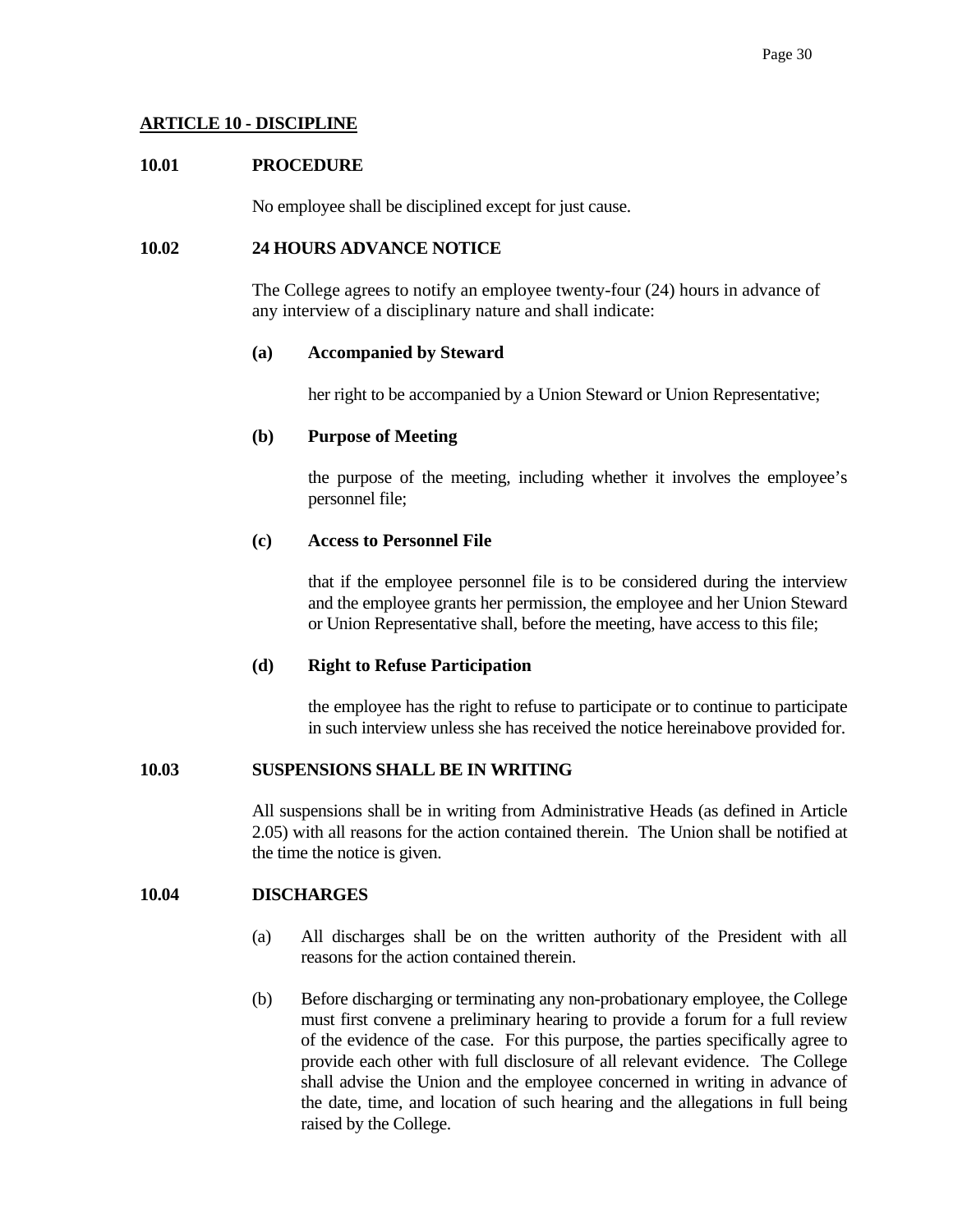### **10.05 BURDEN OF PROOF**

 In cases of discipline, the burden of proof of just cause shall rest with the College. The charge submitted by the College shall be limited to information in the written notice given.

### **10.06 MATERIALS ON FILE**

#### **(a) Evidence in a Hearing**

 The College shall not introduce as evidence in a hearing any document from an employee's file the existence of which she was not aware.

#### **(b) Disciplinary Documentation**

 An employee shall be given a copy of any disciplinary documentation placed on her file and may have her comments relating to the documentation placed on her file. Should she wish to dispute any such entry she shall be entitled to recourse through the grievance procedure. When disputes are resolved in favour of the employee, at the request of the employee, the College shall remove all references to the disciplinary action. No inference regarding discipline shall be made from an action or inaction by either the employee or the College.

#### **(c) Documentation to be Destroyed**

 Upon the employee's request, any documentation placed on file pursuant to 10.06(b) shall be removed from the file and destroyed in the presence of the employee after expiration of eighteen (18) months from the date it was issued, provided there has been no further disciplinary documentation relating to the same issue (SEE ALSO 29.08).

## **10.07 NO ORAL WARNING OR REPRIMAND AS DISCIPLINE**

An oral warning or reprimand shall not be deemed to be a disciplinary measure and shall not be reported in any employee's personnel file as described in Clause 10.06(b) or otherwise referred to by the College in any arbitration or other legal proceeding except for the purpose of showing the matter was brought to the employee's attention prior to formal discipline.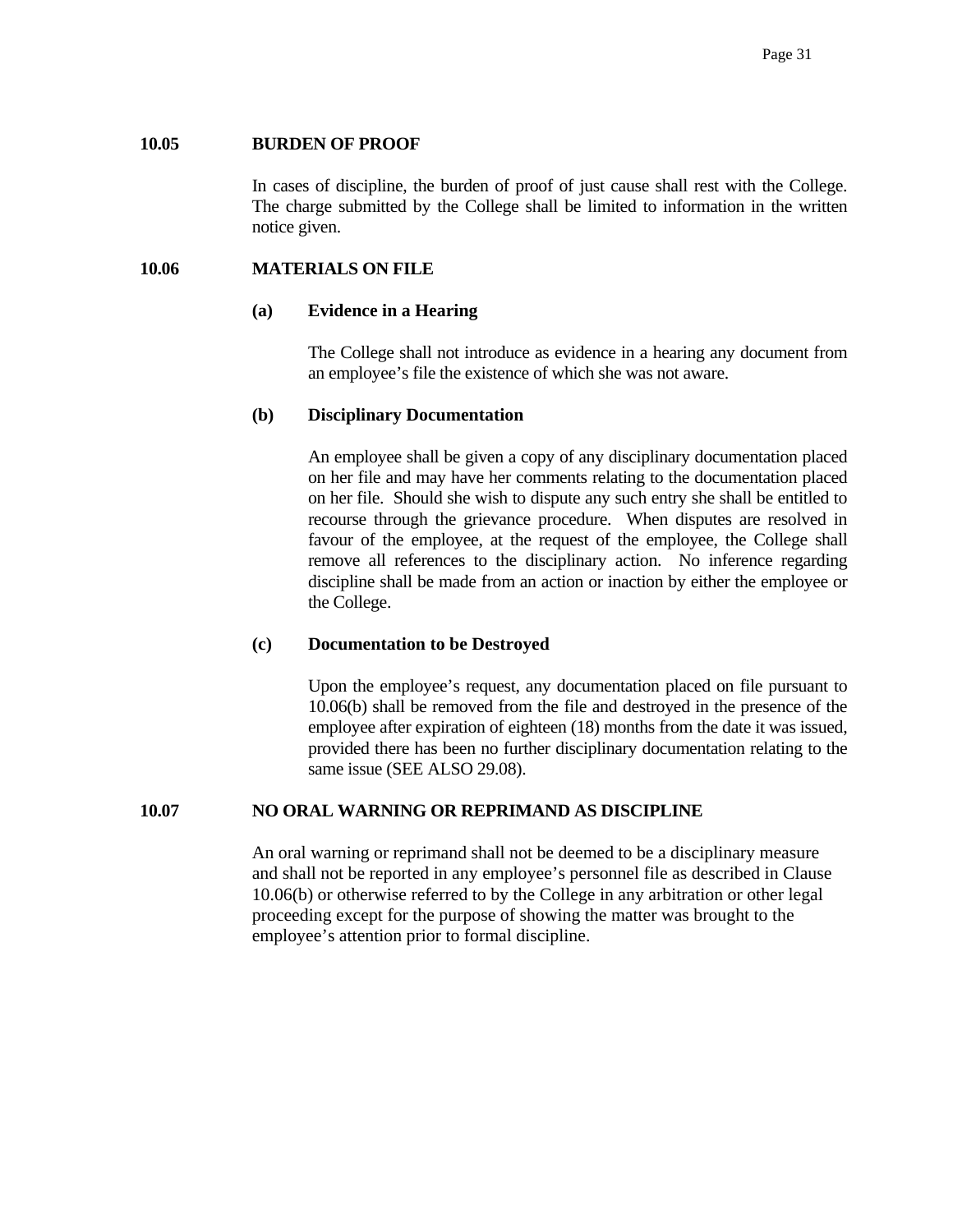# **ARTICLE 11 - SENIORITY**

### **11.01 DEFINITION AND PURPOSE**

 Seniority, which is the length of an employee's service within the bargaining unit as a whole, shall be used to distinguish between employees who would otherwise be considered equal.

## **11.02 ENTITLEMENT**

All employees shall accrue seniority from their date of hire.

 The basis of accrual shall be 152 hours for each month of active employment; prorated for part time employees.

# **11.03 ACCRUAL**

# **(a) Seniority Accrual**

 Seniority shall continue to accrue for the duration of the following circumstances and as set out in other provisions of this agreement:

- (i) all leaves with pay;
- (ii) L.T.D., W.C.B., or Parental Leave (Maternity, Paternity or Adoption Leave);
- (iii) exercising a right to refuse to cross a picket line as per Article 4.06(a);
- (iv) conscription;
- (v) College excludes position and employee successfully competes back into unit within one (1) year of exclusion;
- (vi) College excludes position and Union succeeds in getting jurisdiction back;
- (vii) government excludes position and Union succeeds in getting jurisdiction back;
- (viii) leave without pay to act as full time Officer or representative with the COPE.
- (ix) while on the Layoff List (TYPE 1 LAYOFF);
- (x) on suspension without pay;
- (xi) while not working due to strike or lockout.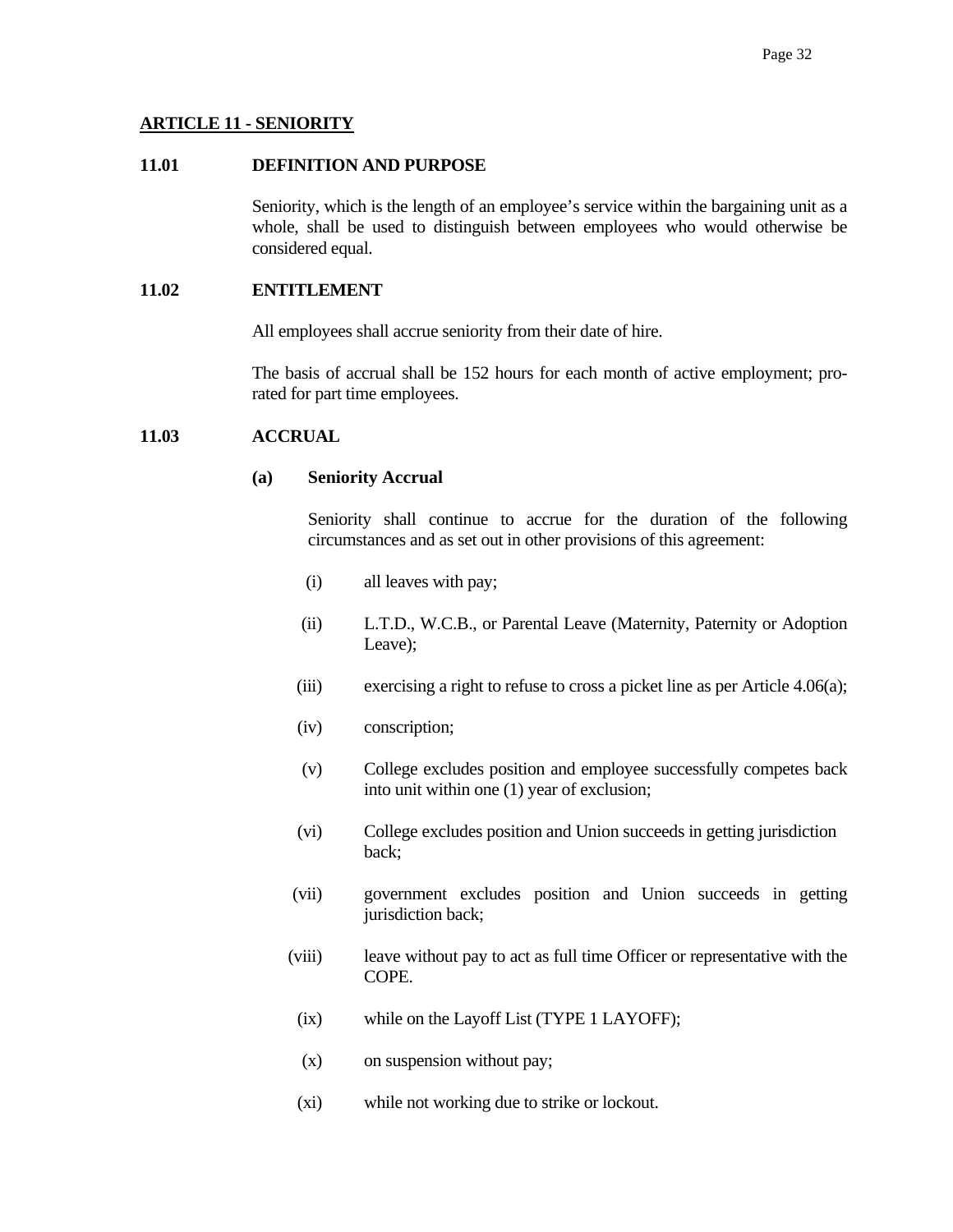# **(b) Special Circumstances**

 Seniority shall continue to accrue for the first ninety (90) calendar days only for the following circumstance:

 all leaves without pay (including temporary leave to accept an excluded position), except as expressly provided otherwise by Clause 11.03(a) above.

# **11.04 MAINTENANCE**

# **(a) Maintained for Duration**

Seniority shall be maintained for the duration of the following circumstance:

- (i) bridge periods (TYPE 2 LAYOFF);
- (ii) excess of ninety  $(90)$  days per Article 11.03 (b);

# **(b) Maintained Twelve Months**

 Seniority shall be maintained for a maximum period of twelve (12) calendar months for the following circumstance:

 (i) following the expiry of an appointment having a definite duration (TYPE 3 LAYOFF);

# **(c) Maintained Five Working Days**

Seniority shall be maintained for a maximum period of <u>five (5) working days</u> for the following circumstance:

(i) after resignation;

# **(d) Accrual Conditions**

 If in a maintenance period employment results in the accrual of more than thirty-five (35) hours of seniority, a new maintenance period shall commence at the termination of that employment. If, however, such employment accrues thirty-five (35) or fewer hours of seniority, the seniority total at the end of the original maintenance period reverts to an accumulation of only those hours worked within that period.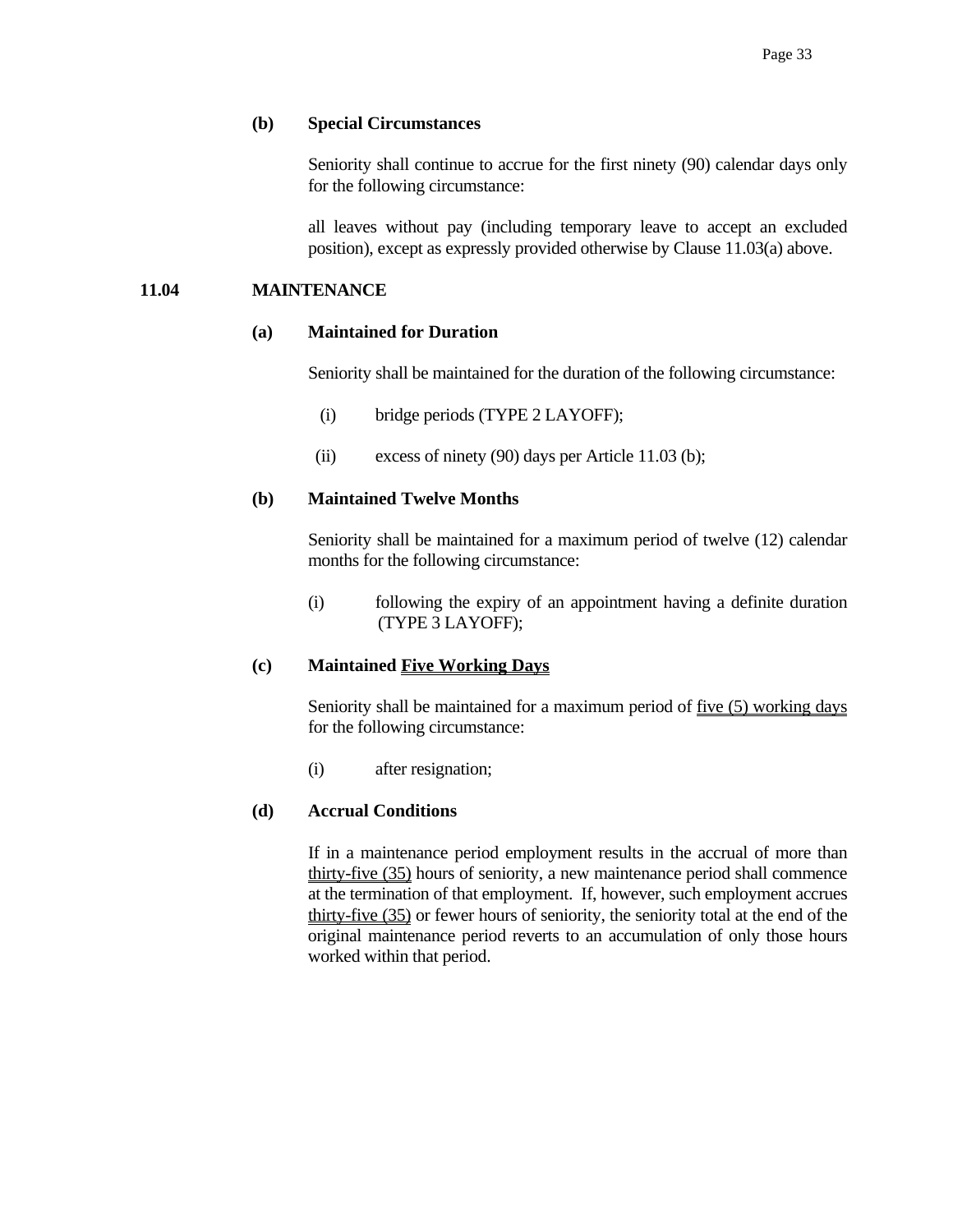# **11.05 LOSS**

 An employee or former employee shall lose seniority and be removed from the seniority list in the following circumstances:

### **(a) Discharged**

if discharged for just cause;

### **(b) Maximum Amount Allowed**

 seniority has been maintained to the maximum amount allowable under Article 11.04;

### **(c) Loss of Employment Status**

 on loss or termination of employment status (subject to express exceptions set out in this agreement);

### **(d) Severance Pay**

on acceptance of severance pay.

# **11.06 ON APPOINTMENT TO NEW POSITION**

 An employee who is appointed to a new position shall carry her previous accumulation of seniority to such position.

#### **11.07 SENIORITY LIST**

The College shall maintain a seniority list.

 The seniority list shall be revised every four (4) months. The list shall show the date upon which each employee's service commenced and the total seniority each employee has accrued. Four (4) copies of the list shall be supplied to the Union.

# **11.08 DETERMINING SENIORITY FOR EMPLOYEES HIRED ON THE SAME DAY**

When two  $(2)$  or more employees commence work with the College on the same day their relative seniority shall be determined by a method of random selection mutually agreed between the College and the Union.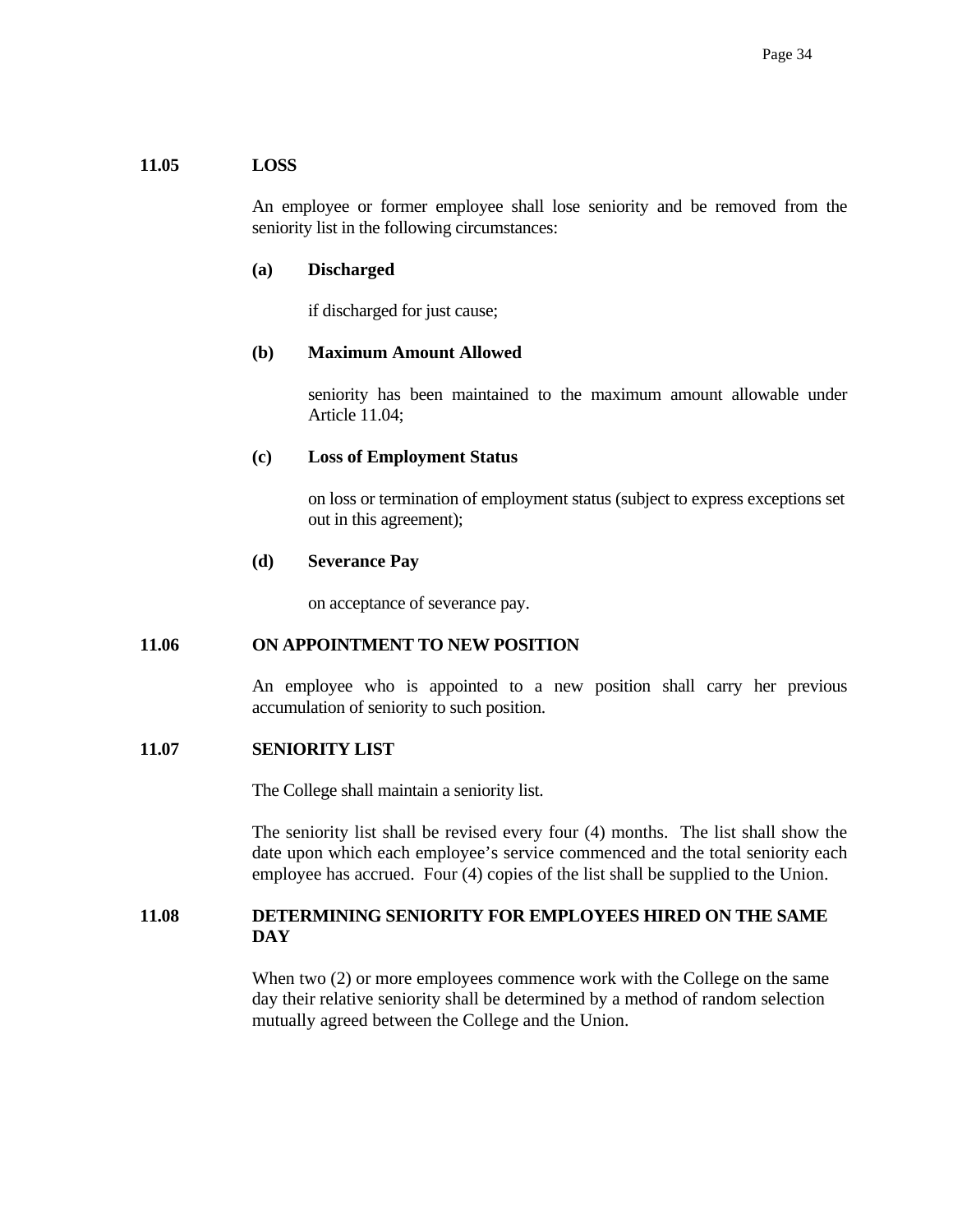# **ARTICLE 12 - LAYOFF**

### **12.01 DEFINITION**

A layoff is a cessation of employment which may occur in the following ways:

### **(a) Type 1 (Involuntary Cessation of Work)**

 An involuntary cessation occurring during the term of an employee's appointment which may be of a temporary nature to a maximum of one hundred and twenty-three (123) calendar days, or may be of a permanent nature.

### **(b) Type 2 (Bridge Period)**

 Predetermined time span of non-work occurring between active segments of an employee's appointment. Bridge periods may occur in a continuous regular appointment, or in a temporary duration appointment.

### **(c) Type 3 (Normal Expiry of Temporary Appointment)**

 A predetermined cessation occurring at the end of a temporary hire having an expiry date designated at the commencement of an employee's appointment.

 Other cessation of employment including suspension, dismissal, resignation and leaves of absence are not included in the layoff definition.

#### **12.02 TYPE 1 LAYOFF (Involuntary Cessation of Work)**

 An involuntary cessation occurring during the term of an employee's appointment which may be of a temporary nature to a maximum of one hundred and twenty-three (123) calendar days, or may be of a permanent nature.

#### **12.03 NOTICE**

# **(a) Temporary Layoff (Type 1)**

- (i) Subject to operational requirements and after consultation with the Union, the College shall determine in which positions layoff shall occur after, when possible, reducing its temporary workforce through the expiry of their appointments.
- (ii) Subject to 12.03(a)(i), layoff shall be in the reverse order of seniority, first for Temporaries, and then for Regular status employees.
- (iii) The College shall attempt to minimize the option of bumping by selecting for layoff positions those incumbents who have either the least seniority or have shorter appointments, or have both.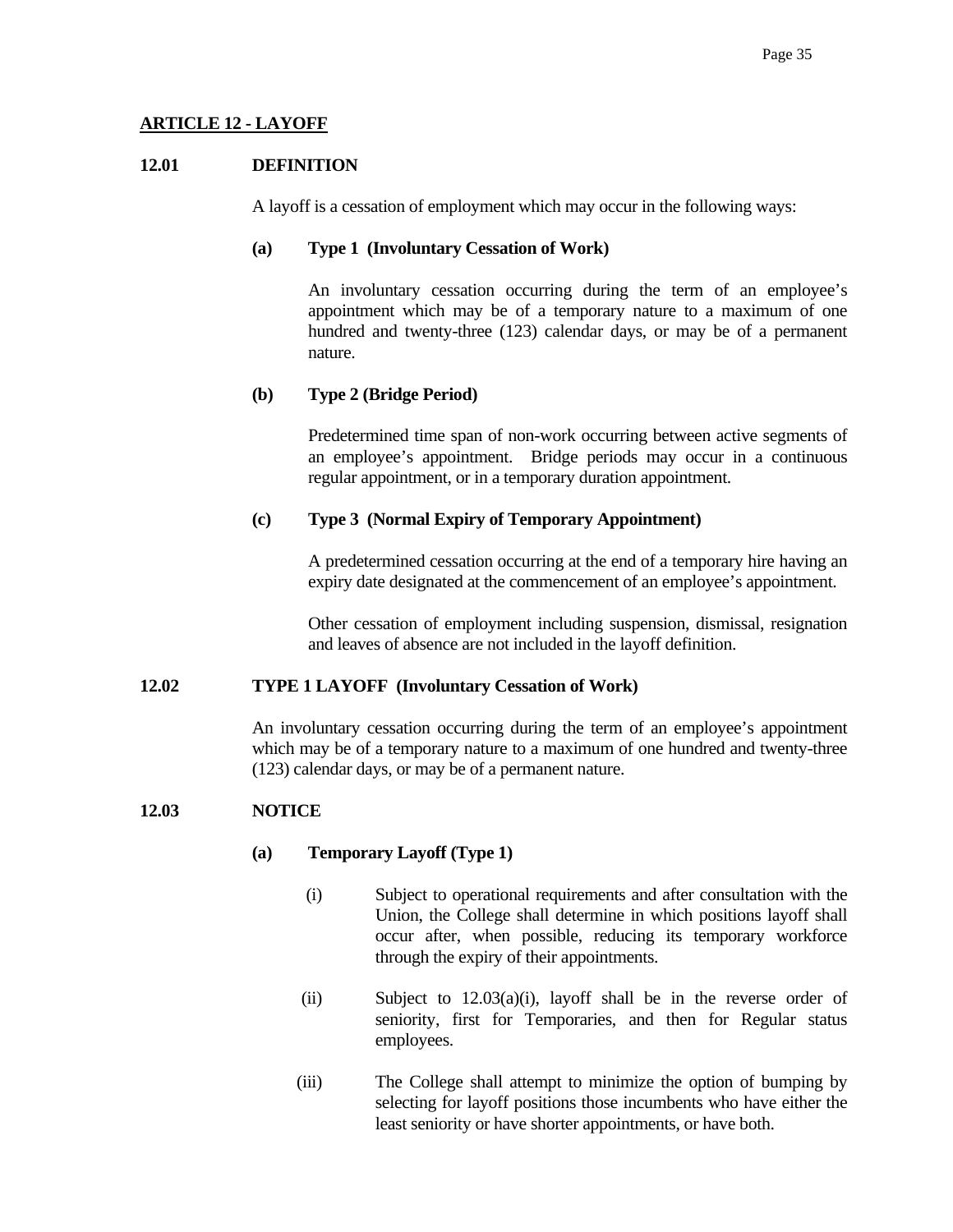- (iv) If a temporary layoff occurs the College shall inform the Union and the employees to be laid off, in writing, not less than thirty (30) calendar days before the layoff is to commence. The notice shall state the date the layoff shall commence.
- (v) An employee shall be considered laid off at the date established under 12.03(a)(iv) above.

# **(b) Permanent Layoff (Type 1)**

- (i) The College shall provide the Union and affected employee(s) with not less than ninety (90) calendar days notice, in writing, of its intention to introduce a permanent layoff.
- (ii) At the time notice is provided, the College shall provide the Union with the reasons for the introduction of the permanent layoff and with as much information related to it as possible.

### **12.04 ELECTIONS**

### **(a) Upon Receipt of Notice of Layoff**

 An employee who has received notice of her layoff must, prior to the expiry of the notice period, elect one of the following options:

- (i) if the layoff is of a temporary duration:
	- (1) bumping, or
	- (2) layoff list;
- (ii) if the layoff is of a permanent duration:
	- (1) bumping,
	- (2) a job vacancy or retraining for a job vacancy, or
	- (3) severance pay.

#### **(b) Human Resources Department to Provide Pertinent Information**

 It is the responsibility of the Human Resources Department to provide to the employee all information pertinent for her making the election.

 The election made under this Article must be forwarded, in writing, to the Human Resources Department and to the Union. Any employee not exercising this election within the given time limit shall be deemed to have elected the Layoff List if the layoff is of a temporary nature, or Severance Pay if the layoff is of a permanent nature.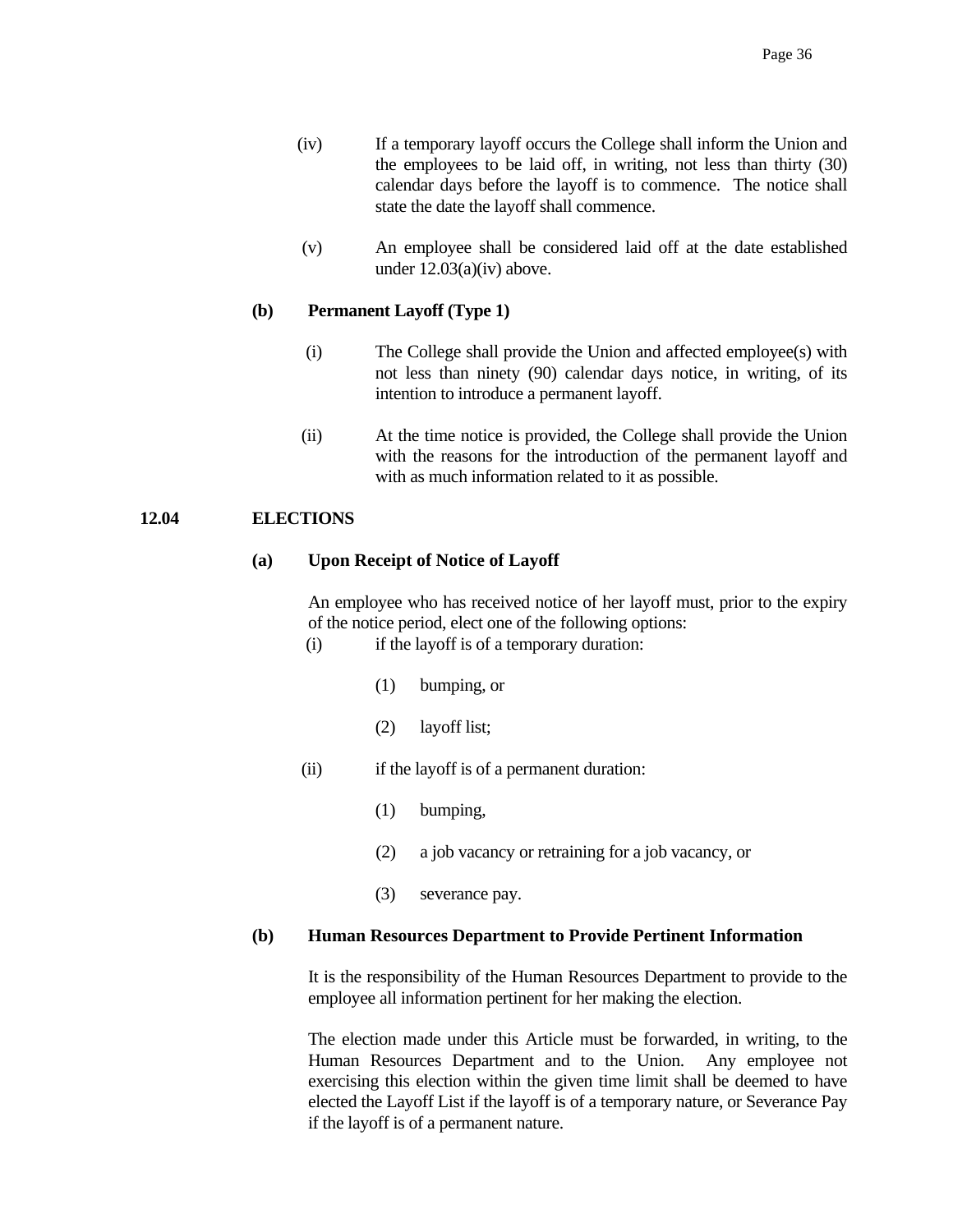## **12.05 NOTE: TIME LINES**

Employees are cautioned to carefully monitor time lines set out in  $12.03(a)(iv)$  and 12.03(b)(i). For example, if the bumping option is chosen, a decision should be made early after notice is received to avoid the possibility of being on leave without pay awaiting the opportunity to access position bumped. It must be remembered that bumped employees are also entitled to notice periods (see 12.06(d), 12.07(e) and  $12.07(f)$ ).

### **12.06 TEMPORARY LAYOFF OPTIONS**

### **(a) Bumping**

 It is understood and agreed that the application of this procedure shall not affect the College's right to maintain an efficient staff.

# **(b) Layoff Exceeding 15 Days**

 If it is anticipated the layoff will exceed fifteen (15) calendar days, or if an employee has been laid off for fifteen (15) calendar days, she may bump as follows:

- (i) A Temporary employee laid off prior to the expiry of her appointment shall have the right to bump into a position held by a less senior Temporary employee.
- (ii) An employee on a probationary period as defined in Article 25.08 shall have no bumping rights.
- (iii) A Regular employee shall have bumping rights into any position held by a less senior Regular employee or any position held by a Temporary employee.

# **(c) Employee May Exercise a Bump**

An employee may exercise a bump provided she meets:

the criteria set out in 12.06(b), and

 the normal staffing criteria set out in Article 25.07. Where an employee is denied an appointment under this process, the College shall advise her and the Union in writing of the reasons for such denial.

# **(d) 15 Calendar Days Notice of Displacement**

 A bump may only take place after the employee to be bumped has received fifteen (15) calendar days notice of her displacement.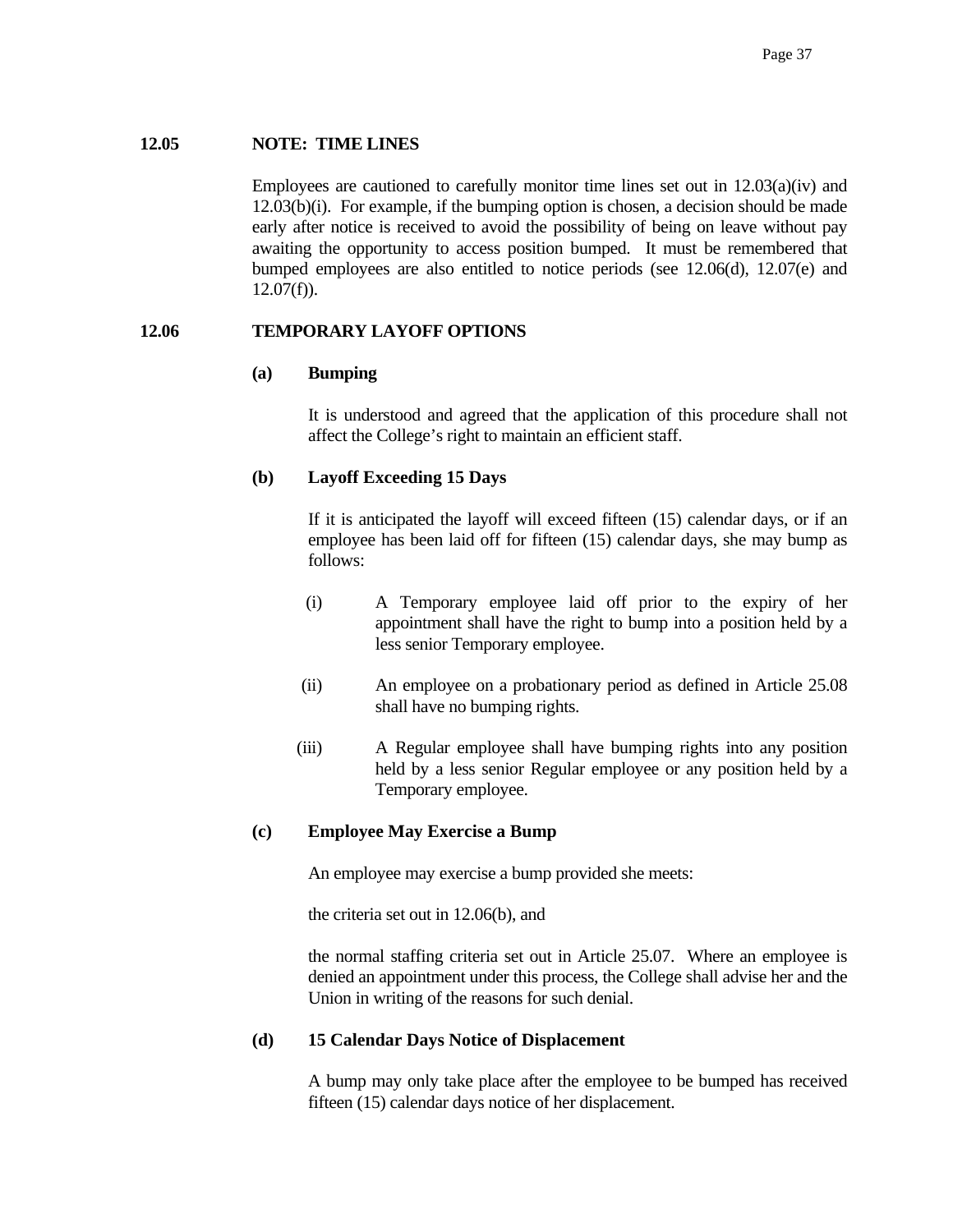## **(e) Employee With 9100 Hours of Seniority**

 An employee with 9100 or more hours of seniority who fills a job through bumping shall be paid at the greater of her old pay group or the pay group of the position she has bumped into.

## **(f) Employee With Less Than 9100 Hours of Seniority**

 An employee with less than 9100 hours of seniority who fills a job through bumping shall be paid at the pay group of the position she has bumped into.

# **(g) Continuation at Pay Step**

 In both 12.06(e) and 12.06(f) above, the employee shall continue to be placed at the pay step she held prior to the bump, and shall be subject to the benefits and other conditions of employment attendant to the position she bumped into.

### **(h) Employee Who Bumps Shall be on Probation**

 An employee who bumps shall be on a probationary period of one month. At the discretion of the College, the probationary period may be extended in one (1) month periods for no longer than a total probationary period of three (3) months. If during the probationary period the employee finds the job unsatisfactory or is unable to meet the basic job requirements to the satisfaction of the College, she shall be placed on the Layoff List of the classification/work area from which she was laid off.

# **(i) Bumped Employee May Also Exercise Right to Bump**

 An employee who has been bumped by another may in turn exercise her right to bump subject to application of the same conditions set out in this Article.

#### **(j) Regular Employee Bumps Into Temporary Position**

 A Regular employee who has bumped into a Temporary position shall have a recurring bumping right with the expiry of the Temporary position. A Temporary who has bumped into a Temporary position shall have her status expire with the expiration of the position should she hold it at that time. A residual right to go on her Layoff List shall exist to the employee at the expiry of the Temporary position she bumped into.

#### **(k) Recall**

- (i) A Layoff List shall be established for each classification/work area from which an employee is laid off.
- (ii) An employee shall remain on a Layoff List until recalled or until her layoff becomes permanent, whichever is sooner.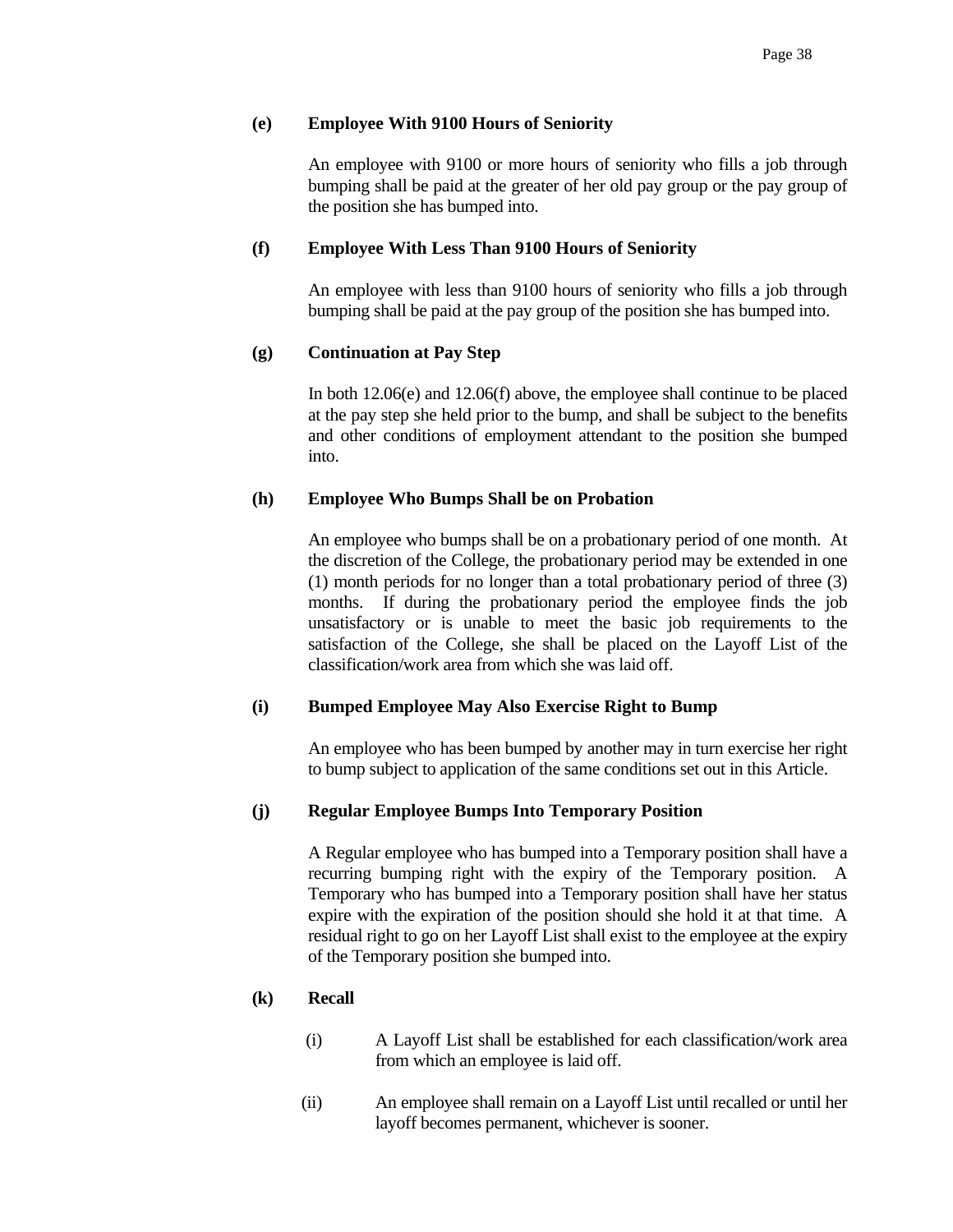# **(l) Process**

- (i) When a position is reactivated, the most senior employee on the Layoff List for that position shall be offered active status. If she refuses the recall, the next most senior employee will be offered the active status, and so on, until the Layoff List is exhausted. For the purposes of recall only, employees who have bumped are deemed to be simultaneously on the Layoff List.
- (ii) As applicable, it shall be the joint decision of the Administrators responsible for the areas of the position being recalled and the position the recalled employee holds to determine the time lines of the recall.
- (iii) An employee must respond to a recall notice within five (5) calendar days of being contacted by the College. In circumstances where the College fails to contact the employee by telephone, contact shall be deemed to have been made on delivery or attempted delivery by registered mail or courier to the address last given to the College by an employee. Subject only to extenuating circumstances, failure to respond to a recall shall result in the negation of all rights to the position. However, an employee shall continue to hold seniority rights for one (1) year from her last active day of employment.
- (iv) If a recalled position is not successfully staffed through the recall procedure, it shall be staffed through the Article 25 appointment procedure.

# **12.07 PERMANENT LAYOFF OPTIONS - Bumping**

# **(a) Employee Must Advise College of Precise Position**

 An employee who has elected to bump must advise the College at the time of the election of the precise position she wishes to bump into.

# **(b) College Has Right to Maintain Efficient Staff**

 It is understood and agreed that the application of this procedure shall not affect the College's right to maintain an efficient staff and that an employee must meet the requirements for the position into which she wishes to bump.

# **(c) Upon Notice of Permanent Layoff**

 An employee who has received notice of a permanent layoff selecting this option may bump as follows: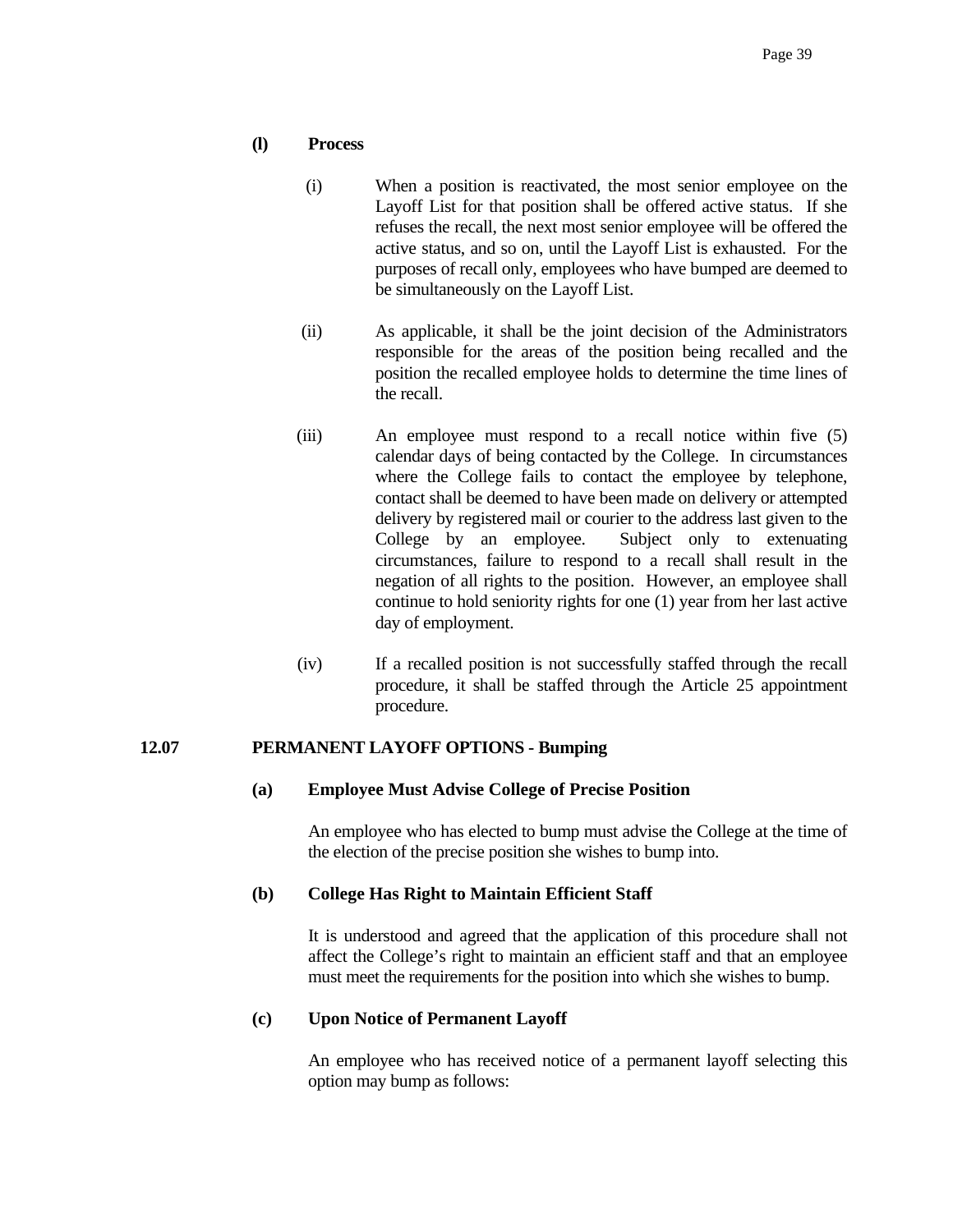- (i) A Temporary employee permanently laid off prior to the expiry of her appointment shall have the right to bump into a position held by a less senior Temporary employee.
- (ii) An employee on a probationary period as defined in Article 25.08 shall have no bumping rights.
- (iii) A Regular employee shall have bumping rights into any position held by a less senior Regular employee, or any position held by a Temporary employee.

### **(d) Employee May Exercise a Bump**

An employee may exercise a bump provided she meets:

- (i) the criteria set out in 12.07(c), and
- (ii) the normal staffing criteria set out in Article 25.07. Where an employee is denied an appointment under this process, the College shall advise her and the Union in writing of the reasons for such denial.

# **(e) 45 Calendar Days Notice of Displacement**

 A bump may only take place after the employee to be bumped has received forty-five (45) calendar days notice of her displacement.

# **(f) Effective Date of Bump Prior to Assuming Position**

 If the effective date of the bump is prior to the date when the employee who has successfully bumped may assume her new position, the intervening time shall be considered as leave without pay.

# **(g) Employee Who Fills Job Through Bumping**

 An employee who fills a job through bumping shall be subject to the benefits and other conditions of employment attendant to the new position.

 However, she shall be paid based on the higher of her previous pay group or the pay group of the new position (in each case at her previous step) for the first ninety (90) calendar days in the new position. After this period, she shall be paid based on the pay group of the new position at the same step she held in her former position.

# **(h) Employee Who Bumps Shall be on Probation**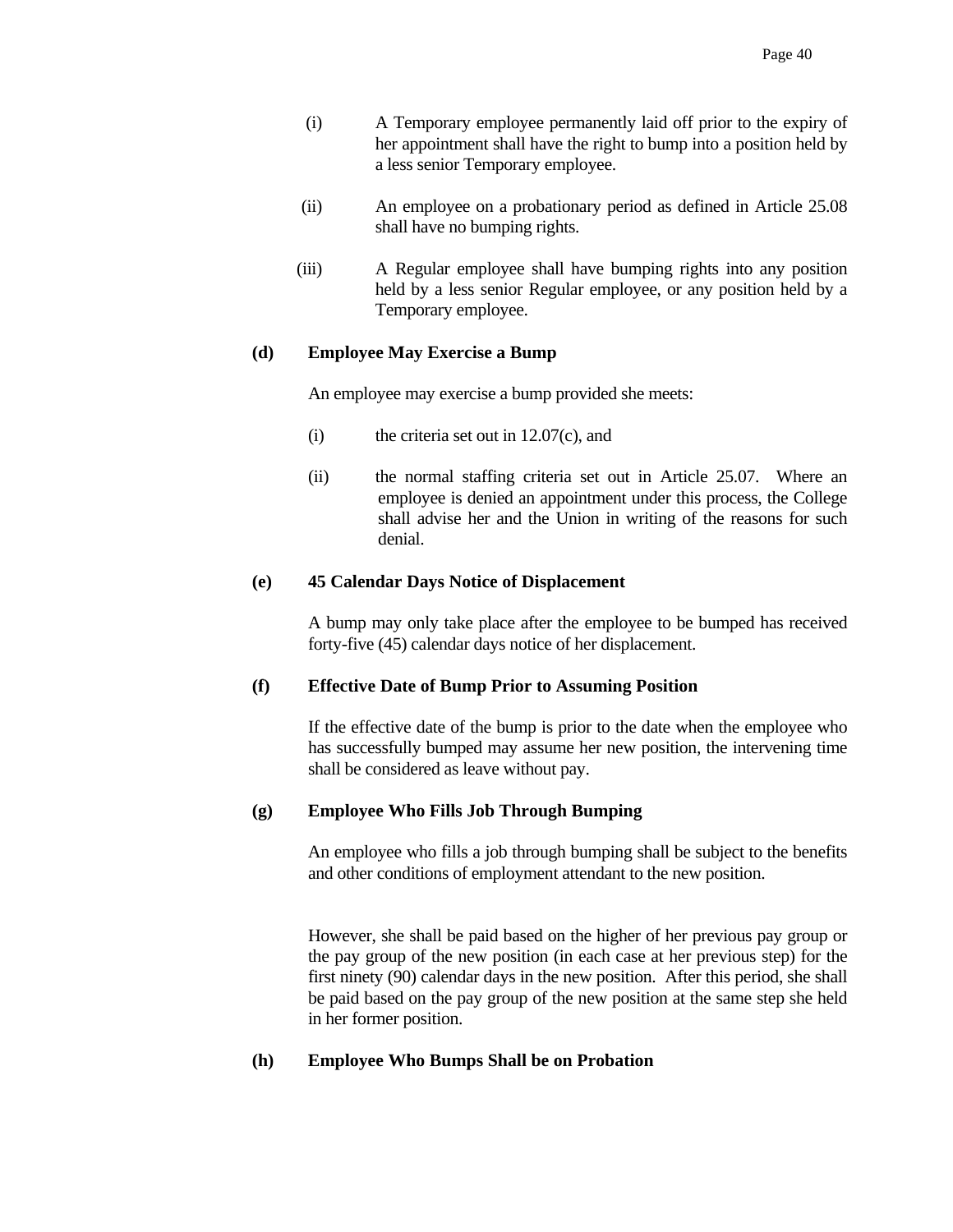An employee who bumps shall be on a probation period of one (1) month which may, at the discretion of the College, be extended in one (1) month periods for no longer than two (2) additional months.

#### **(i) Regular Employee Failing Probation in Bumped Position**

 A Regular employee who bumps into a position held by a less senior Regular employee, and is subsequently rejected on probation, may choose a second bump. Any time lapse between her rejection on probation and when she may assume her new position shall be considered as leave without pay. If she is found unable to meet the needs of this second position during its probationary period, she shall have no further priority rights under this provision. However, such an employee shall retain her seniority for a nine (9) month period from the expiry of her original notice period.

#### **(j) Employee Who Bumps Into Temporary Position**

 An employee who bumps into a position held by a Temporary employee and is subsequently rejected on probation shall have no further priority rights under this provision. However, such an employee shall retain her seniority for a nine (9) month period from the expiry of her original notice period.

#### **(k) Successful Bump Into Position Held by Temporary Employee**

 An employee who successfully bumps into a position held by a Temporary employee shall on the expiry of the temporary appointment hold previous incumbency status for that classification/work area. (i.e. her seniority is valid for one year from her last day of employment).

## **(l) Employee May Reconsider Bumping Choice During Probation**

 An employee may reconsider her bumping choice during the probation period and either receive severance pay as provided in Article 12.09 or retain seniority for nine (9) months from the expiry of the original notice period and receive severance pay at the expiry of this period if other employment is not found. The College may deduct all salary paid to the employee during the probation period from the amount of severance pay.

#### **(m) Displaced Employee Options**

 An employee who has been displaced by the bumping process (either directly by an employee who received Notice of Permanent Type 1 Layoff or indirectly by another displaced employee) may at any time after receiving notice of her own displacement elect one of the options set out in 12.04(a)(ii) within forty-five (45) calendar days of that notice and follow the same procedure and criteria set out in 12.07, 12.08, 12.09.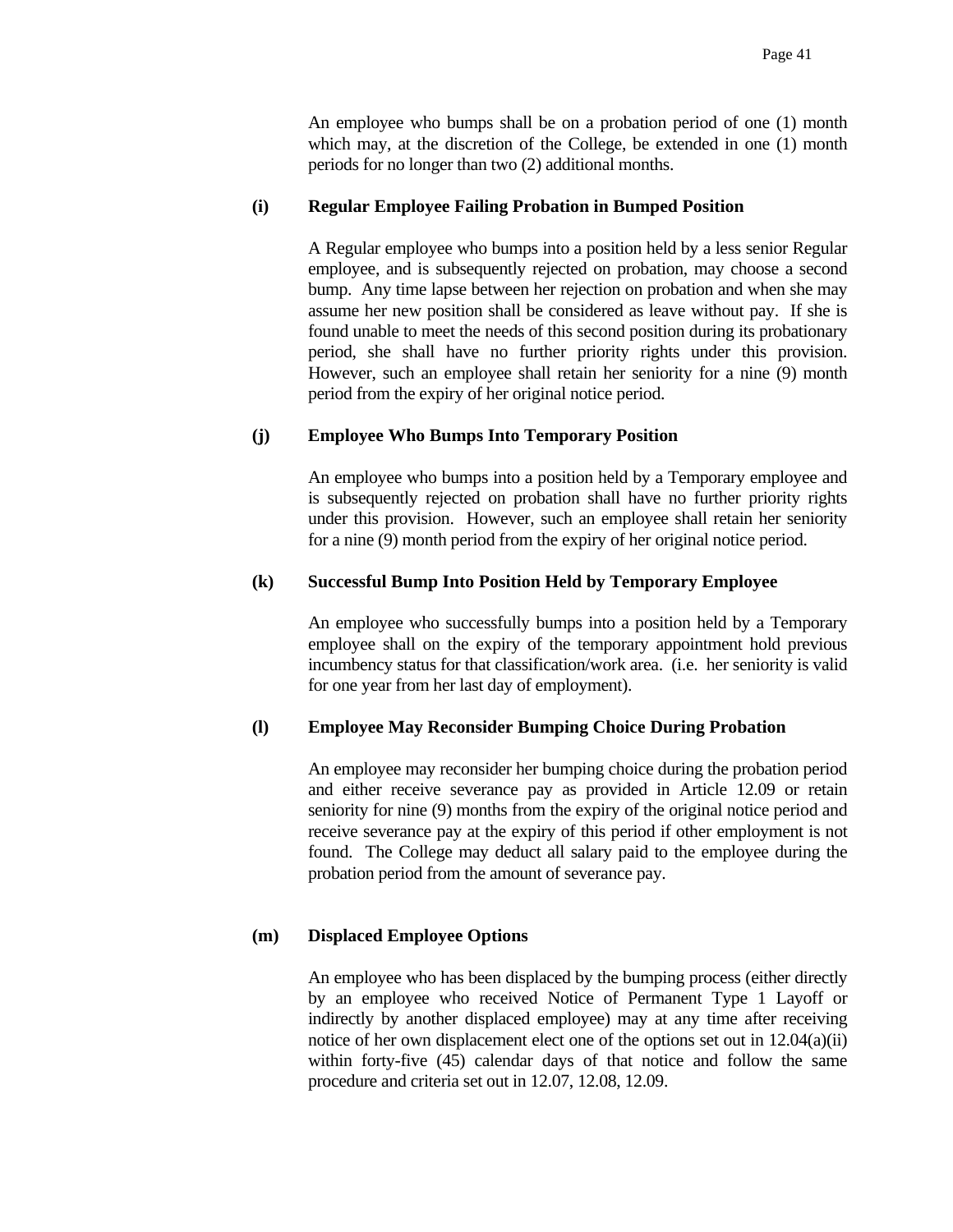#### **12.08 PERMANENT LAYOFF OPTIONS - Job Vacancy/Retraining**

#### **(a) Job Vacancy**

 A Temporary employee may elect a temporary job vacancy, and a Regular employee may elect any job vacancy which the College is staffing.

# **(b) Upon Election of Job Vacancy**

 An employee who has elected a job vacancy must advise the College at the time of election of the precise job vacancy for which she wishes to apply. It is understood that the employee may make such election at any time during the notice period, "or within the nine (9) month period following the expiry of the notice period," and that the employee may or may not require training for such job vacancy.

### **(c) Possession of Knowledge, Skills and Abilities**

 When an employee has elected a job vacancy, she shall have first right to it provided she already possesses the required skills and abilities, or provided that she will possess the required skills and abilities for the job vacancy upon completion of retraining.

# **(d) No Need for Retraining**

When an employee elects a vacancy for which she does not need retraining, she shall be appointed to the position upon the expiry of the notice period (Article  $12.03(b)(i)$ ), or sooner if possible, or as applicable during the nine (9) month period following the expiry of the notice period, and shall be paid based on the higher of her previous pay group or the pay group of the new position for the first three (3) months in the position. After three (3) months in the position, she shall be paid based on the pay group of the position (in all cases at her previous step).

#### **(e) Need for Retraining**

 Retraining, if necessary, must commence after the expiry of the notice period and be accomplished within four (4) months.

# **(f) Commencement of Retraining**

 By mutual agreement, the retraining may begin prior to this date. If retraining is not immediately available upon expiry of the notice period, or if an employee requests that retraining be delayed, any elapsed time between the end of the notice period and the start of retraining shall be leave of absence without pay. However, in circumstances where retraining is not immediately available, the College may consider it reasonable to extend the notice period until such training is available.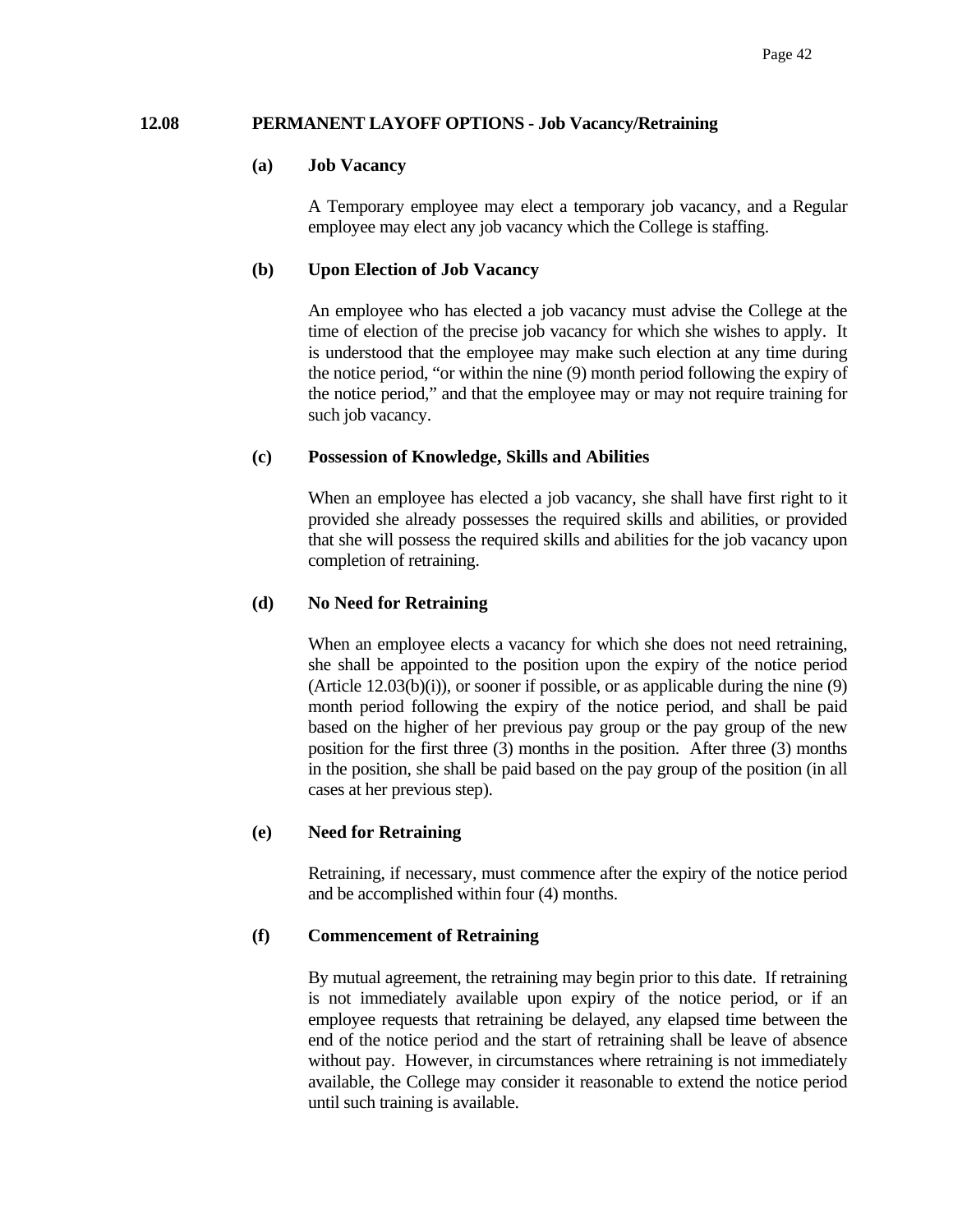# **(g) Method of Retraining**

 Determination of the method of retraining and its cost shall be the responsibility of the College. An employee shall receive her former salary during retraining. Wherever possible, an employee shall be advised in writing of these costs prior to the start of her retraining.

# **(h) Reconsideration Upon Completion of Retraining**

 If during or immediately upon completion of retraining the employee wishes to reconsider her earlier election, or if she does not successfully complete retraining, she shall at that time have the option of receiving severance pay as provided in Article 12.09. The College may deduct all costs of retraining, including the employee's salary while retraining, from the amount of severance pay.

# **(i) Successful Completion of Retraining**

 Upon successful completion of retraining, the employee shall be appointed to the position and shall be subject to all terms and conditions of employment applicable to the position. She shall be paid at the pay group applicable to the position, at the same step as she held in her former position, as of the date of appointment unless her period of retraining was of less that four (4) months duration, in which case she shall be paid the higher of her previous pay group or the pay group of the new position until expiry of four (4) months of combined retraining and being in the position.

# **(j) Retrained Employee on Probation**

 An employee appointed to a vacancy either directly or after retraining shall be on a probationary period of one (1) month. At the discretion of the College, the probationary period may be extended in one (1) month periods for no longer than a total probationary period of three (3) months. If during the probationary period the employee finds the job unsatisfactory or is unable to meet the basic job requirements to the satisfaction of the College, she shall be terminated and shall receive severance pay as set out in Article 12.09. The College may deduct all costs of retraining, including the employee's salary while retraining, from the amount of severance pay.

#### **(k) Priority Rights for Permanent Vacancies**

 An employee who accepts a temporary vacancy under this option shall continue to have priority rights for any permanent vacancy within the nine (9) month period following the expiry of the notice period.

# **(l) Following Expiry of Notice Period**

 During the nine (9) month period following expiry of the notice period, a Regular employee who has not found a permanent job vacancy may request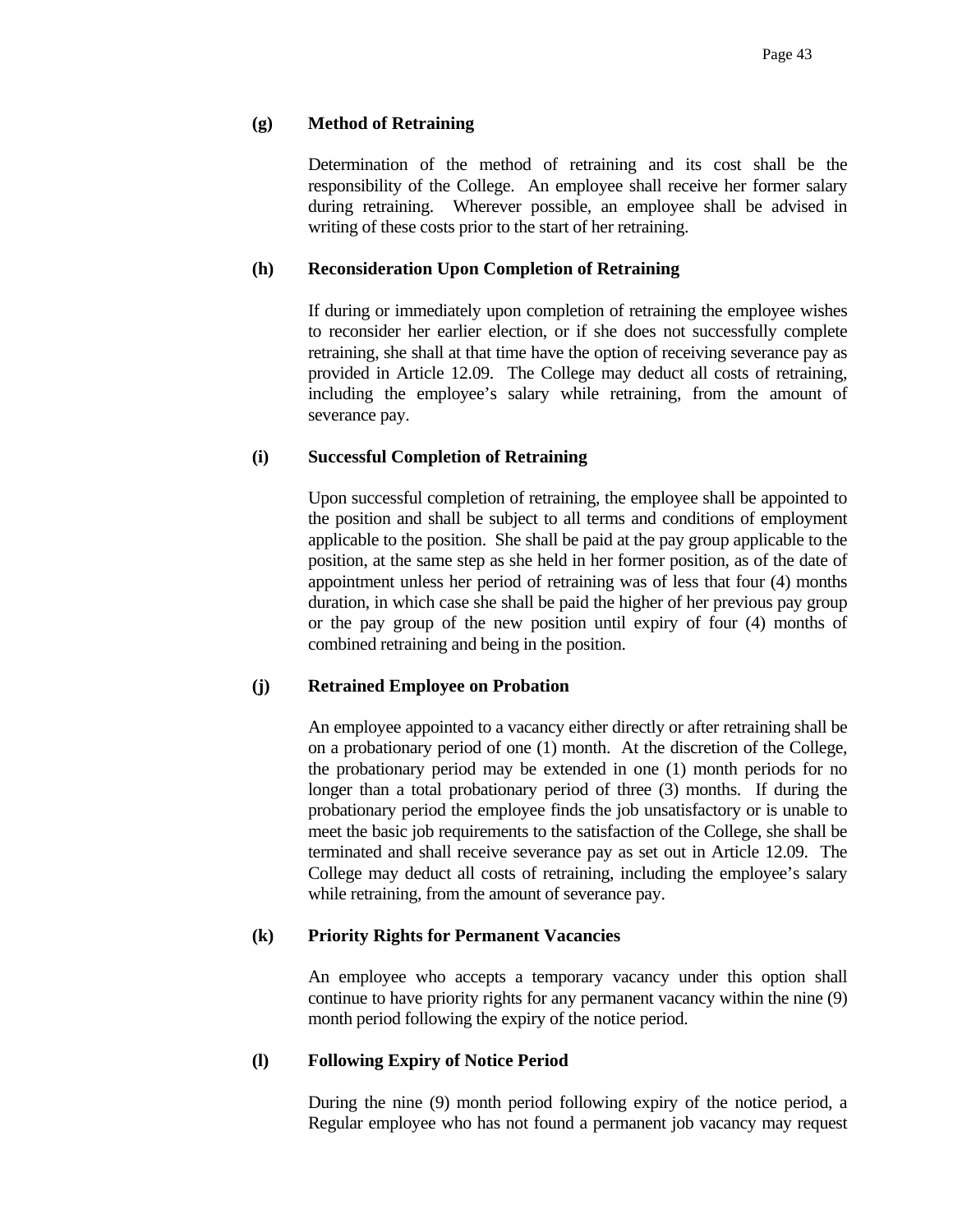an advance on severance up to the amount she would be entitled to receive as severance pay. Upon successful placement into a regular position under this option, an employee as a condition of being offered such employment shall repay the aforementioned advance.

### **12.09 PERMANENT LAYOFF OPTIONS - Severance Pay**

#### **(a) Severance Pay**

Employees who have not made an election pursuant to  $12.04(a)(ii)$  or who have elected severance pay, on termination of their services, shall receive severance pay based on their salary at the time of displacement, as follows:

| <b>Years of Service</b> | <b>Amount of Severance Pay</b>               |
|-------------------------|----------------------------------------------|
| Less than 2             | 4 weeks of salary                            |
| 2 or more               | h                                            |
| 3 or more               | h                                            |
| 4 or more               | 2 weeks per year of service, to a maximum of |
|                         | 24 weeks                                     |
|                         |                                              |

#### **(b) Loss of Employment Status**

 An employee who elects the severance pay option shall lose her employment status.

#### **(c) Monies Advanced to be Severance Pay**

 Any monies advanced under Article 12.08(l) to an employee who is not permanently placed under the Job Vacancy priority, shall be deemed to have elected payment of severance pay hereunder.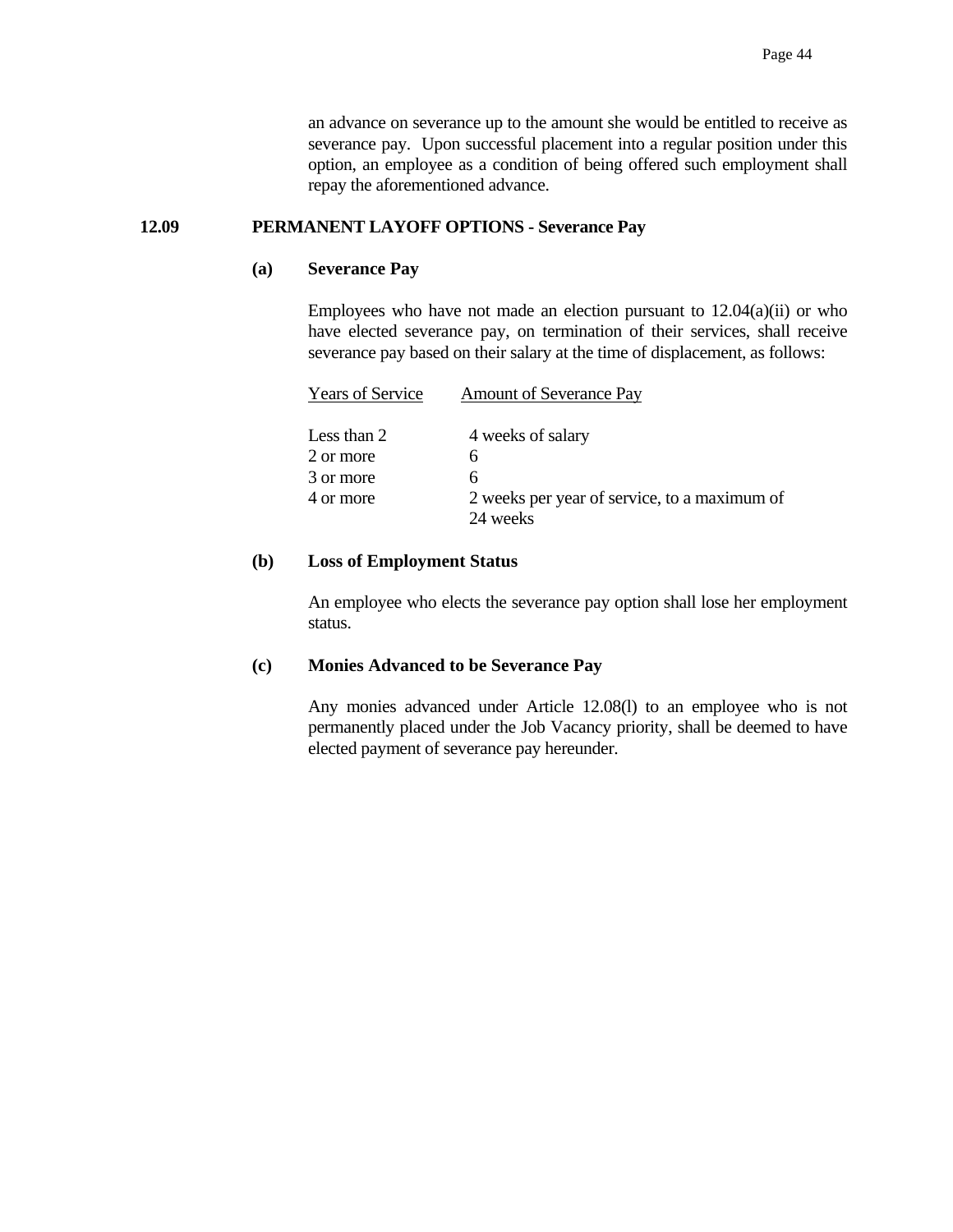### **12.10 HEALTH BENEFITS MAINTENANCE DURING TEMPORARY LAYOFF**

### **(a) Regular Employee on Temporary Layoff to Pay Premiums**

 Regular employees on a temporary layoff who were receiving benefits specified under Article 28 may retain their previous coverage to the greatest extent possible by regularly paying to the College an amount equal to the total premiums involved. This provision only has application to layoffs exceeding thirty (30) calendar days duration.

# **(b) College to Reimburse Employee for College's Share Upon Return to Work**

 On return to work in a position which attracts the same benefits, the College shall reimburse the Regular employee for the College's share of the premiums which were paid by the employee during her layoff.

### **12.11 TEMPORARY LAYOFF BECOMES PERMANENT**

#### **(a) Process**

 In those circumstances where an employee on a Temporary Layoff (which by definition can be to a maximum of one hundred and twenty-three (123) calendar days) receives notice of her Permanent Layoff, the following shall apply:

 The College shall, on serving notice of her Permanent Layoff, advise the employee that one of the following options shall apply for the ninety (90) calendar day notice period:

- (i) she shall return to the position she was laid off from;
- (ii) she shall be assigned to any vacancy within her competence and paid not less than the salary equal to that she was paid in the position she was laid off from;
- (iii) she shall be placed on or remain on the Layoff List and shall be paid at the rate of the position she was laid off from.
- (iv) If at receipt of notice of Permanent Layoff an employee is on the Layoff List (per 12.06(k)), the advisement of and choice of option pursuant to 12.11(a) selected by the College shall become effective on the employee's receipt of notice.
- (v) If at her receipt of notice of Permanent Layoff an employee is in a bumped position (per 12.06), the employee may opt to have the choice of option pursuant to 12.11(a) selected by the College apply to her on receipt of it, or to delay its application by remaining in the bumped position for a maximum duration of one hundred and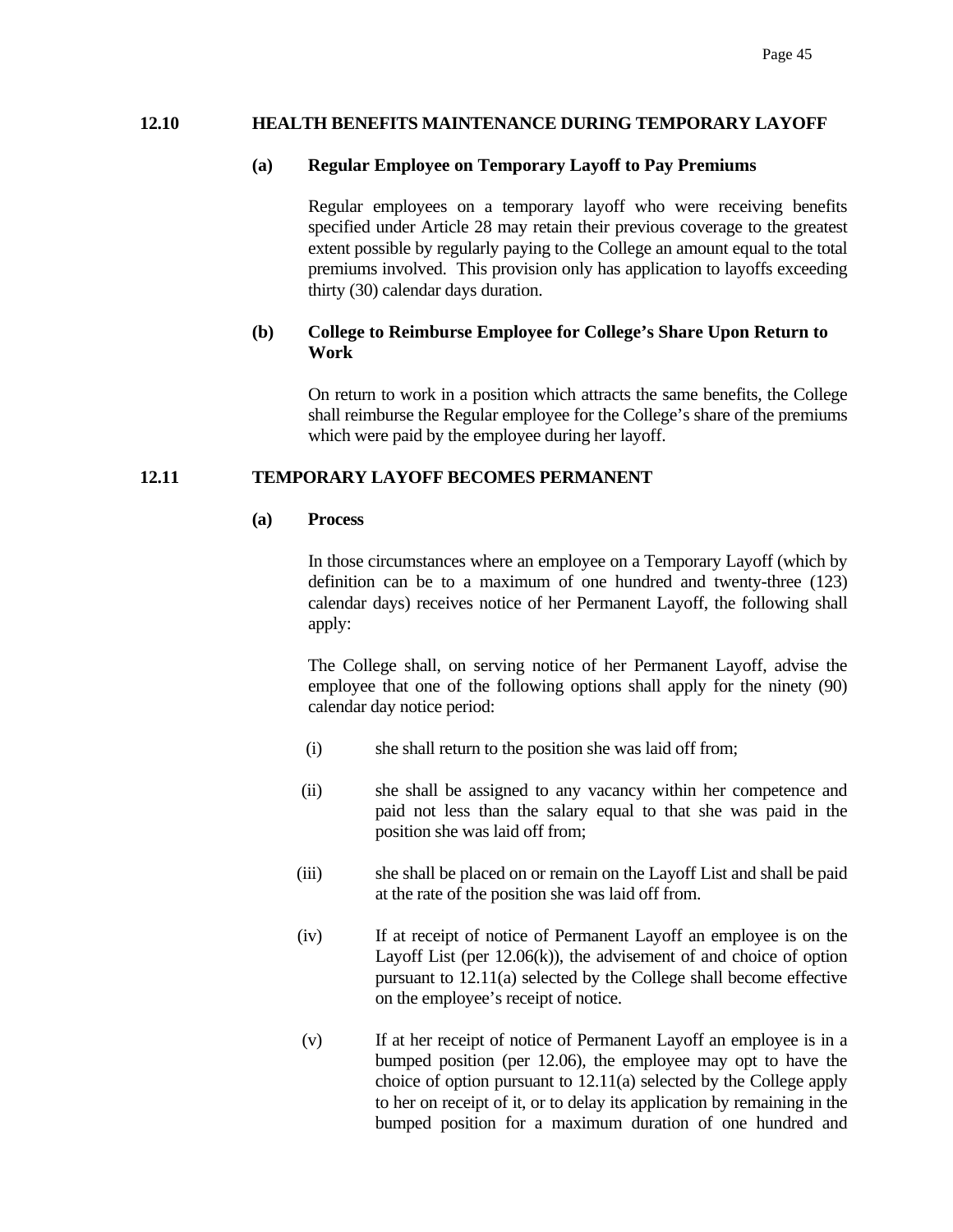twenty-three (123) calendar days from the commencement of her Temporary Layoff or ninety (90) calendar days from her receipt of notice of Permanent Layoff, whichever occurs first.

# **(b) Choices**

- (i) An employee permanently laid off in this manner must select one of the options set out in 12.07, 12.08, 12.09 (i.e. bumping, job vacancy/retraining or severance pay) within ninety (90) calendar days of her receipt of notice of her Permanent Layoff.
- (ii) An employee selecting the bumping option may reaffirm the bump she selected on the Temporary Layoff, or she may choose to bump into another position.
- (iii) All rights arising out of this provision shall terminate on the layoff becoming permanent or at an earlier date if an employee has completed the process arising out of her selection.

# **(c) Exception**

 The choices set out in 12.11(b) shall not have application in those circumstances where a Temporary Layoff continues beyond one hundred and twenty-three (123) calendar days if such arises out of and continues to be a direct result of a strike, lockout or similar labour dispute. In such circumstances, all those rights arising out of a Temporary Layoff shall continue.

#### **(d) Reactivation of Former Position**

 If a position from which a Regular employee has been permanently laid off is reactivated within one (1) year of the commencement of the layoff, a right of first refusal shall be extended to the laid off employee provided she had selected option  $12.04(a)(ii)(1)$  Bumping or option  $12.04(a)(ii)(2)$  Job Vacancy/Retraining.

# **12.12 TYPE 2 LAYOFF (Bridge Period)**

 Predetermined time span of non work occurring between active segments of an employee's appointment. Bridge periods may occur in a continuous regular appointment, or in a temporary duration appointment.

#### **(a) Rights**

An employee on a Type 2 Layoff:

 (i) is entitled to a separation certification issued pursuant to E.I. regulations at the commencement of the layoff;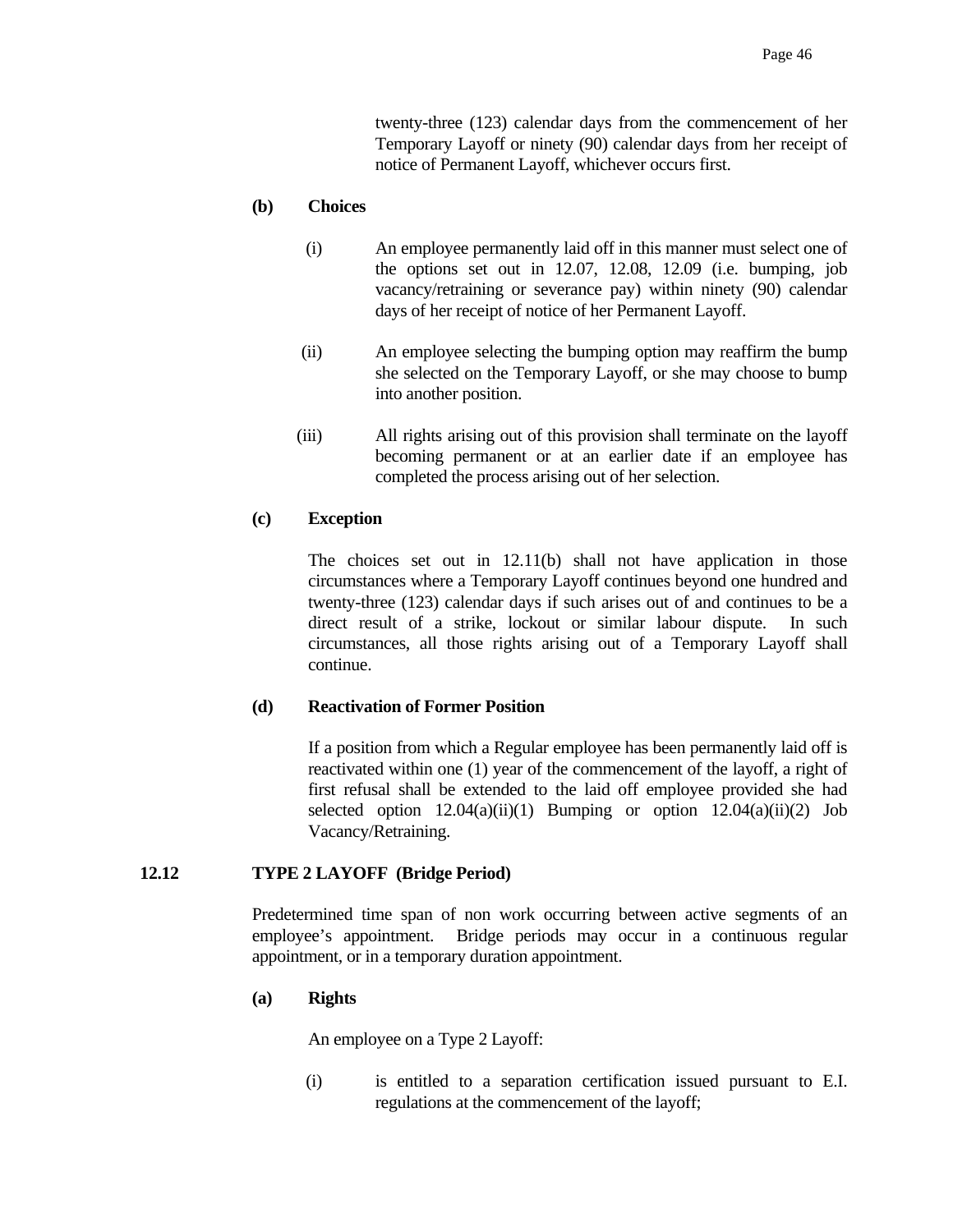(ii) shall be on the Previous Incumbency List of her classification/work area for the duration of her layoff, and shall have a priority right to any employment being offered within her classification/work area during this period. In circumstances where two or more employees on a bridge period seek to exercise the priority, seniority shall govern.

### **12.13 TYPE 3 LAYOFF (Normal Expiry of Temporary Appointment)**

 A predetermined cessation occurring at the end of a temporary hire having an expiry date designated at the commencement of an employee's appointment.

#### **(a) Rights**

An employee on a Type 3 Layoff:

- (i) is entitled to a separation certificate issued pursuant to E.I. regulations at the end of her Temporary hire.
- (ii) who is a previous incumbent (i.e. held a greater than one (1) month hire), shall go on the Previous Incumbency List of her classification/work area.
- (iii) In circumstances where two or more employees with previous incumbency in a position seek to exercise the priority access, seniority shall govern.

# **12.14 PRIORITIES**

 Notwithstanding any other listed priorities in this Collective Agreement, the following list of priorities shall govern:

#### **(a) Priority I**

 Regular employees on permanent type 1 layoff, or regular employees on layoff due to technological change, or employees returning from LTD (18.03) or regular employees on long term replacements (Article 18.04)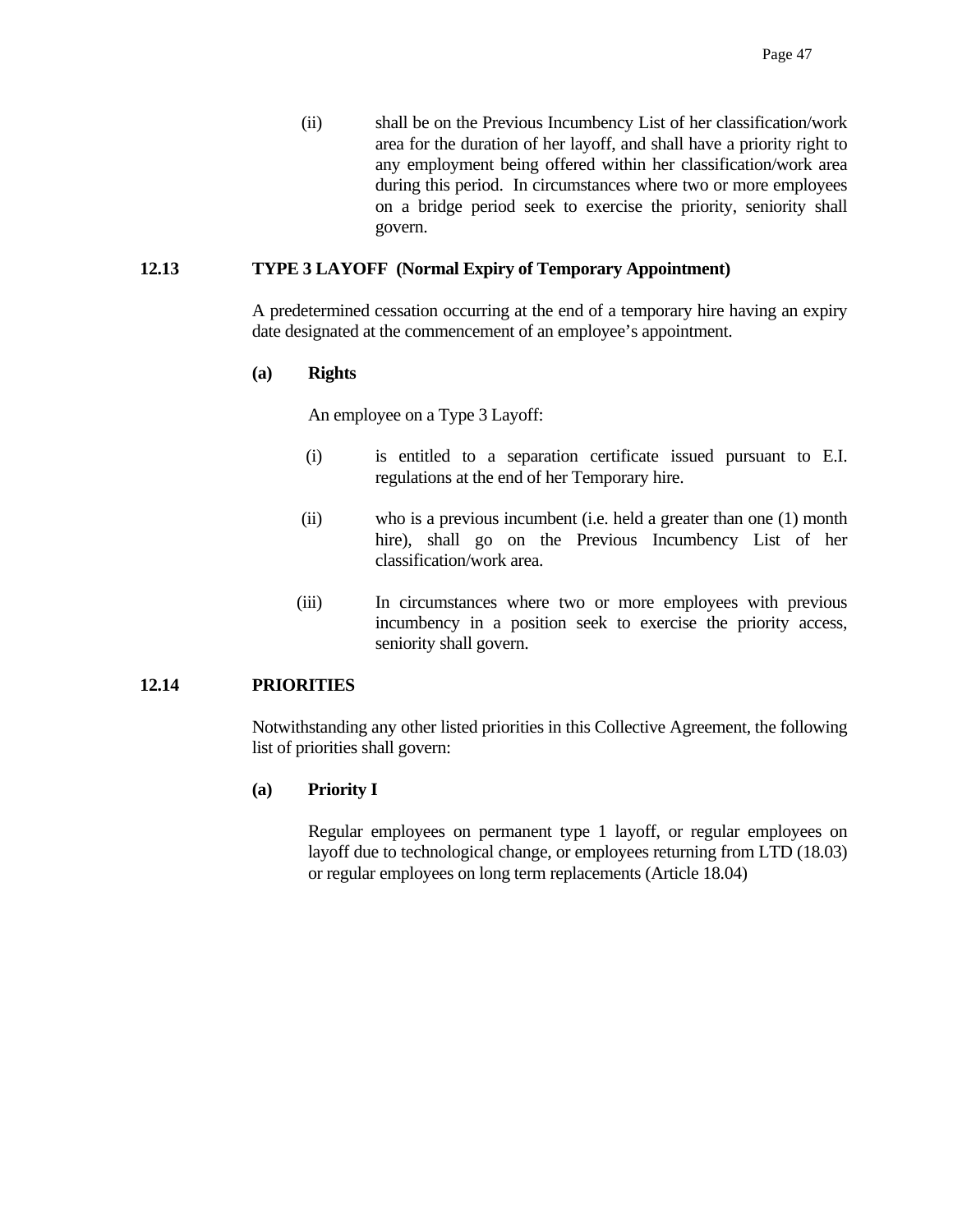# **(b) Priority II**

 Regular employees on temporary 1 layoff, or regular employees on type 2 layoff.

# **(c) Priority III**

 Temporary employees on permanent type 1 layoff, or temporary employees on type 1 layoff, or temporary employees on layoff due to technological change, or temporary employees on long term replacements (Article 18.04).

# **(d) Priority IV**

Temporary employee on type 3 layoff.

# **(e) Exception**

 A temporary employee on a Previous Incumbency List with more seniority shall have a priority over both Priority III and Priority II Regular employee on type 2 layoff (SEE ALSO 21.09 and 25.09).

# **(f) Seniority**

Within each category of priority, seniority shall govern.

# **12.15 INFORMATION TO BE GIVEN TO UNION**

# **(a) Layoff List**

 The College will provide a designated Councillor of the Union, or her designate, with a current copy of the Layoff List referred to in this Article. The Councillor, or designate, may use College facilities and equipment to copy this list and to mail it to the Union office. The Union will rotate the designation of Councillors, or designates, for this function such that no one Councillor, or designate, performs this function in two consecutive terms.

# **(b) Recall List**

 A copy of any recall notice issued by the College pursuant to any provision of this Agreement must be given promptly by the College to the Councillor, or designate, cited in (a) above. That Councillor, or designate, may use College facilities and equipment to copy this notice and to mail it to the Union office. Each such recall notice must include, amongst other information, the job title and work location for the position being filled by recall and the name and seniority date of the person being recalled.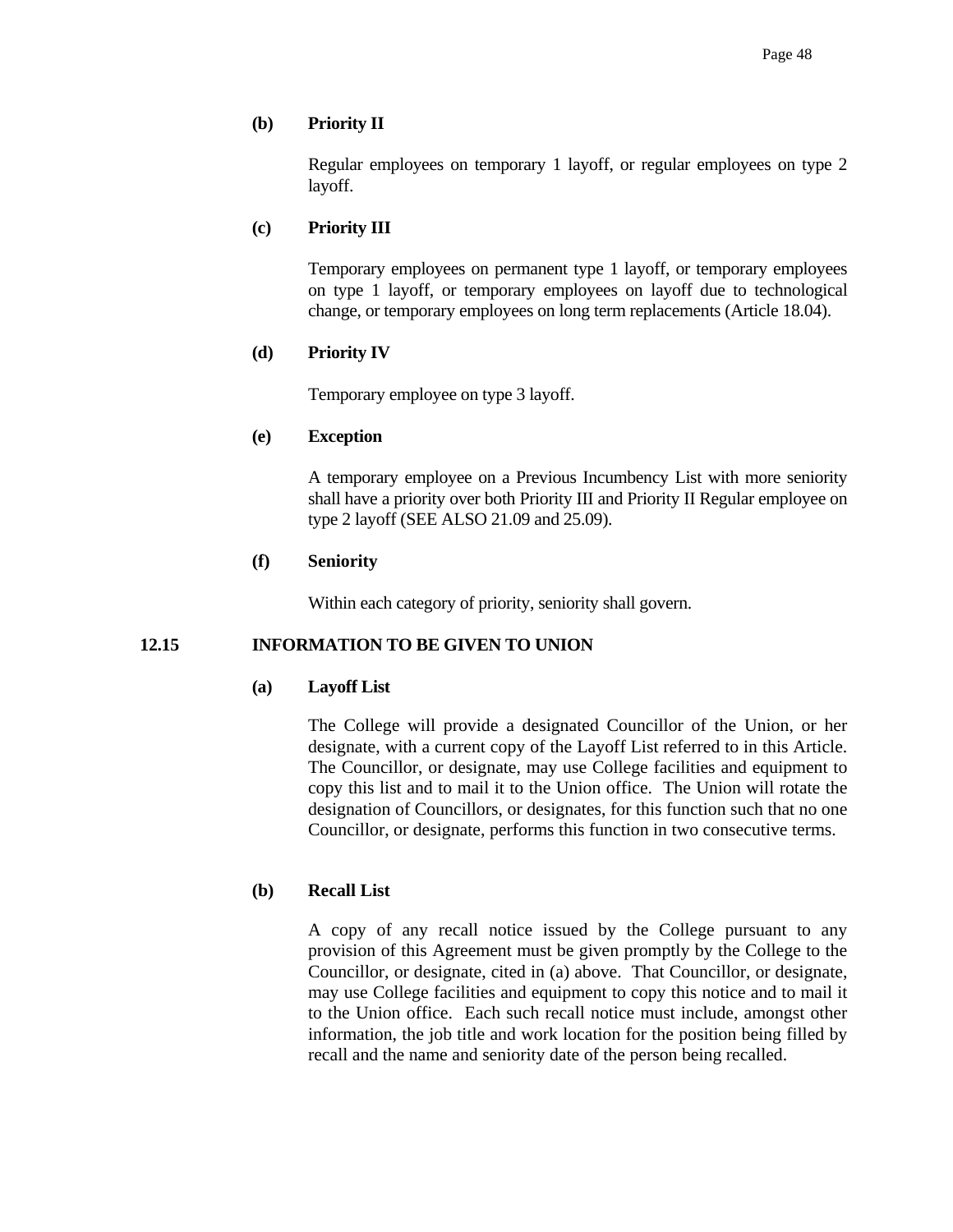# **ARTICLE 13 - HOURS OF WORK**

# **13.01 WORK DAY AND WORK WEEK**

### **(a) Work Day**

 The work day of an employee is the hours which she is scheduled to work in a given day.

### **(b) Work Week**

 The work week of an employee is the hours which she is scheduled to work in a given work week, commencing at 0001 hours (12:01 am) Monday.

# **13.02 STANDARD WORK DAY AND STANDARD WORK WEEK**

### **(a) Standard Work Day**

The standard work day shall be seven (7) hours exclusive of the meal period.

# **(b) Standard Work Week**

 The standard work week shall be thirty-five (35) hours and is composed of five (5) consecutive standard work days.

# **13.03 MODIFIED WORK WEEK AND MODIFIED WORK DAY**

### **(a) Modified Work Week**

A modified work week is an approved modification of

- (i) the standard work week which must average thirty-five (35) hours per week over a maximum two (2) week period and include a minimum of four (4) work days per week, or
- (ii) the non standard work week which must average over a maximum two (2) week period those hours which would have been worked over the same period on a non standard work week, and include a minimum of three (3) work days per week.

# **(b) Modified Work Day**

 A modified work day is a modification of a standard work day or a non standard work day resulting from an employee working an approved modified work week.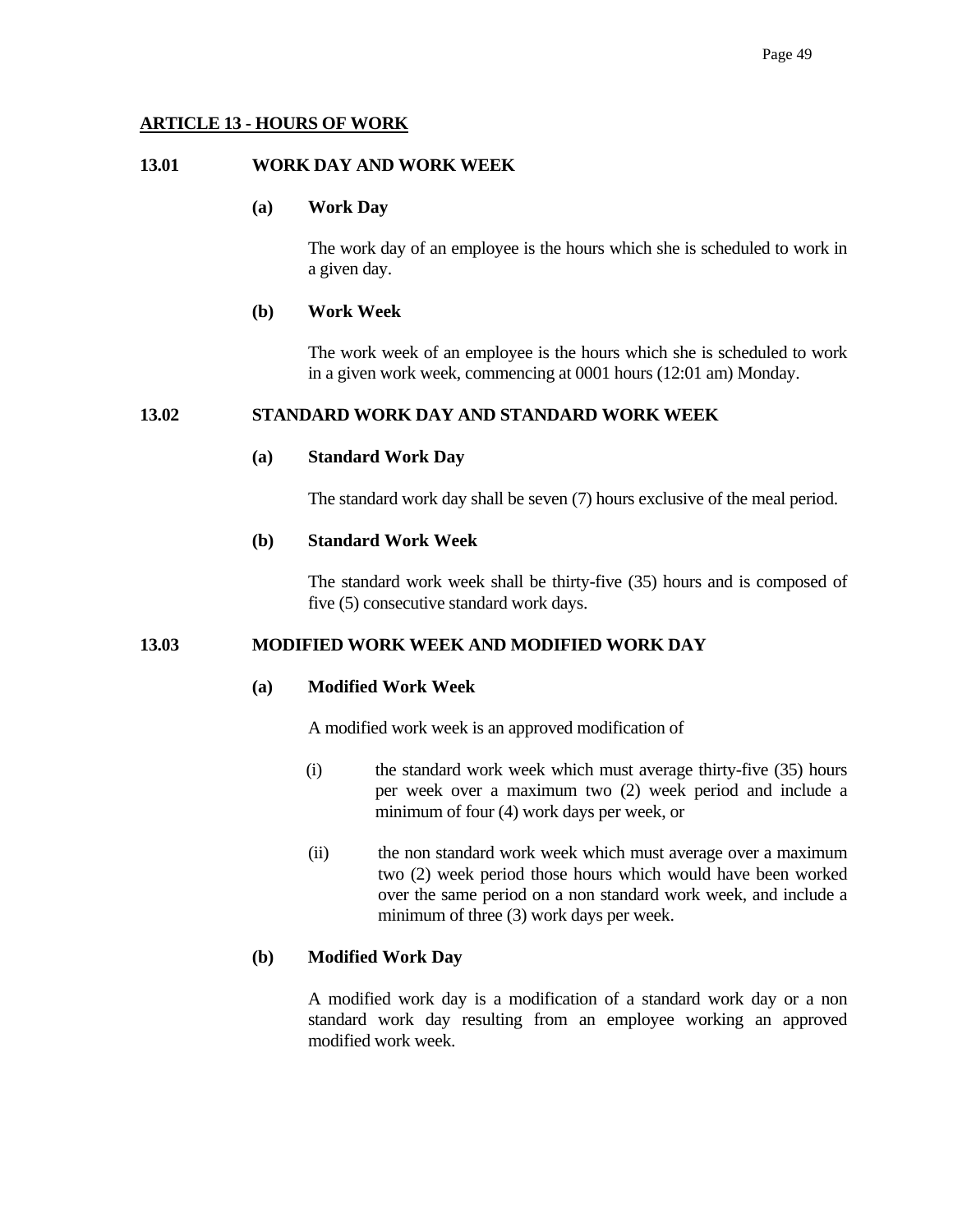## **(c) Modified Work Week**

 A modified work week may arise at the request of either the Administrative Head or the employee. Each modified work week shall meet the following criteria:

- (i) the daily work of the Department shall be carried out;
- (ii) where the Department relates to other components of the College, the role of the Department within the College shall not be diminished or diluted;
- (iii) where applicable the Labour Relations Board approves the scheme before it is implemented.

#### **(d) Administrative Head to Consider Employee's Request**

 The Administrative Head shall consider an employee's request for a modified work week, if it meets the following additional criteria:

- (i) No additional costs to the College shall result by reason of the proposed modified work week in the following ways:
	- by reason of the requirement for additional staff;
	- by reason of the attraction of costs additional to those already incurred under an existing approved work week (13.01(b));
	- by reason of more than seven (7) hours of lieu time when a paid holiday falls on a day of rest;
	- by reason of paying overtime rates within the approved hours.
- (ii) Where long weekends or a work week of less than five (5) days results, there will be an equal distribution of days off amongst employees who work a modified week in a Department.
- (iii) No request for a modified work week shall be refused without written justification.

## **13.04 EXCEPTIONAL WORK WEEK BASED ON ANNUAL HOURS**

#### **(a) Exceptional Work Week**

 Notwithstanding any other provision herein, by mutual agreement between the College and an employee, and only after Agreement with the Union, may an exceptional work week schedule be established based on annual hours in a calendar year.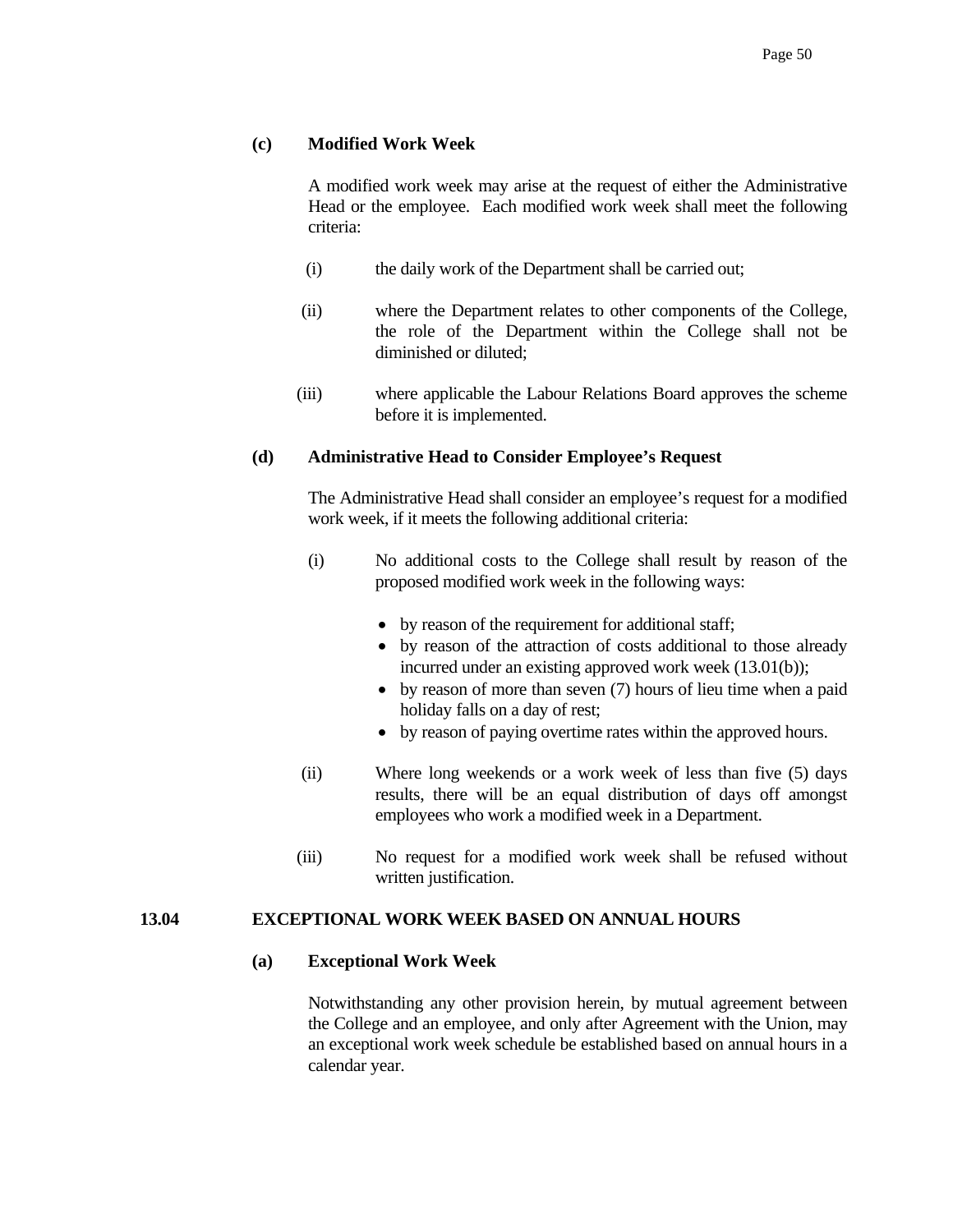### **(b) Restrictions**

 In each circumstance the annual hours must equal those hours which would otherwise have been worked within the year subject to the following restrictions:

- (i) each scheduled work week must fall between 85% and 115% of those hours from which the exception is based (e.g. if the normal weekly hours are 35, a permitted exceptional weekly range must fall between 30 and 40 hours);
- (ii) all other entitlements are derived from the exceptional new base (e.g. overtime from 30 or 40 as approved).

#### **(c) Approval**

 Each schedule shall be initially agreed upon and implemented for a trial period with a one year maximum duration. Subsequent approvals may have an indefinite duration.

## **13.05 APPROVAL OF HOURS OF WORK**

### **(a) Approval**

- (i) The work day and the work week of an employee shall be approved by the appropriate Administrative Head, and shall become effective through written transmittal of the approval to the employee from the Human Resources Department.
- (ii) No regular employee who was employed as at October 1, 1989 shall have her hours of work changed by the College without her agreement. The College will not change the hours of work of any other regular employee unless the operational needs of the College require such change. The College undertakes to review alternatives to a change in a regular employee's hours of work prior to its implementation. An employee who feels her hours of work are being changed unnecessarily may grieve that change. In the event of a grievance, the hours of work will not be changed until the grievance is concluded.

## **(b) Changes**

- (i) When the Administrative Head changes an employee's work day or work week, the employee shall be notified and the change posted fourteen (14) calendar days prior to the effective date.
- (ii) When an employee wishes to change her work day or work week, the approval of the appropriate Administrative Head must be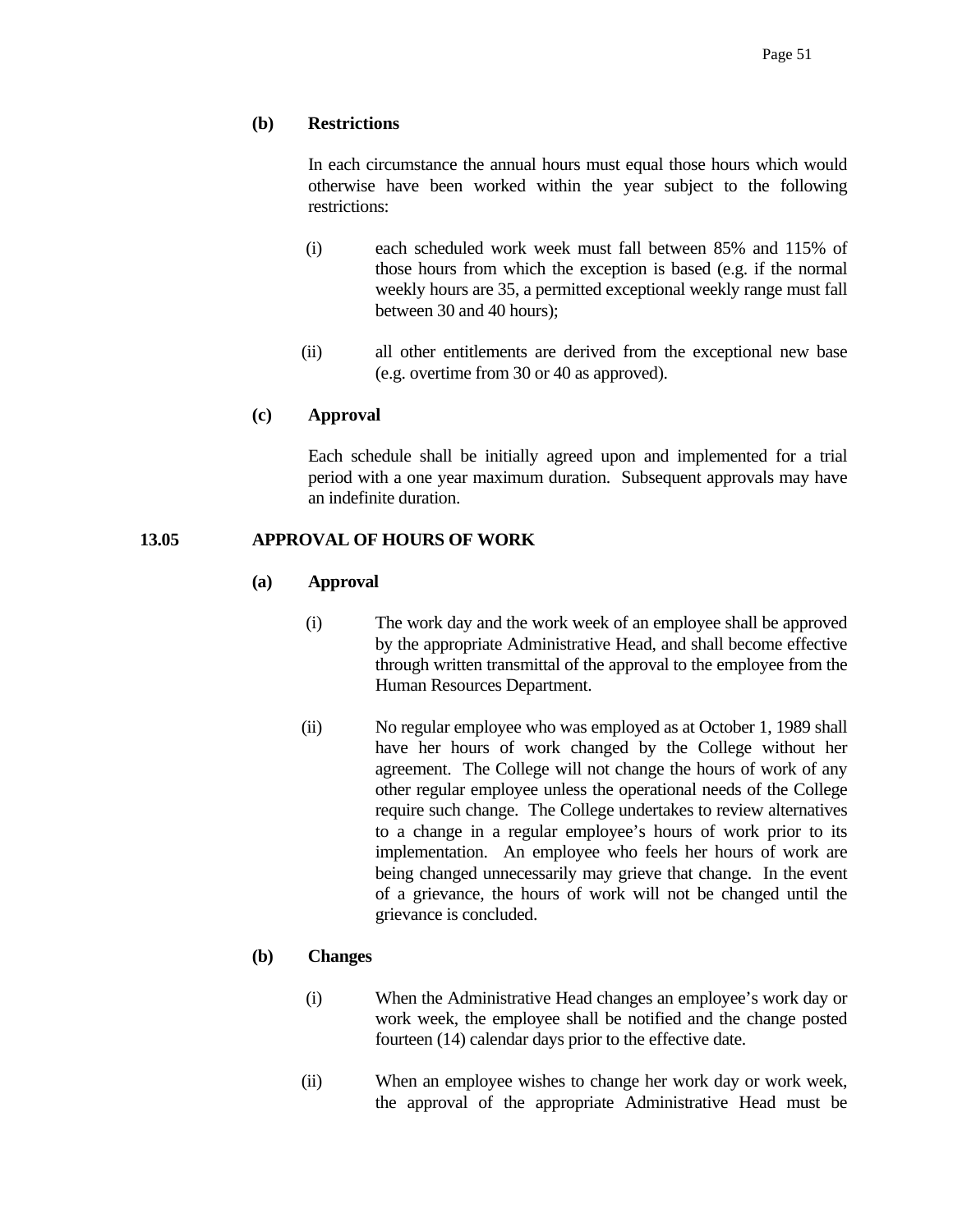obtained and posted fourteen (14) calendar days prior to the effective date.

- (iii) In either  $13.06(b)(i)$  or  $13.06(b)(ii)$  the fourteen (14) day time limit may be shortened by mutual agreement between the employee and the appropriate Administrative Head.
- (iv) The time limits herein set out do not apply to emergency type situations.

# **13.06 MEAL BREAK**

 An employee shall be entitled to take an uninterrupted meal break, of a minimum duration of thirty (30) minutes, away from her work area. When an employee is officially requested by her supervisor to work during her meal break, whether in her own work area or in any other area, the employee shall be compensated at the applicable overtime rates.

#### **13.07 REST PERIODS**

### **(a) Two Fifteen Minute Rest Periods**

 An employee whose daily hours of work equal or are greater than seven (7) may take two fifteen (15) minute rest periods within such.

### **(b) One Fifteen Minute Rest Period**

 An employee whose daily hours of work equal or are greater than four (4) but less than seven (7) hours may take one fifteen (15) minute rest period within such.

# **(c) When to Take Rest Periods**

 Normally, a rest period cannot be taken within one hour of the commencement or end of her daily hours, lunch break or another rest period.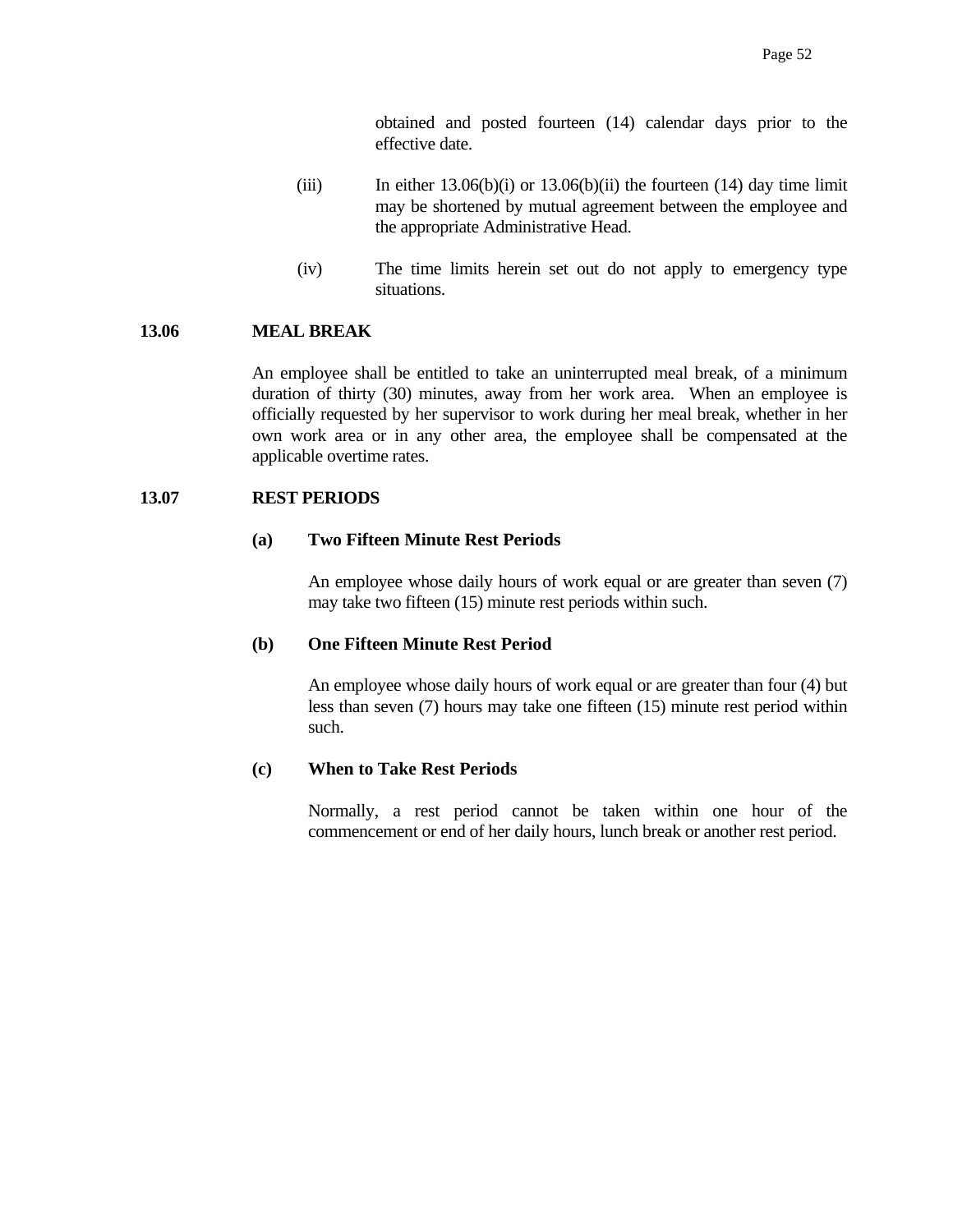## **13.08 TIME REPORT**

#### **(a) Monthly Paid Employees**

 The exceptional time reporting system requires employees paid on a monthly basis to only submit an "Exceptional Time Report" following an exceptional circumstance.

# **(b) Hourly Paid Employees**

 Employees paid on an hourly basis must submit an "Hourly Time Report" immediately following the period covered by the report.

#### **(c) Excluded Positions**

 Time reports shall be submitted for approval to the appropriate excluded position identified pursuant to Article 2.05.

# **13.09 ALLOCATION OF ADDITIONAL HOURS OF WORK TO REGULAR PART TIME EMPLOYEES**

 The College will make reasonable effort to ensure that additional hours of work are shared equitably amongst those regular part-time employees in an area who have the required knowledge, skills and ability to perform the work.

#### **13.10 MINIMUM DAILY PAY**

 Employees reporting for work at the call of the College shall be entitled to their regular wage for the entire period spent at the place of work, with a minimum of four (4) hours pay for each call out.

#### **13.11 STANDBY DUTY**

# **Note: This article applies only to employees working in the Facilities Department, the Computer Services Department and the Sportsplex**

#### **(a) Scheduled Standby Duty**

An employee scheduled on standby will be paid two (2) hours at straight time for the 24-hour period commencing daily at 8:00 am, Monday to Friday, inclusive; and four (4) hours at straight time for the 24-hour period commencing at 8:00 am on a Saturday, Sunday or paid holiday.

## **(b) Advance Notice**

Where possible, standby will be signed up on a voluntary basis with schedules posted at least 96 hours in advance. Should an employee be given less than 96 hours notice of standby duty, she will not be required to accept such duty.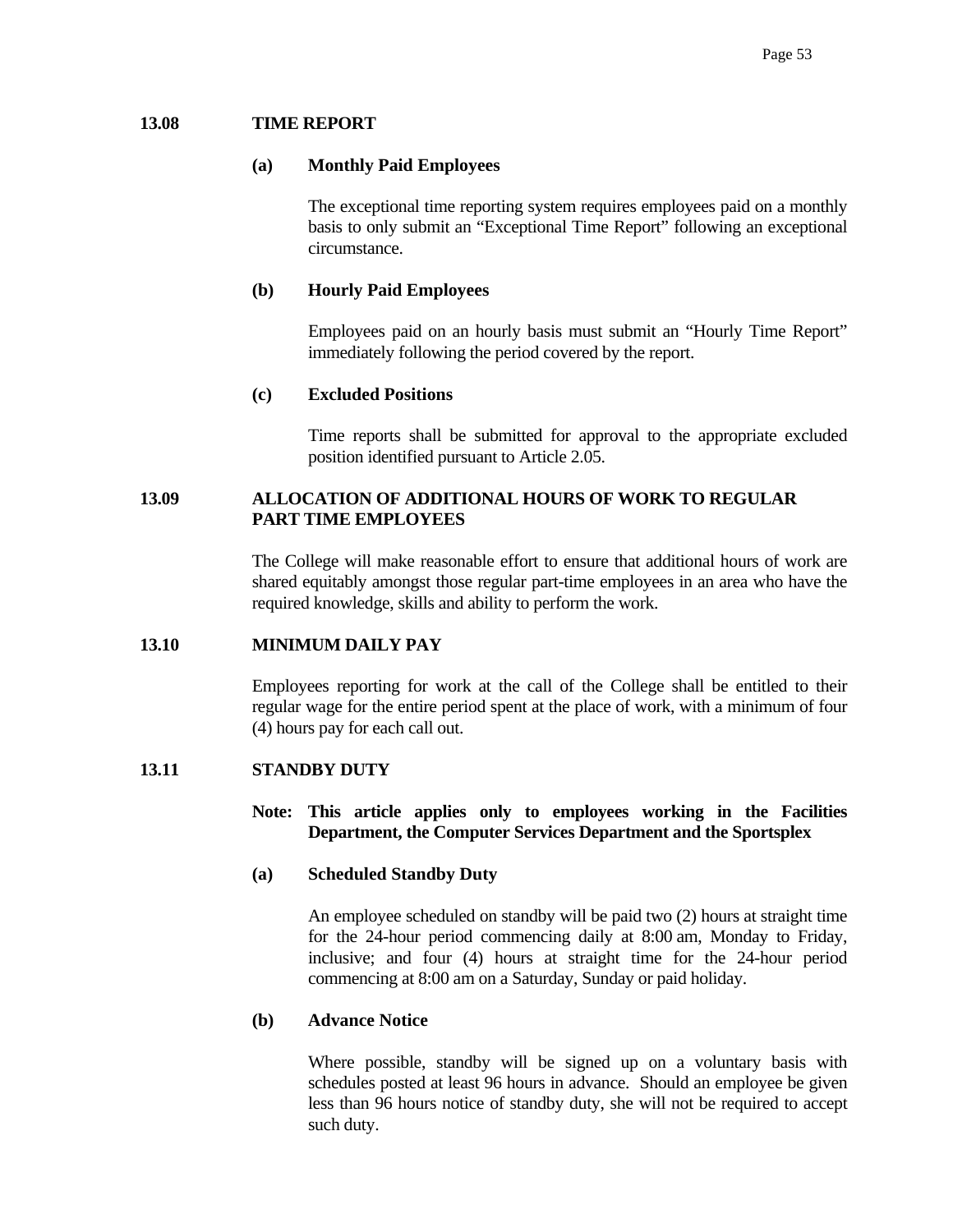## **(c) Consecutive Weekends**

 No employee will be compelled to accept standby on two (2) consecutive weekends or on two (2) consecutive holiday weekends.

# **13.12 EXCEPTIONAL WORK DAY**

An employee hired to work in the Theatre during a production or performance may agree to work an exceptional work day of longer than seven (7) hours per day. The employee shall be paid at the overtime rate for all hours in excess of ten (10) hours per day or thirty-five (35) hours per week.

### **13.13 EMPLOYEE'S REQUEST FOR REDUCTION OF HOURS**

The College will not grant an employee's request for reduced hours of work per week without the consent of the Union. Such consent will not be unreasonably withheld.

# **13.14 EMPLOYER'S REDUCTION OF HOURS**

In the event of lack of work and the College reduces the hours of work per week of a regular position, the provisions of Article 12 (Layoff) shall apply.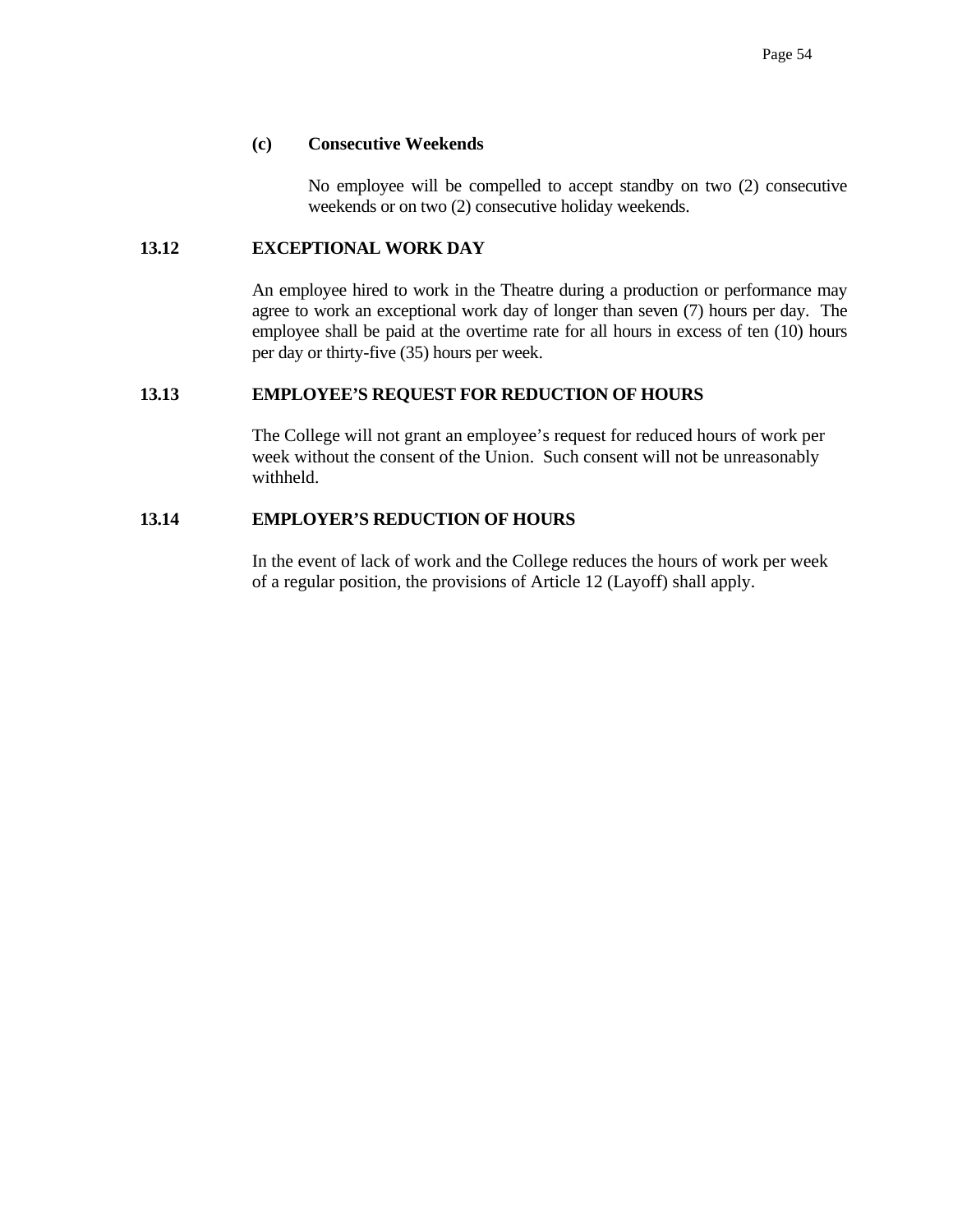# **ARTICLE 14 - HOURLY PREMIUMS**

# **14.01 SHIFT PREMIUM**

An hourly premium of \$.75 shall be paid:

#### **(a) 6:30 pm - 6:30 am**

for each hour worked between 6:30 pm and 6:30 am, or

### **(b) 3:00 pm - 12:01 am**

 for all hours of a standard or modified work day (i.e. full time) where the shift commences between 3:00 p.m. and 12:01 a.m.

# **14.02 SHORT CHANGE-OVER**

 If shifts are scheduled so that there are not twenty (20) hours between the start of an employee's shift and the start of an employee's next shift, overtime rates shall apply to hours worked on the succeeding shift within the twenty (20) hour period. If the shift is changed at the employee's request, overtime rates shall not apply.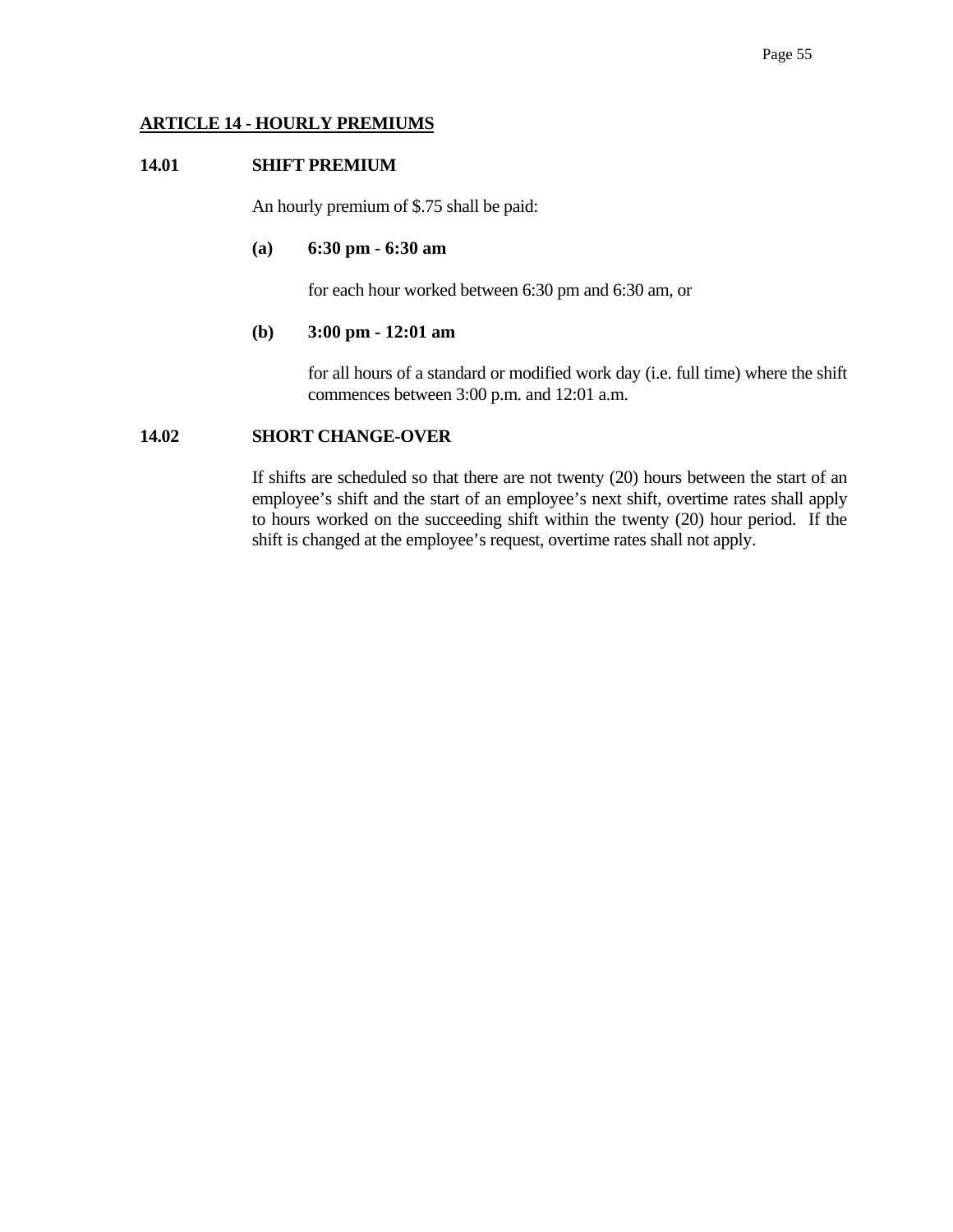# **ARTICLE 15 - OVERTIME**

## **15.01 DEFINITIONS**

#### **(a) Standard or Non Standard Work Week Hours**

 For employees working a standard or non standard work week, overtime means any working hours on duty in excess of seven (7) hours in a work day or thirty-five (35) hours in a work week.

# **(b) Modified Work Week Hours**

 For employees working a modified work week, overtime refers to those hours on duty in excess of the approved hours in her work day or work week.

# **(c) Straight Time**

Straight time rate means the regular rate of remuneration.

# **(d) Double Time**

Double time means two times the straight time rate.

### **(e) Compensating Time Off**

 Compensating time off means the product of overtime hours worked times the applicable overtime factor.

### **15.02 RIGHT TO REFUSE OVERTIME**

 All overtime shall be voluntary. Employees may refuse overtime individually without being subject to disciplinary action, but there shall be no concerted refusals of overtime.

# **15.03 OVERTIME COMPENSATION**

# **(a) Non-Standard Work Day**

 An employee working a non-standard work day (of less than seven (7) hours) or work week (of less than thirty-five (35) hours) shall be paid at the straight time rate for all hours in excess of her approved work day or work week which do not qualify for overtime payment.

# **(b) Double Time**

The rate of double time shall be paid for all hours of overtime.

**(c) Modified Work Week**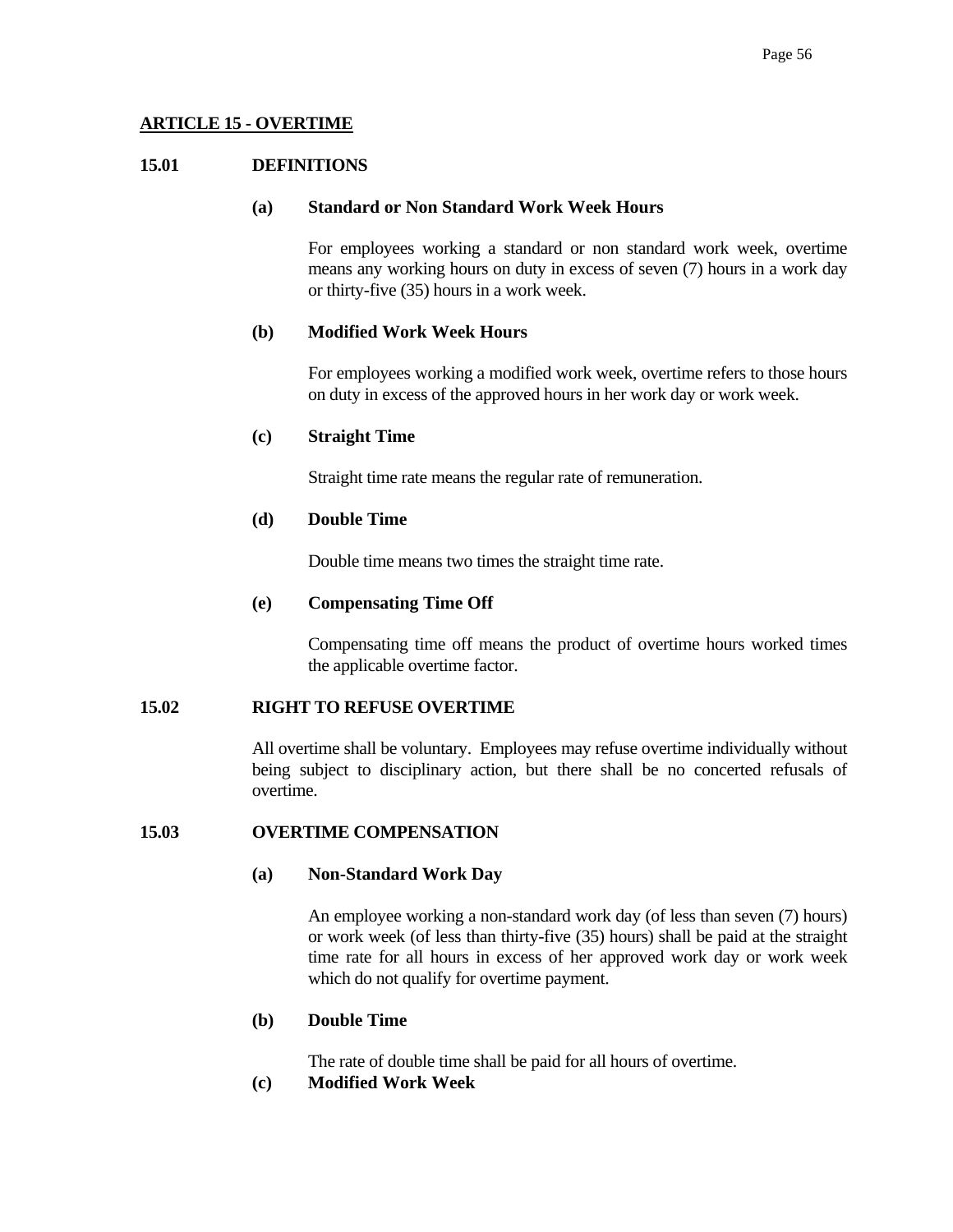An employee working a modified work week shall be compensated at double time for all hours worked on any day other than her regularly scheduled day of work.

## **(d) Work on Other Than a Regularly Scheduled Day**

 An employee who works on other than a regularly scheduled day of work after a standard five day work week shall be compensated at the rate of double time for all hours worked on that day.

# **(e) Paid Holiday**

 An employee who works on a paid holiday as defined in Article 16.01 shall receive either her regular days pay or another day off, and shall receive additional compensation at the rate of double time for all hours worked on that day.

## **(f) Compensating Time Off**

 An employee shall have the option of receiving equivalent compensating time off or of being paid for all overtime earned at any time prior to 15.03(g).

# **(g) Overtime Bank**

 All overtime remaining in an employee's overtime bank at the end of the calendar year following that in which it was earned shall be paid out by the College.

#### **(h) Leaves of Absence**

 The provisions of Article 15.03 shall not apply to any leaves of absence with pay.

# **15.04 CALL BACK**

## **(a) Additional Overtime**

 If a request that an employee work additional overtime is made when the employee is at work, the additional time worked outside of the employee's regular scheduled hours of work shall be considered as overtime. If the request is made at a time when the employee is not at work, the time worked shall be considered as a Call Back.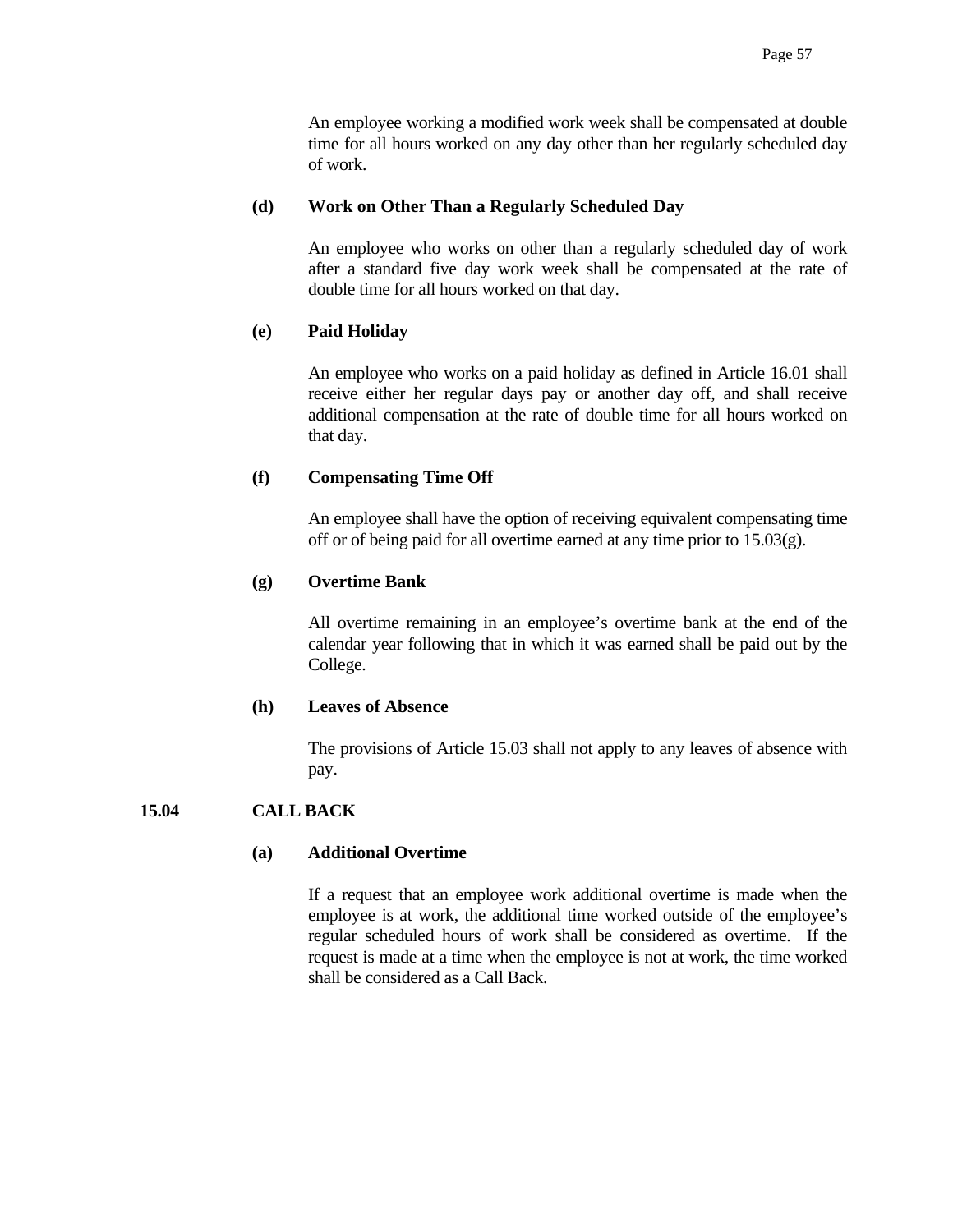## **(b) Call Back to Work**

 An employee called back to work shall receive a minimum of four hours at overtime rates.

## **(c) Temporary Employees**

 A temporary status employee hired on an "as required" basis shall not be considered called back to work unless she has already worked on the same day.

# **(d) Transportation Difficulties**

 In circumstances where an employee called back to work encounters transportation difficulties, the College shall, at her request, reimburse her for taxi transportation covering the return trip to her place of residence.

## **15.05 OVERTIME BREAKS**

 All employees who are officially requested to remain at work for a period of three (3) hours or more beyond their approved work day, shall receive a one-half hour paid break at the applicable overtime rate. The break may be taken before, during, or after the overtime period. An employee may also choose not to take a break, in which case any break due to the employee which is not taken shall be compensated for at the applicable overtime rate.

#### **15.06 SHARING OF OVERTIME**

 There shall be no discrimination within individual departments in the allocation or sharing of overtime.

# **15.07 OVERTIME MINIMUM**

 Officially requested overtime shall be paid for in one-quarter hour segments with a daily minimum payable of one hour for the first hour or portion of an hour worked.

## **15.08 OVERTIME INFORMATION**

 The College shall forward to the Union a list of employees' names and identification numbers, with the monthly and year-to-date overtime hours worked, by February 15th of each calendar year.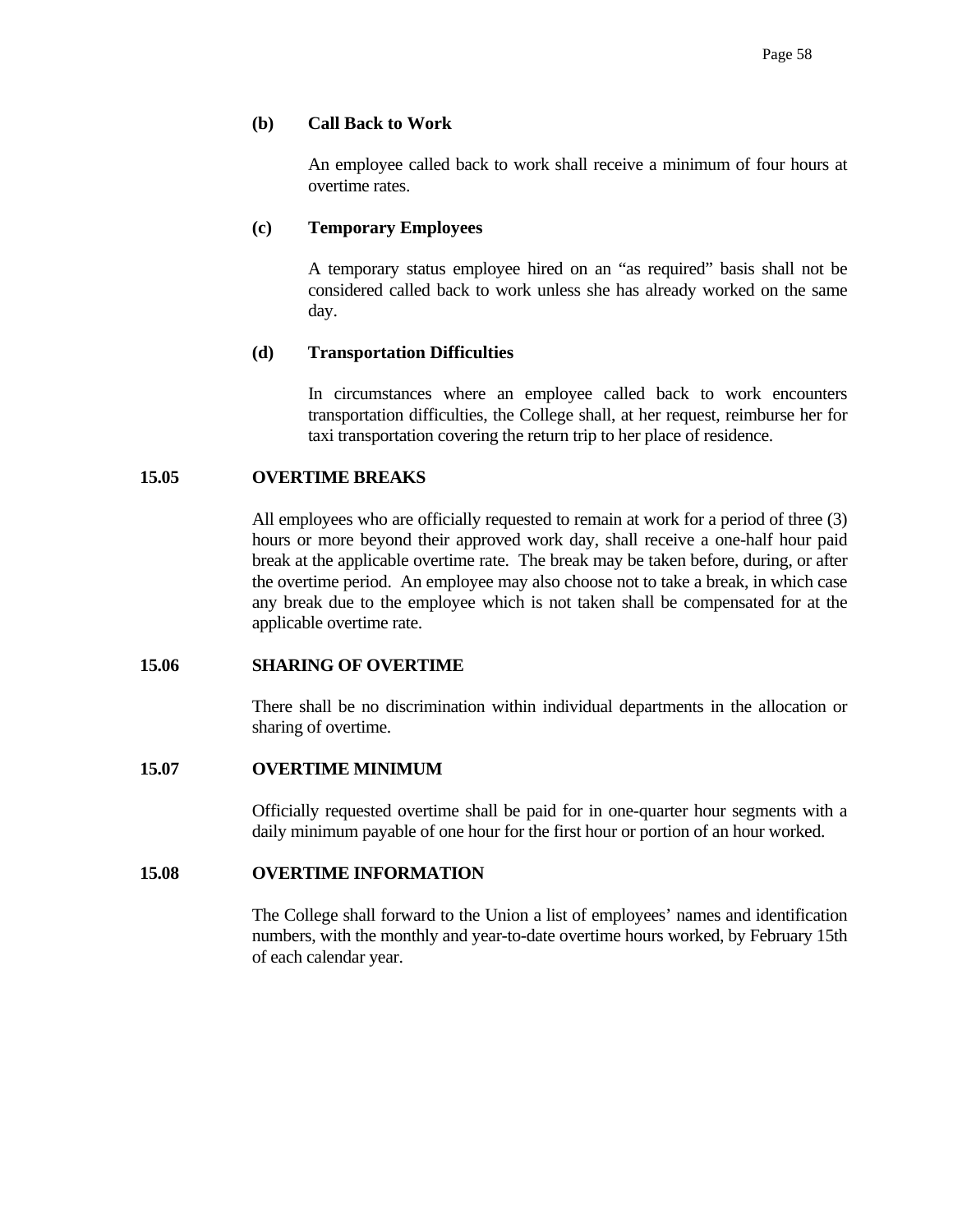# **ARTICLE 16 - HOLIDAYS**

# **16.01 PAID HOLIDAYS**

#### **(a) Standard Paid Holidays**

The College shall grant as paid holidays:

 New Year's Day Victoria Day Thanksgiving Day Good Friday Canada Day Remembrance Day Easter Monday BC Day Christmas Day Labour Day Boxing Day

# **(b) Other Paid Holidays**

 Any other day declared a holiday by the Federal, Provincial or Municipal Government in which municipality the employee regularly works and wherein the subject municipality has granted the same paid holiday to their own employees, except for days declared which have already been granted on another day pursuant to this Article.

## **(c) Additional Paid Holidays**

 In addition to the paid holidays specified herein, there shall be one (1) additional day of holiday granted by the College in each calendar year. The College reserves the right to schedule this holiday and written notice of the specific date will be given to the Union two (2) calendar weeks in advance. All employees must take the holiday on the date so specified.

# **16.02 HOLIDAYS FALLING ON A SATURDAY OR SUNDAY**

## **(a) Saturday or Sunday**

 When any paid holiday (as per section 16.01) falls on a Saturday, the following Monday shall be observed. When any paid holiday falls on a Sunday, the following Monday (or Tuesday, where the preceding section already applies to the Monday) shall be observed.

# **(b) Other Than Saturday or Sunday**

Subject to subsection 16.02(c), when a paid holiday falls on an employee's day of rest other than on a Saturday or Sunday, the employee shall be given a day off with pay in lieu at a mutually agreeable time.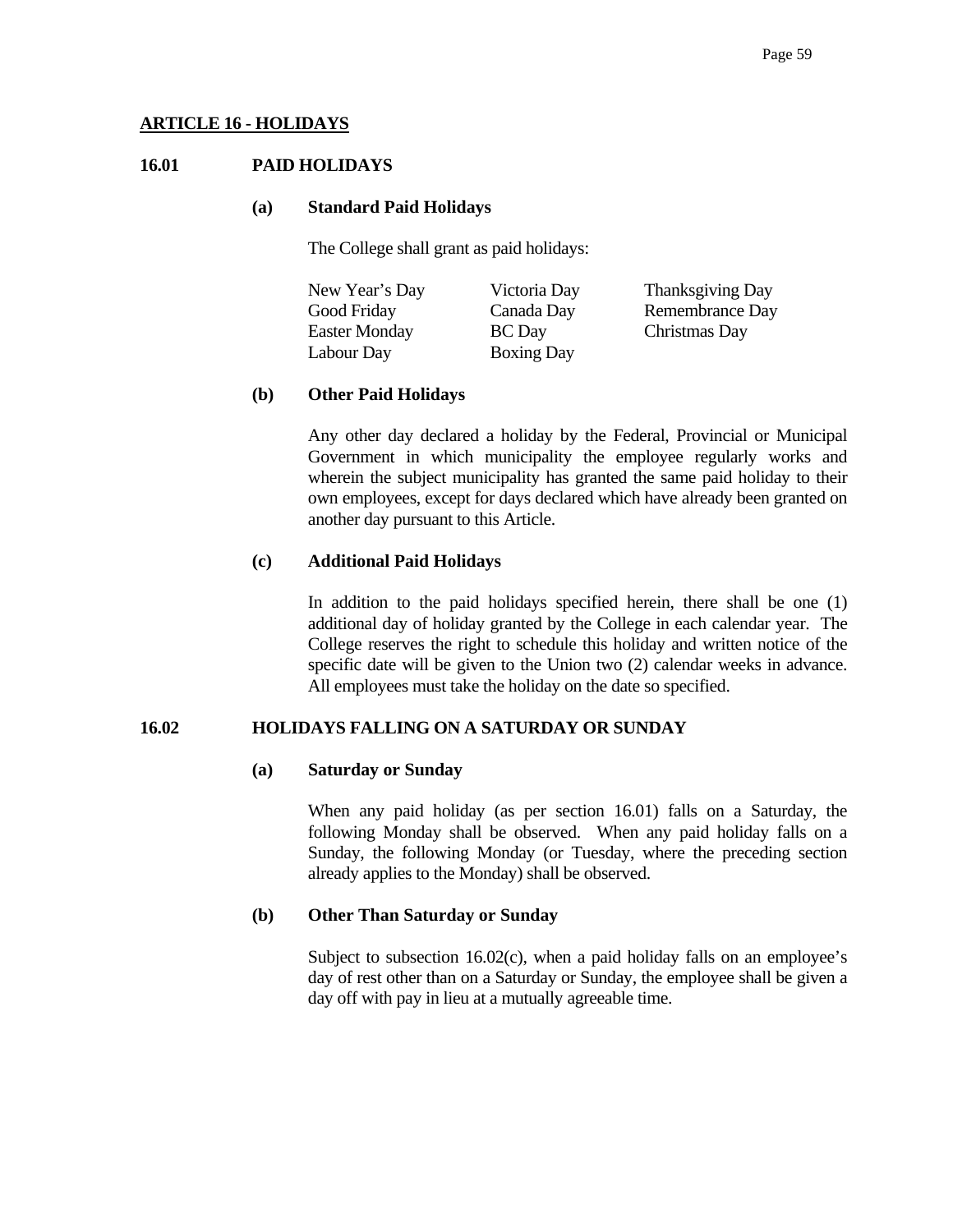# **(c) Modified Work Week**

 If the day of rest on which the paid holiday falls is such by reason of an employee working a modified work week, the employee shall be given seven hours off with pay in lieu at a mutually agreeable time.

## **(d) Facility Closed**

 If the paid holiday falls on a Saturday or Sunday and the following Monday (or Tuesday) is observed as per 16.02(a) and the College facility is closed, an employee who is regularly scheduled to work on the Saturday or Sunday may instead take a day off without pay or as a charge to earned time off or vacation time.

#### **16.03 EMPLOYEES REQUIRED TO WORK ON A PAID HOLIDAY**

 An employee who works on a paid holiday shall be compensated as per Article 15.03(e).

#### **16.04 HOLIDAY COINCIDING WITH A DAY OF VACATION**

 When a day of paid holiday falls during an employees' vacation time, the paid holiday shall not count as a day of vacation, nor as a day worked.

#### **16.05 PAYMENT FOR HOLIDAYS**

#### **(a) Regular Employees**

 Regular employees shall not have their pay reduced by virtue of holidays specified in Article 16.01.

#### **(b) Other Employees**

 Temporary employees must have been employed for at least 30 calendar days in order to qualify for statutory holiday payment.

- (i) An eligible employee who has worked on at least 15 of the 30 days prior to a statutory holiday shall be entitled to an average day's pay for the holiday. To calculate an average day's pay, divide the total wages earned in the 30 day period (excluding overtime) by the number of days worked.
- (ii) An eligible employee who has worked fewer than 15 of the 30 days prior to a statutory holiday shall be entitled to pro-rated statutory holiday pay. Pro-rated statutory holiday pay is calculated by dividing the total wages earned in the 30 day period (excluding overtime) by 15.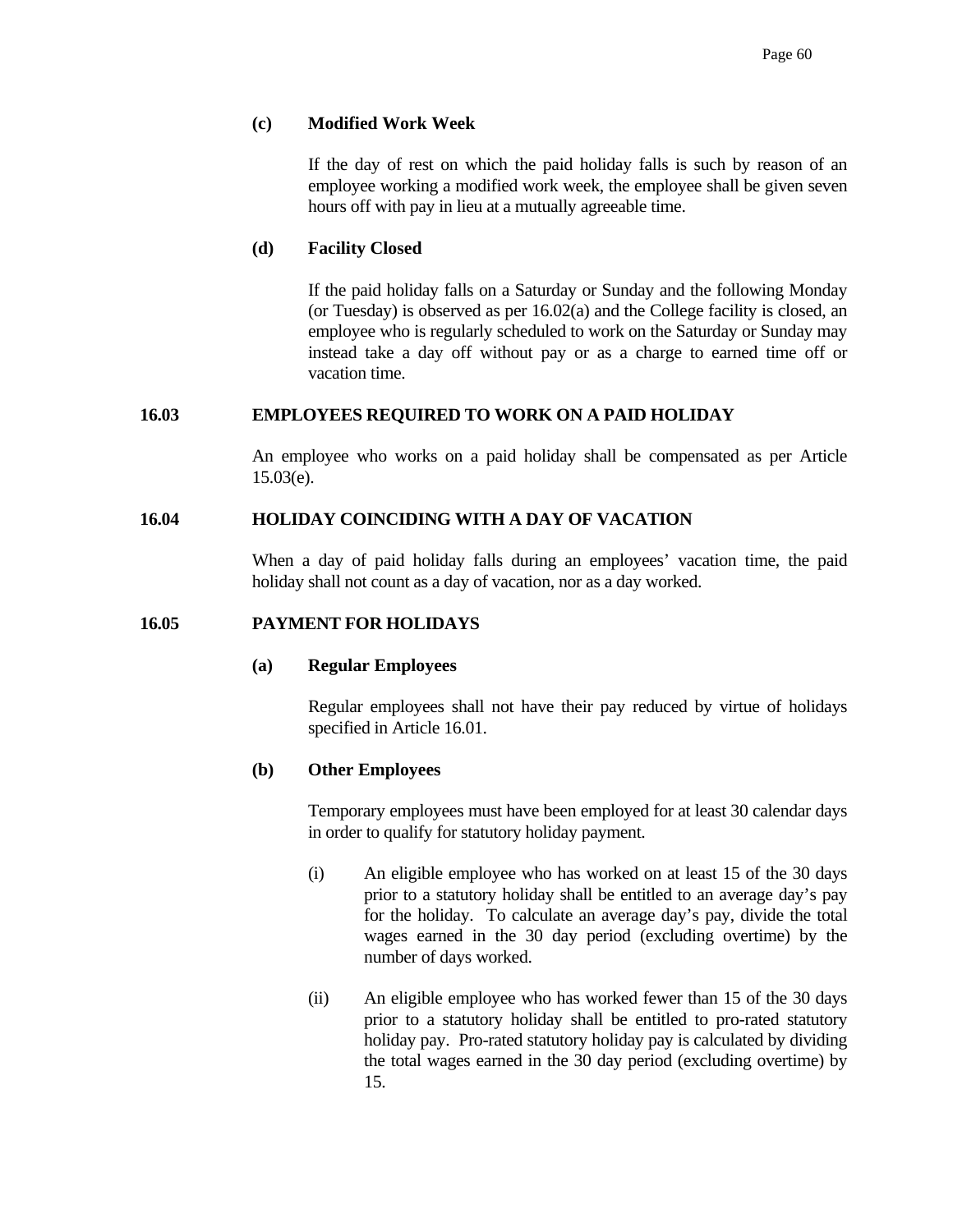# **(c) Modified Work Week**

 A paid holiday is equivalent to a maximum of seven (7) hours. Therefore, employees working modified work weeks shall be required to make up any time difference between the holiday and their modified work day when the latter is in excess of seven hours. Such time must be made up in one of the following time report periods:

- that preceding the holiday;
- that the holiday falls in;
- that following the holiday.

## **(d) Lieu Days**

 Payment for unused lieu days shall be made prior to an RPT employee's bridge period.

## **(e) Paid Holiday and Lieu Day**

 If a paid holiday falls on a day which a regular part time employee would not otherwise have worked, she shall be entitled to a lieu duration equal to the average of her scheduled weekly hours (e.g., weekly hours divided by the number of scheduled working days).

#### **16.06 OTHER DAYS**

#### **(a) Not Paid Holidays**

The following days or times therein are not paid holidays:

- (i) afternoon on the last working day prior to Christmas;
- (ii) afternoon on the last working day prior to New Year's Day;
- (iii) Easter Sunday.

#### **(b) Facility Closed**

 Subject to operational requirements, the College will be closed at times listed in 16.06(a).

#### **(c) Payment**

 An employee shall be paid for the times listed in 16.06(a) that which she would otherwise have received had it not been for this provision.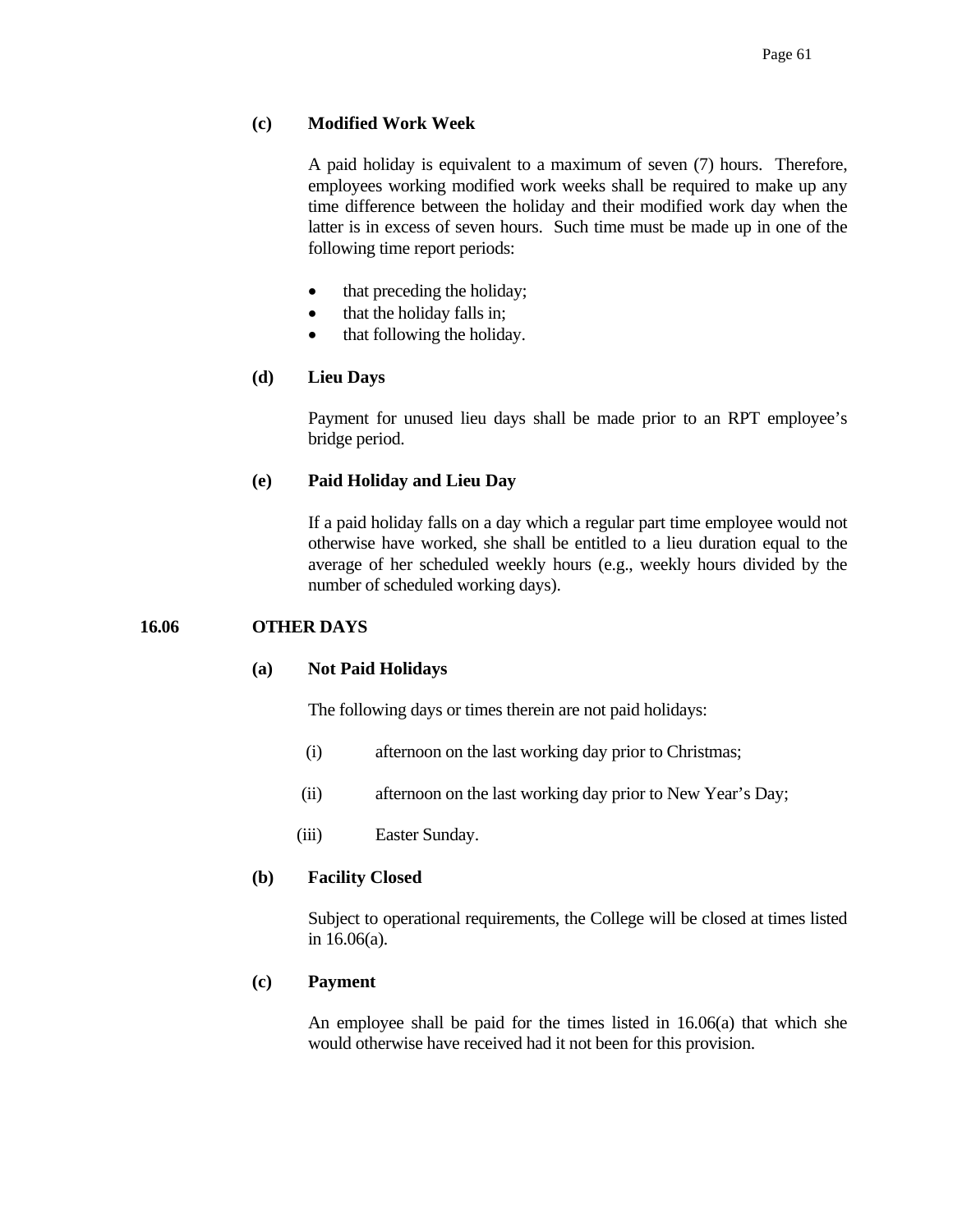# **(d) Request to Work**

 If an employee is officially requested to work during the times listed in 16.06(a), she shall be paid as if it were work on a paid holiday, in accordance with Article 15.03(e).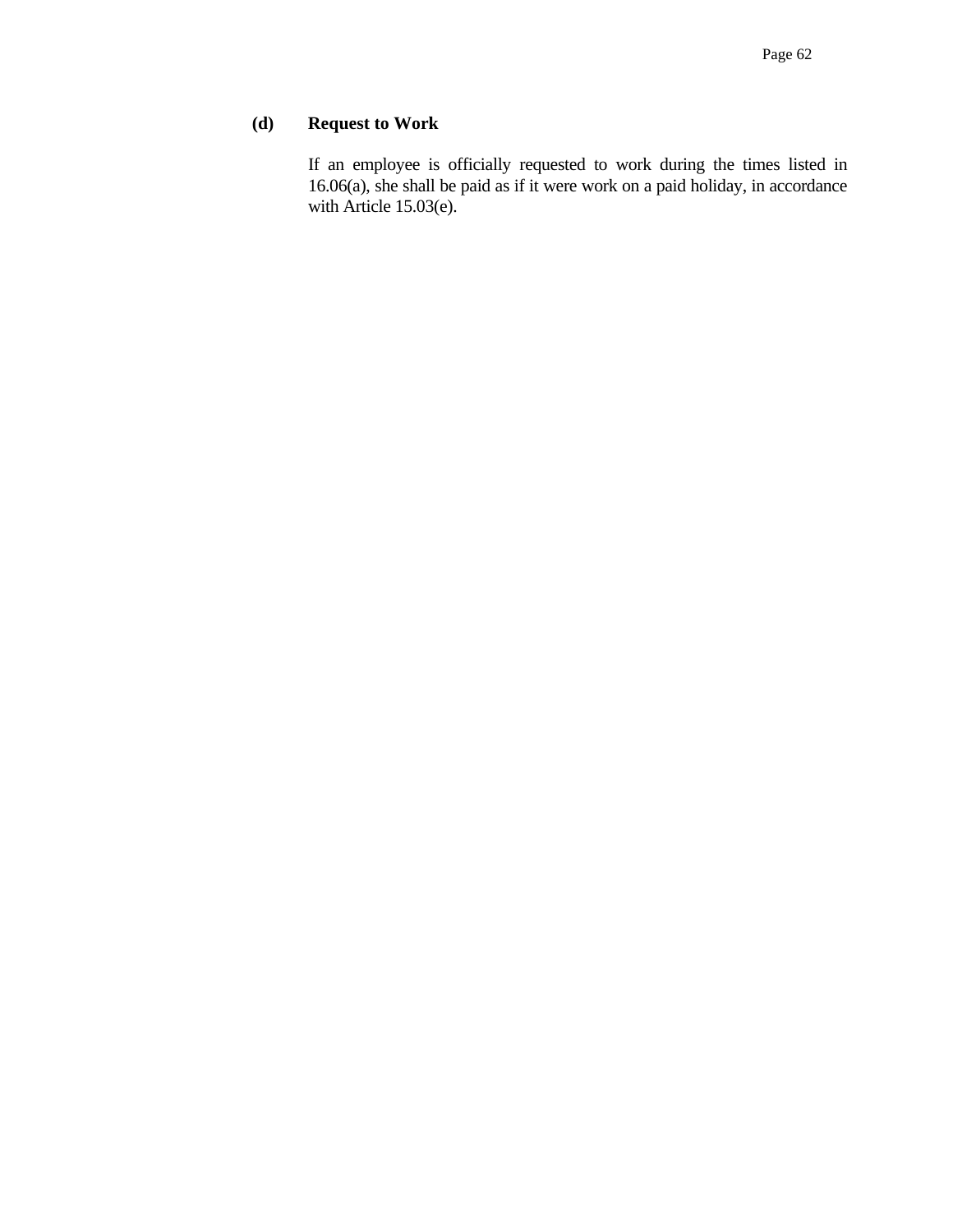# **ARTICLE 17 - ANNUAL VACATION**

## **17.01 CALENDAR YEAR**

 For the purpose of computing vacation entitlement "calendar year" means the twelve (12) month period from January 1st to December 31st, inclusive.

## **17.02 VACATION ENTITLEMENT**

#### **(a) Appointments Less Than Four Months**

 Employees with an appointment duration of less than four (4) months shall earn and be paid vacation pay on the basis of 6% of gross earnings.

#### **(b) Vacation Entitlement**

The basic vacation entitlement (expressed for Full Time status) is:

|                              | Days       | Days       |
|------------------------------|------------|------------|
|                              | per month: | per annum: |
| Initial incomplete & first   |            |            |
| four complete calendar years | 1.25       | 15         |
| 5th through 8th              | 1.667      | 20         |
| 9th                          | 2.083      | 25         |
| 10th                         | 2.167      | 26         |
| 11 <sup>th</sup>             | 2.25       | 27         |
| 12 <sub>th</sub>             | 2.333      | 28         |
| 13 <sub>th</sub>             | 2.417      | 29         |
| 14th & subsequent            | 2.5        | 30         |

## **(c) Incomplete Calendar Year**

 For the purposes of 17.02(b), an incomplete calendar year which commenced on July 1st or earlier shall be considered a complete calendar year.

# **(d) Temporary Employees**

 Temporary employees shall be paid their vacation entitlement at an equivalent percentage based on gross earnings.

#### **(e) Regular Employees**

 Regular employees shall accumulate time and be granted such pursuant to Article 17.04.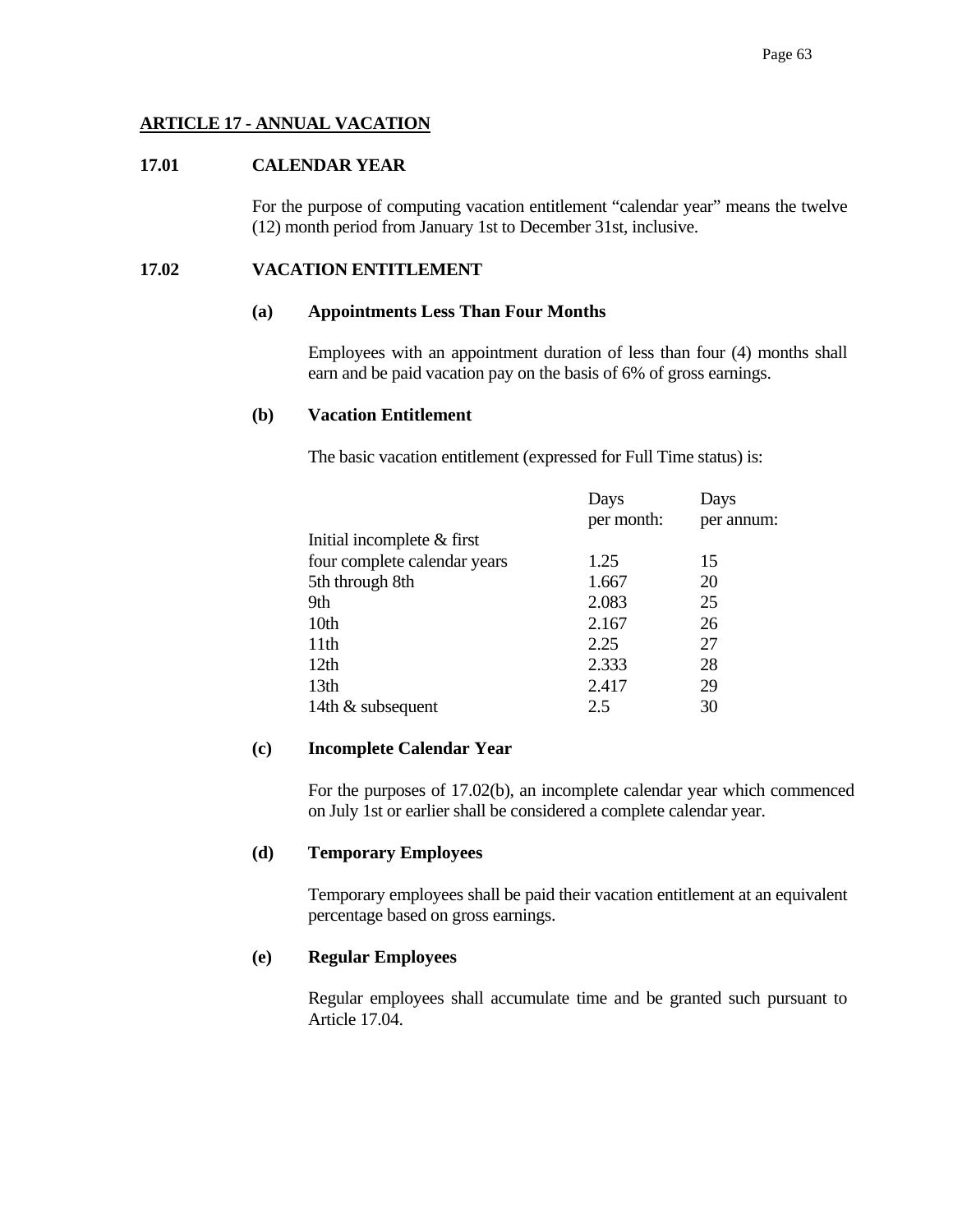# **17.03 MODIFIED WORK WEEK**

 Employees working on modified work weeks shall have their vacation entitlement converted to hours - one day's entitlement being equal to seven (7) hours.

# **17.04 GRANTING OF VACATION LEAVE**

 The employees in a department should settle a vacation schedule each year subject to the approval of the Administrative Head.

## **17.05 SPLIT VACATIONS**

 Where an employee wishes to split her vacation, her second choice of vacation time shall be made only after all other employees concerned have made their initial selection.

## **17.06 VACATION SUBSTITUTION**

 Where vacation substitution is required, the College shall attempt to give existing employees the opportunity to substitute in higher paying positions providing the employees have the necessary skills. The College will make reasonable effort to ensure the equitable distribution of substitution amongst employees.

#### **17.07 OVERLAP OF VACATION WITH OTHER LEAVES OF ABSENCE**

 When an employee is entitled to sick leave, family leave (bereavement, etc.), or any other approved leave of absence with pay during her vacation period, the applicable leave of absence shall prevail and there shall be no deduction from the employee's vacation entitlements. Instead, the period of vacation which is thus displaced by the applicable leave of absence shall be taken later at a time mutually acceptable to the employee concerned and the College. An employee claiming an entitlement to sick leave during her vacation must substantiate this claim by providing the College with a note from a doctor of the employee's choice stating that the employee was ill or injured such that she would have been unable to attend work during the period of claimed sick leave entitlement and this note must have been obtained by the employee either during or in reasonable proximity to the conclusion of the illness or injury.

# **17.08 VACATION CARRY-OVER**

#### **(a) Two Weeks Annual Vacation**

 Employees, other than Bridge employees, are required to take a minimum of two weeks annual vacation each year.

## **(b) Vacation Bank**

 Employees may bank any vacation in excess of the minimum vacation up to a maximum of eight weeks.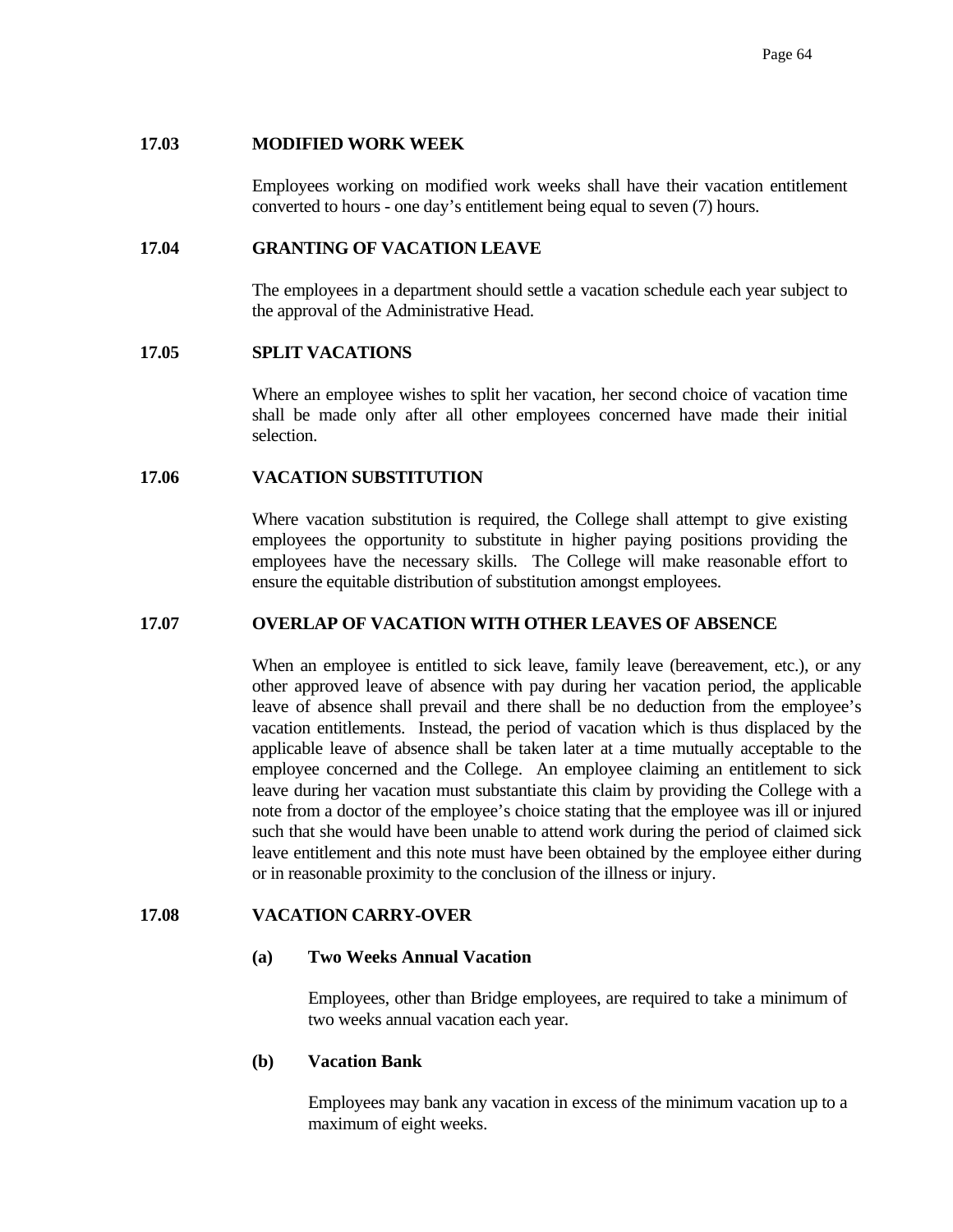## **(c) Excess Vacation Bank**

 Employees who have banked the maximum allowable vacation are required to take the excess prior to the end of each calendar year.

## **(d) Bridge Period Employees**

 Employees with a bridge period shall have the option of receiving their full earned vacation entitlement as a cash payout at their current rate of pay. Employees who exercise this option shall receive vacation payout two weeks prior to the commencement of their bridge period.

# **17.09 PAY CHEQUES**

## **(a) Request for Cheques Prior to Vacation**

 An employee shall, upon request in the form of two (2) calendar weeks notice prior to the pay day preceding the commencement date of vacation, receive, on the last working day preceding commencement of her vacation, any cheques which would normally fall due during the period of her vacation.

## **(b) Time Reports During Vacation**

 Employees must submit approved time reports covering their vacation leave period prior to receiving any cheques.

#### **17.10 PRO-RATA ENTITLEMENT**

 Vacation entitlement, granting, accumulation, and carry over shall for all employees working less than thirty-five (35) hours per week or less than twelve (12) months per year, be based on a pro-rata amount relative to the full time entitlements herein listed.

# **17.11 NO CALL BACK FROM VACATION OR BRIDGE PERIOD WITHOUT EMPLOYEE'S CONSENT**

- (a) Once an employee has commenced a scheduled vacation, such employee shall not be called back to work by the College, without the consent of the employee.
- (b) If an employee agrees to a call back to work by the College after the employee has commenced a scheduled vacation, the College shall reimburse the employee for any direct costs incurred by the employee as a result of any such call back, and the employee's remaining vacation shall be rescheduled to a time mutually acceptable to the College and the employee.
- (c) The provisions of this Clause 17.11 shall apply equally with respect to an employee's bridge period.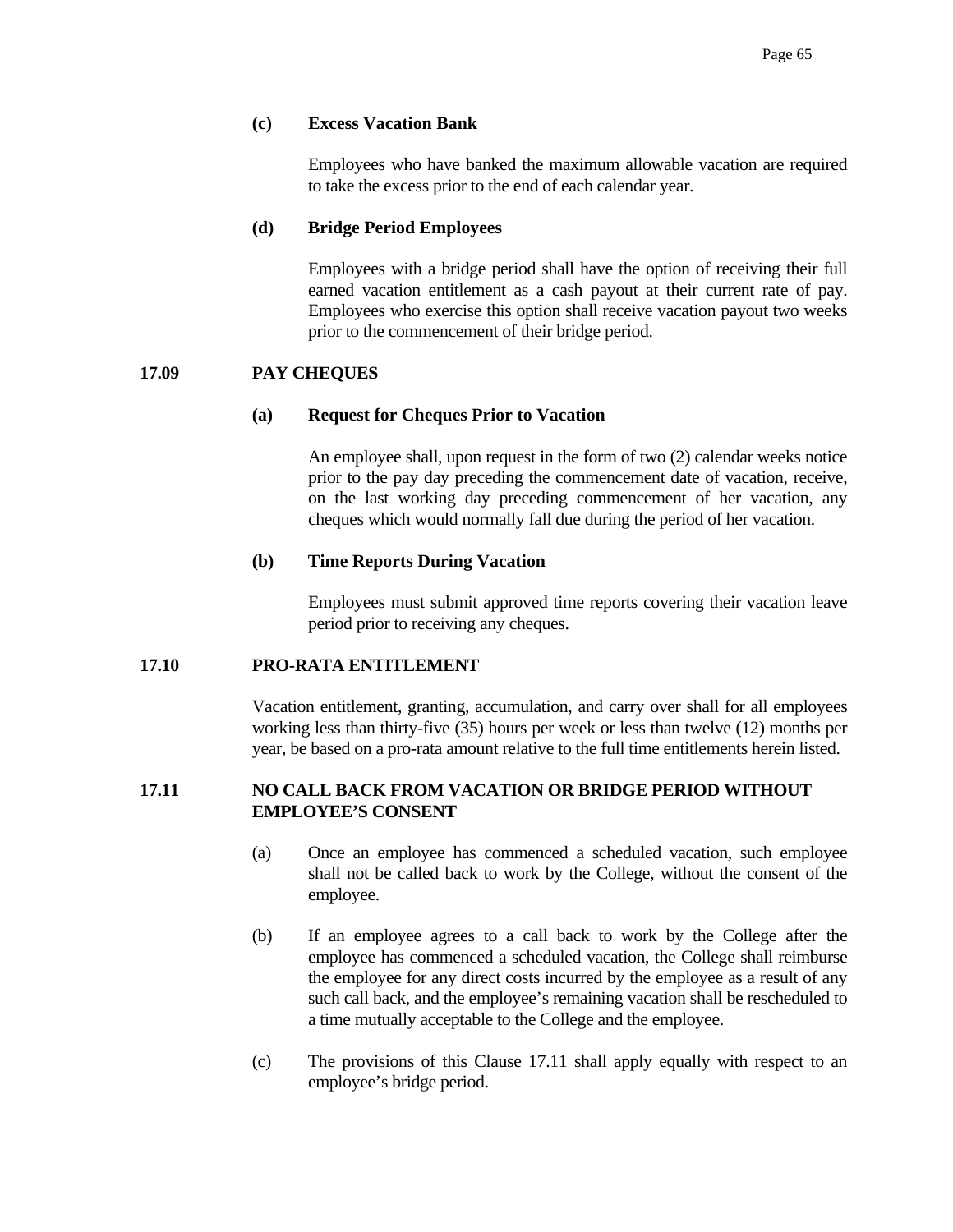# **17.12 NO CHANGE IN SCHEDULED VACATION OR BRIDGE PERIOD WITHOUT EMPLOYEE'S CONSENT**

- (a) An employees' vacation schedule once approved, in accordance with this Agreement (Article 17.04), shall not be changed by the College without the consent of the employee. In the event that an employee changes position, job or work location, the employee's scheduled vacation will be subject to approval by the appropriate Administrative Head.
- (b) If an employee agrees to any change in her previously scheduled vacation, the College shall reimburse the employee for any direct costs incurred by the employee as a result of any such change, and the employee's changed vacation period(s) shall be rescheduled to a time mutually acceptable to the College and the employee.
- (c) Once the employee's bridge period has been determined for the year, the provisions of this Article 17.12 shall apply equally with respect to an employee's bridge period.

# **17.13 IMPACT OF TEMPORARY PROMOTION**

If an employee's rate of pay at the time of her scheduled vacation is based upon the employee temporarily performing work in a job with a higher rate of pay than the employee's regular job and the College postpones the employee's vacation, the employee shall be entitled to that higher rate of pay for the purposes of establishing vacation pay, if at the time of the employee's rescheduled vacation her then current rate of pay is lower.

# **17.14 NO CESSATION OF OPERATIONS TO USE OR EXHAUST VACATION**

The College shall not implement any cessation of operations, in whole or in part, such that the vacation entitlement of any employee is used or exhausted except with the prior express written consent of the employee(s) concerned and the Union.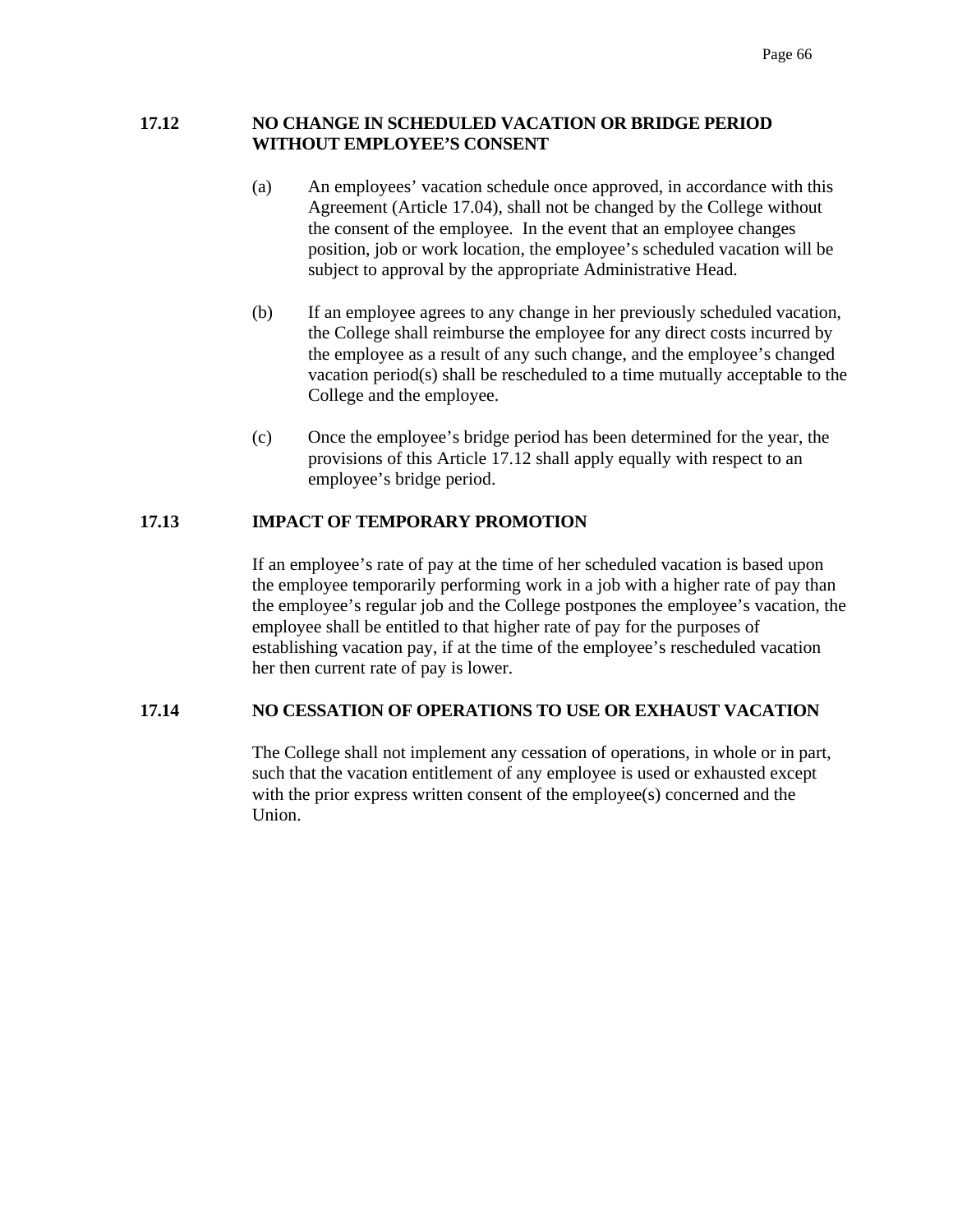# **ARTICLE 18 - SICK LEAVE**

## **18.01 SICK LEAVE ENTITLEMENT**

## **(a) Sick Leave With Pay**

 Employees shall be granted sick leave with pay for a maximum of thirty (30) continuous calendar days.

## **(b) Proof of Illness**

 The College may require proof of illness. In such case, where the College, acting in good faith, challenges the validity of the proof of illness submitted by an employee, the College shall have the right to request that the employee secure another medical opinion from a medical doctor selected by mutual agreement between the College and the Union. The College shall bear all costs to the obtaining of any medical proof of illness pursuant to this Clause 18.01(b).

# **(c) Pregnant Employee**

 A pregnant employee, who is not already on parental leave, shall have access to sick leave for periods of incapacity caused by her pregnancy. The College may require proof of such incapacity. As in above, all costs pertaining to the proof of illness shall be borne by the College.

# **18.02 LONG TERM ILLNESS**

#### **(a) Sick Leave And Short Term Disability - Effective November 1, 1994**

 Should a single illness exceed thirty (30) calendar days in duration, the employee will suffer no loss of pay for the first thirty (30) day period as recognized in Article 18.01. After the thirty (30) days of a single continuous illness, the short term disability shall apply. Employees on short term disability will receive 66.7% of the employee's regular monthly salary up to \$2,500 per month plus 50% of monthly salary above \$2,500 for a period up to eleven (11) months. The College will pay the premium costs of the short term disability plan. After twelve (12) months of a single continuous illness, benefits of the Long Term Disability Plan in Article 28 of this Agreement shall apply, in accordance with the terms of that Plan.

# **(b) Interim Financial Assistance**

 An employee may request interim financial assistance to cover that period between her last regular cheque and her expected Long Term Disability cheque. Requests are to be made to her Administrator. (Administrative Reference Memo #1106 as of the date of signing provides the base entitlement).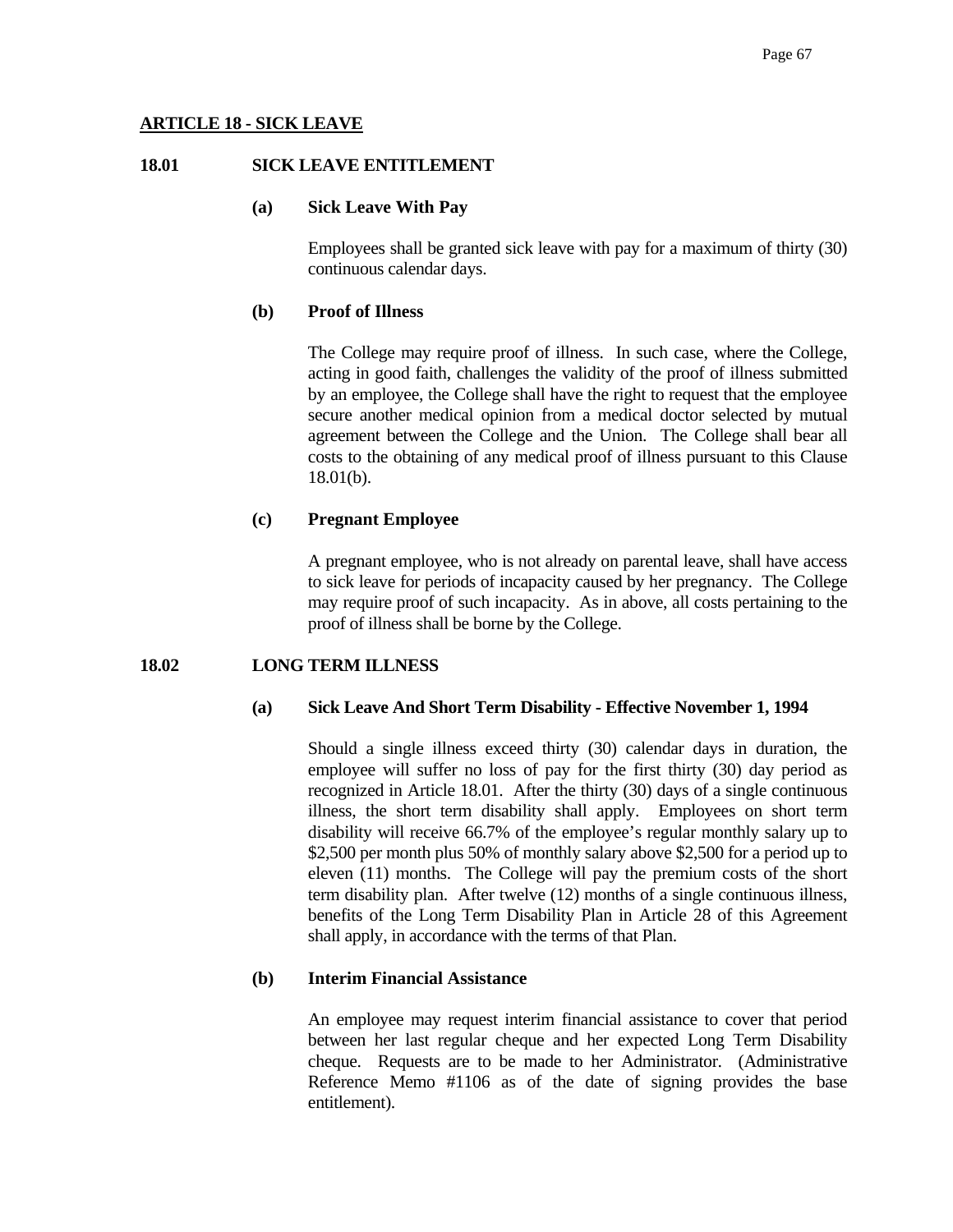## **18.03 RETURN TO WORK FROM LTD**

- (a) Employees who are on sick leave, short term disability or long term disability will have the right to return to their position for a period of up to three  $(3)$ years from onset of disability, unless there is a definite, physician-supported prognosis of a return to work within 90 calendar days following the date of expiry of the three (3) year period, in which case the three (3) year period will be extended to accommodate the return to work of the employee.
- (b) If the employee is determined to be medically fit to return to work at a later date, the employee has the rights set out in Article 12.04 (ii)(2) and (3). The College and the Union will make every reasonable effort to accommodate the employee in seeking a new position within the College.
- (c) In the event that a placement is not available within 30 days from the return to work date, or the employee does not wish to accept the placement(s) offered, the employee will be placed on the Layoff List for a period of twelve (12) months, during which the employee will have Priority 1 rights to any vacancies that may arise. In the event that an employee is not placed in a regular position within the 12 month period, she would be entitled to severance pay as outlined in 12.09.
- (d) If the employee is able to return to work within the time frame set out in (a) above, where the position the employee occupied is eliminated, the employee shall exercise her rights outlined in Article 12.04.
- (e) This Article does not apply to employees who are on LTD as of September 1, 1998. Those employees retain all the rights set out in the Collective Agreement in force on March 31, 1998.

#### **18.04 LONG TERM REPLACEMENTS**

#### **(a) Regular Status Replacement**

 Where it is necessary to hire a Regular status replacement in a position normally held by another employee who is either on Long Term Disability or who has been sick in excess of thirty (30) continuous calendar days, and where the sick employee returns to her position within the time frame specified in Article 18.03(a), the following shall apply to the replacement employee:

- (i) she shall be given three (3) months notice of the termination of her employment;
- (ii) on termination, she shall have a priority right to the first vacant position or hire for which she has the necessary qualifications and abilities. If the placement herein arising is not permanent, this right shall continue to exist until permanency is achieved. It is expressly understood this provision overrides Article 25, and that an employee shall be paid at the rate of the position.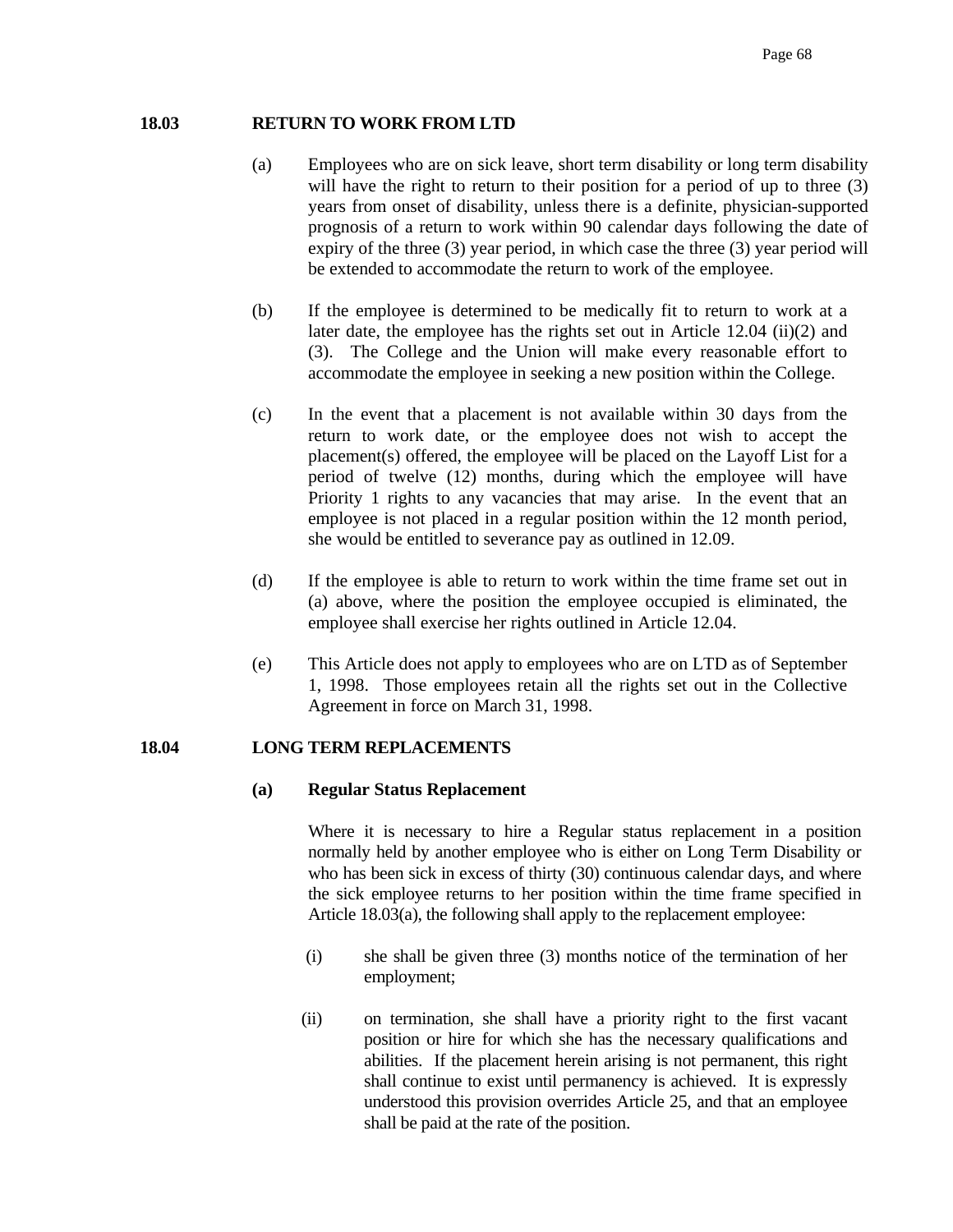# **18.05 REDUCED HOURS, PHASED-IN, RETURN TO WORK**

#### **(a) Return to Work**

 Employees returning to work following leaves of absence due to a Workers' Compensation claim or a short- or long-term disability, and whose personal medical doctor(s) recommend(s) that for a period of time they work less daily and/or weekly hours of work than they did prior to such absence, may return to work on a reduced hours, phased-in, basis, subject to the mutual agreement in each case between the College and the Union.

#### **(b) Return to Position**

 An employee returning to work on a reduced hours, phased-in, basis pursuant to Clause 18.05(a) above shall normally return to the job and work location she held immediately prior to the applicable absence, however; the employee may be placed in another position within the bargaining unit and by mutual agreement between the College and the Union.

# **(c) Rights, Obligations and Entitlements**

 An employee returning to work on a reduced hours, phased-in, basis pursuant to Clause(s) 18.05(a) and/or (b) above shall continue to be kept "whole" under the Collective Agreement with respect to all the rights, obligations, entitlements and benefits he or she enjoyed immediately prior to the applicable leave of absence (including any changes thereto which come into force and effect during the employee's absence), save and except that the employee shall have reduced hours of work and a salary which is reduced accordingly. Benefits which are derivative of salary (e.g. sick leave and vacation), will be prorated in accordance with the reduced salary rate. Without limiting the generality of the foregoing, it is understood and agreed that such employee shall continue to have the same entitlement to all benefit plans coverage and benefits under the Collective Agreement which applied to the employee immediately prior to the applicable leave of absence, including any changes thereto which come into force and effect during the employee's absence.

## **(d) Payments from Workers' Compensation**

 An employee returning to work on a reduced hours, phased-in, basis pursuant to Clause 18.05 shall continue to be entitled to applicable payments from Workers' Compensation or short- or long-term disability. Where the external funding body continues to pay the full disability benefit during the phased-in return, the College will have no obligation to supplement this payment.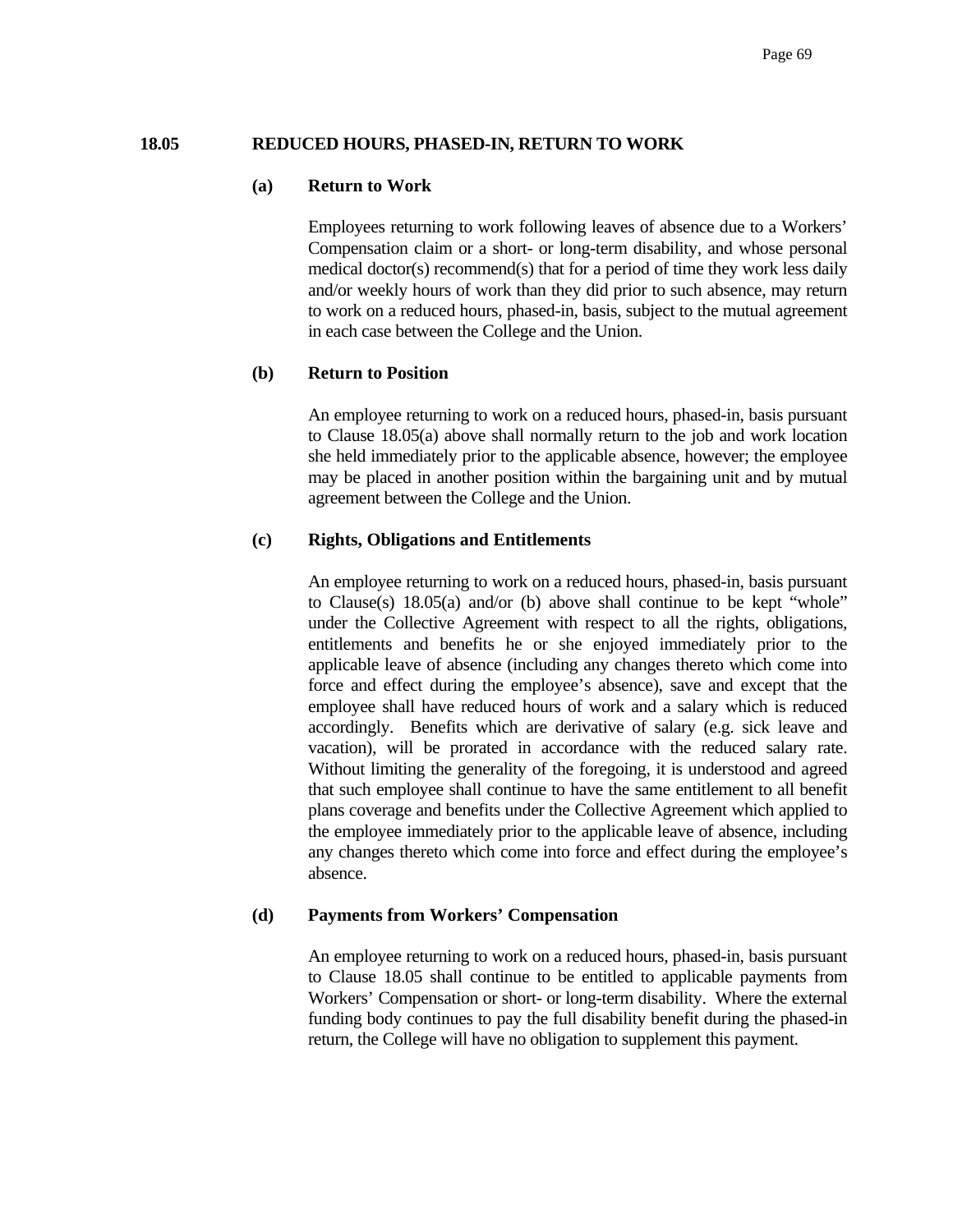## **ARTICLE 19 - CAREER DEVELOPMENT**

## **19.01 PURPOSE**

 The welfare of the College, the job related competence of employees, and the opportunity to prepare for more responsible jobs that now exist or will exist in the foreseeable future are among the prime considerations in exercising the provisions of this Article.

 The provisions of this Article are intended to encourage and assist employees in maintaining and improving skills or to assist in preparing them for foreseeable jobs within the College.

#### **(a) Dispersal of Funds**

 The Staff Career Development Committee will make recommendations to the College on the dispersal of staff career development funds, made available by the College in the amount of not less than ten thousand (\$10,000) dollars annually. The Committee will be comprised of five employees appointed by the Union. The Chairperson of this Committee will receive 175 hours of release time in each calendar year, funding for such shall be over and above the funds allocated to staff career development.

#### **(b) Carry Forward**

 In the event that the sum allocated for the aforementioned career development in any year is not fully utilized in the intended year, the unutilized amount shall carry forward as funding available for Staff Career Development in subsequent years, in addition to that amount referenced in 19.01(a).

## **19.02 TRAINING LEAVE - EMPLOYER REQUIRED**

 When the College requires an employee to take refresher courses or to further her job related training, the College shall grant a leave of absence with pay to the employee. Further, the College shall bear the full cost of the courses or training, including tuition, entrance or registration fees, laboratory fees and required books. The College shall also reimburse the employee for such travelling, subsistence and other related expenses as are previously approved by the College. The employee shall not be required to make up any time missed from work because of her participation in the required courses or training.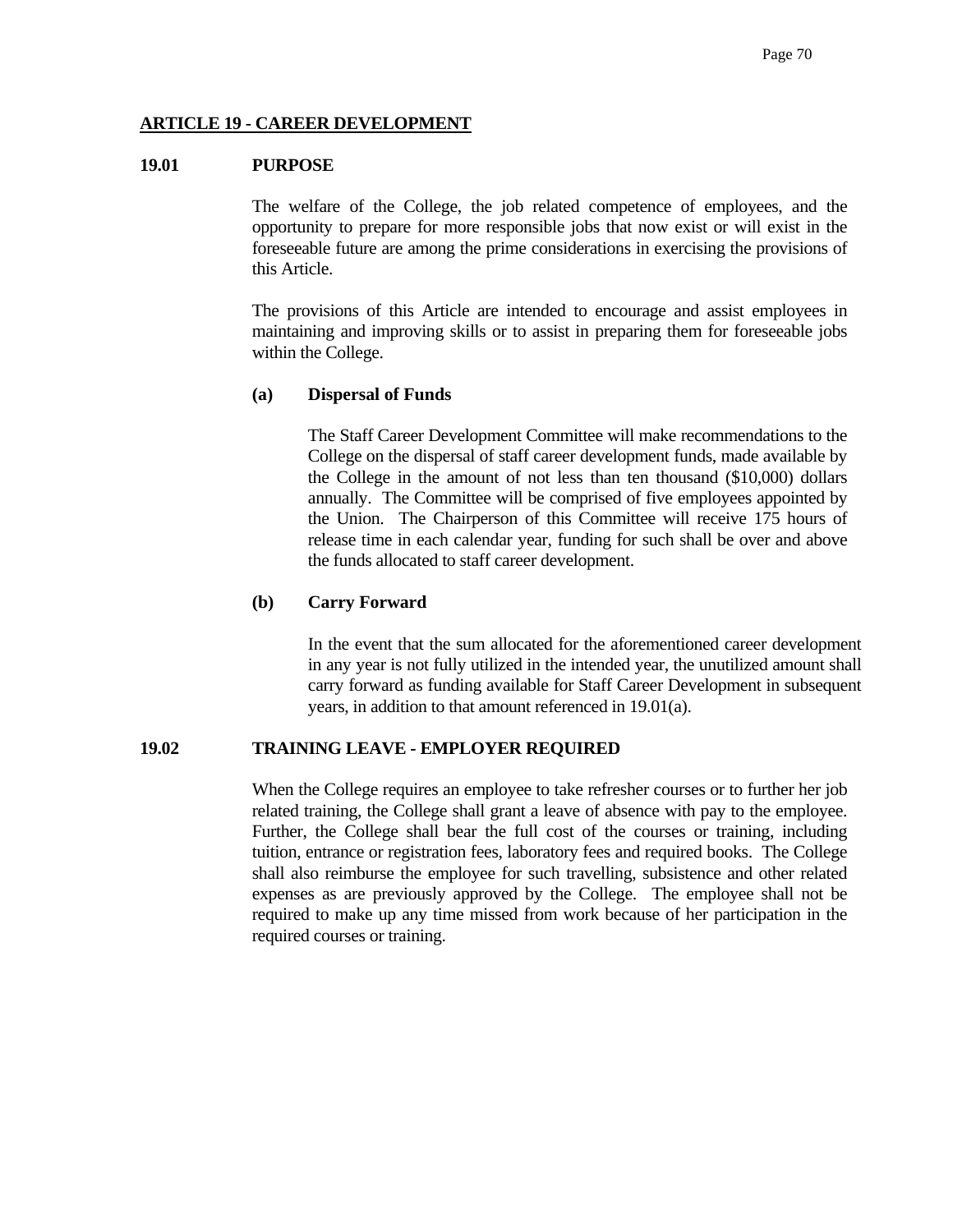## **19.03 TRAINING LEAVE - EMPLOYEE REQUESTED**

#### **(a) Request for Career Development**

When an employee requests a leave of absence with pay for career development, the following shall apply:

- (i) Requests for training leave must be made to the Manager of Human Resources and must be accompanied by an outline of the purpose of the leave, a statement of the training activity to be engaged in by the employee while on leave, and an assessment of the request against the purpose of Article 19.01.
- (ii) Requests for training leave may be submitted at any time. However, requests for leave of greater than four (4) months duration will be considered once a year and the deadline for this is April 1 of each year. By the following May 30th, the College shall advise employees as to the disposition of their leave request.
- (iii) Requests for leaves of four (4) months or less will be considered as they are received and every effort will be made to inform the employee as to the disposition of her request within thirty (30) days of its receipt.

# **(b) Eligibility**

 Any employee may request training leave of four (4) months or less; only regular employees with a minimum of 9,100 hours of seniority may apply for training leave of greater than four (4) months. Normally, an employee shall not be eligible for a further leave in excess of four (4) months until 7,280 hours of seniority have occurred from the completion of the previous such leave.

# **(c) Pay During Leave**

 Employees whose request for training leave is approved, will be paid at the rate of 60% of salary and benefits, pro-rata where applicable.

# **(d) Accrual of Seniority During Leave**

 Seniority shall continue to accrue during all leaves granted pursuant to this Article.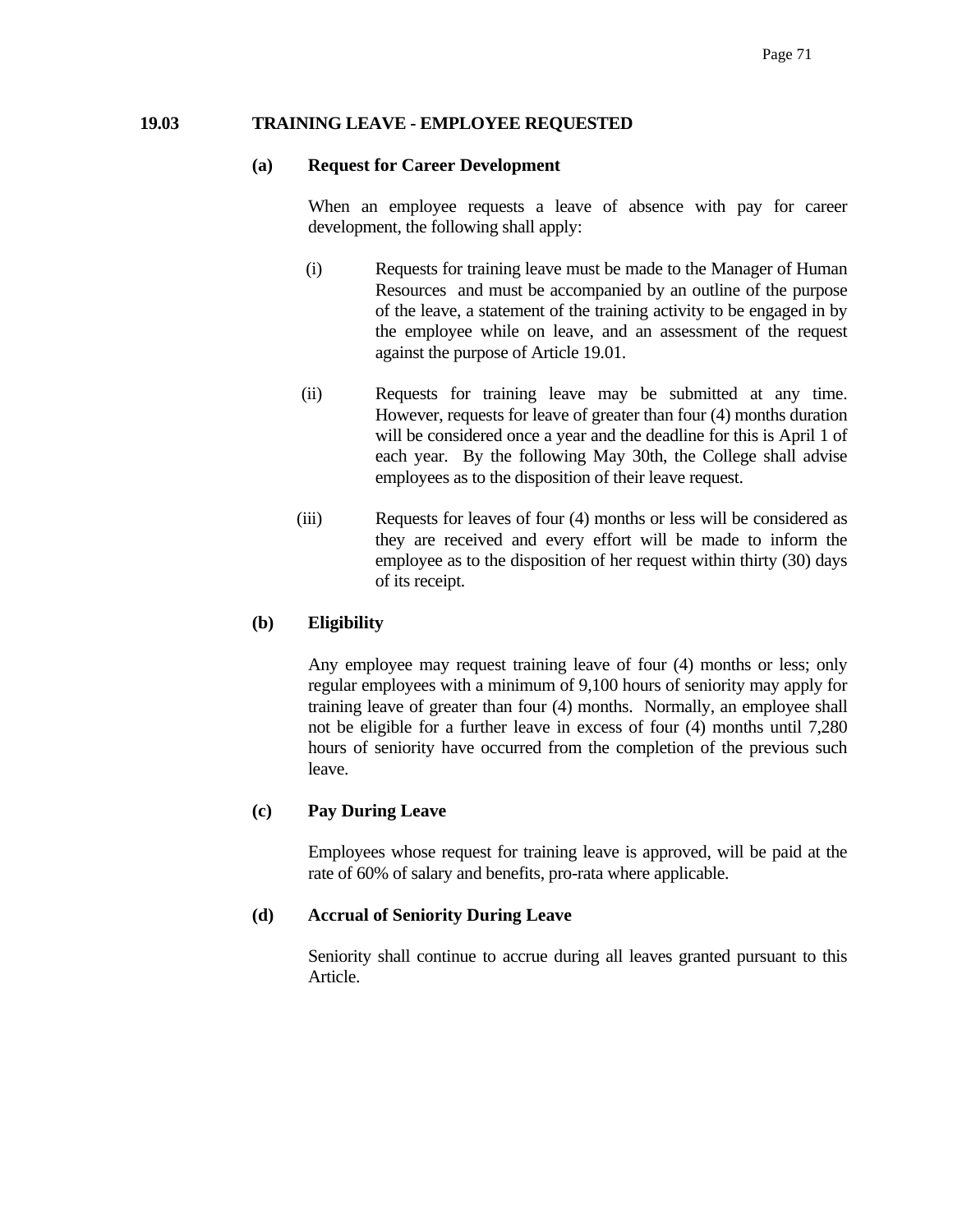## **(e) Discretion of College**

 At the College's discretion, an employee's request for training leave may be granted pursuant to 19.02.

## **(f) Prohibition**

 The presence of this article is not to prohibit requests for leaves of absence without pay for educational purposes being made under Article 20.06.

## **19.04 LIMITATION**

 The College may impose reasonable limitations upon the number and nature of such training sessions that individual employees may participate in.

## **19.05 DEFERRED SALARY LEAVE**

 The objective of a Deferred Salary Leave Program (DLSP) is to provide employees with an opportunity to self-finance a planned period of absence for any reason, such as continuation of educational studies, travel or other interests.

## **(a) Applying for Deferred Salary Leave**

 An employee desiring such leave shall make a written application to the College at least two (2) months prior to entry to the Plan. The minimum Leave Period will be six (6) consecutive full calendar months and the maximum will not exceed twelve (12) consecutive full calendar months. The leave should commence immediately following the end of the Deferral Period.

#### **(b) Approval of Deferred Salary Leave**

 Approval of Deferred Salary Leave shall not be unreasonably withheld. In the event that such leave is not granted, the reasons shall be given to the employee in writing.

#### **(c) Funding for Deferred Salary Leave**

 Funding for the Leave of Absence shall be in accordance with Revenue Canada Regulations.

#### **(d) Period for Salary Deferral**

 The maximum period for salary deferral is six (6) years. During this period, the maximum percentage of salary deferred shall not exceed the following:

- one year  $-33$  1/3%
- two years  $-33$  1/3%
- three years  $-33$  1/3%
- four years 25%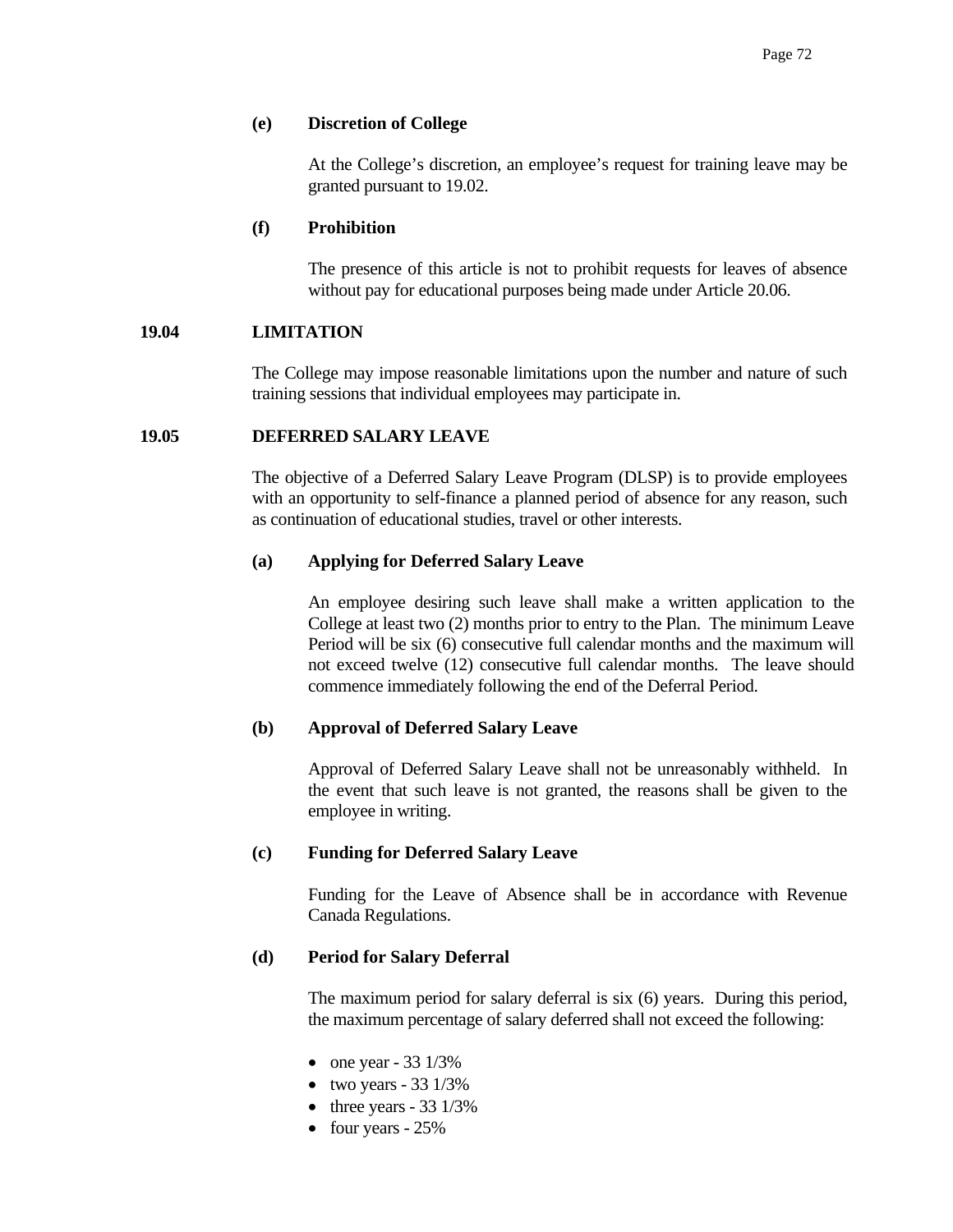- five years 20%
- six years  $-16\frac{2}{3\%}$

 Once per year, the participants may upon one (1) month's written notice to the College, alter their percentage amounts for the next or any subsequent year.

# **(e) College Obligation**

 The College shall remit to the financial institution those sums specified by the employee and governed by the Plan. All investments shall be deposited only in an institution covered by the Canada Deposit Insurance Corporation (CDIC). The College and the Union shall not be liable to any participant for investment made under this clause.

# **(f) Administrative Expenses**

Administrative expenses of the Plan will be paid out of the Plan itself.

# **(g) Regulations**

 Revenue Canada Regulations regarding payment of deferred funds must be followed. The program will comply with Federal Income Tax Regulations.

# **(h) Taking the Leave of Absence**

 The taking of the Leave of Absence shall be governed by the following provisions:

- (i) The participants in the Plan shall give the College a minimum of six (6) months notice prior to taking of such leave.
- (ii) Participants must take the deferred leave after a maximum of six (6) years within the Plan or after the salary deductions have totalled 100%, whichever occurs first. Employees may, no later than six (6) months prior to this date, request a postponement of the commencement of their leave. This postponement shall not exceed more than twelve (12) months.
- (iii) On return from deferred leave, the employee will be returned to the same department and position as at the point of taking leave and with the applicable salary and benefits. Federal Income Tax Regulations require that employees return to work for a period equal to the duration of the leave; therefore, Deferred Salary Leave cannot serve as an early retirement benefit.

# **(i) Health and Welfare Benefits**

The Health and Welfare benefits will be as follows: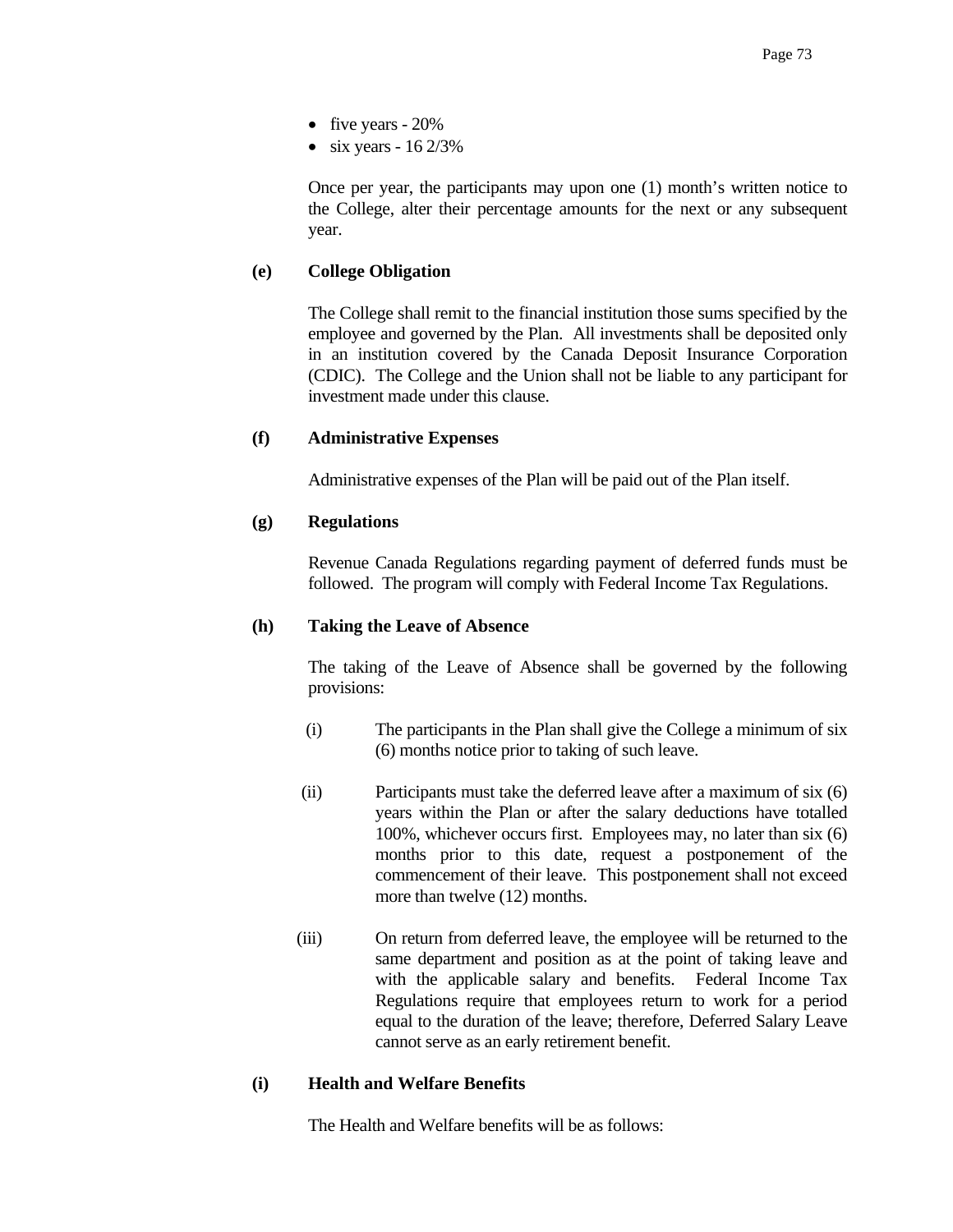- (i) The participant shall bear the full cost of the Health and Welfare benefits.
- (ii) Vacation credits do not accumulate during the period of such leave.
- (iii) The College will make superannuation deductions required by the Pension (College) Act.

# **19.06 APPRENTICESHIP**

 The College agrees that when it fills a position, in accordance with Article 25, which might become part of an apprenticeship program, the posting for the position will indicate that possibility. All terms and conditions of the Collective Agreement shall apply to the position and incumbent unless otherwise expressly agreed by the Parties.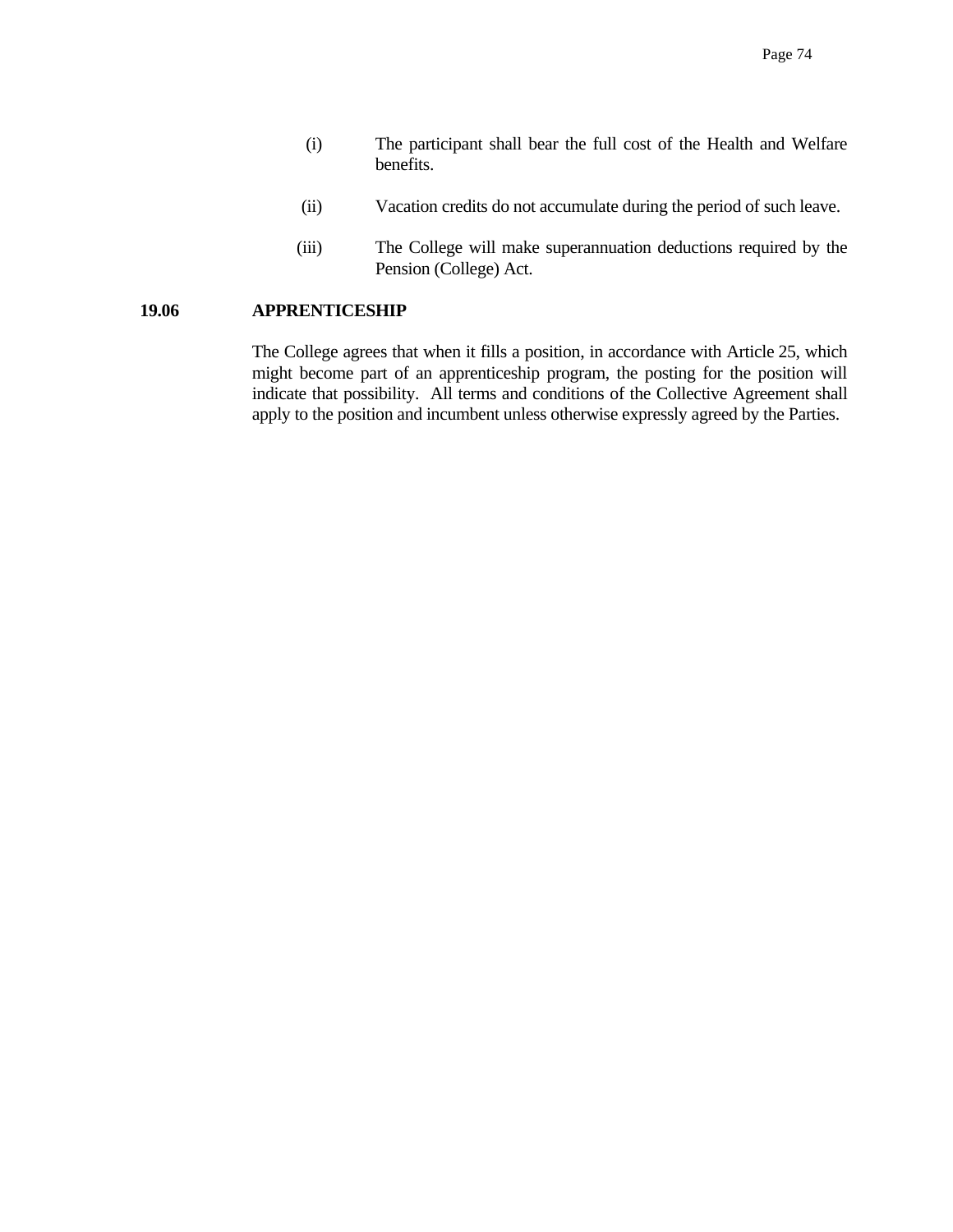# **ARTICLE 20 - SPECIAL AND OTHER LEAVE**

# **20.01 BEREAVEMENT LEAVE**

# **(a) Leave**

 In the event of critical illness or death in an employee's immediate family, the employee not on leave of absence without pay shall be entitled to paid leave of absence as follows:

- i) Up to and including seven (7) consecutive calendar days for critical illness;
- ii) Up to and including seven (7) consecutive calendar days for death; or
- iii) Up to and including fourteen (14) consecutive calendar days for combined critical illness and death.

# **(b) Timing**

Leave granted for critical illness will terminate in the event of death of the immediate family member and the employee will then be entitled to bereavement leave. Leaves under this Article must be taken during or in relation to the time of the actual occurrence of the critical illness or death. Any additional leave shall be without pay, or as a charge to earned time off or vacation time.

#### **(c) Definition of Immediate Family**

 Immediate family is defined as an employee's spouse, a parent, child, brother, sister, grandparent or grandchild of either the employee or the employee's spouse; or any other person permanently residing in the employee's household. Should the deceased have been an intimate, in the sense of a close personal relationship, such leave shall be requested in writing to the Manager of Human Resources. The word "spouse" shall be deemed to include a common law spouse and partners of the same sex.

#### **(d) Employee to Advise College**

 In the event the sudden bereavement prevents the application for leave to be made in writing, the employee shall make every effort to personally advise the College, or shall have the College advised, of the reasons for such emergency absence.

#### **(e) Bereavement Leave During Vacation**

 If an employee is on vacation at the time of bereavement, the employee shall be granted bereavement leave and shall have the number of days of bereavement leave added to her vacation entitlement.

## **20.02 SPECIAL LEAVE WITH PAY**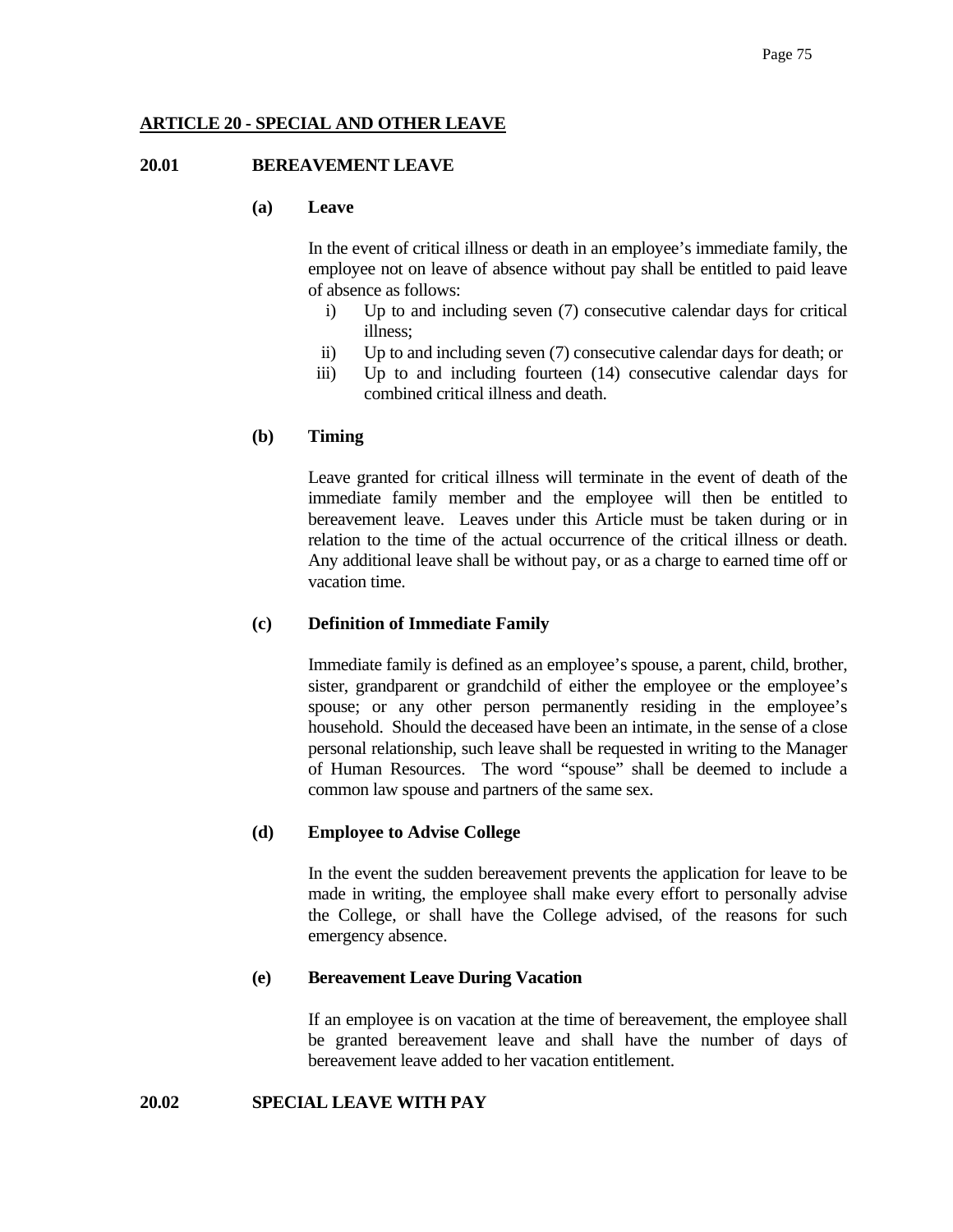Any employee shall be entitled to special leave at her regular rate of pay for the following:

## **(a) Citizenship**

Attend her formal hearing to become a Canadian citizen - one day.

## **(b) Mourning**

 Upon request to the Manager of Human Resources, reasonable leave to attend a funeral as a mourner.

## **(c) Family Responsibility**

 Upon request to the Manager, Human Resources, an employee may take up to four (4) days per year to meet responsibilities related to the care, health or education of her family. Such time off work may be taken at one (1) time or in increments of one (1) or more hours to a total of twenty-eight (28) hours.

 An employee on leave of absence without pay shall not be entitled to these leaves and an employee on vacation shall not be entitled to (b) Mourning or (c) Family Responsibility leaves.

## **20.03 PUBLIC DUTIES**

The College shall grant, on written request, leave of absence without pay for:

#### **(a) Seeking Election (Provincial or Federal)**

 The period of the Writ, for employees to seek election in a Provincial or Federal election.

#### **(b) Seeking Election (Municipal)**

 A maximum of fifteen (15) days for employees to seek election in a Municipal election.

## **(c) Upon Election**

 If elected, the employee shall be granted leave of absence without pay for her term in office up to a maximum of six (6) years for election under 20.03(a) above, and up to a maximum of three (3) years for election under 20.03(b) above. Beyond the maximum term of leave herein, the employee shall be deemed to have terminated her employment with the College.

# **(d) Maintenance of Seniority**

 An employee granted leave under this Article 20.03 shall maintain seniority in the bargaining unit, but shall have no right to displace employees upon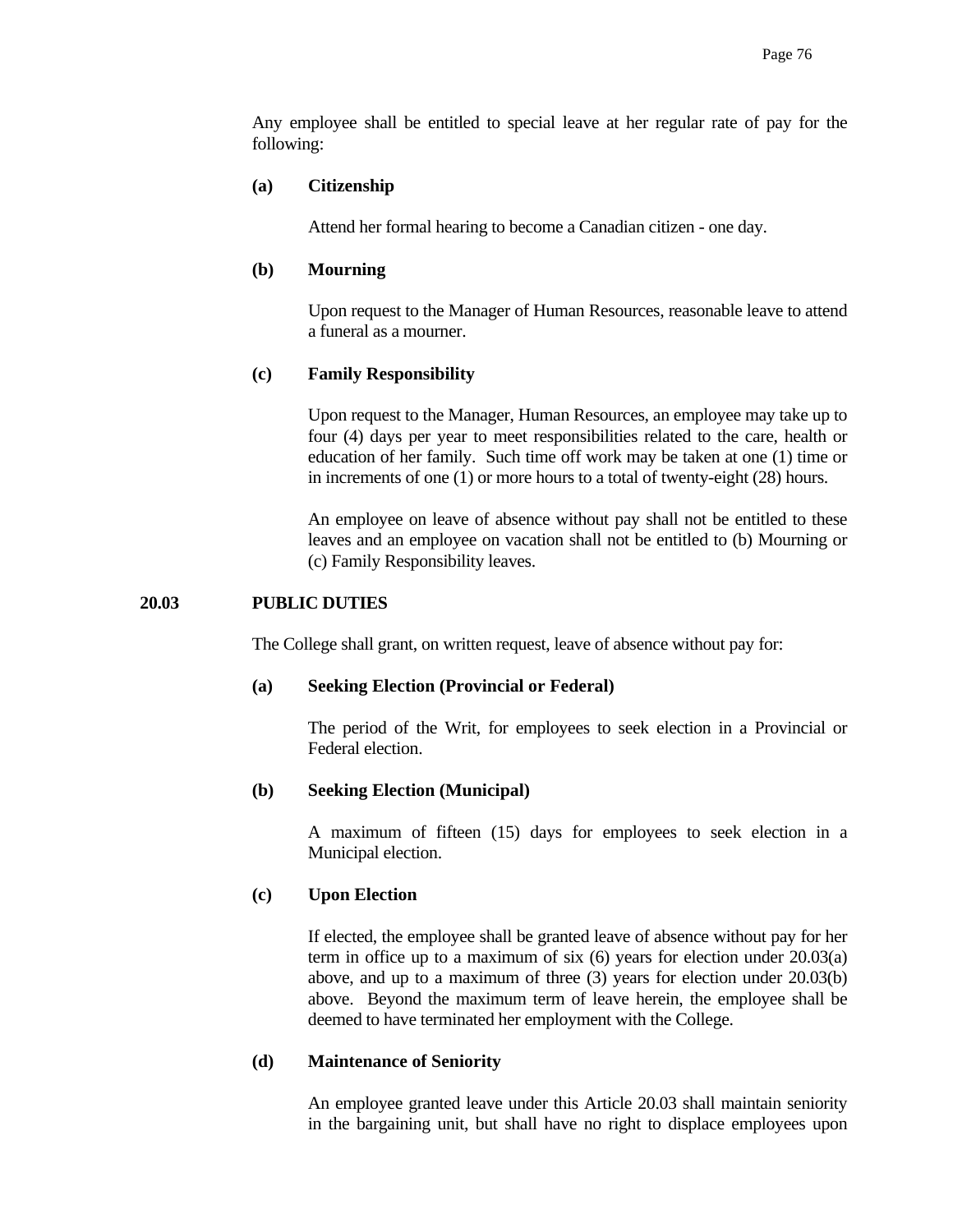return. However, such an employee shall within the limits of the period of time allowed by this article, have the right to apply for vacant positions within her qualifications. In the event of a vacancy in a position which appears to be within the qualifications, skills and abilities of an employee returning from public duty leave, such vacant position need not be posted until a decision with respect to the suitability of the employee is reached.

## **20.04 LEAVE FOR COURT APPEARANCES**

#### **(a) Jury Selection/Jury Duty**

 The College shall grant leave with pay to employees who must attend jury selection or serve as jurors or Crown witnesses in a court action.

#### **(b) Court Appearance**

 In cases where an employee's private affairs (other than those specified in Section 20.02) have occasioned a court appearance, a leave of absence without pay shall be granted for a period of time reasonably required by such court appearance.

## **(c) Pay**

 An employee in receipt of her regular earnings while serving at court shall remit to the College all monies paid to her by the Court, except travelling and meal allowances not reimbursed by the College.

#### **(d) Jailed Pending Appearance**

 In the event an employee is jailed pending a court appearance, such leave of absence shall be without pay.

#### **20.05 ELECTIONS**

 Any employee eligible to vote in a Federal, Provincial or Municipal election or a referendum shall have four (4) consecutive hours during the hours in which the polls are open, in which to cast her ballot. The College shall designate the time of day in which the four (4) hours may be taken.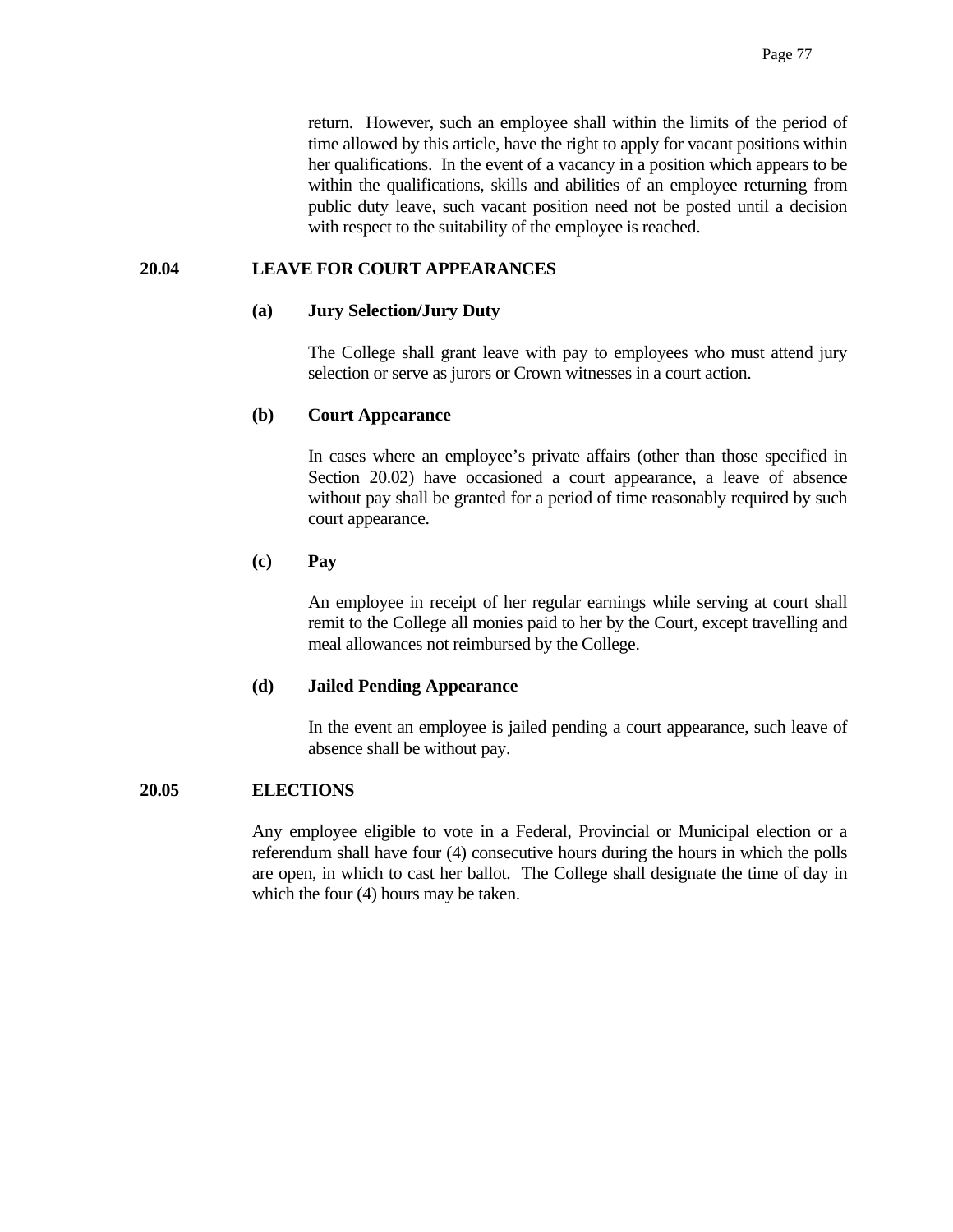## **20.06 LEAVE OF ABSENCE WITHOUT PAY**

#### **(a) Requesting**

 Employees may request leave of absence without pay. Such request for leave shall be in writing to the Manager of Human Resources, who shall review the request and make every reasonable effort to obtain College approval. All approved leaves will be subject to the provisions outlined in Article 28.09 (b).

## **(b) Emergency Absence**

 In the event of a personal emergency, such as sudden notification of a serious family illness, which prevents the application for leave to be made in writing, the employee shall make every effort to personally advise the College, or shall have the College advised, of the reasons for an emergency absence, which the employee wishes to have treated as such leave.

# **20.07 PERSONAL LEAVE WITH PAY**

 Employees may request Personal Leave with Pay in circumstances where existing entitlements as set out in this Agreement prove insufficient. Such requests for leave shall be in writing stating the reason for the request to the Manager of Human Resources.

#### **20.08 COMMUNITY EMERGENCY**

 If an employee is called upon by the Municipality or the Provincial Government to aid the community served by the College in some disaster, the College agrees to retain the employee on the College payroll and agrees to reimburse the employee for the difference between any amount received for such service and her normal working day's pay. If an employee is on vacation leave or earned time off at the time of summons for such effort, the number of days so displaced shall be taken at a mutually agreeable time.

## **20.09 TERMINATION OF LEAVE**

 At the termination of a leave, an employee shall recommence performing the functions and duties she performed prior to the leave as evidenced by her Personnel Hiring Form.

#### **20.10 DONATING BLOOD**

An employee shall be granted leave of absence with pay for one (1) hour for the purpose of donating blood at a blood donor's clinic or health laboratory, subject to provision of documentary proof of such action.

# **20.11 EXAMINATION LEAVE**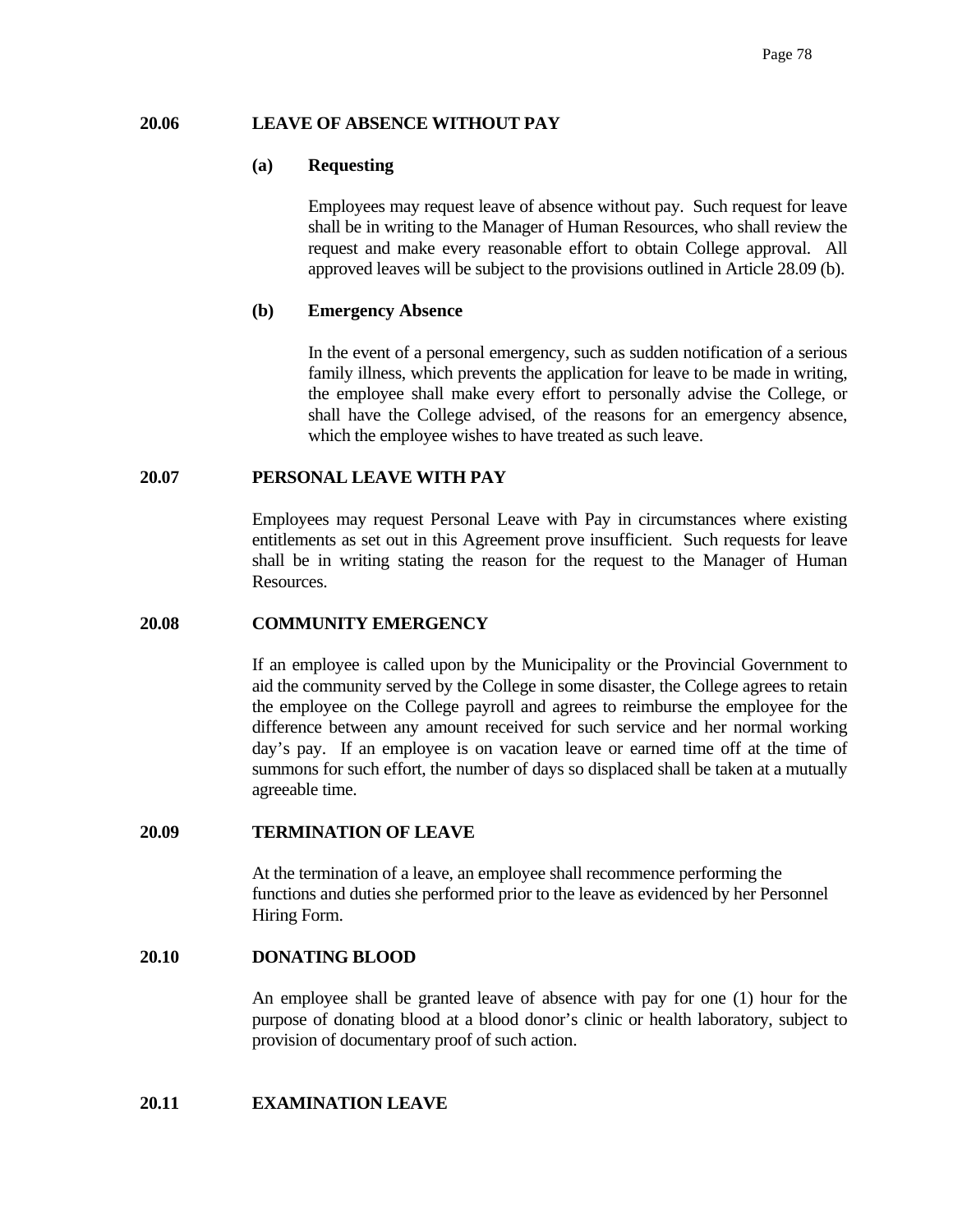Leave of absence with pay shall be granted by the College to allow employees time off work to undertake examinations in respect of training or educational courses or programs required by the College or by mutual agreement between the Union and the College.

## **20.12 NO CALL BACK FROM LEAVE OF ABSENCE**

- (a) Once an employee has commenced an approved leave of absence, such employee shall not be called back to work by the College without the consent of the employee.
- (b) Once an employee has commenced an approved leave of absence, such employee shall not return to work prior to the conclusion of the approved leave of absence without the consent of the College.
- (c) If an employee agrees to a call back to work by the College after the employee has commenced an approved leave of absence, the College shall reimburse the employee for any direct costs incurred by the employee as a result of such call back. The employee's remaining leave of absence shall, at the option of the employee, be rescheduled to a time mutually acceptable to the employee and the College.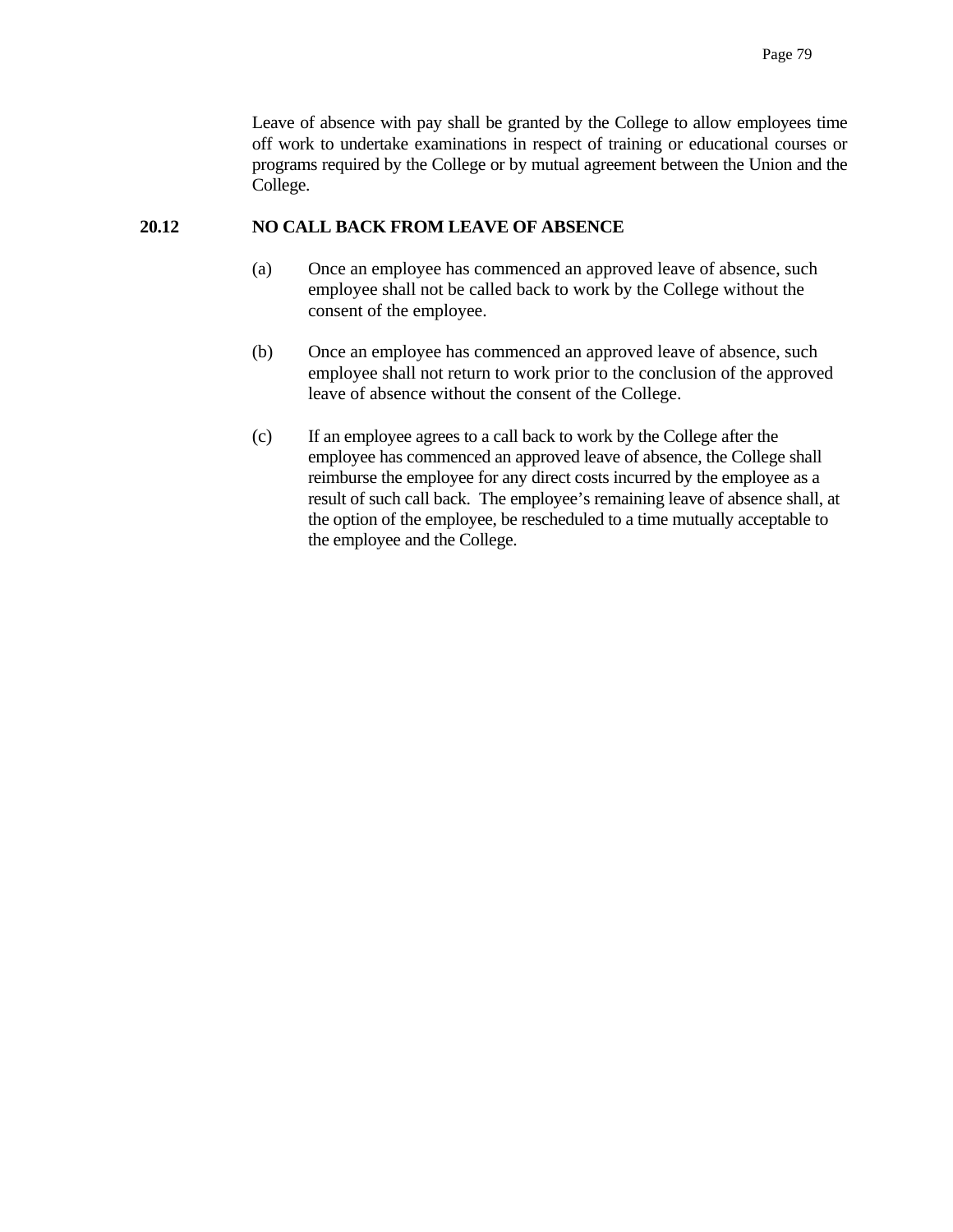# **ARTICLE 21 - PARENTAL LEAVE**

# **21.01 APPLICATION**

All provisions of this Article apply equally to male and female employees.

# **21.02 MATERNITY AND/OR ADOPTION LEAVE**

#### **(a) Prior to the Date of Birth**

- (i) An employee will be granted unpaid leave of absence for maternity or adoption reasons relating to the birth or adoption of her child. Any absence granted under this policy will not exceed fifty-two (52) continuous weeks for maternity leave and thirty-seven (37) continuous weeks for adoption leave, except as provided under Article 21.02(c). Thirty (30) days prior to commencement of the leave of absence, the employee will notify her Administrative Head of the number of weeks of leave she will be taking.
- (ii) Leave will begin at any time chosen by the employee during the six (6) week period immediately preceding the expected delivery date or date of adoption. Unless medical reasons make it impractical, employees qualifying for unpaid leave of absence shall provide notice as specified in Article 21.02(a)(i).

# **(b) On the Date of the Birth or Adoption**

 An employee not exercising any other entitlement under this Article shall be granted a two (2) day leave with pay on, or immediately prior to, or after the date of birth or adoption of her child.

# **(c) Extension to the Leave**

On written request, an employee shall be granted an extension of up to one (1) year to the fifty-two (52) weeks of basic maternity or thirty-seven (37) weeks of adoption leave, provided the request is for medical reasons related to the infant and is supported by a medical certificate provided by the employee's physician. Any further extensions will be at the sole discretion of the College. There will be no annual vacation accrual during the extension period unless provided for elsewhere under the Collective Agreement.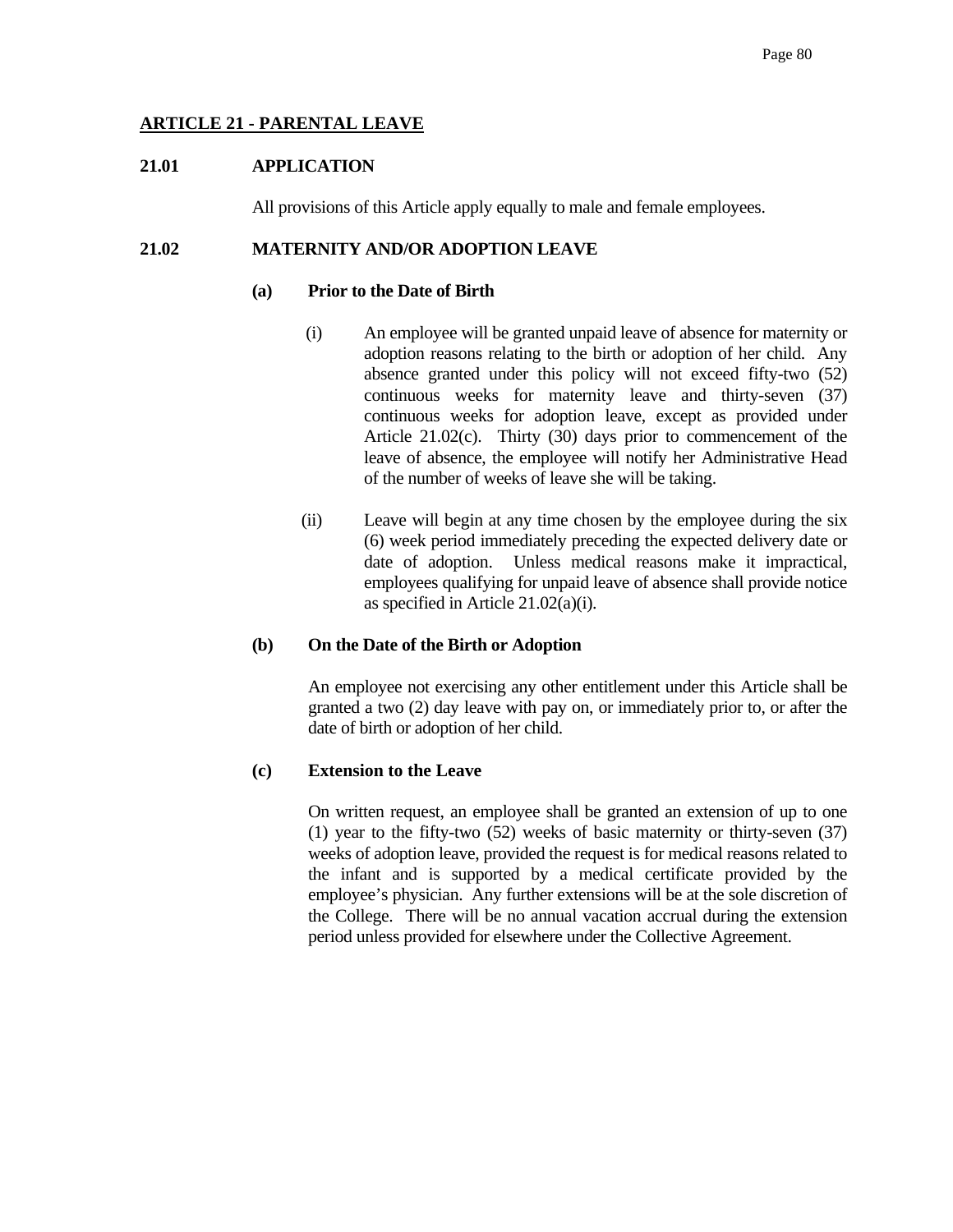## **21.03 PATERNITY LEAVE**

#### **(a) Length of Leave**

On written request, an employee who has completed a minimum of one (1) year of continuous service with the College shall be granted a leave of absence without pay for a continuous period not exceeding thirty-seven (37) weeks, provided such leave is commenced within one (1) year following the birth or adoption of his child.

## **(b) Return to Employment**

 An employee desiring to return to regular employment following paternity leave shall notify the College at least thirty (30) days prior to the desired date of return, or thirty (30) days prior to the expiry date of the paternity leave.

## **21.04 CESSATION OF EMPLOYMENT OR RETURN TO WORK**

## **(a) Cessation of Parental Leave**

Parental leave shall cease when the employee:

- (i) resigns during the period of leave;
- (ii) elects not to return to her position at expiry of the leave, or fails to do so within the prescribed time limit.

#### **(b) Return to Employment**

 Employees wishing to return to regular employment following maternity or adoption leave shall notify their Administrative Head in writing at least thirty (30) calendar days prior to the desired date of return.

# **21.05 POST MATERNITY OR ADOPTION JOB POSTING RIGHTS**

## **(a) Job Postings/Competitions**

 The right to receive job postings will be in effect for twelve (12) months from the date the employee ceases work. Seniority will be calculated as at the date she ceases work. The employee must be available to return to work within fourteen (14) days of notification of being the successful applicant in a job competition; otherwise the Administrative Head will consider her to have withdrawn from the competition.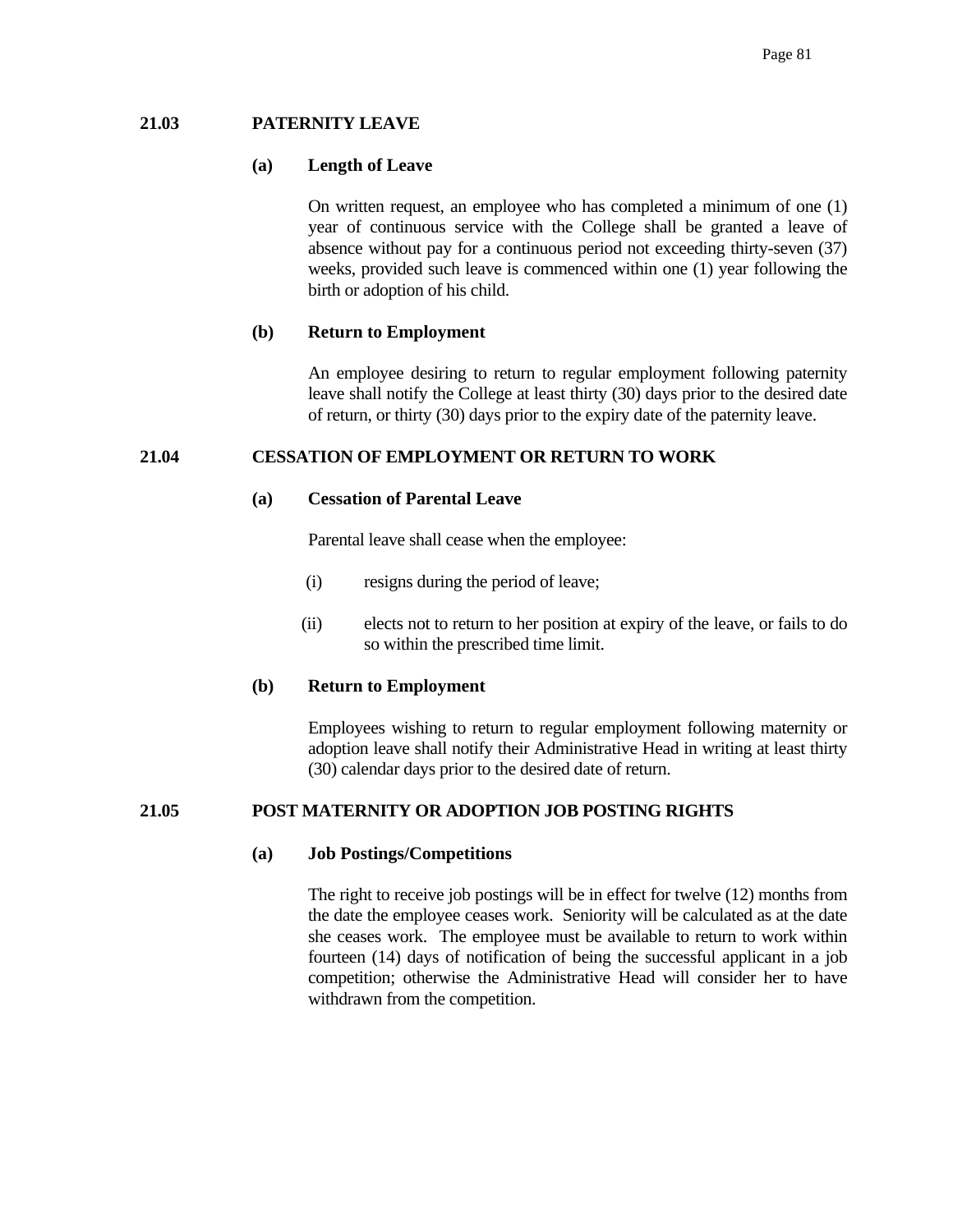## **(b) Continuation of Status**

 An employee on maternity leave or adoption leave who terminates by not returning to work, shall have the right to apply for job postings providing she maintains her status as a member in good standing of the Union.

## **(c) Qualification**

 In order to qualify for the right to apply for job postings, the employee must advise the College of her resignation not later than twelve (12) weeks from the commencement of the leave of absence. The College may then proceed to fill the resultant job vacancy on a permanent basis.

## **21.06 BENEFIT COVERAGE**

 If an employee maintains coverage for medical, extended health, dental and group life insurance while on parental leave, the College agrees to continue to pay its share of premiums.

# **21.07 VACANCY CREATED BY GRANTING OF PARENTAL, MATERNITY OR ADOPTION LEAVE**

## **(a) Filling a Vacancy**

 The College may fill the vacancy created by the granting of parental, maternity or adoption leave in accordance with Article 25. The employee selected to fill the vacancy shall continue to do so until the employee on parental, maternity or adoption leave has:

- (i) at the expiration of her leave, returned to her position;
- (ii) resigned, or advised the College of her election not to return to the position at the expiration of her parental leave, and the College has refilled the position.

#### **(b) Extension**

Where an extension is granted under Article 21.02(b)(ii), the corresponding extension of an appointment pursuant to Article 21.07 need not be posted.

#### **21.08 APPLICATION OF SICK LEAVE**

Sick leave does not apply during parental leave.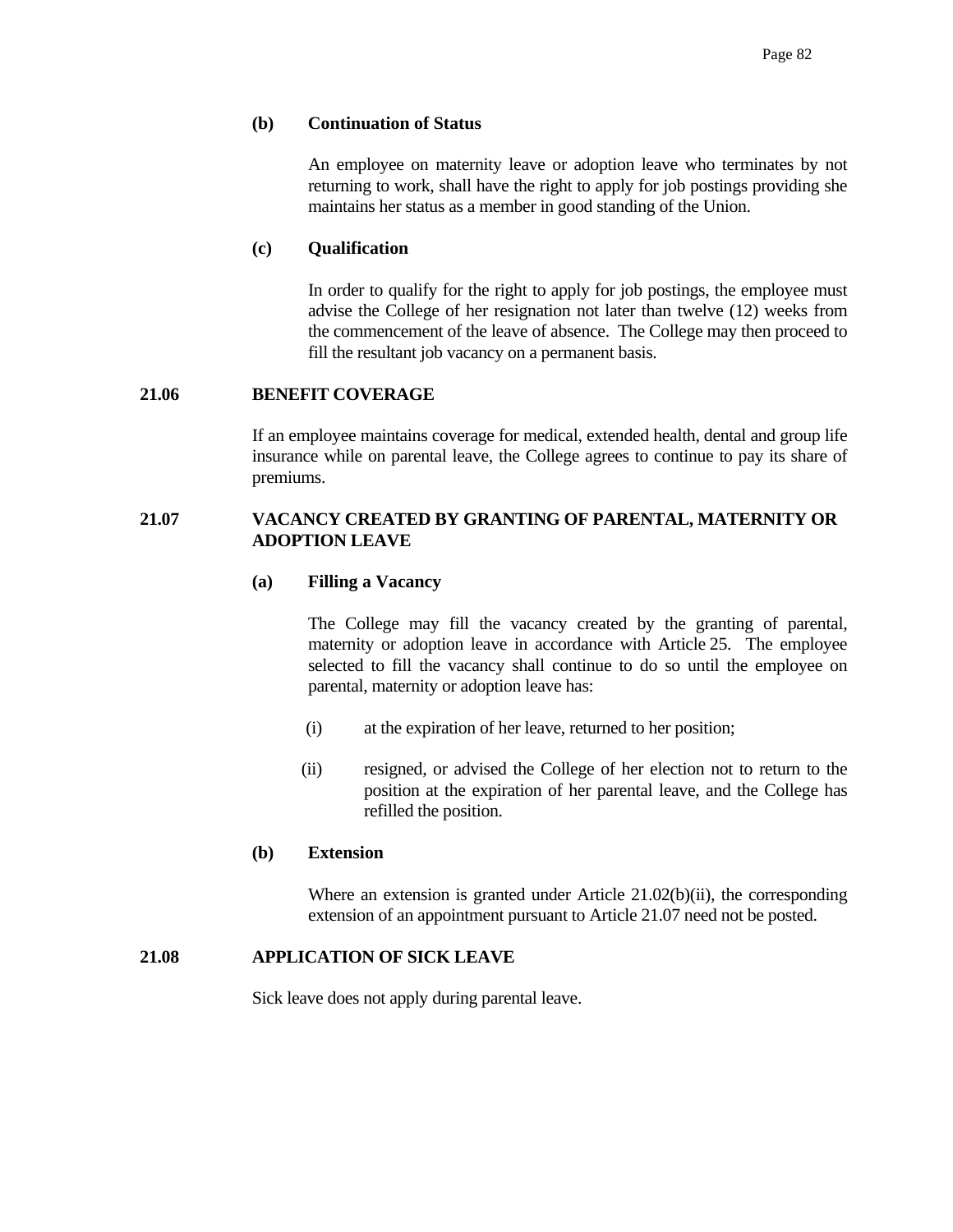## **21.09 TEMPORARY EMPLOYEES**

 A temporary employee who refuses an offer of employment because of maternity or adoption reasons shall not lose her status as a previous incumbent for the position. If the temporary position is to be extended when the employee wishes to return to employment, she shall have first right to the appointment. (Also 12.14(e) and 25.09).

# **21.10 IMPACT OF LEGISLATION**

The provisions for family related leave contained in this Article including, but not limited to, those concerning maternity leave are intended to establish minimum standards. If any applicable legislation provides leave provisions which are more favourable to the employee, such legislation shall apply and prevail.

# **21.11 SUPPLEMENTAL EMPLOYMENT BENEFIT FOR MATERNITY AND PARENTAL LEAVE**

- a) Effective the date of ratification, when on maternity or parental leave, a regular employee will receive a supplemental payment added to Employment Insurance benefits as follows:
	- i) For up to fifty-two (52) weeks of combined maternity/parental leave, an employee who is the birth mother shall receive an amount equal to the difference between the Employment Insurance benefits and seventy-five percent (75%) of her salary calculated on her average base salary.
	- ii) For up to a maximum of thirty-seven (37) weeks of parental leave, the spouse, biological father, the common-law partner or adoptive parent shall receive an amount equal to the difference between the Employment Insurance benefits and seventy-five percent (75%) of the employee's salary calculated on her average base salary.
	- iii) The average base salary for the purpose of Clauses 21.11 (a)(i) and 21.11 (a)(ii) is the employee's average base salary for the twentysix (26) weeks preceding the maternity or parental leave. If the employee has been on unpaid leave for part of the preceding twenty-six (26) weeks, then up to four (4) weeks of that unpaid leave will be subtracted from the twenty-six (26) weeks for the purpose of calculating the average base salary.
- b) An employee is not entitled to receive Supplemental Employment Benefits and disability benefits concurrently.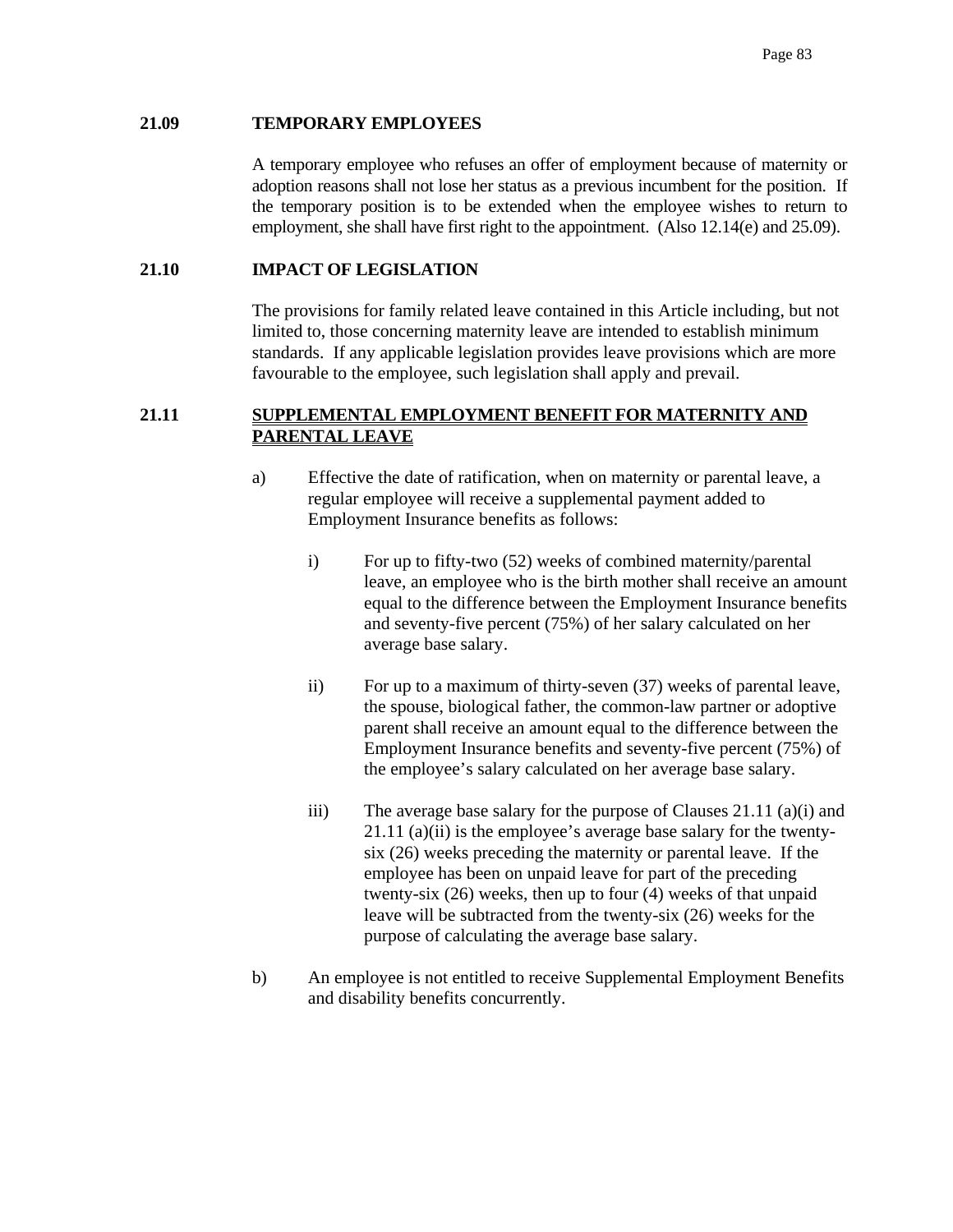- c) To receive Supplemental Employment Benefits, the employee shall provide the Employer with proof of application for and receipt of Employment Insurance benefits. An employee disentitled or disqualified from receiving Employment Insurance maternity or parental benefits is not eligible for the Supplemental Employment Benefits.
- d) To be entitled to the above noted benefits, an employee must sign an agreement that they will return to work and remain in the College's employ for a period of at least six months or equivalent to the leave taken, whichever is longer, after their return to work.
- e) Should the employee fail to return to work and remain in the employ of the College for the return to work period, the employee shall reimburse the College for the benefits above on a pro-rata basis.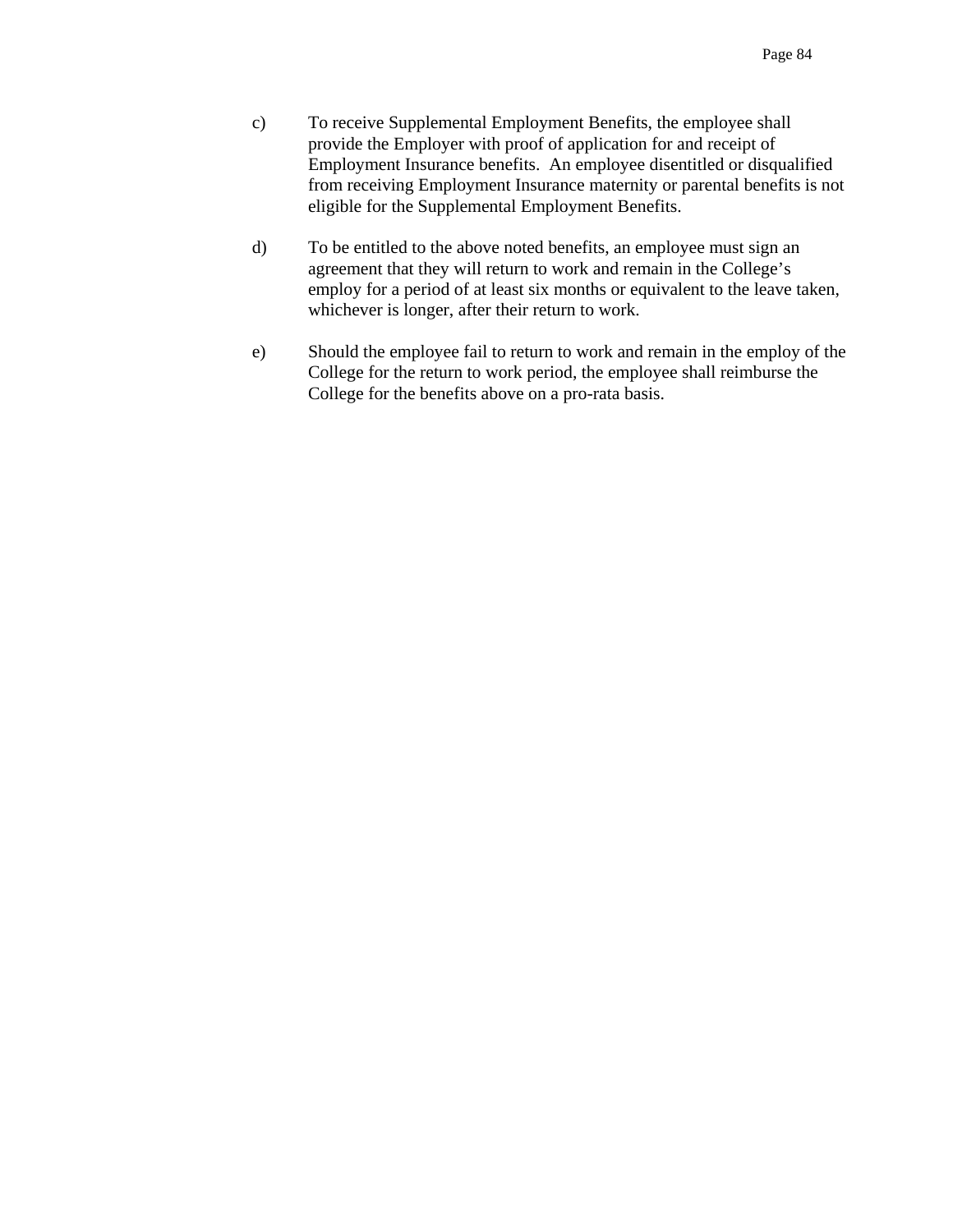# **ARTICLE 22 - SAFETY AND HEALTH**

## **22.01 CONDITIONS**

 The Union and the College agree that regulations made pursuant to the Workers' Compensation Act, the Factories Act or any other statute of the Province of British Columbia pertaining to the working environment, shall be fully complied with.

# **22.02 SAFETY AND HEALTH COMMITTEE**

## **(a) Definition of Committee**

 The Union and the College agree to maintain a College Safety and Health Committee comprised of two (2) representatives from each party. The Faculty Association may be invited to appoint two (2) members. The Committee shall make recommendations to the President on unsafe, hazardous and dangerous conditions with the aim of preventing and reducing risk of occupational injury and illness. A copy of all minutes of the Safety and Health Committee shall be sent to the Union and the College.

# **(b) Compensation**

 Any employee who serves on the Safety and Health Committee shall receive her regular straight time rate of pay for:

- (i) attending meetings of the Committee;
- (ii) investigating safety matters at the direction of the Committee and with the approval of the President.

# **(c) Unsafe Conditions**

 Any employee may make a written or verbal representation concerning unsafe working conditions to the Safety and Health Committee.

# **22.03 UNSAFE AREAS**

No employee shall be required to work in an unsafe area.

# **22.04 RECOMMENDATIONS**

 The Union and the College agree that recommendations of the Safety and Health Committee where they are in accord with statutory requirements, shall be acted upon as soon as possible.

# **22.05 INDUSTRIAL FIRST AID REQUIREMENTS**

 The Union and the College agree that First Aid Regulations made pursuant to the Workers' Compensation Act shall be fully complied with. Where the College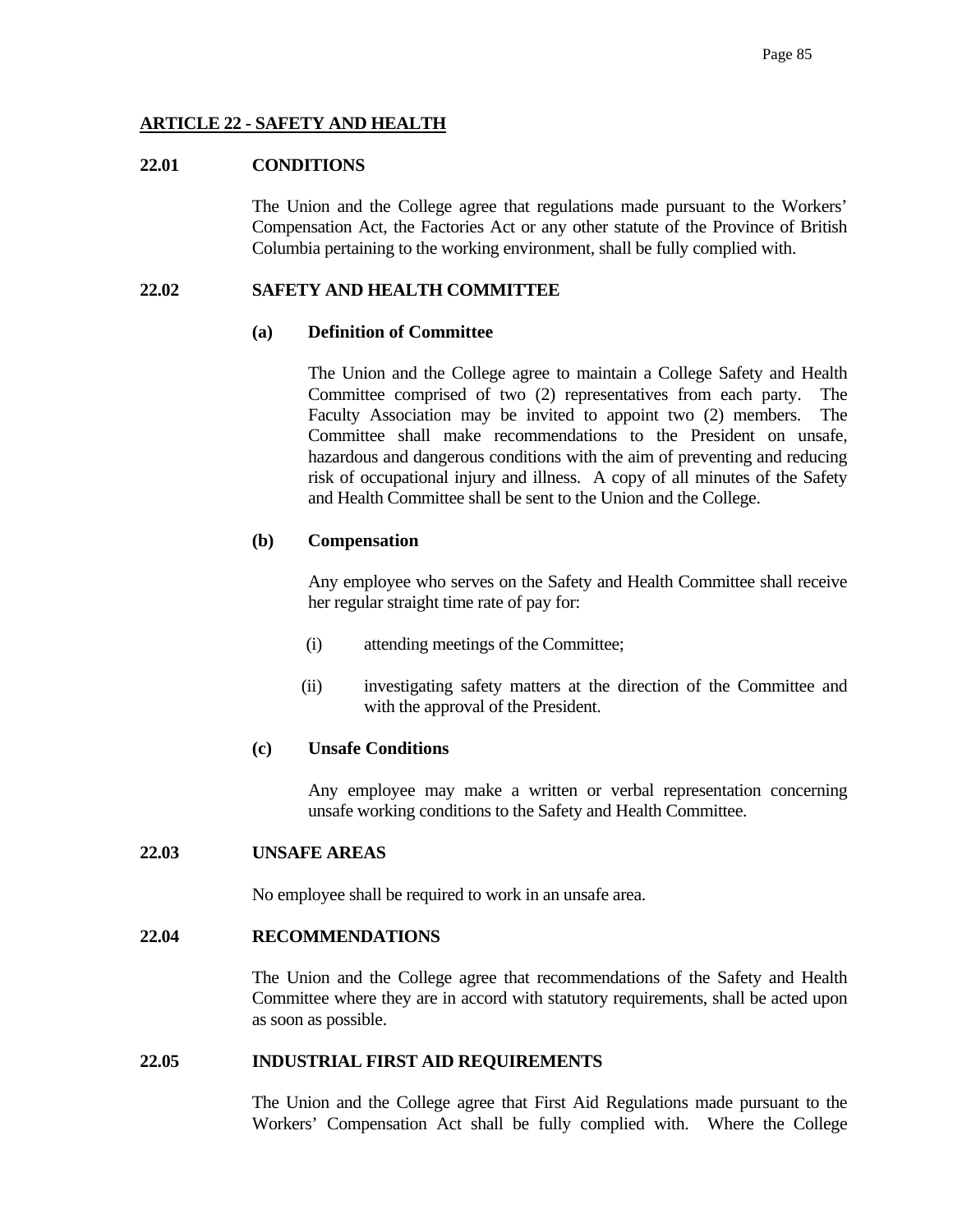requires that an employee obtain, renew or upgrade her Industrial First Aid Certificate, any fees, tuition or costs of course materials and books shall be borne by the College.

## **22.06 INDUSTRIAL FIRST AID CERTIFICATE PREMIUMS**

# **(a) Premium**

 A monthly premium shall be paid to employees required to hold a certificate under this Article.

#### **(b) Compensation**

The amount of the premium shall not be less than:

 Industrial First Aid Certificate, Grade "C" - \$50.00 per month. "B" - \$60.00 per month. "A" - \$70.00 per month.

# **22.07 TRANSPORTATION FOR EMPLOYEES REQUIRING MEDICAL CARE**

 Transportation from their place of work to the nearest physician or hospital for employees requiring urgent medical attention shall be at the expense of the College, unless covered by the insurance plans.

#### **22.08 SHUTDOWNS**

If any work is temporarily shut down or modified as a result of:

#### **(a) Health and Safety**

a complaint by an employee about health and safety;

# **(b) Refusal to Work**

a refusal to work in accordance with this Article or any applicable legislation;

#### **(c) Order of Inspector**

an order of a government inspector;

 every affected employee shall be kept "whole" by the College with respect to all pay, seniority, benefits and any other rights or entitlements which have accrued to the employee under this Agreement had there not been any shutdown or modification.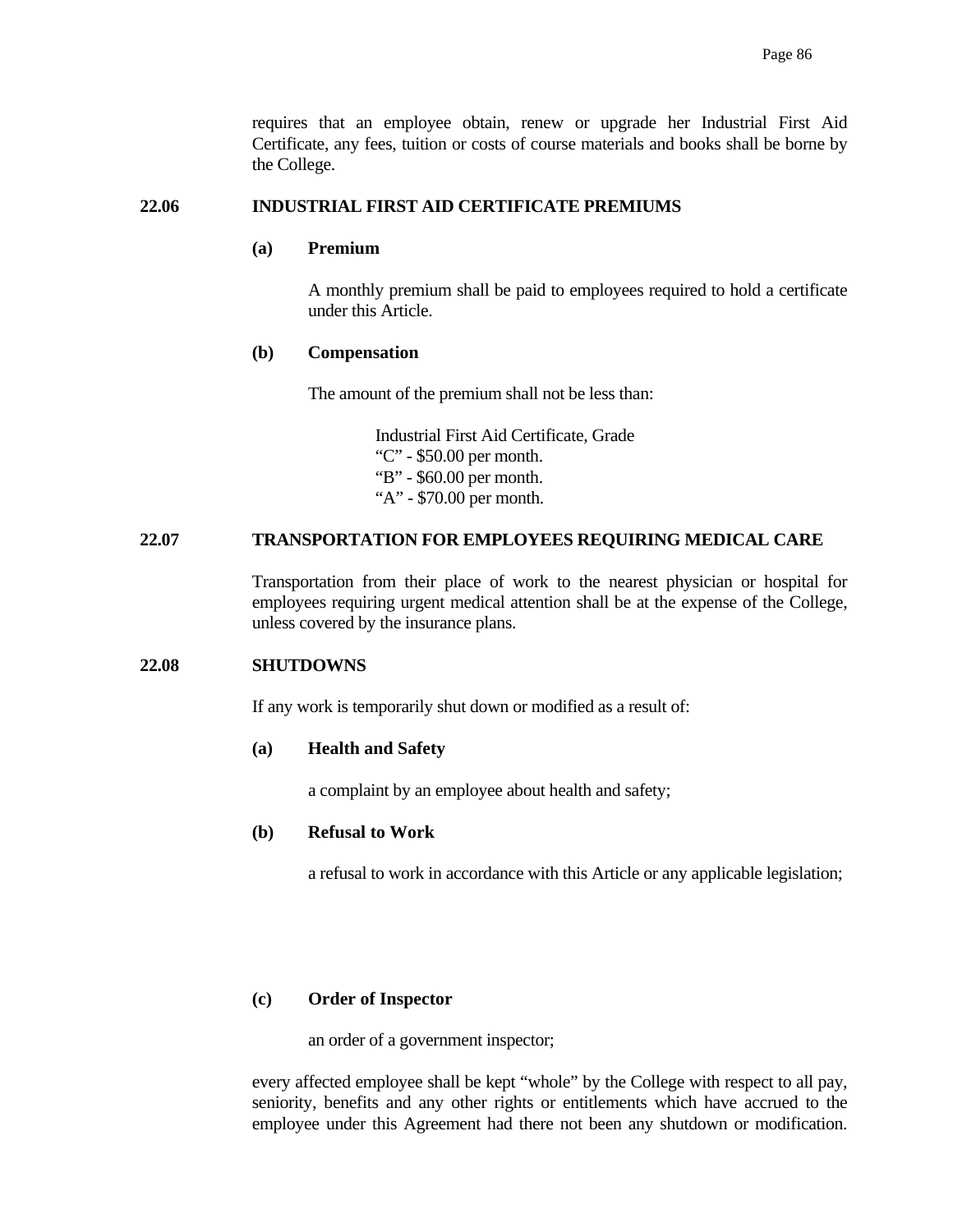Affected employees may be assigned temporarily to other jobs within the bargaining unit, as long as they possess the knowledge, skills and ability for the other job.

#### **22.09 HEALTH AND SAFETY TRAINING**

 The College shall provide occupational health and safety training and education to every employee sufficient to enable each employee to work with maximum capability with respect to health and safety in her workplace at the College.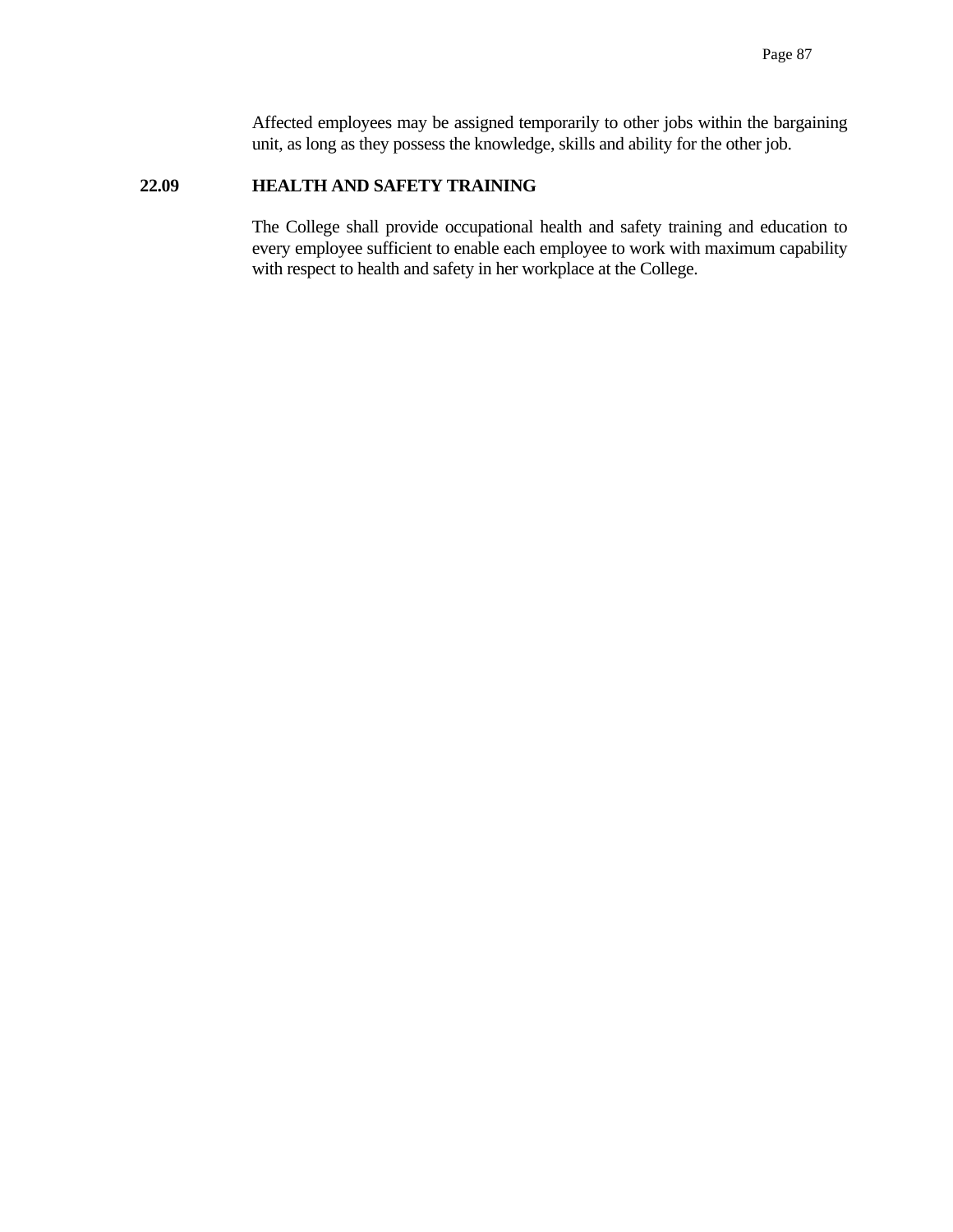# **ARTICLE 23 - WORK CLOTHING**

# **23.01 SUPPLY OF WORK CLOTHING**

When an employee is required by the College to wear specific clothing or safety footwear other than that found in her personal wardrobe, the College shall provide the designated clothing and safety footwear at no cost to the employee.

## **23.02 PROTECTIVE CLOTHING**

 The College shall provide protective clothing for any job which requires it at no cost to the employee.

# **23.03 MAINTENANCE OF WORK CLOTHING**

 It shall be the College's responsibility that clothing issued under sections 23.01 and 23.02 of this document, is maintained, cleaned and repaired and replaced as necessary, at no cost to the employees.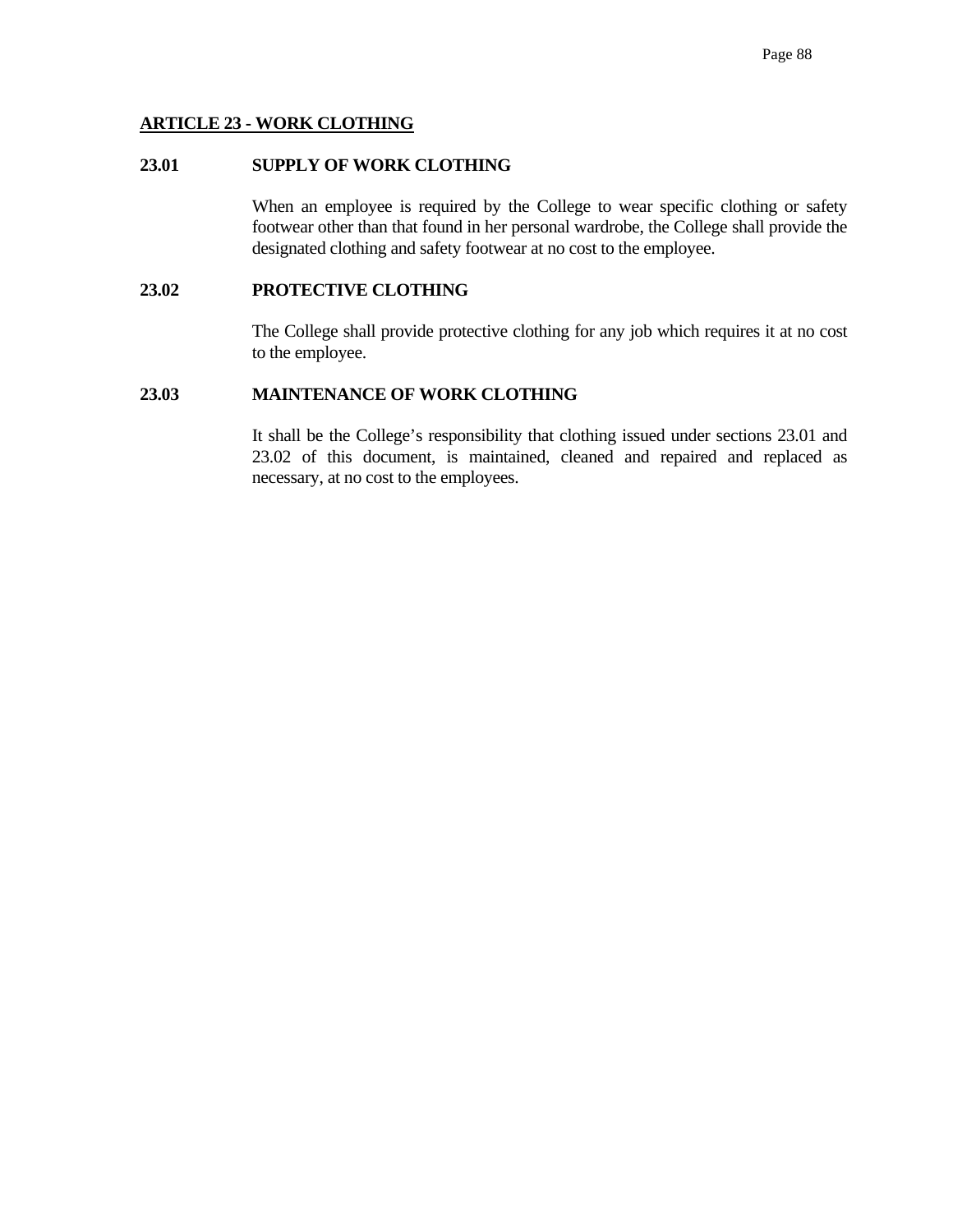# **ARTICLE 24 - TECHNOLOGICAL CHANGE**

# **24.01 DEFINITION**

"Technological Change" shall mean:

# **(a) Definition**

 the introduction by the College of a change in its work, undertaking, or business, or a change in its equipment or material from the equipment previously used by the College in its work, undertaking or business, or

# **(b) Introduction of Equipment**

 a change in the manner, method or processes in which the College carries on its work, undertaking, or business related to the introduction of that equipment or material.

# **24.02 CONSEQUENCES**

# **(a) Introduction of Change**

 Where the College introduces or intends to introduce a technological change as defined in 24.01, which:

- (i) affects the terms and conditions or security of employment of one or more employees to whom the Collective Agreement applies, or
- (ii) alters significantly the basis upon which the Collective Agreement was negotiated,

 the College shall provide the Union and affected employee(s), in writing, a minimum of thirty (30) days notice of such and at the time notice is provided, or as soon as possible thereafter, with the reasons in writing for the introduction of technological change and with as much information related to the technological change as possible.

# **(b) Training**

 The College agrees that, prior to implementing technological change, it will make reasonable training in the new technology available to affected employees. Employees participating in such training outside of their normal working hours will be compensated for that time at their regular rate of remuneration, or at the discretion of their Administrator, will receive compensatory time off.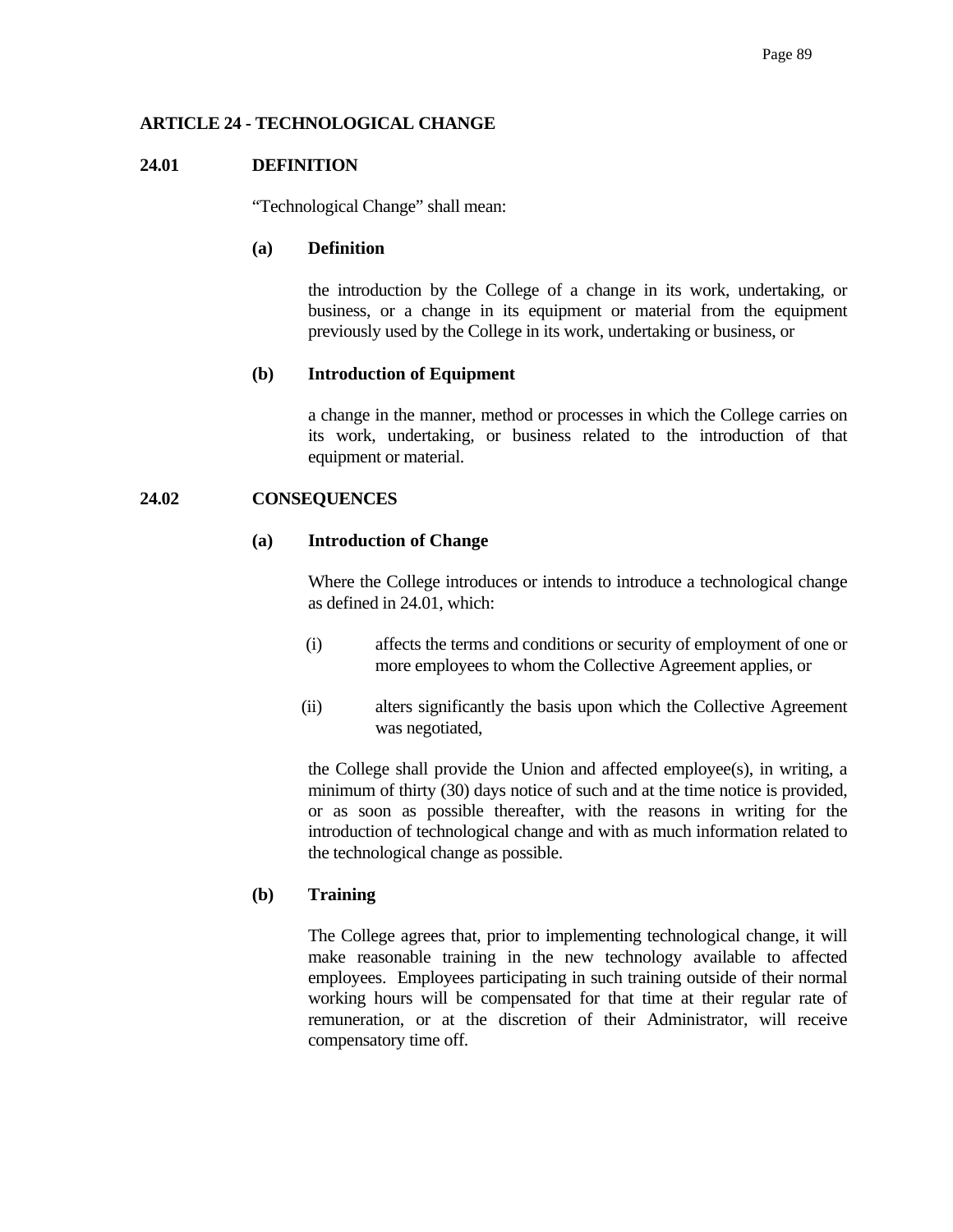## **(c) Failure to Complete Training**

 Where such training has been made available, failure to participate in, or successfully complete, the training will not prevent or delay the introduction of the technological change.

#### **(d) Election Not to be Retrained**

 Where an employee elects not to be retrained or does not successfully complete the retraining, the provisions of Article 24.06(a), 24.06(b), 24.06(c), 24.06(d) will apply.

# **24.03 DISCUSSION**

 Where the College has notified the Union of the intended technological change, the parties undertake to meet within the next thirty (30) days to discuss potential problems and attempt to reach agreement which will minimize the impact of such technological change on employees affected thereby.

## **24.04 RESULTING AGREEMENTS**

 Agreements reached during discussions between the parties shall be set out in a memorandum of agreement which shall have the same force and effect as the provisions of this Collective Agreement.

#### **24.05 DISPUTE RESOLUTION**

 In the event that the introduction of technological change as defined in 24.01 creates a dispute between the College and the Union, either party may refer the matter to an arbitrator pursuant to Article 8 of this Agreement, bypassing all other steps in the grievance procedure.

 The arbitrator shall decide whether or not the College has introduced or intends to introduce technological change and, upon deciding that the College has or intends to introduce a technological change, the arbitrator shall:

#### **(a) Findings**

inform the Minister of Labour of her findings; and

#### **(b) Action**

may then or later make any one or more of the following orders:

 (i) that the change be made in accordance with the terms of the Collective Agreement unless the change alters significantly the basis upon which the Collective Agreement was negotiated;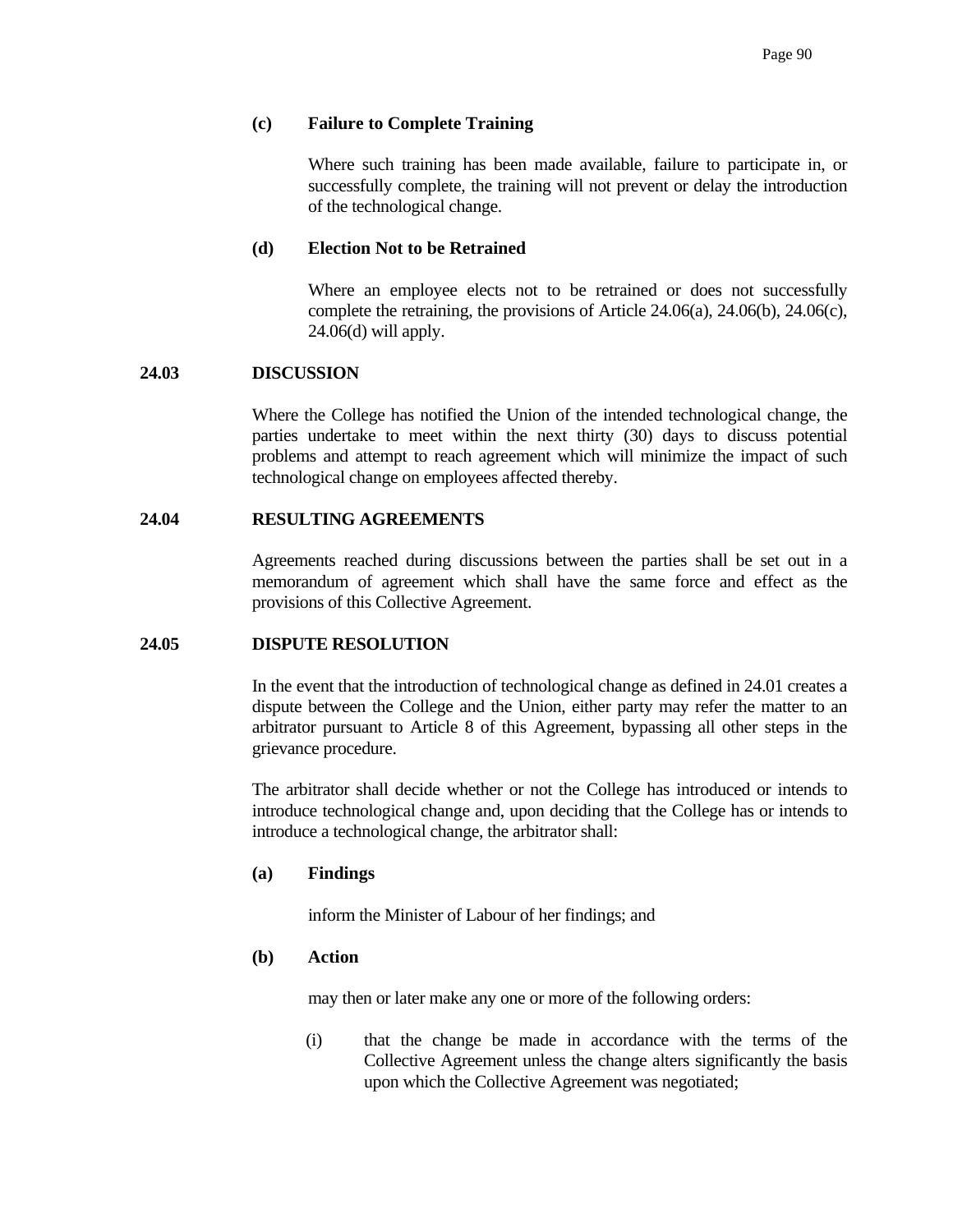- (ii) that the College will not proceed with the technological change for such period, not exceeding ninety (90) days, as the arbitrator considers appropriate;
- (iii) that the College reinstate any employee displaced by reason of technological change;
- (iv) that the College pay to the employee such compensation in respect to the employee's displacement as the arbitrator considers reasonable;
- (v) that the matter be referred to the Labour Relations Board.

#### **24.06 NON DISPUTE**

 Where the Union does not dispute the introduction of technological change pursuant to Article 24.05, an employee who has received notice (per 24.02) must, prior to the expiry of ninety (90) days from receipt of that notice, elect one of the options available to her as listed below and according to Article 12.04:

## **(a) Bumping**

bumping,

# **(b) Vacancy**

a job vacancy or retraining for a job vacancy, or

# **(c) Pay**

severance pay,

#### **(d) Vacancy per 12.08**

a job vacancy as per 12.08.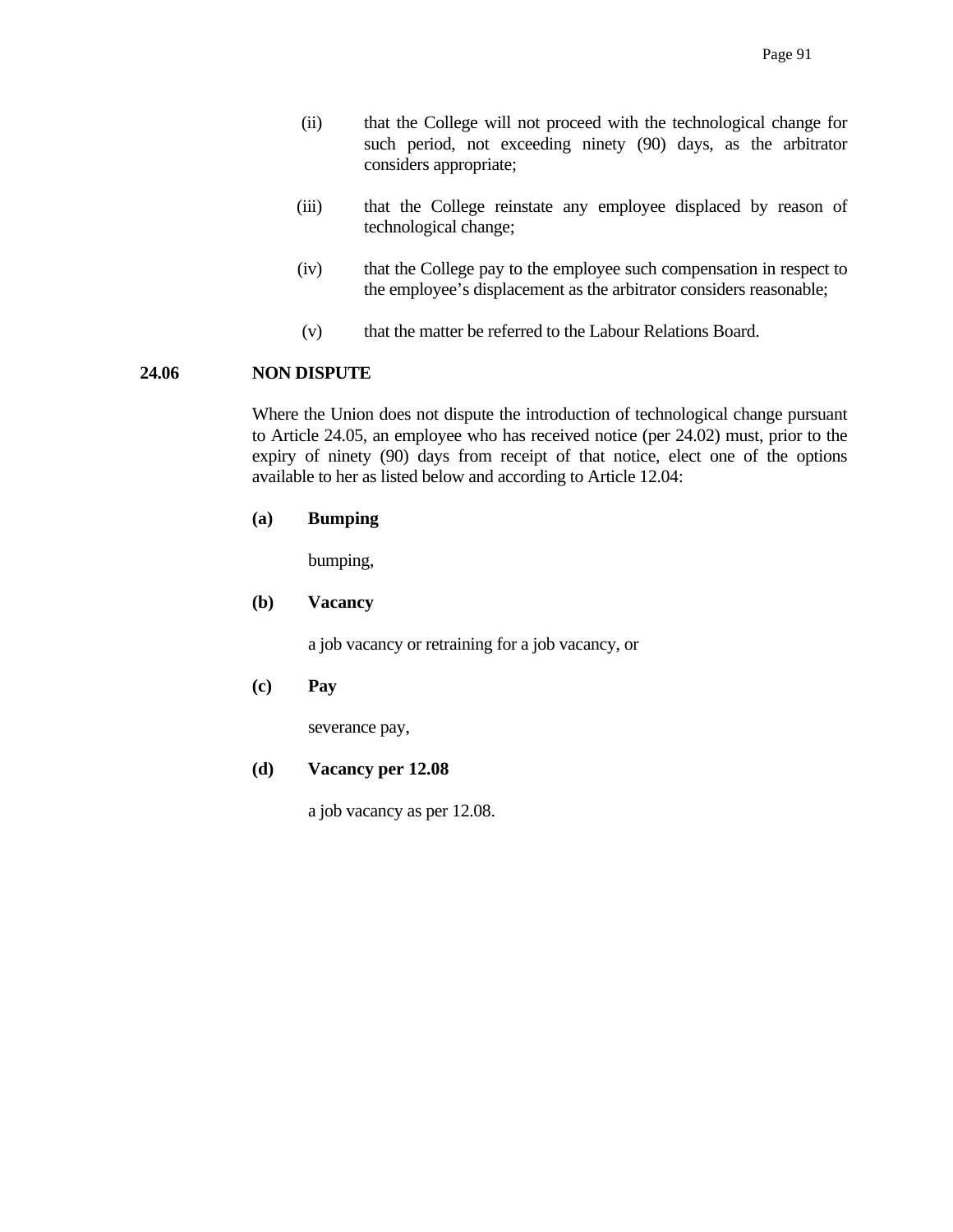# **ARTICLE 25 - APPOINTMENTS**

## **25.01 DEFINITION**

 A job opening occurs when there is a vacant position or anticipated vacant position to which the College currently intends to appoint an individual or any other opening for appointment.

## **25.02 JOB POSTINGS**

#### **(a) Posting**

 All job openings of one month or more not filled through the previous incumbency process shall be posted on the College's bulletin boards.

## **(b) Contents of Posting**

 All job postings shall contain applicable class specification information and criteria including:

- job title
- nature of position
- required qualifications
- required knowledge and skills
- salary range
- work day and work week.

# **(c) Advertisements**

 Advertisements shall indicate that the position is open to both female and male applicants, and that Union membership in the COPE shall be a condition of employment. If the bargaining unit status of the position has not been determined, the advertisement shall indicate that the position is open to both female and male applicants, and that Union membership in the COPE may be a condition of employment.

# **(d) Union to Get Copy of Posting**

 The Union will be provided with a copy of new or reclassified job postings at least twenty-four (24) hours prior to the new or reclassified job being posted.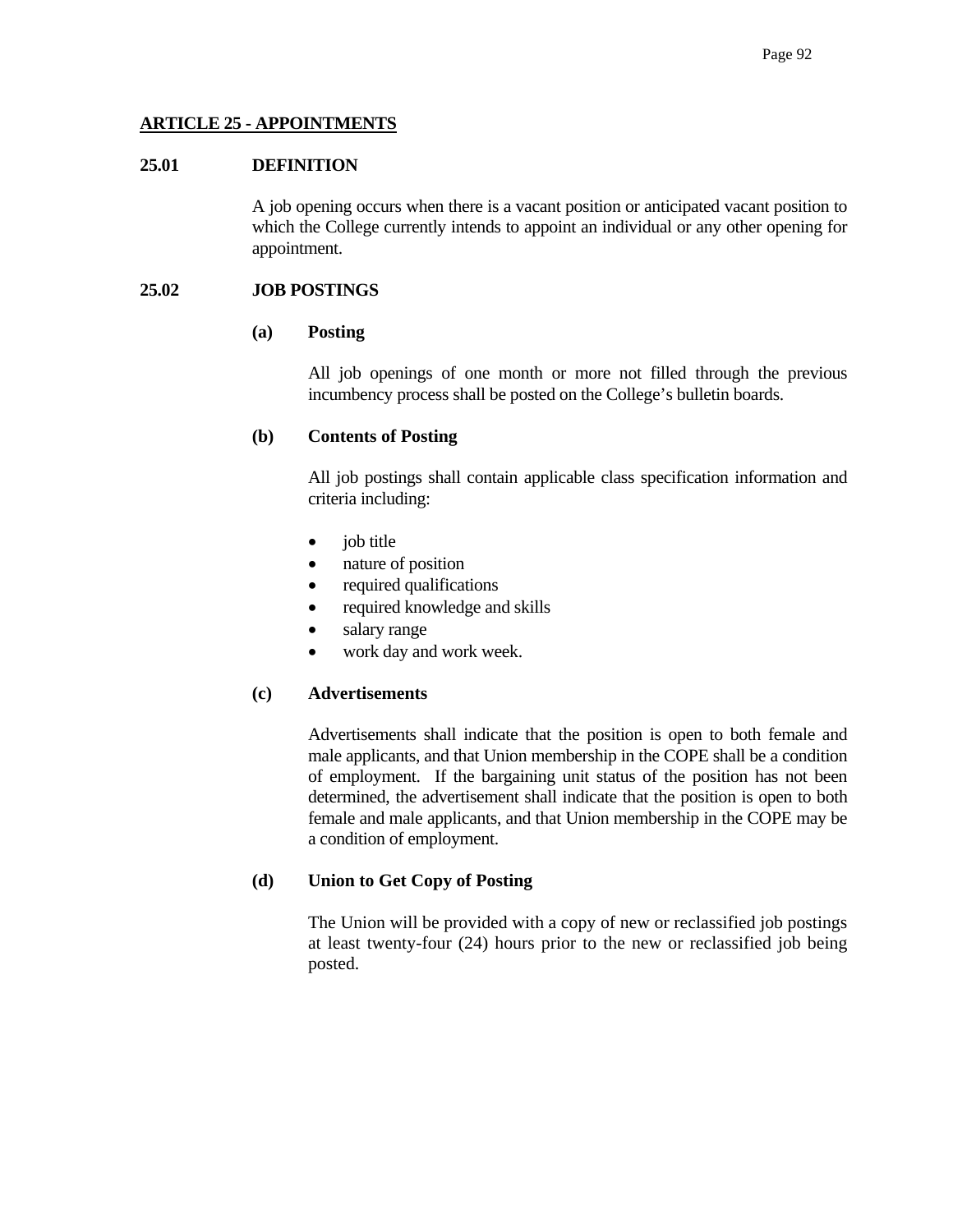### **25.03 APPOINTMENT PROCEDURES**

#### **(a) Durations of up to One (1) Calendar Month Maximum**

 While the method utilized by the College for staffing these needs shall be at its discretion, the College undertakes to refer, in a seniority sequence, former or current employees' names on the Recall List. It is clearly understood that insufficient lead time for an appointment of less than one (1) month will inhibit the College's ability to meet this undertaking. The College will advise the Union in writing of any renewals to one month hires. One month hires may be renewed twice, for a maximum duration of three (3) months, at which point, unless waived by agreement of the parties, the provisions of Article 25.03(c) will apply to any further hire.

# **(b) Durations from One (1) Calendar Month to Three (3) Calendar Months Maximum**

- (i) Where the class specifications and major work area of a job opening is one for which there has been a previous appointment, a previous incumbent shall have the first right to the appointment, except where there is an employee on a Layoff List pursuant to Article 12.06(k) in which case Article 25.03(d) shall govern.
- (ii) If no previous incumbent is available for the appointment, or if there was no previous incumbent, the job opening shall be posted. Employees on the Recall List with over one hundred (100) hours of seniority may indicate their preference for receiving notice of postings by electronic communication, telephone access or regular mail. An onus shall rest with those on the Recall List to advise Human Resources, in writing prior to a given closing date, of their desire to be considered for the job opening.
- (iii) After the closing date, Human Resources shall refer the names of those on the Recall List who have declared their interest and the names of employee candidates to the recruiting area in seniority fashion. The names shall be referred in two listings:

 first, the names by seniority of those who have work experience consistent with the type of employment available;

 second, the names by seniority of all other candidates; these candidates will have work experience which is not consistent with the employment available.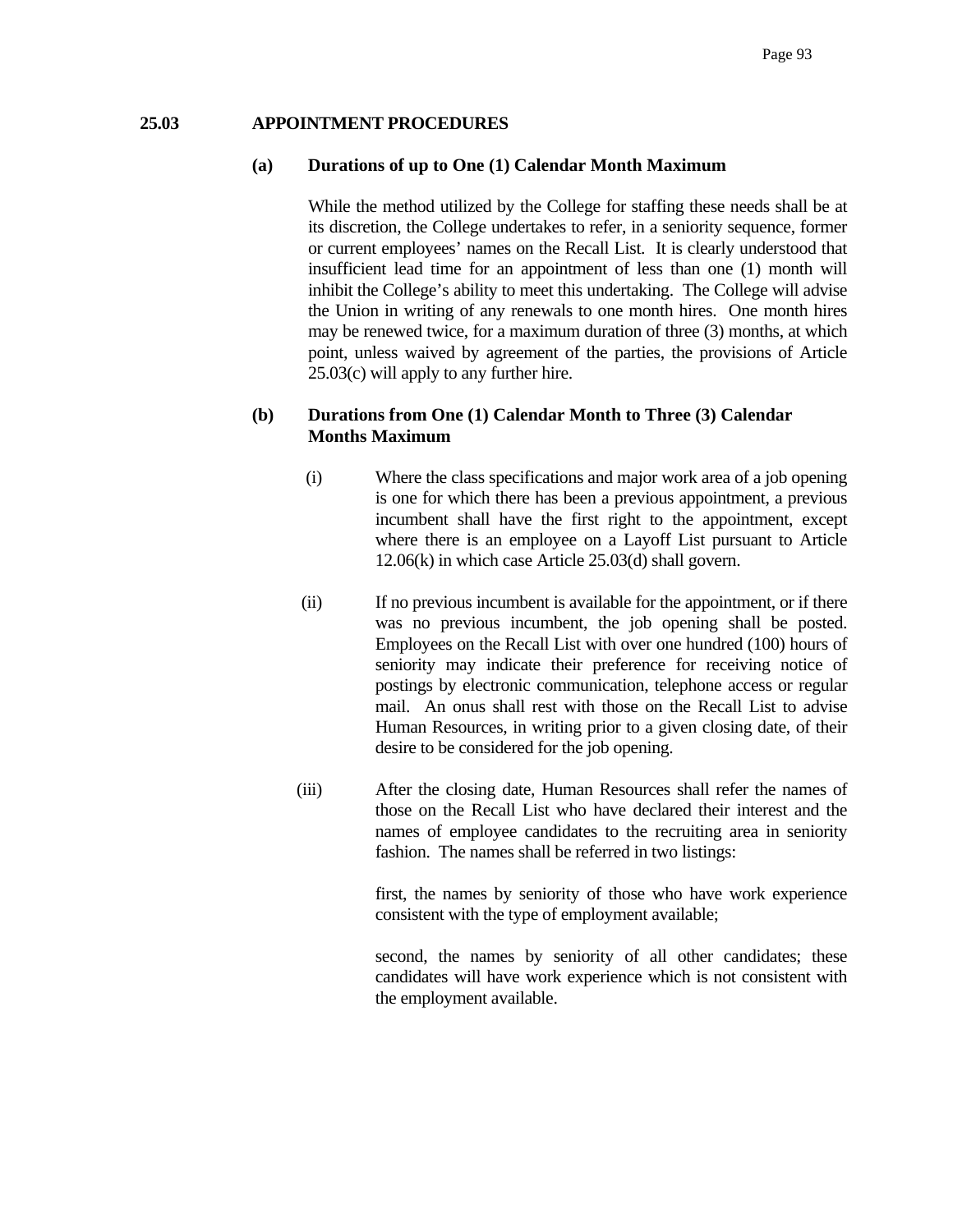# **(c) Duration of Greater than Three (3) Months**

- (i) Where the class specification and major work area of a job opening is one for which there has been a previous appointment, a previous incumbent shall have the first right to the appointment unless the job opening is for a position created under Article 9.07, or where the job opening is of a temporary nature and where there is an employee on a Layoff List pursuant to Article 12.06(k) in which case Article 25.03(d) shall govern.
- (ii) Where no previous incumbent is available for the appointment, or if there was no previous incumbent, the job opening shall be posted and the College may simultaneously advertise the job opening. A copy of the job posting shall be forwarded by mail to all names on the Recall list with over one hundred (100) hours of seniority. An onus shall rest with those on the Recall List to apply in writing if they wish to be considered for the appointment.

# **(d) Precedence of Layoff List**

- (i) In circumstances where any Layoff has been activated pursuant to article 12.06(k), the following procedure shall supersede those staffing processes set out in 25.03(a), 25.03(b), and 25.03(c) as such relate to Temporary hires.
- (ii) Pursuant to  $25.03(d)(i)$ , all employees on all Layoff Lists (as defined in Article 32) shall have priority rights to Temporary hires subject to Article 25.07.

## **(e) Precedence of Permanently Laid Off Employees**

 Where an employee has been permanently laid off pursuant to Article 12.03(b), any right arising under that employee's election of the job vacancy/retraining option as set out in Article 12.08 shall be a priority right over all temporary and regular staffing procedures set out in Article 25.03(a), 25.03(b), 25.03(c) and 25.03(d).

## **(f) Rights of Unsuccessful Candidates**

 On request, the College shall give an unsuccessful candidate for any job the reasons in writing why that employee's candidacy was not successful and the Union shall have the right to grieve the matter in accordance with clause 25.05 of this Agreement.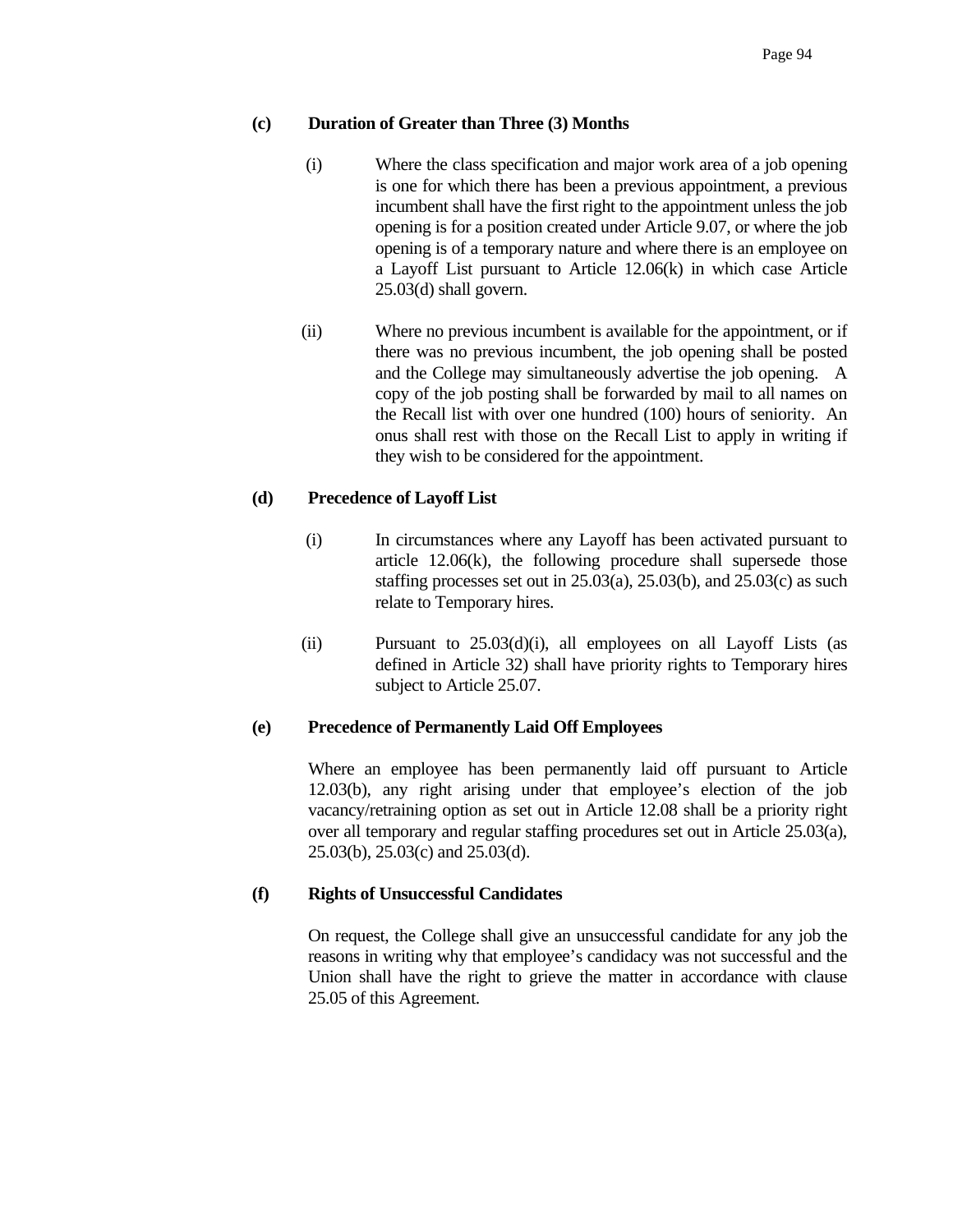## **25.04 NOTIFICATION TO UNION**

 A designated Councillor, or her designate, shall be advised of the name of the successful candidate chosen pursuant to the competition procedure at the time of the candidate's acceptance of the College's offer. In addition, the Union shall receive a copy of all Personnel Hiring Forms. The Councillor, or designate, may use College facilities and equipment to advise the Union of the name of the successful candidate.

 The Union will rotate the designation of Councillor, or designate, for this purpose such that no Councillor, or designate, performs this function in two consecutive terms.

# **25.05 RIGHT TO GRIEVE**

 Within ten (10) working days of being notified by the Human Resources Department that she was an unsuccessful candidate for a posted job vacancy, under the procedure of 25.02, unless the job vacancy was filled by an employee pursuant to Articles 12 and 24, an employee may grieve the College's decision at Step 3 of the grievance procedure by forwarding such a grievance to the Human Resources Department.

## **25.06 INTERIM APPOINTMENTS**

Any vacant position may be filled on an interim basis:

### **(a) Grievance**

where a grievance has been filed under Article 25.05;

## **(b) Competition**

while a competition to fill a job vacancy is in process.

## **25.07 APPOINTMENTS**

#### **(a) Required Knowledge, Skills and Abilities**

 Among those candidates who have the required knowledge, skills and abilities, the candidate with the most seniority shall be offered the appointment.

## **(b) Seniority**

 Notwithstanding 25.07(a), candidates with less than 375 hours of seniority shall be treated as if they had no seniority for the purpose of appointments to Regular positions.

# **(c) Compensation**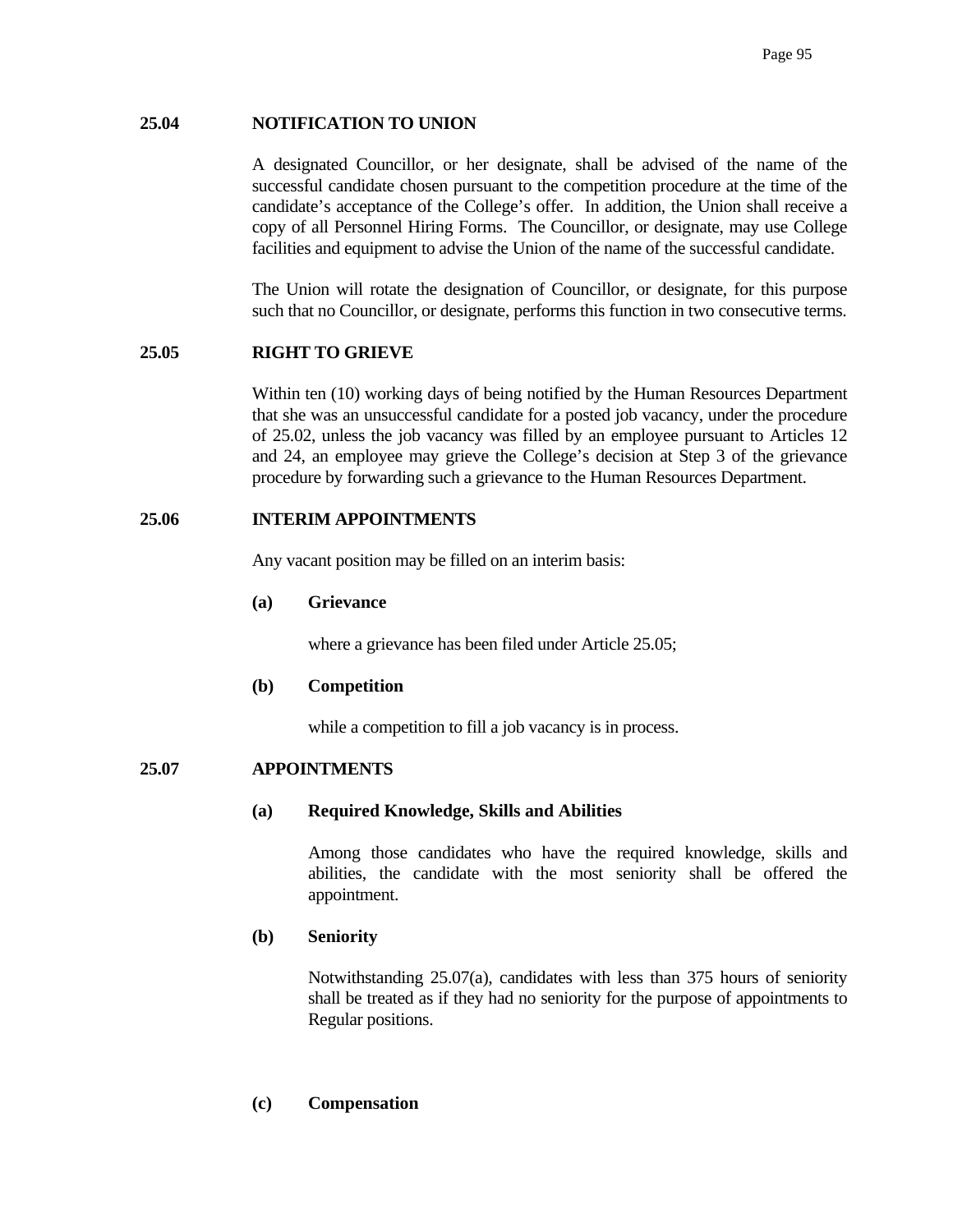If a successful internal applicant to a job posting is not placed in the new job within four weeks of the appointment, the employee will then be paid the rate of the new position, if greater.

## **(d) Job Duties**

 It is understood and agreed that any knowledge, skills and/or abilities which are established for any job must be related by the College, reasonably, fairly and consistently to the major job duties to be performed.

### **25.08 PROBATION**

### **(a) Current Employee**

 A current employee appointed pursuant to Article 25.07 shall be on a probationary period of three (3) month. For an employee working part time, the probationary period shall be the equivalent of three full months, i.e. 456 hours. The employee will be provided with an interim evaluation and a final review. If the employee finds the job unsatisfactory or is unable to meet the basic job requirements to the satisfaction of the College, the College shall either return her to her former position, or to one of an equal pay group.

## **(b) Former Employee**

 A former employee with seniority appointed pursuant to Article 25.07 shall be on the same probationary period set out in 25.08(a). However, if she is unable to meet the basic job requirements to the satisfaction of the College, her employment status shall be terminated.

#### **(c) Incomplete Initial Probation Period**

 An individual appointed pursuant to Article 25.07, who has not completed an initial probation period of six months, shall serve a probationary period of six (6) months. If the employee is unable to meet the basic requirements to the satisfaction of the College, her employment status shall be terminated.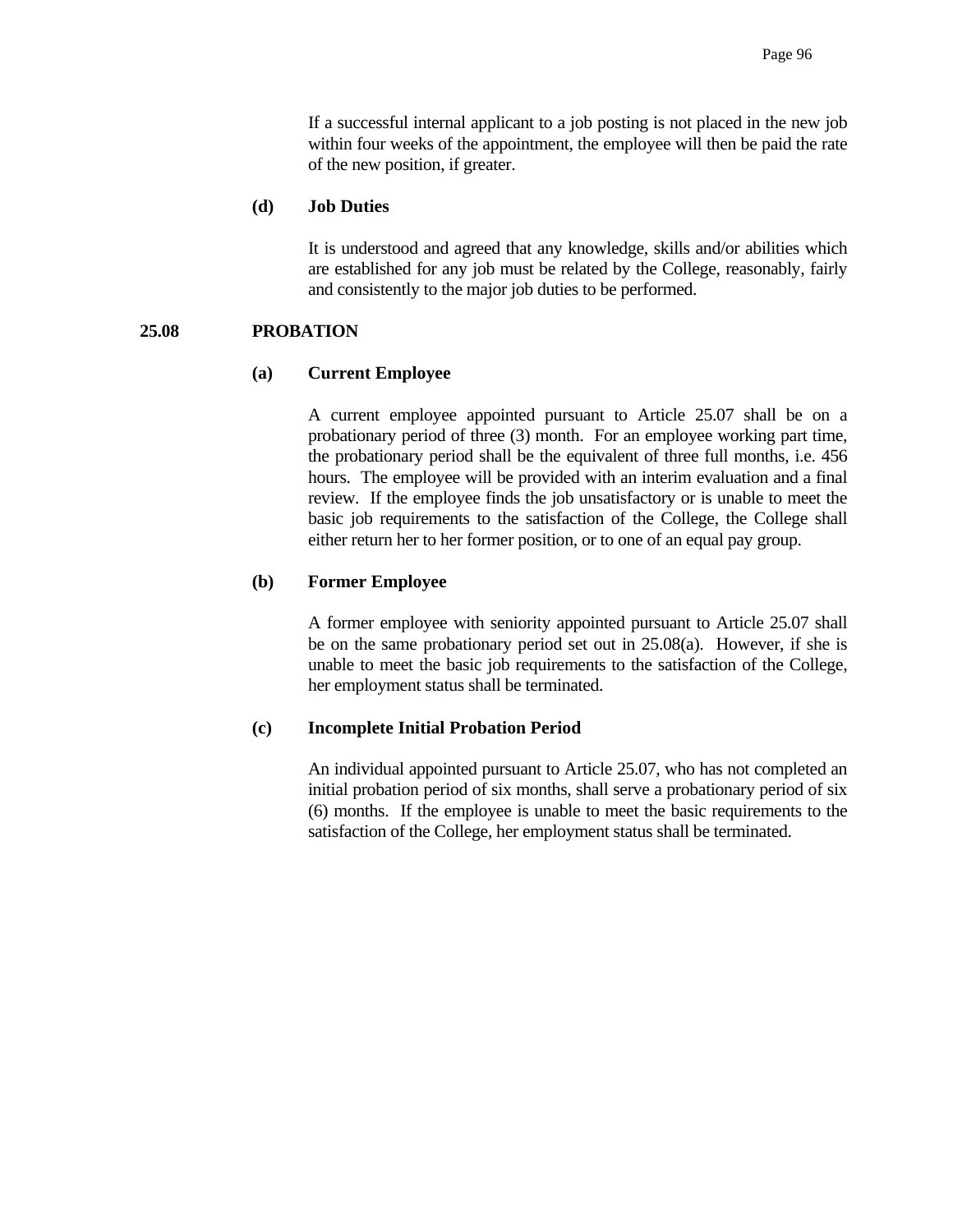## **25.09 PREVIOUS INCUMBENCY**

## **(a) Status**

 Arising out of the appointment procedures set out in 25.03, a previous incumbent shall not lose her status (of being a previous incumbent) by reason of her refusal to accept an employment offer of one month or less duration.

### **(b) Loss of Status**

 However any refusal by a previous incumbent of an employment offer of greater than one month shall result in her loss of previous incumbency status for the particular classification/area, unless reasonable grounds are given by the employee for such refusal (SEE ALSO 12.14(e) and 21.09).

# **25.10 EXTERNAL HIRES**

If a vacancy cannot be filled under the preceding provisions of this Article, then the College shall have the right to hire from external sources, providing that the same knowledge, skills and abilities requirements are applied to external and internal candidates.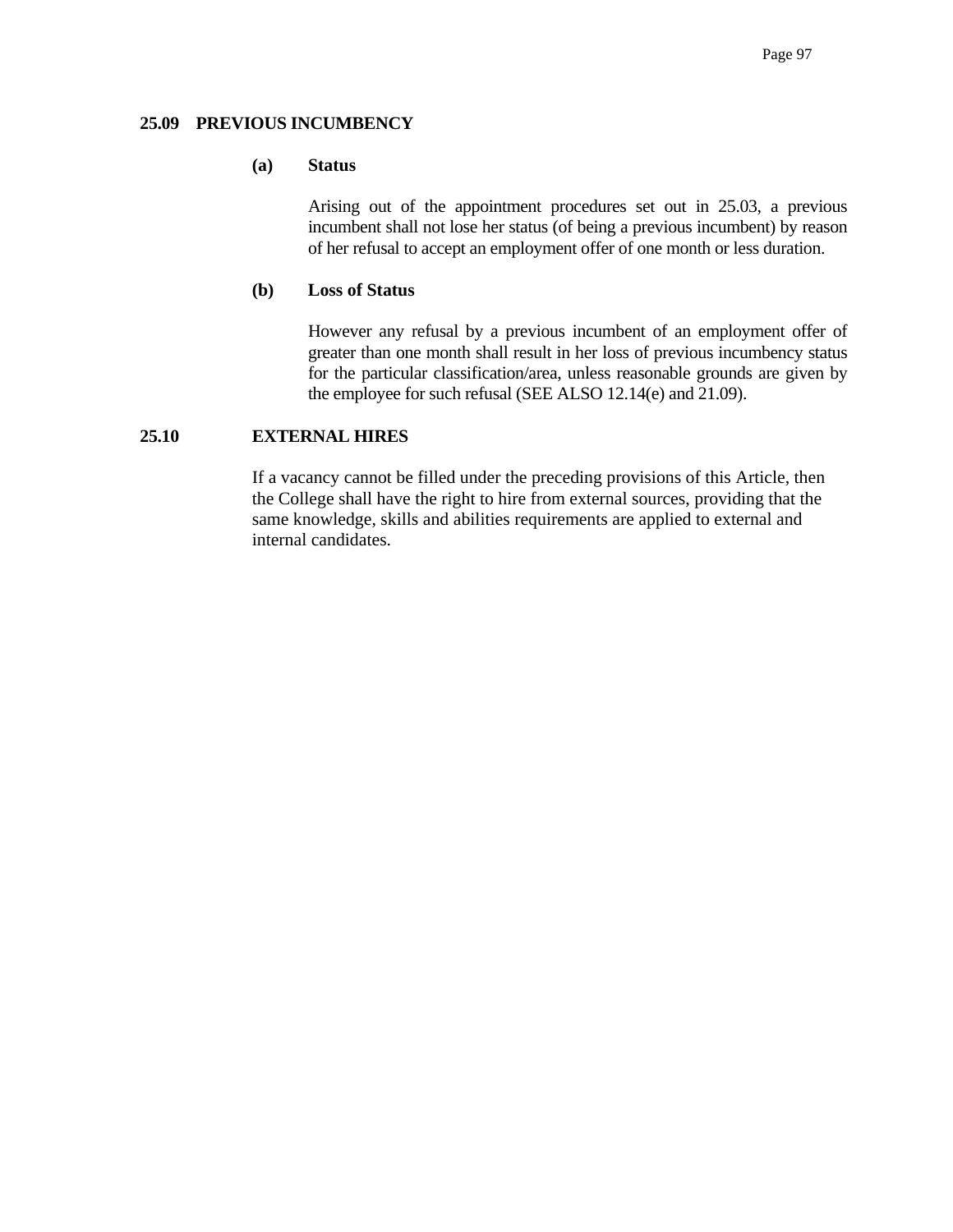# **ARTICLE 26 - CLASSIFICATION**

It is the intent of the Parties that all positions be equitably and fairly evaluated.

## **26.01 CLASS SPECIFICATION**

 Every job in the bargaining unit shall be covered by a Class Specification. Such class specifications will conform with Appendix "B".

### **(a) Copy of Class Specification to Employee**

Every employee shall receive a copy of her class specification.

## **(b) Copy of Class Specification to Union**

 The Union shall receive a copy of all class specifications with point and factor detail.

## **(c) Prior to Posting**

 Prior to posting of any position the College shall provide the Union with a copy of the class specification with point and factor detail.

## **(d) Overview of Duties**

 The class specifications shall contain an overview of the position and a list of the duties, responsibilities and qualifications an individual must possess in order to perform the work within the class specification.

## **(e) Shall Not Include**

 The class specification shall not include such phrases as "desired", "preferred qualifications", nor "all other duties as required", "assists with more advanced duties" or "to act as a deputy for more senior staff members". The phrase "performs duties related to the qualifications and requirements of the job" is permissible.

## **(f) Integrity to be Maintained**

 The integrity of the class specification plan shall be maintained. Towards this end, changes to the class specification shall not violate this Agreement, nor result in an unreasonable combination of functions or work requirements.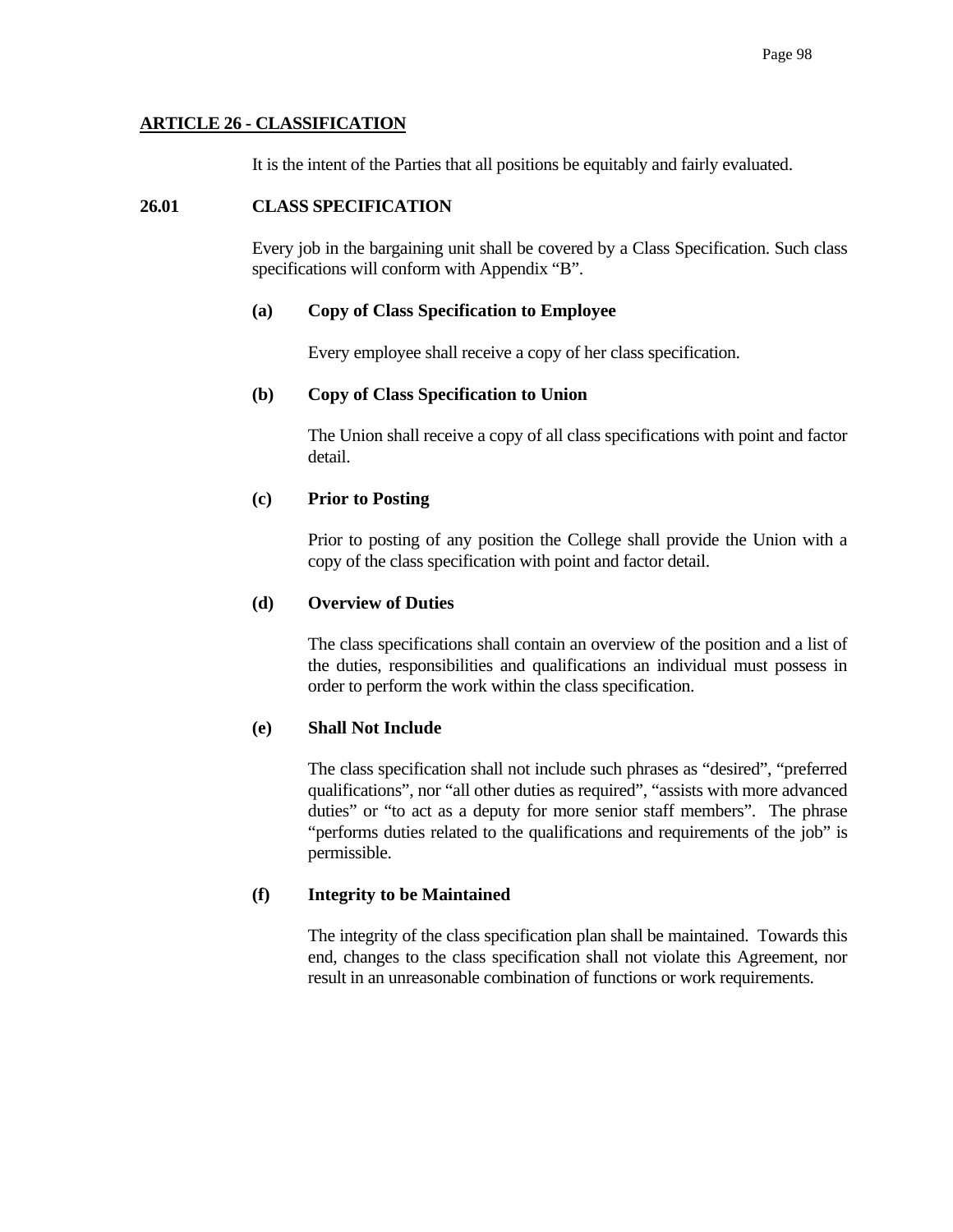### **(g) College Not Bound**

 The creation of class specifications shall not bind the College to create and/or to fill the positions covered by such class specifications.

### **(h) Preparation**

 Class specifications shall be prepared by the College in consultation with the incumbent(s), wherever possible. Class specifications shall be issued for all positions with a duration of hire of three (3) months or more.

### **26.02 BENCHMARKS**

 Benchmarks will be established by mutual agreement of the parties during the life of the Collective Agreement.

## **26.03 CLASSIFICATION REVIEW**

### **(a) Request**

 Request for a classification review may originate with the employee, the Union or the College. These requests must be in writing to the Human Resources Department with one copy to the Union.

## **(b) Duties Have Changed**

 A reclassification review of a job is appropriate only when the job duties or responsibilities have substantively changed because of changes in the work or when the College or Union feels the job has been incorrectly classified.

#### **(c) Process**

 A Human Resources Department representative and Union representative shall review the request with the employee. The classification review procedure must include the following:

- (i) a review of the changes to the class specification submitted in the request;
- (ii) the establishment, if possible, of the date on which the change of job duties occurred;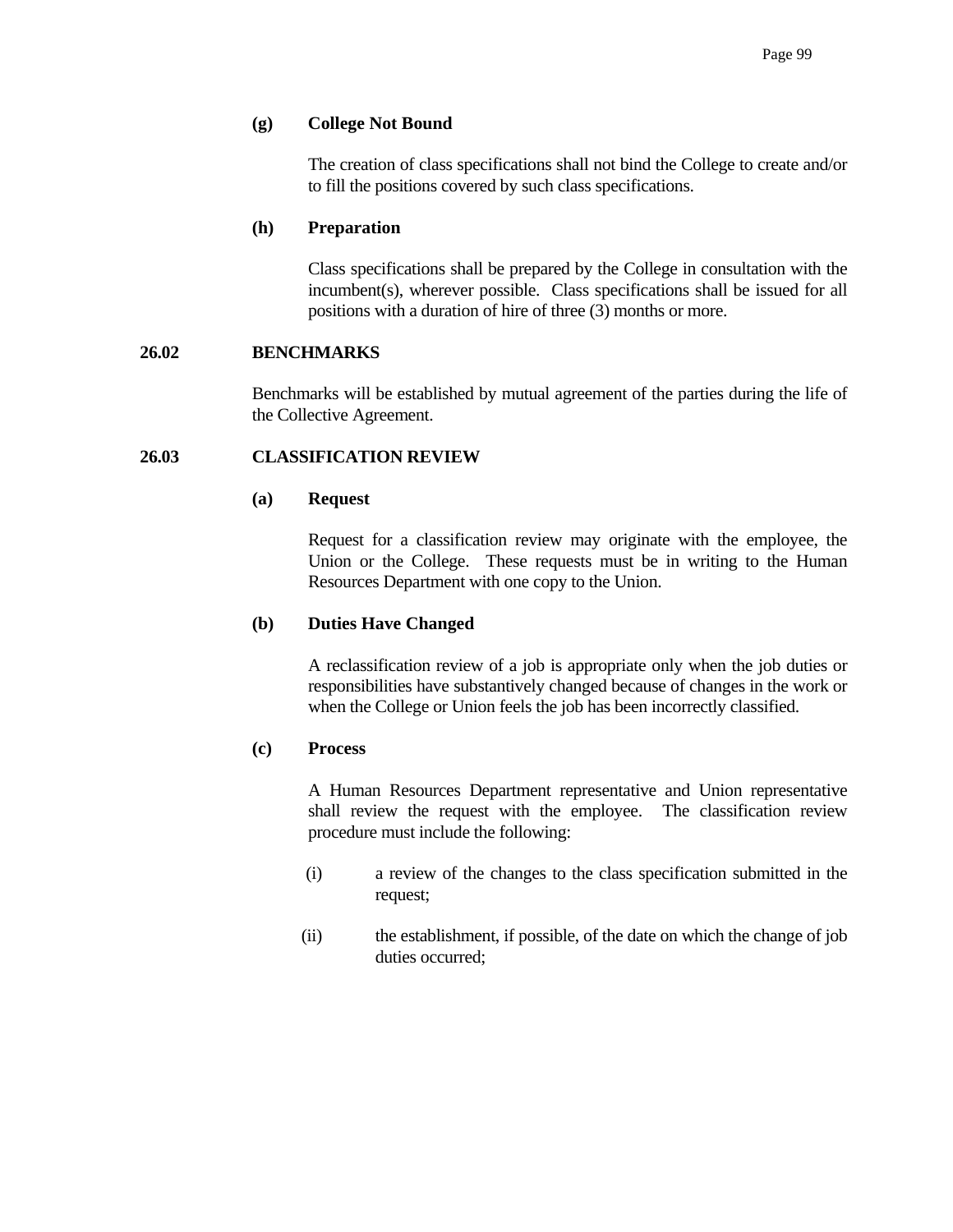## **26.04 TEMPORARY RECLASSIFICATION**

 Prior to the implementation of a temporary reclassification, the College shall consult with the Union. Unless agreed to by the Union, no temporary reclassification shall exceed a duration of four (4) calendar months.

## **26.05 NOTIFICATION**

### **(a) Request by Employee**

 Where a classification review is requested by an employee or the Union, the review shall be completed within sixty (60) calendar days. If the employee fails to provide information requested, which is necessary for completion of the review, within twenty (20) calendar days of receipt of the request, the review shall be deemed to be abandoned. The employee may refile her request.

### **(b) Results to Union**

 The results of the classification review of a new position will be communicated to the Union, in writing, no less than twenty-four (24) hours prior to its posting. The results of the classification review of an existing position will be communicated to the Union, in writing, not less than three (3) days before the public release of the information. Such results shall include the point and factor detail and any revisions to the class specification. If reclassification is not granted, the notification shall contain all reasons for the refusal.

#### **26.06 RIGHT TO APPEAL**

#### **(a) Disagreement**

 If, within twenty (20) calendar days of receipt of the results of the classification review, the employee or the Union advises the College, in writing, of its disagreement with the result, one College representative and one Union representative, with expertise in job evaluation, shall meet and attempt to resolve the disagreement.

## **(b) Failure to Resolve Dispute**

 If the parties are unable to resolve the disagreement, the Union may refer the disagreement to the Classification Adjudicator within thirty (30) calendar days of the failure to reach agreement, or the expiry of thirty (30) calendar days of the date of the meeting, whichever comes first.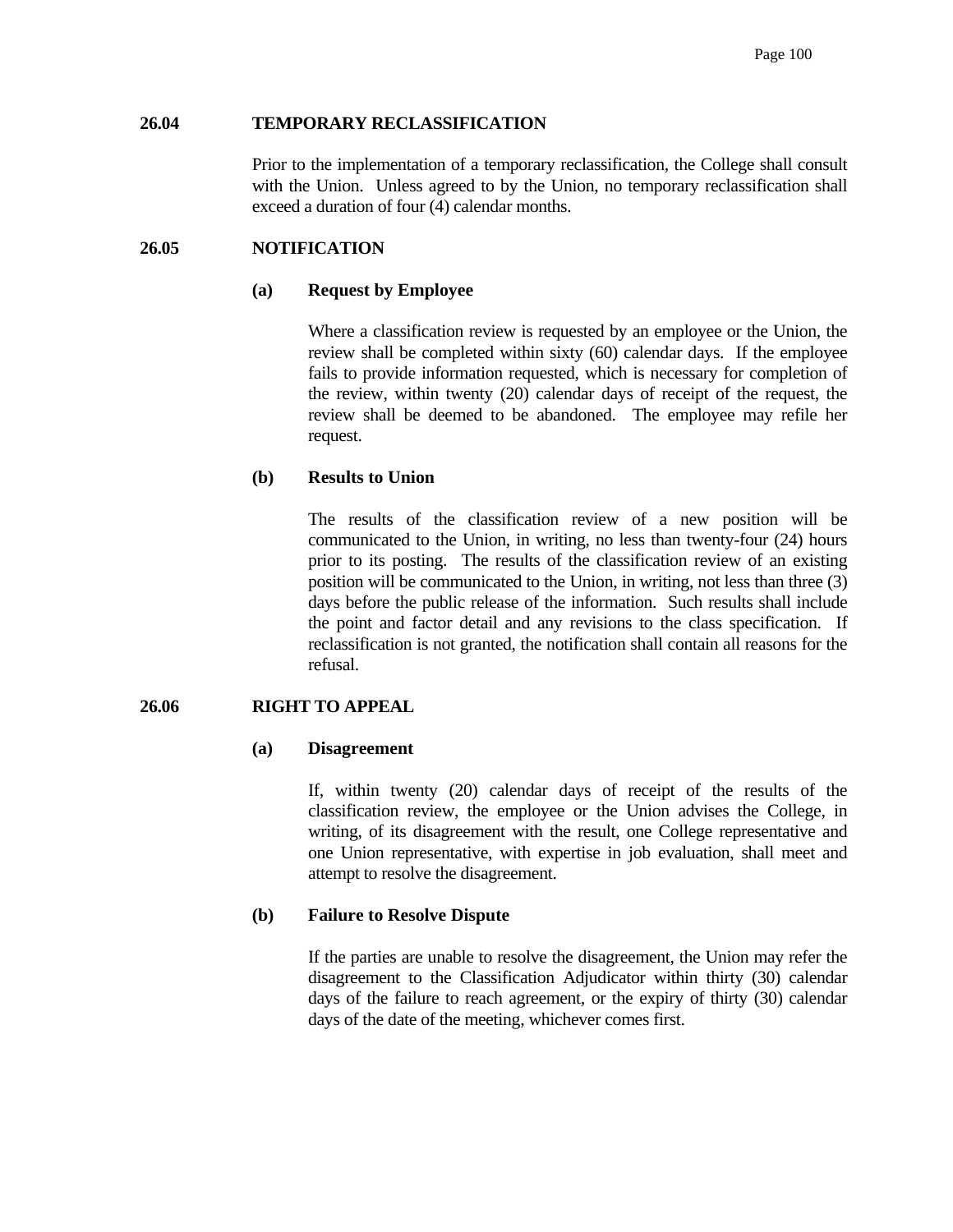## **(c) Classification Adjudicator**

 In the event the College does not render a decision within sixty (60) calendar days per Article 26.05 a), the Union may refer the classification review to the Classification Adjudicator.

# **26.07 SALARY ON RECLASSIFICATION**

#### **(a) Increase in Salary**

 An increase in salary resulting from a classification review shall be retroactive to the beginning of the pay period in which the date of change of job duties occurred, or, when no date can be established, retroactive to the beginning of the pay period in which the request for classification review was received by the Human Resources Department.

Retroactive payment shall be based on all hours worked, including overtime.

### **(b) Step Placement**

 On reclassification of an employee's position, the employee shall move to the same step in the new salary as she was in the former pay group.

### **(c) Increment, Seniority and Benefits**

 Reclassification will not affect an employee's increment date, seniority, or entitlement to fringe benefits.

#### **(d) Decrease in Salary**

 A decrease in salary resulting from a classification review shall mean that an employee's salary will be maintained above the maximum of the salary range for her job until such maximum is raised to a level above her salary. Red circled salary treatment. Any employee whose salary is blue circled at the date of this agreement will remain blue circled under this provision.

# **26.08 ADJUDICATION**

#### **(a) Adjudicator**

 The Parties agree to select a Classification Adjudicator on a rotational basis, depending on availability, from the following list: Heather Laing John Kinsey

The adjudicator's responsibility is to resolve classification disputes arising from this Article through the application of the agreed upon classification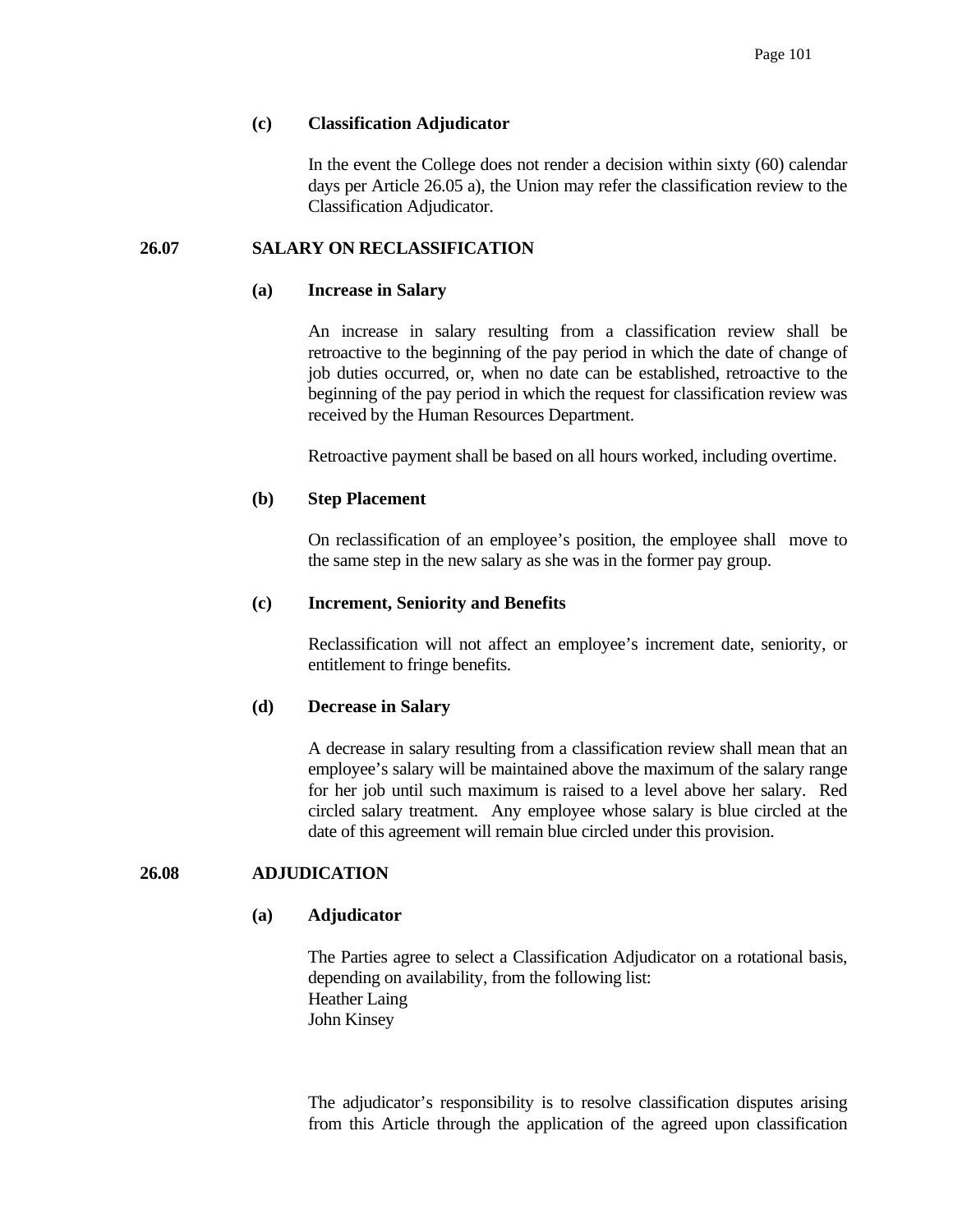plan. The adjudicator shall proceed as soon as practical to resolve classification appeals by investigating the dispute, consulting with the parties, and may include a hearing and on-the-job review by the adjudicator. The adjudicator's decision will be final and binding on the parties.

#### **(b) Resolution**

 Where the Union has referred a matter to adjudication (the named Adjudicator) will resolve the disagreement as expeditiously as possible. Such resolution shall become the classification level for the disputed position and shall become a benchmark under this Article.

#### **(c) Disagreements**

 In resolving disagreements under this Article, the classification Adjudicator shall be governed by the terms of the agreed upon classification plan between the Parties dated April, 1989.

## **(d) Costs**

 All costs of the Classification adjudicator shall be shared equally between the Union and the College.

## **26.09 JOB CLASSIFICATION REVIEW**

- (a) The College and the Union agree that they will each provide their own Job Evaluation Specialist to clear the current backlog of job classification review requests within a six month period of the ratification of this Agreement.
- (b) The College and the Union further agree that they will each provide their own Job Evaluation Specialist on an on-going basis when needed to meet the deadlines set out in the Agreement for resolving classification review requests by employees.
- (c) The College and the Union agree that a "Job Evaluation Specialist" is an individual who has job classification as the primary responsibility of her employment with the College or the Union.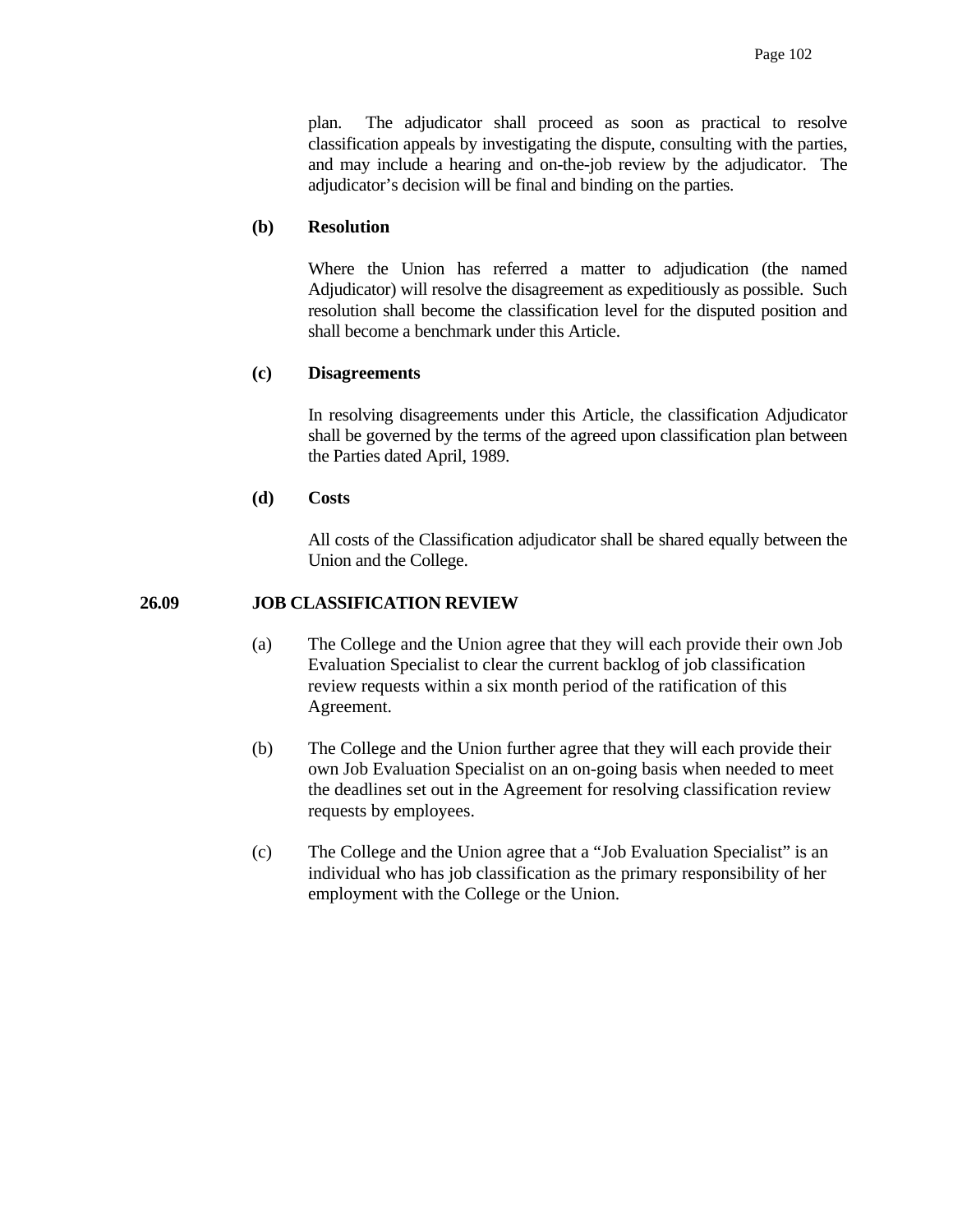# **ARTICLE 27 - PAYMENT OF WAGES AND ALLOWANCES**

## **27.01 EQUAL PAY**

 The College shall not discriminate between male and female employees by employing a person of one sex for any work at a rate of pay that is less than the rate of pay at which a person of the other sex is employed for similar or substantially similar work.

## **27.02 PAY DAYS**

## **(a) Semi-Monthly Pay**

 Employees shall be paid semi-monthly. The first pay date of each month shall be on or before the 15th day of the month, the second shall be on or before the last day of the month. Where the pay dates fall on other than normal business days of the College, the applicable pay date shall be on the preceding business day prior to the pay date.

# **(b) Method of Pay**

 The College shall deposit an employee's pay cheque in an account at a financial institution designated by the employee. This provision applies to all employees paid on a semi-monthly (as opposed to hourly) basis. All other employees shall continue to be paid directly by cheque.

## **27.03 RATES OF PAY**

 An employee shall be paid for services rendered at the rates of pay set forth in Appendix "E".

## **27.04 APPOINTMENT TO NEW POSITION**

## **(a) Higher Pay Group**

 An employee who is appointed to a position with a higher pay group shall be paid at a rate in that pay group determined in the following way:

- (i) If she has less than 5,460 hours of seniority at the appointment, she shall be paid at the rate in the pay group which is immediately higher (i.e., the next step on the pay plan) than the rate she received in her former pay group.
- (ii) If she has 5,460 or more hours of seniority at the appointment, she shall be paid at the rate in the pay group which is two (2) steps higher (i.e., two (2) steps on the pay plan) than the rate she received in her former pay group.

# **(b) Pay Group**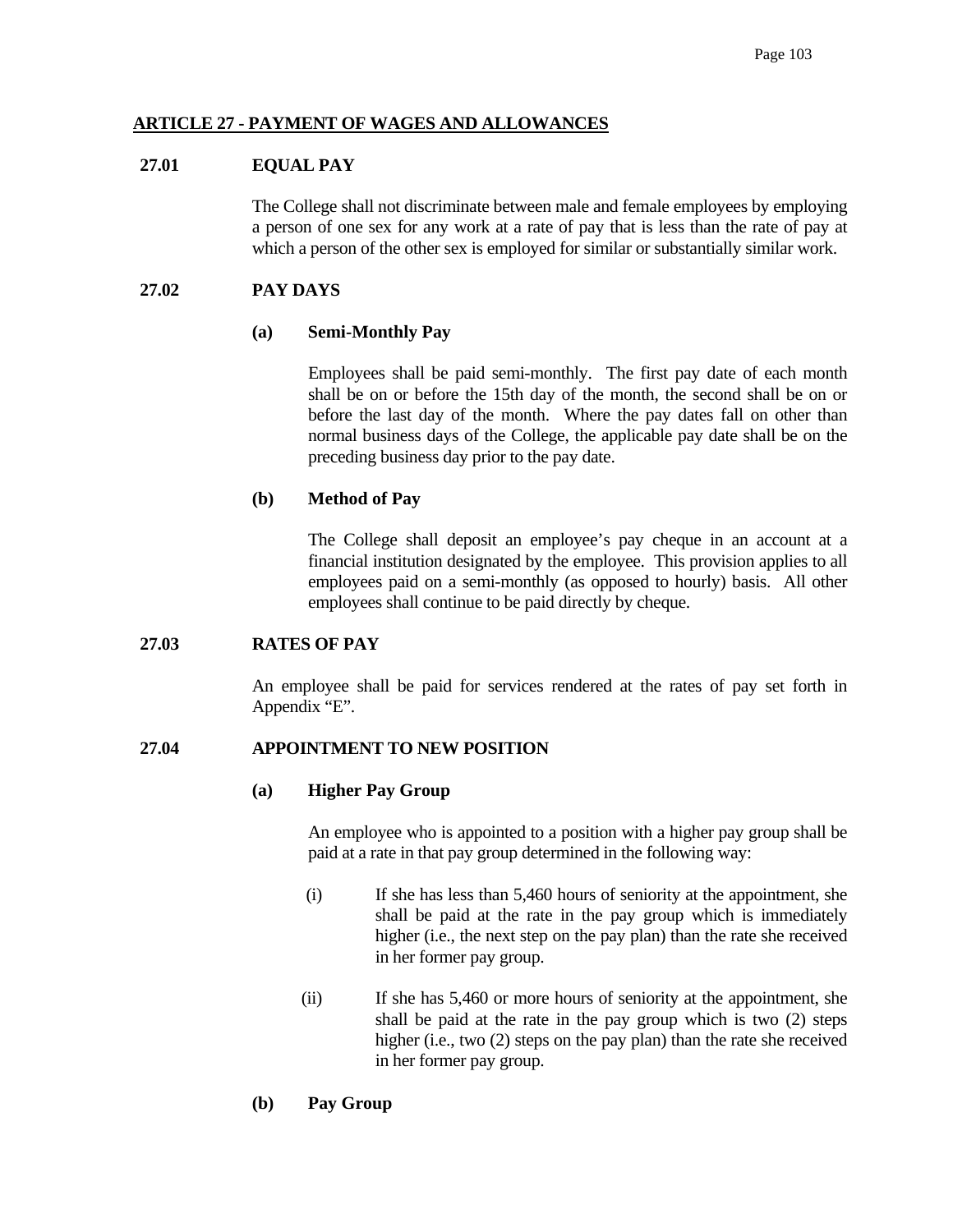An employee who is appointed to a position with the same or lesser pay group, shall be paid at the rate in that pay group which is equal to or the next lesser, if there is none equal, than the rate she received in her former pay group.

## **27.05 SUBSTITUTION**

## **(a) Definition**

 Substitution arises out of the College requesting and an employee agreeing to temporarily perform the duties of another class specification. The request shall be in writing indicating the position title. The College will make every reasonable effort to ensure the equitable distribution of substitution amongst employees.

# **(b) Pay**

 An employee who substitutes shall continue to receive her regular rate of pay as a minimum applicable rate.

# **(c) Higher Class Specification**

 When an employee agrees to substitute into a higher (rate) class specification she shall be paid at the same step she holds in her former position and the pay group for the appropriate classification.

## **(d) Calculation of Higher Rate of Pay**

- (i) The higher pay rate shall apply for the period worked, providing this period is at least fourteen (14) hours.
- (ii) Effective November 1, 1993, the higher pay rate shall apply for the period worked, providing this period is at least seven (7) hours.

# **(e) Duration**

 Except as agreed by the Parties, substitution may not exceed a duration of four (4) months.

# **(f) Return to Former Position**

 Employees return to their former position upon completion of substitution period.

# **27.06 MILEAGE ALLOWANCE**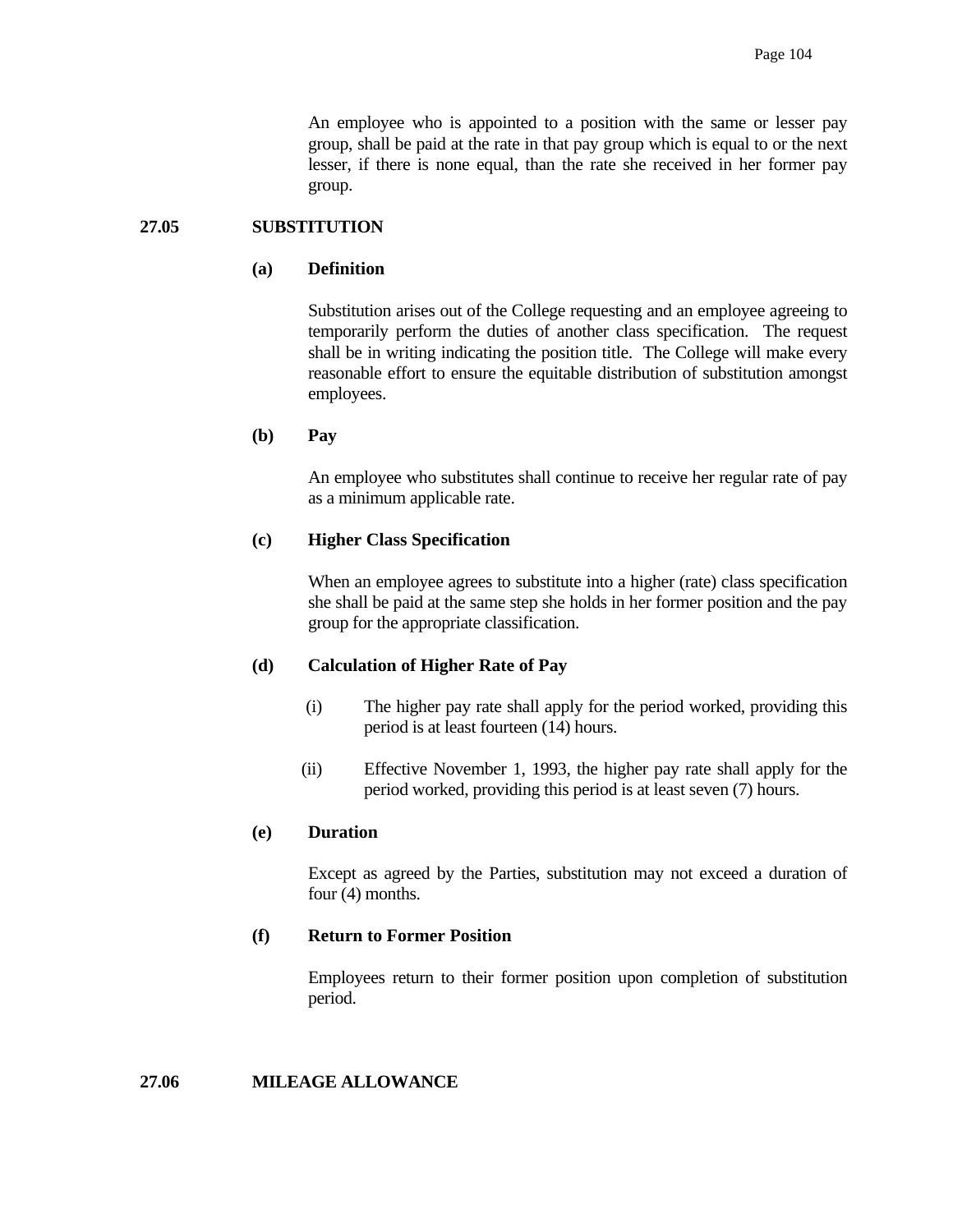Authorized employees using their personal vehicle for College business, at College request, will be paid at the prevailing Board rate in accordance with Policy No. 310, but not less than \$.40 per kilometre.

#### **27.07 EMPLOYEE'S VEHICLE**

# **(a) Vehicle**

 It shall not be a condition of employment for an employee to supply a vehicle. An employee may refuse to use her private vehicle on College business.

#### **(b) Driver's License**

 It shall not be a condition of employment for an employee to hold a valid B.C. Driver's license unless the job specifically requires that she drives a College vehicle.

 Not withstanding the above, the College and the Union agree that the following positions may include a requirement for a valid B.C. Driver's license:

- (i) Continuing Education Assistant
- (ii) Education Planning/Advising Officer
- (iii) Supervisor, Advising Centre
- (iv) Student Recruiter
- (v) Employment Development Officer

 Other positions may be added to this list only by mutual agreement of the Union and the College.

#### **27.08 TRANSPORTATION**

 In circumstances where an employee must work after 10:00 pm and before 6:30 am, the College shall, at her request, reimburse her for taxi transportation covering the trip to or from work.

## **27.09 PAY MATRIX (INCREMENTS)**

 Increments shall be granted to all employees in accordance with the accrual of 1,820 hours of seniority from the date of initial placement or previous increment.

# **27.10 REIMBURSEMENT FOR PARKING EXPENSES WHILE ON COLLEGE BUSINESS**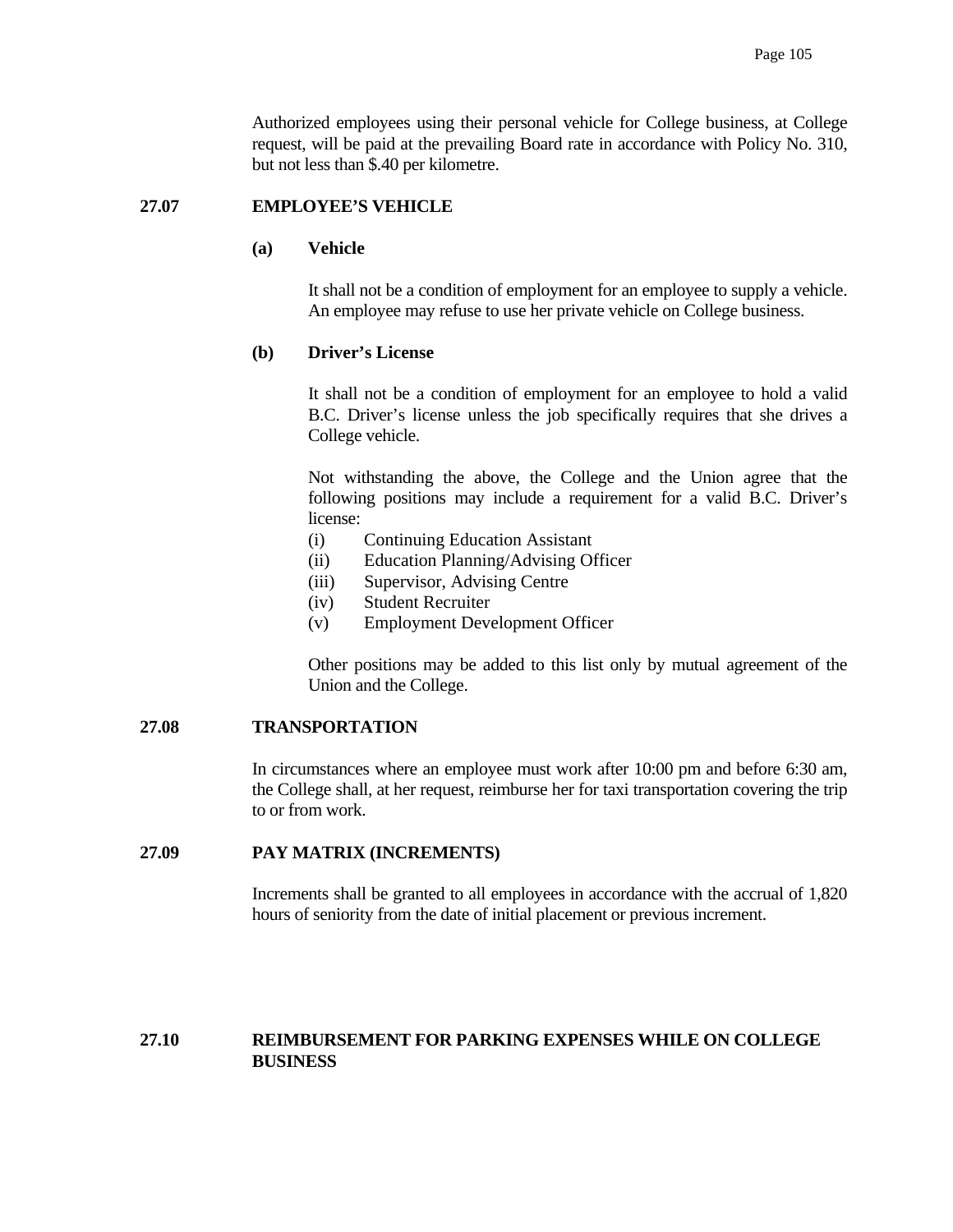Other than when parking at the employee's work place, the College shall reimburse an employee in full for any parking expenses incurred by the employee when using her personal or other vehicle for the business purposes of the College.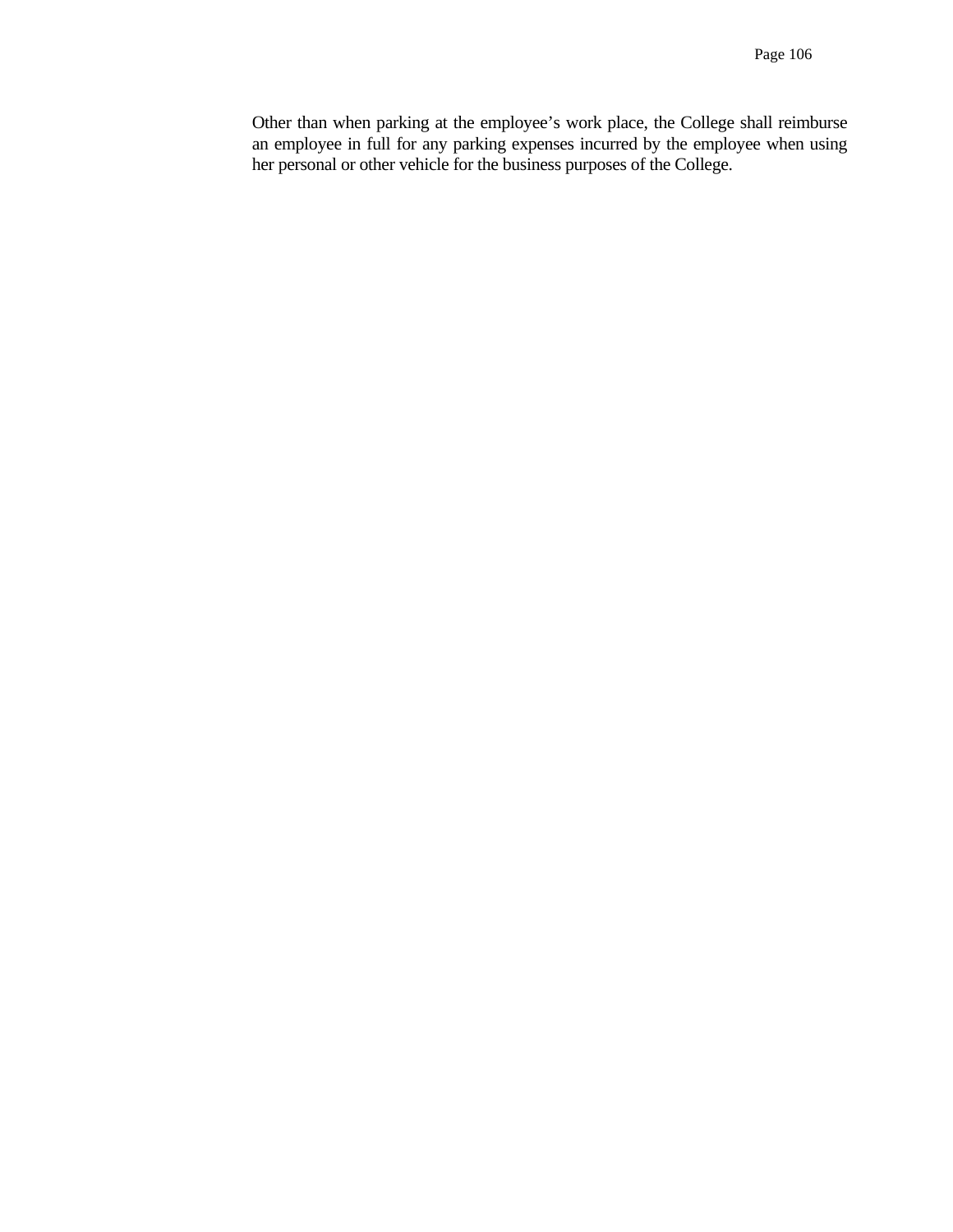# **ARTICLE 28 - HEALTH AND WELFARE**

### **28.01 BASIC MEDICAL PLAN**

All employees with an employment status of twenty (20) or more hours per week for four (4) or more consecutive months per year may participate in the Basic Medical Plan, premiums for which will be paid by the College during periods of employment.

## **28.02 LONG TERM DISABILITY**

#### **(a) Participation – Effective November 1, 1994**

All employees with an employment status of twenty (20) or more hours per week for four (4) or more consecutive months per year must participate in the Long Term Disability Plan. The employee shall pay 100% of the premiums for the coverage afforded by the Plan during periods of employment. The Plan shall provide 66.7% of the employee's regular monthly salary up to \$2,500 per month plus 50% of monthly salary above \$2,500 per month.

## **(b) Coverage and Eligibility**

 Coverage and eligibility shall be governed by the terms of the Plans. The Union is aware of the name of the Insurance Consultant to the College.

See Appendix D for information on the Appeal Process.

#### **28.03 FLEXIBLE BENEFITS PLAN**

The College agrees to arrange and administer the Flexible Benefits Plan. Benefits covered include:

- Life Insurance
- Accidental Death and Disablement
- Extended Health
- Dental
- Orthodontic
- Health Funding Account
- Other benefits may be added by mutual consent

The College will provide funding for the default level of coverage (where applicable).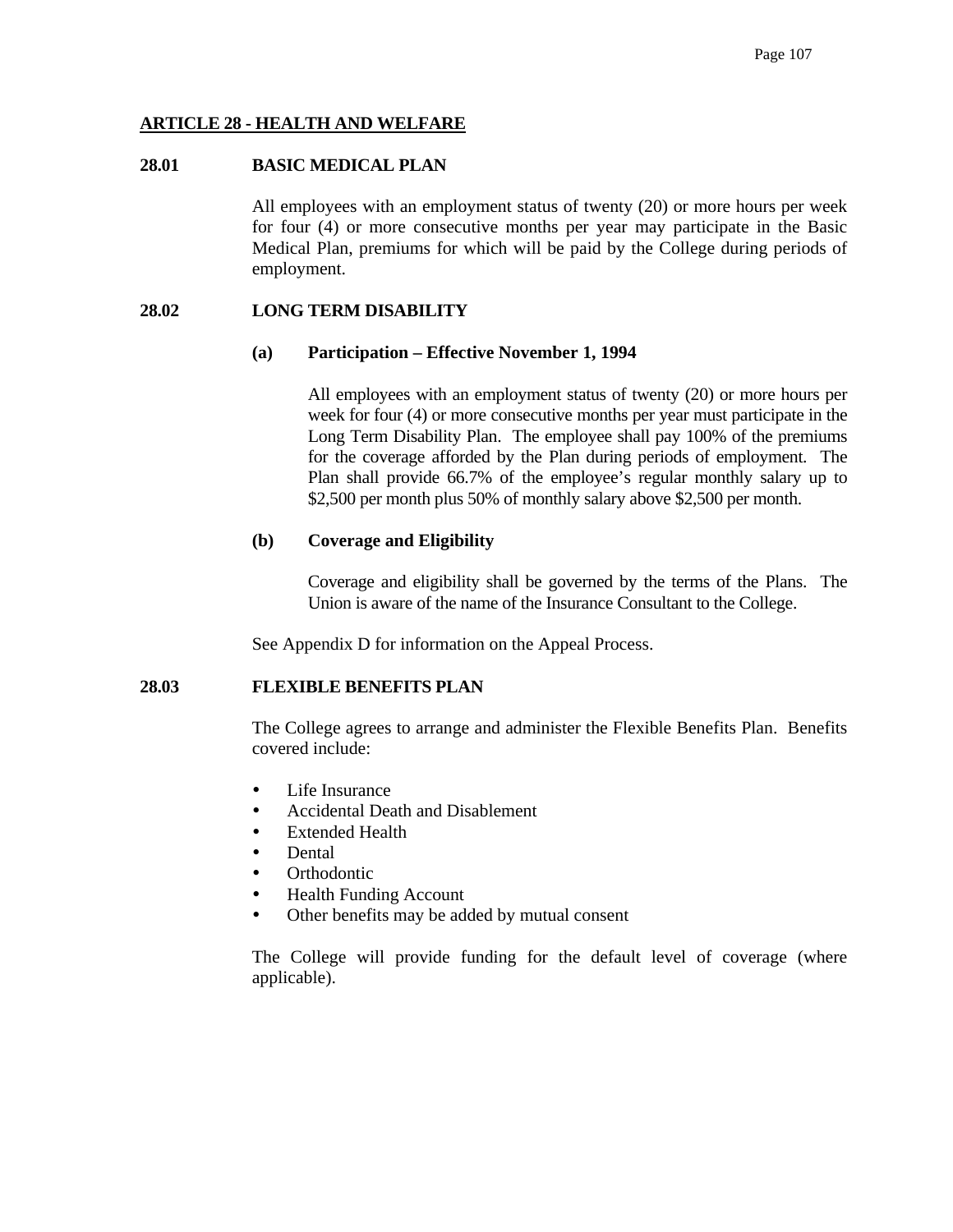# **(a) Eligibility**

(i) Regular Employees

All Regular (Full Time and Part Time) employees with an employment status of twenty (20) or more hours per week must participate in the Flexible Benefits Plan. For Dental Coverage, a new Regular employee must complete the six (6) month period for eligibility. A Benefit Year is defined as that period commencing on April 1 and ending on the succeeding March 31.

(ii) Temporary Employees

All Temporary employees with an employment status of twenty (20) or more hours per week for four (4) or more consecutive months per year will receive only the Default level of coverage (paid by the College) for those plans for which they are eligible (default levels are described below). These plans include Extended Health, Dental, Life Insurance and Accidental Death and Disablement Insurance. For Dental Coverage for an employee with a definite duration of employment, four (4) clear months of employment must remain after completion of the six (6) month period for eligibility, all of which must be continuous. Temporary employees will not gain access to a spending account by waiving enrolment in any benefit plans.

#### **(b) Spending Account**

(i) Each eligible employee shall have a Spending Account, the value of which shall be the premium for providing coverage as follows:

| • Life Insurance       | two $(2)$ times annual salary      |
|------------------------|------------------------------------|
| • Accidental Death and | two $(2)$ times annual salary      |
| Disablement            |                                    |
| • Extended Health      | default level coverage             |
| • Dental               | default level coverage             |
| • Orthodontics         | default level coverage if eligible |

 The dollar value of the coverage shall be determined against the employee's status (i.e. single, couple, family with dependants).

- (ii) Eligible employees may increase or decrease their Spending Accounts by choosing to participate in any of the plans at other than the default level of coverage.
- (iii) If a Spending Account has a negative balance, the College may recover the amount necessary to cover that balance by deduction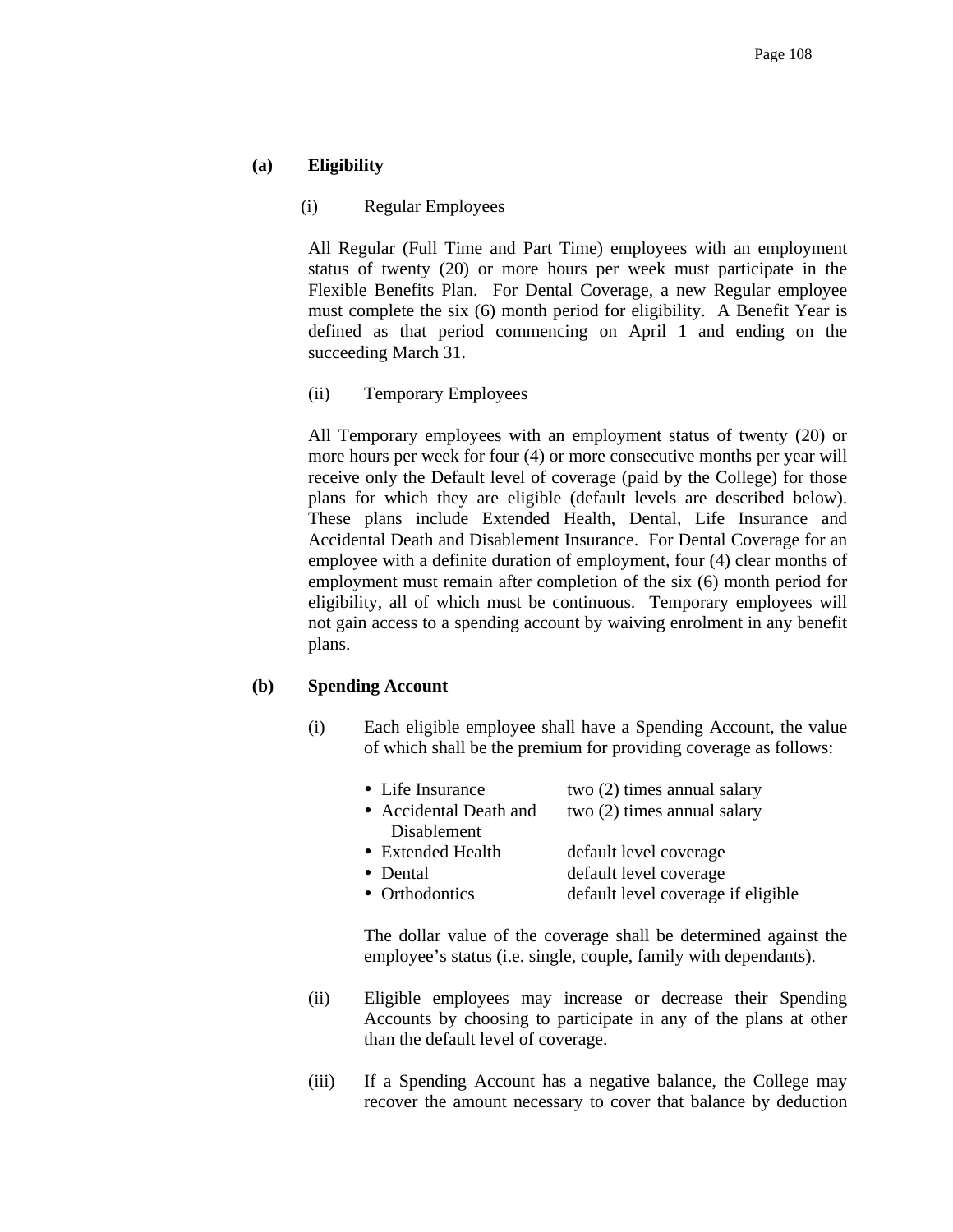from the employee's salary and/or other amounts owed by the College to the employee.

### **(c) Selection**

All eligible employees must maintain the mandatory coverage in Group Life Insurance and Accidental Death and Disablement as described in  $28.02(g)$  and  $28.02(h)$ . Once every four years, eligible employees shall select their coverage level from amongst the available options. An eligible employee whose family status changes during the four year cycle (i.e. couple to single, single to couple, new dependants) may apply to change her dependant level based upon that change in family status.

## **(d) Administration of the Plan**

During each year, all enrolled employees shall receive an accounting of their Spending Account for the previous Benefit Year including the amount to be allocated for the current Benefit Year.

Following receipt of the accounting, each enrolled employee shall select at least one designation for any unspent money in the Spending Account. Such designation could include:

- Directing it to be allocated to the Health Funding Account
- Depositing it in the College's group Registered Retirement Savings Plan
- Directing it to be paid as taxable income
- Directing it to other non-taxable purposes (such as professional development), or
- Allowing it to accumulate in the Spending Account (without interest)

Any employee may appeal to the Joint Benefits Review Subcommittee of the Joint Standing Committee about any aspect of the Flexible Benefits Plan, including eligibility for coverage, eligibility of particular expenses for reimbursement, and the amount of premium prepayment required. The committee may recommend any action that it feels is appropriate in the circumstances.

#### **(e) Dental Plan Coverage**

Default level is:

- No annual deductible
- Plan A: 100% reimbursement for eligible basic and preventive work
- Plan B: 75% reimbursement for eligible restorative work
- Plan A & B combined: \$1,750 per calendar year maximum reimbursement per mouth (employee and dependants covered under the plan)

#### Options:

The deductible is increased from zero to \$100 per mouth per year (maximum of four mouths), or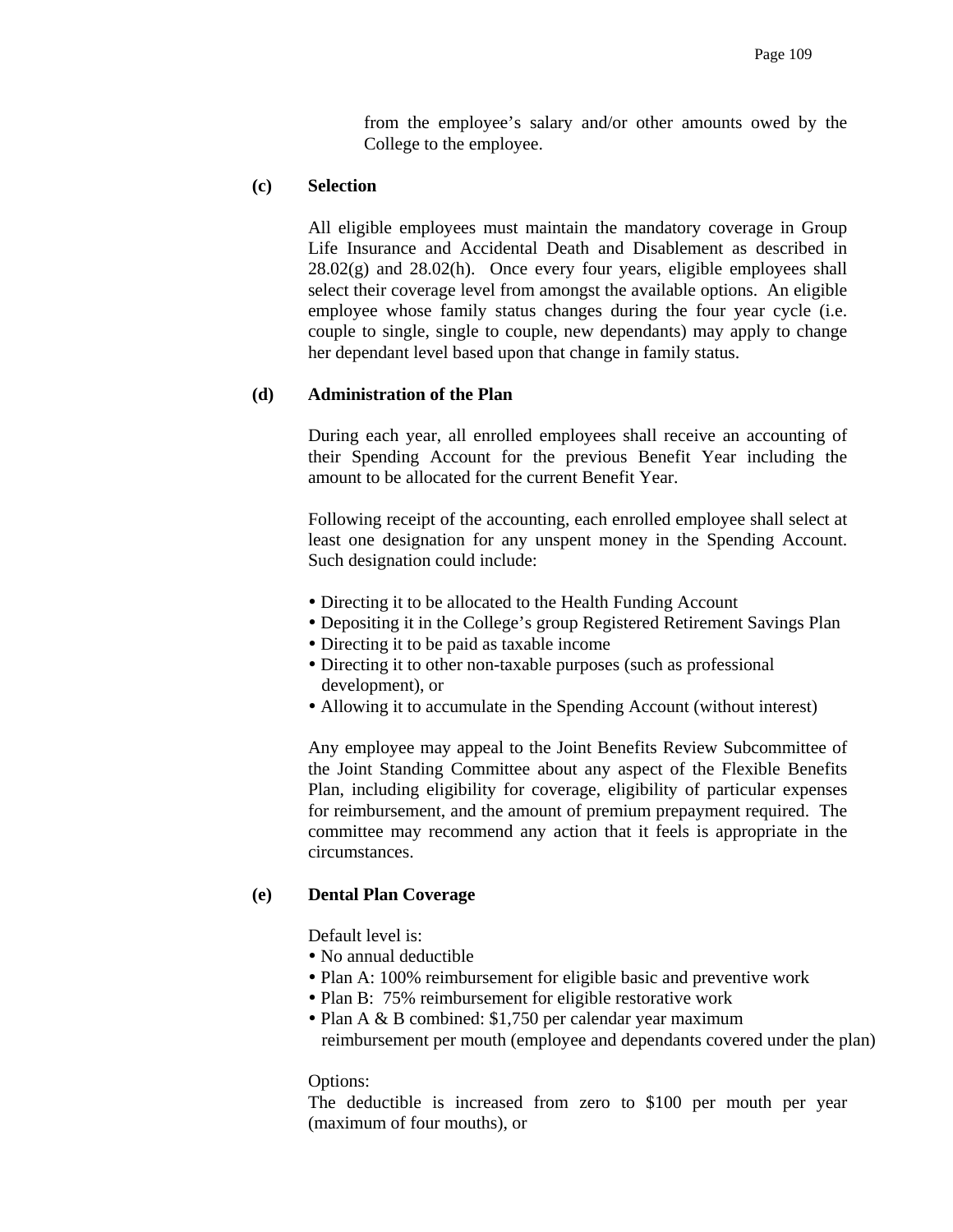The deductible is increased from zero to \$250 per mouth per year (maximum of four mouths).

# **(f) Orthodontic Coverage**

Default level provides per dependant under the age of 19, reimbursement of 50% to a lifetime maximum of \$2,500 per dependant.

Option is for no coverage.

# **(g) Life Insurance Coverage**

Default level is an amount equal to two (2) times annual salary.

Options:

Coverage may be increased (to a maximum of \$305,000) or decreased (to the minimum mandatory level of coverage of \$5,000) in units of \$50,000.

Coverage ceases at age 65.

# **(h) Accidental Death and Disablement Coverage**

Default level is an amount equal to two (2) times annual salary.

Options:

Coverage may be increased (to a maximum of \$305,000) or decreased (to the minimum mandatory level of coverage of \$5,000) in units of \$50,000.

Coverage ceases at age 65.

# **(i) Extended Health Coverage**

Default level is:

- \$25 annual deductible for single, couple, or family
- 80% reimbursement of eligible expenses
- Prescription drugs
- Ambulance
- Hospital user fees
- International travel assistance
- Vision care (reimbursement to a maximum of two hundred dollars (\$200) per year or four hundred dollars (\$400) every two years per eligible employee or dependant)
- All other items that were covered in the Extended Health plan with Canada Life effective May 1st, 1992, with additions dated March1st, 1996.

Options:

Deductible raised to \$250 per year; or

Deductible raised to \$500 per year and no prescription drug coverage.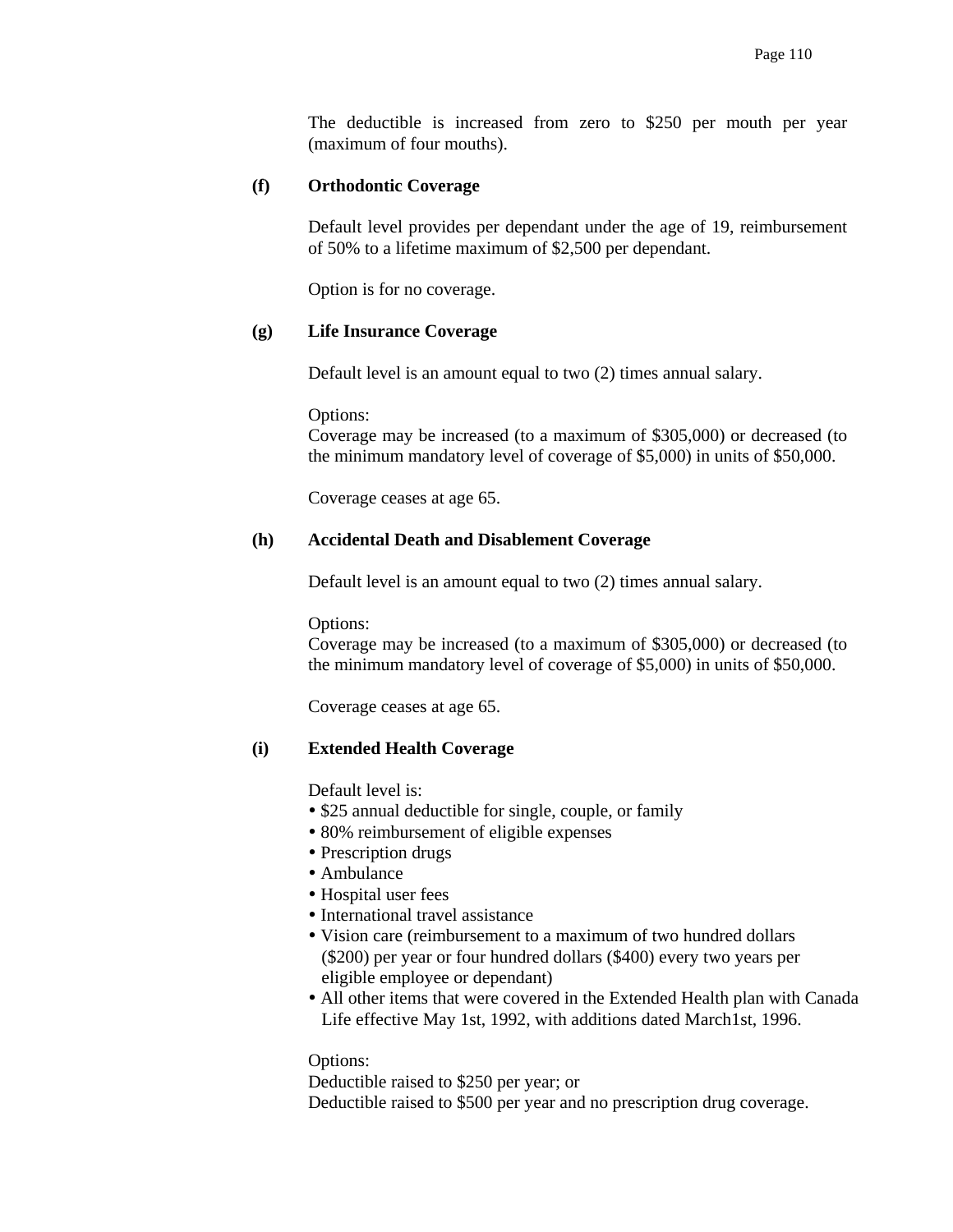# **(j) Health Funding Account**

No default level exists, but eligible employees may once per year allocate amounts for the Health Funding Account. This account may be used for medical and dental claims and recognized alternate professional health care coverage not eligible for coverage under other aspects of the flexible benefits plan, that are considered eligible medical expenses by Revenue Canada. Any funds not used after two years are forfeited in order to maintain the insurance aspect of the plan.

# **28.04 BENEFITS NOT CHANGED EXCEPT THROUGH NEGOTIATIONS**

 The insurance and welfare benefits shall not be changed or modified during the life of this Agreement except by negotiation and the mutual agreement of both parties.

# **28.05 COVERAGE REQUIRED BY LAW**

 The College shall deduct such sums as are required by law and make such contributions on behalf of employees as legislation binding upon the College may require. Examples are: E.I., W.C.B., Superannuation Plan where applicable.

# **28.06 EMPLOYEE'S RESPONSIBILITY FOR BENEFIT COVERAGE**

## **(a) Benefit Plans**

 All benefit plan coverage, terms, conditions and specific eligibility requirements shall at all times be covered by the actual terms and conditions of the benefit plans as amended from time to time. Any benefit plan description contained in this agreement is provided only for the purpose of general information.

# **(b) Employee Responsible for Details**

 It is understood and agreed that it is the responsibility of each employee to be familiar with the specific details of coverage and eligibility requirements of all benefit plans and that neither the Union nor the College has any direct responsibility for insuring that all requirements for eligibility or conditions of coverage or entitlement to benefits are made by the employee beyond the obligations specifically stipulated in this Agreement.

## **(c) Requesting Information**

 The actual policy contracts arranged with insurers shall be deemed to be an integral part of this agreement. The College and the Union shall make every effort to provide promptly any information regarding the benefit plans, to any employee requesting it.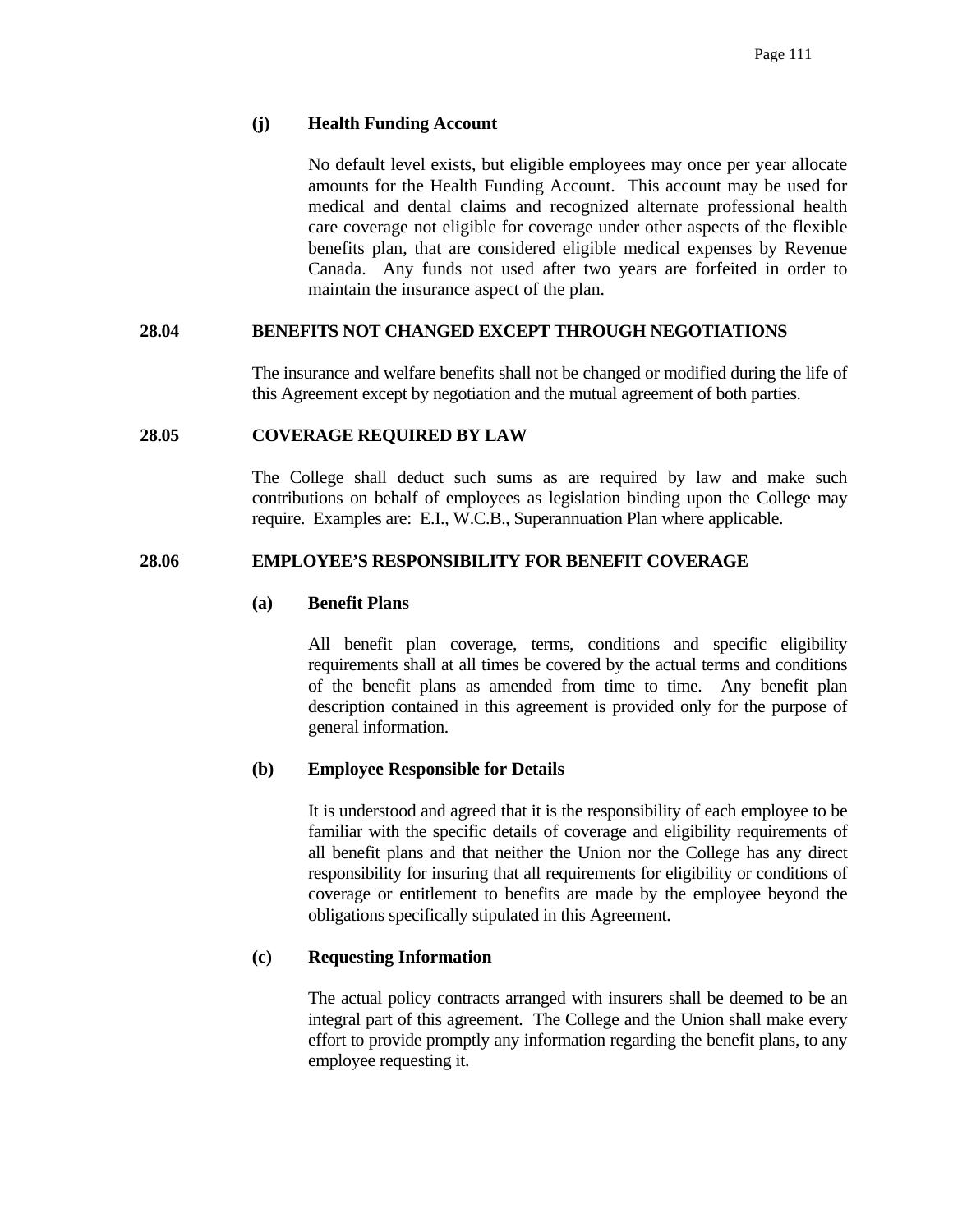### **28.07 LIMITATION OF LIABILITY OF COLLEGE**

 The Union recognizes and agrees that the College's obligation and liability with regard to providing the benefit and insurance coverages agreed to herein is in all events limited to arranging for the underwriting of coverages by insurers and internal procedural administration of the plans. The College cannot be held liable for refusal by insurers to underwrite any plan, for cancellation of coverage by insurers, or for the rejection of any claim or claims by insurers.

### **28.08 "BRIDGE PERIOD" BENEFIT COVERAGE**

 During her "Bridge Period", an employee shall maintain the coverage of those plans she has been participating in. Both the College and the employee shall continue paying their share of the premiums, and the employee's share must be paid in advance.

### **28.09 BENEFIT COVERAGE DURING LEAVE OF ABSENCE**

### **(a) Leave of Absence Without Pay**

 The parties to this Agreement recognize and agree that except where specifically provided in this Agreement, all benefits and entitlements provided by this Agreement are suspended for an employee who is absent on a leave of absence without pay.

#### **(b) Employee Must Maintain Coverage**

 Where an employee has been granted an approved leave of absence without pay, in excess of thirty (30) calendar days, and the employee has been participating in the following benefit coverages:

| Group Life Insurance                   | 28.03(g) |
|----------------------------------------|----------|
| Accidental Death & Disablement Benefit | 28.03(h) |
| Long Term Disability                   | 28.02    |
| Dental Plan                            | 28.03(e) |

 the employee must, as a condition of being granted the leave of absence, maintain the coverages in those plans. The employee must pay 100% of the premiums for those coverages during such leave in advance.

#### **28.10 ENROLMENT**

 Enrolment in any Benefit or Insurance Plan is not completed until the employee has completed an Application/Waiver form (Appendix "C"), and application cards have been signed by the employee, acknowledged by the College and acceptance by the Insurer has been confirmed.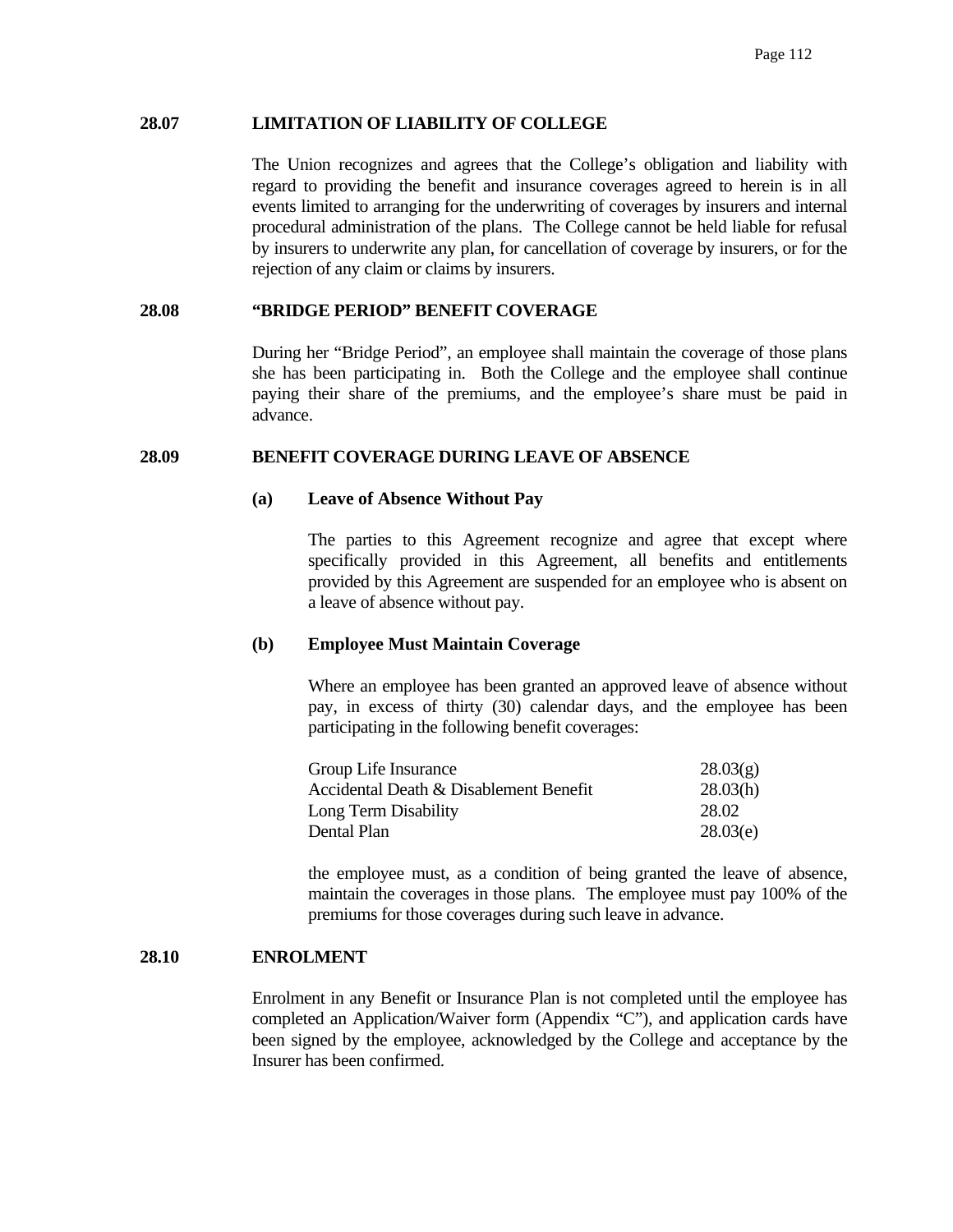# **28.11 DEDUCTIONS: PREMIUMS AND CONTRIBUTIONS**

 The administrative procedure applicable to a benefit or insurance plan shall determine if the deduction of an employee's contribution toward the premium payments precedes or follows the coverage period to which it is applicable.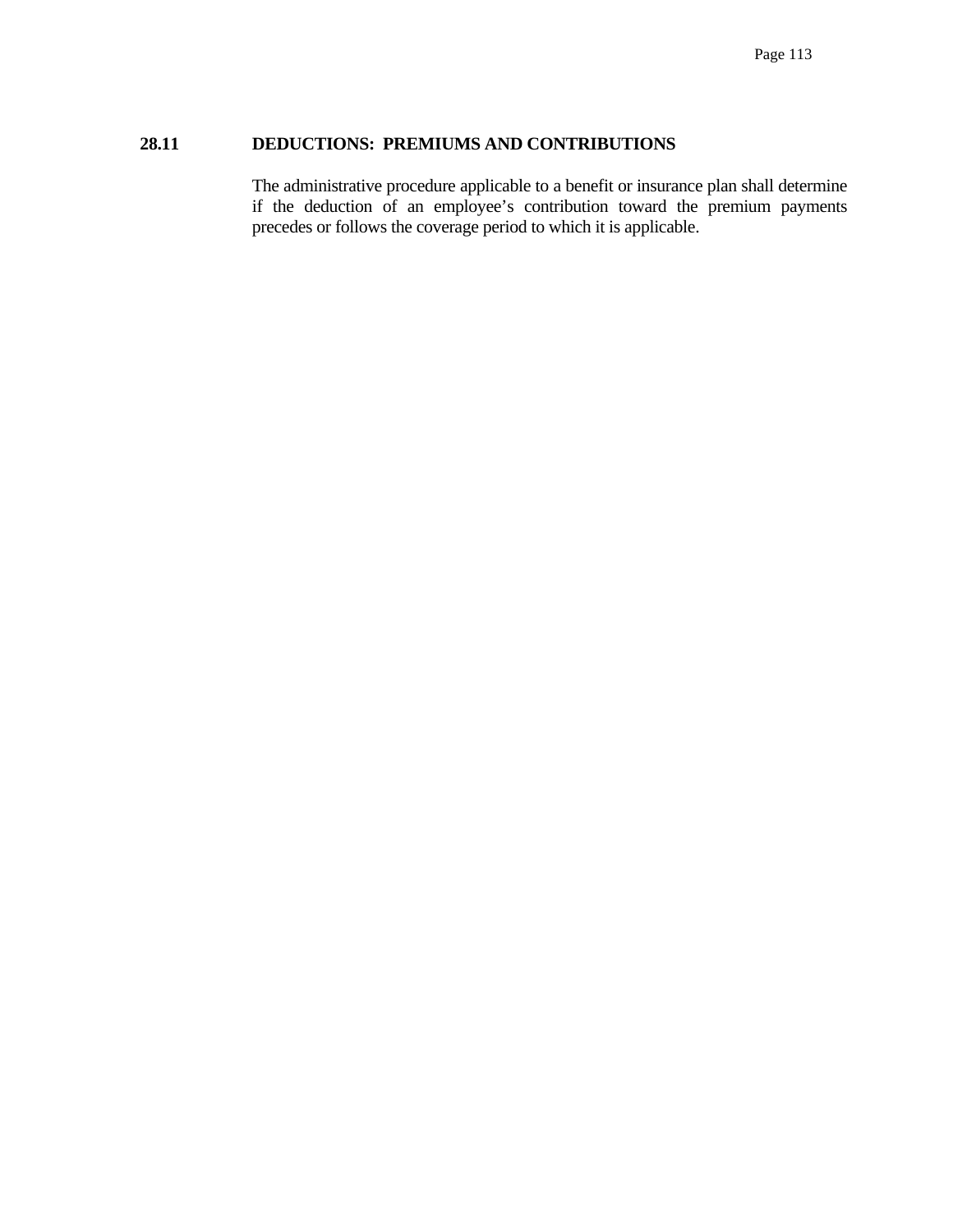## **ARTICLE 29 - GENERAL CONDITIONS**

## **29.01 POLITICAL ACTIVITY**

 The College agrees not to apply restrictions on employees who wish to engage in political activities on their own time.

### **29.02 CONTRACTING OUT**

#### **(a) Work Normally Performed by Employees**

 The College agrees not to contract out any work normally performed by employees covered by this Agreement, as of the date of signing of this Agreement, which would result in the laying off or displacement of such employees, or which would delay the recall of employees who have been laid off or the rehire of employees on the Recall List.

### **(b) Contracts for Work**

 The College will consult with the Union if any contract for work which could be performed by members of the bargaining unit falls for renewal during the period when employees are laid off or displaced or on the Recall List.

#### **(c) Discussions with Union**

 Any contract which the College contemplates and which is a break in the present pattern of work contracted out by the College will be discussed with the Union.

## **(d) Exceptions**

 Notwithstanding the aforementioned provisions of this Article, it is mutually agreed to exempt from application of 29.02(a) and 29.02(b) the following existing areas of contracted services: janitorial, security, payroll, accounting and food. This provision has application until and unless a ruling or direction of the Labour Relations Council of British Columbia nullifies its effectiveness.

### **29.03 CONSULTATION**

#### **(a) Change in Equipment**

 Where a requirement arises to change, replace or add to existing equipment, employees using such equipment must be consulted prior to the rental or purchase of such equipment for their working area.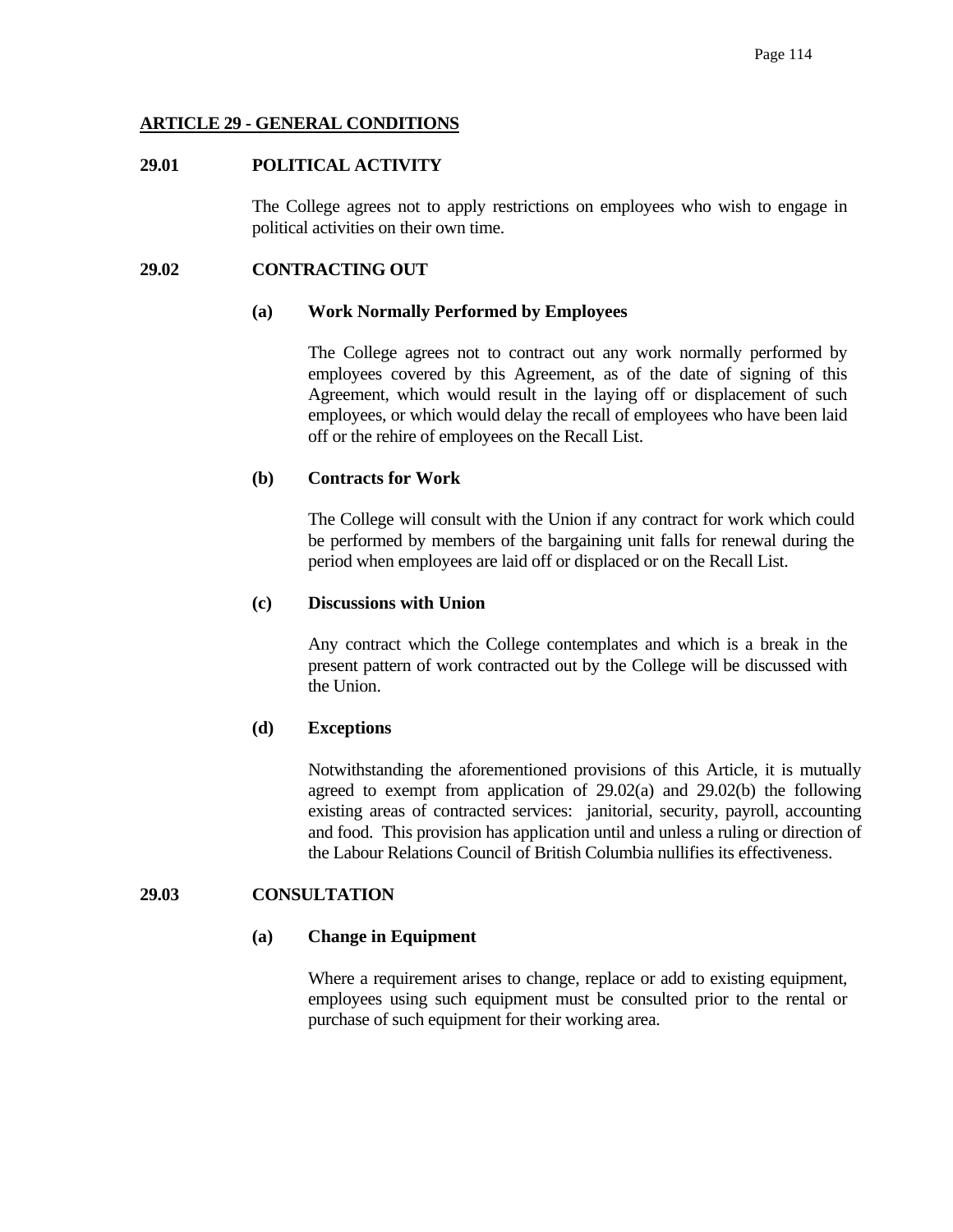### **(b) Renovations**

 Where renovations which may affect the working area of employees are planned for an existing building, employees from the areas concerned shall be consulted regarding such renovations, before they may begin.

### **(c) Consultation**

 Where permanent change is considered in the location of work areas or in working procedures, employees concerned must be consulted before any changes may begin.

## **(d) Implication of Consultation**

 The consultation as noted above does not in any way imply that the College's decision to act is subject to employee consent, only that she is consulted.

## **29.04 COMMUNITY FACILITIES**

 Employees shall be allowed the use of College recreational facilities such as tennis courts, exercise room, etc. during hours scheduled for such purposes.

# **29.05 ABSENCE WITHOUT LEAVE**

## **(a) Absence Without Notification**

 If an employee is absent without having notified the Human Resources office of the College, and the College has been unsuccessful in a reasonable attempt to contact the employee, such absence may be treated by the College as just cause for discipline.

#### **(b) Repeated Absence**

Repeated absence without leave may be just cause for termination.

## **29.06 RETIREMENT**

## **(a) Age of Retirement**

 The parties agree that an employee may be retired, effective at the end of the pay period in which the employee attains the age 65. Upon mutual agreement between the employee, the Union and the College, an employee may continue in her position with the College after the age of 65 subject to annual review.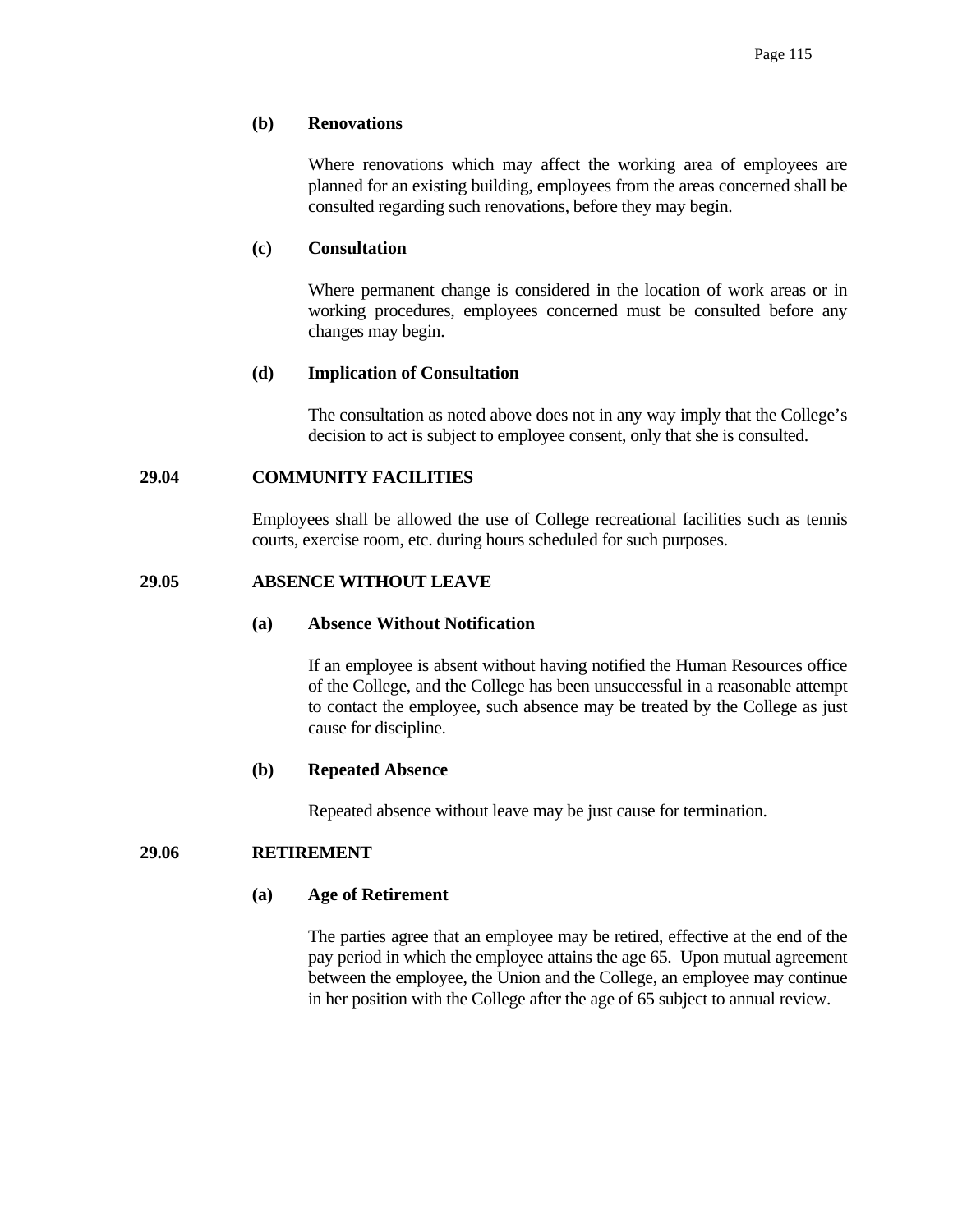## **(b) Review**

 The College shall make every reasonable effort to carry out the review and seek the agreement required under 29.06(a) at least two (2) months prior to the anniversary date as measured from the employee's birthdate.

### **(c) Withholding Agreement**

 If at any time the College withholds agreement, either initially or upon any annual review, for any employee to continue to work beyond the age of 65 pursuant to Clause(s) 29.06(a) and/or (b) above, the College shall notify both the employee concerned and the Union in writing and the Union shall have the right, on behalf of such employee, to submit the matter to a retirement adjudicator who shall be a judge of the Supreme Court of British Columbia or the Court of Appeal of the Province unless another person is mutually agreed between the Parties. The Union must make such referral within sixty (60) calendar days of receipt of the written notification from the College.

- (i) The retirement adjudicator referred to in this Clause 29.06 shall have all of the jurisdiction and authority of an arbitrator acting under this Agreement and the Labour Relations Code of British Columbia, or any successor legislation.
- (ii) Without limiting the generality of Clause 29.06(c)(i) above, the retirement adjudicator shall have the right and authority under this Agreement to determine whether or not the employee concerned is competent to continue employment in her current job based upon her work performance and the bona fide occupational requirements of the College as reflected in the class specification for the position at issue.
- (iii) An employee who wants to continue to work beyond age 65 in accordance with this Clause 29.06 shall continue to do so until he or she decides to retire or a retirement adjudicator determines under this Agreement that such employee is no longer competent for continued employment, in which case the employee shall be retired by the College, effective upon the date set by the retirement adjudicator.
- (iv) The costs and fees, if any, for any retirement adjudicator acting pursuant to the provisions of this Clause 29.06 shall be borne equally by the College and the Union.

#### **(d) Rights and Privileges**

 An employee working beyond the age of sixty-five (65) shall continue to receive all the rights and privileges provided in this Agreement except those specifically excluded by legislation or the provisions of a benefit plan.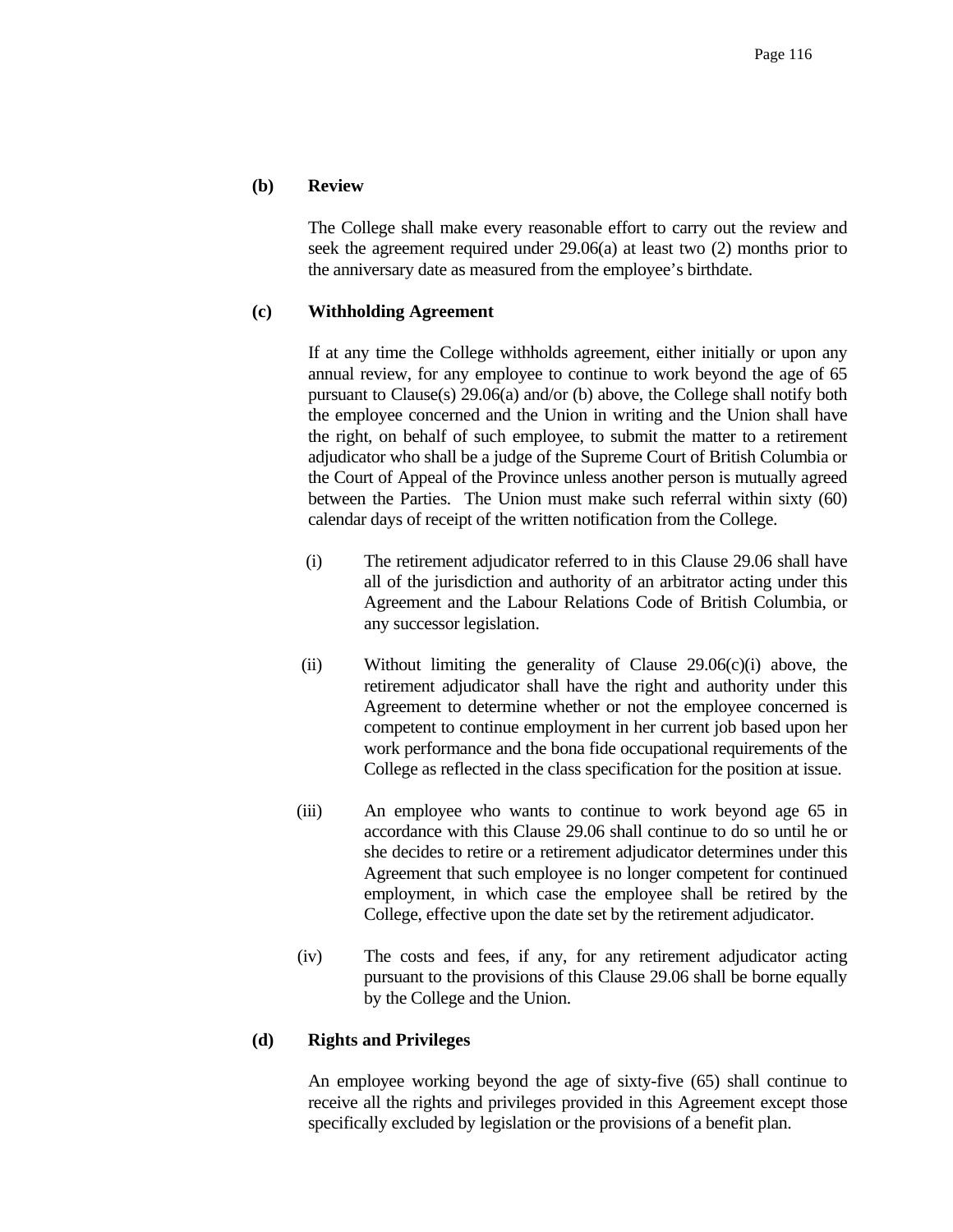## **(e) Library Card and Access to Facilities**

 A retiree shall be provided with a library card at no charge as a community borrower and allowed access to the College's facilities as if she were a registered student.

## **(f) Tuition Costs**

 The College shall waive all tuition costs of any courses taken at the College (subject to the restrictions in 29.10 (b) and (c)) by retirees provided the employee has completed a minimum of five (5) years service with the College and no additional costs result to the College by the employee's enrolment in the course.

#### **(g) Employee Assistance Plan**

 Retirees shall have access to the Employee Assistance Plan as if they were employees of the College for a period of two (2) years immediately following the date of retirement.

## **29.07 EARLY RETIREMENT PLAN**

#### **(a) Eligibility**

 The College shall offer to any employee, who requests early retirement, the choice of one of the early retirement incentive alternatives described herein, provided the employee meets the following qualifications:

- is age 55 or over;
- has a minimum of ten (10) years of pensionable service under the Municipal Superannuation Plan;
- is a regular employee at the time of early retirement;
- is on the maximum step of the salary scale;
- elects to cease employment with the College for the purposes of retirement.

 The College is not required to offer early retirement to an employee under this provision where the costs of such early retirement will not be entirely recovered through the lower costs of a replacement hire in the two years following the effective date of the retirement.

## **(b) Agreement**

 An employee has the right to accept or decline an early retirement incentive offer made by the College within thirty (30) days of the offer being proposed. In the event of acceptance of an offer of early retirement, the employee's date of retirement or commencement date of leave under Option "B" hereof shall be effective on a date mutually agreed upon between the employee and the College.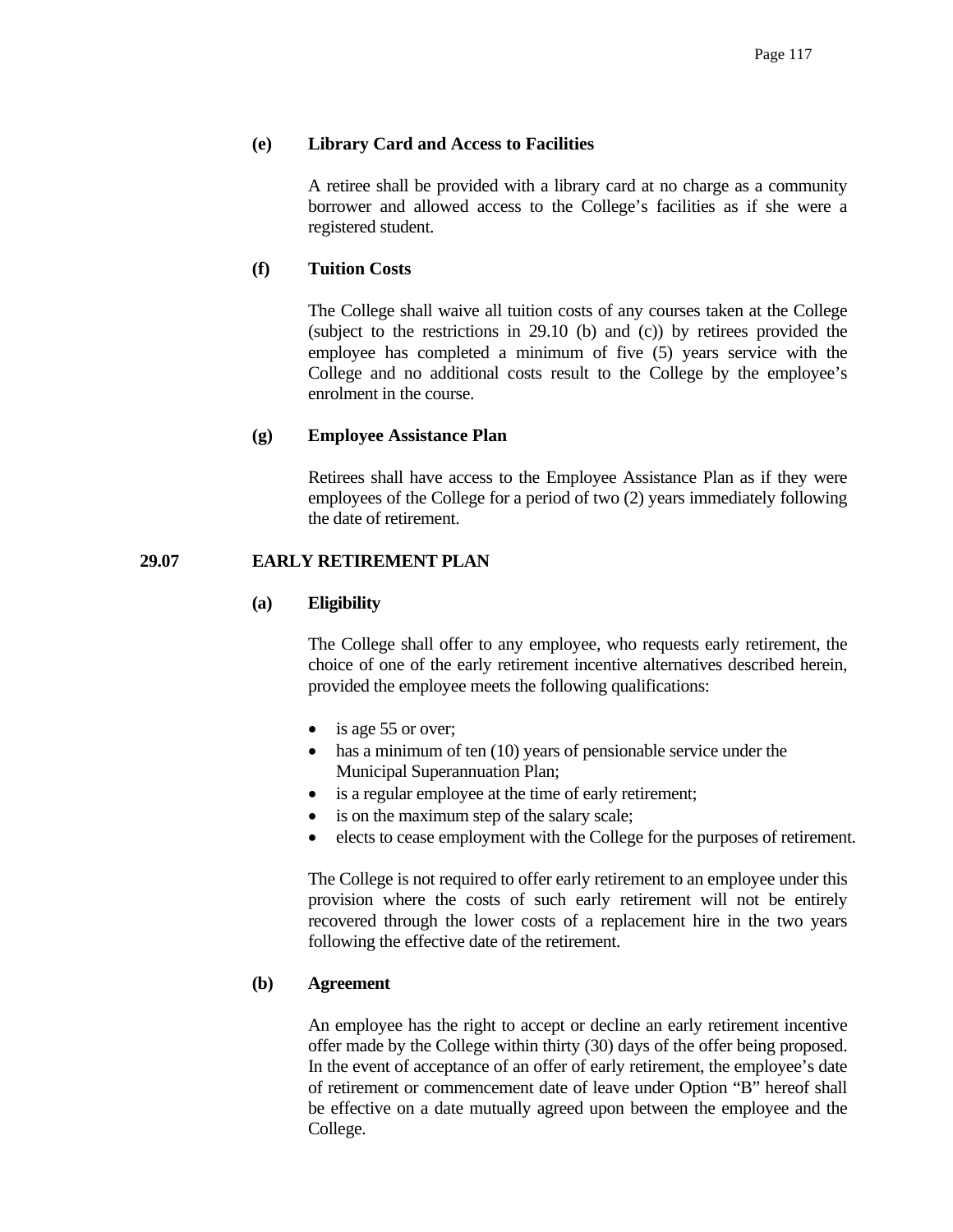- (i) Agreement shall be in writing and shall specify the early retirement date with the incentive option agreed upon.
- (ii) Acceptance must take place before the termination date of this Agreement. Retirement or commencement of leave under Option "B" hereof may take place after the termination date of this Agreement.

## **(c) Benefit Options**

(i) Lump Sum Payment (Option "A")

 The retirement benefit will be paid in one sum on the date of retirement or on an agreed-upon deferred date or in predetermined instalments acceptable to the employee, and will be based on scale salary without allowances in the following amounts:

| <b>Full Years to Retirement</b> | Payout                     |
|---------------------------------|----------------------------|
|                                 | Up to 15% of annual salary |
|                                 | Up to 30% of annual salary |
| 3                               | Up to 45% of annual salary |
|                                 | Up to 60% of annual salary |
| 5 or more                       | Up to 75% of annual salary |

 (ii) Purchase of Past Service Contributions for Early Retirement (Option "B")

> The College will purchase, on behalf of the employee, past service contributions to the Municipal Superannuation Plan equivalent to the value of the lump sum payment to provide for immediate early retirement benefits.

## **(d) Financial Counselling**

 Each employee who accepts one of the foregoing incentives is entitled to attend a financial Planning Workshop and to receive three (3) subsequent personal financial consultations conducted by a firm of qualified financial consultants selected by the College. Fees for consultative sessions to a maximum of \$80 per session will be borne by the College.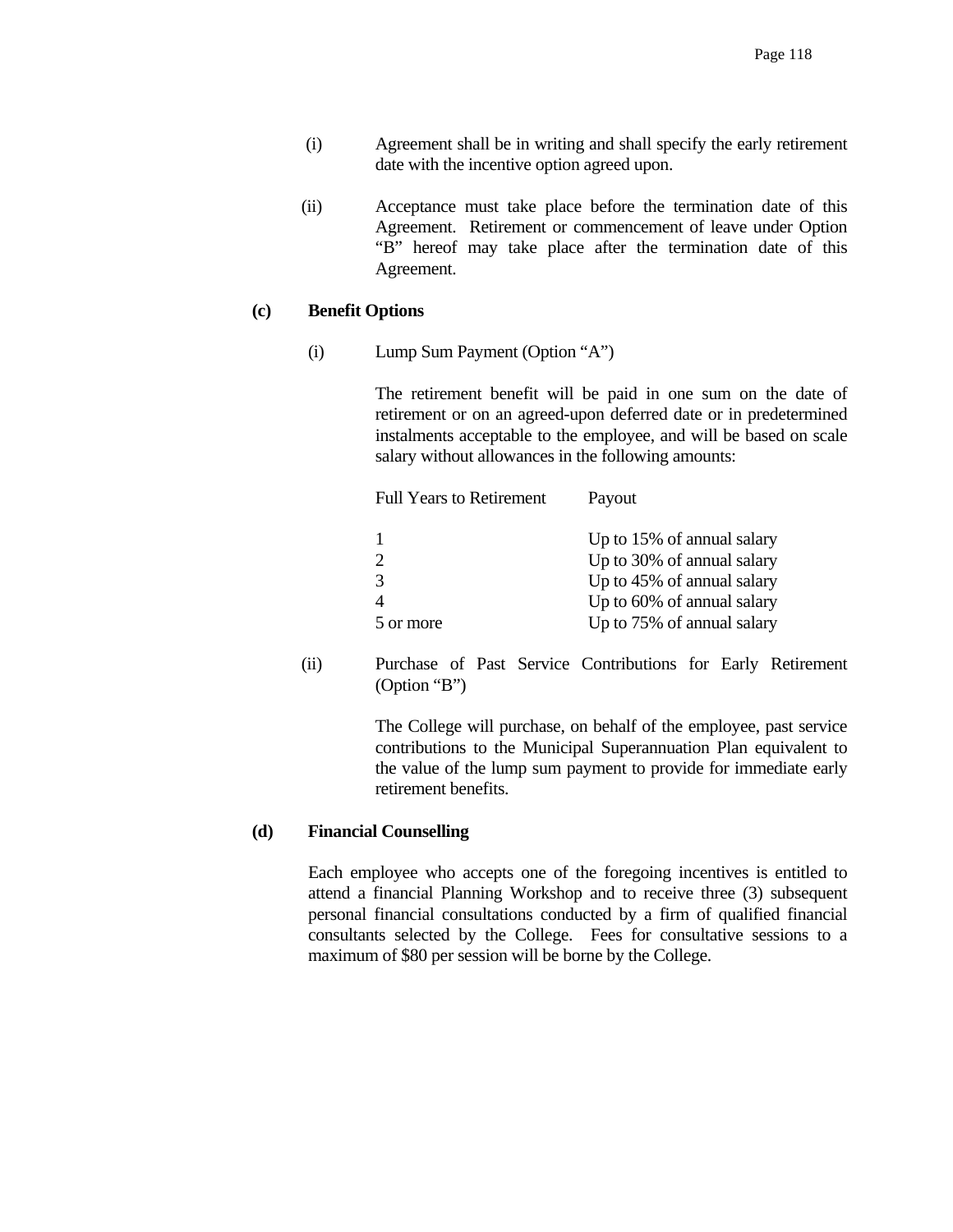## **29.08 EMPLOYEE FILE**

#### **(a) Inspection**

 An employee may, at a mutually convenient time, inspect the contents of her Personnel File. Any document found therein may be copied. If the contents of any document on file are disputed, the eventual resolution, be it through the grievance procedure or otherwise, shall be entered in her file.

#### **(b) Incidental Information**

 The College and the Union agree that in the interest of good communication, employees shall receive copies of incidental written complaints and positive reports on their performance which, although they do not constitute Personnel file documentation, have been brought to the attention of an Administrative Head. Employees will be given the opportunity to reply to incidental complaints.

### **(c) Union Access to Employee Personnel Files**

 A representative of the Union shall have the right to read and review an employee's personnel file on written authorization of the employee and upon reasonable notice and by written request to the Human Resources Department. On request, the Union Representative shall be provided with copies of all pertinent documents.

See also Article 10.06.

## **29.09 EVALUATION**

 Before the College implements a performance evaluation system applicable to staff it will consult with the Union on the form, content and timing of such a system.

 When an employee's performance is evaluated, the employee concerned shall be given the opportunity to read and review the evaluation. The procedure shall provide for the employee's acknowledgement through signature that she has read the evaluation and has been given a copy of it. The procedure shall also provide that an employee may comment on the evaluation and that her comment shall be considered as part of that evaluation.

#### **29.10 CAPILANO COLLEGE COURSES**

#### **(a) Credit Courses**

 Any employee with an employment status of twenty (20) or more hours per week may register for unlimited Capilano College credit courses without payment of tuition fees and registration fees.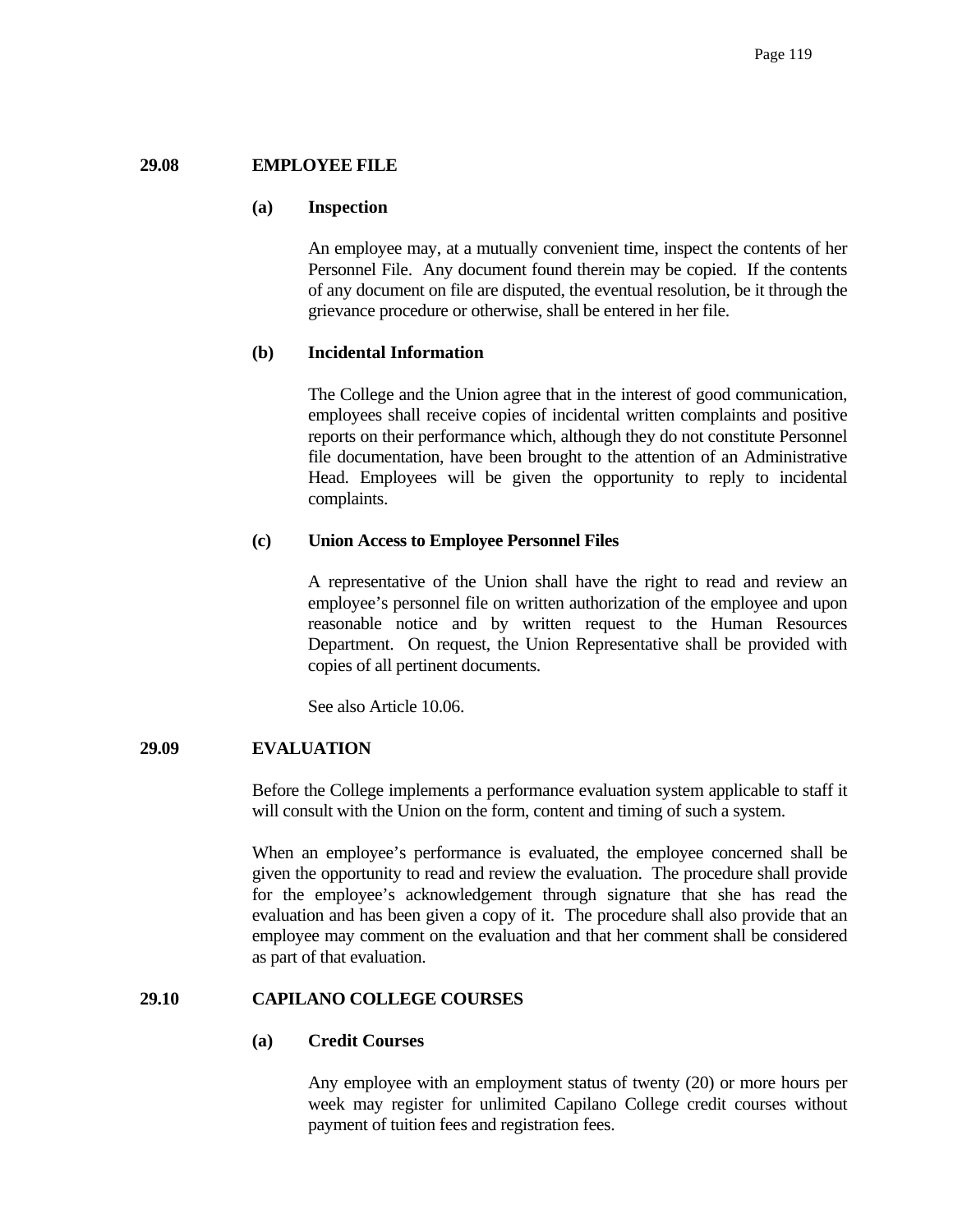# **(b) Continuing Education Courses**

 Any employee and her current spouse and children may register for a total of three (3) Capilano College continuing education courses (credit free) in any calendar year without payment of tuition fees. In the case of continuing education courses (credit free) the employee shall be entitled to the waiver only after the minimum enrolment has been met by fee payers. There shall be no waiver for non-tuition costs such as travel costs for field trips, excursions, and tours.

## **(c) Cost Recoverable/Non-base Funded Courses**

In the case of credit courses that are offered on a cost recoverable basis (i.e. non-base funded courses), only the amount of tuition equivalent to the fees for a regular base funded credit course shall be waived; any additional tuition costs must be paid by the employee.

## **(d) Time of Course**

 Such courses shall be taken outside the employee's normal working hours. If such courses are only offered during regular working hours, permission shall be obtained from the Administrative Head responsible to enable course attendance provided that arrangements satisfy the making up of time absent at no cost to the College.

## **(e) Commencement and Completion**

 All courses taken must commence and end within the duration of an employee's employment status. If an employee ceases to be employed by the College before completion of a course, she may be required to pay the tuition fees for the course.

## **29.11 PYRAMIDING**

 Where an employee holds more than one (1) appointment with the College within the Union's certification, the College shall review Health Benefit entitlements on an "individual case" basis and extend where possible benefit coverage based on such pyramiding employment.

## **29.12 PERSONAL AND SEXUAL HARASSMENT**

## **(a) Prohibition Against Personal and/or Sexual Harassment**

 The College recognizes the right of all employees to work in an environment which is free of personal and/or sexual harassment. Accordingly, the personal and/or sexual harassment of any employee is prohibited.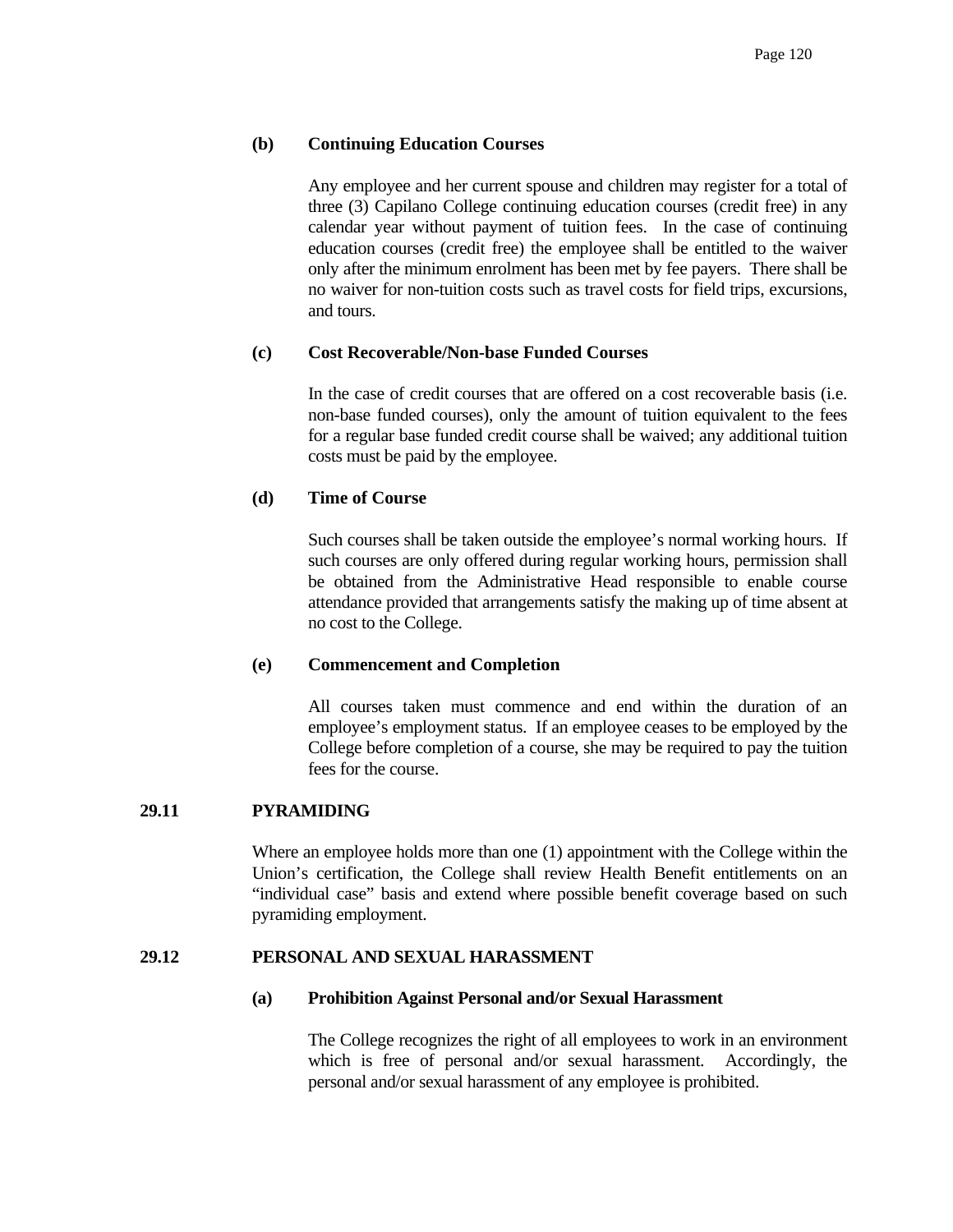The Parties also recognize the right of students to learn in an environment free from personal and/or sexual harassment.

### **(b) Definition of Personal Harassment**

 Any discriminatory behaviour at or related to the workplace which denies an individual their dignity or respect or which adversely affects their terms or conditions of employment or their job security or career advancement prospects by creating an intimidating, coercive, restrictive, offensive, embarrassing or humiliating work environment is considered to be personal harassment.

 Such prohibited discriminatory behaviour is defined as any discrimination on the basis of race, national or ethnic origin, colour, citizenship, place of residence, age, sex, sexual preference or orientation, marital status, family status, number of dependants, pregnancy or childbirth, physical or mental disability where the disability does not render the employee incapable of fulfilling her employment duties and obligations, conviction for which a pardon has been granted, political or religious affiliation or beliefs, or membership or activity in any trade union.

## **(c) Definition of Sexual Harassment**

 Sexual harassment is comment or conduct of a sexual nature, including sexual advances, requests for sexual favours, suggestive comments or gestures, or physical contact, including assault, when any one of the following occurs:

- (i) the conduct is engaged in, or the comment is made by, a person who knows, or ought reasonably to know, that the conduct or comment is unwanted or unwelcome;
- (ii) the conduct or comment has the effect of creating an intimidating, hostile or offensive environment, and may include the expression of sexist attitudes, language and behaviour;
- (iii) the conduct or comment exploits the fiduciary relationship between students and employees of the College;
- (iv) the conduct or comment is accompanied by a reward, or the express or implied promise of a reward, for compliance;
- (v) the conduct or comment is accompanied by reprisal, or an express or implied threat of reprisal, for refusal to comply;
- (vi) the conduct or comment is accompanied by the actual denial of opportunity, or the express or implied threat of the denial of opportunity, for failure to comply.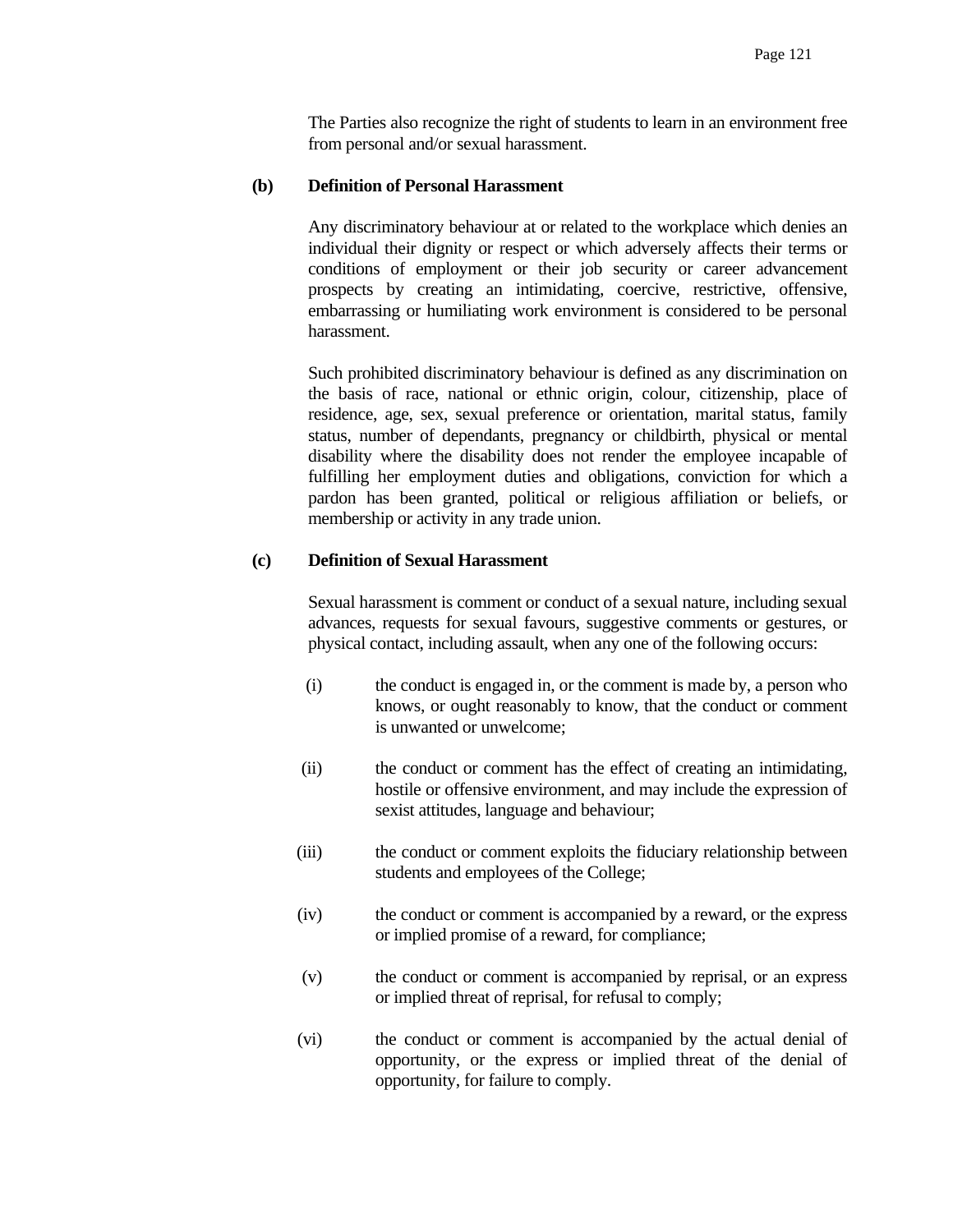## **(d) Complaints**

 An employee who believes that she has a complaint of sexual harassment or personal harassment is encouraged to make a direct request of the alleged harasser that the offensive behaviour or actions cease. If the request is unsuccessful, or if it is considered inappropriate, or uncomfortable to make such a request, the complainant may seek the confidential advice of the Union or the Harassment Policy Advisor.

- (i) An employee may initiate a grievance under this clause at any step of the grievance procedure or the procedures set out in the Capilano College Harassment Policy and Procedures document, dated November 1, 1991. Grievances under this clause will be handled with all possible confidentiality and dispatch. An employee who commences a complaint under the Capilano College Harassment Policy and Procedures document shall not forfeit their entitlement to pursue a complaint through the grievance procedure under the Collective Agreement.
- (ii) If the alleged offender is an employee covered by the Union's certification, she shall be entitled to notice, as soon as possible, of the substance of the personal and/or sexual harassment complaint made against her.
- (iii) During any investigation and/or grievance procedure, the College agrees to monitor the working environment of individuals involved to protect their rights pursuant to Article 29.12 (a).

#### **(e) Personal Harassment**

 The Union will incorporate the definition of Personal Harassment developed by the Personal Harassment Committee at the College into the Collective Agreement, replacing the documents signed January 29, 1993, provided the COPE membership at Capilano College ratify the replacement definition by a two-thirds majority, at a Union membership meeting.

### **29.13 ELECTRONIC MONITORING**

 The College agrees to provide the Union with notice of equipment and facilities which are to be installed for the purpose of monitoring and measuring individual employee performance.

#### **29.14 PERSONAL DUTIES NOT REQUIRED**

 No employee shall be required to perform work or duties that are unrelated to the work of the College and are of a personal nature for any other employee of the College.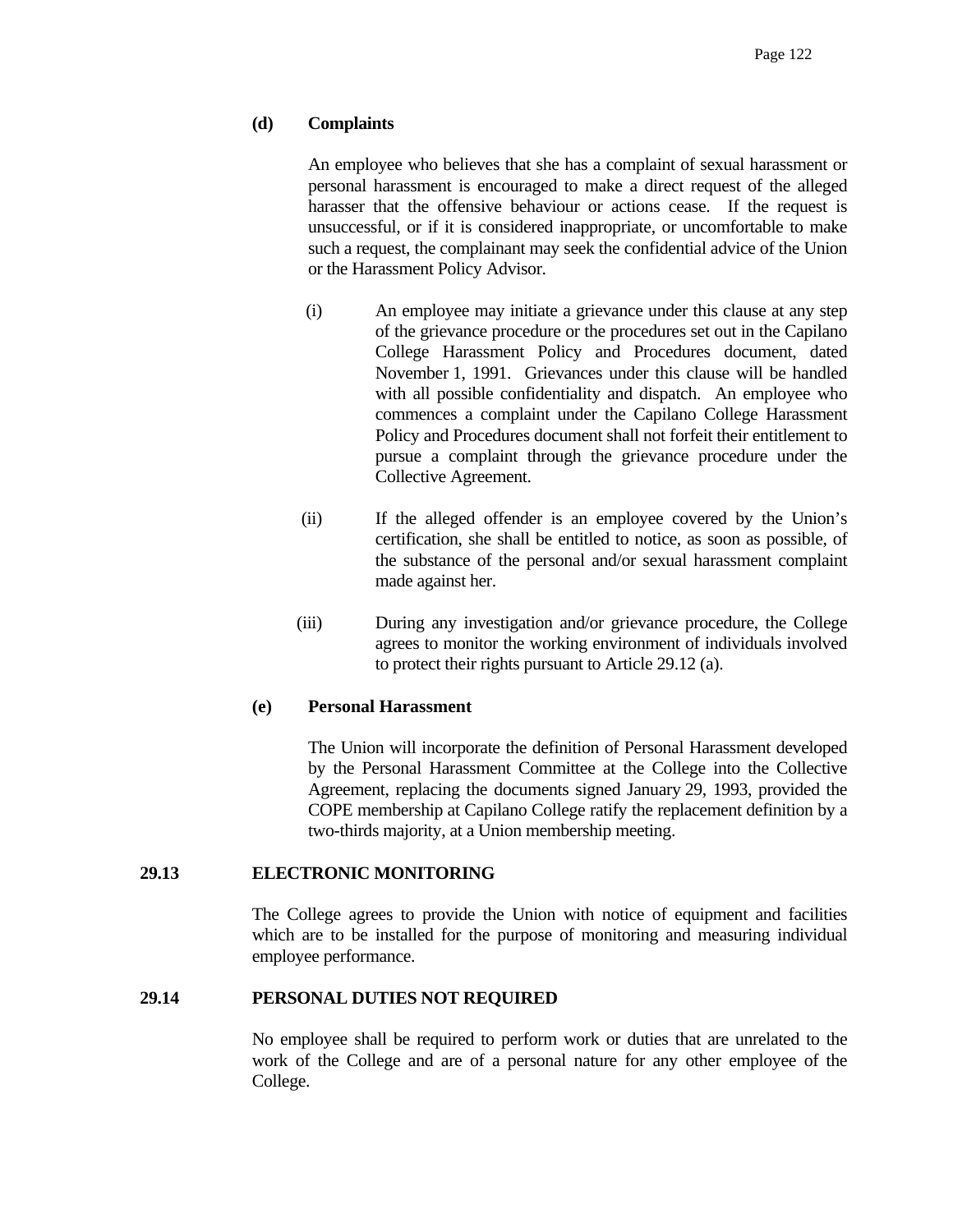## **29.15 PROTECTION AGAINST LEGAL ACTION**

The College shall:

## **(a) Protection for Employees**

 exempt and save harmless each employee from any liability action arising from the proper performance of her duties for the College, and

# **(b) Protection for Retired Employees**

 exempt and save harmless each retired employee from any liability action arising from the proper performance of her duties for the College prior to her retirement, and

# **(c) College to Assume Costs**

assume all costs, legal fees and other expenses arising from any such action.

# **29.16 LEGISLATION**

The Parties subscribe to the principles of the B.C. Human Rights Act and the Canadian Charter of Rights and Freedoms insofar as this legislation establishes minimum acceptable standards. It is agreed that more favourable provisions of this Agreement shall prevail.

# **29.17 LIE DETECTOR TESTS**

The College agrees that polygraph or similar lie detector tests will not be used. Without limiting the generality of the foregoing, the College agrees that this prohibition against use of polygraph or similar lie detector tests shall apply equally during pre-hiring of any person into the bargaining unit.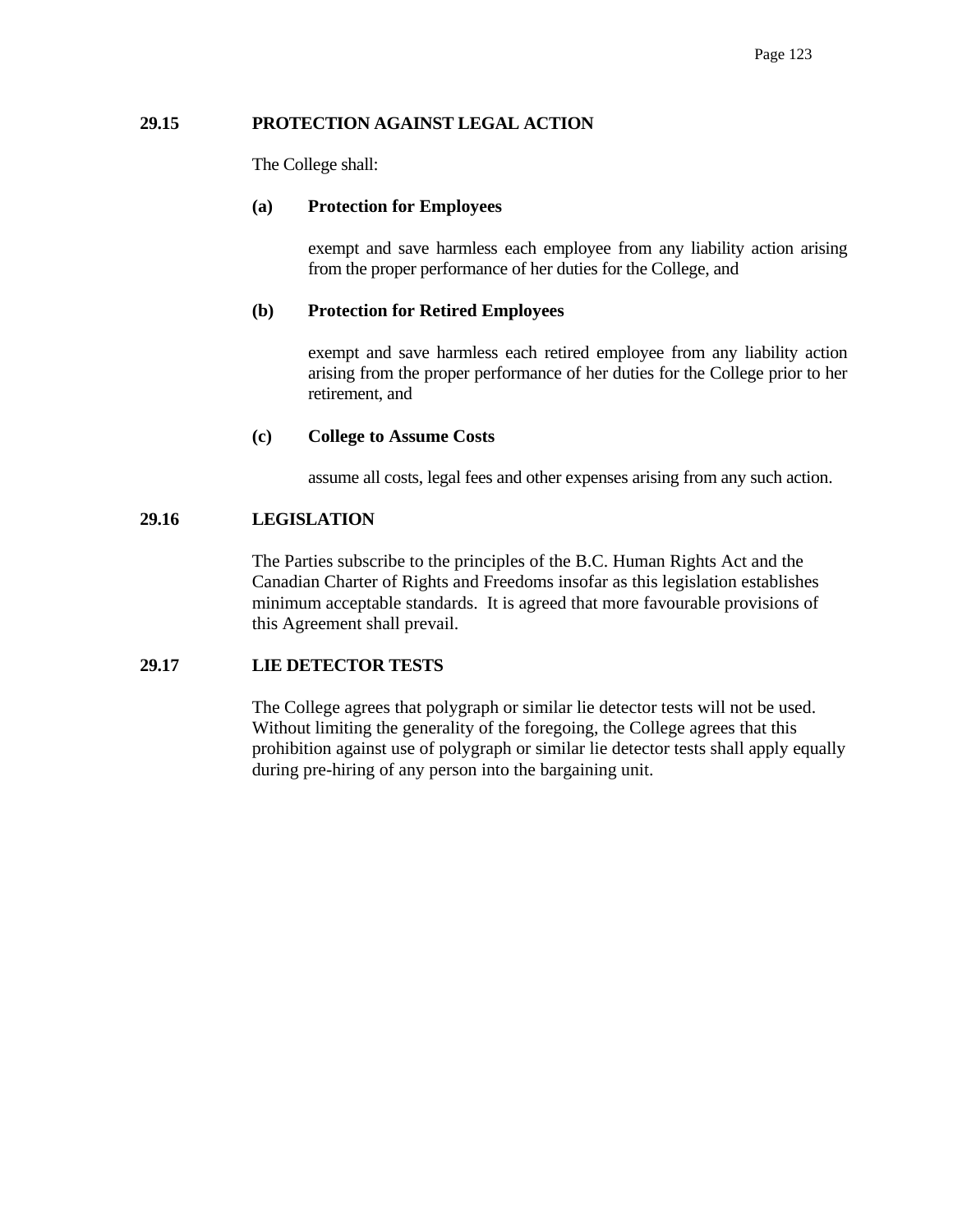## **ARTICLE 30 - EMPLOYEE ASSISTANCE PLAN**

## **30.01 ADMINISTRATION OF EMPLOYEE ASSISTANCE PLAN**

 The Parties agree to an Employee Assistance Plan to be administered by a College/COPE/CCFA committee. Such plan will be 100% employer paid; will have no relation to discipline or career development decisions and will treat employee involvement as absolutely confidential.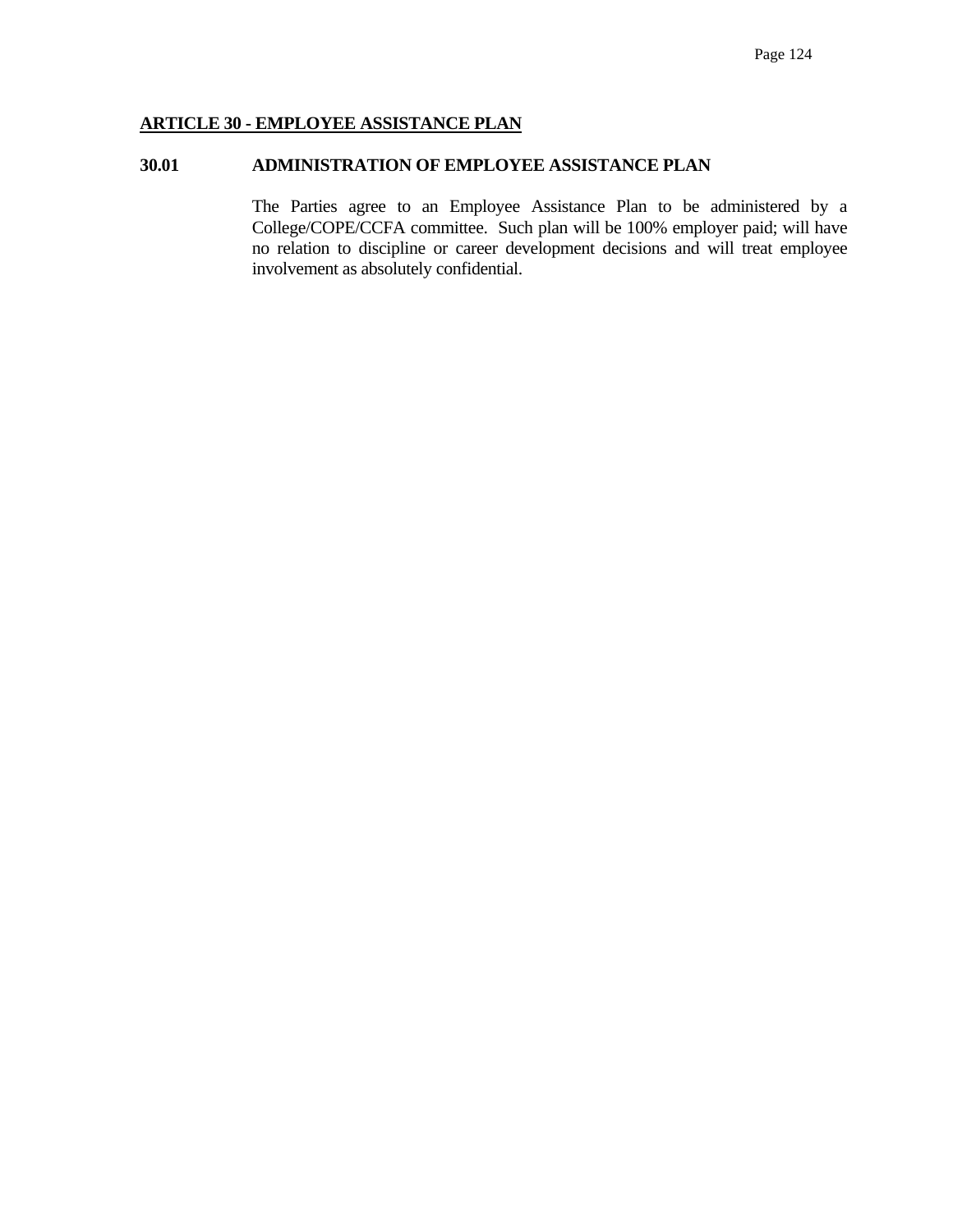# **ARTICLE 31 - DURATION OF CONTRACT**

## **31.01 DURATION**

This agreement shall be binding from April 1, 2006 to midnight, June 30, 2010.

# **31.02 NEW AGREEMENT**

 Either party to this Agreement may, not more than four (4) months and not less than one (1) month prior to June 30, 2010, present to the other party, in writing, proposed terms of a new or further agreement, or amendments to this agreement.

### **31.03 CONTINUATION OF PRESENT AGREEMENT**

 In the event that a new Collective Agreement is not entered into by the parties on or before the 30th day of June, 2010, this Agreement shall continue in force and effect until the parties ratify a new or renewed Collective Agreement.

### **31.04 LABOUR RELATIONS ACT 50(2) EXCLUSION**

 The parties expressly agree that the operation of Section 50(2) of the Labour Relations Code of British Columbia is specifically excluded.

### **31.05 EFFECTIVE DATES**

 Where this Agreement contains terms or conditions which are changed from those contained in the prior Agreement, such shall be effective on the date of signing, except where the agreement change can only be available on the first of the month, in which case it shall be effective the first of the month next following the signing of the agreement.

## **31.06 ERRORS & OMISSIONS**

 Whereas substantive changes to this Agreement shall not occur, any errors or omissions may be corrected by mutual agreement of both parties.

## **31.07 PAYMENT OF COLLECTIVE AGREEMENT**

The College will pay for and provide the Union with 300 Collective Agreements at the conclusion of negotiations. The Union will pay \$2.00 for each additional copy provided.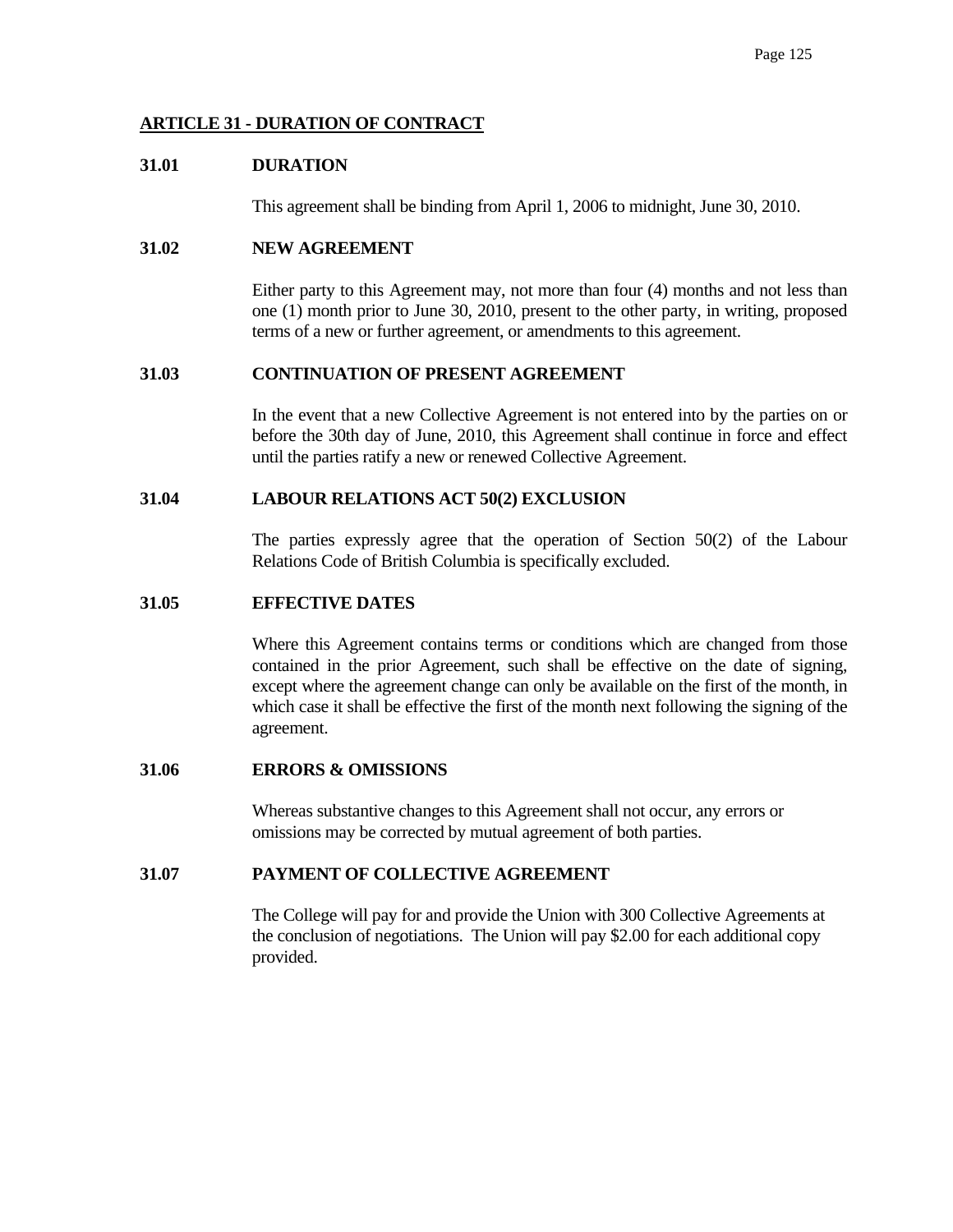## **ARTICLE 32 - EXPLANATORY NOTES**

### **32.01 INTENT AND MEANING**

 Except where specific definitions or words, terms, or phrases are expressly provided within specific provisions of this Agreement, the following shall be used to establish the intent and meaning of the language of this Agreement:

 **"Agreement"** - means the entirety of the current Collective Agreement entered into between the Union and the College, including the appendices and any alteration or amendment which may from time to time be mutually agreed to by the parties, and specifically incorporated into the Agreement.

 **"As required basis"** - means an employee's work day and work week are not precisely scheduled at the time of hire, and reflect the specific need at any given time. (see 15.04)

 **"Blue-circled"** or **"Protected Salary Treatment"** - shall mean that an employee's salary will be maintained above the maximum of the salary range for her job and that such salary will be increased by all subsequent negotiated and length-of-service salary increases until the incumbent leaves the position.

 **"Calendar Days"** - where this phrase is used to designate a time span for purposes of giving a notice, or relative to specific action or a required response by the parties to the Agreement, it shall be taken to intend the inclusion of calendar weekends and holidays.

 **"Class Specification"** - a statement of the job to be done with a brief list of duties and responsibilities in order of importance and the qualifications an individual must possess in order to perform the job.

**"College"** - means Capilano College, a party to the Agreement.

 **"Consultation"** - means a discussion process intended as a vehicle through which the parties may make known their respective views and opinions.

**"Discipline"** - shall include reprimand, suspension or discharge.

**"Discharge"** - means employment is brought to an end for disciplinary reasons.

 **"Hours of work per week"** - shall include an equivalent number of hours which result from an arithmetic average of the hours worked in a modified work week schedule cycle, in addition to those definitions contained in Article 13.

**"Invited to attend"** - means an employee has the choice whether to attend or not.

 **"Layoff List"** - is a list maintained in a seniority order by classification/work area of all those laid off pursuant to Type 1 Layoff (see 25.03 for precedence of Layoff List for staffing purposes).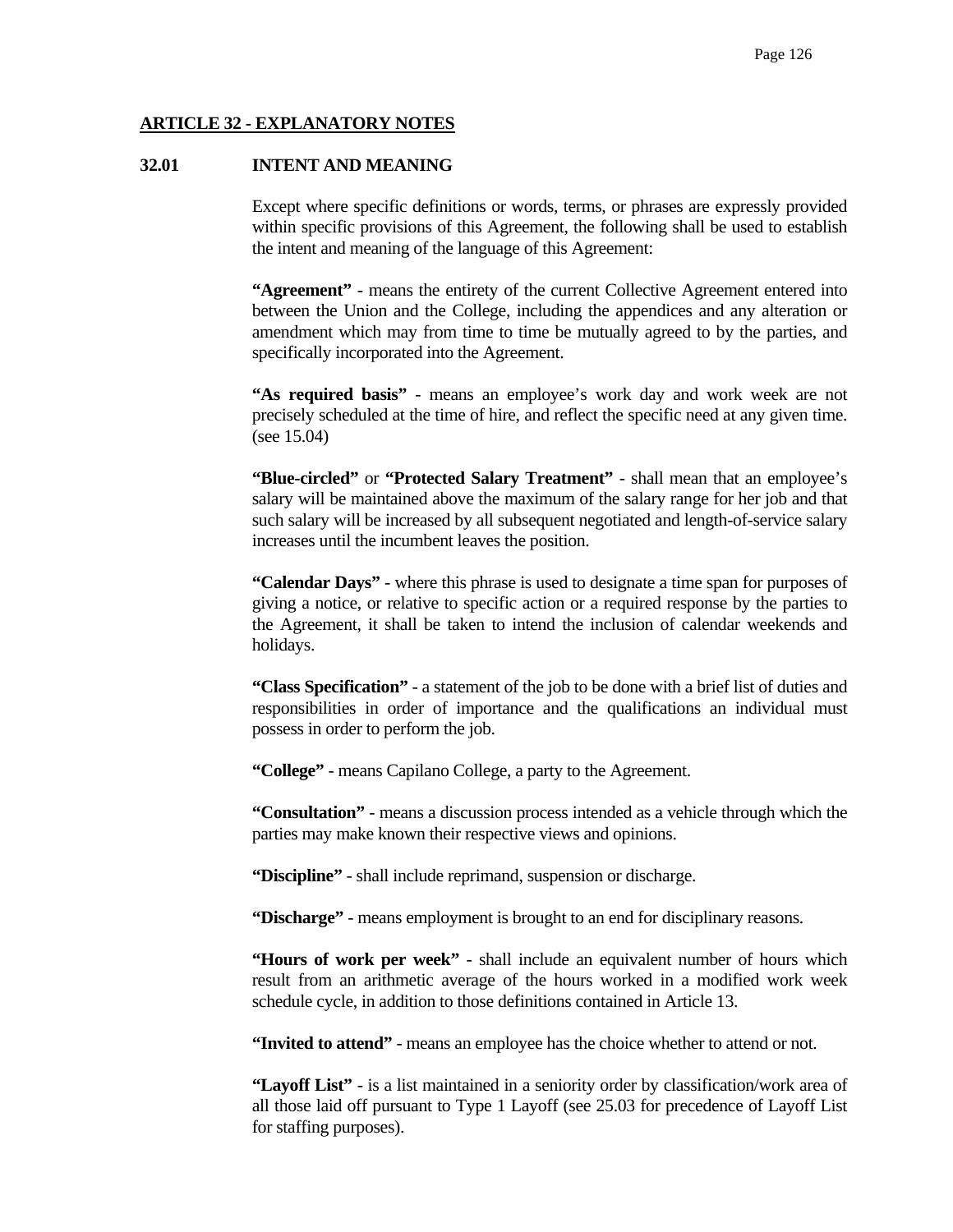**"Leave of absence without pay or leave without pay"** - applies only to times when the employee would otherwise have worked.

 **"New position"** - means creation of a wholly new job position (assigned a new position number) within the College, which position did not exist within the College at the date of execution of this Agreement. It does not include positions which have merely been given new titles, or positions which have been altered through changes in their duration or the number of hours of work required per week.

 **"Officially requested"** - means a request originating from a person who has been designated by the College as one who has the authority to make such a request.

**"Parties"** - shall mean the Union and the College.

 **"Previous Incumbent"** - means an employee who was appointed to a temporary position pursuant to the competition procedure. (See Article 12.13(ii)).

 **"Red-circled"** - shall mean that an employee's salary will be maintained above the maximum of the salary range for her job until such maximum is raised to a level above her salary.

 **"Required to attend"** - means an employee has been informed by a person with College authority that her attendance is mandatory.

 **"Seniority List"** - is a list maintained in seniority order of all current and former employees who have seniority (see 11.07).

**"Shift"** - means an employee's approved work day.

 **"Supervisor"** - means the individual to whom an employee normally reports or from whom an employee normally receives her direction.

 **"Suspension"** - means the temporary removal of an employee from active employment for disciplinary reasons.

 **"Union"** - means the Canadian Office and Professional Employees' Union, Local 378.

 **"Union Representative"** - shall mean any employee authorized by the Union to act on its behalf.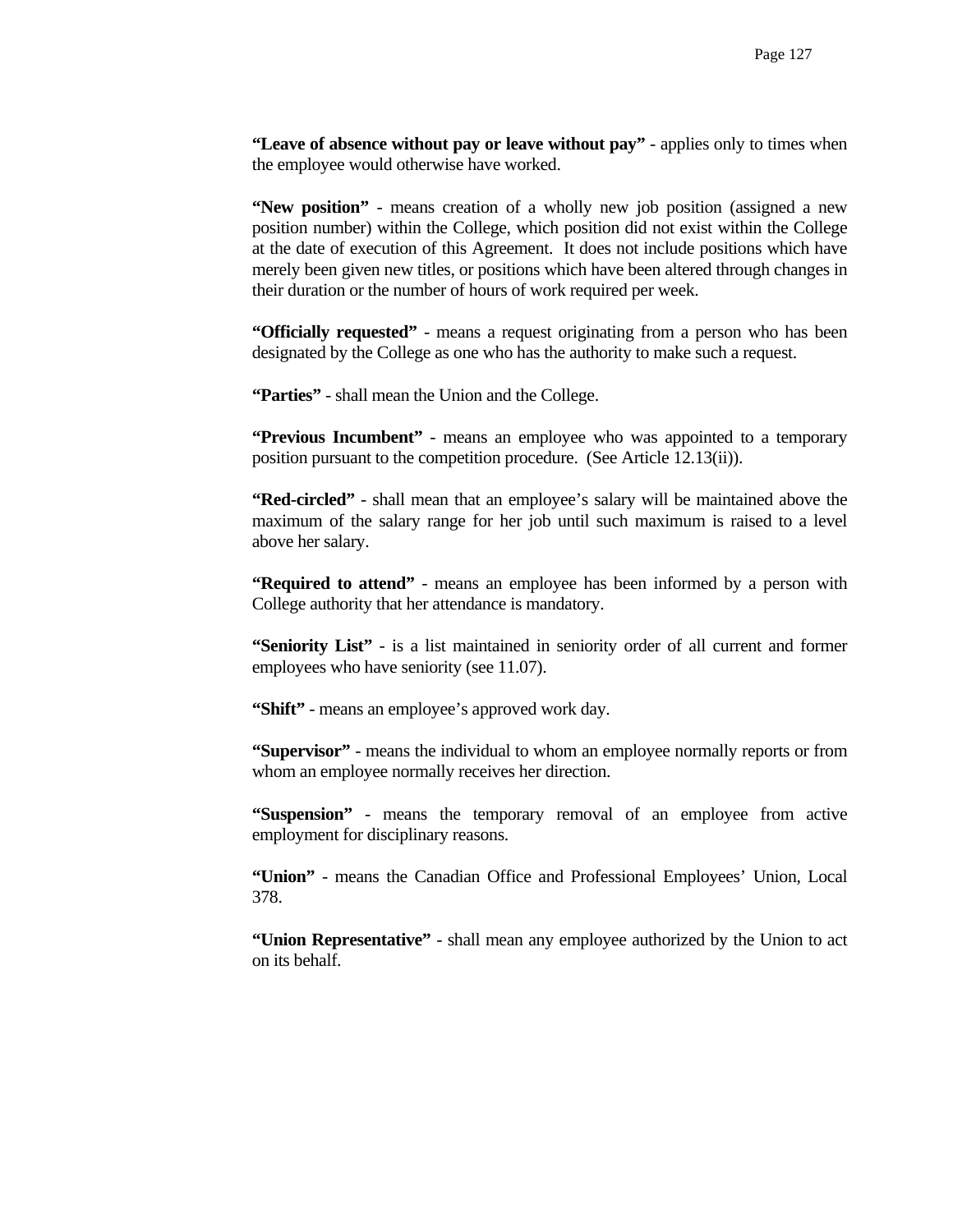## **32.02 OBJECTIVE INTERPRETATION**

 Where no specific definition of a word, term or phrase is expressly provided in this Agreement, such word, term, or phrase shall be interpreted objectively, not subjectively; and according to common and normal grammatical usage.

### **32.03 NOTIFICATION REQUIREMENTS**

 Where this Agreement requires notice to be given between the parties to the Agreement, such notice shall be in writing, and mailing of such notice by ordinary mail shall be deemed to be effective notice, (as determined by the postmark), unless the Agreement specifically requires another mode of delivery or service.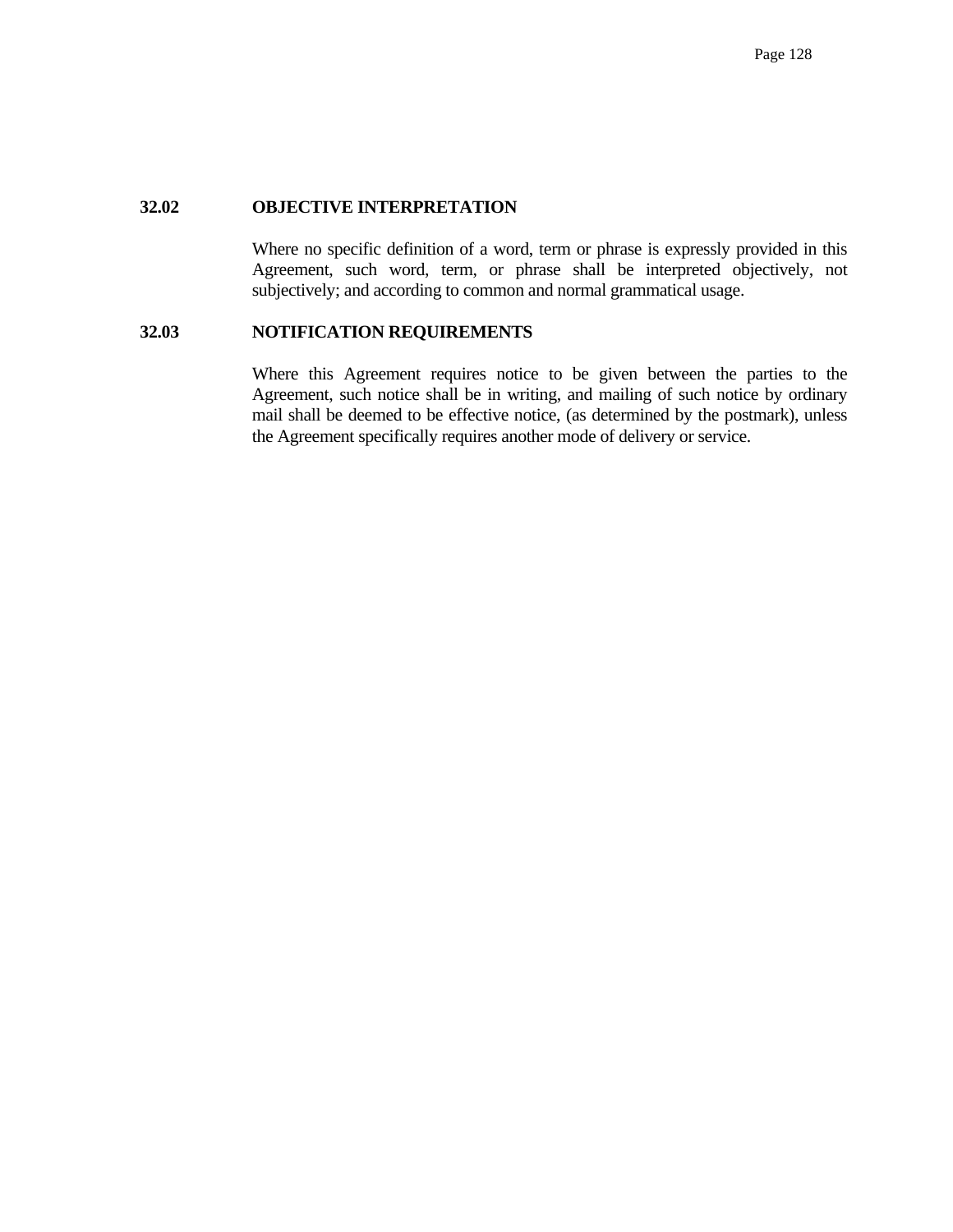#### **ARTICLE 33 - WORKLOAD**

#### **33.01 REASONABLE WORKLOAD**

 Employees' workload shall be fair and reasonable when compared with the workload of other staff employees of the College. This provision is not intended to diminish the College's ability to address employee performance issues.

#### **33.02 WORKLOAD DISPUTES**

When an employee believes that her workload is not fair or reasonable as cited in Article 33.01 she may refer the matter to the Joint Workload Review Committee. The committee will review the complaint and issue recommendations on it to the parties.

#### **33.03 JOINT WORKLOAD REVIEW COMMITTEE**

 The parties agree to establish a Joint Workload Review Committee comprised of an equal number of representatives of the College and of the Union, with each party selecting its own representatives.

The committee shall:

#### **(a) Complaints**

investigate complaints concerning workloads;

#### **(b) Recommendations**

make recommendations to the parties for corrective action if warranted.

 The committee shall meet in response to specific complaints. Employees, who are committee members, will receive time off with pay for their work on the committee.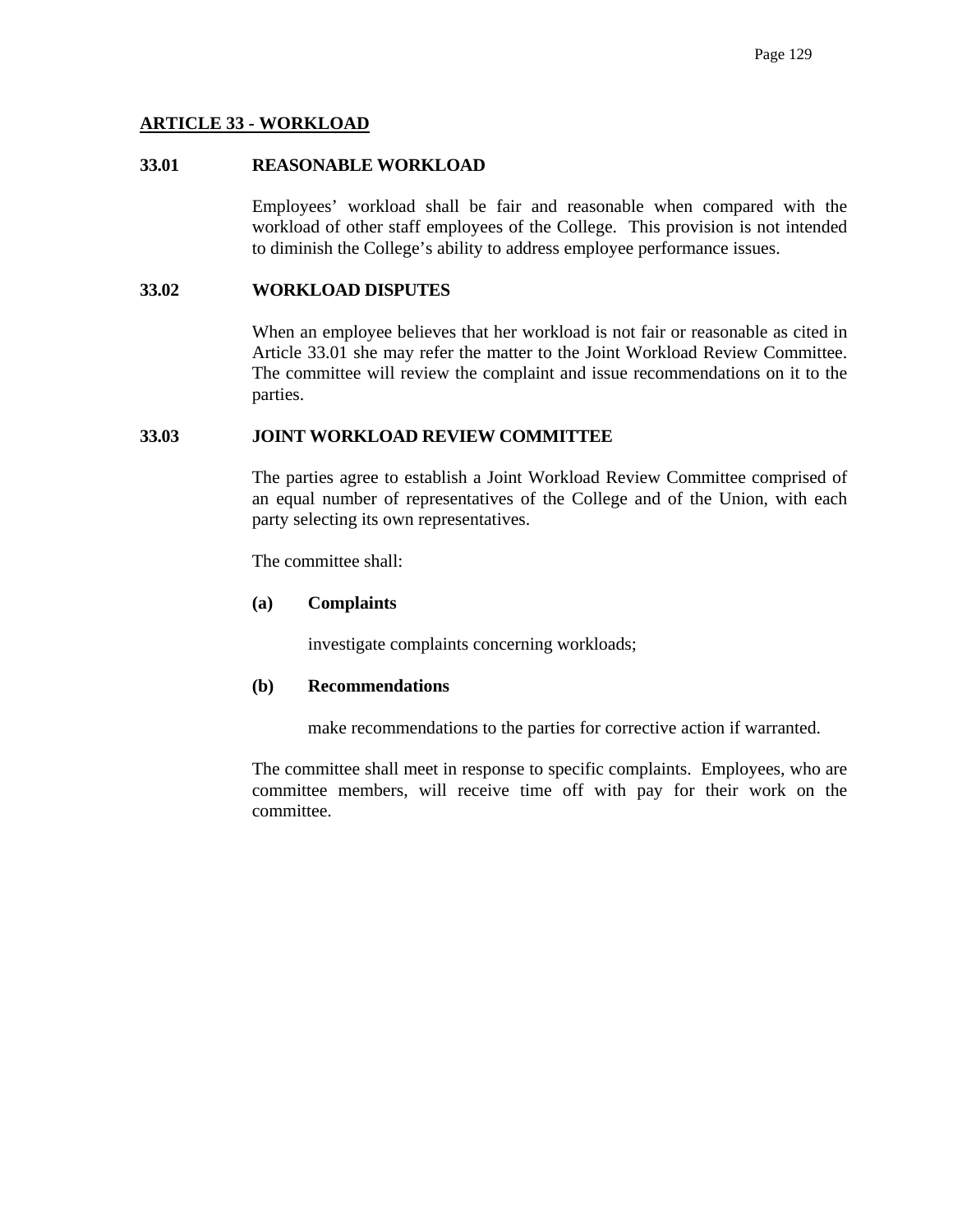#### **ARTICLE 34 - WORKERS' COMPENSATION SUPPLEMENT**

#### **34.01 LEAVE OF ABSENCE**

 An employee shall be granted a leave of absence by the College while on Workers' Compensation, which time shall be deemed to be time worked. During such leave of absence the employee shall continue to accrue seniority as per Clause  $11.03(a)(ii)$  and shall continue to be entitled to full benefits and all other rights and entitlements under this Agreement as if she had remained working, except that salary payment shall be subject to Clause 34.02 below.

#### **34.02 WORKERS' COMPENSATION SUPPLEMENT**

 The College shall pay semi-monthly to an employee who is in receipt of Workers' Compensation Benefits a supplement to provide the employee, including the payment from Workers' Compensation, an amount equal to the employee's normal semi-monthly net earnings.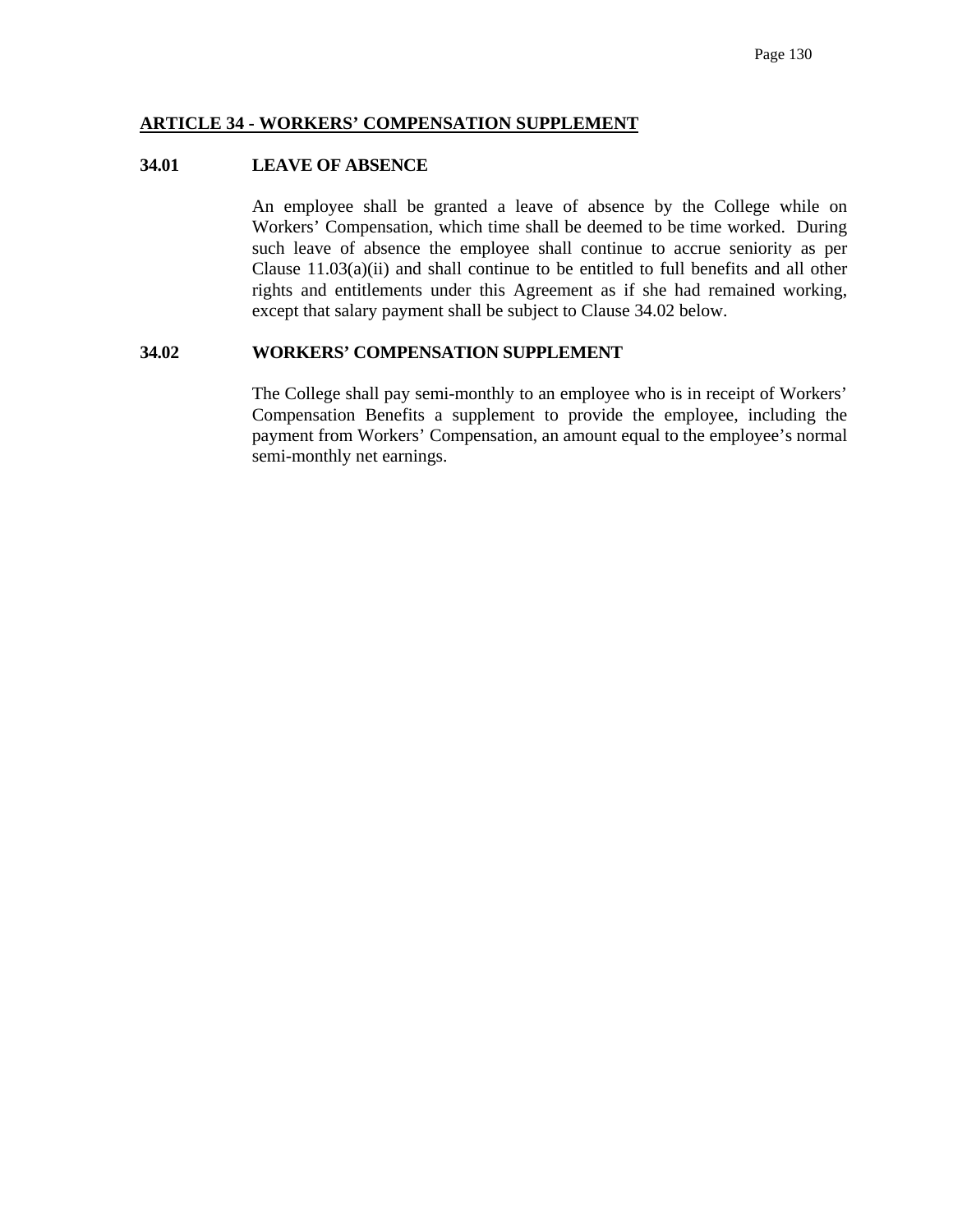**IN WITNESS WHEREOF,** the Parties have executed this Agreement on the 30th day of October, 2006.

\_\_\_\_\_\_\_\_\_\_\_\_\_\_\_\_\_\_\_\_\_\_\_\_\_\_\_\_\_\_ \_\_\_\_\_\_\_\_\_\_\_\_\_\_\_\_\_\_\_\_\_\_\_\_\_\_\_\_

# **CANADIAN OFFICE CAPILANO COLLEGE AND PROFESSIONAL EMPLOYEES'** by: **UNION, LOCAL 378**  by:

\_\_\_\_\_\_\_\_\_\_\_\_\_\_\_\_\_\_\_\_\_\_\_\_\_\_\_\_\_\_

\_\_\_\_\_\_\_\_\_\_\_\_\_\_\_\_\_\_\_\_\_\_\_\_\_\_\_\_\_\_

\_\_\_\_\_\_\_\_\_\_\_\_\_\_\_\_\_\_\_\_\_\_\_\_\_\_\_\_\_\_

"Brad Bastien" "Mike Arbogast"

Union Representative Vice-President, Human Resources

"Nathan Vick" Bargaining Committee

"Brenda Rovner" Bargaining Committee

"Brenda Briscoe" Bargaining Committee

**POST SECONDARY EMPLOYERS' ASSOCIATION** by:

"Dr. Nick Rubidge", PSEA Chair, Board of Directors

\_\_\_\_\_\_\_\_\_\_\_\_\_\_\_\_\_\_\_\_\_\_\_\_\_\_\_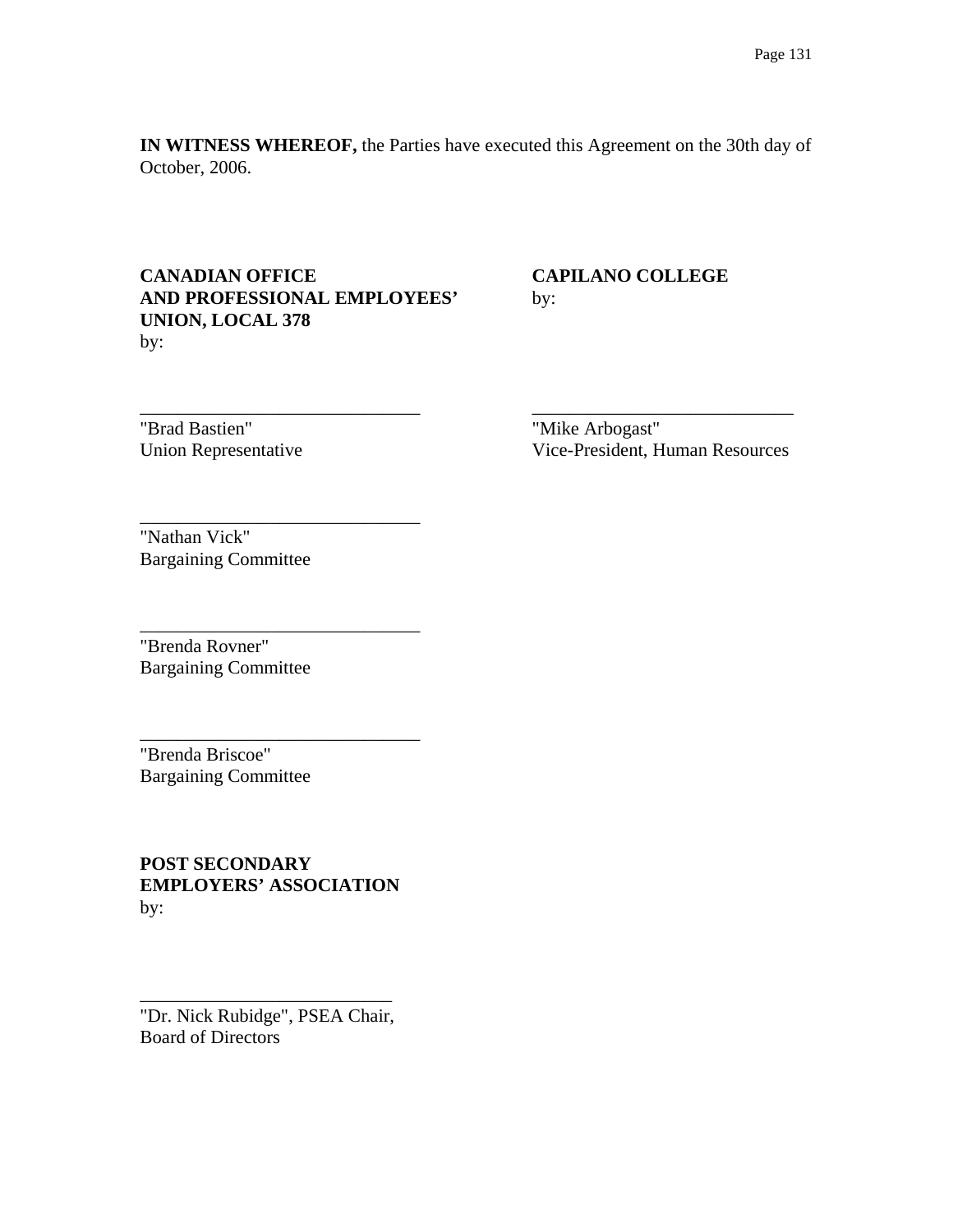| <b>APPENDIX A</b> |                                                                  |  |
|-------------------|------------------------------------------------------------------|--|
|                   |                                                                  |  |
| <b>Some</b>       |                                                                  |  |
|                   | <b>CANADIAN OFFICE &amp; PROFESSIONAL EMPLOYEES UNION, LOCAL</b> |  |
|                   | 378                                                              |  |

## **MEMBERSHIP APPLICATION AND UNION DUES DEDUCTION AUTHORIZATION**

|                                        | LAST NAME, FIRST NAME, INITIAL                             |     |                                          | <b>HOME PHONE</b>   |  |
|----------------------------------------|------------------------------------------------------------|-----|------------------------------------------|---------------------|--|
|                                        |                                                            |     |                                          | <b>CELL PHONE</b>   |  |
| <b>ADDRESS</b>                         |                                                            |     |                                          | <b>OFFICE PHONE</b> |  |
|                                        |                                                            |     |                                          | <b>OFFICE FAX</b>   |  |
| <b>CITY</b>                            |                                                            |     |                                          |                     |  |
| POSTAL CODE                            |                                                            |     |                                          |                     |  |
| <b>BIRTHDATE</b>                       |                                                            |     | <b>SOCIAL INSURANCE</b><br><b>NUMBER</b> |                     |  |
|                                        | (Month/Day/Year)                                           |     |                                          |                     |  |
| <b>HOME EMAIL:</b>                     |                                                            |     | <b>WORK EMAIL:</b>                       |                     |  |
| Previous OPEIU, Local 378 member?      |                                                            | Yes | <b>No</b>                                |                     |  |
| Previous CLC/AFL-CIO Union Membership? | (If yes, attach withdrawal card for initiation fee Waiver) | Yes | No                                       |                     |  |

**I am applying for membership in the COPE Union Local 378 and either:** 

**1) In applying for membership I understand that I am part of the already certified bargaining unit at** Capilano College **or;** 

**2) In applying for a membership I understand that the Union intends to apply to be certified as my exclusive bargaining agent and to represent me in collective bargaining.** 

**I hereby authorize** Capilano College **to deduct the appropriate dues from my salary or wages and remit to the Canadian Office and Professional Employees' Union, Local 378.** 

**I further authorize** Capilano College **to deduct and remit to the Canadian Office and Professional Employees' Union, Local 378 any initiation fees, assessments, or arrears as requested by the Union.** 

**I further authorize** Capilano College **to release any information regarding my employment to the Canadian Office and Professional Employees' Union, Local 378 for collective bargaining, representation, grievance or administrative purposes in accordance with Section 33, subsection (L) of the Freedom of Information and Protection of Privacy Act or the Personal Information Protection Act.** 

|  |  | DATE (Month/Day/Year) |
|--|--|-----------------------|
|--|--|-----------------------|

**NAME** 

**MEMBER'S SIGNATURE** 

#### **EMPLOYER – PLEASE COMPLETE THIS SECTION:**

| <b>DATE OF HIRE</b><br><b>WORK LOCATION</b> |                                      |                                    | <b>JOB TITLE</b><br><b>EMPLOYEE I.D. #</b>              | the control of the control of the control of the control of the control of |
|---------------------------------------------|--------------------------------------|------------------------------------|---------------------------------------------------------|----------------------------------------------------------------------------|
| <b>FULL TIME</b><br><b>REGULAR</b>          | <b>FULL TIME</b><br><b>TEMPORARY</b> | <b>PART TIME</b><br><b>REGULAR</b> |                                                         | Salary \$<br>Hourly/Daily/Bi-weekly/Monthly                                |
| <b>PART TIME</b><br><b>TEMPORARY</b>        | <b>SEASONAL</b>                      | <b>CASUAL</b>                      |                                                         | <b>Salary Group</b>                                                        |
|                                             | $-$ nd $-$                           | PLEASE RETURN TO: COPE, LOCAL 378  | ***ALL SECTIONS OF THIS FORM MUST BE FULLY COMPLETED*** |                                                                            |

 **2nd Floor, 4595 Canada Way, BURNABY, B.C. V5G 1J9**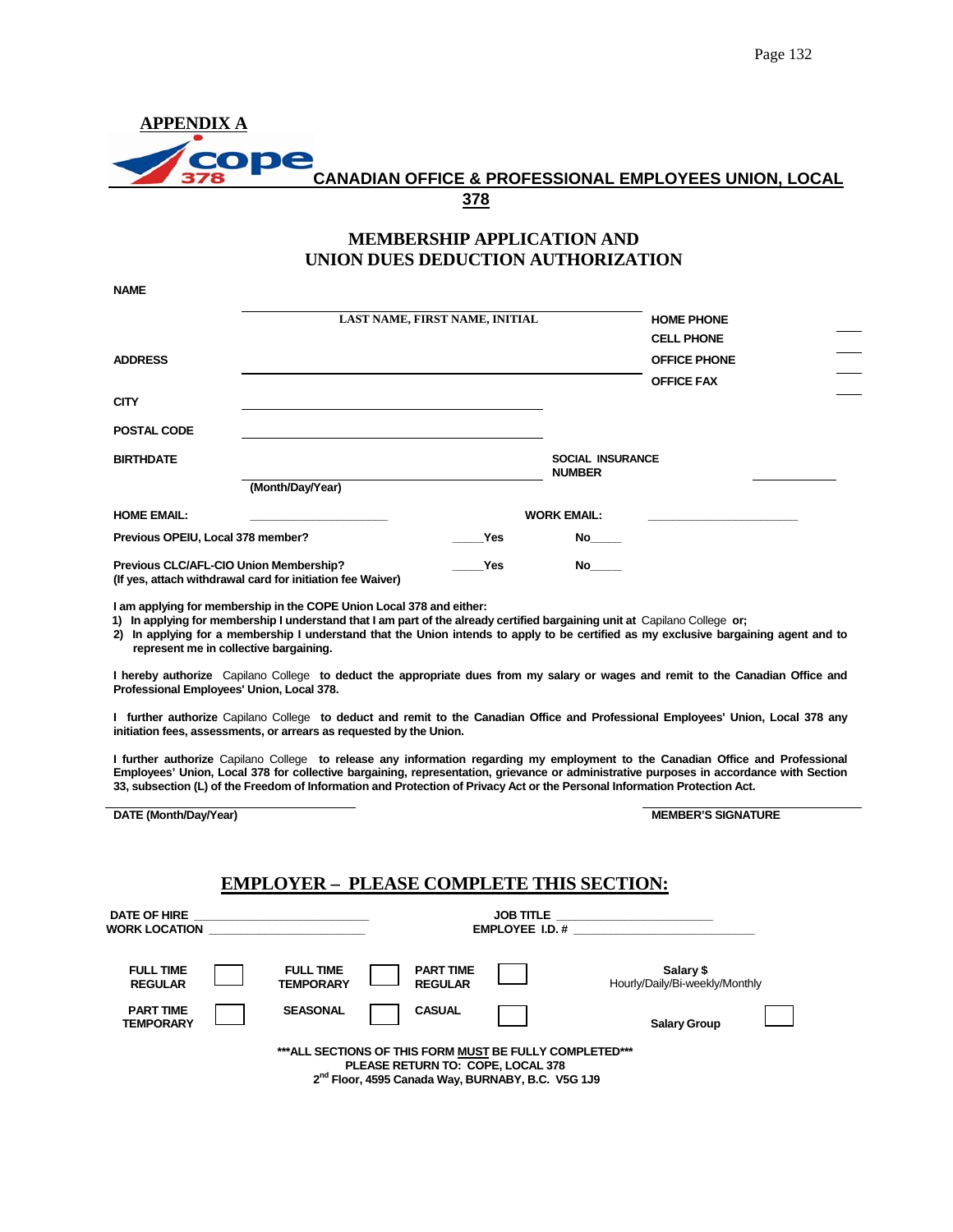# **APPENDIX B CLASS SPECIFICATION INFORMATION AND CRITERIA**

(Reference Article 26 of the Agreement)

An integral part of the Classification Plan is the Class Specification. It acts as a guide in determining the nature and scope of work assigned to an employee. It assists in determining the type of employee needed to perform certain functions within a department or section. The Class Specification provides an employee with the requirements and qualifications of a position so that she may prepare herself accordingly.

The Class Specification includes a Class Title, a statement of the distinguishing features of work of the class, a list of examples of work performed, a section in which are listed those knowledges, abilities and skills which are needed by the applicant or incumbent for successful performance of the work, and a statement of required training and experience for a new appointee, which would ordinarily provide a person with the necessary qualifications. The class specification may also include areas relating to: decisions required; supervision received; effect of errors, contacts; supervision of other employees; physical demands; and working conditions. Each specification must be considered as a whole for the purpose of describing and defining a class, or for allocating a position to a class. Although each section has its special uses, an adequate understanding of the class can be gained only by considering all parts together.

The Distinguishing Features of Work section provides a description of the salient features which distinguish the class from other classes of work. This is an evaluation of the class in terms of the elements of difficulty and responsibility involved in the work. As such, it serves to establish the level of the class and is one of the sections most heavily relied upon in allocating positions to the class.

The section setting forth the Examples of Work Performed is intended to enable the reader to obtain a more complete picture of the actual work performed in positions in the class. The list is descriptive and is not intended to limit administrative authorities in the assignment of duties and responsibilities to the position. It does not describe all the work performed. It merely serves to illustrate the typical portions of work.

The Requirements of Work section lists those knowledges, skills and abilities which are necessary for successful performance of the work of the class. These are written in terms that are requirements of an applicant before appointment. The levels of knowledge used in this section are expressed in five broad degrees; they include: some knowledge, working knowledge, considerable knowledge, thorough knowledge and extensive knowledge. As a guide for interpreting the Specifications, definitions for these terms are listed:

> Extensive knowledge implies the most advanced degree of knowledge necessary for complete mastery and understanding of the subject.

> Thorough knowledge implies almost complete coverage of the subject matter area. For successful performance of the work sufficient comprehension of the subject matter is necessary to solve unusual as well as commonplace problems.

> Considerable knowledge implies sufficient acquaintance with the subject to perform the work with little direct supervision and a journeyperson comprehension of normal work situations.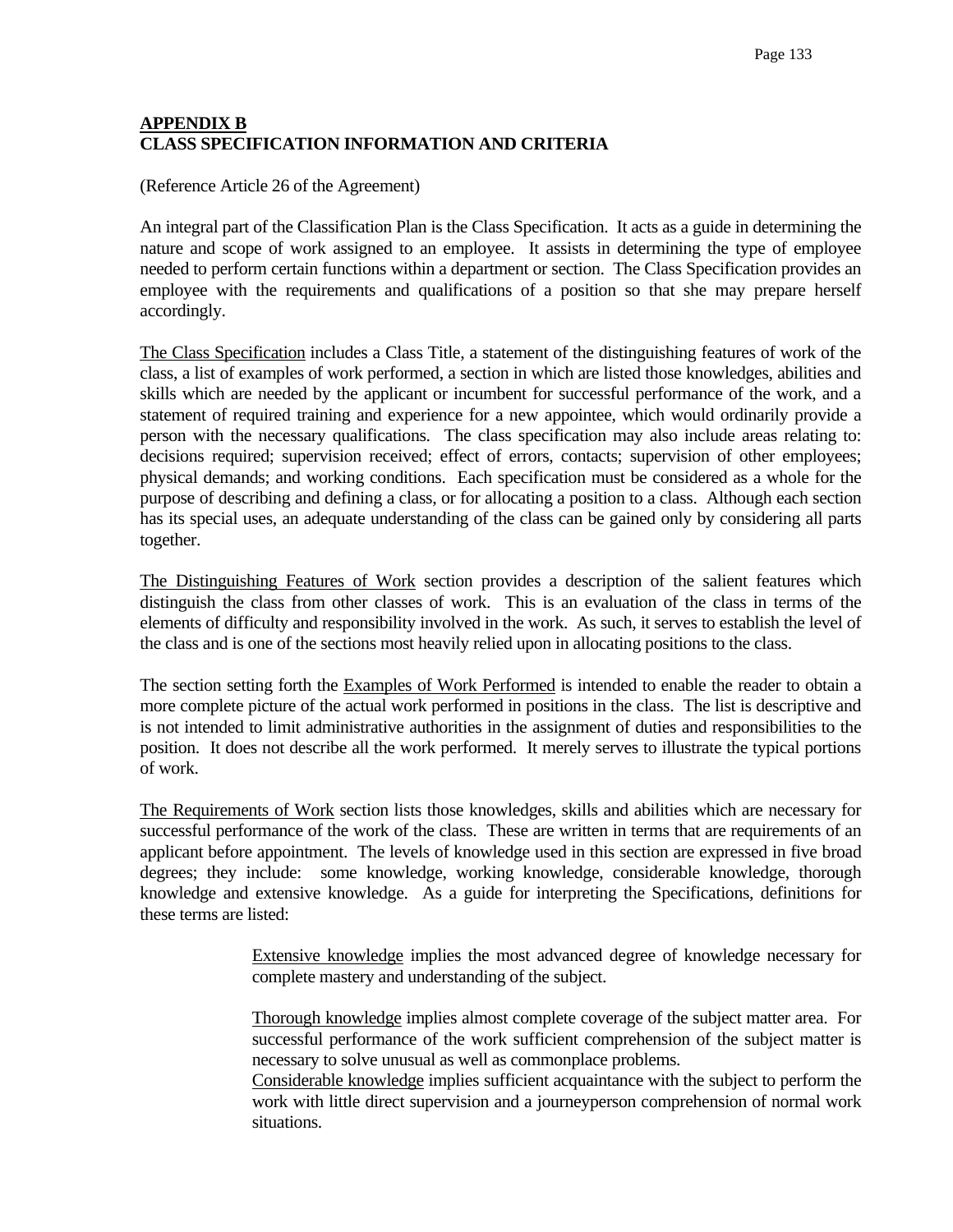Working knowledge implies an awareness of the subject sufficient to work effectively in a limited range of work situations.

 Some knowledge implies familiarity with the elementary principles and terminology of the subject matter.

Skills refer to and are limited to manual skills.

 Abilities refer to the capacities making possible the application of knowledge and skills to work situations.

 Requirements such as honesty, integrity, initiative and sobriety are implied for all positions.

In some specifications a statement of necessary special requirements is included. This is done only when statutory or other legal requirements establish a definite minimum qualification such as possession of a license or registration certificate before appointment.

#### Conception of the Class Specification

It must be emphasized that each specification must be considered as a whole for the purpose of describing and defining a class. Although each section has its special usages, an adequate conception can be gained only by consideration of all the sections in relation to each other.

#### Flexibility of the Classification Plan

In order to serve its purpose as an administrative tool in developing the Human Resources Program, the Classification Plan is not intended to be rigid or binding to future changes in organization, individual positions or functions. The Classification Plan is an analysis and description of the work presently performed in the College. Because organization, positions and functions are constantly changing, the Classification Plan must also be changed to keep abreast of the requirements of the College. Unless it is made a perpetual inventory by creating, abolishing and changing classes as required, it will be out of date and will be a hindrance rather than an aid to effective Human Resources administration. In addition to day-to-day adjustments, periodic audits of the whole plan are essential for maintaining good relationships and preventing accumulation of discrepancies.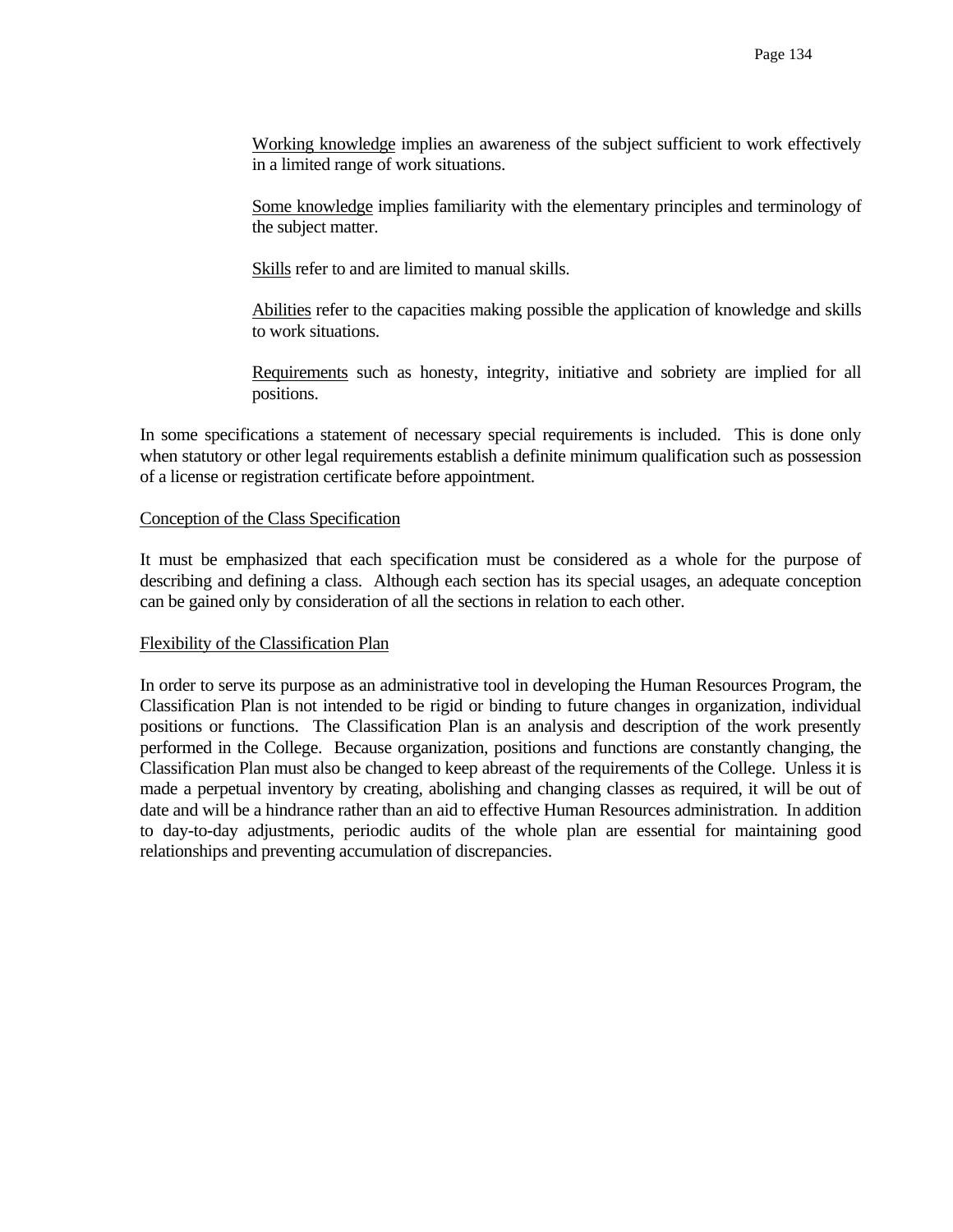## **APPENDIX C(a) APPLICATION AND WAIVER FORM RE: REGULAR EMPLOYEES BENEFITS (Reference – Article 28.10)**

In accordance with the provisions of Article 28 of the Collective Agreement between the College and the COPE, I, acknowledge and accept that:

- a) Disability Income Plan coverage is mandatory for all Regular employees;
- b) the information below represents my election with regard to the benefit plans available;
- c) as a condition of enrolment, I must maintain benefit coverage for the four-year period of the benefit selection and that coverage cannot be changed during this period unless there is a change in my employee status or in my status as single/couple/family;
- d) my application must be accepted by the Insurer(s) and the acceptance confirmed to me before the coverage becomes effective.

#### **Dependent status (check one box below)**

- $\Box$  Single
- $\Box$  Couple (one dependent)
- $\Box$  Family (more than one dependent)

I herein make application for enrolment in those benefits indicated below, or I have on this date voluntarily elected to waive my rights to enrol in those benefits indicated below:

| <b>Benefit</b>                          | <b>Enrolment</b><br><b>Requested</b> | <b>Enrolment Waived</b> |
|-----------------------------------------|--------------------------------------|-------------------------|
| Basic Medical (M.S.P.)                  |                                      |                         |
| <b>Extended Health</b>                  |                                      |                         |
| Dental *                                |                                      |                         |
| Orthodontics *                          |                                      |                         |
| Group Life Insurance                    |                                      |                         |
| <b>Accidental Death and Disablement</b> |                                      |                         |
| <b>Additional Coverage Possible</b>     |                                      |                         |

\* An employee must complete the six (6) month period of eligibility.

Signature of Employee

## CAPILANO COLLEGE

Social Insurance Number (S.I.N.) Received per

Date Date Date **APPENDIX C(b)**

 $\overline{a}$ 

 $\overline{a}$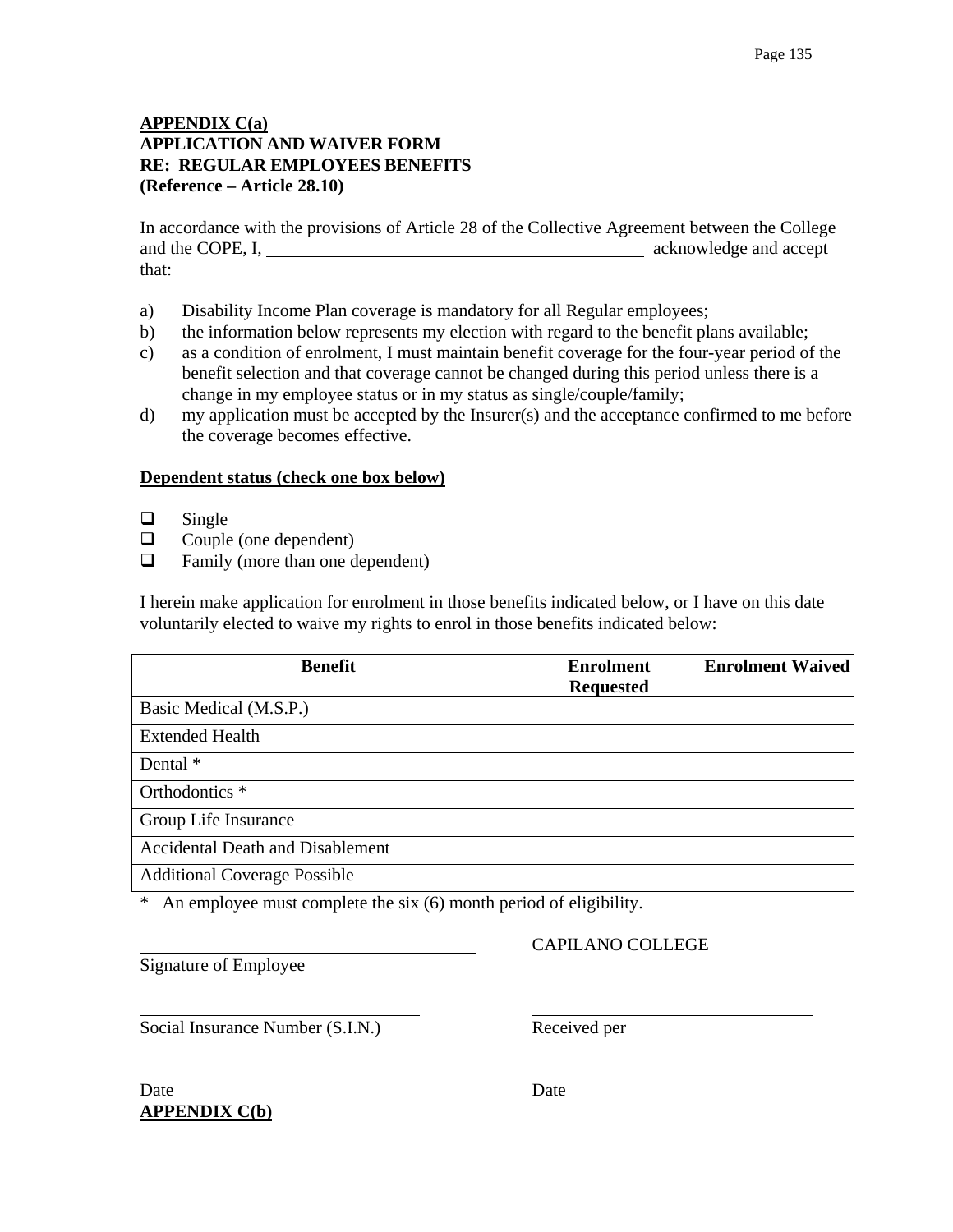## **APPLICATION AND WAIVER FORM RE: TEMPORARY EMPLOYEES BENEFITS (Reference – Article 28.10)**

To: Capilano College

In accordance with the provisions of the Article 28 of the Collective Agreement between the College and the Office & Professional Employees' International Union (COPE), Local 378,

I, please print name)

(a) hereby acknowledge that the following coverages are mandatory for eligible employees as a condition of employment:

 Group Life Insurance Accidental Death & Dismemberment Insurance Long Term Disability

- (b) hereby acknowledge that whereas I am eligible and entitled to participate in the following coverages, that
	- (i) I herein make application for enrolment in those benefit plans as indicated, or
	- (ii) I have on this date voluntarily elected to waive my rights to participate in those benefit plans as indicated.

|                        | Enrolment | Enrolment |
|------------------------|-----------|-----------|
|                        | Requested | Waived ** |
| <b>Basic Medical</b>   |           |           |
| <b>Extended Health</b> |           |           |
| Dental $*$             |           |           |

- \* An employee must complete a six (6) month eligibility period and still have four (4) clear months of employment.
- \*\* (Note: Future participation, if permitted, is at the employee's expense with respect to satisfying the Insurer's requirements for late enrolment.)

| Employee's signature:             | Date: |
|-----------------------------------|-------|
| Social Insurance Number:          |       |
| Received by Capilano College per: | Date: |
| <b>APPENDIX D</b>                 |       |

**CANADA LIFE APPEAL PROCESS**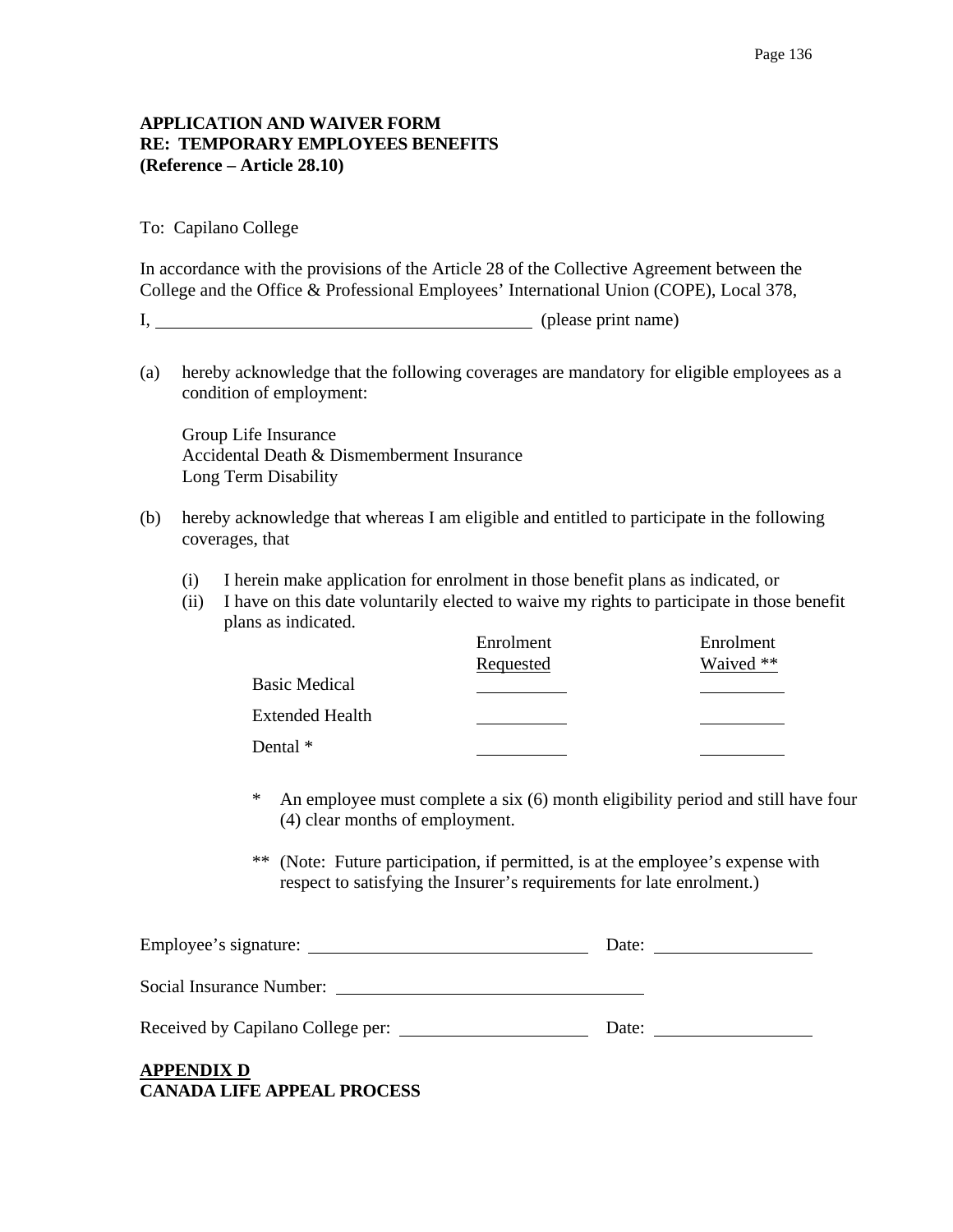## **TERMINATION OR DENIAL OF A DISABILITY CLAIM**

An employee wishing to appeal either the termination or denial of a disability claim must do so in writing within sixty days of the termination or denial letter from Canada Life. The appeal must be accompanied by a narrative report from an appropriate and accredited treating physician. The report should list diagnosis, treatment, prognosis, and limitations and restrictions preventing the employee from performing the essential duties of her occupation. For an employee who has been on long term disability for as long as two years, the limitations and restrictions must be shown to prevent the employee from performing the essential duties of any position to which she is suited by background and training. Appeals are reviewed by a claim specialist at Canada Life and sent for a second opinion to another claim specialist.

An employee wishing to make a second appeal may submit new medical evidence in writing within thirty days. The second appeal is reviewed by an internal review committee at Canada Life.

An employee wishing to make a third appeal may submit new medical evidence in writing within thirty days. The third appeal is reviewed by the Canada Life head office senior review committee.

#### **PAYMENT OF MEDICAL REPORTING**

Any specialist or physician's charges incurred in providing medical reporting, either written narrative or completion of claims forms, are paid by the employee. This includes the expense of having a physician provide medical information for the purpose of appealing the termination or denial of a disability claim. The insurer will only pay for those reports which are written in response to questions that Canada Life has asked directly of the physician or for reports resulting from an employee's attendance at an independent medical examination required and scheduled by Canada Life.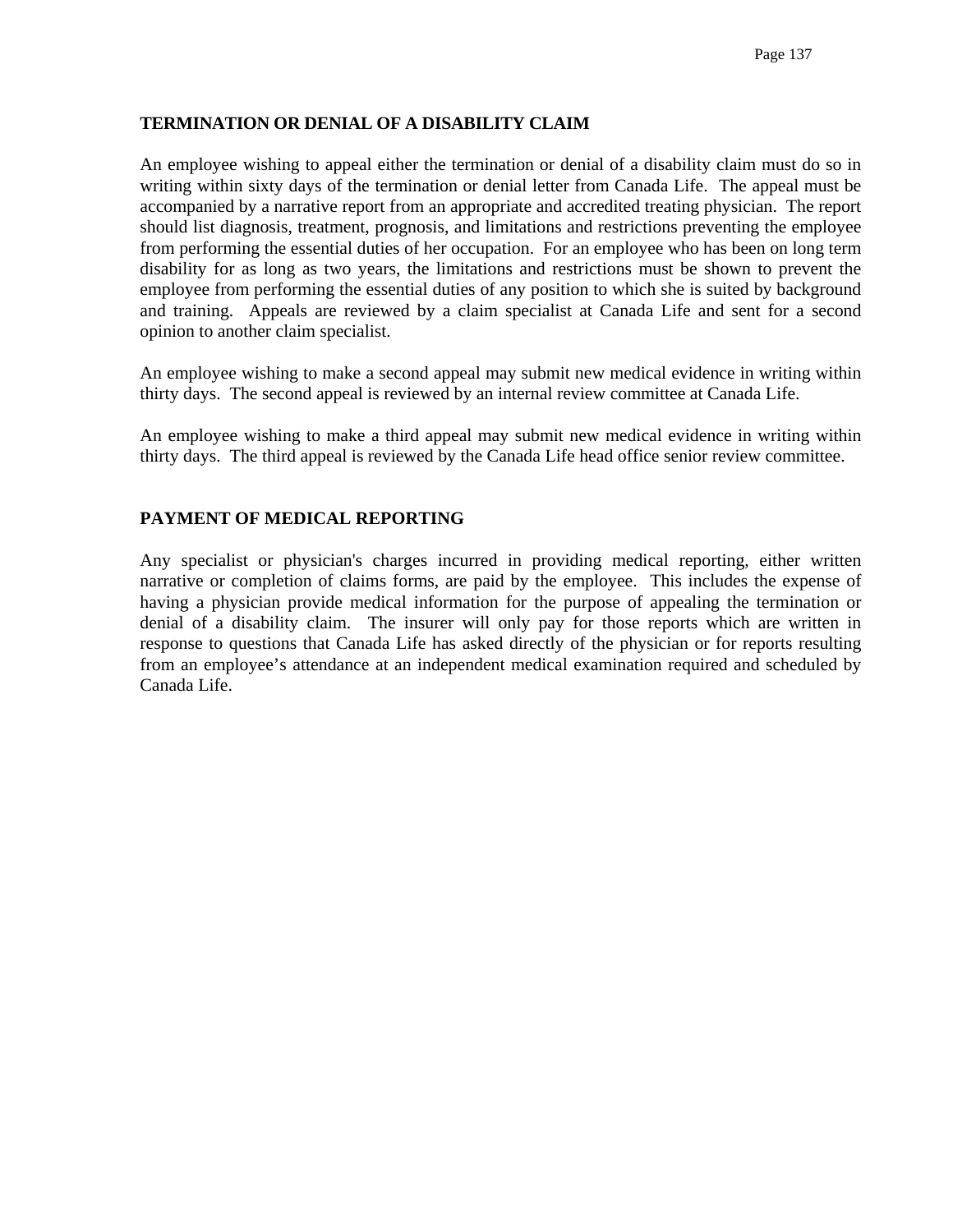| Pay Group | Step 1   | Step 2   | Step 3   | Step 4   | Step 5   |
|-----------|----------|----------|----------|----------|----------|
| 6         | 2,319.00 | 2,391.00 | 2,460.00 | 2,535.00 | 2,611.00 |
|           | 15.26    | 15.73    | 16.19    | 16.68    | 17.18    |
| 8         | 2,460.00 | 2,535.00 | 2,611.00 | 2,689.00 | 2,770.00 |
|           | 16.19    | 16.68    | 17.18    | 17.69    | 18.23    |
| $10\,$    | 2,611.00 | 2,689.00 | 2,770.00 | 2,853.00 | 2,939.00 |
|           | 17.18    | 17.69    | 18.23    | 18.77    | 19.34    |
| 12        | 2,770.00 | 2,853.00 | 2,939.00 | 3,027.00 | 3,117.00 |
|           | 18.23    | 18.77    | 19.34    | 19.92    | 20.51    |
| 14        | 2,939.00 | 3,027.00 | 3,117.00 | 3,211.00 | 3,306.00 |
|           | 19.34    | 19.92    | 20.51    | 21.13    | 21.75    |
| 16        | 3,117.00 | 3,211.00 | 3,306.00 | 3,407.00 | 3,509.00 |
|           | 20.51    | 21.13    | 21.75    | 22.42    | 23.09    |
| 18        | 3,306.00 | 3,407.00 | 3,509.00 | 3,613.00 | 3,721.00 |
|           | 21.75    | 22.42    | 23.09    | 23.77    | 24.49    |
| 20        | 3,509.00 | 3,613.00 | 3,721.00 | 3,833.00 | 3,948.00 |
|           | 23.09    | 23.77    | 24.48    | 25.22    | 25.98    |
| 22        | 3,721.00 | 3,833.00 | 3,948.00 | 4,067.00 | 4,189.00 |
|           | 24.48    | 25.22    | 25.98    | 26.76    | 27.56    |
| 24        | 3,948.00 | 4,067.00 | 4,189.00 | 4,315.00 | 4,443.00 |
|           | 25.98    | 26.76    | 27.56    | 28.39    | 29.23    |
| 26        | 4,189.00 | 4,315.00 | 4,443.00 | 4,577.00 | 4,713.00 |
|           | 27.56    | 28.39    | 29.23    | 30.12    | 31.01    |
| 28        | 4,443.00 | 4,577.00 | 4,713.00 | 4,855.00 | 4,999.00 |
|           | 29.23    | 30.12    | 31.01    | 31.94    | 32.89    |

**APPENDIX E - Salary Scale Effective April 1, 2006**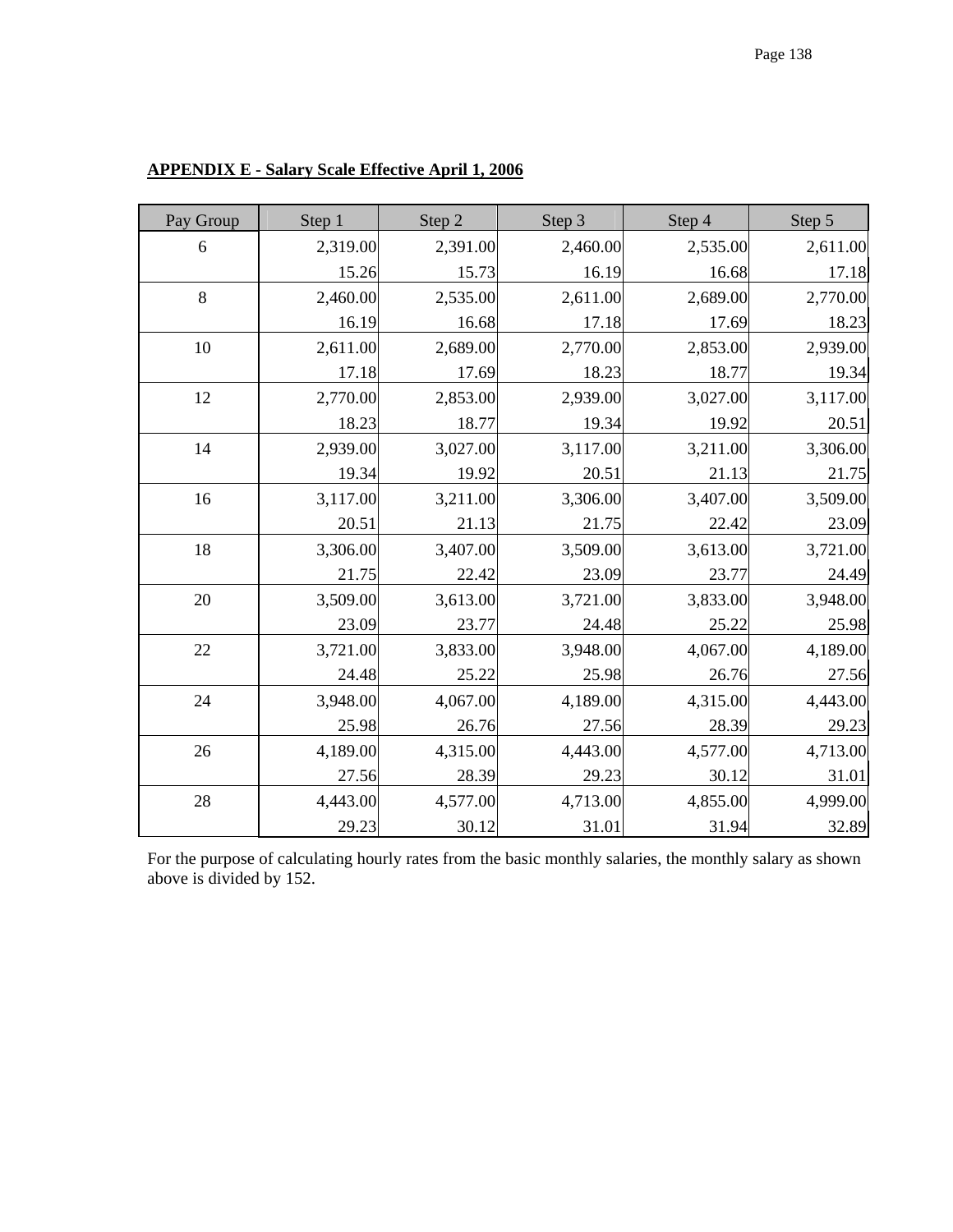| Pay Group | Step 1   | Step 2   | Step 3   | Step 4   | Step 5   |
|-----------|----------|----------|----------|----------|----------|
|           |          |          |          |          |          |
| 6         | 2,368.00 | 2,442.00 | 2,512.00 | 2,589.00 | 2,666.00 |
|           | 15.58    | 16.06    | 16.53    | 17.04    | 17.54    |
| 8         | 2,512.00 | 2,589.00 | 2,666.00 | 2,746.00 | 2,829.00 |
|           | 16.53    | 17.04    | 17.54    | 18.06    | 18.62    |
|           |          |          |          |          |          |
| 10        | 2,666.00 | 2,746.00 | 2,829.00 | 2,913.00 | 3,001.00 |
|           | 17.54    | 18.06    | 18.62    | 19.17    | 19.75    |
| 12        | 2,829.00 | 2,913.00 | 3,001.00 | 3,091.00 | 3,183.00 |
|           | 18.62    | 19.17    | 19.75    | 20.34    | 20.95    |
|           |          |          |          |          |          |
| 14        | 3,001.00 | 3,091.00 | 3,183.00 | 3,279.00 | 3,376.00 |
|           | 19.75    | 20.34    | 20.95    | 21.58    | 22.22    |
|           |          |          |          |          |          |
| 16        | 3,183.00 | 3,279.00 | 3,376.00 | 3,479.00 | 3,583.00 |
|           | 20.95    | 21.58    | 22.22    | 22.89    | 23.58    |
| 18        | 3,376.00 | 3,479.00 | 3,583.00 | 3,689.00 | 3,800.00 |
|           | 22.22    | 22.89    | 23.58    | 24.27    | 25.00    |
|           |          |          |          |          |          |
| 20        | 3,583.00 | 3,689.00 | 3,800.00 | 3,914.00 | 4,031.00 |
|           | 23.58    | 24.27    | 24.99    | 25.75    | 26.52    |
| 22        | 3,800.00 | 3,914.00 | 4,031.00 | 4,153.00 | 4,277.00 |
|           | 24.99    | 25.75    | 26.52    | 27.33    | 28.14    |
|           |          |          |          |          |          |
| 24        | 4,031.00 | 4,153.00 | 4,277.00 | 4,406.00 | 4,537.00 |
|           | 26.52    | 27.33    | 28.14    | 28.99    | 29.84    |
| 26        | 4,277.00 | 4,406.00 | 4,537.00 | 4,674.00 | 4,812.00 |
|           | 28.14    |          |          |          |          |
|           |          | 28.99    | 29.84    | 30.75    | 31.66    |
| 28        | 4,537.00 | 4,674.00 | 4,812.00 | 4,957.00 | 5,104.00 |
|           | 29.84    | 30.75    | 31.66    | 32.61    | 33.58    |

# **APPENDIX F - Salary Scale Effective April 1, 2007**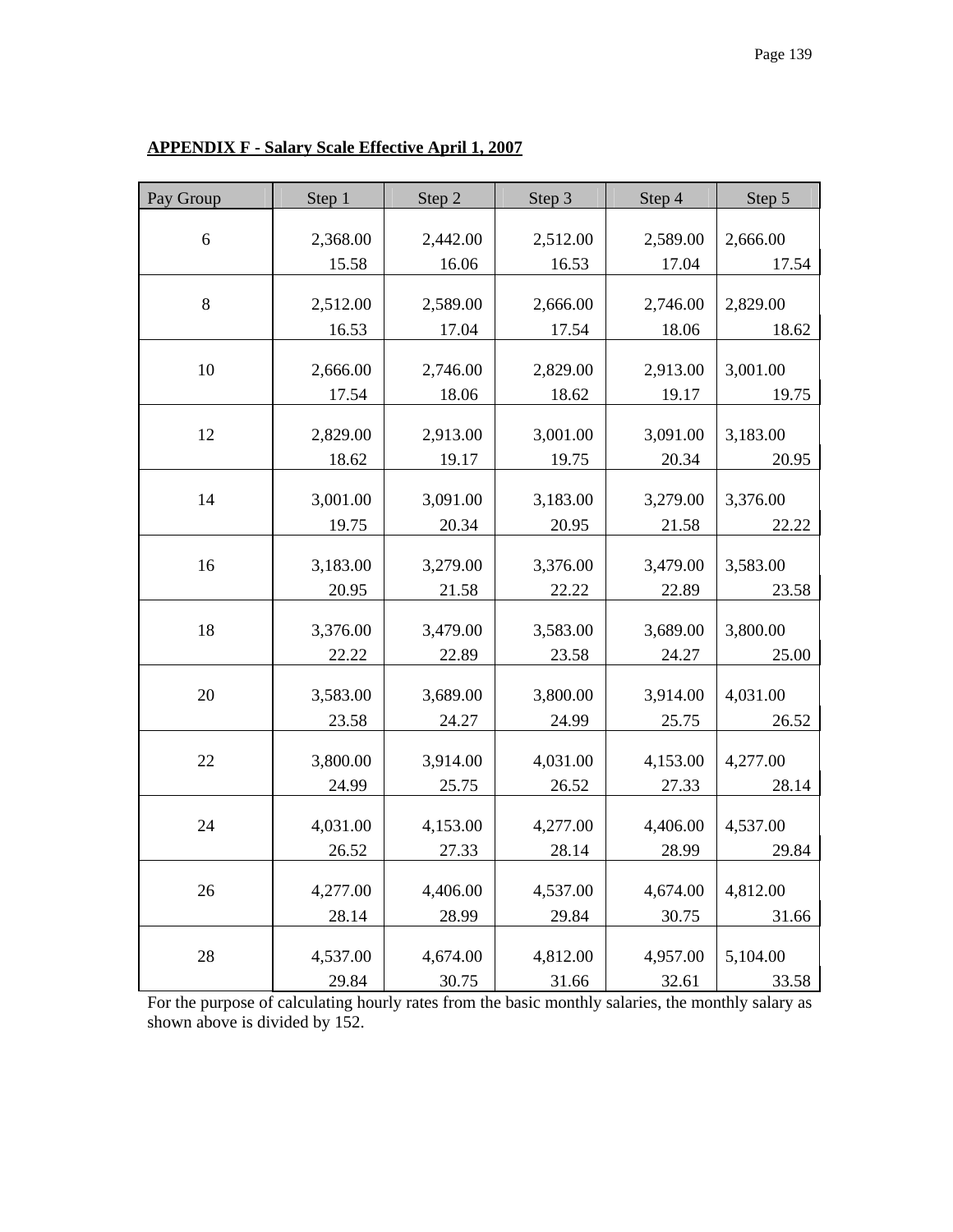| Pay Group | Step 1   | Step 2   | Step 3   | Step 4   | Step 5   |
|-----------|----------|----------|----------|----------|----------|
|           |          |          |          |          |          |
| 6         | 2,418.00 | 2,494.00 | 2,565.00 | 2,644.00 | 2,722.00 |
|           | 15.91    | 16.40    | 16.88    | 17.40    | 17.91    |
| 8         | 2,565.00 | 2,644.00 | 2,722.00 | 2,804.00 | 2,889.00 |
|           | 16.88    | 17.40    | 17.91    | 18.44    | 19.01    |
|           |          |          |          |          |          |
| 10        | 2,722.00 | 2,804.00 | 2,889.00 | 2,975.00 | 3,065.00 |
|           | 17.91    | 18.44    | 19.01    | 19.58    | 20.17    |
| 12        | 2,889.00 | 2,975.00 | 3,065.00 | 3,156.00 | 3,250.00 |
|           | 19.01    | 19.58    | 20.17    | 20.77    | 21.39    |
|           |          |          |          |          |          |
| 14        | 3,065.00 | 3,156.00 | 3,250.00 | 3,348.00 | 3,447.00 |
|           | 20.17    | 20.77    | 21.39    | 22.03    | 22.68    |
|           |          |          |          |          |          |
| 16        | 3,250.00 | 3,348.00 | 3,447.00 | 3,553.00 | 3,659.00 |
|           | 21.39    | 22.03    | 22.68    | 23.38    | 24.08    |
| 18        | 3,447.00 | 3,553.00 | 3,659.00 | 3,767.00 | 3,880.00 |
|           | 22.68    | 23.38    | 24.08    | 24.79    | 25.53    |
|           |          |          |          |          |          |
| 20        | 3,659.00 | 3,767.00 | 3,880.00 | 3,997.00 | 4,116.00 |
|           | 24.08    | 24.79    | 25.52    | 26.30    | 27.08    |
| 22        | 3,880.00 | 3,997.00 | 4,116.00 | 4,241.00 | 4,367.00 |
|           |          |          |          |          |          |
|           | 25.52    | 26.30    | 27.08    | 27.91    | 28.74    |
| 24        | 4,116.00 | 4,241.00 | 4,367.00 | 4,499.00 | 4,633.00 |
|           | 27.08    | 27.91    | 28.74    | 29.60    | 30.48    |
|           |          |          |          |          |          |
| 26        | 4,367.00 | 4,499.00 | 4,633.00 | 4,773.00 | 4,914.00 |
|           | 28.74    | 29.60    | 30.48    | 31.41    | 32.33    |
| 28        | 4,633.00 | 4,773.00 | 4,914.00 | 5,062.00 | 5,212.00 |
|           | 30.48    | 31.41    | 32.33    | 33.30    | 34.29    |
|           |          |          |          |          |          |

# **APPENDIX G - Salary Scale Effective April 1, 2008**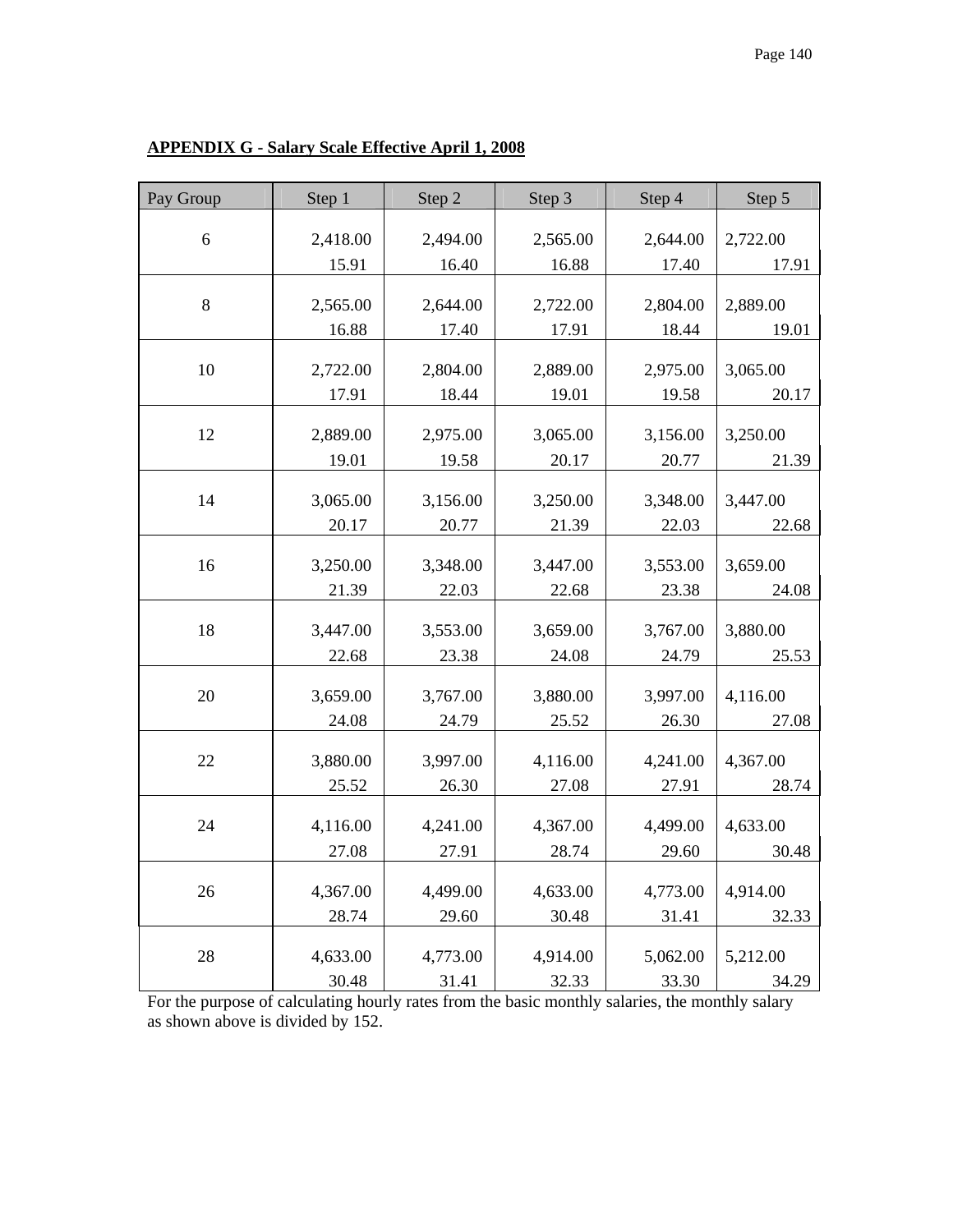| Pay Group | Step 1   | Step 2   | Step 3   | Step 4   | Step 5   |
|-----------|----------|----------|----------|----------|----------|
|           |          |          |          |          |          |
| 6         | 2,469.00 | 2,547.00 | 2,619.00 | 2,700.00 | 2,780.00 |
|           | 16.25    | 16.75    | 17.24    | 17.77    | 18.29    |
| 8         | 2,619.00 | 2,700.00 | 2,780.00 | 2,863.00 | 2,950.00 |
|           | 17.24    | 17.77    | 18.29    | 18.83    | 19.41    |
|           |          |          |          |          |          |
| 10        | 2,780.00 | 2,863.00 | 2,950.00 | 3,038.00 | 3,130.00 |
|           | 18.29    | 18.83    | 19.41    | 19.99    | 20.60    |
|           |          |          |          |          |          |
| 12        | 2,950.00 | 3,038.00 | 3,130.00 | 3,223.00 | 3,319.00 |
|           | 19.41    | 19.99    | 20.60    | 21.21    | 21.84    |
|           |          |          |          |          |          |
| 14        | 3,130.00 | 3,223.00 | 3,319.00 | 3,419.00 | 3,520.00 |
|           | 20.60    | 21.21    | 21.84    | 22.50    | 23.16    |
| 16        | 3,319.00 | 3,419.00 | 3,520.00 | 3,628.00 | 3,736.00 |
|           | 21.84    | 22.50    | 23.16    | 23.87    | 24.58    |
|           |          |          |          |          |          |
| 18        | 3,520.00 | 3,628.00 | 3,736.00 | 3,847.00 | 3,962.00 |
|           | 23.16    | 23.87    | 24.58    | 25.31    | 26.07    |
|           |          |          |          |          |          |
| 20        | 3,736.00 | 3,847.00 | 3,962.00 | 4,081.00 | 4,203.00 |
|           | 24.58    | 25.31    | 26.06    | 26.85    | 27.66    |
| 22        | 3,962.00 | 4,081.00 | 4,203.00 | 4,331.00 | 4,459.00 |
|           | 26.06    | 26.85    | 27.66    | 28.50    | 29.34    |
|           |          |          |          |          |          |
| 24        | 4,203.00 | 4,331.00 | 4,459.00 | 4,594.00 | 4,731.00 |
|           | 27.66    | 28.50    | 29.34    | 30.23    | 31.12    |
|           |          |          |          |          |          |
| 26        | 4,459.00 | 4,594.00 | 4,731.00 | 4,874.00 | 5,018.00 |
|           | 29.34    | 30.23    | 31.12    | 32.07    | 33.02    |
|           |          |          |          |          |          |
| 28        | 4,731.00 | 4,874.00 | 5,018.00 | 5,169.00 | 5,322.00 |
|           | 31.12    | 32.07    | 33.02    | 34.00    | 35.02    |

# **APPENDIX H - Salary Scale Effective April 1, 2009-June 30, 2010**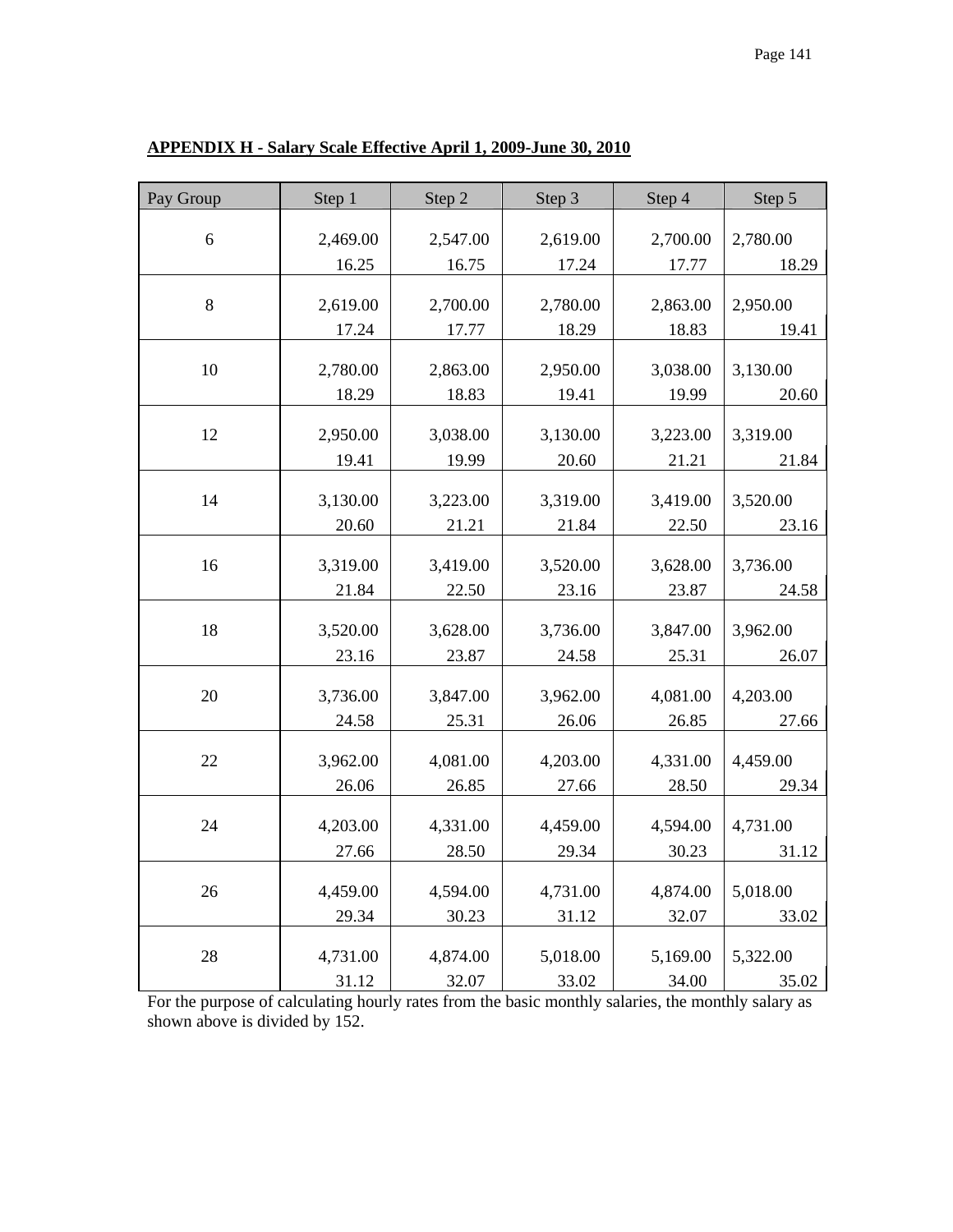#### **LETTER OF UNDERSTANDING**

#### **BETWEEN:**

#### **CAPILANO COLLEGE (the "College")**

**AND:** 

#### **CANADIAN OFFICE AND PROFESSIONAL EMPLOYEE'S UNION (the "Union")**

#### **Re: Student Employment Programs**

With respect to the above subject matter, the College and the Union ("Parties") do hereby expressly and mutually agree as follows:

- (1) The Union specifically agrees that the College shall have the right during the life of the Collective Agreement to implement Student Employment programs, subject to the terms and conditions of this Letter of Understanding.
- (2) (a) It is mutually agreed that any person hired for a Student Employment Program pursuant to this Letter of Understanding must be a student at Capilano College and must continue this status for the duration of such employment.
	- (b) The College further specifically agrees that no students employed pursuant to this Letter of Understanding shall:
		- (i) perform any duties under a Student Employment Program without the Union's agreement. Prior to the hiring of any student under this Letter of Understanding, the College shall provide the Union in writing with the nature of work to be performed, work location(s), duration of employment and hours of work per week. The Union shall respond to requests within ten (10) working days and shall not unreasonably withhold agreement; or
		- (ii) replace any employee(s) in the bargaining unit including, but not limited to, any such employee who is on layoff status under the Collective Agreement; or
		- (iii) at any time total more than twenty-five (25) in number, without the prior express written consent of the Union.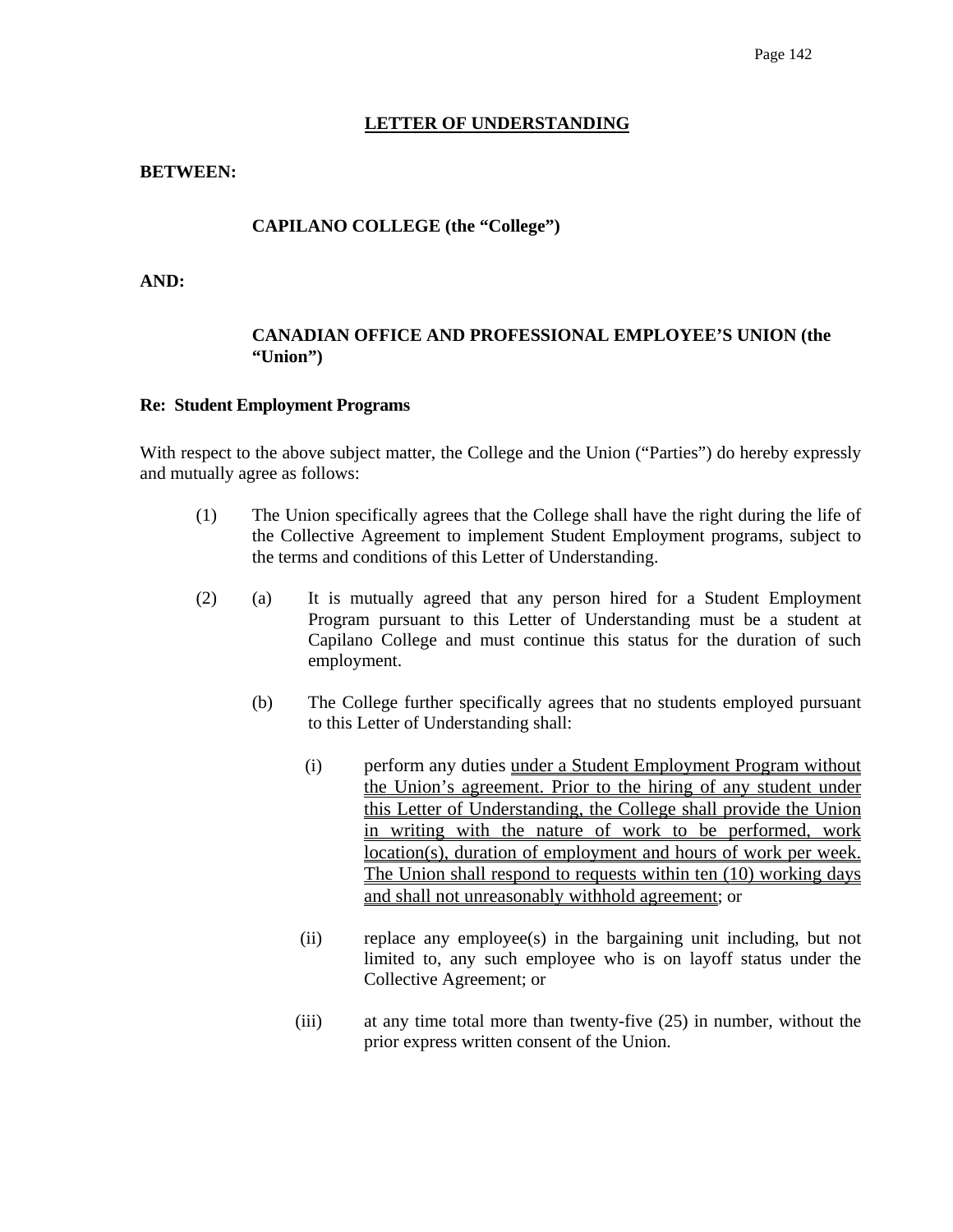- (3) (a) The College specifically agrees that the Union shall have the right to cancel with thirty (30) days notice the College's right to implement Student Employment Programs pursuant to this Letter of Understanding in the event of any allegation by the Union of a failure by the College to comply with any of the provisions of paragraph (2) above.
	- (b) If the College disputes the issue of alleged failure to comply with paragraph (2) above, the College shall have the right to refer the matter directly to expedited arbitration pursuant to the applicable provisions of the Collective Agreement. If the arbitrator finds that the College has contravened this Letter of Understanding by failing to comply with any of the provisions of paragraph (2) above, then this Letter of Understanding shall forthwith be deemed to be rendered null and void, and shall immediately be replaced in full by Clause 9.10(a). If the arbitrator finds that the College has not contravened any of the provisions of paragraph (2) above, as alleged by the Union, then the College's right to implement Student Employment Programs under this Letter of Understanding shall be deemed to be immediately reinstated.
- (4) It is mutually agreed that any student hired for any Student Employment program pursuant to this Letter of Understanding shall not be covered or governed by the Collective Agreement then in force and effect between the Parties.

**\_\_\_\_\_\_\_\_\_\_\_\_\_\_\_\_\_\_\_\_\_\_\_\_\_\_\_\_\_\_\_\_\_\_ \_\_\_\_\_\_\_\_\_\_\_\_\_\_\_\_\_\_\_\_\_\_\_\_\_\_\_\_\_\_\_\_** 

SIGNED this 23<sup>rd</sup> day of October, 2006:

# **CANADIAN OFFICE AND PROFESSIONAL EMPLOYEES UNION, LOCAL 378 CAPILANO COLLEGE**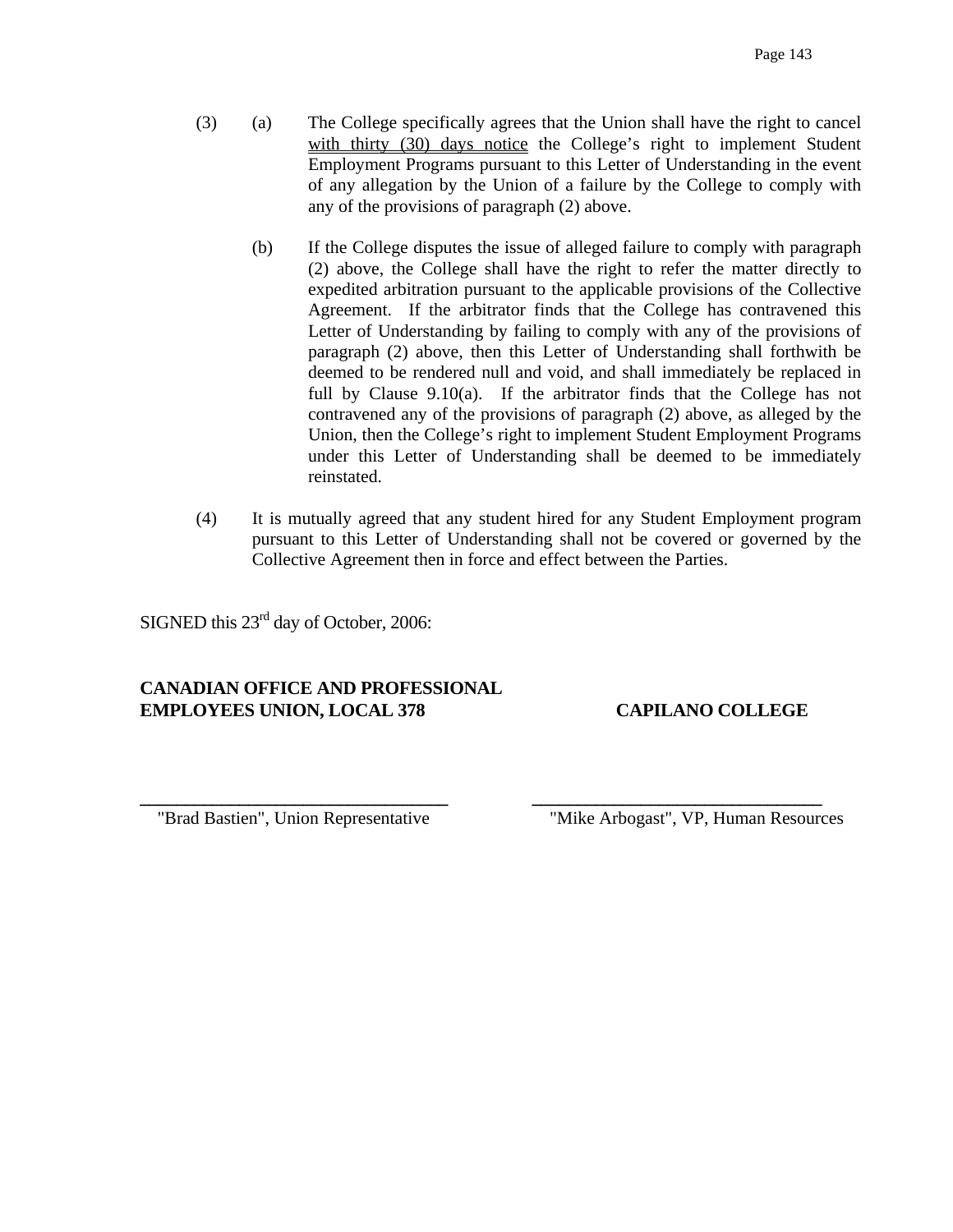#### **LETTER OF UNDERSTANDING**

#### **BETWEEN:**

#### **CAPILANO COLLEGE (the "College")**

#### **AND:**

#### **CANADIAN OFFICE AND PROFESSIONAL EMPLOYEE'S UNION (the "Union")**

#### **Re: Testing**

With respect to the above cited subject matter, the College and the Union do hereby expressly and mutually agree that if any employee is to be given any test for any purpose under the Collective Agreement, the following provisions must be complied with, otherwise the test shall be deemed to be invalid.

#### **(1) Tests to be Designed and Administered Fairly**

 Any test given any employee for any purpose under the Collective Agreement must be designed and administered fairly.

#### **(2) Other Criteria for Determining Propriety of Tests**

Without limiting the generality of paragraph (1) above, any test given any employee for any purpose under this Agreement must be:

- (a) relevant to the job, if used for selection purposes;
- (b) based on material, the general nature of which will be provided to the employee in advance;
- (c) preceded by advance notice of the test procedures, the standards to be applied and the time and place where it is to be conducted;
- (d) administered on a uniform basis to all employees to be tested and in such manner as to ensure the secrecy of test papers before the test is given and where possible, to preserve the anonymity of each employee being tested.

#### **(3) Adequate Preparation Time**

 Employees must be given adequate time to prepare for any test given for any purpose under the Collective Agreement.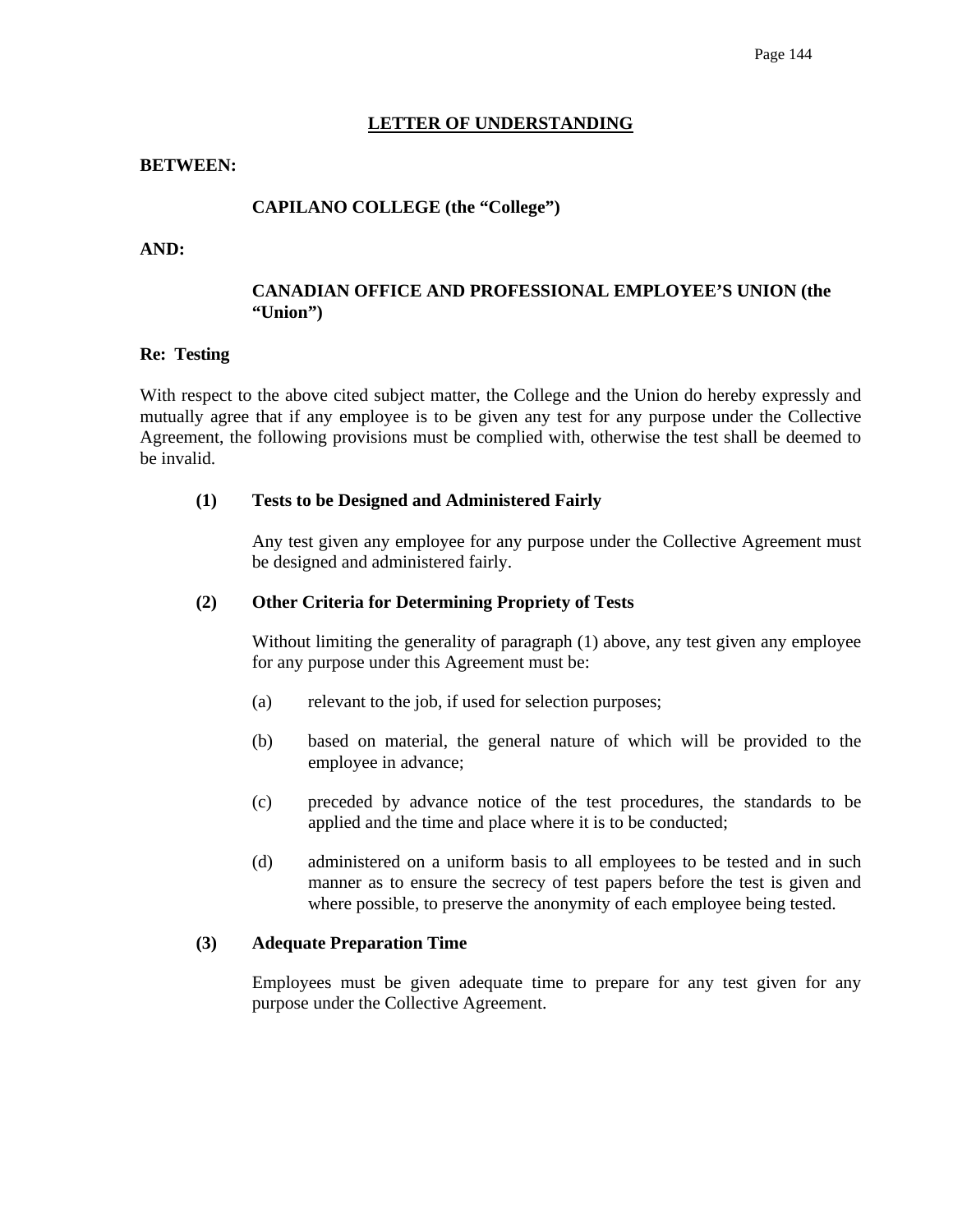# **(4) Employee Right to Review Test and Results**

 Any employee who is given any test for any purpose under the Collective Agreement shall have the right to review her test paper and results.

ORIGINALLY SIGNED and DATED this 14<sup>th</sup> day of May, 1996.

\_\_\_\_\_\_\_\_\_\_\_\_\_\_\_\_\_\_\_\_\_\_\_\_\_\_\_\_\_\_\_\_ \_\_\_\_\_\_\_\_\_\_\_\_\_\_\_\_\_\_\_\_\_\_\_\_\_\_\_\_\_\_

\_\_\_\_\_\_\_\_\_\_\_\_\_\_\_\_\_\_\_\_\_\_\_\_\_\_\_\_\_\_\_\_

\_\_\_\_\_\_\_\_\_\_\_\_\_\_\_\_\_\_\_\_\_\_\_\_\_\_\_\_\_\_\_\_

\_\_\_\_\_\_\_\_\_\_\_\_\_\_\_\_\_\_\_\_\_\_\_\_\_\_\_\_\_\_\_\_

# **UNION, LOCAL 378 CAPILANO COLLEGE**

"Don Percifield" "Marie Jessup"

"Darlene Rentz"

"Barry Williamson"

"Iris Cunningham"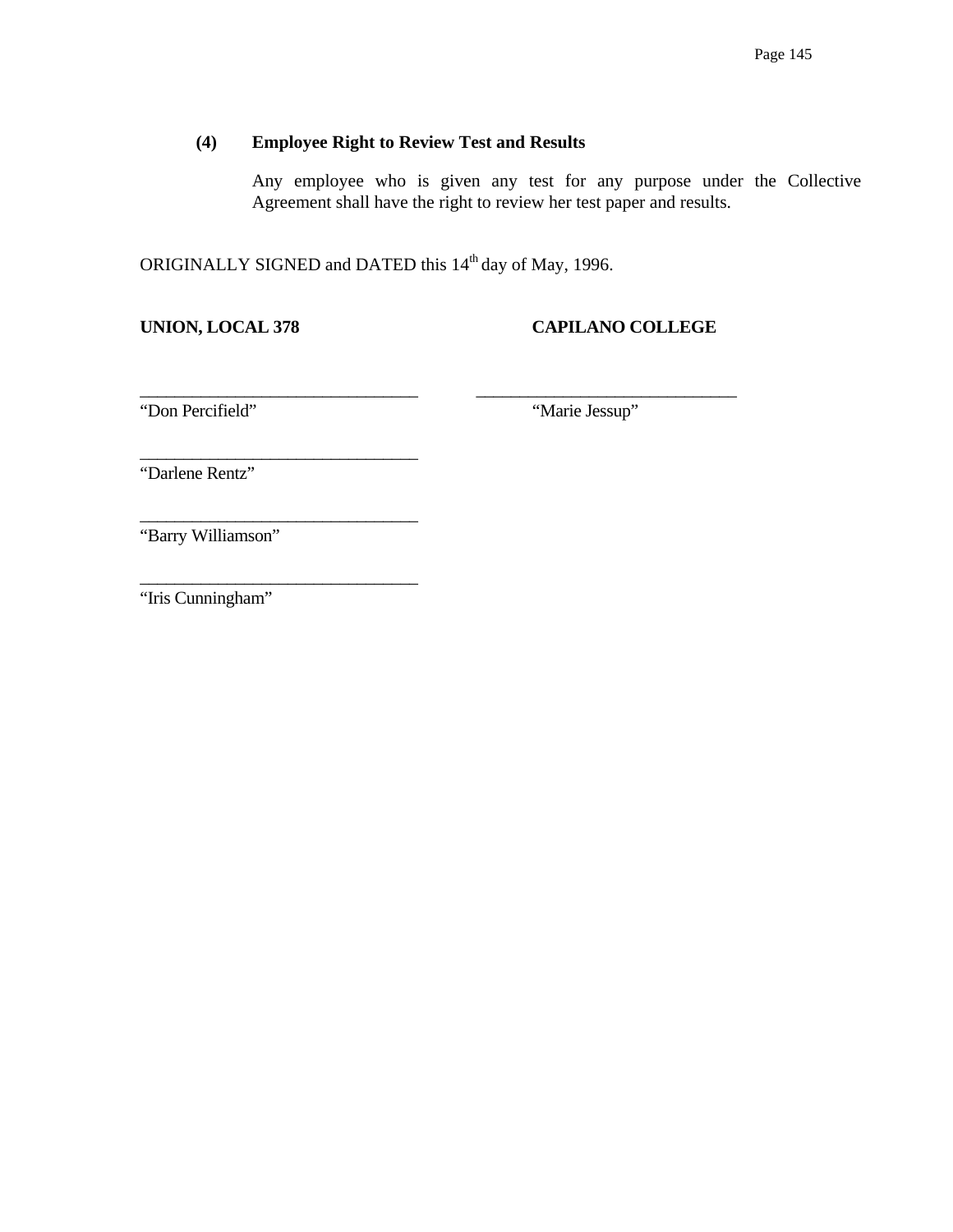#### **LETTER OF UNDERSTANDING**

#### **BETWEEN:**

# **CAPILANO COLLEGE (the "College")**

**AND:** 

## **CANADIAN OFFICE AND PROFESSIONAL EMPLOYEE'S UNION (the "Union")**

#### **Re: Parking**

The College agrees to freeze the cost of parking at the College at current rates as at August 5, 1998, for the duration of the Collective Agreement.

ORIGINALLY SIGNED and DATED this 6<sup>th</sup> day of August, 1998:

\_\_\_\_\_\_\_\_\_\_\_\_\_\_\_\_\_\_\_\_\_\_\_\_\_\_\_\_ \_\_\_\_\_\_\_\_\_\_\_\_\_\_\_\_\_\_\_\_\_\_\_\_\_\_\_\_ "Sheila Banks" "Valerie Cochran"

Union (Local 378) For Capilano College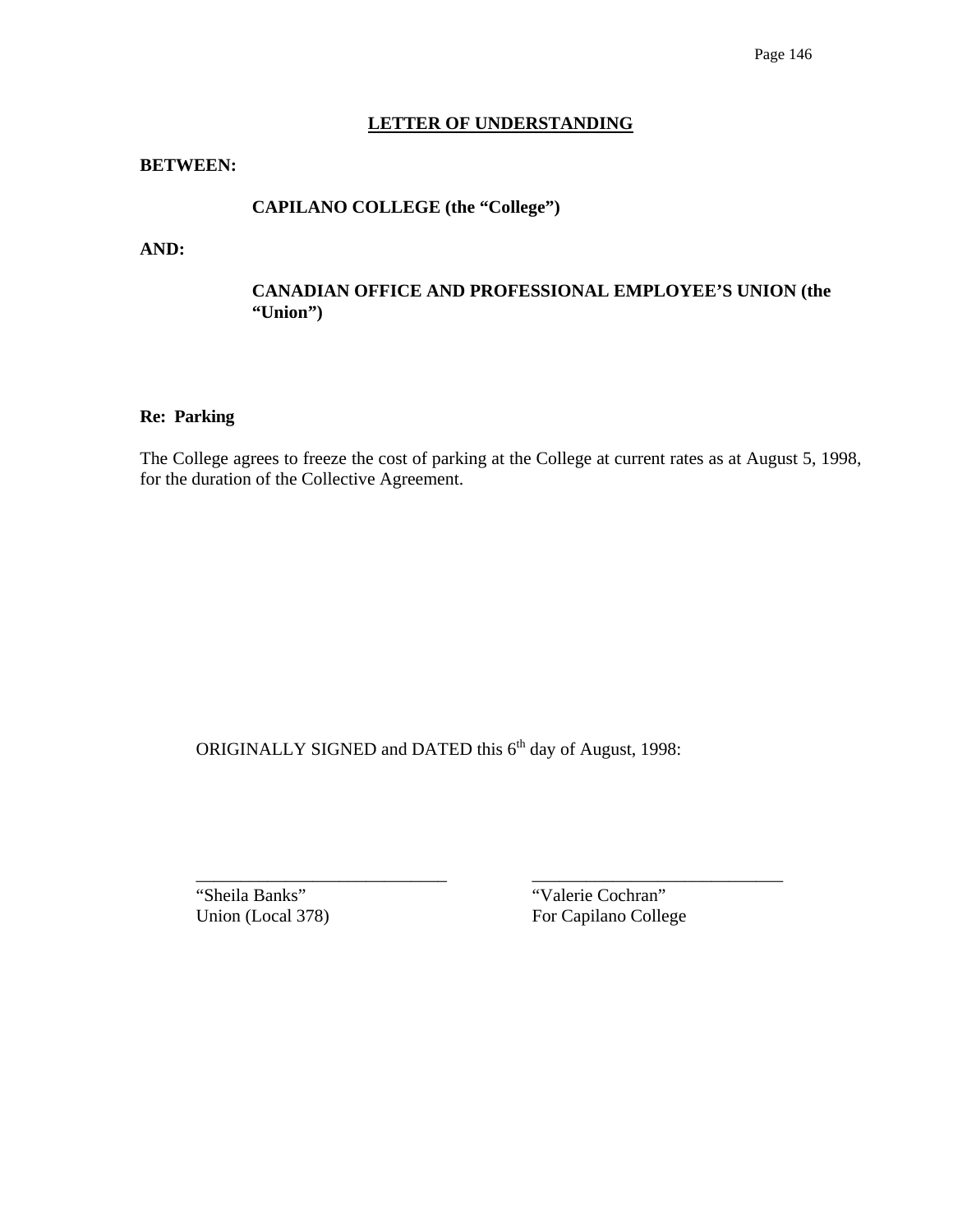#### **LETTER OF UNDERSTANDING**

#### **BETWEEN:**

## **CAPILANO COLLEGE (the "College")**

**AND:** 

## **CANADIAN OFFICE AND PROFESSIONAL EMPLOYEE'S UNION (the "Union")**

#### **Re: Implementation of Computerized Human Resources Information Systems Database**

The College agrees to provide the Union with the following information upon implementation of the HRIS database:

- a) A list of all bargaining unit positions, such lists to contain the following information: position, position number, incumbent, employee category and hours of work. Thereafter, the College will provide a complete listing annually by January 15th of each year.
- b) The College also agrees that "Position Number" will be added to the Personnel Hiring Form and Article 9.09 will be amended accordingly.
- c) The College also agrees that "Position Number" will be added to job posting information and that Article 25.02(b) will be amended accordingly.

ORIGINALLY SIGNED and DATED this 6<sup>th</sup> day of August, 1998:

\_\_\_\_\_\_\_\_\_\_\_\_\_\_\_\_\_\_\_\_\_\_\_\_\_\_\_\_ \_\_\_\_\_\_\_\_\_\_\_\_\_\_\_\_\_\_\_\_\_\_\_\_\_\_\_\_ "Sheila Banks" "Valerie Cochran" For the Office & Professional Employees' For Capilano College International Union (Local 378)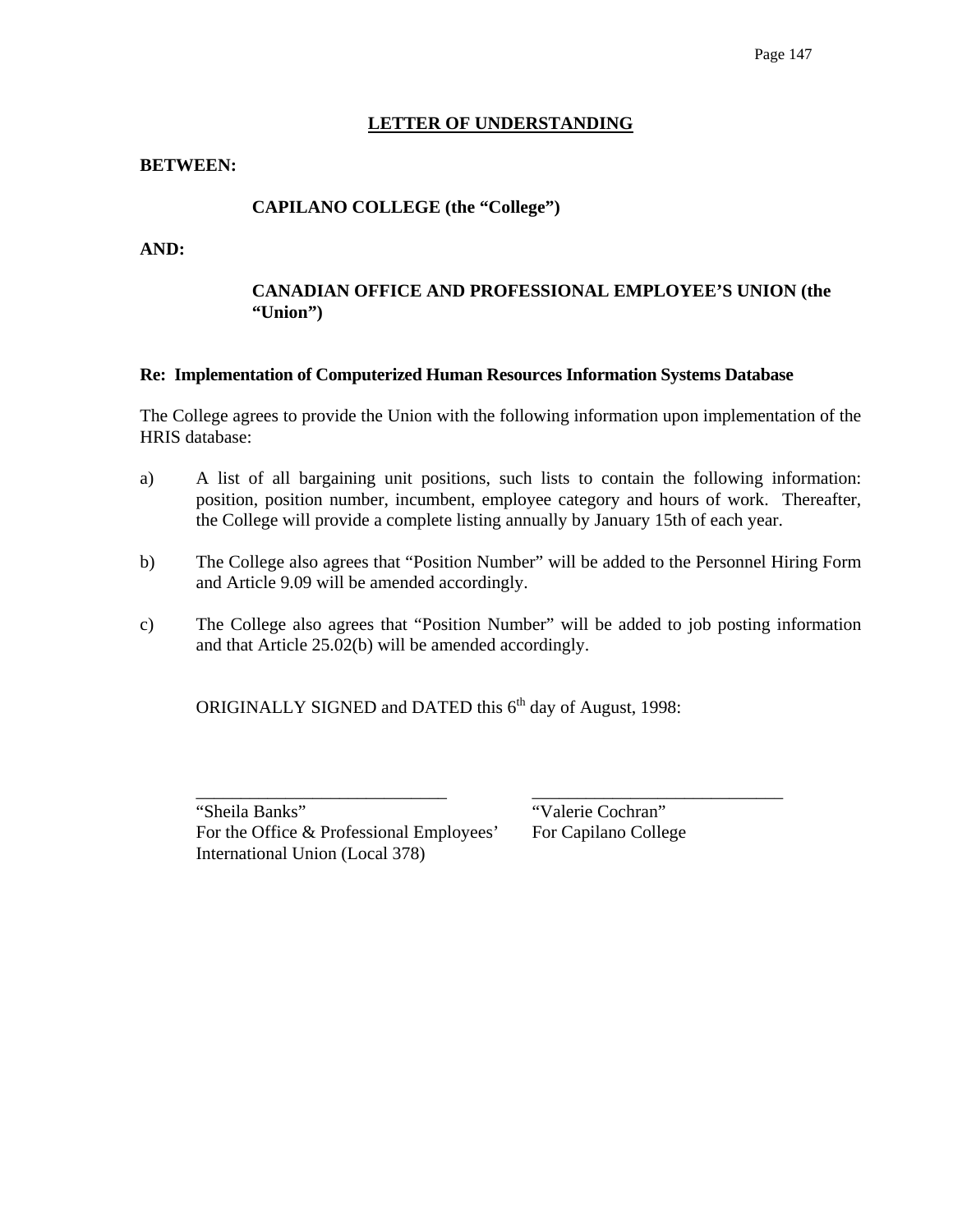# **LETTER OF AGREEMENT**

#### **BETWEEN:**

# **CAPILANO COLLEGE (the "College")**

**AND:** 

## **CANADIAN OFFICE AND PROFESSIONAL EMPLOYEE'S UNION (the "Union")**

#### **RE: Joint Task Force**

The College and the Union agree to establish a Joint Task Force to review the issue of equivalencies in job selection. This Task Force will meet within 30 days of the ratification of this Agreement and will report out 60 days prior to the expiry of the Agreement.

The purpose of the Task Force is to make recommendations on establishing an appropriate procedure for determining equivalencies with respect to the required education and work experience set out in various job classification specifications.

ORIGINALLY SIGNED and DATED this 1<sup>st</sup> day of April, 2001:

\_\_\_\_\_\_\_\_\_\_\_\_\_\_\_\_\_\_\_\_\_\_\_\_\_\_\_\_\_\_\_\_ \_\_\_\_\_\_\_\_\_\_\_\_\_\_\_\_\_\_\_\_\_\_\_\_\_\_\_\_\_\_\_

**UNION, LOCAL 378 CAPILANO COLLEGE**

\_\_\_\_\_\_\_\_\_\_\_\_\_\_\_\_\_\_\_\_\_\_\_\_\_\_\_\_\_\_\_\_ \_\_\_\_\_\_\_\_\_\_\_\_\_\_\_\_\_\_\_\_\_\_\_\_\_\_\_\_\_\_

"Don Percifield " "Valerie Cochran"

"Darlene Rentz" "Cindy Rogers"

\_\_\_\_\_\_\_\_\_\_\_\_\_\_\_\_\_\_\_\_\_\_\_\_\_\_\_\_\_\_\_\_

\_\_\_\_\_\_\_\_\_\_\_\_\_\_\_\_\_\_\_\_\_\_\_\_\_\_\_\_\_\_\_\_ \_\_\_\_\_\_\_\_\_\_\_\_\_\_\_\_\_\_\_\_\_\_\_\_\_\_\_\_\_\_\_ "Kathy Chute" "Saira Merali Walker"

"Bill Zienty"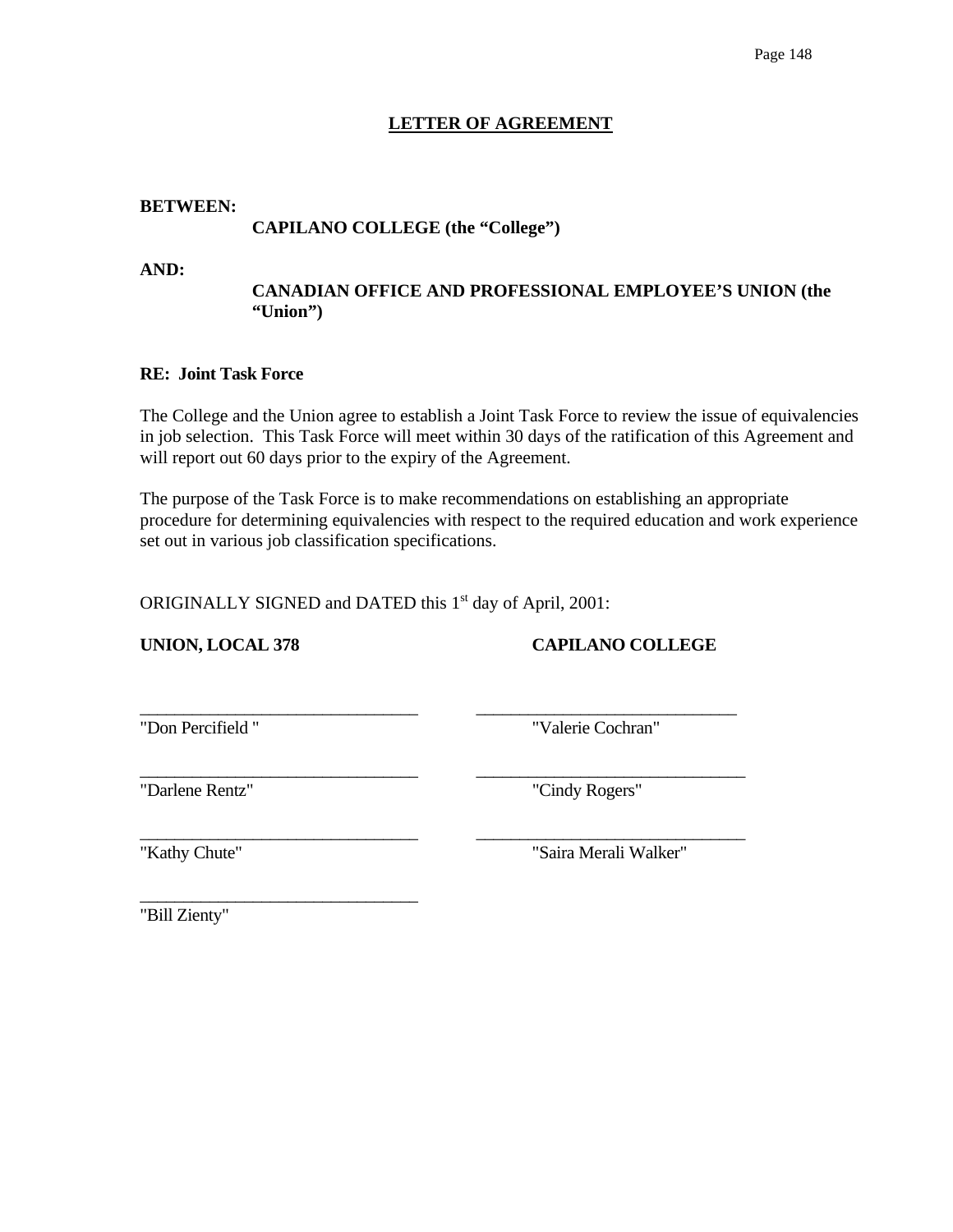## **LETTER OF AGREEMENT**

#### **BETWEEN:**

 **CAPILANO COLLEGE (the "College")** 

**AND:** 

# **CANADIAN OFFICE AND PROFESSIONAL EMPLOYEE'S UNION (the "Union")**

## **RE: College Closure Policy**

It is agreed that the staff shall receive equal treatment with faculty under the College Closure Policy.

\_\_\_\_\_\_\_\_\_\_\_\_\_\_\_\_\_\_\_\_\_\_\_\_\_\_\_\_\_\_\_\_ \_\_\_\_\_\_\_\_\_\_\_\_\_\_\_\_\_\_\_\_\_\_\_\_\_\_\_\_\_\_\_

ORIGINALLY SIGNED and DATED this 1<sup>st</sup> day of April, 2001:

**UNION, LOCAL 378 CAPILANO COLLEGE**

\_\_\_\_\_\_\_\_\_\_\_\_\_\_\_\_\_\_\_\_\_\_\_\_\_\_\_\_\_\_\_\_ \_\_\_\_\_\_\_\_\_\_\_\_\_\_\_\_\_\_\_\_\_\_\_\_\_\_\_\_\_\_ "Don Percifield" "Valerie Cochran"

"Darlene Rentz" "Cindy Rogers"

\_\_\_\_\_\_\_\_\_\_\_\_\_\_\_\_\_\_\_\_\_\_\_\_\_\_\_\_\_\_\_\_

\_\_\_\_\_\_\_\_\_\_\_\_\_\_\_\_\_\_\_\_\_\_\_\_\_\_\_\_\_\_\_\_ \_\_\_\_\_\_\_\_\_\_\_\_\_\_\_\_\_\_\_\_\_\_\_\_\_\_\_\_\_\_\_ "Kathy Chute" "Saira Merali Walker"

"Bill Zienty"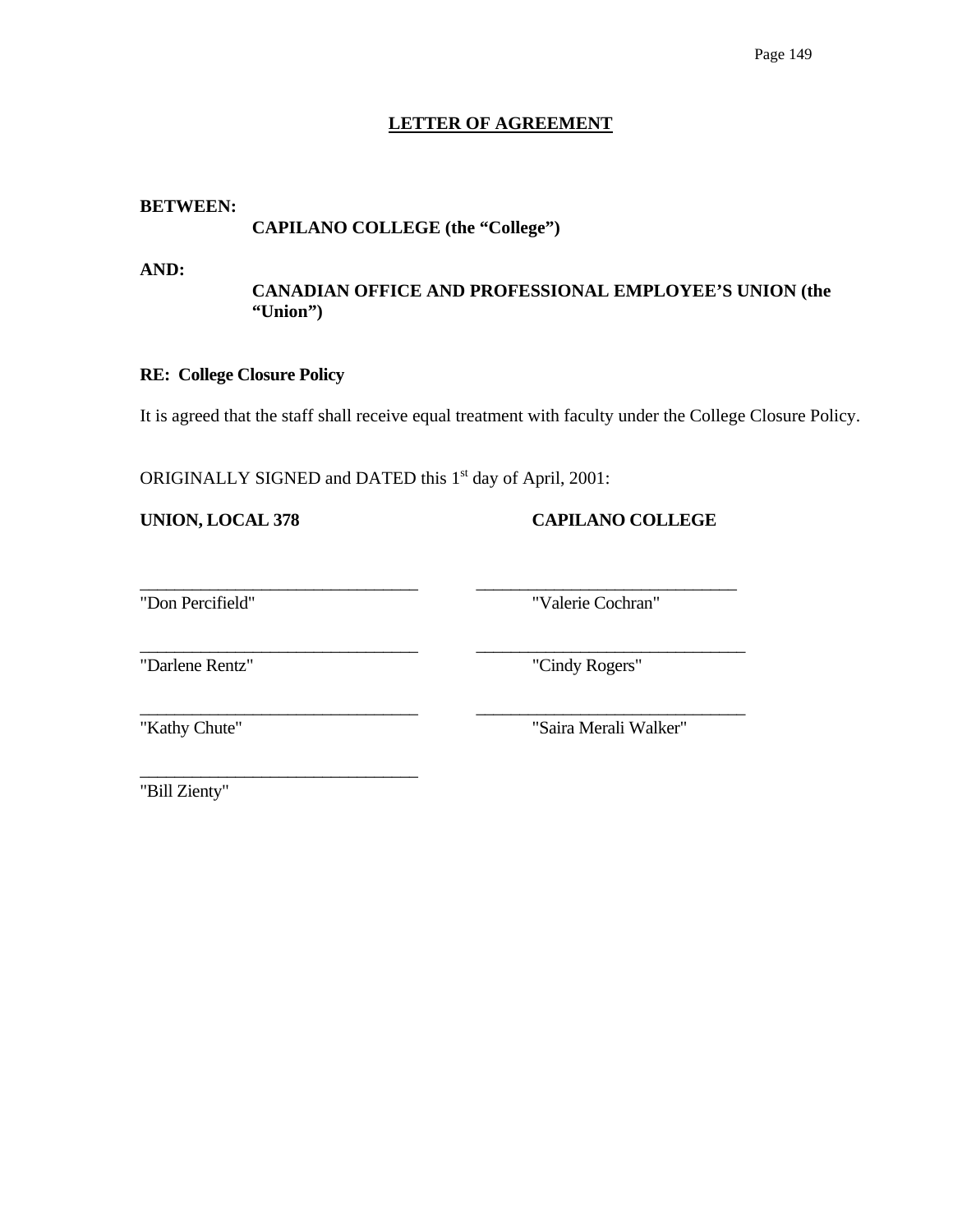## **LETTER OF UNDERSTANDING**

#### **BETWEEN:**

# **CAPILANO COLLEGE (the "College")**

#### **AND:**

## **CANADIAN OFFICE AND PROFESSIONAL EMPLOYEE'S UNION (the "Union")**

#### **RE: Items Referred to Joint Standing Committee Meetings**

The College and the Union agree to refer the following proposals to Joint Standing for discussion and resolution where possible:

- Regularization
- Overtime ban
- Ownership of Technology and Copyright
- Conflict Resolution
- Seniority Accrual for RPT Employees
- On-call Employees
- Additional Paid Holidays
- Article 9.07 Casual Employees
- Article 9.08 Filling of Regularized Positions
- Article  $10.02 24$  Hours Advance Notice
- Article  $12 -$ Layoff
- Article 25 Appointments

\_\_\_\_\_\_\_\_\_\_\_\_\_\_\_\_\_\_\_\_\_\_\_\_\_\_\_\_\_\_\_\_

ORIGINALLY SIGNED and DATED this 1<sup>st</sup> day of April, 2001:

\_\_\_\_\_\_\_\_\_\_\_\_\_\_\_\_\_\_\_\_\_\_\_\_\_\_\_\_\_\_\_\_ \_\_\_\_\_\_\_\_\_\_\_\_\_\_\_\_\_\_\_\_\_\_\_\_\_\_\_\_\_\_

\_\_\_\_\_\_\_\_\_\_\_\_\_\_\_\_\_\_\_\_\_\_\_\_\_\_\_\_\_\_\_\_ \_\_\_\_\_\_\_\_\_\_\_\_\_\_\_\_\_\_\_\_\_\_\_\_\_\_\_\_\_\_\_

\_\_\_\_\_\_\_\_\_\_\_\_\_\_\_\_\_\_\_\_\_\_\_\_\_\_\_\_\_\_\_\_ \_\_\_\_\_\_\_\_\_\_\_\_\_\_\_\_\_\_\_\_\_\_\_\_\_\_\_\_\_\_\_

# **UNION, LOCAL 378 CAPILANO COLLEGE**

"Don Percifield" "Valerie Cochran"

"Darlene Rentz" "Cindy Rogers"

"Kathy Chute" "Saira Merali Walker"

"Bill Zienty"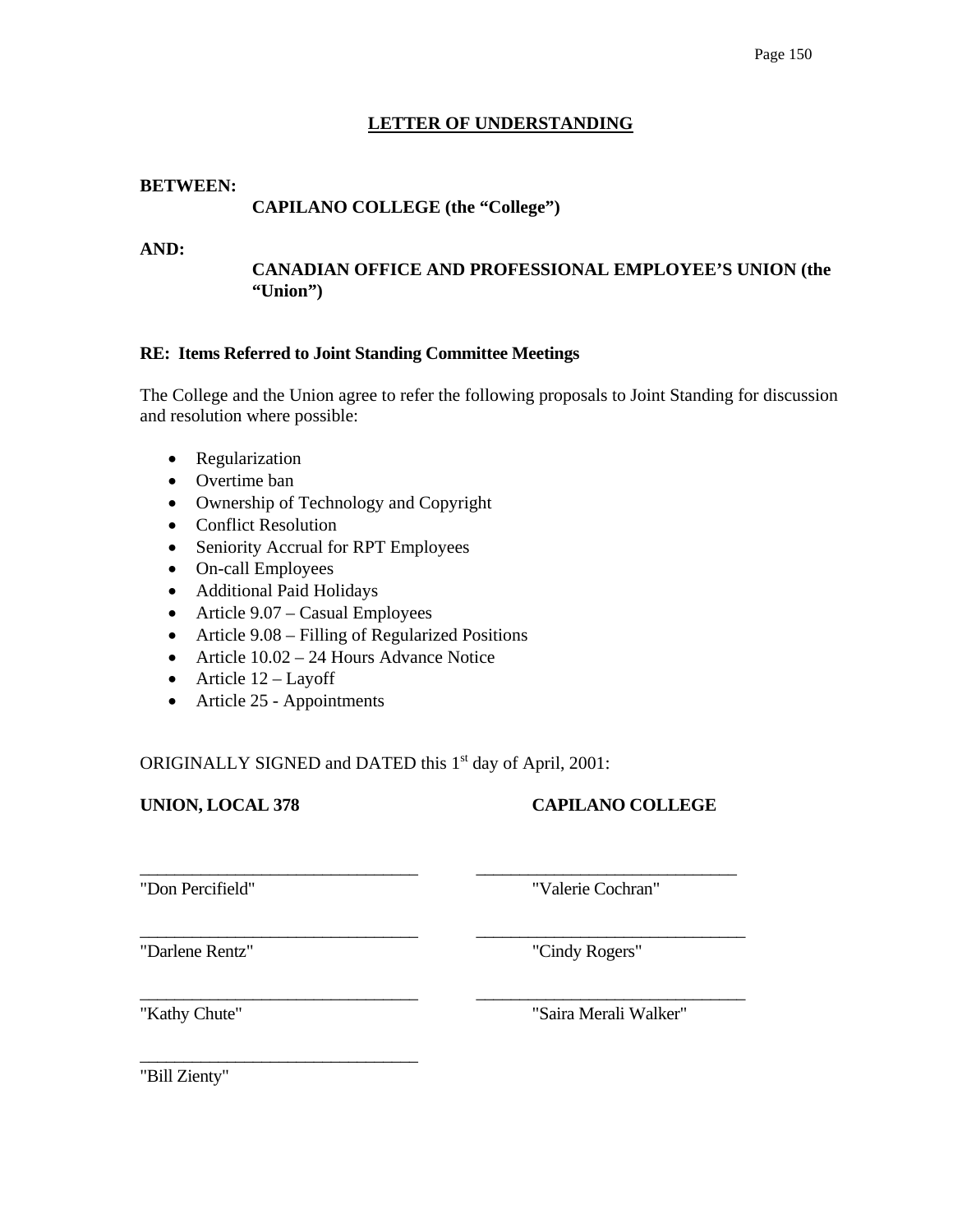# **LETTER OF INTENT**

# **BETWEEN:**

# **CAPILANO COLLEGE (the "College")**

**AND:** 

# **CANADIAN OFFICE AND PROFESSIONAL EMPLOYEES UNION (the "Union")**

# **RE: ARTICLE 9, ARTICLE 18 AND ARTICLE 25.03**

The parties agree to refer Article 9, Categories of Employees, Article 18, Sick Leave, and Article 25.03, Appointment Procedures, to the Joint Standing Committee for resolution.

The parties agree to the following principles in dealing with these issues:

- 1. The parties acknowledge that hiring the same person many times in the year or over several years is inefficient and requires another approach and one of those approaches is to create a category of employees termed "Casuals".
- 2. The parties acknowledge that hiring on a month to month basis as in Article 25.03 is inefficient and requires another approach and one of those approaches is to create a category of employees termed "Casuals".
- 3. A related issue pertains to whether sick leave would apply to a newly created category of employees called "Casuals". The parties will direct their attention to resolving this matter as well.
- 4. The parties agree to exchange language on "Casuals" from other collective agreements to help focus the discussion.
- 5. The parties will meet to discuss these issues within 30 days of ratification of the Agreement and complete the discussions within nine months of the date of ratification.

**\_\_\_\_\_\_\_\_\_\_\_\_\_\_\_\_\_\_\_\_\_\_\_\_\_\_\_\_\_\_\_\_\_\_ \_\_\_\_\_\_\_\_\_\_\_\_\_\_\_\_\_\_\_\_\_\_\_\_\_\_\_\_\_\_\_\_** 

SIGNED this  $23^{\text{rd}}$  day of October, 2006:

# **CANADIAN OFFICE AND PROFESSIONAL EMPLOYEES UNION, LOCAL 378 CAPILANO COLLEGE**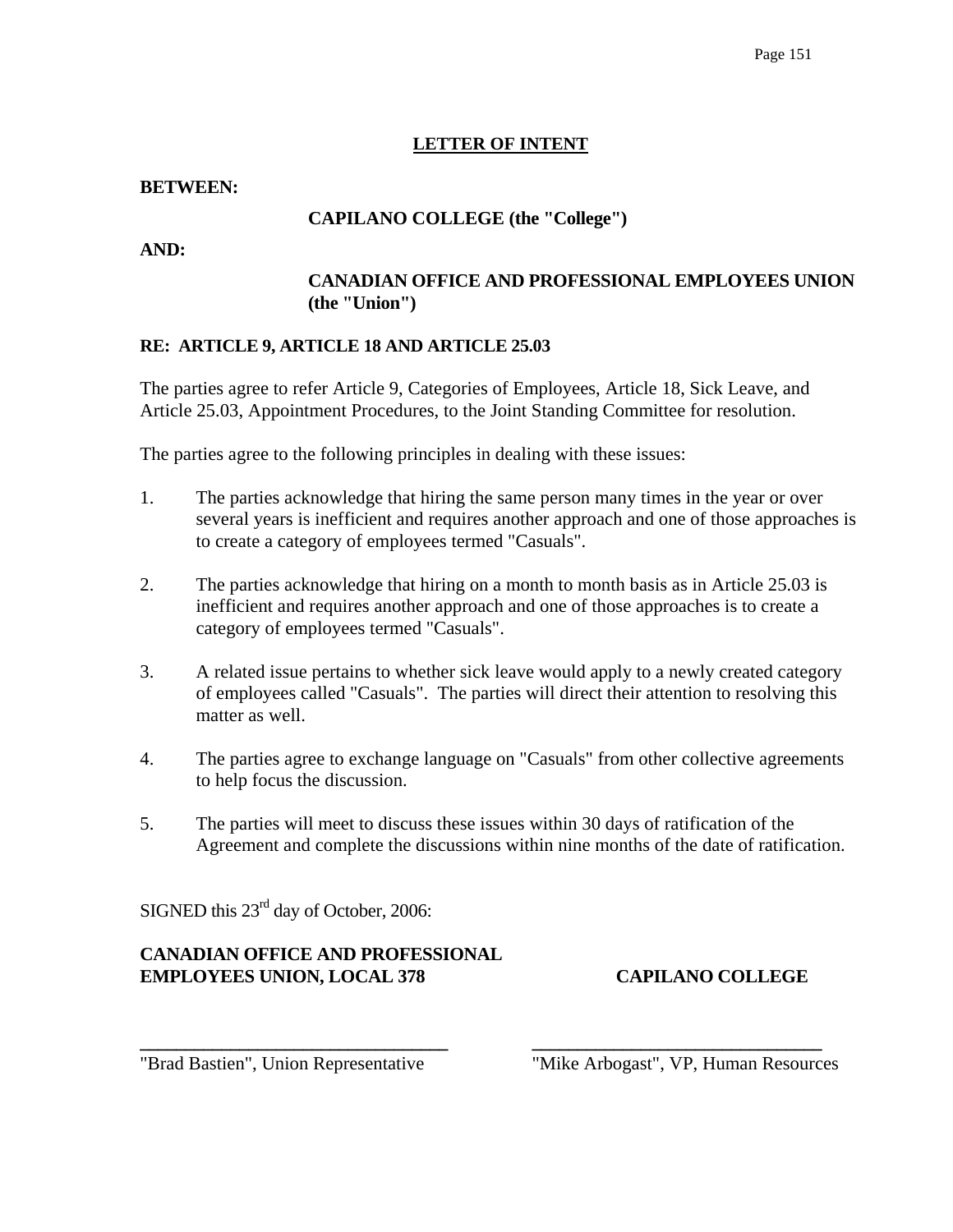# **LETTER OF AGREEMENT**

#### **BETWEEN:**

## **CAPILANO COLLEGE (the "College")**

**AND:** 

# **CANADIAN OFFICE AND PROFESSIONAL EMPLOYEES UNION (the "Union")**

# **RE: ARTICLES 4.01 AND 4.04 - NOTICE OF ABSENCE FROM WORKPLACE AND TIME OFF FOR UNION BUSINESS AND ACTIVITIES**

The parties agree to the following when dealing with Articles 4.01 and 4.04.

- 1. The Union agrees that Union Stewards will abide by article 4.01 of the Collective Agreement.
- 2. When undertaking union duties, Union Stewards will not interrupt the work of other Union employees without the approval of the appropriate Manager.

**\_\_\_\_\_\_\_\_\_\_\_\_\_\_\_\_\_\_\_\_\_\_\_\_\_\_\_\_\_\_\_\_\_\_ \_\_\_\_\_\_\_\_\_\_\_\_\_\_\_\_\_\_\_\_\_\_\_\_\_\_\_\_\_\_\_\_** 

SIGNED this 23<sup>rd</sup> day of October, 2006:

# **CANADIAN OFFICE AND PROFESSIONAL EMPLOYEES UNION, LOCAL 378 CAPILANO COLLEGE**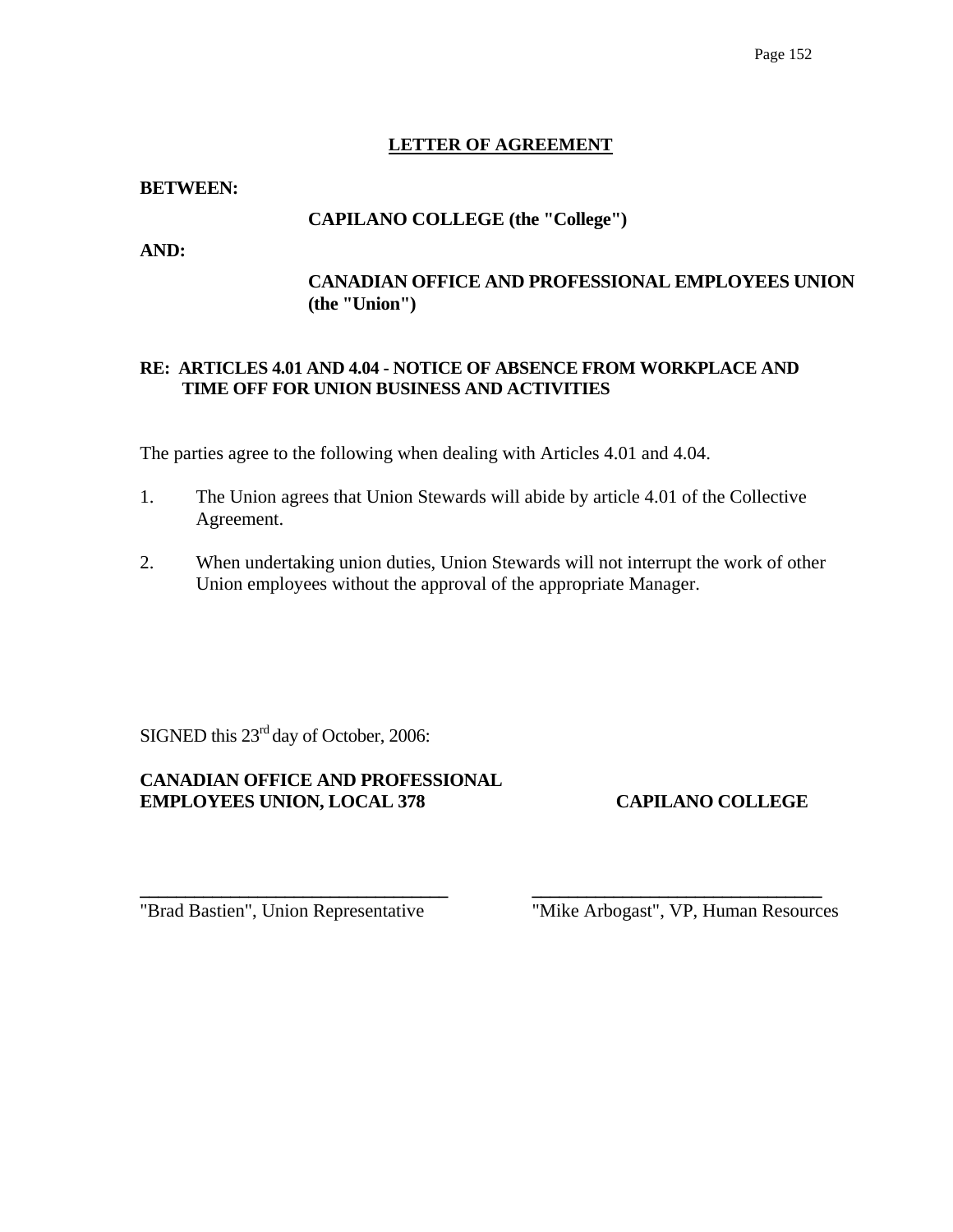# **LETTER OF INTENT**

## **BETWEEN:**

# **CAPILANO COLLEGE (the "College")**

**AND:** 

# **CANADIAN OFFICE AND PROFESSIONAL EMPLOYEES' UNION (the "Union")**

# **RE: ARTICLE 19 CAREER DEVELOPMENT**

The parties agree to the following in dealing with career development issues:

- 1. The parties are committed to the intended purpose of Article 19: "to encourage and assist employees in maintaining and improving skills or to assist in preparing them for foreseeable jobs within the College."
- 2. The parties acknowledge that the Staff Career Development Committee will make recommendations to the College on the dispersal of staff career development funds, made available by the College in the amount of not less than ten thousand (\$10,000) dollars annually.
- 3. To ensure a good working relationship, the College will make available a resource person to work with the Staff Career Development Committee when requested.
- 4. Prior to committing to any activity, the Staff Career Development committee will submit a plan of activities with anticipated learning outcomes and budget for as part of its recommendation to the College.

**\_\_\_\_\_\_\_\_\_\_\_\_\_\_\_\_\_\_\_\_\_\_\_\_\_\_\_\_\_\_\_\_\_\_ \_\_\_\_\_\_\_\_\_\_\_\_\_\_\_\_\_\_\_\_\_\_\_\_\_\_\_\_\_\_\_\_** 

SIGNED this 23<sup>rd</sup> day of October, 2006:

# **CANADIAN OFFICE AND PROFESSIONAL EMPLOYEES UNION, LOCAL 378 CAPILANO COLLEGE**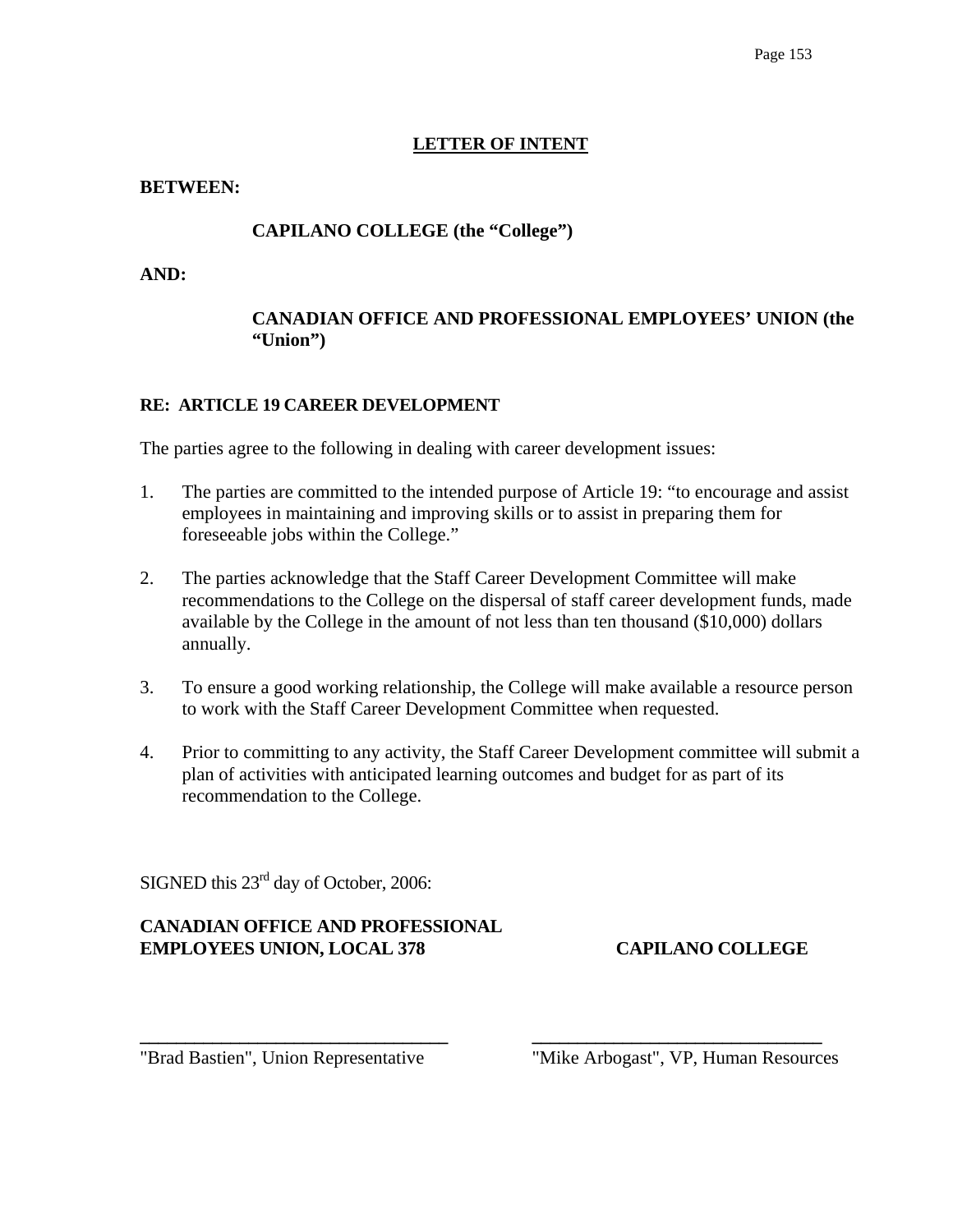# **LETTER OF AGREEMENT**

# **RE: LABOUR MARKET ADJUSTMENT**

Insofar as it is recognized by both parties to this Agreement that there is need to ensure that the Employer is able to recruit and retain fully qualified support staff in a competitive labour market, and that there is a demonstrated need to adjust the compensation of some job classifications for that purpose, it is herein agreed that:

- 1. The Employer will create a Support Staff Labour Market Adjustment Fund in the amount equal to one tenth of one percent (0.1%) of the annual support staff compensation of the bargaining unit for each year of the Agreement in which there is a wage increase.
- 2. The annual credit to the Fund will occur effective April  $1<sup>st</sup>$  for 2006 through 2009.
- 3. Upon the request of either party during the term of this Agreement, the Employer and the Union will meet to consider Support Staff Labour Market Adjustments that pertain to particular support staff positions and that shall be set out in a Letter of Understanding that is subject to ratification by their respective accredited bargaining agents.
- 4. The Support Staff Labour Market Adjustments agreed to by the parties shall be subject to the following conditions:
	- The compensation for specific support staff positions shall be adjusted by payment of a labour market adjustment provided that there is a demonstrated recruitment and/or retention problem that can be objectively determined with reference to specific criteria as set by the Public Sector Employers' Council.
	- The form, level, and duration of compensation adjustment for those job classifications shall be specified in the Letter of Understanding for the Labour Market Adjustment(s).
- 5. This Letter of Agreement shall expire upon the expiry of this Agreement unless the Letter is expressly continued by the parties' bargaining settlement for renewal of this Agreement.

**\_\_\_\_\_\_\_\_\_\_\_\_\_\_\_\_\_\_\_\_\_\_\_\_\_\_\_\_\_\_\_\_\_\_\_\_\_ \_\_\_\_\_\_\_\_\_\_\_\_\_\_\_\_\_\_\_\_\_\_\_\_\_\_\_\_\_\_\_\_\_** 

SIGNED this 23<sup>rd</sup> day of October, 2006:

# **CANADIAN OFFICE AND PROFESSIONAL EMPLOYEES UNION, LOCAL 378 CAPILANO COLLEGE**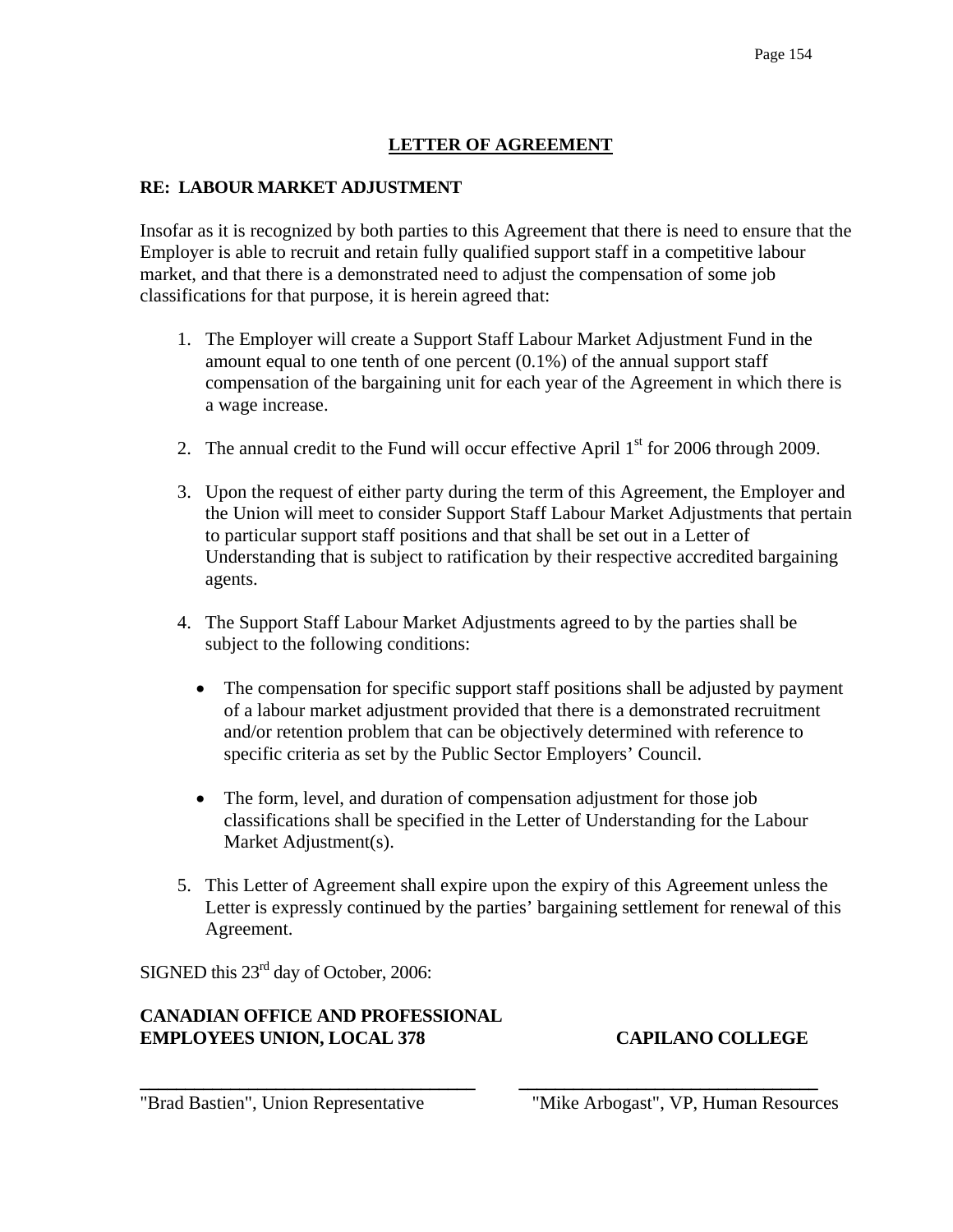# **LETTER OF AGREEMENT**

#### **RE: FISCAL DIVIDEND**

#### THE PARTIES AGREE AS FOLLOWS:

Having agreed the term of the Collective Agreement to be from April 1, 2006 to June 30, 2010, a Fiscal Dividend Bonus may be paid from a one-time fund (the "Fund") generated out of monies, in excess of \$150 million, surplus to the BC government, as defined in the Province's audited financial statements, for the fiscal year 2009-10.

- 1. If fiscal dividend funds are determined to be available, a Fiscal Dividend will be paid as soon as is reasonably practicable.
- 2. The quantum of the Fund accessible for the parties to this agreement will be based on the Province's audited financial statements as at March 31 2010. The Fund will be determined as follows:
	- i. The calculations will be based on the surplus, as calculated before deduction of any expense associated with the Fiscal Dividend Bonus, achieved in fiscal 2009-10, as published in the audited financial statements for that fiscal year, provided that the surplus is in excess of \$150 million.
	- ii. Only final surplus monies in excess of \$150 million will be part of the Fund, and the total quantum of the Fund for the entire public sector (including all categories of employees) will not exceed \$300 million.
	- iii. The quantum of the Fund will be constrained by the proportion of the public sector that is eligible to participate in the Fiscal Dividend Bonus i.e., 100% of the Fund will be available if 100% of all categories of employees in the public sector under the purview of the Public Sector Employers' Council participate, but if a lesser number participate, a proportionately lesser amount of the Fund will be available.
	- iv. Additionally, the Fund will be proportioned among all groups of public sector employees by ratio of group population to total population participating.
- 1.3 The Fiscal Dividend Bonus will be paid to each member of the bargaining unit who is employed by the institution on March 31, 2010.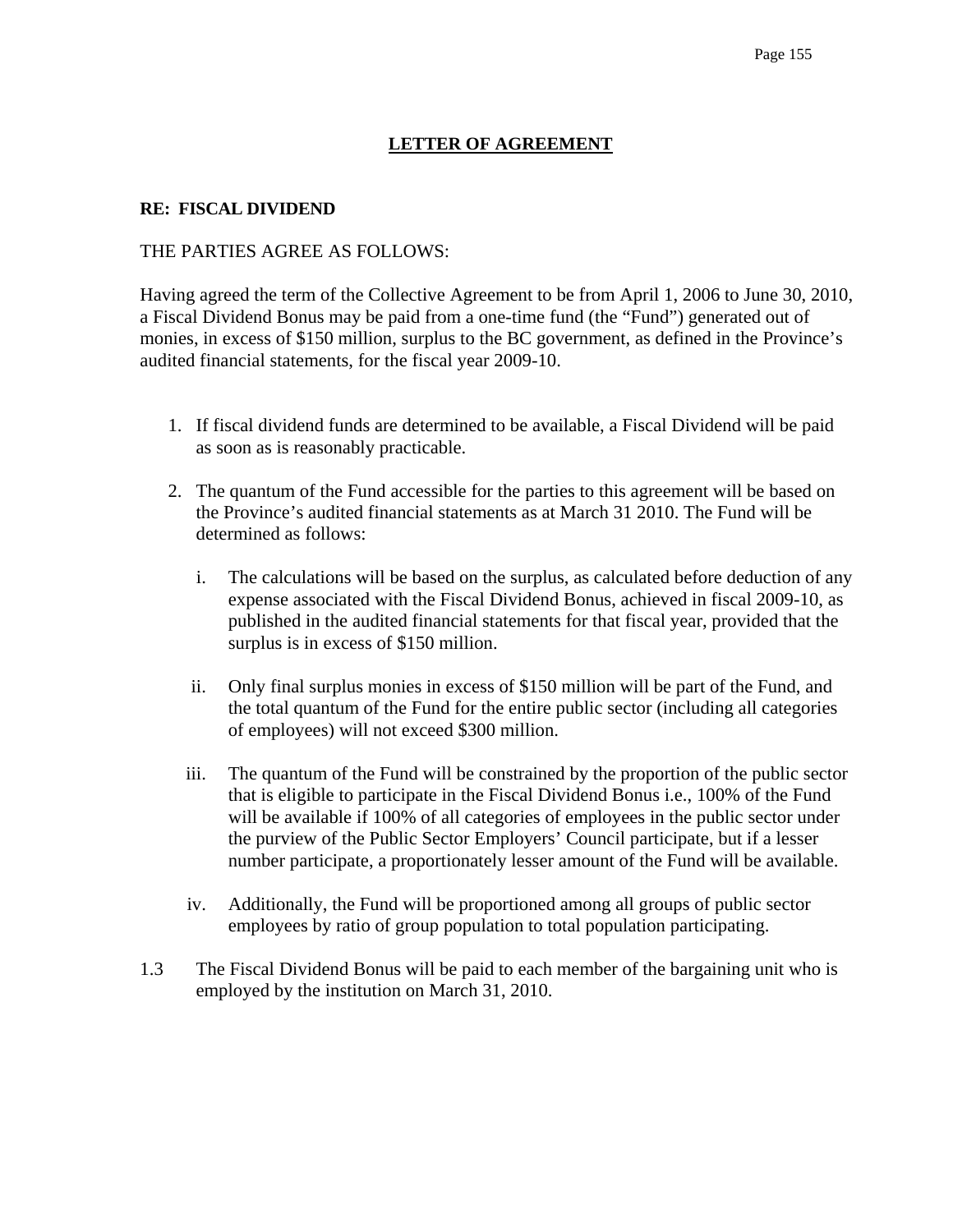- 1.4 The Fiscal Dividend Bonus shall be a one-time payment paid to each full-time equivalent employee and paid to each part-time employee on a pro-rated basis. For the purpose of the determination of the amount of the Fiscal Dividend Bonus, a full-time equivalent employee is a regular or non-regular employee who worked on a full-time basis for the period of April 1, 2009 to March 31, 2010. The Fiscal Dividend Bonus for an employee who worked less than full-time over this period shall be pro-rated for the fraction of full-time work over this period that the employee worked. Time spent by employees on the following leaves shall be considered as time worked for the purpose of calculating the amount of an employee's Fiscal Dividend Bonus:
	- maternity or parental
	- **short-term disability**
	- Iong-term disability that commenced between April 1, 2009 to March 31, 2010
	- paid leaves
- 1.5 The Fiscal Dividend Bonus shall be paid to employees as soon after March 31, 2010 as is practicable for the institution to determine and pay the Bonus amount to employees.

**\_\_\_\_\_\_\_\_\_\_\_\_\_\_\_\_\_\_\_\_\_\_\_\_\_\_\_\_\_\_\_\_\_\_ \_\_\_\_\_\_\_\_\_\_\_\_\_\_\_\_\_\_\_\_\_\_\_\_\_\_\_\_\_\_\_\_** 

SIGNED this 23<sup>rd</sup> day of October, 2006:

# **CANADIAN OFFICE AND PROFESSIONAL EMPLOYEES UNION, LOCAL 378 CAPILANO COLLEGE**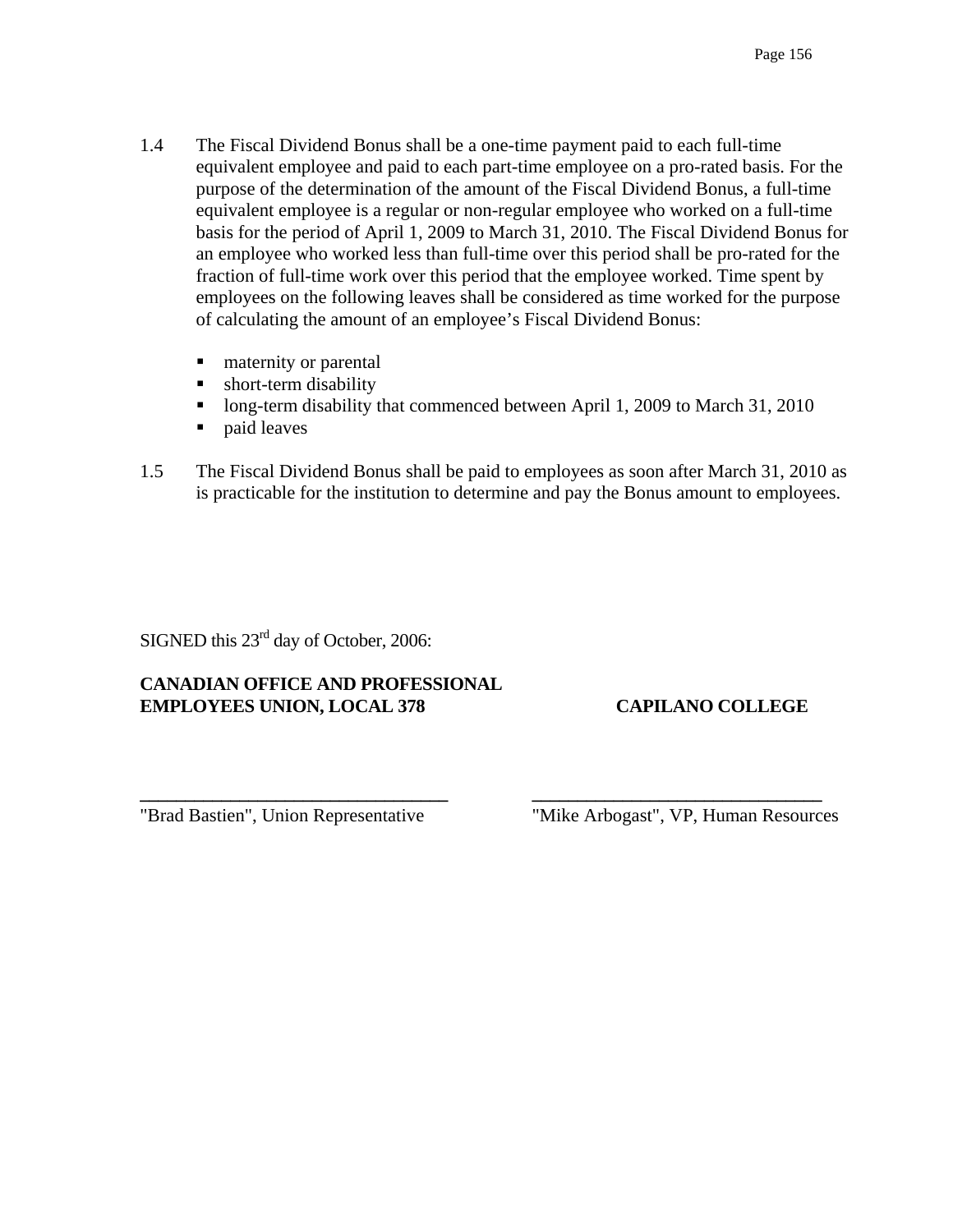#### **LETTER OF INTENT**

#### **BETWEEN:**

# **CAPILANO COLLEGE (the "College")**

**AND:** 

# **CANADIAN OFFICE AND PROFESSIONAL EMPLOYEES' UNION (the "Union")**

#### **RE: Signatures on Letters in the Collective Agreement**

The parties agree that the following letters of agreement which already form part of the Collective Agreement are considered to have been signed by the parties in April 2001:

- 1. Letter of Agreement regarding a joint task force on equivalencies in job selection.
- 2. Letter of Agreement regarding the College closure policy
- 3. Letter of Agreement regarding items referred to the Joint Standing Committee Meetings

\_\_\_\_\_\_\_\_\_\_\_\_\_\_\_\_\_\_\_\_\_\_\_\_\_\_\_\_\_\_\_\_ \_\_\_\_\_\_\_\_\_\_\_\_\_\_\_\_\_\_\_\_\_\_\_\_\_\_\_\_\_\_\_\_\_

SIGNED this  $23^{\text{rd}}$  day of October, 2006:

# **CANADIAN OFFICE AND PROFESSIONAL EMPLOYEES UNION, LOCAL 378 CAPILANO COLLEGE**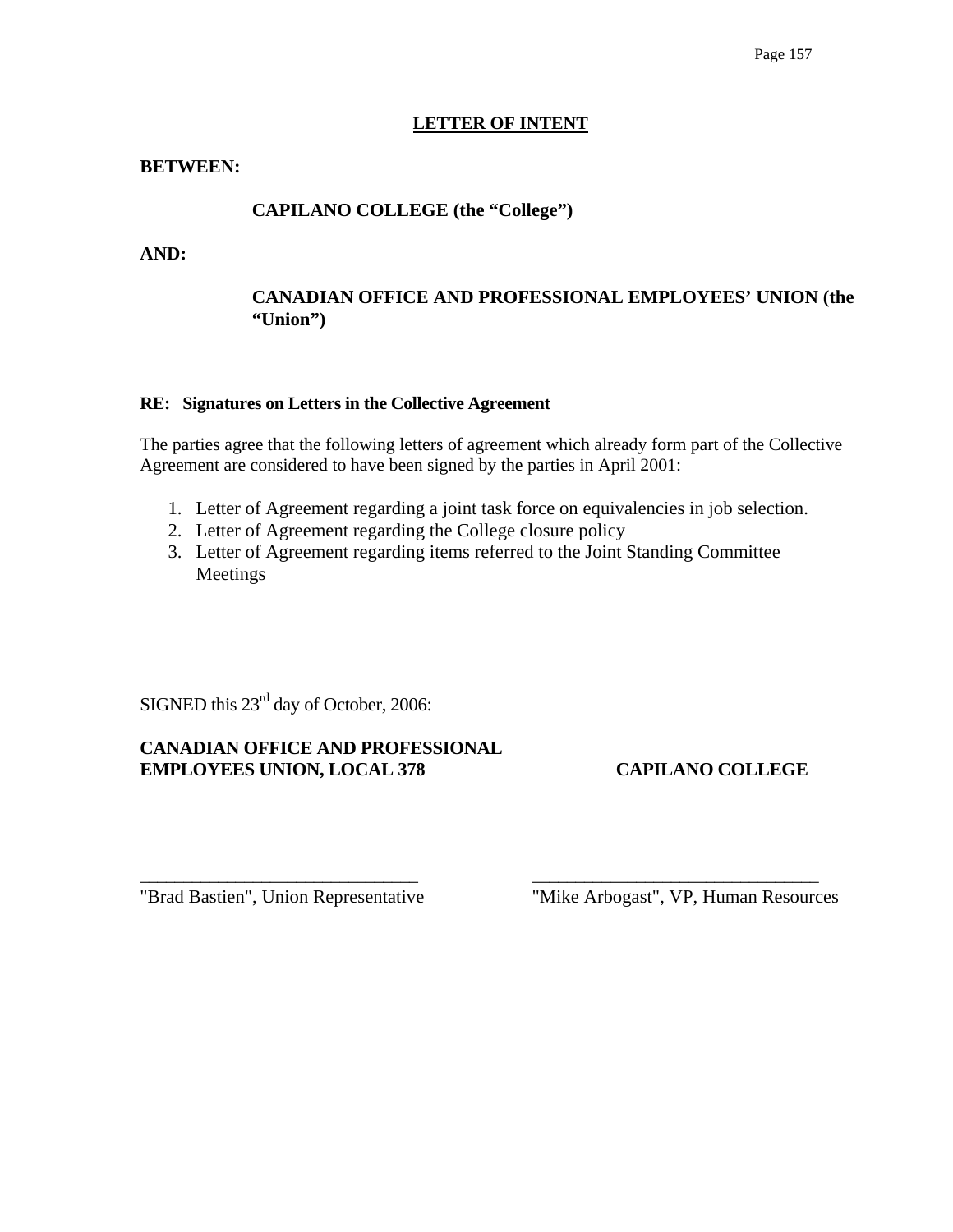# **INDEX**

| <b>Subject</b>                 | <b>Article</b> | Page |
|--------------------------------|----------------|------|
| A                              |                |      |
|                                |                |      |
| Absence, Leave of (see Leaves) |                |      |
|                                |                |      |
|                                |                |      |
|                                |                |      |
|                                |                |      |
|                                |                |      |
|                                |                |      |
|                                |                |      |
|                                |                |      |
|                                |                |      |
|                                |                |      |
| Appointments                   |                |      |
|                                |                |      |
|                                |                |      |
|                                |                |      |
|                                |                |      |
|                                |                |      |
|                                |                |      |
|                                |                |      |
|                                |                |      |
|                                |                |      |
|                                |                |      |
|                                |                |      |
|                                |                |      |
|                                |                |      |
|                                |                |      |

# $\bf{B}$

| <b>Benefit Maintenance</b> |  |
|----------------------------|--|
|                            |  |
|                            |  |
|                            |  |
|                            |  |
|                            |  |
|                            |  |
|                            |  |
|                            |  |
|                            |  |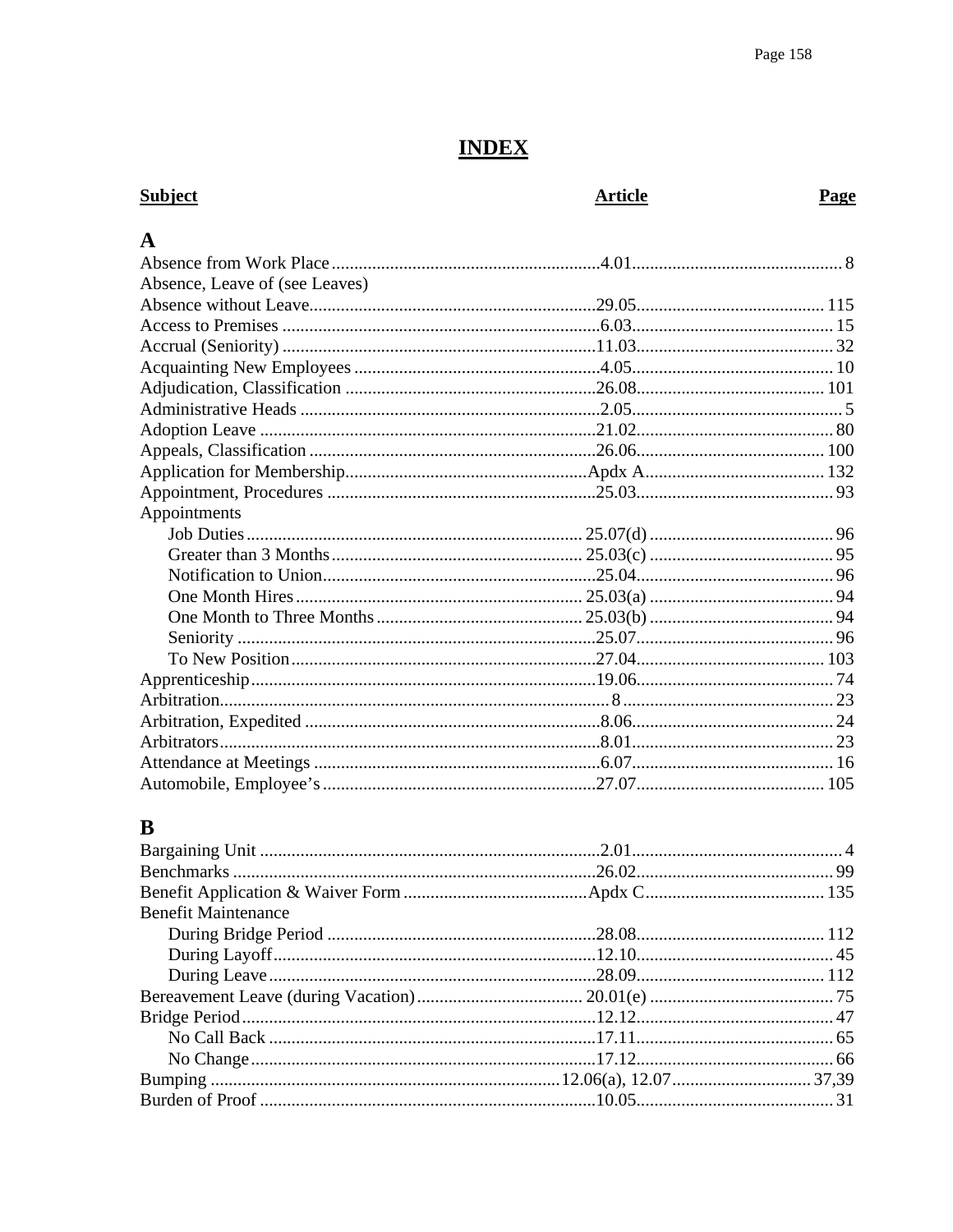# $\overline{C}$

# $\mathbf D$

# $\mathbf E$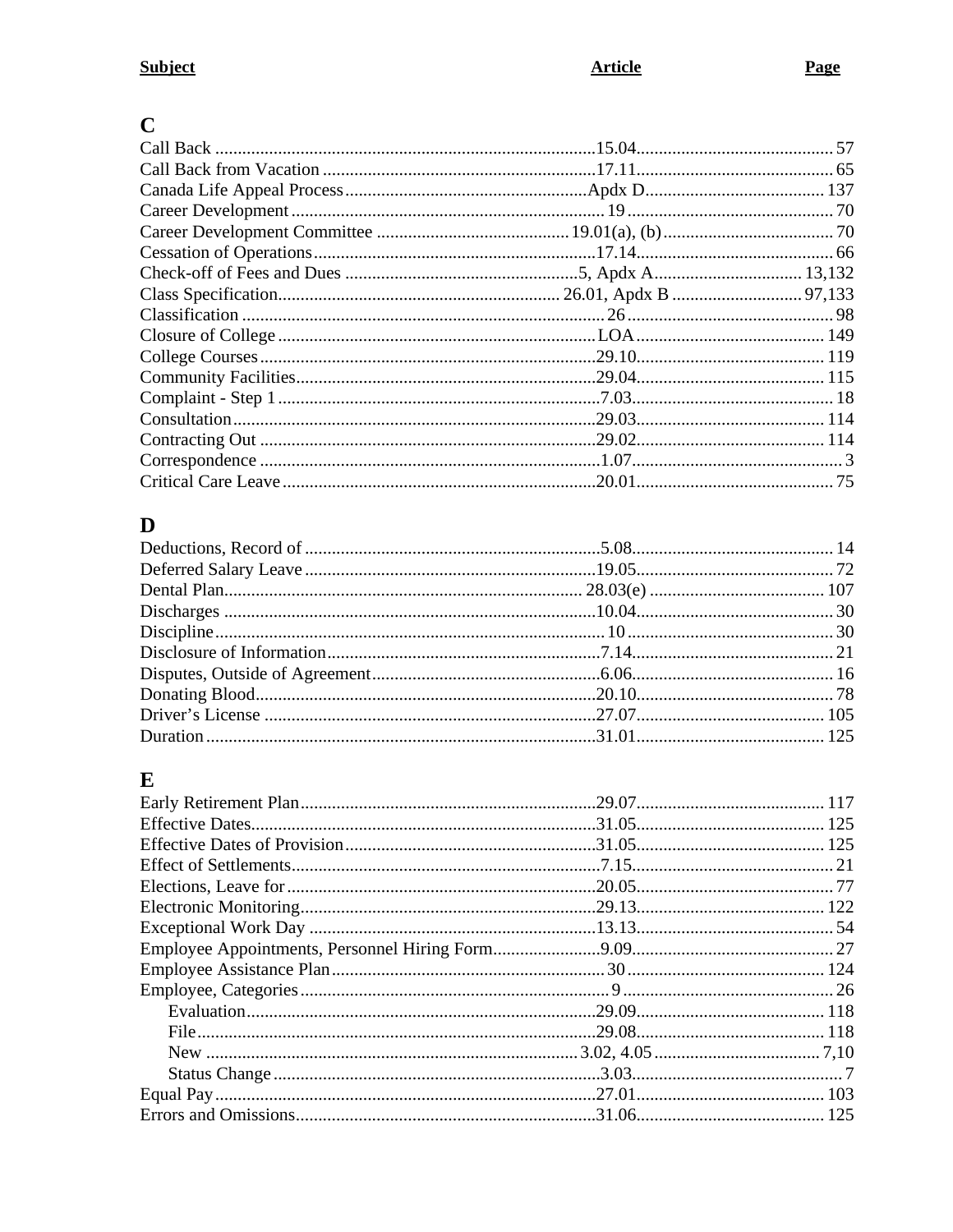# $E$  (continued)

# $\mathbf{F}$

| Family |  |
|--------|--|
|        |  |
|        |  |
|        |  |
|        |  |
|        |  |
|        |  |
|        |  |
|        |  |
|        |  |
|        |  |

# $\mathbf G$

# $\mathbf H$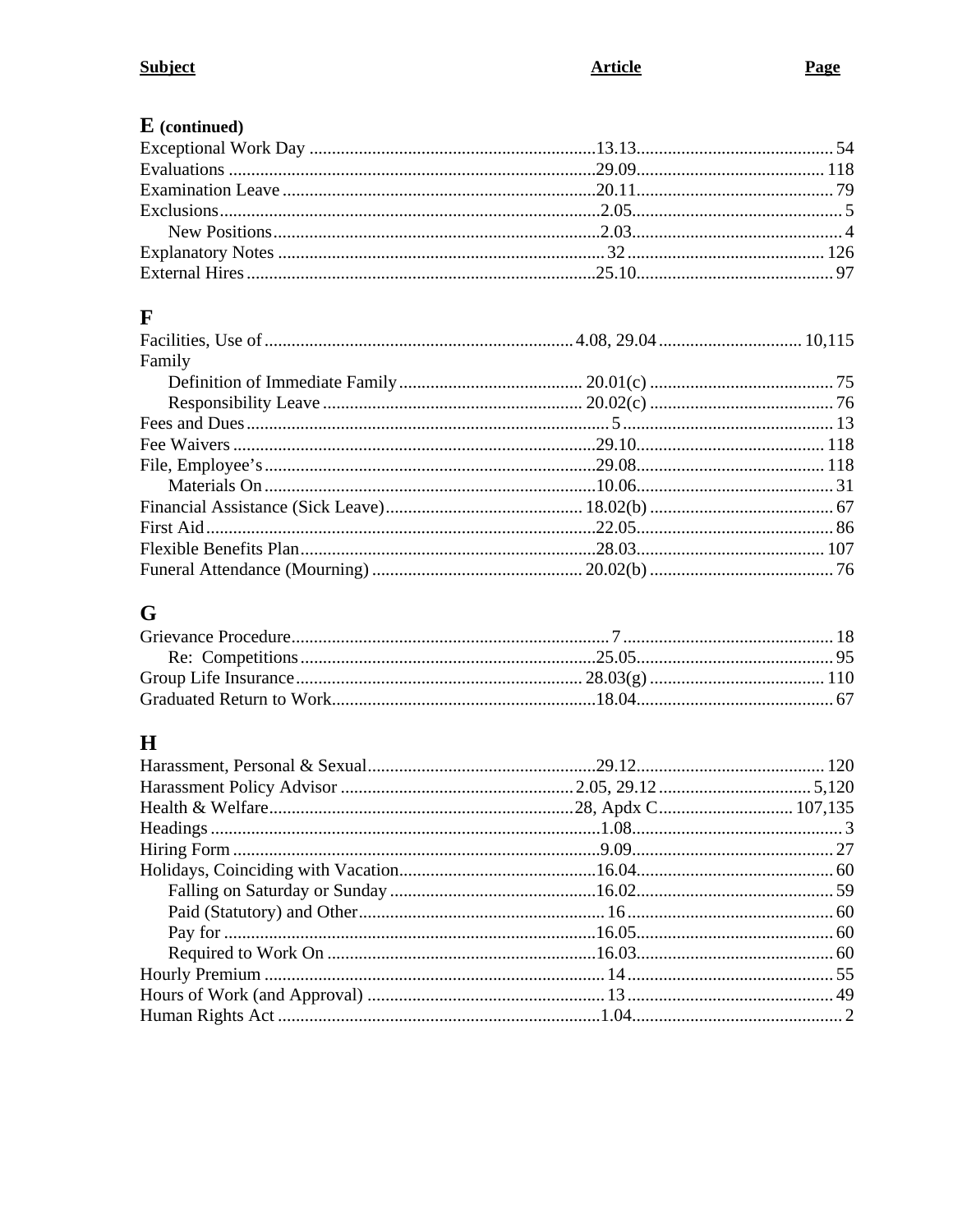# $\mathbf I$

# $\mathbf J$

# $\mathbf{L}%$

| Leaves |  |
|--------|--|
|        |  |
|        |  |
|        |  |
|        |  |
|        |  |
|        |  |
|        |  |
|        |  |
|        |  |
|        |  |
|        |  |
|        |  |
|        |  |
|        |  |
|        |  |
|        |  |
|        |  |
|        |  |
|        |  |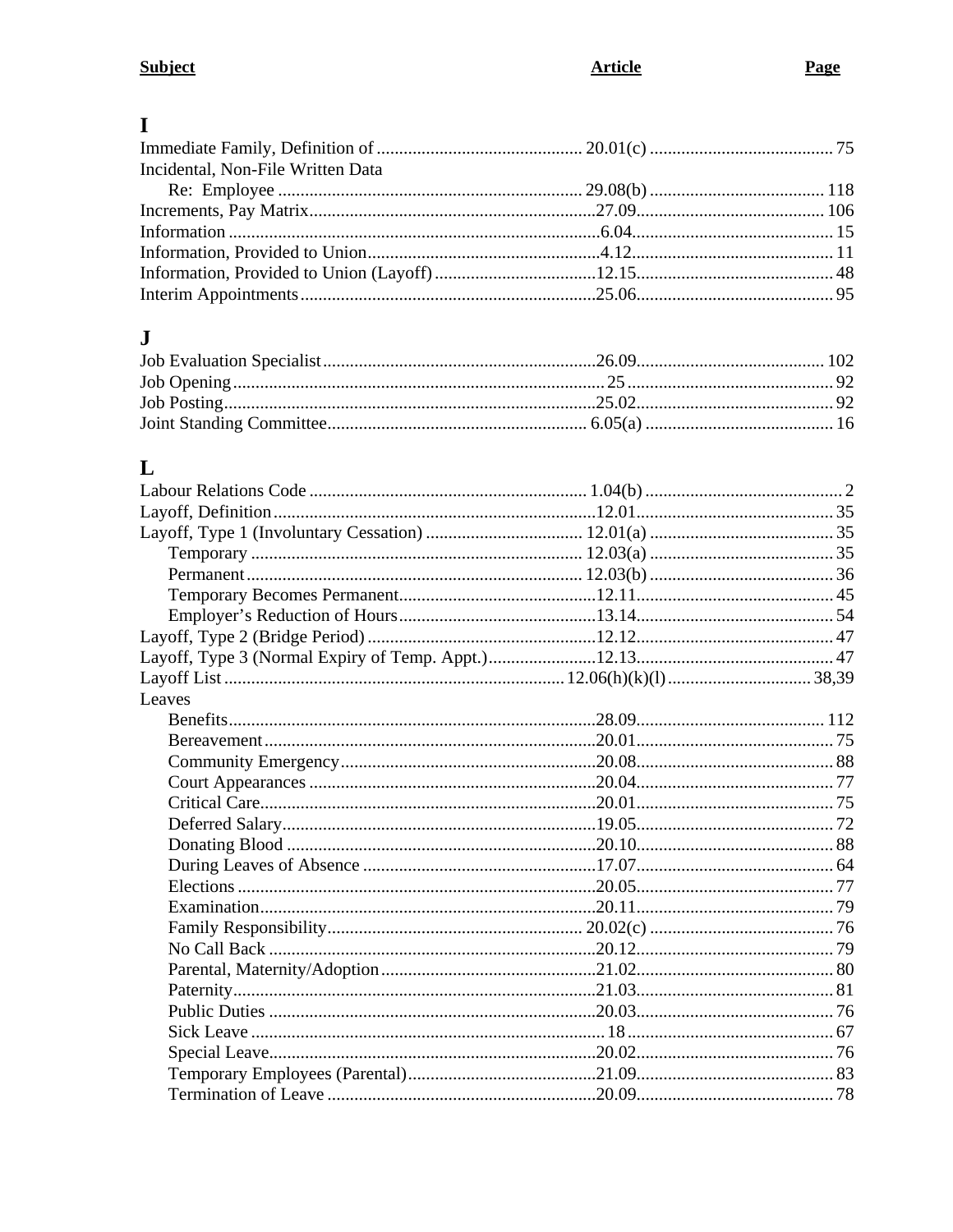| $\bf{L}$ (continued)                                     |  |
|----------------------------------------------------------|--|
|                                                          |  |
|                                                          |  |
|                                                          |  |
|                                                          |  |
|                                                          |  |
|                                                          |  |
|                                                          |  |
|                                                          |  |
|                                                          |  |
|                                                          |  |
| Letters of Understanding/Agreement/Intent                |  |
|                                                          |  |
|                                                          |  |
|                                                          |  |
| Re: Implementation of Computerized Human Resources       |  |
|                                                          |  |
|                                                          |  |
|                                                          |  |
|                                                          |  |
|                                                          |  |
| Re: Articles 4.01 and 4.04 - Time off for Union Business |  |
|                                                          |  |
|                                                          |  |
|                                                          |  |
|                                                          |  |
|                                                          |  |
|                                                          |  |
|                                                          |  |
|                                                          |  |
|                                                          |  |
|                                                          |  |

# $\mathbf M$

| <b>Deduction Authorization</b> |  |
|--------------------------------|--|
|                                |  |
|                                |  |
|                                |  |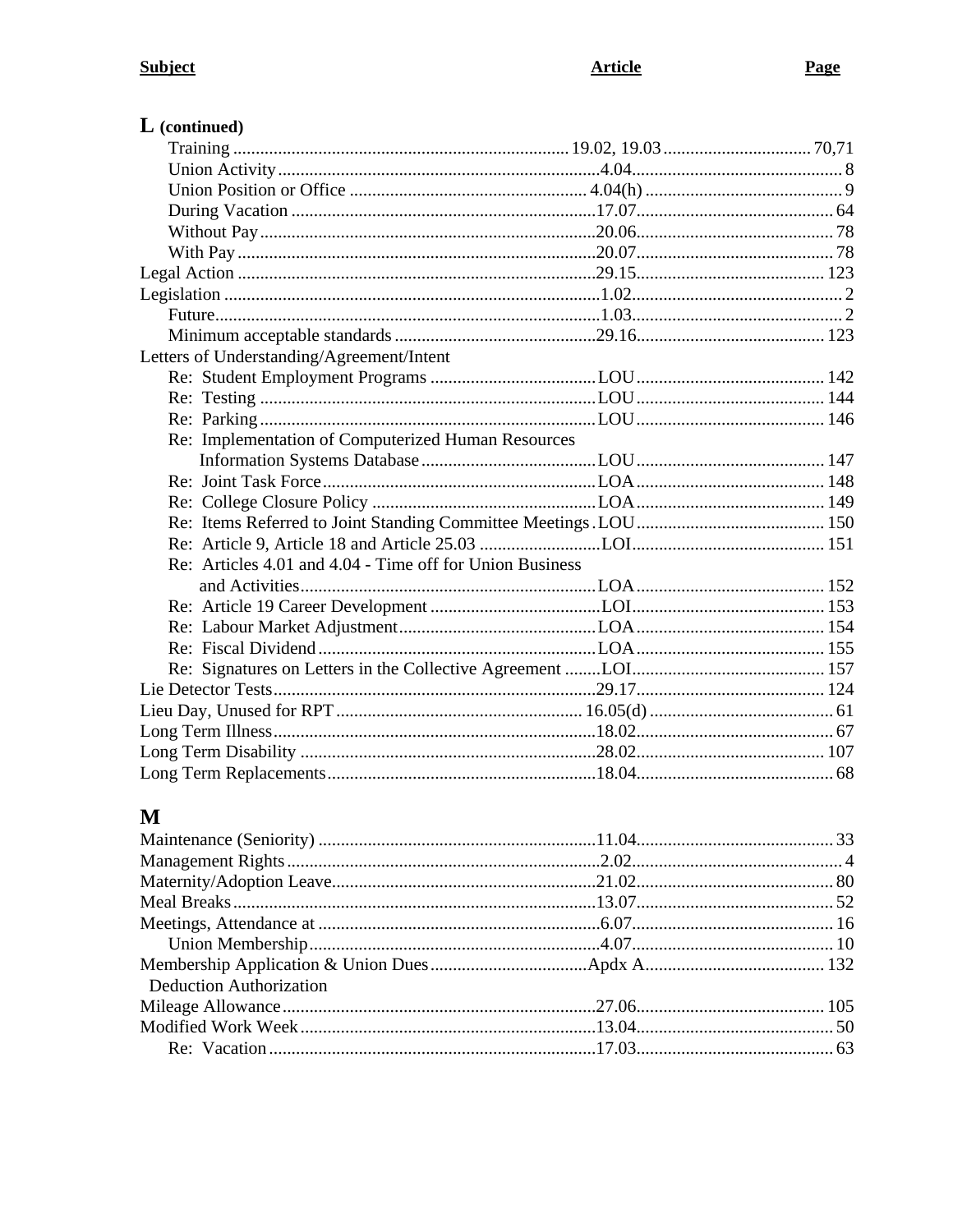# $\overline{\mathbf{N}}$

# $\mathbf 0$

| P |  |  |
|---|--|--|
|   |  |  |
|   |  |  |
|   |  |  |
|   |  |  |
|   |  |  |
|   |  |  |
|   |  |  |
|   |  |  |
|   |  |  |
|   |  |  |
|   |  |  |
|   |  |  |
|   |  |  |
|   |  |  |
|   |  |  |
|   |  |  |
|   |  |  |
|   |  |  |
|   |  |  |
|   |  |  |
|   |  |  |
|   |  |  |
|   |  |  |
|   |  |  |
|   |  |  |
|   |  |  |
|   |  |  |
|   |  |  |
|   |  |  |
|   |  |  |
|   |  |  |
|   |  |  |
|   |  |  |
|   |  |  |
|   |  |  |
|   |  |  |

# $\mathbf R$

| <b>Reduction of Hours</b> |  |
|---------------------------|--|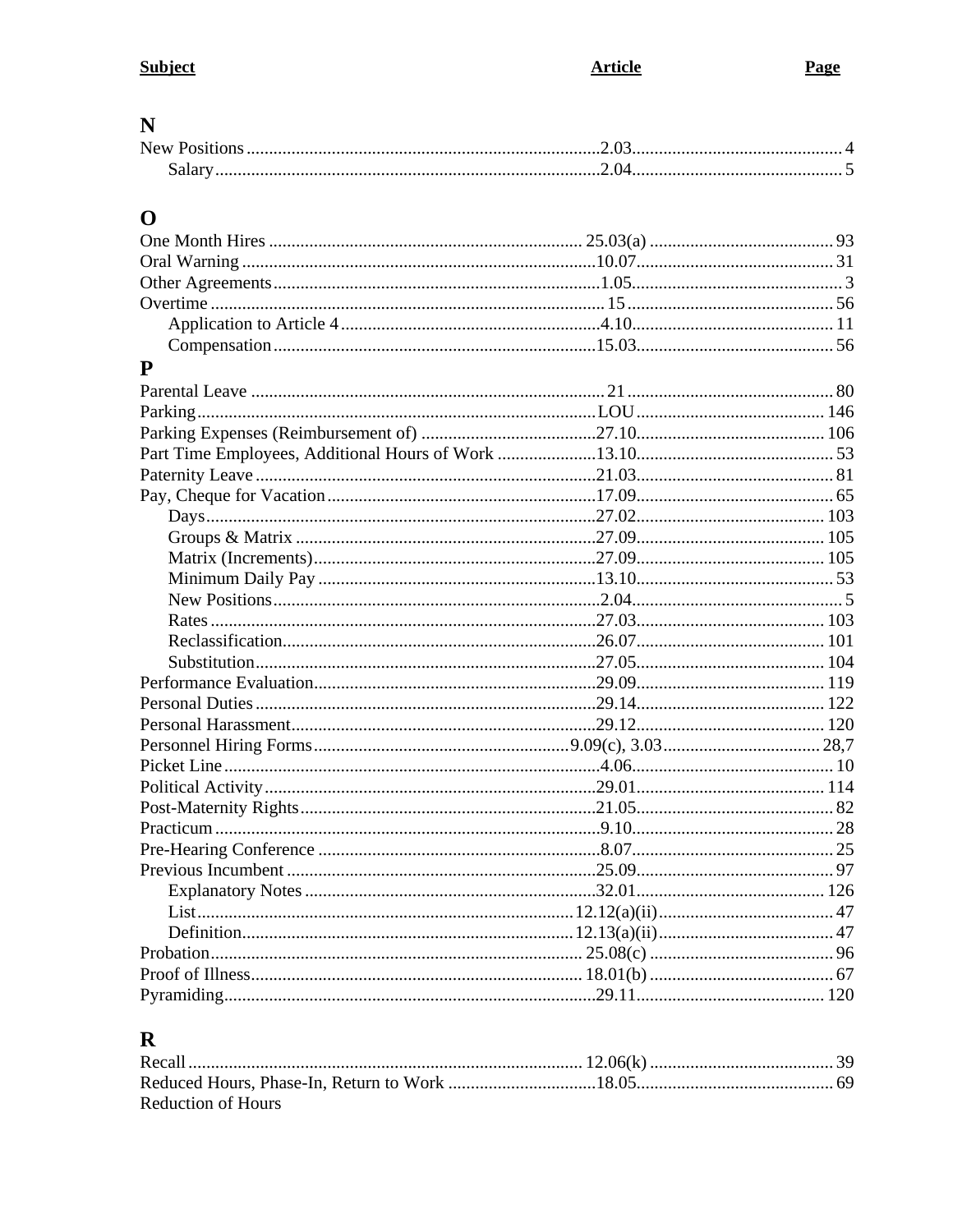| $\bf R$ (continued) |  |
|---------------------|--|
|                     |  |
|                     |  |
|                     |  |
|                     |  |
|                     |  |
|                     |  |
|                     |  |
|                     |  |

# $\mathbf S$

| Salary Scales: Apr. 1, 2006-June 30, 2010Appendices E,F,G,H,138-141 |  |
|---------------------------------------------------------------------|--|
|                                                                     |  |
|                                                                     |  |
|                                                                     |  |
|                                                                     |  |
|                                                                     |  |
|                                                                     |  |
|                                                                     |  |
|                                                                     |  |
|                                                                     |  |
|                                                                     |  |
|                                                                     |  |
|                                                                     |  |
|                                                                     |  |
|                                                                     |  |
|                                                                     |  |
|                                                                     |  |
|                                                                     |  |
|                                                                     |  |
|                                                                     |  |
|                                                                     |  |
|                                                                     |  |
|                                                                     |  |

# T

| <b>Temporary Promotion</b> |  |
|----------------------------|--|
|                            |  |
|                            |  |
|                            |  |
|                            |  |
|                            |  |
|                            |  |
|                            |  |
|                            |  |
|                            |  |